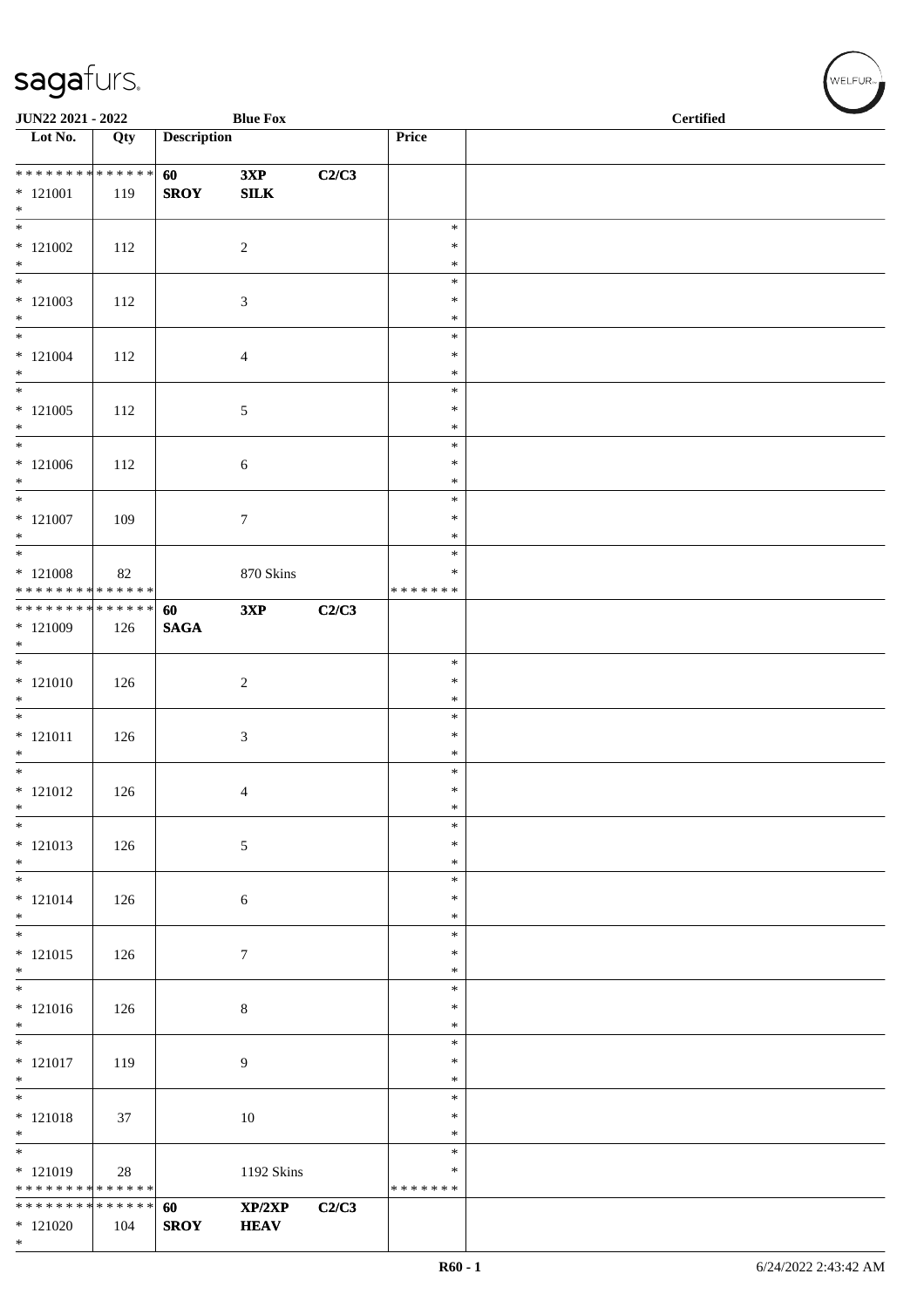| JUN22 2021 - 2022                         |        |                    | <b>Blue Fox</b>            |       |                         | $\operatorname{\bf \mathbf{Certified}}$ |  |  |
|-------------------------------------------|--------|--------------------|----------------------------|-------|-------------------------|-----------------------------------------|--|--|
| Lot No.                                   | Qty    | <b>Description</b> |                            |       | Price                   |                                         |  |  |
| $\overline{\phantom{0}}$                  |        | 60                 | $\mathbf{XP}/2\mathbf{XP}$ | C2/C3 | $\ast$                  |                                         |  |  |
| $* 121021$                                | 98     | <b>SROY</b>        | <b>HEAV</b>                |       | $\ast$                  |                                         |  |  |
| $*$<br>$\overline{\phantom{0}}$           |        |                    |                            |       | $\ast$                  |                                         |  |  |
| $*121022$                                 | 98     |                    | 3                          |       | $\ast$<br>$\ast$        |                                         |  |  |
| $*$                                       |        |                    |                            |       | $\ast$                  |                                         |  |  |
|                                           |        |                    |                            |       | $\ast$                  |                                         |  |  |
| $*121023$<br>$*$                          | 98     |                    | $\overline{4}$             |       | $\ast$<br>$\ast$        |                                         |  |  |
| $\overline{\ast}$                         |        |                    |                            |       | $\ast$                  |                                         |  |  |
| $* 121024$                                | 98     |                    | $\sqrt{5}$                 |       | $\ast$                  |                                         |  |  |
| $*$<br>$\overline{\phantom{0}}$           |        |                    |                            |       | $\ast$<br>$\ast$        |                                         |  |  |
| $*121025$                                 | 98     |                    | $\sqrt{6}$                 |       | $\ast$                  |                                         |  |  |
| $*$                                       |        |                    |                            |       | $\ast$                  |                                         |  |  |
|                                           |        |                    |                            |       | $\ast$                  |                                         |  |  |
| $*121026$<br>$*$                          | 98     |                    | $\boldsymbol{7}$           |       | $\ast$<br>$\ast$        |                                         |  |  |
| $\overline{\phantom{0}}$                  |        |                    |                            |       | $\ast$                  |                                         |  |  |
| $* 121027$                                | 98     |                    | $\,8\,$                    |       | $\ast$                  |                                         |  |  |
| $*$<br>$\overline{\phantom{0}}$           |        |                    |                            |       | $\ast$<br>$\ast$        |                                         |  |  |
| $* 121028$                                | 98     |                    | 9                          |       | $\ast$                  |                                         |  |  |
| $\ast$                                    |        |                    |                            |       | $\ast$                  |                                         |  |  |
| $*$ 121029                                |        |                    |                            |       | $\ast$<br>$\ast$        |                                         |  |  |
| $\ast$                                    | 98     |                    | $10\,$                     |       | $\ast$                  |                                         |  |  |
|                                           |        |                    |                            |       | $\ast$                  |                                         |  |  |
| $*121030$                                 | 98     |                    | 11                         |       | $\ast$                  |                                         |  |  |
| $*$<br>$\overline{\phantom{0}}$           |        |                    |                            |       | $\ast$<br>$\ast$        |                                         |  |  |
| $* 121031$                                | 98     |                    | $12\,$                     |       | $\ast$                  |                                         |  |  |
| $*$                                       |        |                    |                            |       | $\ast$                  |                                         |  |  |
| $*121032$                                 | 98     |                    | 13                         |       | $\ast$<br>$\ast$        |                                         |  |  |
| $\ast$                                    |        |                    |                            |       | $\ast$                  |                                         |  |  |
| $\ast$                                    |        |                    |                            |       | $\ast$                  |                                         |  |  |
| $*121033$<br>$*$                          | 112    |                    | 14                         |       | $\ast$<br>$\ast$        |                                         |  |  |
| $\ast$                                    |        |                    |                            |       | $\ast$                  |                                         |  |  |
| $* 121034$                                | 98     |                    | 15                         |       | $\ast$                  |                                         |  |  |
| $*$<br>$*$                                |        |                    |                            |       | $\ast$<br>$\ast$        |                                         |  |  |
| $*121035$                                 | 98     |                    | 16                         |       | $\ast$                  |                                         |  |  |
| $*$                                       |        |                    |                            |       | $\ast$                  |                                         |  |  |
| $\overline{\phantom{0}}$                  |        |                    |                            |       | $\ast$                  |                                         |  |  |
| $* 121036$<br>* * * * * * * * * * * * * * | 45     |                    | 1633 Skins                 |       | $\ast$<br>* * * * * * * |                                         |  |  |
| * * * * * * * *                           | ****** |                    | <b>IDENTICAL</b>           |       |                         |                                         |  |  |
| $* 121037$                                | 104    |                    |                            |       |                         |                                         |  |  |
| $*$<br>$*$                                |        |                    |                            |       | $\ast$                  |                                         |  |  |
| $* 121038$                                | 98     |                    | $\sqrt{2}$                 |       | $\ast$                  |                                         |  |  |
| $*$                                       |        |                    |                            |       | $\ast$                  |                                         |  |  |
| $\ast$                                    |        |                    |                            |       | $\ast$<br>$\ast$        |                                         |  |  |
| $*121039$<br>$*$                          | 98     |                    | 3                          |       | $\ast$                  |                                         |  |  |
| $*$                                       |        |                    |                            |       | $\ast$                  |                                         |  |  |
| $*121040$<br>$*$                          | 98     |                    | 4                          |       | $\ast$                  |                                         |  |  |
|                                           |        |                    |                            |       | $\ast$                  |                                         |  |  |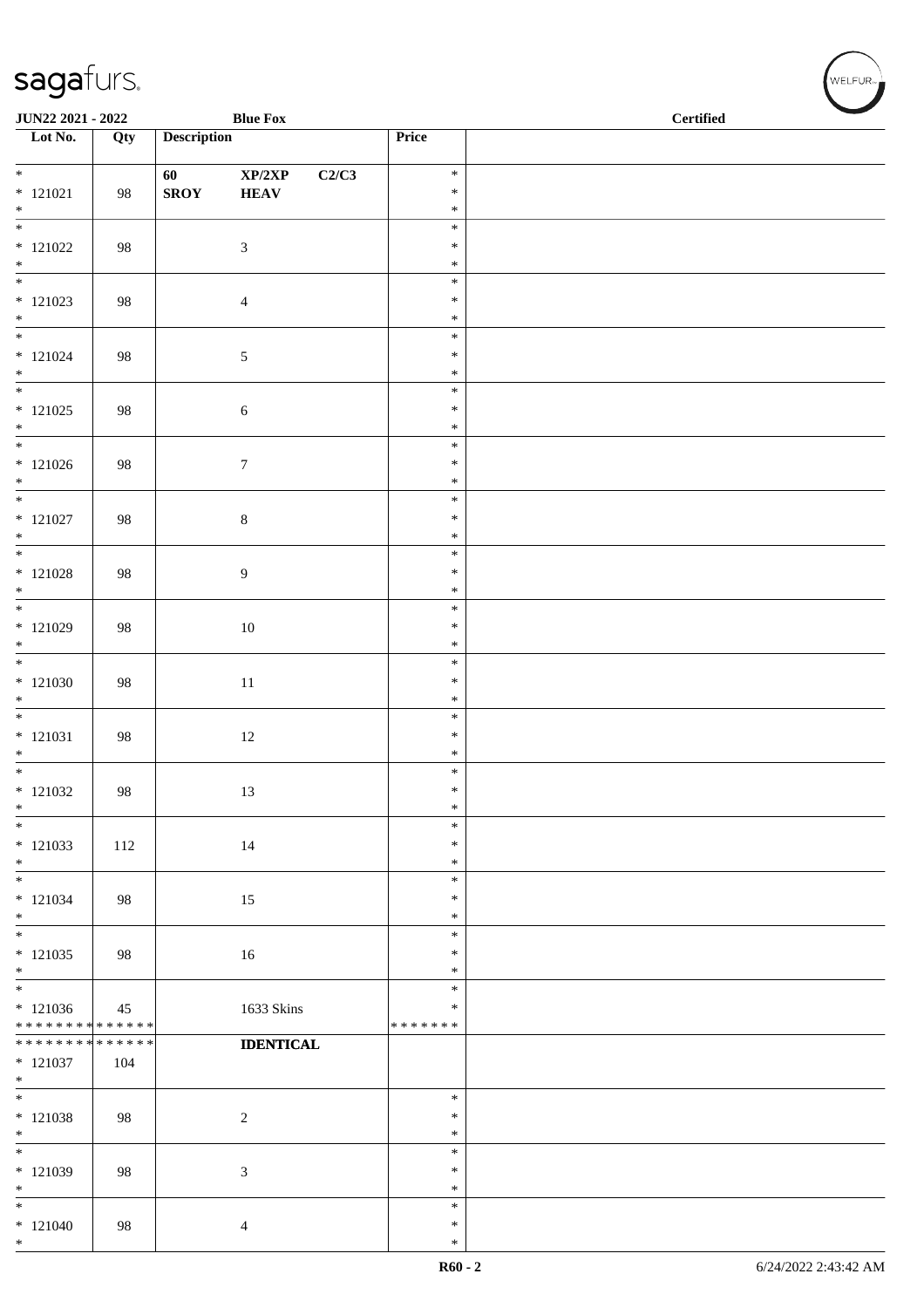\*

| JUN22 2021 - 2022                              |        |                    | <b>Blue Fox</b>                           |       |                  | <b>Certified</b> |  |  |
|------------------------------------------------|--------|--------------------|-------------------------------------------|-------|------------------|------------------|--|--|
| Lot No.                                        | Qty    | <b>Description</b> |                                           |       | Price            |                  |  |  |
| $\overline{\phantom{0}}$                       |        |                    |                                           |       | $\ast$           |                  |  |  |
| $* 121041$                                     | 98     | 60<br><b>SROY</b>  | $\mathbf{XP}/2\mathbf{XP}$<br><b>HEAV</b> | C2/C3 | $\ast$           |                  |  |  |
| $*$                                            |        |                    |                                           |       | $\ast$           |                  |  |  |
| $\overline{\phantom{0}}$                       |        |                    |                                           |       | $\ast$           |                  |  |  |
| $* 121042$<br>$*$                              | 98     |                    | $\sqrt{6}$                                |       | $\ast$           |                  |  |  |
|                                                |        |                    |                                           |       | $\ast$<br>$\ast$ |                  |  |  |
| $* 121043$                                     | 98     |                    | $\boldsymbol{7}$                          |       | $\ast$           |                  |  |  |
| $*$                                            |        |                    |                                           |       | $\ast$           |                  |  |  |
| $*$                                            |        |                    |                                           |       | $\ast$<br>$\ast$ |                  |  |  |
| $* 121044$<br>$*$                              | 98     |                    | $8\,$                                     |       | $\ast$           |                  |  |  |
| $\overline{\phantom{0}}$                       |        |                    |                                           |       | $\ast$           |                  |  |  |
| $* 121045$                                     | 98     |                    | $\overline{9}$                            |       | $\ast$           |                  |  |  |
| $*$                                            |        |                    |                                           |       | $\ast$<br>$\ast$ |                  |  |  |
| $* 121046$                                     | 98     |                    | $10\,$                                    |       | $\ast$           |                  |  |  |
| $*$                                            |        |                    |                                           |       | $\ast$           |                  |  |  |
| $\overline{\phantom{0}}$                       |        |                    |                                           |       | $\ast$           |                  |  |  |
| $* 121047$<br>$*$                              | 98     |                    | 11                                        |       | $\ast$<br>$\ast$ |                  |  |  |
| $\overline{\phantom{0}}$                       |        |                    |                                           |       | $\ast$           |                  |  |  |
| $* 121048$                                     | 98     |                    | 12                                        |       | $\ast$           |                  |  |  |
| $*$                                            |        |                    |                                           |       | $\ast$           |                  |  |  |
| $* 121049$                                     | 98     |                    | 13                                        |       | $\ast$<br>$\ast$ |                  |  |  |
| $\ast$                                         |        |                    |                                           |       | $\ast$           |                  |  |  |
|                                                |        |                    |                                           |       | $\ast$           |                  |  |  |
| $*121050$                                      | 98     |                    | $14\,$                                    |       | $\ast$           |                  |  |  |
| $*$<br>$\overline{\phantom{0}}$                |        |                    |                                           |       | $\ast$<br>$\ast$ |                  |  |  |
| $* 121051$                                     | 98     |                    | $15\,$                                    |       | $\ast$           |                  |  |  |
| $*$                                            |        |                    |                                           |       | $\ast$           |                  |  |  |
|                                                |        |                    |                                           |       | $\ast$           |                  |  |  |
| $*121052$<br>$\ast$                            | 98     |                    | 16                                        |       | $\ast$<br>$\ast$ |                  |  |  |
| $\ast$                                         |        |                    |                                           |       | $\ast$           |                  |  |  |
| $*121053$                                      | 98     |                    | 17                                        |       | $\ast$           |                  |  |  |
| $*$<br>$*$                                     |        |                    |                                           |       | $\ast$<br>$\ast$ |                  |  |  |
| $* 121054$                                     | 98     |                    | 18                                        |       | $\ast$           |                  |  |  |
| $*$                                            |        |                    |                                           |       | $\ast$           |                  |  |  |
| $\overline{\phantom{0}}$                       |        |                    |                                           |       | $\ast$           |                  |  |  |
| $*121055$<br>$*$                               | 98     |                    | 19                                        |       | $\ast$<br>$\ast$ |                  |  |  |
| $\overline{\phantom{0}}$                       |        |                    |                                           |       | $\ast$           |                  |  |  |
| $*121056$                                      | 98     |                    | 20                                        |       | $\ast$           |                  |  |  |
| $*$                                            |        |                    |                                           |       | $\ast$           |                  |  |  |
| $* 121057$                                     | 98     |                    | 21                                        |       | $\ast$<br>$\ast$ |                  |  |  |
| $*$                                            |        |                    |                                           |       | $\ast$           |                  |  |  |
| $*$                                            |        |                    |                                           |       | $\ast$           |                  |  |  |
| $* 121058$                                     | 63     |                    | 2127 Skins                                |       | $\ast$           |                  |  |  |
| * * * * * * * * * * * * * *<br>* * * * * * * * | ****** | 60                 | XP/2XP                                    | C2/C3 | * * * * * * *    |                  |  |  |
| $*121059$                                      | 104    | <b>SROY</b>        | <b>HEAV</b>                               |       |                  |                  |  |  |
| $*$                                            |        |                    |                                           |       |                  |                  |  |  |
| $*$                                            |        |                    |                                           |       | $\ast$           |                  |  |  |
| $*121060$<br>$*$                               | 98     |                    | $\sqrt{2}$                                |       | $\ast$<br>$\ast$ |                  |  |  |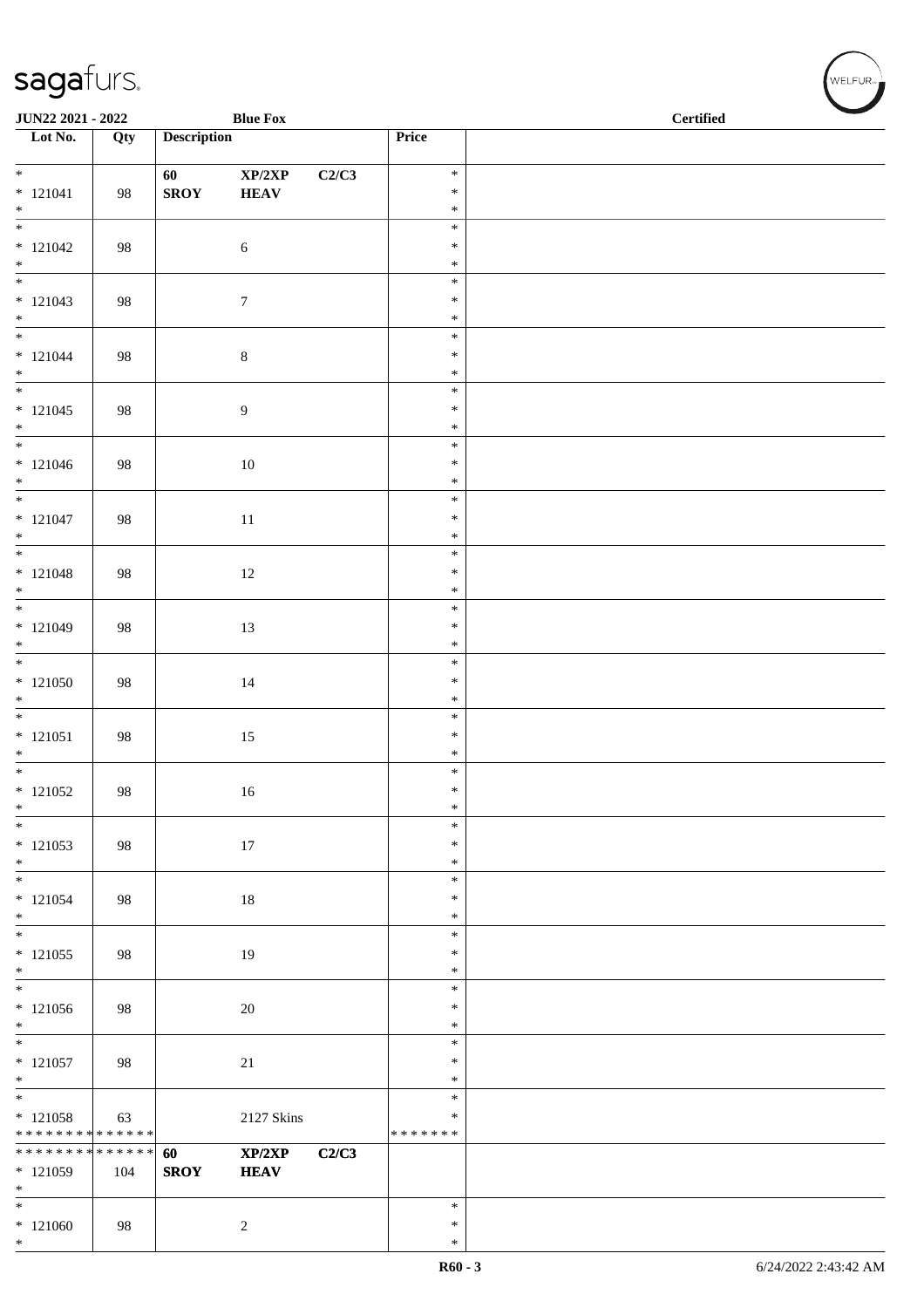| JUN22 2021 - 2022                          |     |                    | <b>Blue Fox</b>                     |                  | <b>Certified</b> |  |  |
|--------------------------------------------|-----|--------------------|-------------------------------------|------------------|------------------|--|--|
| $\overline{\phantom{a}}$ Lot No.           | Qty | <b>Description</b> |                                     | Price            |                  |  |  |
| $*$                                        |     | 60                 | $\mathbf{XP}/2\mathbf{XP}$<br>C2/C3 | $\ast$           |                  |  |  |
| $* 121061$<br>$*$                          | 98  | <b>SROY</b>        | <b>HEAV</b>                         | $\ast$<br>$\ast$ |                  |  |  |
|                                            |     |                    |                                     | $\ast$           |                  |  |  |
| $*121062$<br>$*$                           | 98  |                    | $\overline{4}$                      | $\ast$<br>$\ast$ |                  |  |  |
|                                            |     |                    |                                     | $\ast$           |                  |  |  |
| $*121063$                                  | 98  |                    | $\sqrt{5}$                          | $\ast$           |                  |  |  |
| $*$<br>$*$                                 |     |                    |                                     | $\ast$<br>$\ast$ |                  |  |  |
| $* 121064$                                 | 98  |                    | $\sqrt{6}$                          | $\ast$           |                  |  |  |
| $*$                                        |     |                    |                                     | $\ast$<br>$\ast$ |                  |  |  |
| $*121065$                                  | 98  |                    | $\boldsymbol{7}$                    | $\ast$           |                  |  |  |
| $*$<br>$\overline{\phantom{0}}$            |     |                    |                                     | $\ast$<br>$\ast$ |                  |  |  |
| $*121066$                                  | 98  |                    | $\,8\,$                             | $\ast$           |                  |  |  |
| $*$<br>$*$                                 |     |                    |                                     | $\ast$<br>$\ast$ |                  |  |  |
| $* 121067$                                 | 98  |                    | $\overline{9}$                      | $\ast$           |                  |  |  |
| $*$<br>$\overline{\ast}$                   |     |                    |                                     | $\ast$<br>$\ast$ |                  |  |  |
| $* 121068$                                 | 98  |                    | $10\,$                              | $\ast$           |                  |  |  |
| $*$<br>$\overline{\phantom{0}}$            |     |                    |                                     | $\ast$<br>$\ast$ |                  |  |  |
| $*121069$                                  | 98  |                    | $11\,$                              | $\ast$           |                  |  |  |
| $*$                                        |     |                    |                                     | $\ast$<br>$\ast$ |                  |  |  |
| $* 121070$                                 | 98  |                    | $12\,$                              | $\ast$           |                  |  |  |
| $*$<br>$\overline{\phantom{0}}$            |     |                    |                                     | $\ast$           |                  |  |  |
| $* 121071$                                 | 98  |                    | 13                                  | $\ast$<br>$\ast$ |                  |  |  |
| $*$                                        |     |                    |                                     | $\ast$           |                  |  |  |
| $*$<br>$* 121072$                          | 98  |                    | 14                                  | $\ast$<br>$\ast$ |                  |  |  |
| $\ast$                                     |     |                    |                                     | $\ast$           |                  |  |  |
| $\ast$<br>$* 121073$                       | 98  |                    | 15                                  | $\ast$<br>$\ast$ |                  |  |  |
| $\ast$                                     |     |                    |                                     | $\ast$           |                  |  |  |
| $\ast$<br>$* 121074$                       | 98  |                    | 16                                  | $\ast$<br>$\ast$ |                  |  |  |
| $*$                                        |     |                    |                                     | $\ast$           |                  |  |  |
| $\overline{\phantom{0}}$<br>$* 121075$     | 98  |                    | 17                                  | $\ast$<br>$\ast$ |                  |  |  |
| $*$                                        |     |                    |                                     | $\ast$           |                  |  |  |
| $\overline{\phantom{0}}$<br>$*121076$      | 54  |                    | 1726 Skins                          | $\ast$<br>$\ast$ |                  |  |  |
| * * * * * * * * * * * * * *                |     |                    |                                     | * * * * * * *    |                  |  |  |
| * * * * * * * * <mark>* * * * * * *</mark> |     |                    | <b>IDENTICAL</b>                    |                  |                  |  |  |
| $* 121077$<br>$\ast$                       | 104 |                    |                                     |                  |                  |  |  |
| $*$                                        |     |                    |                                     | $\ast$<br>$\ast$ |                  |  |  |
| $* 121078$<br>$*$                          | 98  |                    | $\overline{2}$                      | $\ast$           |                  |  |  |
| $\ast$                                     |     |                    |                                     | $\ast$           |                  |  |  |
| $*121079$<br>$*$                           | 98  |                    | $\mathfrak{Z}$                      | $\ast$<br>$\ast$ |                  |  |  |
| $*$                                        |     |                    |                                     | $\ast$           |                  |  |  |
| $*121080$<br>$*$                           | 98  |                    | $\overline{4}$                      | $\ast$<br>$\ast$ |                  |  |  |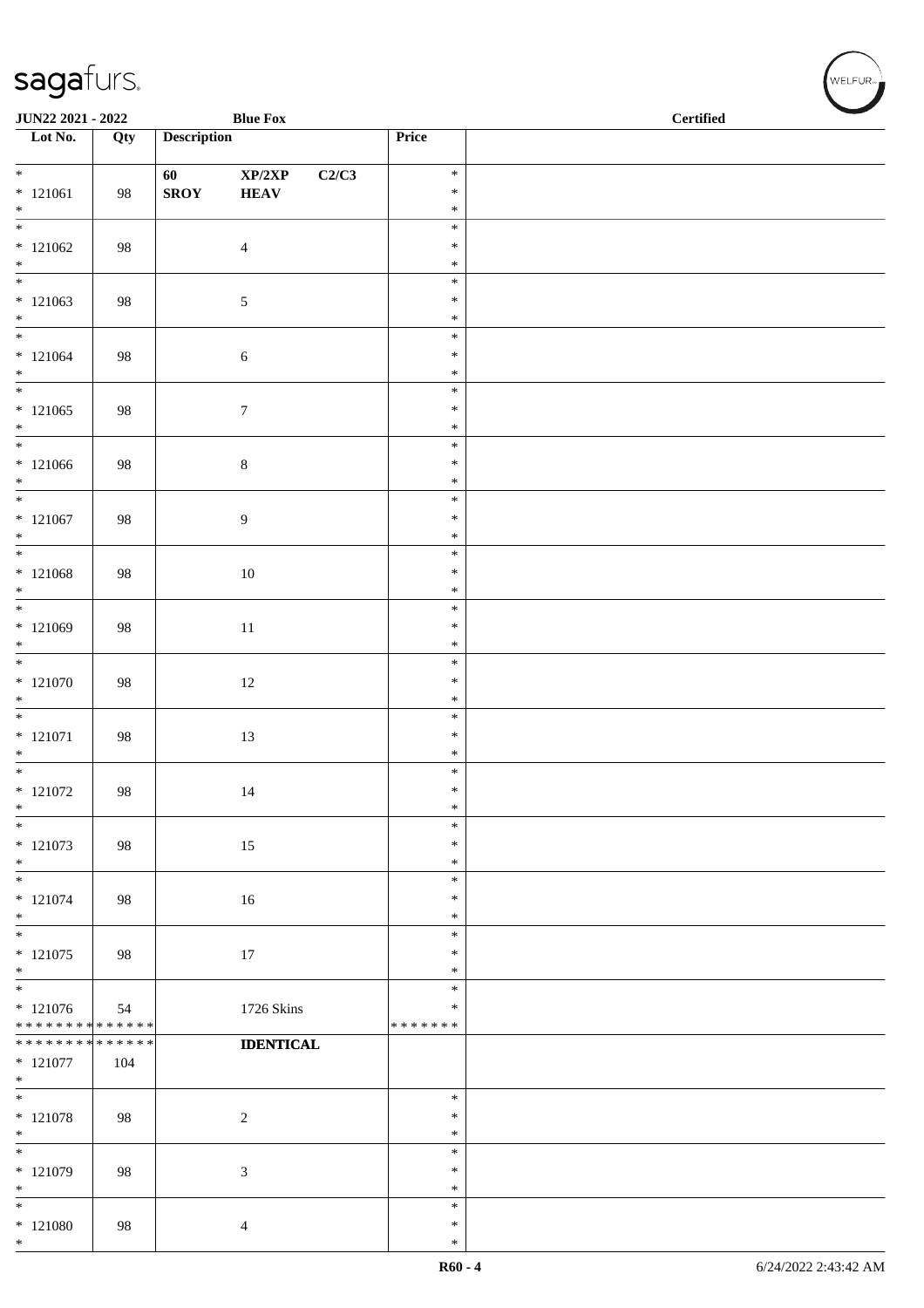| JUN22 2021 - 2022                                 |     |                    | <b>Blue Fox</b>                           |       |                             | $\operatorname{\bf \mathbf{Certified}}$ |  |  |  |
|---------------------------------------------------|-----|--------------------|-------------------------------------------|-------|-----------------------------|-----------------------------------------|--|--|--|
| $\overline{\phantom{1}}$ Lot No.                  | Qty | <b>Description</b> |                                           |       | Price                       |                                         |  |  |  |
| $*$<br>$* 121081$<br>$*$                          | 98  | 60<br><b>SROY</b>  | $\mathbf{XP}/2\mathbf{XP}$<br><b>HEAV</b> | C2/C3 | $\ast$<br>$\ast$<br>$\ast$  |                                         |  |  |  |
| $\overline{\phantom{0}}$<br>$* 121082$<br>$*$     | 98  |                    | $\sqrt{6}$                                |       | $\ast$<br>$\ast$<br>$\ast$  |                                         |  |  |  |
| $\overline{\phantom{0}}$<br>$*121083$<br>$*$      | 98  |                    | $7\phantom{.0}$                           |       | $\ast$<br>$\ast$<br>$\ast$  |                                         |  |  |  |
| $*$<br>$* 121084$<br>$*$                          | 98  |                    | $\,8\,$                                   |       | $\ast$<br>$\ast$<br>$\ast$  |                                         |  |  |  |
| $*121085$<br>$*$                                  | 98  |                    | $\overline{9}$                            |       | $\ast$<br>$\ast$<br>$\ast$  |                                         |  |  |  |
| $*$<br>$* 121086$<br>$*$                          | 98  |                    | $10\,$                                    |       | $\ast$<br>$\ast$<br>$\ast$  |                                         |  |  |  |
| $*$<br>$* 121087$<br>$*$                          | 98  |                    | $11\,$                                    |       | $\ast$<br>$\ast$<br>$\ast$  |                                         |  |  |  |
| * 121088<br>$*$                                   | 98  |                    | $12\,$                                    |       | $\ast$<br>$\ast$<br>$\ast$  |                                         |  |  |  |
| * 121089<br>$*$                                   | 98  |                    | 13                                        |       | $\ast$<br>$\ast$<br>$\ast$  |                                         |  |  |  |
| * 121090<br>$*$<br>$\overline{\phantom{0}}$       | 98  |                    | $14\,$                                    |       | $\ast$<br>$\ast$<br>$\ast$  |                                         |  |  |  |
| $* 121091$<br>$*$                                 | 98  |                    | 15                                        |       | $\ast$<br>$\ast$<br>$\ast$  |                                         |  |  |  |
| $*$<br>$*121092$<br>* * * * * * * * * * * * * * * | 23  |                    | 1499 Skins                                |       | $\ast$<br>$\ast$<br>******* |                                         |  |  |  |
| * * * * * * * * * * * * * * *<br>$*121093$<br>$*$ | 104 | 60<br><b>SROY</b>  | XP/2XP<br><b>HEAV</b>                     | C2/C3 |                             |                                         |  |  |  |
| $*$<br>$* 121094$<br>$\ast$<br>$\overline{\ast}$  | 98  |                    | $\sqrt{2}$                                |       | $\ast$<br>∗<br>$\ast$       |                                         |  |  |  |
| $*121095$<br>$*$                                  | 98  |                    | $\mathfrak{Z}$                            |       | $\ast$<br>$\ast$<br>$\ast$  |                                         |  |  |  |
| * 121096<br>$*$                                   | 98  |                    | $\overline{4}$                            |       | $\ast$<br>$\ast$<br>$\ast$  |                                         |  |  |  |
| $*121097$<br>$*$                                  | 98  |                    | 5                                         |       | $\ast$<br>$\ast$<br>$\ast$  |                                         |  |  |  |
| $*$<br>* 121098<br>$*$                            | 98  |                    | 6                                         |       | $\ast$<br>$\ast$<br>$\ast$  |                                         |  |  |  |
| $*$<br>* 121099<br>$*$                            | 98  |                    | $\boldsymbol{7}$                          |       | $\ast$<br>$\ast$<br>$\ast$  |                                         |  |  |  |
| $*$<br>$* 121100$<br>$*$                          | 98  |                    | $8\,$                                     |       | $\ast$<br>$\ast$<br>$\ast$  |                                         |  |  |  |

、<br>WELFUR<sub>™</sub>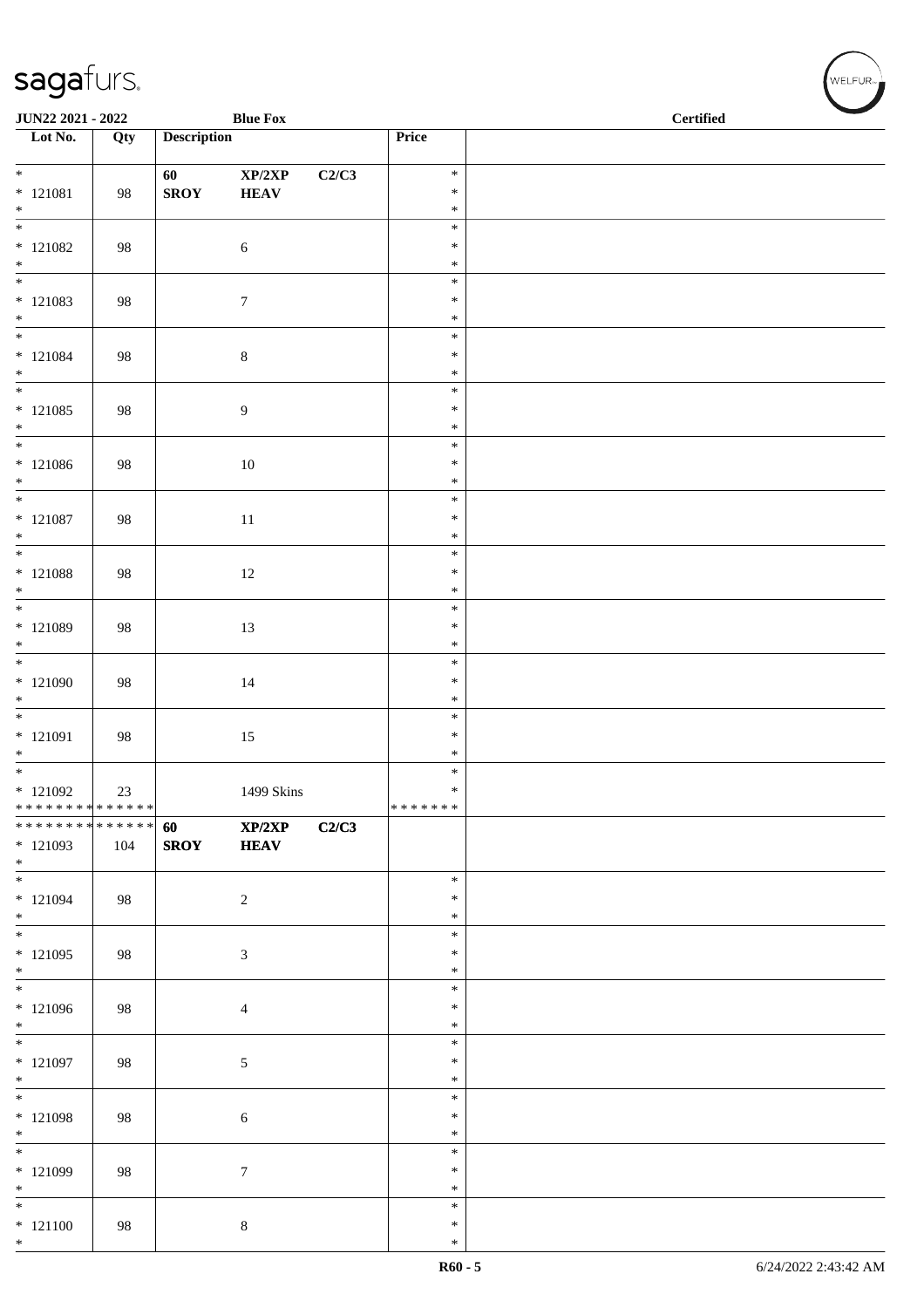| JUN22 2021 - 2022                                              |     |                    | <b>Blue Fox</b>  |       |                  | <b>Certified</b> |  |  |  |
|----------------------------------------------------------------|-----|--------------------|------------------|-------|------------------|------------------|--|--|--|
| Lot No.                                                        | Qty | <b>Description</b> |                  |       | Price            |                  |  |  |  |
| $*$                                                            |     | 60                 | XP/2XP           | C2/C3 | $\ast$           |                  |  |  |  |
| $* 121101$                                                     | 98  | <b>SROY</b>        | <b>HEAV</b>      |       | $\ast$           |                  |  |  |  |
| $*$                                                            |     |                    |                  |       | $\ast$<br>$\ast$ |                  |  |  |  |
| $* 121102$                                                     | 98  |                    | 10               |       | $\ast$           |                  |  |  |  |
| $*$<br>$\overline{\phantom{0}}$                                |     |                    |                  |       | $\ast$<br>$\ast$ |                  |  |  |  |
| $* 121103$                                                     | 98  |                    | $11\,$           |       | $\ast$           |                  |  |  |  |
| $*$                                                            |     |                    |                  |       | $\ast$<br>$\ast$ |                  |  |  |  |
| $* 121104$                                                     | 98  |                    | 12               |       | $\ast$           |                  |  |  |  |
| $*$                                                            |     |                    |                  |       | $\ast$           |                  |  |  |  |
| $* 121105$                                                     | 98  |                    | 13               |       | $\ast$<br>$\ast$ |                  |  |  |  |
| $*$                                                            |     |                    |                  |       | $\ast$           |                  |  |  |  |
| $\overline{\phantom{0}}$<br>$* 121106$                         | 98  |                    | $14\,$           |       | $\ast$<br>$\ast$ |                  |  |  |  |
| $*$                                                            |     |                    |                  |       | $\ast$           |                  |  |  |  |
| $*$                                                            |     |                    |                  |       | $\ast$<br>$\ast$ |                  |  |  |  |
| $* 121107$<br>$*$                                              | 98  |                    | 15               |       | $\ast$           |                  |  |  |  |
|                                                                |     |                    |                  |       | $\ast$           |                  |  |  |  |
| $* 121108$                                                     | 98  |                    | 16               |       | $\ast$<br>$\ast$ |                  |  |  |  |
| $*$                                                            |     |                    |                  |       | $\ast$           |                  |  |  |  |
| $* 121109$                                                     | 98  |                    | 17               |       | $\ast$<br>$\ast$ |                  |  |  |  |
| $*$<br>$*$                                                     |     |                    |                  |       | $\ast$           |                  |  |  |  |
| $* 121110$<br>$*$                                              | 98  |                    | $18\,$           |       | $\ast$<br>$\ast$ |                  |  |  |  |
|                                                                |     |                    |                  |       | $\ast$           |                  |  |  |  |
| $* 121111$                                                     | 98  |                    | 19               |       | $\ast$           |                  |  |  |  |
| $*$                                                            |     |                    |                  |       | $\ast$<br>$\ast$ |                  |  |  |  |
| $* 121112$                                                     | 19  |                    | 1887 Skins       |       | $\ast$           |                  |  |  |  |
| * * * * * * * * * * * * * * *<br>* * * * * * * * * * * * * * * |     | 60                 | XP/2XP           | C2/C3 | *******          |                  |  |  |  |
| $* 121113$                                                     | 104 | <b>SROY</b>        |                  |       |                  |                  |  |  |  |
| $*$                                                            |     |                    |                  |       | $\ast$           |                  |  |  |  |
| $* 121114$                                                     | 98  |                    | $\overline{c}$   |       | $\ast$           |                  |  |  |  |
| $*$<br>$\overline{\phantom{0}}$                                |     |                    |                  |       | $\ast$           |                  |  |  |  |
| $* 121115$                                                     | 98  |                    | $\mathfrak{Z}$   |       | $\ast$<br>$\ast$ |                  |  |  |  |
| $*$                                                            |     |                    |                  |       | $\ast$           |                  |  |  |  |
| $* 121116$                                                     | 98  |                    | $\overline{4}$   |       | $\ast$<br>$\ast$ |                  |  |  |  |
| $*$                                                            |     |                    |                  |       | $\ast$           |                  |  |  |  |
| $\overline{\phantom{0}}$                                       |     |                    |                  |       | $\ast$           |                  |  |  |  |
| $* 121117$<br>$*$                                              | 98  |                    | $\sqrt{5}$       |       | $\ast$<br>$\ast$ |                  |  |  |  |
| $\overline{\phantom{0}}$                                       |     |                    |                  |       | $\ast$           |                  |  |  |  |
| $* 121118$<br>$*$                                              | 98  |                    | $\sqrt{6}$       |       | $\ast$<br>$\ast$ |                  |  |  |  |
| $\overline{\phantom{0}}$                                       |     |                    |                  |       | $\ast$           |                  |  |  |  |
| $* 121119$<br>$*$                                              | 98  |                    | $\boldsymbol{7}$ |       | $\ast$<br>$\ast$ |                  |  |  |  |
|                                                                |     |                    |                  |       | $\ast$           |                  |  |  |  |
| $* 121120$                                                     | 98  |                    | $\,8\,$          |       | $\ast$           |                  |  |  |  |
| $*$                                                            |     |                    |                  |       | $\ast$           |                  |  |  |  |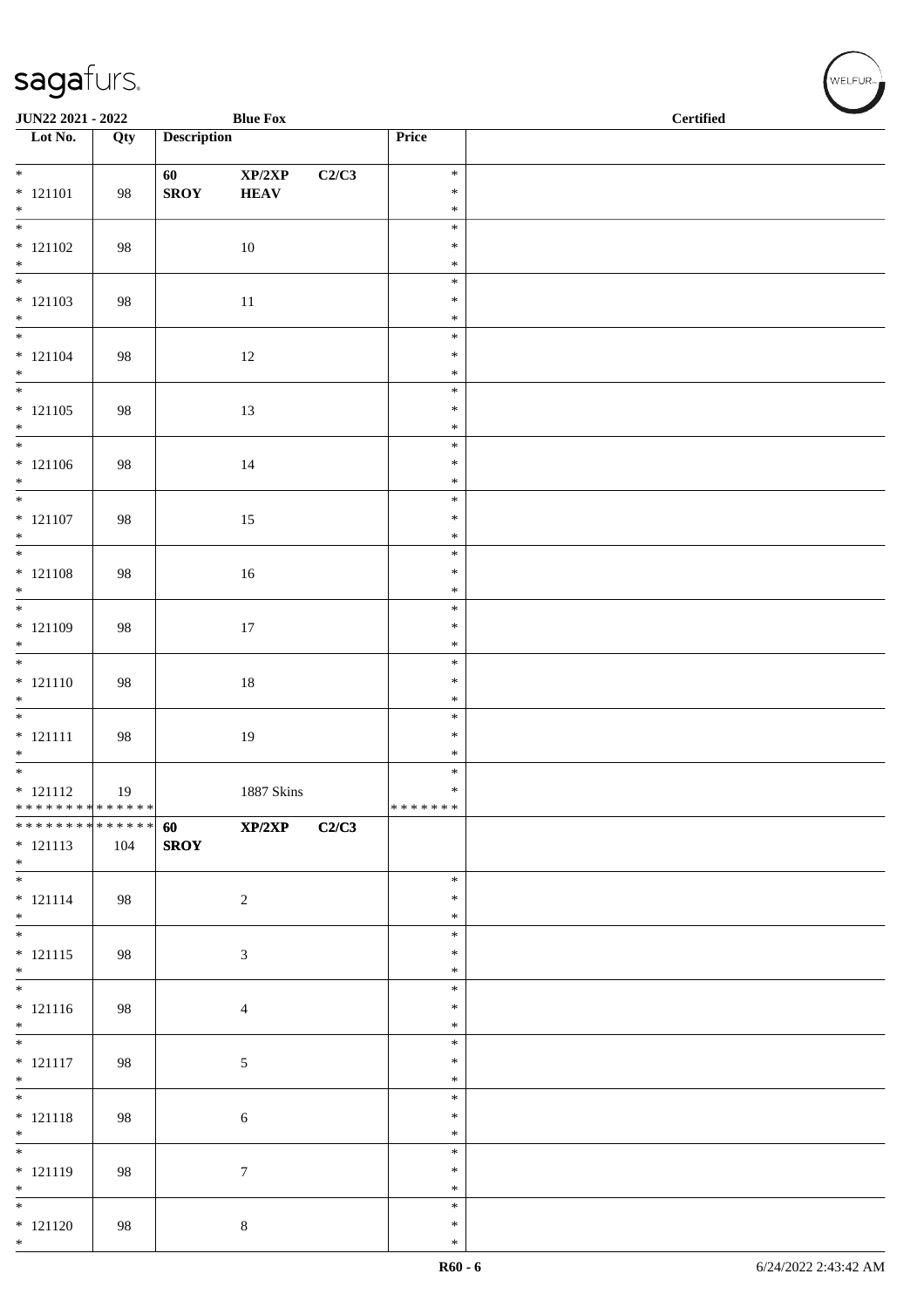| <b>Description</b><br>Price<br>Qty<br>XP/2XP<br>C2/C3<br>$\ast$<br>60<br><b>SROY</b><br>98<br>$\ast$<br>$*$<br>$\ast$<br>$\ast$<br>98<br>10<br>$\ast$<br>$*$<br>$\ast$<br>$\ast$<br>$* 121123$<br>11<br>$\ast$<br>98<br>$\ast$<br>$*$<br>$\ast$<br>$* 121124$<br>98<br>12<br>$\ast$<br>$\ast$<br>$\overline{\ }$<br>$\ast$<br>$* 121125$<br>13<br>98<br>$\ast$<br>$\ast$<br>$\ast$<br>$* 121126$<br>14<br>$\ast$<br>98<br>$*$<br>$\ast$<br>$\ast$<br>$* 121127$<br>98<br>15<br>$\ast$<br>$*$<br>$\ast$<br>$\ast$<br>98<br>16<br>$\ast$<br>$*$<br>$\ast$<br>$\ast$<br>17<br>$\ast$<br>98<br>$\ast$<br>$\ast$<br>$* 121130$<br>$18\,$<br>$\ast$<br>98<br>$\ast$<br>$\overline{\phantom{0}}$<br>$\ast$<br>$* 121131$<br>19<br>$\ast$<br>98<br>$\ast$<br>$\ast$<br>$* 121132$<br>1907 Skins<br>$\ast$<br>39<br>* * * * * * * * * * * * * * *<br>*******<br>* * * * * * * * * * * * * *<br><b>IDENTICAL</b><br>$* 121133$<br>118<br>$*$<br>$\ast$<br>2<br>$\ast$<br>112<br>$*$<br>$\ast$<br>$\ast$<br>112<br>$\sqrt{3}$<br>$\ast$<br>$*$<br>$\ast$<br>$\ast$<br>$\ast$<br>112<br>$\overline{4}$<br>$\ast$<br>$\ast$<br>$* 121137$<br>$\sqrt{5}$<br>$\ast$<br>112<br>$\ast$<br>$*$<br>$\ast$<br>$* 121138$<br>$\ast$<br>112<br>$6\,$<br>$\ast$<br>$\overline{\phantom{0}}$<br>$\ast$<br>$* 121139$<br>$\boldsymbol{7}$<br>$\ast$<br>112<br>$\ast$<br>$\ast$<br>$* 121140$<br>$8\,$<br>$\ast$<br>112 | JUN22 2021 - 2022                |  | <b>Blue Fox</b> | $\operatorname{\bf \mathbf{Certified}}$ |  |  |  |
|-----------------------------------------------------------------------------------------------------------------------------------------------------------------------------------------------------------------------------------------------------------------------------------------------------------------------------------------------------------------------------------------------------------------------------------------------------------------------------------------------------------------------------------------------------------------------------------------------------------------------------------------------------------------------------------------------------------------------------------------------------------------------------------------------------------------------------------------------------------------------------------------------------------------------------------------------------------------------------------------------------------------------------------------------------------------------------------------------------------------------------------------------------------------------------------------------------------------------------------------------------------------------------------------------------------------------------------------------------------------------------------------------|----------------------------------|--|-----------------|-----------------------------------------|--|--|--|
|                                                                                                                                                                                                                                                                                                                                                                                                                                                                                                                                                                                                                                                                                                                                                                                                                                                                                                                                                                                                                                                                                                                                                                                                                                                                                                                                                                                               | $\overline{\phantom{1}}$ Lot No. |  |                 |                                         |  |  |  |
|                                                                                                                                                                                                                                                                                                                                                                                                                                                                                                                                                                                                                                                                                                                                                                                                                                                                                                                                                                                                                                                                                                                                                                                                                                                                                                                                                                                               | $*$                              |  |                 |                                         |  |  |  |
|                                                                                                                                                                                                                                                                                                                                                                                                                                                                                                                                                                                                                                                                                                                                                                                                                                                                                                                                                                                                                                                                                                                                                                                                                                                                                                                                                                                               | $* 121121$                       |  |                 |                                         |  |  |  |
|                                                                                                                                                                                                                                                                                                                                                                                                                                                                                                                                                                                                                                                                                                                                                                                                                                                                                                                                                                                                                                                                                                                                                                                                                                                                                                                                                                                               | $\overline{\phantom{0}}$         |  |                 |                                         |  |  |  |
|                                                                                                                                                                                                                                                                                                                                                                                                                                                                                                                                                                                                                                                                                                                                                                                                                                                                                                                                                                                                                                                                                                                                                                                                                                                                                                                                                                                               | $* 121122$                       |  |                 |                                         |  |  |  |
|                                                                                                                                                                                                                                                                                                                                                                                                                                                                                                                                                                                                                                                                                                                                                                                                                                                                                                                                                                                                                                                                                                                                                                                                                                                                                                                                                                                               |                                  |  |                 |                                         |  |  |  |
|                                                                                                                                                                                                                                                                                                                                                                                                                                                                                                                                                                                                                                                                                                                                                                                                                                                                                                                                                                                                                                                                                                                                                                                                                                                                                                                                                                                               |                                  |  |                 |                                         |  |  |  |
|                                                                                                                                                                                                                                                                                                                                                                                                                                                                                                                                                                                                                                                                                                                                                                                                                                                                                                                                                                                                                                                                                                                                                                                                                                                                                                                                                                                               | $*$                              |  |                 |                                         |  |  |  |
|                                                                                                                                                                                                                                                                                                                                                                                                                                                                                                                                                                                                                                                                                                                                                                                                                                                                                                                                                                                                                                                                                                                                                                                                                                                                                                                                                                                               |                                  |  |                 |                                         |  |  |  |
|                                                                                                                                                                                                                                                                                                                                                                                                                                                                                                                                                                                                                                                                                                                                                                                                                                                                                                                                                                                                                                                                                                                                                                                                                                                                                                                                                                                               | $*$                              |  |                 |                                         |  |  |  |
|                                                                                                                                                                                                                                                                                                                                                                                                                                                                                                                                                                                                                                                                                                                                                                                                                                                                                                                                                                                                                                                                                                                                                                                                                                                                                                                                                                                               |                                  |  |                 |                                         |  |  |  |
|                                                                                                                                                                                                                                                                                                                                                                                                                                                                                                                                                                                                                                                                                                                                                                                                                                                                                                                                                                                                                                                                                                                                                                                                                                                                                                                                                                                               | $*$                              |  |                 |                                         |  |  |  |
|                                                                                                                                                                                                                                                                                                                                                                                                                                                                                                                                                                                                                                                                                                                                                                                                                                                                                                                                                                                                                                                                                                                                                                                                                                                                                                                                                                                               |                                  |  |                 |                                         |  |  |  |
|                                                                                                                                                                                                                                                                                                                                                                                                                                                                                                                                                                                                                                                                                                                                                                                                                                                                                                                                                                                                                                                                                                                                                                                                                                                                                                                                                                                               |                                  |  |                 |                                         |  |  |  |
|                                                                                                                                                                                                                                                                                                                                                                                                                                                                                                                                                                                                                                                                                                                                                                                                                                                                                                                                                                                                                                                                                                                                                                                                                                                                                                                                                                                               | $*$                              |  |                 |                                         |  |  |  |
|                                                                                                                                                                                                                                                                                                                                                                                                                                                                                                                                                                                                                                                                                                                                                                                                                                                                                                                                                                                                                                                                                                                                                                                                                                                                                                                                                                                               |                                  |  |                 |                                         |  |  |  |
|                                                                                                                                                                                                                                                                                                                                                                                                                                                                                                                                                                                                                                                                                                                                                                                                                                                                                                                                                                                                                                                                                                                                                                                                                                                                                                                                                                                               |                                  |  |                 |                                         |  |  |  |
|                                                                                                                                                                                                                                                                                                                                                                                                                                                                                                                                                                                                                                                                                                                                                                                                                                                                                                                                                                                                                                                                                                                                                                                                                                                                                                                                                                                               | $* 121128$                       |  |                 |                                         |  |  |  |
|                                                                                                                                                                                                                                                                                                                                                                                                                                                                                                                                                                                                                                                                                                                                                                                                                                                                                                                                                                                                                                                                                                                                                                                                                                                                                                                                                                                               |                                  |  |                 |                                         |  |  |  |
|                                                                                                                                                                                                                                                                                                                                                                                                                                                                                                                                                                                                                                                                                                                                                                                                                                                                                                                                                                                                                                                                                                                                                                                                                                                                                                                                                                                               | $* 121129$                       |  |                 |                                         |  |  |  |
|                                                                                                                                                                                                                                                                                                                                                                                                                                                                                                                                                                                                                                                                                                                                                                                                                                                                                                                                                                                                                                                                                                                                                                                                                                                                                                                                                                                               | $*$                              |  |                 |                                         |  |  |  |
|                                                                                                                                                                                                                                                                                                                                                                                                                                                                                                                                                                                                                                                                                                                                                                                                                                                                                                                                                                                                                                                                                                                                                                                                                                                                                                                                                                                               |                                  |  |                 |                                         |  |  |  |
|                                                                                                                                                                                                                                                                                                                                                                                                                                                                                                                                                                                                                                                                                                                                                                                                                                                                                                                                                                                                                                                                                                                                                                                                                                                                                                                                                                                               | $*$                              |  |                 |                                         |  |  |  |
|                                                                                                                                                                                                                                                                                                                                                                                                                                                                                                                                                                                                                                                                                                                                                                                                                                                                                                                                                                                                                                                                                                                                                                                                                                                                                                                                                                                               |                                  |  |                 |                                         |  |  |  |
|                                                                                                                                                                                                                                                                                                                                                                                                                                                                                                                                                                                                                                                                                                                                                                                                                                                                                                                                                                                                                                                                                                                                                                                                                                                                                                                                                                                               | $*$                              |  |                 |                                         |  |  |  |
|                                                                                                                                                                                                                                                                                                                                                                                                                                                                                                                                                                                                                                                                                                                                                                                                                                                                                                                                                                                                                                                                                                                                                                                                                                                                                                                                                                                               | $*$                              |  |                 |                                         |  |  |  |
|                                                                                                                                                                                                                                                                                                                                                                                                                                                                                                                                                                                                                                                                                                                                                                                                                                                                                                                                                                                                                                                                                                                                                                                                                                                                                                                                                                                               |                                  |  |                 |                                         |  |  |  |
|                                                                                                                                                                                                                                                                                                                                                                                                                                                                                                                                                                                                                                                                                                                                                                                                                                                                                                                                                                                                                                                                                                                                                                                                                                                                                                                                                                                               |                                  |  |                 |                                         |  |  |  |
|                                                                                                                                                                                                                                                                                                                                                                                                                                                                                                                                                                                                                                                                                                                                                                                                                                                                                                                                                                                                                                                                                                                                                                                                                                                                                                                                                                                               |                                  |  |                 |                                         |  |  |  |
|                                                                                                                                                                                                                                                                                                                                                                                                                                                                                                                                                                                                                                                                                                                                                                                                                                                                                                                                                                                                                                                                                                                                                                                                                                                                                                                                                                                               | $*$                              |  |                 |                                         |  |  |  |
|                                                                                                                                                                                                                                                                                                                                                                                                                                                                                                                                                                                                                                                                                                                                                                                                                                                                                                                                                                                                                                                                                                                                                                                                                                                                                                                                                                                               | $* 121134$                       |  |                 |                                         |  |  |  |
|                                                                                                                                                                                                                                                                                                                                                                                                                                                                                                                                                                                                                                                                                                                                                                                                                                                                                                                                                                                                                                                                                                                                                                                                                                                                                                                                                                                               |                                  |  |                 |                                         |  |  |  |
|                                                                                                                                                                                                                                                                                                                                                                                                                                                                                                                                                                                                                                                                                                                                                                                                                                                                                                                                                                                                                                                                                                                                                                                                                                                                                                                                                                                               | $* 121135$                       |  |                 |                                         |  |  |  |
|                                                                                                                                                                                                                                                                                                                                                                                                                                                                                                                                                                                                                                                                                                                                                                                                                                                                                                                                                                                                                                                                                                                                                                                                                                                                                                                                                                                               |                                  |  |                 |                                         |  |  |  |
|                                                                                                                                                                                                                                                                                                                                                                                                                                                                                                                                                                                                                                                                                                                                                                                                                                                                                                                                                                                                                                                                                                                                                                                                                                                                                                                                                                                               | $* 121136$                       |  |                 |                                         |  |  |  |
|                                                                                                                                                                                                                                                                                                                                                                                                                                                                                                                                                                                                                                                                                                                                                                                                                                                                                                                                                                                                                                                                                                                                                                                                                                                                                                                                                                                               | $*$                              |  |                 |                                         |  |  |  |
|                                                                                                                                                                                                                                                                                                                                                                                                                                                                                                                                                                                                                                                                                                                                                                                                                                                                                                                                                                                                                                                                                                                                                                                                                                                                                                                                                                                               |                                  |  |                 |                                         |  |  |  |
|                                                                                                                                                                                                                                                                                                                                                                                                                                                                                                                                                                                                                                                                                                                                                                                                                                                                                                                                                                                                                                                                                                                                                                                                                                                                                                                                                                                               | $*$                              |  |                 |                                         |  |  |  |
|                                                                                                                                                                                                                                                                                                                                                                                                                                                                                                                                                                                                                                                                                                                                                                                                                                                                                                                                                                                                                                                                                                                                                                                                                                                                                                                                                                                               |                                  |  |                 |                                         |  |  |  |
|                                                                                                                                                                                                                                                                                                                                                                                                                                                                                                                                                                                                                                                                                                                                                                                                                                                                                                                                                                                                                                                                                                                                                                                                                                                                                                                                                                                               | $*$                              |  |                 |                                         |  |  |  |
|                                                                                                                                                                                                                                                                                                                                                                                                                                                                                                                                                                                                                                                                                                                                                                                                                                                                                                                                                                                                                                                                                                                                                                                                                                                                                                                                                                                               |                                  |  |                 |                                         |  |  |  |
|                                                                                                                                                                                                                                                                                                                                                                                                                                                                                                                                                                                                                                                                                                                                                                                                                                                                                                                                                                                                                                                                                                                                                                                                                                                                                                                                                                                               | $*$                              |  |                 |                                         |  |  |  |
|                                                                                                                                                                                                                                                                                                                                                                                                                                                                                                                                                                                                                                                                                                                                                                                                                                                                                                                                                                                                                                                                                                                                                                                                                                                                                                                                                                                               | $\ast$                           |  |                 |                                         |  |  |  |
| $\ast$                                                                                                                                                                                                                                                                                                                                                                                                                                                                                                                                                                                                                                                                                                                                                                                                                                                                                                                                                                                                                                                                                                                                                                                                                                                                                                                                                                                        | $*$                              |  |                 |                                         |  |  |  |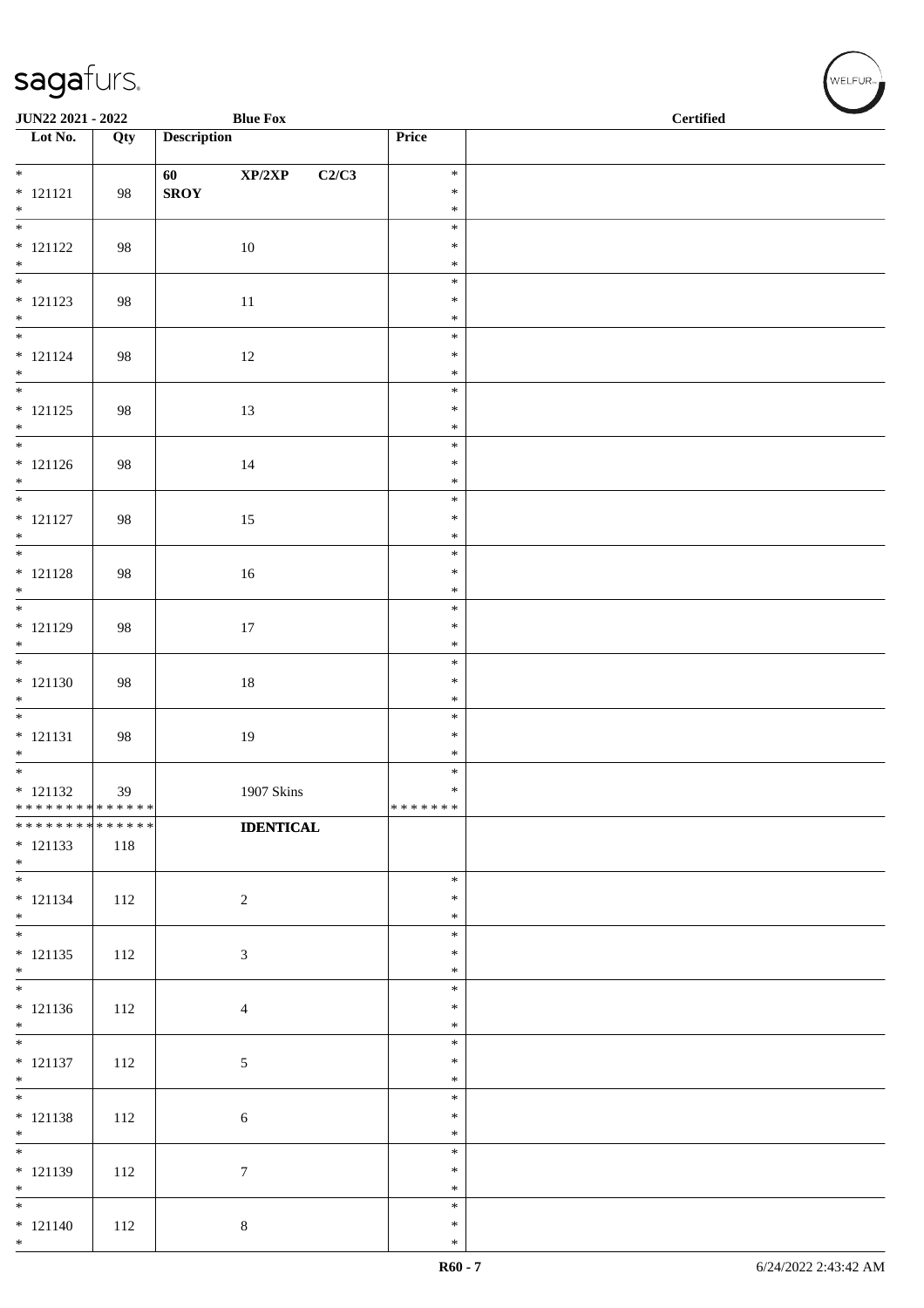| JUN22 2021 - 2022                                             |     |                    | <b>Blue Fox</b>  |       |                  | $\operatorname{\bf \mathbf{Certified}}$ |  |  |  |
|---------------------------------------------------------------|-----|--------------------|------------------|-------|------------------|-----------------------------------------|--|--|--|
| $\overline{\phantom{1}}$ Lot No.                              | Qty | <b>Description</b> |                  |       | Price            |                                         |  |  |  |
| $*$                                                           |     | 60                 | XP/2XP           | C2/C3 | $\ast$           |                                         |  |  |  |
| $* 121141$                                                    | 112 | <b>SROY</b>        |                  |       | $\ast$           |                                         |  |  |  |
| $*$<br>$\overline{\phantom{0}}$                               |     |                    |                  |       | $\ast$           |                                         |  |  |  |
| $* 121142$                                                    | 112 |                    | 10               |       | $\ast$<br>$\ast$ |                                         |  |  |  |
| $*$                                                           |     |                    |                  |       | $\ast$           |                                         |  |  |  |
|                                                               |     |                    |                  |       | $\ast$           |                                         |  |  |  |
| $* 121143$<br>$*$                                             | 112 |                    | 11               |       | $\ast$<br>$\ast$ |                                         |  |  |  |
| $*$                                                           |     |                    |                  |       | $\ast$           |                                         |  |  |  |
| $* 121144$                                                    | 112 |                    | 12               |       | $\ast$           |                                         |  |  |  |
| $*$                                                           |     |                    |                  |       | $\ast$           |                                         |  |  |  |
| $* 121145$                                                    | 112 |                    | 13               |       | $\ast$<br>$\ast$ |                                         |  |  |  |
| $*$                                                           |     |                    |                  |       | $\ast$           |                                         |  |  |  |
|                                                               |     |                    |                  |       | $\ast$           |                                         |  |  |  |
| $* 121146$                                                    | 112 |                    | 14               |       | $\ast$<br>$\ast$ |                                         |  |  |  |
| $*$<br>$*$                                                    |     |                    |                  |       | $\ast$           |                                         |  |  |  |
| $* 121147$                                                    | 112 |                    | 15               |       | $\ast$           |                                         |  |  |  |
| $*$                                                           |     |                    |                  |       | $\ast$           |                                         |  |  |  |
| $* 121148$                                                    |     |                    |                  |       | $\ast$<br>$\ast$ |                                         |  |  |  |
|                                                               | 112 |                    | 16               |       | $\ast$           |                                         |  |  |  |
| $*$                                                           |     |                    |                  |       | $\ast$           |                                         |  |  |  |
| $* 121149$                                                    | 112 |                    | 17               |       | $\ast$           |                                         |  |  |  |
| $*$                                                           |     |                    |                  |       | $\ast$<br>$\ast$ |                                         |  |  |  |
| $* 121150$                                                    | 112 |                    | $18\,$           |       | $\ast$           |                                         |  |  |  |
| $*$                                                           |     |                    |                  |       | $\ast$           |                                         |  |  |  |
|                                                               |     |                    |                  |       | $\ast$           |                                         |  |  |  |
| $* 121151$<br>$*$                                             | 112 |                    | $19\,$           |       | $\ast$<br>$\ast$ |                                         |  |  |  |
|                                                               |     |                    |                  |       | $\ast$           |                                         |  |  |  |
| $* 121152$                                                    | 29  |                    | 2163 Skins       |       | $\ast$           |                                         |  |  |  |
| * * * * * * * * * * * * * * *<br>******** <mark>******</mark> |     | 60                 | XP/2XP           | C2/C3 | *******          |                                         |  |  |  |
| $* 121153$                                                    | 118 | <b>SROY</b>        |                  |       |                  |                                         |  |  |  |
| $*$                                                           |     |                    |                  |       |                  |                                         |  |  |  |
| $*$<br>$* 121154$                                             |     |                    |                  |       | $\ast$<br>$\ast$ |                                         |  |  |  |
| $*$                                                           | 112 |                    | 2                |       | $\ast$           |                                         |  |  |  |
|                                                               |     |                    |                  |       | $\ast$           |                                         |  |  |  |
| $* 121155$                                                    | 112 |                    | $\mathfrak{Z}$   |       | $\ast$           |                                         |  |  |  |
| $*$                                                           |     |                    |                  |       | $\ast$<br>$\ast$ |                                         |  |  |  |
| $* 121156$                                                    | 112 |                    | $\overline{4}$   |       | $\ast$           |                                         |  |  |  |
| $*$                                                           |     |                    |                  |       | $\ast$           |                                         |  |  |  |
|                                                               |     |                    |                  |       | $\ast$<br>$\ast$ |                                         |  |  |  |
| $* 121157$<br>$*$                                             | 112 |                    | $\sqrt{5}$       |       | $\ast$           |                                         |  |  |  |
| $*$                                                           |     |                    |                  |       | $\ast$           |                                         |  |  |  |
| $* 121158$                                                    | 112 |                    | $6\phantom{.}6$  |       | $\ast$           |                                         |  |  |  |
| $*$                                                           |     |                    |                  |       | $\ast$<br>$\ast$ |                                         |  |  |  |
| $* 121159$                                                    | 112 |                    | $\boldsymbol{7}$ |       | $\ast$           |                                         |  |  |  |
| $*$                                                           |     |                    |                  |       | $\ast$           |                                         |  |  |  |
| $*$                                                           |     |                    |                  |       | $\ast$           |                                         |  |  |  |
| $* 121160$<br>$*$                                             | 112 |                    | $8\,$            |       | $\ast$<br>$\ast$ |                                         |  |  |  |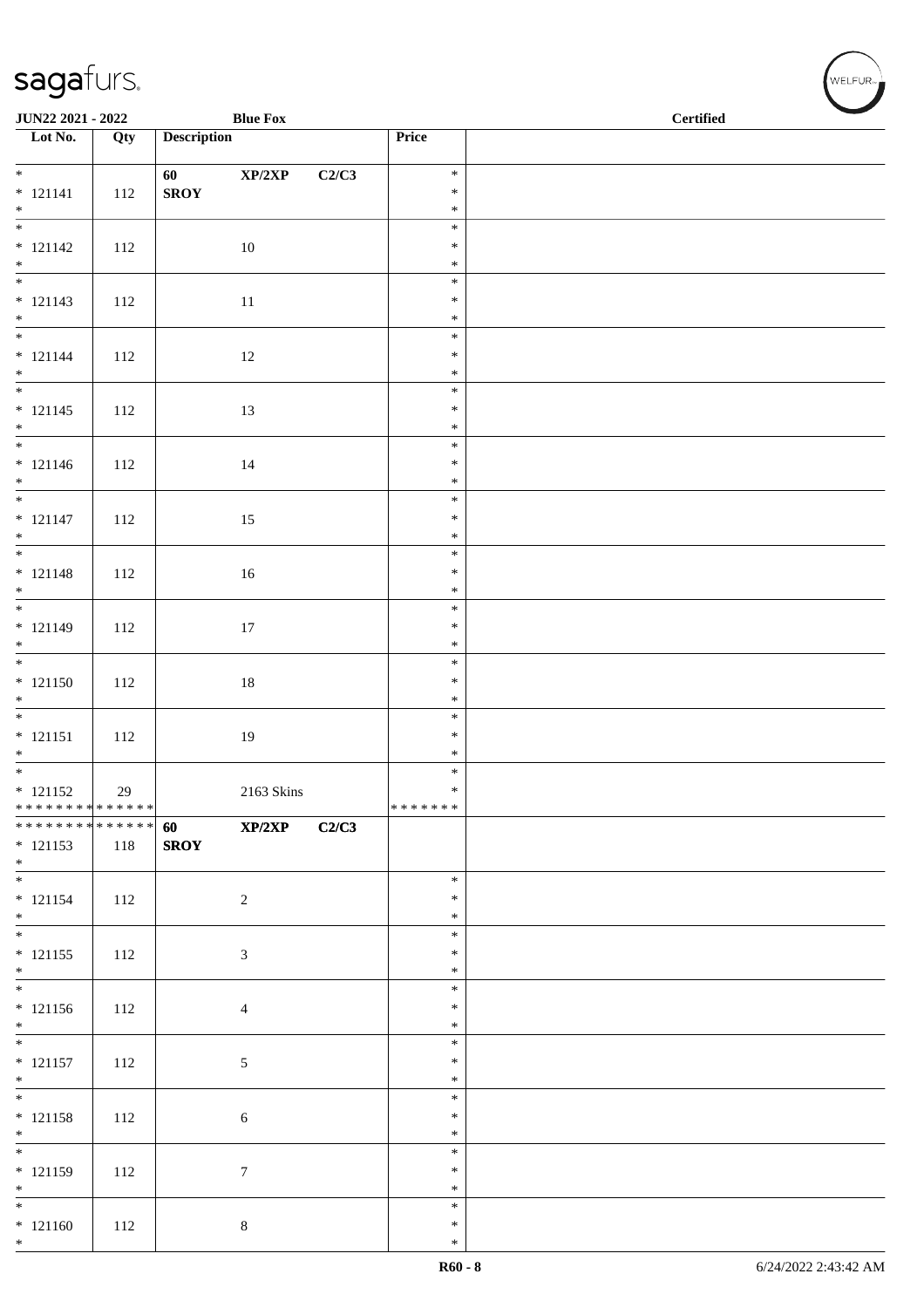| JUN22 2021 - 2022                                      |     |                    | <b>Blue Fox</b>                     |                         | <b>Certified</b> |  |  |
|--------------------------------------------------------|-----|--------------------|-------------------------------------|-------------------------|------------------|--|--|
| $\overline{\phantom{a}}$ Lot No.                       | Qty | <b>Description</b> |                                     | Price                   |                  |  |  |
| $*$                                                    |     | 60                 | $\mathbf{XP}/2\mathbf{XP}$<br>C2/C3 | $\ast$                  |                  |  |  |
| $* 121161$                                             | 112 | ${\bf SROY}$       |                                     | $\ast$                  |                  |  |  |
| $*$                                                    |     |                    |                                     | $\ast$                  |                  |  |  |
| $\overline{\phantom{0}}$<br>$* 121162$                 | 112 |                    | 10                                  | $\ast$<br>$\ast$        |                  |  |  |
| $*$                                                    |     |                    |                                     | $\ast$                  |                  |  |  |
|                                                        |     |                    |                                     | $\ast$                  |                  |  |  |
| $* 121163$<br>$*$                                      | 112 |                    | 11                                  | $\ast$<br>$\ast$        |                  |  |  |
|                                                        |     |                    |                                     | $\ast$                  |                  |  |  |
| $* 121164$                                             | 112 |                    | 12                                  | $\ast$                  |                  |  |  |
| $*$                                                    |     |                    |                                     | $\ast$                  |                  |  |  |
| $* 121165$                                             | 112 |                    | 13                                  | $\ast$<br>$\ast$        |                  |  |  |
| $*$                                                    |     |                    |                                     | $\ast$                  |                  |  |  |
| $*$                                                    |     |                    |                                     | $\ast$                  |                  |  |  |
| $* 121166$<br>$*$                                      | 112 |                    | 14                                  | $\ast$<br>$\ast$        |                  |  |  |
|                                                        |     |                    |                                     | $\ast$                  |                  |  |  |
| $* 121167$                                             | 112 |                    | 15                                  | $\ast$                  |                  |  |  |
| $*$                                                    |     |                    |                                     | $\ast$<br>$\ast$        |                  |  |  |
| $* 121168$                                             | 112 |                    | 16                                  | $\ast$                  |                  |  |  |
| $*$                                                    |     |                    |                                     | $\ast$                  |                  |  |  |
|                                                        |     |                    |                                     | $\ast$                  |                  |  |  |
| * 121169<br>* * * * * * * * <mark>* * * * * * *</mark> | 107 |                    | 1905 Skins                          | $\ast$<br>* * * * * * * |                  |  |  |
| * * * * * * * * * * * * * *                            |     |                    | <b>IDENTICAL</b>                    |                         |                  |  |  |
| $* 121170$                                             | 118 |                    |                                     |                         |                  |  |  |
| $*$                                                    |     |                    |                                     | $\ast$                  |                  |  |  |
| $* 121171$                                             | 112 |                    | $\sqrt{2}$                          | $\ast$                  |                  |  |  |
| $*$                                                    |     |                    |                                     | $\ast$                  |                  |  |  |
| $*$<br>$* 121172$                                      |     |                    |                                     | $\ast$<br>$\ast$        |                  |  |  |
| $\ast$                                                 | 112 |                    | 3                                   | $\ast$                  |                  |  |  |
| $\overline{\phantom{0}}$                               |     |                    |                                     | $\ast$                  |                  |  |  |
| $* 121173$                                             | 112 |                    | $\overline{4}$                      | $\ast$                  |                  |  |  |
| $*$                                                    |     |                    |                                     | $\ast$<br>$\ast$        |                  |  |  |
| $* 121174$                                             | 112 |                    | $\sqrt{5}$                          | $\ast$                  |                  |  |  |
| $*$                                                    |     |                    |                                     | $\ast$                  |                  |  |  |
| $* 121175$                                             | 112 |                    | 6                                   | $\ast$<br>$\ast$        |                  |  |  |
| $*$                                                    |     |                    |                                     | $\ast$                  |                  |  |  |
|                                                        |     |                    |                                     | $\ast$                  |                  |  |  |
| $* 121176$<br>$*$                                      | 112 |                    | $\boldsymbol{7}$                    | $\ast$<br>$\ast$        |                  |  |  |
|                                                        |     |                    |                                     | $\ast$                  |                  |  |  |
| $* 121177$                                             | 112 |                    | $8\,$                               | $\ast$                  |                  |  |  |
| $*$                                                    |     |                    |                                     | $\ast$<br>$\ast$        |                  |  |  |
| $* 121178$                                             | 112 |                    | $\overline{9}$                      | $\ast$                  |                  |  |  |
| $*$                                                    |     |                    |                                     | $\ast$                  |                  |  |  |
|                                                        |     |                    |                                     | $\ast$                  |                  |  |  |
| $* 121179$<br>$*$                                      | 112 |                    | 10                                  | $\ast$<br>$\ast$        |                  |  |  |
|                                                        |     |                    |                                     | $\ast$                  |                  |  |  |
| $* 121180$                                             | 112 |                    | 11                                  | $\ast$                  |                  |  |  |
| $*$                                                    |     |                    |                                     | $\ast$                  |                  |  |  |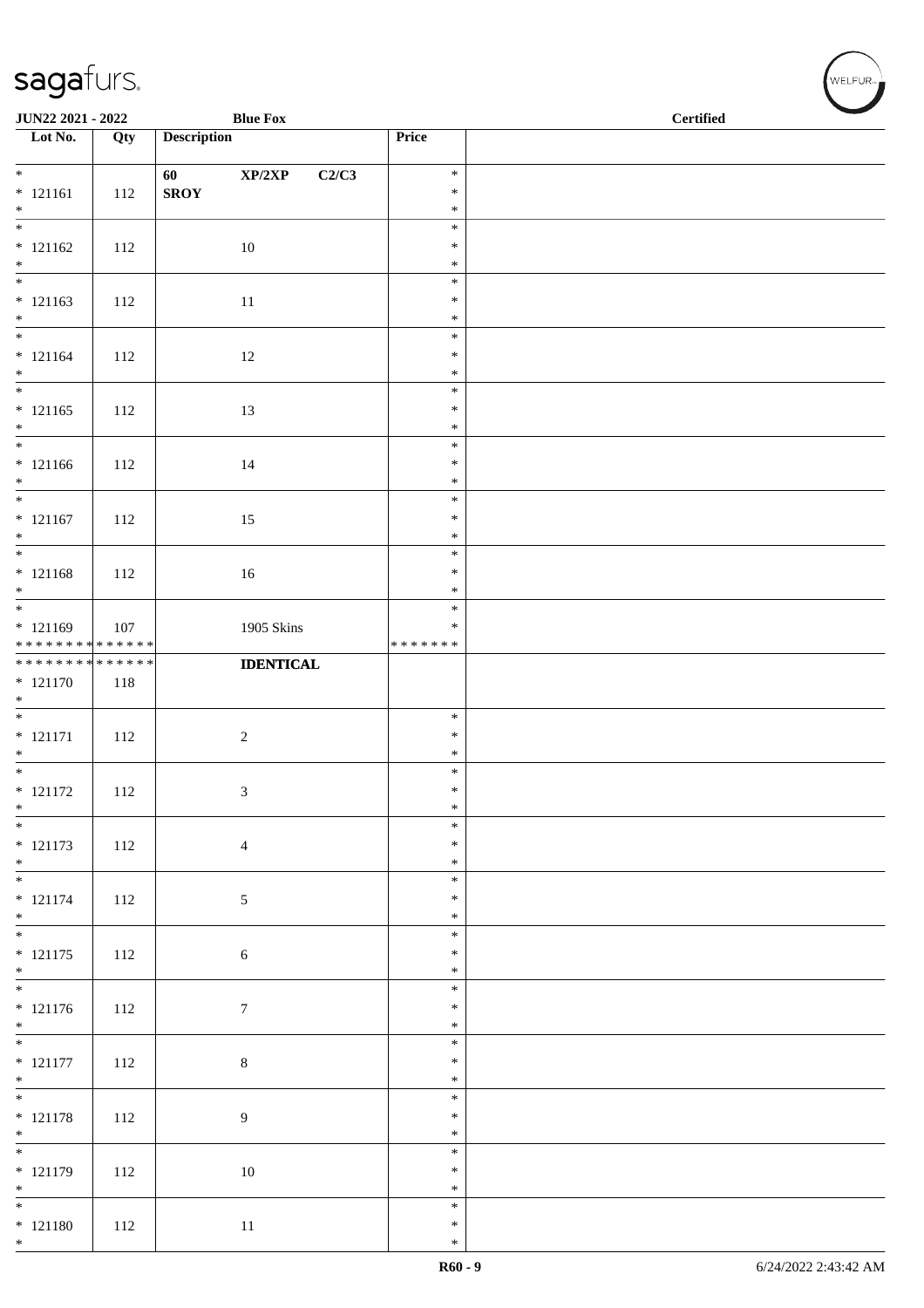| JUN22 2021 - 2022                                                         |     |                    | <b>Blue Fox</b> |       |                                   | <b>Certified</b> |  |  |
|---------------------------------------------------------------------------|-----|--------------------|-----------------|-------|-----------------------------------|------------------|--|--|
| $\overline{\phantom{1}}$ Lot No.                                          | Qty | <b>Description</b> |                 |       | Price                             |                  |  |  |
| $* 121181$<br>$*$                                                         | 112 | 60<br><b>SROY</b>  | XP/2XP          | C2/C3 | $\ast$<br>$\ast$<br>$\ast$        |                  |  |  |
| $\overline{\phantom{0}}$<br>$* 121182$<br>$*$<br>$\overline{\phantom{0}}$ | 112 |                    | 13              |       | $\ast$<br>$\ast$<br>$\ast$        |                  |  |  |
| $* 121183$<br>******** <mark>******</mark>                                | 45  |                    | 1507 Skins      |       | $\ast$<br>∗<br>*******            |                  |  |  |
| * * * * * * * * * * * * * * *<br>$* 121184$<br>$*$                        | 118 | 60<br><b>SROY</b>  | XP/2XP          | C2/C3 |                                   |                  |  |  |
| $\overline{\phantom{0}}$<br>$* 121185$<br>$*$                             | 112 |                    | $\overline{c}$  |       | $\ast$<br>$\ast$<br>$\ast$        |                  |  |  |
| $* 121186$<br>$*$                                                         | 112 |                    | 3               |       | $\ast$<br>$\ast$<br>$\ast$        |                  |  |  |
| $*$<br>$* 121187$<br>$*$                                                  | 112 |                    | 4               |       | $\ast$<br>$\ast$<br>$\ast$        |                  |  |  |
| $\overline{\phantom{0}}$<br>$* 121188$<br>* * * * * * * * * * * * * *     | 59  |                    | 513 Skins       |       | $\ast$<br>$\ast$<br>* * * * * * * |                  |  |  |
| ******** <mark>******</mark><br>$* 121189$<br>$*$                         | 118 | 60<br><b>SROY</b>  | XP/2XP          | C2/C3 |                                   |                  |  |  |
| * 121190<br>$\ast$                                                        | 112 |                    | $\overline{c}$  |       | $\ast$<br>$\ast$<br>$\ast$        |                  |  |  |
| * 121191<br>$*$                                                           | 112 |                    | 3               |       | $\ast$<br>$\ast$<br>$\ast$        |                  |  |  |
| $* 121192$<br>$\ast$                                                      | 112 |                    | 4               |       | $\ast$<br>$\ast$<br>$\ast$        |                  |  |  |
| $* 121193$<br>$*$                                                         | 112 |                    | $\sqrt{5}$      |       | $\ast$<br>$\ast$<br>$\ast$        |                  |  |  |
| $\overline{\phantom{0}}$<br>$* 121194$<br>$*$                             | 112 |                    | 6               |       | $\ast$<br>$\ast$<br>$\ast$        |                  |  |  |
| $* 121195$<br>$*$                                                         | 112 |                    | $\tau$          |       | $\ast$<br>$\ast$<br>$\ast$        |                  |  |  |
| $* 121196$<br>$*$                                                         | 112 |                    | $\,8\,$         |       | $\ast$<br>$\ast$<br>$\ast$        |                  |  |  |
| $* 121197$<br>$*$                                                         | 112 |                    | $\overline{9}$  |       | $\ast$<br>$\ast$<br>$\ast$        |                  |  |  |
| $* 121198$<br>$*$                                                         | 112 |                    | $10\,$          |       | $\ast$<br>$\ast$<br>$\ast$        |                  |  |  |
| * 121199<br>$*$                                                           | 112 |                    | 11              |       | $\ast$<br>$\ast$<br>$\ast$        |                  |  |  |
| $\overline{\phantom{0}}$<br>$*121200$<br>$*$                              | 112 |                    | 12              |       | $\ast$<br>$\ast$<br>$\ast$        |                  |  |  |

√<br>WELFUR<sub>™</sub>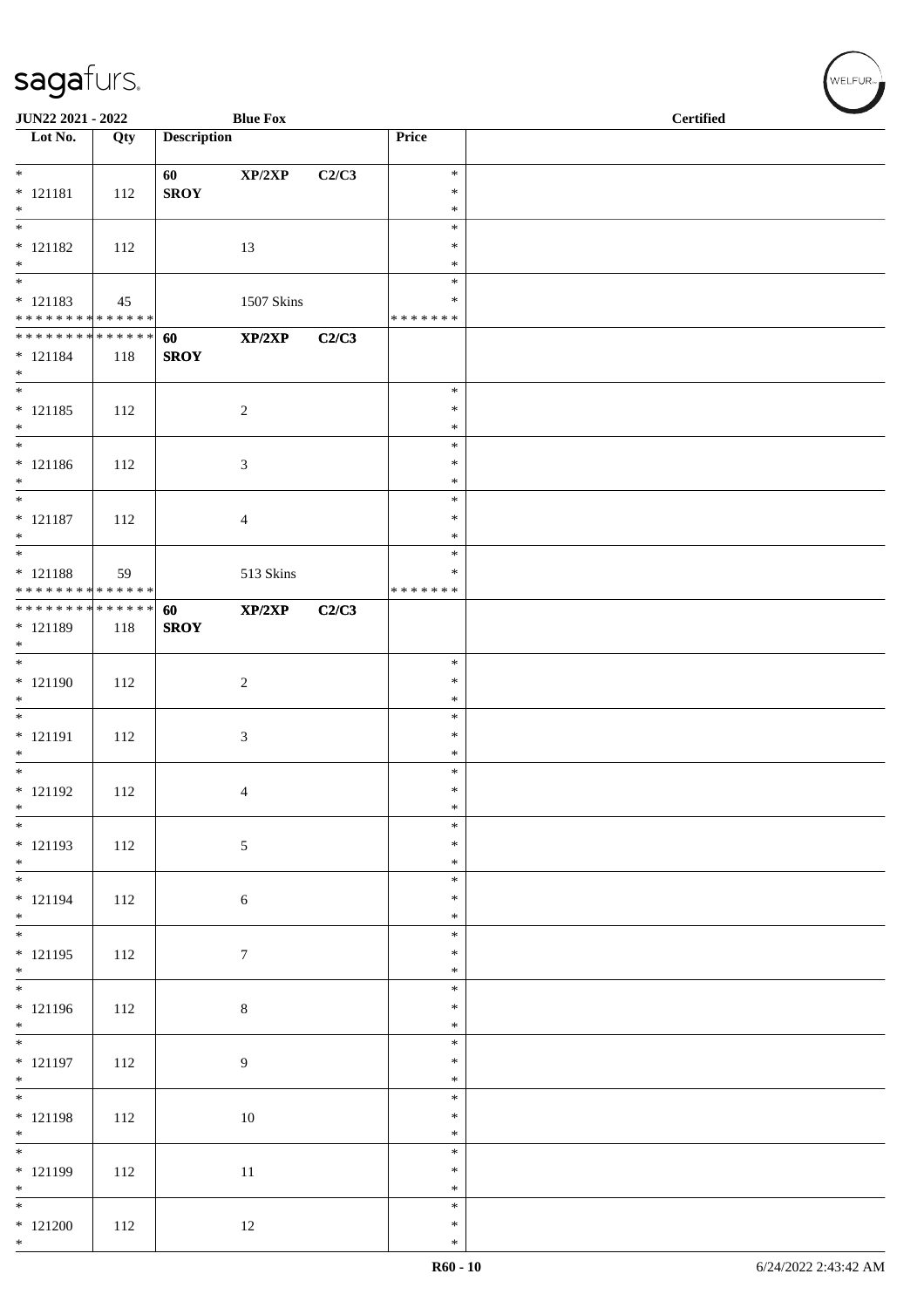| <b>JUN22 2021 - 2022</b>                                 |     |                    | <b>Blue Fox</b>            |       |                  | <b>Certified</b> |
|----------------------------------------------------------|-----|--------------------|----------------------------|-------|------------------|------------------|
| $\overline{\phantom{1}}$ Lot No.                         | Qty | <b>Description</b> |                            |       | Price            |                  |
| $*$                                                      |     | 60                 | $\mathbf{XP}/2\mathbf{XP}$ | C2/C3 | $\ast$           |                  |
| $* 121201$                                               | 112 | <b>SROY</b>        |                            |       | $\ast$           |                  |
| $*$<br>$\overline{\phantom{0}}$                          |     |                    |                            |       | $\ast$<br>$\ast$ |                  |
| $* 121202$<br>$\ast$                                     | 112 |                    | 14                         |       | $\ast$<br>$\ast$ |                  |
|                                                          |     |                    |                            |       | $\ast$           |                  |
| $* 121203$<br>$*$                                        | 112 |                    | 15                         |       | $\ast$<br>$\ast$ |                  |
|                                                          |     |                    |                            |       | $\ast$           |                  |
| $* 121204$<br>$\ast$                                     | 112 |                    | 16                         |       | $\ast$<br>$\ast$ |                  |
|                                                          |     |                    |                            |       | $\ast$           |                  |
| $* 121205$<br>$*$                                        | 112 |                    | 17                         |       | $\ast$<br>$\ast$ |                  |
| $*$                                                      |     |                    |                            |       | $\ast$           |                  |
| $* 121206$<br>$*$                                        | 112 |                    | $18\,$                     |       | $\ast$<br>$\ast$ |                  |
| $* 121207$                                               | 48  |                    | 2070 Skins                 |       | $\ast$<br>$\ast$ |                  |
| ******** <mark>******</mark>                             |     |                    |                            |       | * * * * * * *    |                  |
| ******** <mark>******</mark><br>$* 121208$               | 98  | 60<br><b>SROY</b>  | XP/2XP                     | C2/C3 |                  |                  |
| $*$                                                      |     |                    |                            |       |                  |                  |
| * 121209                                                 | 98  |                    | 2                          |       | $\ast$<br>$\ast$ |                  |
| $*$                                                      |     |                    |                            |       | $\ast$           |                  |
| $* 121210$                                               | 98  |                    | $\mathfrak{Z}$             |       | $\ast$<br>$\ast$ |                  |
| $*$                                                      |     |                    |                            |       | $\ast$<br>$\ast$ |                  |
| $* 121211$                                               | 98  |                    | $\overline{4}$             |       | $\ast$           |                  |
| $*$<br>$*$                                               |     |                    |                            |       | $\ast$<br>$\ast$ |                  |
| $* 121212$                                               | 98  |                    | 5                          |       | $\ast$           |                  |
| $\ast$<br>$*$                                            |     |                    |                            |       | $\ast$<br>$\ast$ |                  |
| $* 121213$                                               | 98  |                    | $\sqrt{6}$                 |       | $\ast$<br>$\ast$ |                  |
| $*$<br>$\ast$                                            |     |                    |                            |       | $\ast$           |                  |
| $* 121214$<br>$*$                                        | 98  |                    | $\tau$                     |       | $\ast$<br>$\ast$ |                  |
| $*$                                                      |     |                    |                            |       | $\ast$           |                  |
| $* 121215$<br>$*$                                        | 98  |                    | $\,8\,$                    |       | $\ast$<br>$\ast$ |                  |
| $*$                                                      |     |                    |                            |       | $\ast$<br>$\ast$ |                  |
| $* 121216$<br>$\ast$                                     | 98  |                    | $\overline{9}$             |       | $\ast$           |                  |
| $\overline{\phantom{0}}$<br>$* 121217$                   | 75  |                    | 957 Skins                  |       | $\ast$<br>∗      |                  |
| * * * * * * * * * * * * * *                              |     |                    |                            |       | * * * * * * *    |                  |
| * * * * * * * * <mark>* * * * * * *</mark><br>$* 121218$ | 132 | 60<br><b>SROY</b>  | XP/2XP<br>SLK              | C2/C3 |                  |                  |
| $*$                                                      |     |                    |                            |       |                  |                  |
| $*$<br>$* 121219$                                        | 126 |                    | $\overline{2}$             |       | $\ast$<br>$\ast$ |                  |
| $*$<br>$\ast$                                            |     |                    |                            |       | $\ast$<br>$\ast$ |                  |
| $* 121220$                                               | 126 |                    | $\mathfrak{Z}$             |       | $\ast$           |                  |
| $*$                                                      |     |                    |                            |       | $\ast$           |                  |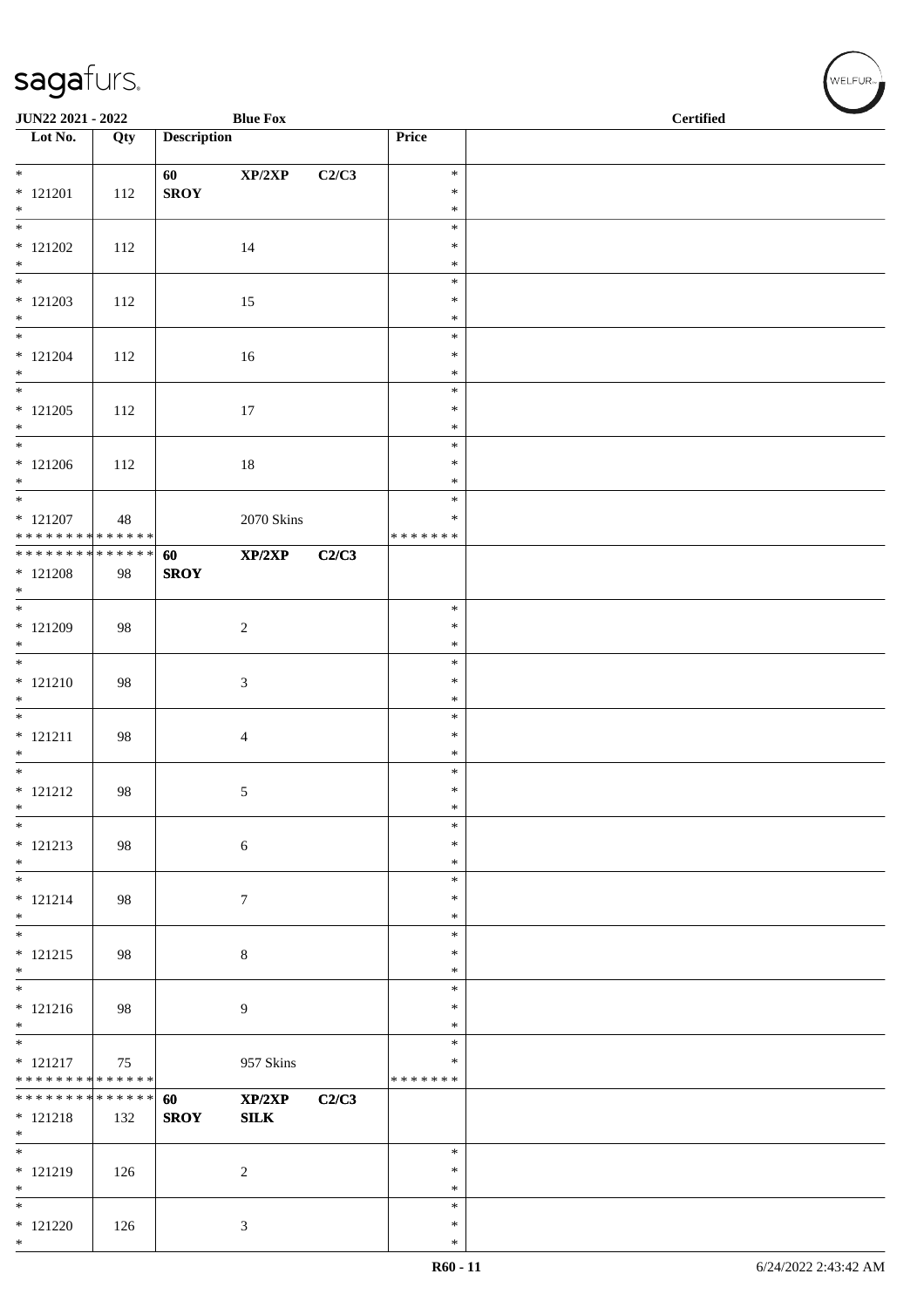| JUN22 2021 - 2022                      |     |                    | <b>Blue Fox</b>  |       |                  | $\operatorname{\bf \mathbf{Certified}}$ |  |
|----------------------------------------|-----|--------------------|------------------|-------|------------------|-----------------------------------------|--|
| $\overline{\phantom{1}}$ Lot No.       | Qty | <b>Description</b> |                  |       | Price            |                                         |  |
| $\overline{\ast}$                      |     | 60                 | XP/2XP           | C2/C3 | $\ast$           |                                         |  |
| $* 121221$                             | 126 | <b>SROY</b>        | ${\bf SILK}$     |       | $\ast$           |                                         |  |
| $*$ $*$                                |     |                    |                  |       | $\ast$<br>$\ast$ |                                         |  |
| $* 121222$                             | 126 |                    | 5                |       | $\ast$           |                                         |  |
| $*$                                    |     |                    |                  |       | $\ast$<br>$\ast$ |                                         |  |
| $* 121223$                             | 126 |                    | 6                |       | $\ast$           |                                         |  |
| $*$                                    |     |                    |                  |       | $\ast$<br>$\ast$ |                                         |  |
| $* 121224$                             | 126 |                    | $\boldsymbol{7}$ |       | $\ast$           |                                         |  |
| $*$                                    |     |                    |                  |       | $\ast$<br>$\ast$ |                                         |  |
| $* 121225$                             | 126 |                    | $\,8\,$          |       | $\ast$           |                                         |  |
| $*$                                    |     |                    |                  |       | $\ast$<br>$\ast$ |                                         |  |
| $* 121226$                             | 126 |                    | $\boldsymbol{9}$ |       | $\ast$           |                                         |  |
| $*$<br>$\overline{\phantom{0}}$        |     |                    |                  |       | $\ast$<br>$\ast$ |                                         |  |
| $* 121227$                             | 126 |                    | $10\,$           |       | $\ast$           |                                         |  |
| $*$                                    |     |                    |                  |       | $\ast$<br>$\ast$ |                                         |  |
| $* 121228$                             | 126 |                    | 11               |       | $\ast$           |                                         |  |
| $*$<br>$*$                             |     |                    |                  |       | $\ast$           |                                         |  |
| $* 121229$                             | 126 |                    | 12               |       | $\ast$<br>$\ast$ |                                         |  |
| $*$                                    |     |                    |                  |       | $\ast$           |                                         |  |
| $* 121230$                             | 126 |                    | 13               |       | $\ast$<br>$\ast$ |                                         |  |
| $*$                                    |     |                    |                  |       | $\ast$           |                                         |  |
| $* 121231$                             | 126 |                    | $14\,$           |       | $\ast$<br>$\ast$ |                                         |  |
| $*$<br>$*$                             |     |                    |                  |       | $\ast$           |                                         |  |
| $* 121232$                             | 126 |                    | 15               |       | $\ast$<br>$\ast$ |                                         |  |
| $*$<br>$\overline{\phantom{0}}$        |     |                    |                  |       | $\ast$           |                                         |  |
| $* 121233$                             | 126 |                    | $16\,$           |       | $\ast$<br>$\ast$ |                                         |  |
| $*$                                    |     |                    |                  |       | $\ast$           |                                         |  |
| $* 121234$                             | 126 |                    | 17               |       | $\ast$<br>$\ast$ |                                         |  |
| $*$                                    |     |                    |                  |       | $\ast$           |                                         |  |
| $* 121235$                             | 126 |                    | 18               |       | $\ast$<br>$\ast$ |                                         |  |
| $*$                                    |     |                    |                  |       | $\ast$           |                                         |  |
| $* 121236$                             | 126 |                    | 19               |       | $\ast$<br>$\ast$ |                                         |  |
| $*$                                    |     |                    |                  |       | $\ast$           |                                         |  |
| $* 121237$                             | 126 |                    | 20               |       | $\ast$<br>$\ast$ |                                         |  |
| $*$                                    |     |                    |                  |       | $\ast$           |                                         |  |
| $* 121238$                             | 126 |                    | 21               |       | $\ast$<br>$\ast$ |                                         |  |
| $*$                                    |     |                    |                  |       | $\ast$           |                                         |  |
| $* 121239$                             | 126 |                    | $22\,$           |       | $\ast$<br>$\ast$ |                                         |  |
| $*$                                    |     |                    |                  |       | $\ast$           |                                         |  |
| $\overline{\phantom{0}}$<br>$* 121240$ | 126 |                    | $23\,$           |       | $\ast$<br>$\ast$ |                                         |  |
| $*$                                    |     |                    |                  |       | $\ast$           |                                         |  |

√<br>WELFUR<sub>™</sub>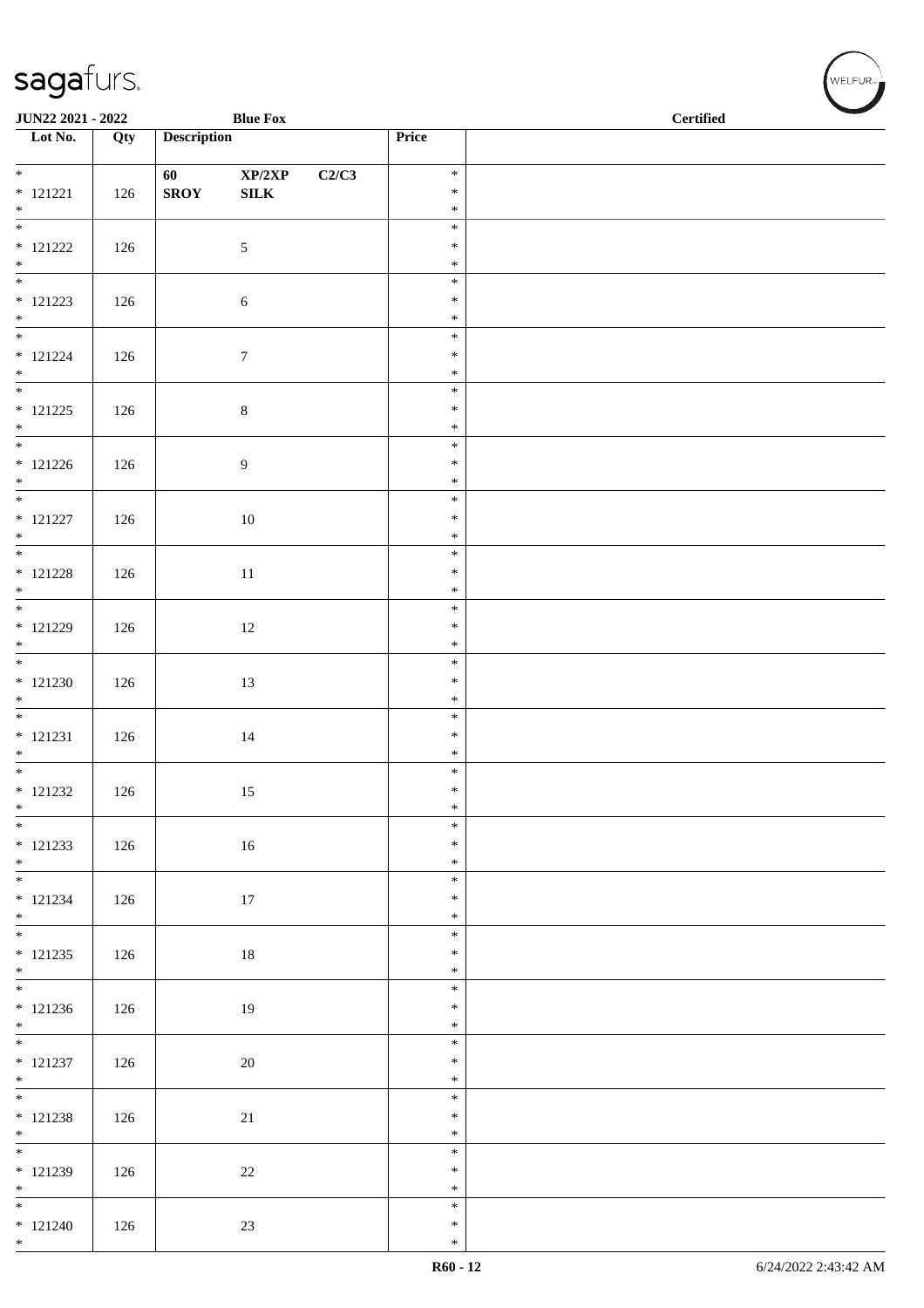| JUN22 2021 - 2022                           |     |                    | <b>Blue Fox</b>            |       |                         | <b>Certified</b> |  |  |
|---------------------------------------------|-----|--------------------|----------------------------|-------|-------------------------|------------------|--|--|
| $\overline{\phantom{1}}$ Lot No.            | Qty | <b>Description</b> |                            |       | Price                   |                  |  |  |
| $*$                                         |     | 60                 | $\mathbf{XP}/2\mathbf{XP}$ | C2/C3 | $\ast$                  |                  |  |  |
| $* 121241$<br>$*$                           | 126 | <b>SROY</b>        | ${\bf SILK}$               |       | $\ast$<br>$\ast$        |                  |  |  |
| $\overline{\phantom{0}}$                    |     |                    |                            |       | $\ast$                  |                  |  |  |
| $* 121242$<br>* * * * * * * * * * * * * * * | 32  |                    | 3062 Skins                 |       | $\ast$<br>* * * * * * * |                  |  |  |
| ******** <mark>******</mark>                |     | 60                 | XP/2XP                     | C2/C3 |                         |                  |  |  |
| $* 121243$<br>$*$                           | 132 | <b>SROY</b>        | <b>SILK</b>                |       |                         |                  |  |  |
|                                             |     |                    |                            |       | $\ast$                  |                  |  |  |
| $* 121244$<br>$*$                           | 126 |                    | $\overline{c}$             |       | $\ast$<br>$\ast$        |                  |  |  |
| $\overline{\phantom{0}}$                    |     |                    |                            |       | $\ast$                  |                  |  |  |
| $* 121245$<br>$*$                           | 126 |                    | $\mathfrak{Z}$             |       | $\ast$<br>$\ast$        |                  |  |  |
| $\overline{\phantom{0}}$                    |     |                    |                            |       | $\ast$                  |                  |  |  |
| $* 121246$<br>$*$                           | 126 |                    | 4                          |       | $\ast$<br>$\ast$        |                  |  |  |
| $\overline{\ast}$                           |     |                    |                            |       | $\ast$<br>$\ast$        |                  |  |  |
| $* 121247$<br>$*$                           | 126 |                    | 5                          |       | $\ast$                  |                  |  |  |
|                                             |     |                    |                            |       | $\ast$<br>$\ast$        |                  |  |  |
| $* 121248$<br>$*$                           | 126 |                    | 6                          |       | $\ast$                  |                  |  |  |
| $* 121249$                                  |     |                    |                            |       | $\ast$<br>$\ast$        |                  |  |  |
| $\ast$                                      | 126 |                    | $\tau$                     |       | $\ast$                  |                  |  |  |
| $* 121250$                                  | 126 |                    | $\,8\,$                    |       | $\ast$<br>$\ast$        |                  |  |  |
| $*$                                         |     |                    |                            |       | $\ast$                  |                  |  |  |
| $\overline{\phantom{0}}$<br>$* 121251$      | 126 |                    | 9                          |       | $\ast$<br>$\ast$        |                  |  |  |
| $*$                                         |     |                    |                            |       | $\ast$                  |                  |  |  |
| $* 121252$                                  | 126 |                    | $10\,$                     |       | $\ast$<br>$\ast$        |                  |  |  |
| $*$                                         |     |                    |                            |       | $\ast$                  |                  |  |  |
| $* 121253$                                  | 126 |                    | 11                         |       | $\ast$<br>$\ast$        |                  |  |  |
| $*$                                         |     |                    |                            |       | $\ast$                  |                  |  |  |
| $* 121254$                                  | 126 |                    | 12                         |       | $\ast$<br>$\ast$        |                  |  |  |
| $*$<br>$*$                                  |     |                    |                            |       | $\ast$                  |                  |  |  |
| $* 121255$                                  | 126 |                    | 13                         |       | $\ast$<br>$\ast$        |                  |  |  |
| $*$                                         |     |                    |                            |       | $\ast$                  |                  |  |  |
| $* 121256$                                  | 126 |                    | 14                         |       | $\ast$<br>$\ast$        |                  |  |  |
| $*$                                         |     |                    |                            |       | $\ast$                  |                  |  |  |
| $* 121257$                                  | 126 |                    | 15                         |       | $\ast$<br>$\ast$        |                  |  |  |
| $*$                                         |     |                    |                            |       | $\ast$<br>$\ast$        |                  |  |  |
| $* 121258$                                  | 126 |                    | 16                         |       | $\ast$                  |                  |  |  |
| $*$                                         |     |                    |                            |       | $\ast$<br>$\ast$        |                  |  |  |
| $* 121259$                                  | 108 |                    | 17                         |       | $\ast$                  |                  |  |  |
| $*$<br>$*$                                  |     |                    |                            |       | $\ast$<br>$\ast$        |                  |  |  |
| $* 121260$                                  | 51  |                    | $18\,$                     |       | $\ast$                  |                  |  |  |
| $*$                                         |     |                    |                            |       | $\ast$                  |                  |  |  |

V<br>WELFUR<sub>™</sub>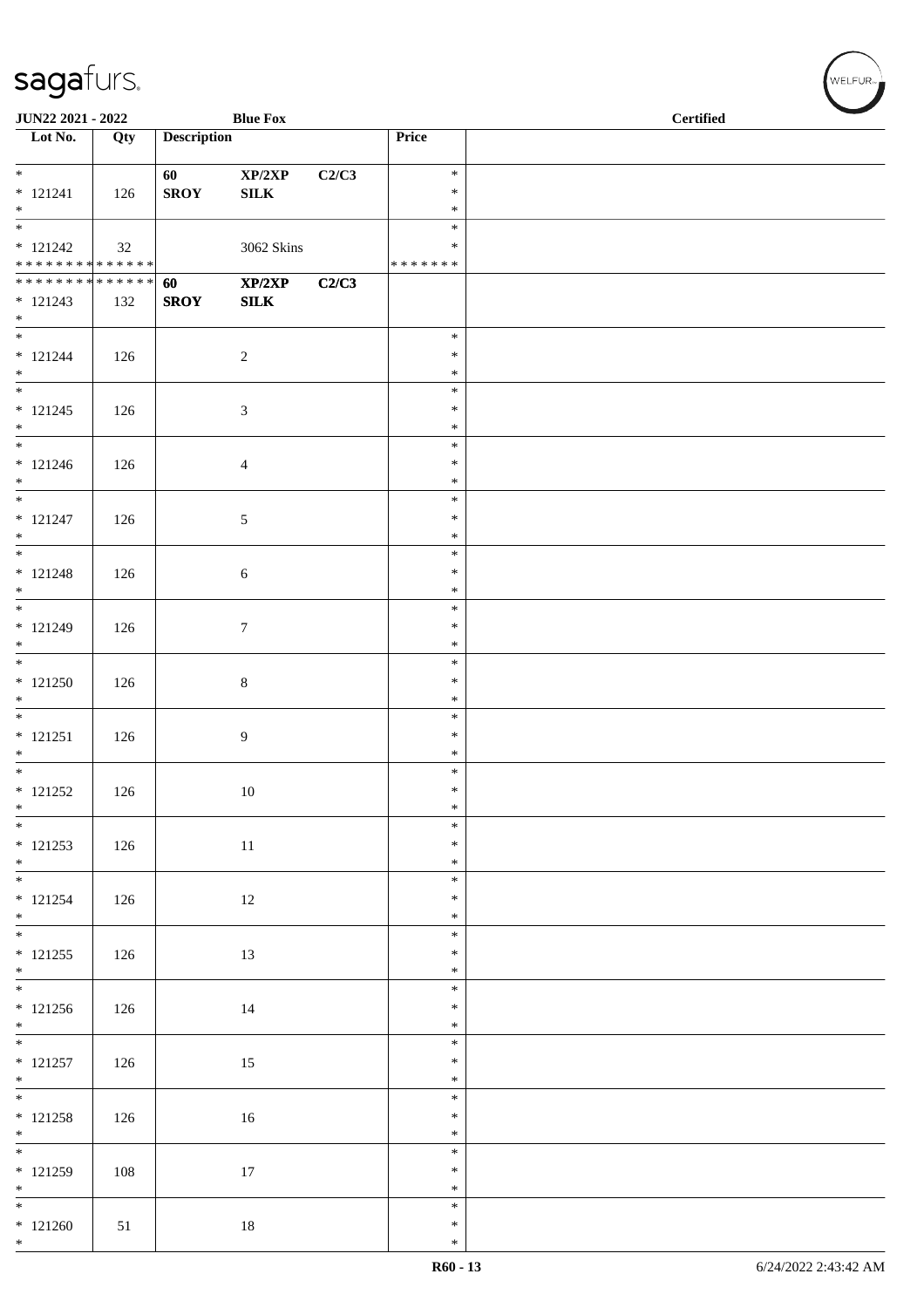| JUN22 2021 - 2022                                                     |     |                    | <b>Blue Fox</b>        |       |                              | <b>Certified</b> |
|-----------------------------------------------------------------------|-----|--------------------|------------------------|-------|------------------------------|------------------|
| $\overline{\phantom{1}}$ Lot No.                                      | Qty | <b>Description</b> |                        |       | Price                        |                  |
| $*$<br>$* 121261$<br>* * * * * * * * * * * * * *                      | 21  | 60<br><b>SROY</b>  | XP/2XP<br>${\bf SILK}$ | C2/C3 | $\ast$<br>∗<br>* * * * * * * |                  |
| * * * * * * * * * * * * * * *<br>$* 121262$<br>$*$                    | 132 | 60<br><b>SROY</b>  | XP/2XP<br>SLK          | C2/C3 |                              |                  |
| $\overline{\phantom{0}}$<br>$* 121263$<br>$*$                         | 126 |                    | $\sqrt{2}$             |       | $\ast$<br>$\ast$<br>$\ast$   |                  |
| $*$<br>$* 121264$<br>$*$                                              | 126 |                    | 3                      |       | $\ast$<br>$\ast$<br>$\ast$   |                  |
| $\overline{\phantom{0}}$<br>$* 121265$<br>$*$                         | 126 |                    | 4                      |       | $\ast$<br>$\ast$<br>$\ast$   |                  |
| $*$<br>$* 121266$<br>$*$                                              | 126 |                    | 5                      |       | $\ast$<br>$\ast$<br>$\ast$   |                  |
| $\overline{\ast}$<br>$* 121267$<br>$\ast$                             | 126 |                    | 6                      |       | $\ast$<br>$\ast$<br>$\ast$   |                  |
| $\overline{\phantom{0}}$<br>$* 121268$<br>* * * * * * * * * * * * * * | 27  |                    | 789 Skins              |       | $\ast$<br>∗<br>* * * * * * * |                  |
| ******** <mark>******</mark><br>* 121269<br>$*$                       | 112 | 60<br><b>SROY</b>  | XP/2XP<br><b>SILK</b>  | C2/C3 |                              |                  |
| $*$<br>$* 121270$<br>$\ast$                                           | 112 |                    | $\sqrt{2}$             |       | $\ast$<br>$\ast$<br>$\ast$   |                  |
| $*$<br>$* 121271$<br>$*$                                              | 112 |                    | 3                      |       | $\ast$<br>$\ast$<br>$\ast$   |                  |
| $*$<br>$* 121272$<br>$*$                                              | 112 |                    | 4                      |       | $\ast$<br>$\ast$<br>$\ast$   |                  |
| $*$<br>$* 121273$<br>$*$                                              | 112 |                    | $\sqrt{5}$             |       | $\ast$<br>$\ast$<br>$\ast$   |                  |
| $* 121274$<br>$*$                                                     | 112 |                    | 6                      |       | $\ast$<br>$\ast$<br>$\ast$   |                  |
| $* 121275$<br>$*$                                                     | 112 |                    | $\boldsymbol{7}$       |       | $\ast$<br>$\ast$<br>$\ast$   |                  |
| $* 121276$<br>$*$                                                     | 112 |                    | $\,8\,$                |       | $\ast$<br>$\ast$<br>$\ast$   |                  |
| $* 121277$<br>$*$                                                     | 112 |                    | $\overline{9}$         |       | $\ast$<br>$\ast$<br>$\ast$   |                  |
| $* 121278$<br>$*$                                                     | 112 |                    | 10                     |       | $\ast$<br>$\ast$<br>$\ast$   |                  |
| $* 121279$<br>$*$                                                     | 112 |                    | 11                     |       | $\ast$<br>$\ast$<br>$\ast$   |                  |
| $*$<br>$* 121280$<br>$*$                                              | 112 |                    | 12                     |       | $\ast$<br>$\ast$<br>$\ast$   |                  |

V<br>WELFUR<sub>™</sub>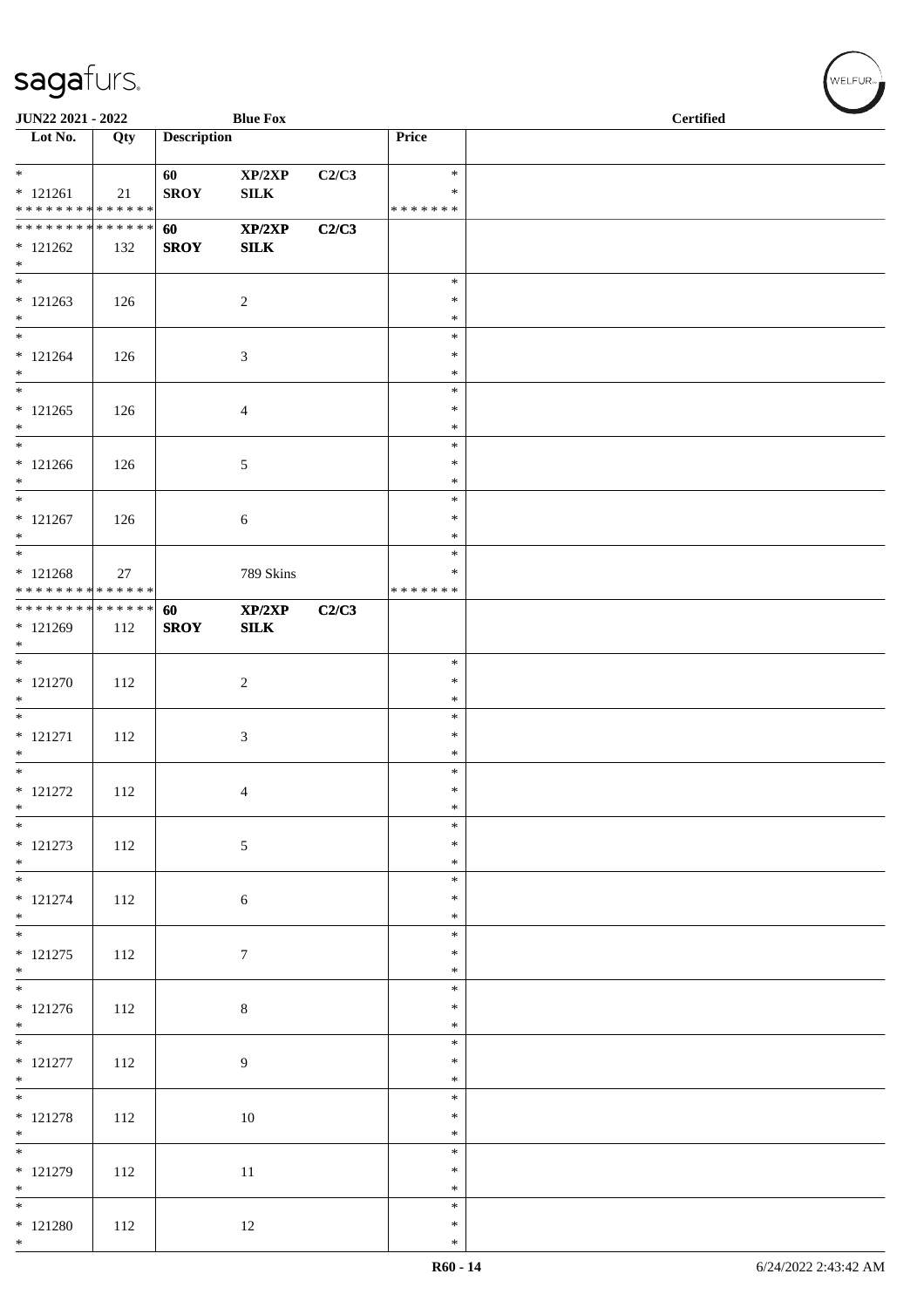| JUN22 2021 - 2022                                  |     |                    | <b>Blue Fox</b>                           |                      |                                      | <b>Certified</b> |
|----------------------------------------------------|-----|--------------------|-------------------------------------------|----------------------|--------------------------------------|------------------|
| $\overline{\phantom{1}}$ Lot No.                   | Qty | <b>Description</b> |                                           |                      | Price                                |                  |
| $* 121281$<br>$*$                                  | 112 | 60<br><b>SROY</b>  | $\mathbf{XP}/2\mathbf{XP}$<br>SILK        | C2/C3                | $\ast$<br>$\ast$<br>$\ast$           |                  |
| $\overline{\ast}$<br>$* 121282$<br>$*$<br>$\ast$   | 112 |                    | 14                                        |                      | $\ast$<br>$\ast$<br>$\ast$<br>$\ast$ |                  |
| * 121283<br>* * * * * * * * * * * * * * *          | 45  |                    | 1613 Skins                                |                      | ∗<br>* * * * * * *                   |                  |
| 121284                                             | 101 | 60<br><b>SROY</b>  | XP/2XP<br>WOL2                            | C2/C3<br><b>HEAV</b> |                                      |                  |
| * * * * * * * * * * * * * * *<br>$* 121285$<br>$*$ | 104 | 60<br><b>SROY</b>  | XP/2XP<br>WOL2                            | C2/C3<br><b>HEAV</b> |                                      |                  |
| $*$<br>$* 121286$<br>$*$                           | 98  |                    | $\overline{c}$                            |                      | $\ast$<br>$\ast$<br>$\ast$           |                  |
| $*$<br>$* 121287$<br>$*$                           | 98  |                    | $\ensuremath{\mathfrak{Z}}$               |                      | $\ast$<br>$\ast$<br>$\ast$           |                  |
| $*$<br>$*$ 121288<br>* * * * * * * * * * * * * *   | 38  |                    | 338 Skins                                 |                      | $\ast$<br>∗<br>* * * * * * *         |                  |
| * * * * * * * * * * * * * * *<br>* 121289<br>$*$   | 118 | 60<br><b>SROY</b>  | XP/2XP<br>WOL2                            | C2/C3                |                                      |                  |
| $*$<br>* 121290<br>* * * * * * * * * * * * * *     | 73  |                    | 191 Skins                                 |                      | $\ast$<br>∗<br>* * * * * * *         |                  |
| * * * * * * * * * * * * * * *<br>* 121291<br>$*$   | 118 | 60<br><b>SROY</b>  | XP/2XP<br>WOL2                            | C2/C3                |                                      |                  |
| $*$<br>$* 121292$<br>$\ast$                        | 112 |                    | $\overline{\mathbf{c}}$                   |                      | $\ast$<br>$\ast$<br>$\ast$           |                  |
| $*$<br>$* 121293$<br>$*$                           | 112 |                    | $\sqrt{3}$                                |                      | $\ast$<br>$\ast$<br>$\ast$           |                  |
| $*$<br>$* 121294$<br>$*$                           | 112 |                    | $\overline{4}$                            |                      | $\ast$<br>∗<br>$\ast$                |                  |
| $*$<br>$* 121295$<br>$*$                           | 112 |                    | 5                                         |                      | $\ast$<br>$\ast$<br>∗                |                  |
| $*$<br>* 121296<br>* * * * * * * * * * * * * *     | 105 |                    | 671 Skins                                 |                      | ∗<br>∗<br>* * * * * * *              |                  |
| * * * * * * * * * * * * * * *<br>* 121297<br>$*$   | 118 | 60<br><b>SAGA</b>  | $\mathbf{XP}/2\mathbf{XP}$<br><b>HEAV</b> | C2/C3                |                                      |                  |
| $\overline{\phantom{0}}$<br>$* 121298$<br>$*$      | 112 |                    | $\overline{c}$                            |                      | $\ast$<br>$\ast$<br>∗                |                  |
| $\overline{\phantom{0}}$<br>$* 121299$<br>$*$      | 112 |                    | 3                                         |                      | $\ast$<br>$\ast$<br>$\ast$           |                  |
| $\ast$<br>$*121300$<br>$*$                         | 112 |                    | 4                                         |                      | $\ast$<br>∗<br>$\ast$                |                  |

WELFUR<sub><sup>N</sub></sub></sub></sup>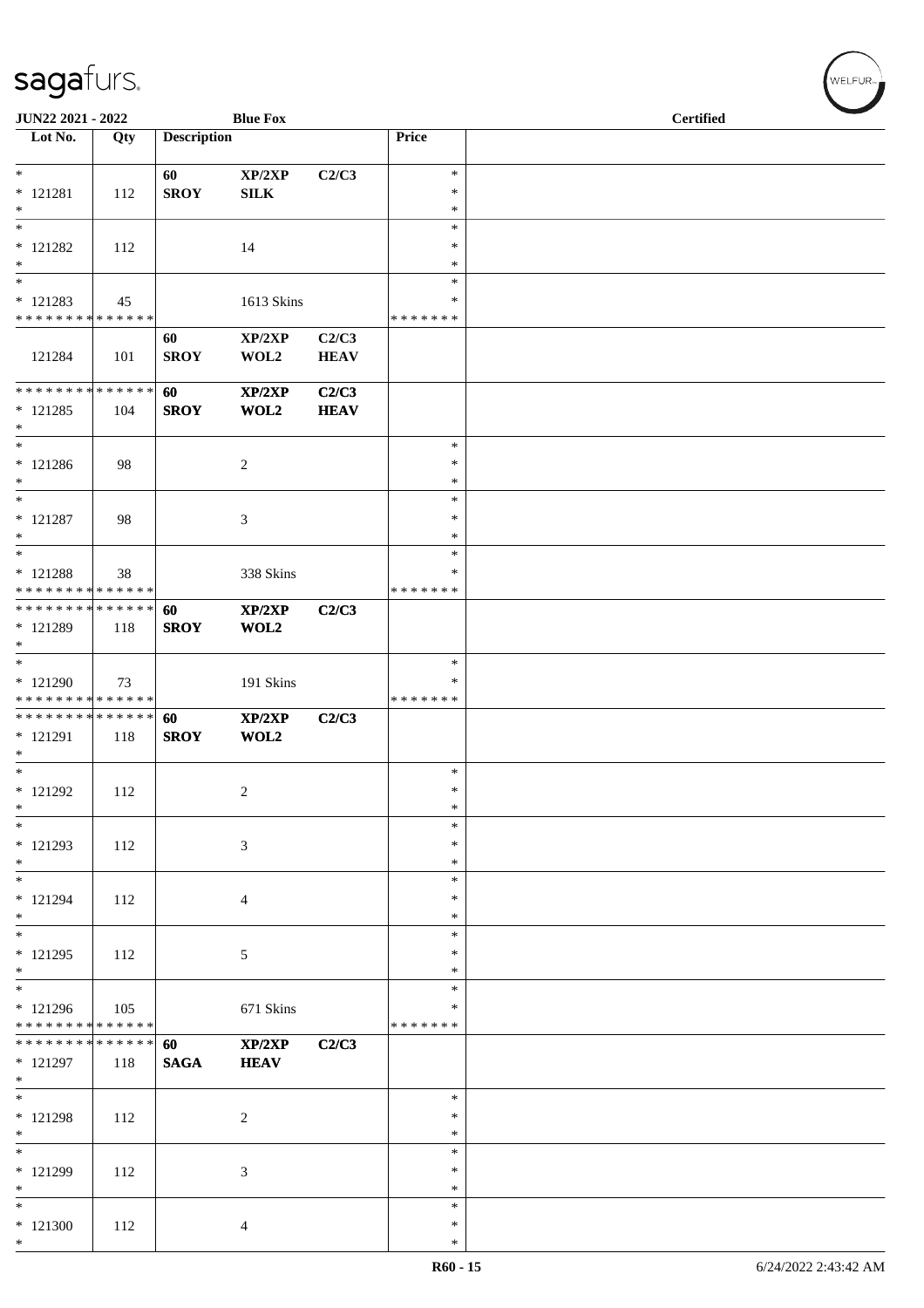| JUN22 2021 - 2022                          |     |                    | <b>Blue Fox</b>       |       |                  | $\overline{\phantom{0}}$<br><b>Certified</b> |
|--------------------------------------------|-----|--------------------|-----------------------|-------|------------------|----------------------------------------------|
| $\overline{\phantom{1}}$ Lot No.           | Qty | <b>Description</b> |                       |       | Price            |                                              |
| $*$                                        |     | 60                 | XP/2XP                | C2/C3 | $\ast$           |                                              |
| $* 121301$                                 | 112 | <b>SAGA</b>        | <b>HEAV</b>           |       | $\ast$           |                                              |
| $*$<br>$\overline{\phantom{0}}$            |     |                    |                       |       | $\ast$<br>$\ast$ |                                              |
| $*$ 121302                                 | 112 |                    | $\sqrt{6}$            |       | $\ast$           |                                              |
| $*$<br>$\overline{\phantom{0}}$            |     |                    |                       |       | $\ast$<br>$\ast$ |                                              |
| $* 121303$                                 | 112 |                    | $\tau$                |       | $\ast$           |                                              |
| $*$                                        |     |                    |                       |       | $\ast$           |                                              |
| $* 121304$                                 | 68  |                    | 858 Skins             |       | $\ast$<br>∗      |                                              |
| * * * * * * * * * * * * * * *              |     |                    |                       |       | * * * * * * *    |                                              |
| * * * * * * * * * * * * * * *<br>$*121305$ | 118 | 60<br><b>SAGA</b>  | XP/2XP<br><b>HEAV</b> | C2/C3 |                  |                                              |
| $*$                                        |     |                    |                       |       |                  |                                              |
|                                            |     |                    |                       |       | $\ast$<br>$\ast$ |                                              |
| $* 121306$<br>$*$                          | 112 |                    | $\sqrt{2}$            |       | $\ast$           |                                              |
| $*$                                        |     |                    |                       |       | $\ast$           |                                              |
| $* 121307$<br>$*$                          | 112 |                    | 3                     |       | $\ast$<br>$\ast$ |                                              |
|                                            |     |                    |                       |       | $\ast$           |                                              |
| $* 121308$                                 | 112 |                    | 4                     |       | $\ast$<br>$\ast$ |                                              |
| $*$<br>$*$                                 |     |                    |                       |       | $\ast$           |                                              |
| $* 121309$<br>$*$                          | 112 |                    | 5                     |       | $\ast$           |                                              |
| $\overline{\ast}$                          |     |                    |                       |       | $\ast$<br>$\ast$ |                                              |
| $* 121310$                                 | 112 |                    | 6                     |       | $\ast$           |                                              |
| $\ast$                                     |     |                    |                       |       | $\ast$<br>$\ast$ |                                              |
| $* 121311$                                 | 112 |                    | $\boldsymbol{7}$      |       | $\ast$           |                                              |
| $*$                                        |     |                    |                       |       | $\ast$<br>$\ast$ |                                              |
| $* 121312$                                 | 112 |                    | 8                     |       | $\ast$           |                                              |
| $\ast$<br>$\overline{\phantom{0}}$         |     |                    |                       |       | $\ast$           |                                              |
| $* 121313$                                 | 112 |                    | $\overline{9}$        |       | $\ast$<br>$\ast$ |                                              |
| $*$<br>$\overline{\ast}$                   |     |                    |                       |       | $\ast$           |                                              |
| $* 121314$                                 | 112 |                    | 10                    |       | $\ast$<br>$\ast$ |                                              |
| $*$ $*$                                    |     |                    |                       |       | $\ast$           |                                              |
| $* 121315$                                 | 112 |                    | 11                    |       | $\ast$<br>$\ast$ |                                              |
| $*$                                        |     |                    |                       |       | $\ast$           |                                              |
|                                            |     |                    |                       |       | $\ast$<br>$\ast$ |                                              |
| $* 121316$<br>$*$                          | 112 |                    | 12                    |       | $\ast$           |                                              |
| $*$                                        |     |                    |                       |       | $\ast$           |                                              |
| $* 121317$<br>$*$                          | 112 |                    | 13                    |       | $\ast$<br>$\ast$ |                                              |
|                                            |     |                    |                       |       | $\ast$           |                                              |
| $* 121318$<br>$*$                          | 112 |                    | 14                    |       | $\ast$<br>$\ast$ |                                              |
|                                            |     |                    |                       |       | $\ast$           |                                              |
| $* 121319$<br>$*$                          | 112 |                    | 15                    |       | $\ast$<br>$\ast$ |                                              |
|                                            |     |                    |                       |       | $\ast$           |                                              |
| $* 121320$                                 | 112 |                    | 16                    |       | $\ast$           |                                              |
| $*$                                        |     |                    |                       |       | $\ast$           |                                              |

WELFUR<sub><sup>N</sub></sub></sub></sup>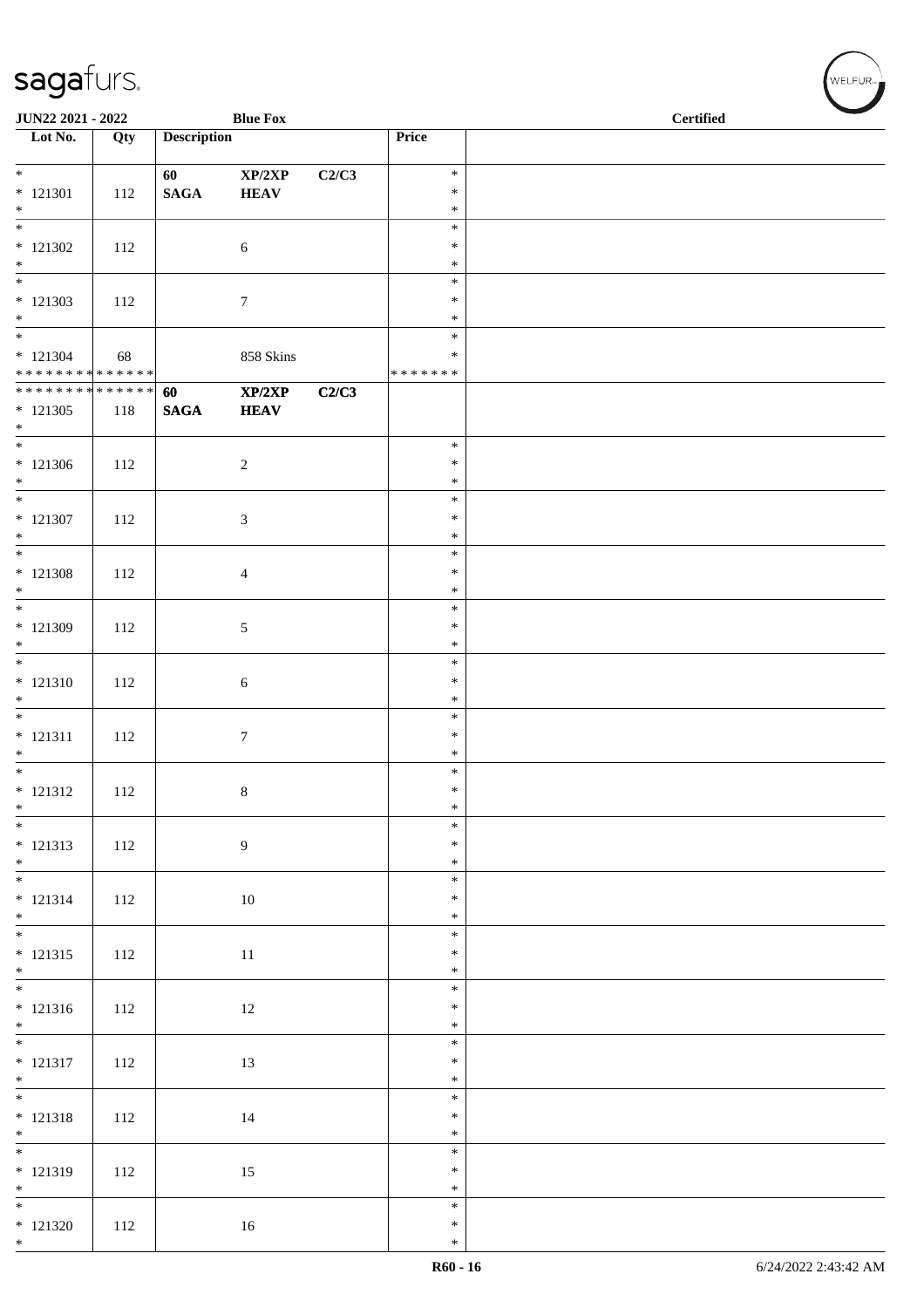| JUN22 2021 - 2022                           |     |                    | <b>Blue Fox</b>       |       |                    | <b>Certified</b> |
|---------------------------------------------|-----|--------------------|-----------------------|-------|--------------------|------------------|
| $\overline{\phantom{1}}$ Lot No.            | Qty | <b>Description</b> |                       |       | Price              |                  |
| $*$                                         |     | 60                 | XP/2XP                | C2/C3 | $\ast$<br>∗        |                  |
| $* 121321$<br>$*$                           | 73  | <b>SAGA</b>        | <b>HEAV</b>           |       | $\ast$             |                  |
| $\overline{\phantom{0}}$<br>$* 121322$      | 38  |                    | 1909 Skins            |       | $\ast$<br>∗        |                  |
| * * * * * * * * * * * * * *                 |     |                    |                       |       | * * * * * * *      |                  |
| * * * * * * * * * * * * * * *<br>$* 121323$ | 118 | 60<br><b>SAGA</b>  | XP/2XP<br><b>HEAV</b> | C2/C3 |                    |                  |
| $*$<br>$\overline{\phantom{0}}$             |     |                    |                       |       | $\ast$             |                  |
| $* 121324$                                  | 112 |                    | $\overline{c}$        |       | ∗                  |                  |
| $*$<br>$\overline{\ast}$                    |     |                    |                       |       | $\ast$<br>$\ast$   |                  |
| $* 121325$<br>* * * * * * * * * * * * * *   | 81  |                    | 311 Skins             |       | ∗<br>* * * * * * * |                  |
| * * * * * * * * * * * * * * *               |     | 60                 | XP/2XP                | C2/C3 |                    |                  |
| $* 121326$<br>$*$                           | 112 | <b>SAGA</b>        | <b>HEAV</b>           |       |                    |                  |
| $\overline{\phantom{0}}$<br>$* 121327$      | 112 |                    | $\overline{c}$        |       | $\ast$<br>$\ast$   |                  |
| $*$                                         |     |                    |                       |       | $\ast$             |                  |
| $\overline{\phantom{0}}$<br>$* 121328$      | 55  |                    | 279 Skins             |       | $\ast$<br>∗        |                  |
| * * * * * * * * * * * * * *                 |     |                    |                       |       | * * * * * * *      |                  |
| * * * * * * * * * * * * * * *<br>* 121329   | 132 | 60<br><b>SAGA</b>  | XP/2XP                | C2/C3 |                    |                  |
| $*$                                         |     |                    |                       |       |                    |                  |
| $* 121330$                                  | 126 |                    | 2                     |       | $\ast$<br>$\ast$   |                  |
| $*$<br>$\overline{\phantom{0}}$             |     |                    |                       |       | $\ast$             |                  |
| $* 121331$                                  | 126 |                    | 3                     |       | $\ast$<br>$\ast$   |                  |
| $*$<br>$*$                                  |     |                    |                       |       | $\ast$<br>$\ast$   |                  |
| $* 121332$                                  | 126 |                    | 4                     |       | $\ast$             |                  |
| $*$<br>$*$                                  |     |                    |                       |       | $\ast$<br>$\ast$   |                  |
| $* 121333$                                  | 126 |                    | $\mathfrak{S}$        |       | ∗                  |                  |
| $*$<br>$*$                                  |     |                    |                       |       | $\ast$<br>$\ast$   |                  |
| $* 121334$<br>$*$                           | 126 |                    | 6                     |       | $\ast$<br>$\ast$   |                  |
| $*$                                         |     |                    |                       |       | $\ast$             |                  |
| $* 121335$<br>$*$                           | 126 |                    | $\tau$                |       | $\ast$<br>$\ast$   |                  |
|                                             |     |                    |                       |       | $\ast$<br>$\ast$   |                  |
| $* 121336$<br>$*$                           | 126 |                    | $\,8\,$               |       | $\ast$             |                  |
| $\overline{\phantom{0}}$<br>$* 121337$      | 126 |                    | 9                     |       | $\ast$<br>$\ast$   |                  |
| $*$                                         |     |                    |                       |       | $\ast$             |                  |
| $* 121338$                                  | 126 |                    | 10                    |       | $\ast$<br>$\ast$   |                  |
| $*$                                         |     |                    |                       |       | $\ast$<br>$\ast$   |                  |
| $* 121339$                                  | 126 |                    | 11                    |       | $\ast$             |                  |
| $*$<br>$*$                                  |     |                    |                       |       | $\ast$<br>$\ast$   |                  |
| $* 121340$                                  | 126 |                    | 12                    |       | $\ast$             |                  |
| $*$                                         |     |                    |                       |       | $\ast$             |                  |

V<br>WELFUR<sub>™</sub>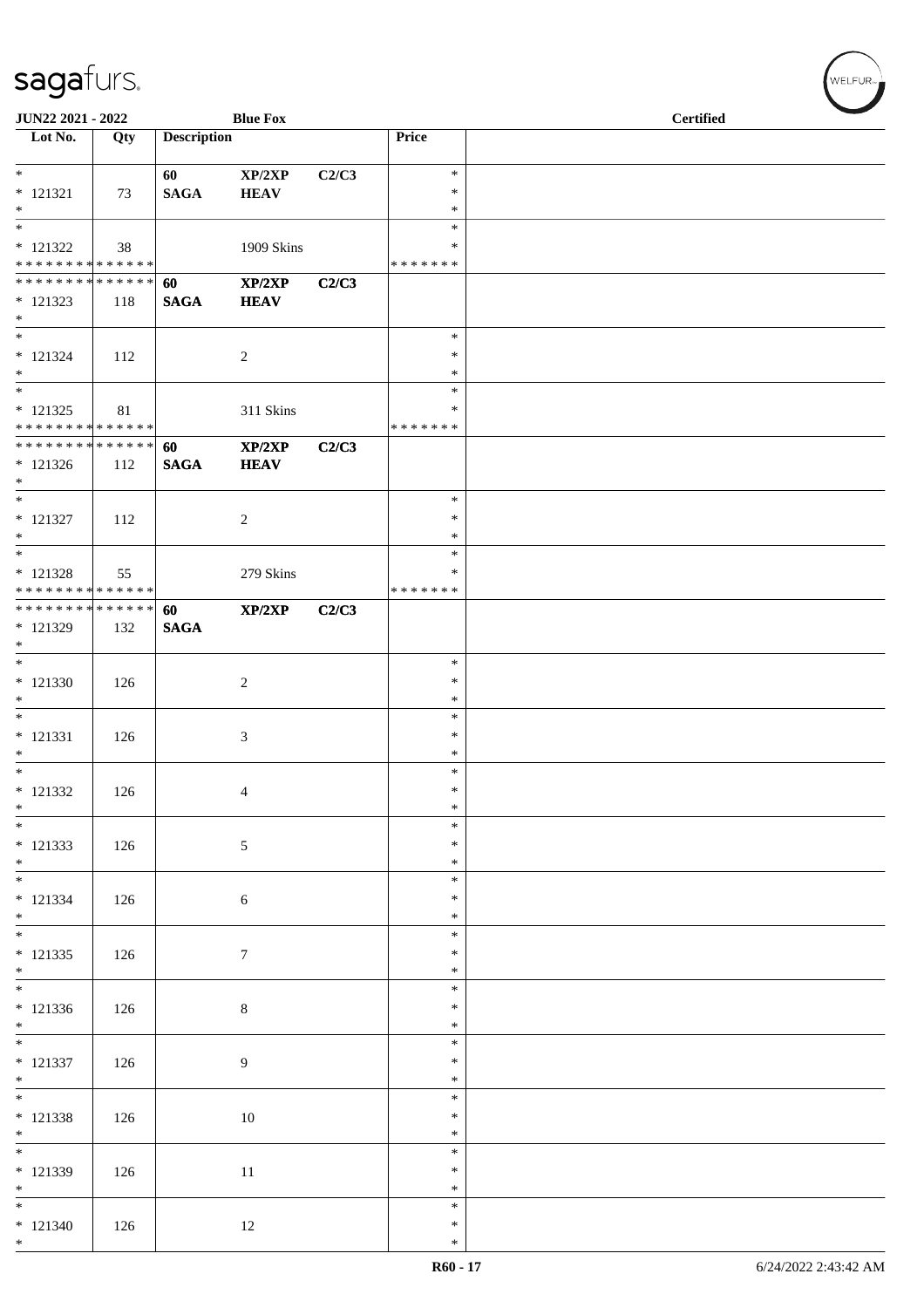| <b>Description</b><br>Price<br>Qty<br>$\mathbf{XP}/2\mathbf{XP}$<br>C2/C3<br>$\ast$<br>60<br>$\mathbf{SAGA}$<br>126<br>$\ast$<br>$*$<br>$\ast$<br>$\ast$<br>14<br>$\ast$<br>126<br>$*$<br>$\ast$<br>$\ast$<br>15<br>126<br>$\ast$<br>$*$<br>$\ast$<br>$\ast$<br>$* 121344$<br>126<br>16<br>$\ast$<br>$*$<br>$\ast$<br>$\ast$<br>$* 121345$<br>$17\,$<br>$\ast$<br>112<br>$*$<br>$\ast$<br>$\ast$<br>$* 121346$<br>2157 Skins<br>$\ast$<br>23<br>* * * * * * * * * * * * * *<br>* * * * * * *<br>******** <mark>******</mark><br><b>IDENTICAL</b><br>$* 121347$<br>132<br>$\ast$<br>$* 121348$<br>$\sqrt{2}$<br>$\ast$<br>126<br>$\ast$<br>$\ast$<br>* 121349<br>3<br>$\ast$<br>126<br>$\ast$<br>$\ast$<br>$*121350$<br>126<br>$\ast$<br>$\overline{4}$<br>$\ast$<br>$\overline{\phantom{0}}$<br>$\ast$<br>$* 121351$<br>5<br>$\ast$<br>126<br>$\ast$<br>$\ast$<br>$* 121352$<br>$\ast$<br>126<br>6<br>$\ast$<br>$\overline{\phantom{0}}$<br>$\ast$<br>$* 121353$<br>$\boldsymbol{7}$<br>126<br>$\ast$<br>$\ast$<br>$\ast$<br>$\,8\,$<br>$\ast$<br>126<br>$\ast$<br>$\ast$<br>9<br>$\ast$<br>126<br>$\ast$<br>$\ast$<br>$10\,$<br>126<br>$\ast$<br>$\ast$<br>$\ast$<br>$11\,$<br>$\ast$<br>126<br>$*$<br>$\ast$<br>$\ast$<br>12<br>$\ast$<br>126<br>$*$<br>$\ast$<br>$\ast$<br>$\ast$<br>13<br>126<br>$*$<br>$\ast$<br>$\ast$<br>14<br>$\ast$<br>126<br>$*$<br>$\ast$ | JUN22 2021 - 2022                |  | <b>Blue Fox</b> | <b>Certified</b> |
|----------------------------------------------------------------------------------------------------------------------------------------------------------------------------------------------------------------------------------------------------------------------------------------------------------------------------------------------------------------------------------------------------------------------------------------------------------------------------------------------------------------------------------------------------------------------------------------------------------------------------------------------------------------------------------------------------------------------------------------------------------------------------------------------------------------------------------------------------------------------------------------------------------------------------------------------------------------------------------------------------------------------------------------------------------------------------------------------------------------------------------------------------------------------------------------------------------------------------------------------------------------------------------------------------------------------------------------------------------------------|----------------------------------|--|-----------------|------------------|
|                                                                                                                                                                                                                                                                                                                                                                                                                                                                                                                                                                                                                                                                                                                                                                                                                                                                                                                                                                                                                                                                                                                                                                                                                                                                                                                                                                      | $\overline{\phantom{1}}$ Lot No. |  |                 |                  |
|                                                                                                                                                                                                                                                                                                                                                                                                                                                                                                                                                                                                                                                                                                                                                                                                                                                                                                                                                                                                                                                                                                                                                                                                                                                                                                                                                                      | $*$                              |  |                 |                  |
|                                                                                                                                                                                                                                                                                                                                                                                                                                                                                                                                                                                                                                                                                                                                                                                                                                                                                                                                                                                                                                                                                                                                                                                                                                                                                                                                                                      | $* 121341$                       |  |                 |                  |
|                                                                                                                                                                                                                                                                                                                                                                                                                                                                                                                                                                                                                                                                                                                                                                                                                                                                                                                                                                                                                                                                                                                                                                                                                                                                                                                                                                      | $\overline{\phantom{0}}$         |  |                 |                  |
|                                                                                                                                                                                                                                                                                                                                                                                                                                                                                                                                                                                                                                                                                                                                                                                                                                                                                                                                                                                                                                                                                                                                                                                                                                                                                                                                                                      | $* 121342$                       |  |                 |                  |
|                                                                                                                                                                                                                                                                                                                                                                                                                                                                                                                                                                                                                                                                                                                                                                                                                                                                                                                                                                                                                                                                                                                                                                                                                                                                                                                                                                      |                                  |  |                 |                  |
|                                                                                                                                                                                                                                                                                                                                                                                                                                                                                                                                                                                                                                                                                                                                                                                                                                                                                                                                                                                                                                                                                                                                                                                                                                                                                                                                                                      | $* 121343$                       |  |                 |                  |
|                                                                                                                                                                                                                                                                                                                                                                                                                                                                                                                                                                                                                                                                                                                                                                                                                                                                                                                                                                                                                                                                                                                                                                                                                                                                                                                                                                      |                                  |  |                 |                  |
|                                                                                                                                                                                                                                                                                                                                                                                                                                                                                                                                                                                                                                                                                                                                                                                                                                                                                                                                                                                                                                                                                                                                                                                                                                                                                                                                                                      |                                  |  |                 |                  |
|                                                                                                                                                                                                                                                                                                                                                                                                                                                                                                                                                                                                                                                                                                                                                                                                                                                                                                                                                                                                                                                                                                                                                                                                                                                                                                                                                                      | $\overline{\phantom{0}}$         |  |                 |                  |
|                                                                                                                                                                                                                                                                                                                                                                                                                                                                                                                                                                                                                                                                                                                                                                                                                                                                                                                                                                                                                                                                                                                                                                                                                                                                                                                                                                      |                                  |  |                 |                  |
|                                                                                                                                                                                                                                                                                                                                                                                                                                                                                                                                                                                                                                                                                                                                                                                                                                                                                                                                                                                                                                                                                                                                                                                                                                                                                                                                                                      | $\overline{\phantom{0}}$         |  |                 |                  |
|                                                                                                                                                                                                                                                                                                                                                                                                                                                                                                                                                                                                                                                                                                                                                                                                                                                                                                                                                                                                                                                                                                                                                                                                                                                                                                                                                                      |                                  |  |                 |                  |
|                                                                                                                                                                                                                                                                                                                                                                                                                                                                                                                                                                                                                                                                                                                                                                                                                                                                                                                                                                                                                                                                                                                                                                                                                                                                                                                                                                      |                                  |  |                 |                  |
|                                                                                                                                                                                                                                                                                                                                                                                                                                                                                                                                                                                                                                                                                                                                                                                                                                                                                                                                                                                                                                                                                                                                                                                                                                                                                                                                                                      | $*$                              |  |                 |                  |
|                                                                                                                                                                                                                                                                                                                                                                                                                                                                                                                                                                                                                                                                                                                                                                                                                                                                                                                                                                                                                                                                                                                                                                                                                                                                                                                                                                      |                                  |  |                 |                  |
|                                                                                                                                                                                                                                                                                                                                                                                                                                                                                                                                                                                                                                                                                                                                                                                                                                                                                                                                                                                                                                                                                                                                                                                                                                                                                                                                                                      | $*$                              |  |                 |                  |
|                                                                                                                                                                                                                                                                                                                                                                                                                                                                                                                                                                                                                                                                                                                                                                                                                                                                                                                                                                                                                                                                                                                                                                                                                                                                                                                                                                      |                                  |  |                 |                  |
|                                                                                                                                                                                                                                                                                                                                                                                                                                                                                                                                                                                                                                                                                                                                                                                                                                                                                                                                                                                                                                                                                                                                                                                                                                                                                                                                                                      | $\ast$                           |  |                 |                  |
|                                                                                                                                                                                                                                                                                                                                                                                                                                                                                                                                                                                                                                                                                                                                                                                                                                                                                                                                                                                                                                                                                                                                                                                                                                                                                                                                                                      |                                  |  |                 |                  |
|                                                                                                                                                                                                                                                                                                                                                                                                                                                                                                                                                                                                                                                                                                                                                                                                                                                                                                                                                                                                                                                                                                                                                                                                                                                                                                                                                                      | $*$                              |  |                 |                  |
|                                                                                                                                                                                                                                                                                                                                                                                                                                                                                                                                                                                                                                                                                                                                                                                                                                                                                                                                                                                                                                                                                                                                                                                                                                                                                                                                                                      |                                  |  |                 |                  |
|                                                                                                                                                                                                                                                                                                                                                                                                                                                                                                                                                                                                                                                                                                                                                                                                                                                                                                                                                                                                                                                                                                                                                                                                                                                                                                                                                                      | $*$                              |  |                 |                  |
|                                                                                                                                                                                                                                                                                                                                                                                                                                                                                                                                                                                                                                                                                                                                                                                                                                                                                                                                                                                                                                                                                                                                                                                                                                                                                                                                                                      |                                  |  |                 |                  |
|                                                                                                                                                                                                                                                                                                                                                                                                                                                                                                                                                                                                                                                                                                                                                                                                                                                                                                                                                                                                                                                                                                                                                                                                                                                                                                                                                                      | $*$                              |  |                 |                  |
|                                                                                                                                                                                                                                                                                                                                                                                                                                                                                                                                                                                                                                                                                                                                                                                                                                                                                                                                                                                                                                                                                                                                                                                                                                                                                                                                                                      |                                  |  |                 |                  |
|                                                                                                                                                                                                                                                                                                                                                                                                                                                                                                                                                                                                                                                                                                                                                                                                                                                                                                                                                                                                                                                                                                                                                                                                                                                                                                                                                                      | $*$                              |  |                 |                  |
|                                                                                                                                                                                                                                                                                                                                                                                                                                                                                                                                                                                                                                                                                                                                                                                                                                                                                                                                                                                                                                                                                                                                                                                                                                                                                                                                                                      | * 121354                         |  |                 |                  |
|                                                                                                                                                                                                                                                                                                                                                                                                                                                                                                                                                                                                                                                                                                                                                                                                                                                                                                                                                                                                                                                                                                                                                                                                                                                                                                                                                                      | $*$                              |  |                 |                  |
|                                                                                                                                                                                                                                                                                                                                                                                                                                                                                                                                                                                                                                                                                                                                                                                                                                                                                                                                                                                                                                                                                                                                                                                                                                                                                                                                                                      | $* 121355$                       |  |                 |                  |
|                                                                                                                                                                                                                                                                                                                                                                                                                                                                                                                                                                                                                                                                                                                                                                                                                                                                                                                                                                                                                                                                                                                                                                                                                                                                                                                                                                      | $*$                              |  |                 |                  |
|                                                                                                                                                                                                                                                                                                                                                                                                                                                                                                                                                                                                                                                                                                                                                                                                                                                                                                                                                                                                                                                                                                                                                                                                                                                                                                                                                                      | $* 121356$                       |  |                 |                  |
|                                                                                                                                                                                                                                                                                                                                                                                                                                                                                                                                                                                                                                                                                                                                                                                                                                                                                                                                                                                                                                                                                                                                                                                                                                                                                                                                                                      | $*$                              |  |                 |                  |
|                                                                                                                                                                                                                                                                                                                                                                                                                                                                                                                                                                                                                                                                                                                                                                                                                                                                                                                                                                                                                                                                                                                                                                                                                                                                                                                                                                      | $* 121357$                       |  |                 |                  |
|                                                                                                                                                                                                                                                                                                                                                                                                                                                                                                                                                                                                                                                                                                                                                                                                                                                                                                                                                                                                                                                                                                                                                                                                                                                                                                                                                                      |                                  |  |                 |                  |
|                                                                                                                                                                                                                                                                                                                                                                                                                                                                                                                                                                                                                                                                                                                                                                                                                                                                                                                                                                                                                                                                                                                                                                                                                                                                                                                                                                      | $* 121358$                       |  |                 |                  |
|                                                                                                                                                                                                                                                                                                                                                                                                                                                                                                                                                                                                                                                                                                                                                                                                                                                                                                                                                                                                                                                                                                                                                                                                                                                                                                                                                                      | $\overline{\phantom{0}}$         |  |                 |                  |
|                                                                                                                                                                                                                                                                                                                                                                                                                                                                                                                                                                                                                                                                                                                                                                                                                                                                                                                                                                                                                                                                                                                                                                                                                                                                                                                                                                      | $* 121359$                       |  |                 |                  |
|                                                                                                                                                                                                                                                                                                                                                                                                                                                                                                                                                                                                                                                                                                                                                                                                                                                                                                                                                                                                                                                                                                                                                                                                                                                                                                                                                                      | $*$                              |  |                 |                  |
|                                                                                                                                                                                                                                                                                                                                                                                                                                                                                                                                                                                                                                                                                                                                                                                                                                                                                                                                                                                                                                                                                                                                                                                                                                                                                                                                                                      | $*121360$                        |  |                 |                  |

、<br>WELFUR<sub>™</sub>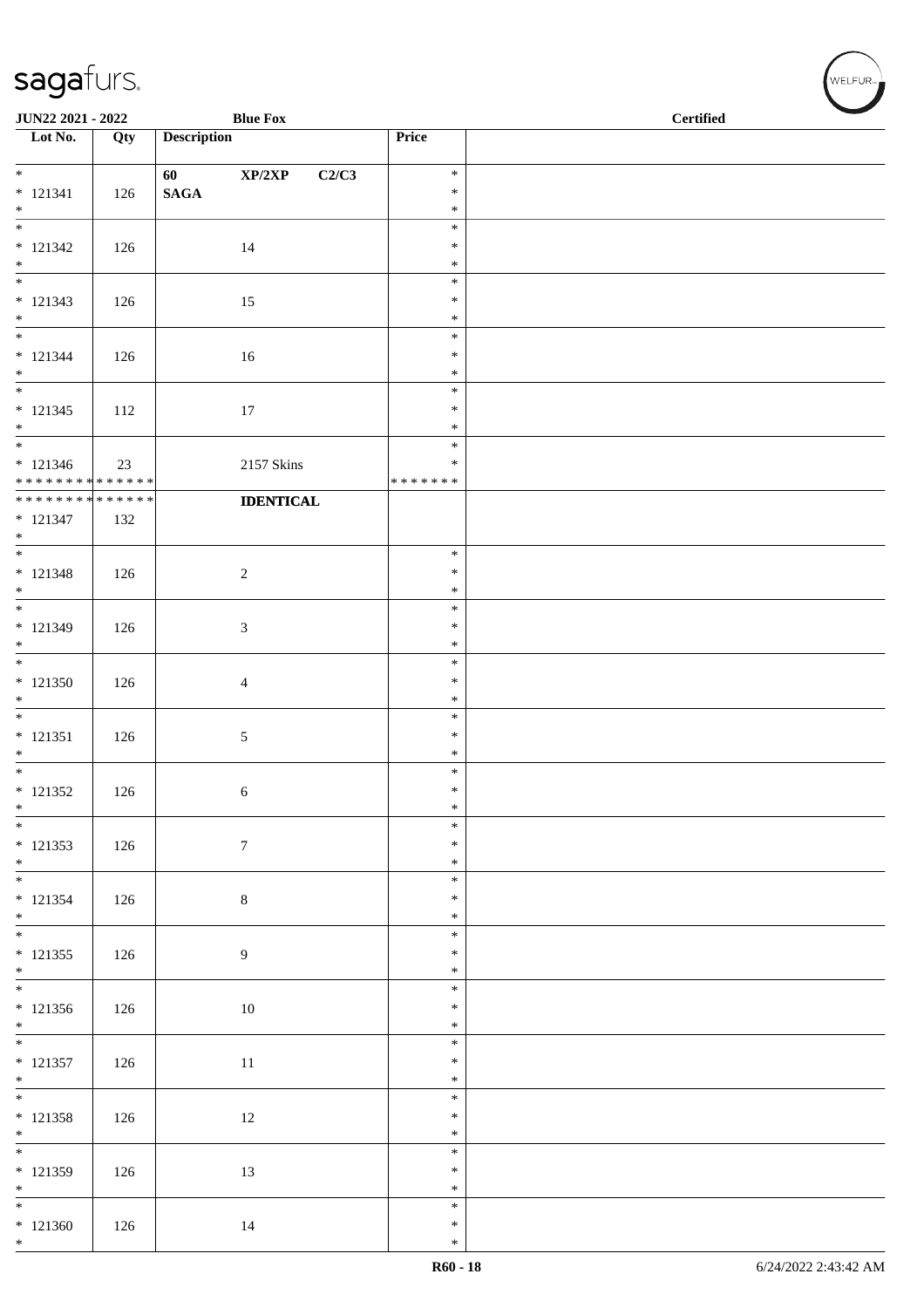| JUN22 2021 - 2022                        |     |                    | <b>Blue Fox</b>  |       |                         | <b>Certified</b> |
|------------------------------------------|-----|--------------------|------------------|-------|-------------------------|------------------|
| Lot No.                                  | Qty | <b>Description</b> |                  |       | Price                   |                  |
| $*$                                      |     | 60                 | XP/2XP           | C2/C3 | $\ast$                  |                  |
| $* 121361$                               | 126 | $\mathbf{SAGA}$    |                  |       | $\ast$                  |                  |
| $*$<br>$\overline{\phantom{0}}$          |     |                    |                  |       | $\ast$<br>$\ast$        |                  |
| $* 121362$                               | 126 |                    | 16               |       | $\ast$                  |                  |
| $\ast$                                   |     |                    |                  |       | $\ast$<br>$\ast$        |                  |
| $* 121363$                               | 126 |                    | 17               |       | $\ast$                  |                  |
| $*$<br>$*$                               |     |                    |                  |       | $\ast$<br>$\ast$        |                  |
| $* 121364$                               | 126 |                    | $18\,$           |       | $\ast$                  |                  |
| $*$                                      |     |                    |                  |       | $\ast$                  |                  |
| $\overline{\phantom{0}}$<br>$* 121365$   | 126 |                    | 19               |       | $\ast$<br>$\ast$        |                  |
| $*$                                      |     |                    |                  |       | $\ast$                  |                  |
| $*$<br>$* 121366$                        |     |                    |                  |       | $\ast$<br>$\ast$        |                  |
| $*$                                      | 126 |                    | 20               |       | $\ast$                  |                  |
| $*$                                      |     |                    |                  |       | $\ast$                  |                  |
| $* 121367$<br>$*$                        | 126 |                    | $21\,$           |       | $\ast$<br>$\ast$        |                  |
|                                          |     |                    |                  |       | $\ast$                  |                  |
| * 121368<br>$*$                          | 126 |                    | $22\,$           |       | $\ast$<br>$\ast$        |                  |
|                                          |     |                    |                  |       | $\ast$                  |                  |
| * 121369<br>******** <mark>******</mark> | 31  |                    | 2809 Skins       |       | $\ast$<br>* * * * * * * |                  |
| **************                           |     | 60                 | XP/2XP           | C2/C3 |                         |                  |
| $* 121370$                               | 132 | <b>SAGA</b>        |                  |       |                         |                  |
| $*$                                      |     |                    |                  |       | $\ast$                  |                  |
| $* 121371$                               | 126 |                    | $\overline{c}$   |       | $\ast$                  |                  |
| $*$<br>$*$                               |     |                    |                  |       | $\ast$<br>$\ast$        |                  |
| $* 121372$                               | 126 |                    | 3                |       | $\ast$                  |                  |
| $\ast$<br>$*$                            |     |                    |                  |       | $\ast$<br>$\ast$        |                  |
| $* 121373$                               | 126 |                    | $\overline{4}$   |       | $\ast$                  |                  |
| $*$                                      |     |                    |                  |       | $\ast$                  |                  |
| $*$<br>$* 121374$                        | 126 |                    | 5                |       | $\ast$<br>$\ast$        |                  |
| $*$                                      |     |                    |                  |       | $\ast$                  |                  |
| $\overline{\ast}$<br>$* 121375$          | 126 |                    | $6\,$            |       | $\ast$<br>$\ast$        |                  |
| $*$                                      |     |                    |                  |       | $\ast$                  |                  |
| $* 121376$                               |     |                    |                  |       | $\ast$<br>$\ast$        |                  |
| $*$                                      | 126 |                    | $\boldsymbol{7}$ |       | $\ast$                  |                  |
|                                          |     |                    |                  |       | $\ast$                  |                  |
| $* 121377$<br>$*$                        | 126 |                    | $\,8\,$          |       | $\ast$<br>$\ast$        |                  |
| $*$                                      |     |                    |                  |       | $\ast$                  |                  |
| $* 121378$<br>$*$                        | 126 |                    | 9                |       | $\ast$<br>$\ast$        |                  |
| $\overline{\phantom{0}}$                 |     |                    |                  |       | $\ast$                  |                  |
| $* 121379$                               | 126 |                    | 10               |       | $\ast$<br>$\ast$        |                  |
| $*$<br>$*$                               |     |                    |                  |       | $\ast$                  |                  |
| $* 121380$                               | 126 |                    | 11               |       | $\ast$                  |                  |
| $*$                                      |     |                    |                  |       | $\ast$                  |                  |

V<br>WELFUR<sub>™</sub>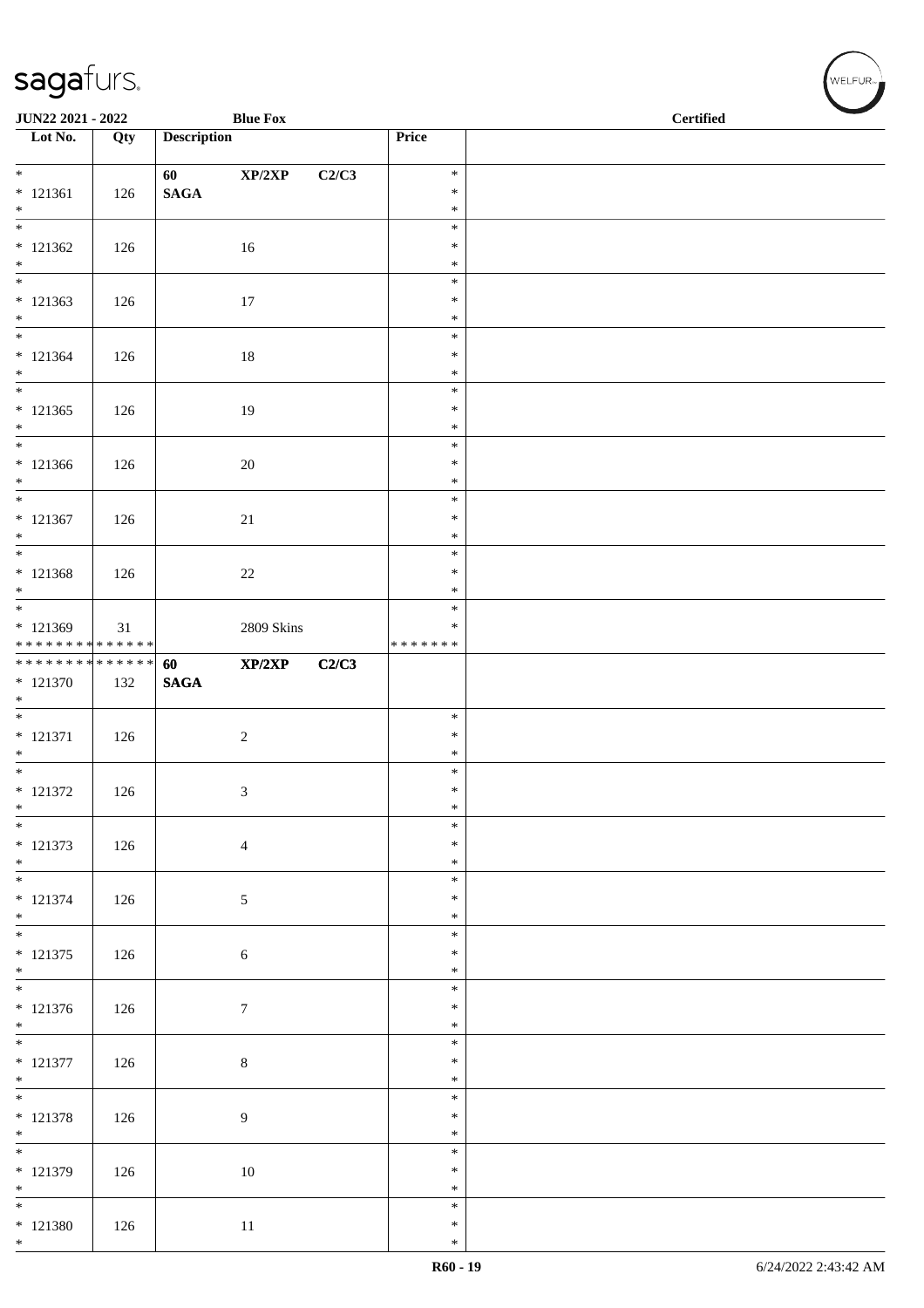| JUN22 2021 - 2022                        |     |                    | <b>Blue Fox</b>             |                  | <b>Certified</b> |
|------------------------------------------|-----|--------------------|-----------------------------|------------------|------------------|
| $\overline{\phantom{1}}$ Lot No.         | Qty | <b>Description</b> |                             | Price            |                  |
| $*$                                      |     | 60                 | XP/2XP<br>C2/C3             | $\ast$           |                  |
| $* 121381$                               | 126 | $\mathbf{SAGA}$    |                             | $\ast$           |                  |
| $\ast$<br>$\frac{1}{*}$                  |     |                    |                             | $\ast$<br>$\ast$ |                  |
| $* 121382$                               | 126 |                    | 13                          | $\ast$           |                  |
| $\ast$<br>$\overline{\phantom{a}^*}$     |     |                    |                             | $\ast$<br>$\ast$ |                  |
| $* 121383$                               | 126 |                    | 14                          | $\ast$           |                  |
| $\ast$<br>$\overline{\phantom{a}^*}$     |     |                    |                             | $\ast$           |                  |
| $* 121384$                               | 126 |                    | 15                          | $\ast$<br>$\ast$ |                  |
| $*$<br>$\frac{1}{1}$                     |     |                    |                             | $\ast$           |                  |
| $* 121385$                               | 126 |                    | 2022 Skins                  | $\ast$<br>$\ast$ |                  |
| * * * * * * * * * * * * * *              |     |                    |                             | * * * * * * *    |                  |
| ******** <mark>******</mark>             |     |                    | <b>IDENTICAL</b>            |                  |                  |
| $* 121386$<br>$*$                        | 132 |                    |                             |                  |                  |
| $\ast$                                   |     |                    |                             | $\ast$           |                  |
| $* 121387$<br>$*$                        | 126 |                    | $\sqrt{2}$                  | $\ast$<br>$\ast$ |                  |
| $\overline{\phantom{0}}$                 |     |                    |                             | $\ast$           |                  |
| $* 121388$<br>$\ast$                     | 126 |                    | $\ensuremath{\mathfrak{Z}}$ | $\ast$<br>$\ast$ |                  |
| $\overline{\phantom{0}}$                 |     |                    |                             | $\ast$           |                  |
| * 121389                                 | 126 |                    | $\overline{4}$              | $\ast$           |                  |
| $\ast$<br>$\overline{\phantom{0}}$       |     |                    |                             | $\ast$<br>$\ast$ |                  |
| $* 121390$                               | 126 |                    | $\sqrt{5}$                  | $\ast$           |                  |
| $\ast$<br>$\overline{\phantom{0}}$       |     |                    |                             | $\ast$<br>$\ast$ |                  |
| $* 121391$                               | 126 |                    | $\sqrt{6}$                  | $\ast$           |                  |
| $\ast$<br>$\overline{\phantom{a}^*}$     |     |                    |                             | $\ast$<br>$\ast$ |                  |
| $*$ 121392                               | 126 |                    | $\tau$                      | $\ast$           |                  |
| $\ast$                                   |     |                    |                             | $\ast$           |                  |
| $\ast$<br>$* 121393$                     | 126 |                    | $\,8\,$                     | $\ast$<br>$\ast$ |                  |
| $*$ $*$                                  |     |                    |                             | $\ast$           |                  |
| $* 121394$                               | 126 |                    | $\overline{9}$              | $\ast$<br>$\ast$ |                  |
| $*$                                      |     |                    |                             | $\ast$           |                  |
| $\overline{\phantom{a}^*}$<br>$* 121395$ |     |                    | $10\,$                      | $\ast$<br>$\ast$ |                  |
| $\ast$                                   | 126 |                    |                             | $\ast$           |                  |
| $\overline{\phantom{0}}$                 |     |                    |                             | $\ast$           |                  |
| * 121396<br>$\ast$                       | 126 |                    | 11                          | $\ast$<br>$\ast$ |                  |
| $\overline{\phantom{0}}$                 |     |                    |                             | $\ast$           |                  |
| $* 121397$<br>$*$                        | 126 |                    | 12                          | $\ast$<br>$\ast$ |                  |
| $\overline{\phantom{0}}$                 |     |                    |                             | $\ast$           |                  |
| $* 121398$<br>$\ast$                     | 126 |                    | 13                          | $\ast$<br>$\ast$ |                  |
| $_{\ast}^{-}$                            |     |                    |                             | $\ast$           |                  |
| $* 121399$                               | 126 |                    | 14                          | $\ast$           |                  |
| $\ast$<br>$\overline{\phantom{0}}$       |     |                    |                             | $\ast$<br>$\ast$ |                  |
| $* 121400$                               | 126 |                    | 1896 Skins                  | $\ast$           |                  |
| ******** <mark>******</mark>             |     |                    |                             | * * * * * * *    |                  |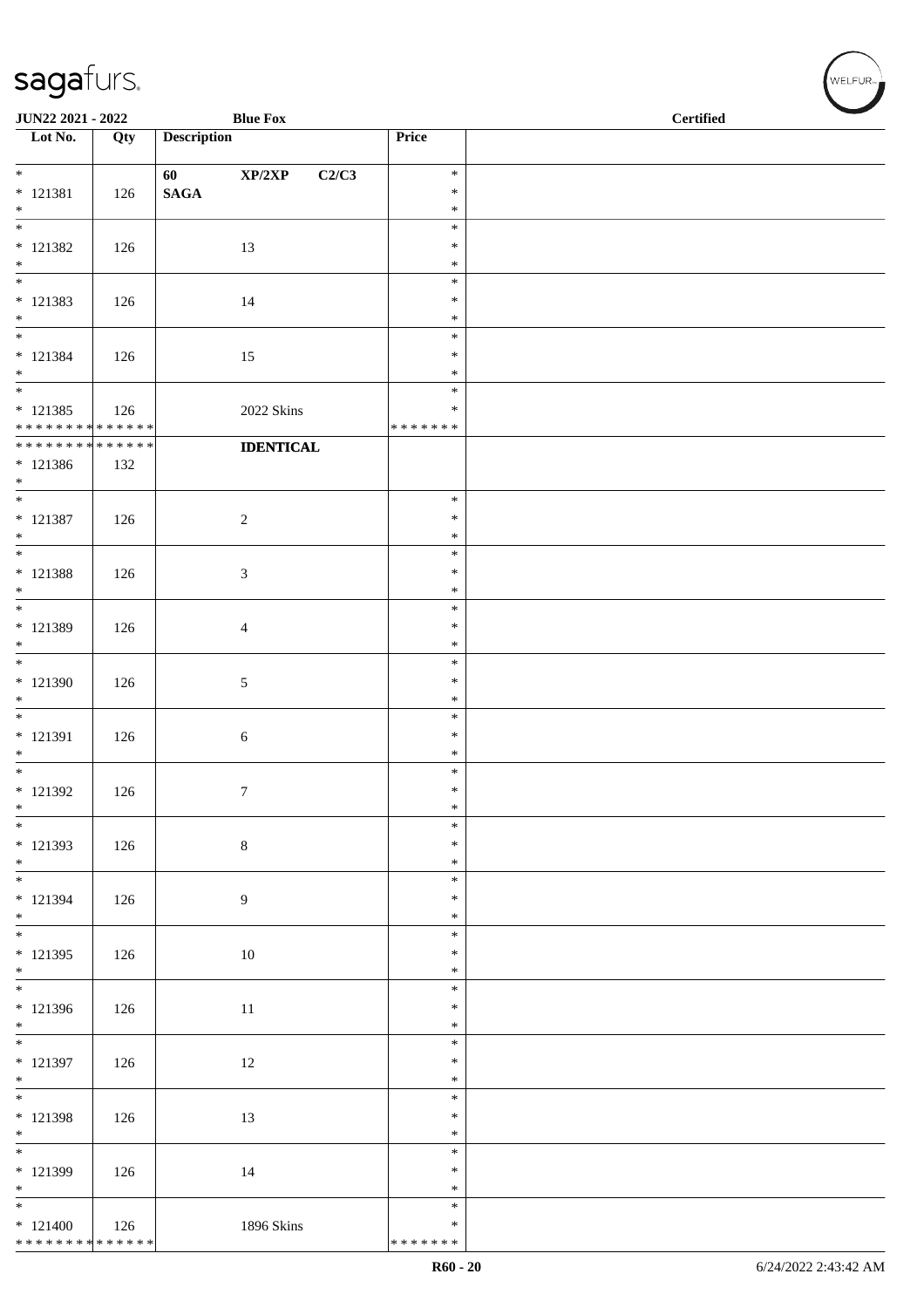\*

| JUN22 2021 - 2022<br><b>Blue Fox</b>       |     |                                      | <b>Certified</b> |  |
|--------------------------------------------|-----|--------------------------------------|------------------|--|
| $\overline{\phantom{1}}$ Lot No.           | Qty | <b>Description</b>                   | Price            |  |
| * * * * * * * * * * * * * *                |     | <b>IDENTICAL</b>                     |                  |  |
| $* 121401$<br>$*$                          | 132 |                                      |                  |  |
| $\overline{\phantom{0}}$                   |     |                                      | $\ast$           |  |
| $* 121402$<br>$*$                          | 126 | $\overline{c}$                       | $\ast$<br>$\ast$ |  |
|                                            |     |                                      | $\ast$           |  |
| $* 121403$<br>$*$                          | 126 | 3                                    | $\ast$<br>$\ast$ |  |
|                                            |     |                                      | $\ast$           |  |
| $* 121404$<br>$*$                          | 126 | $\overline{4}$                       | $\ast$<br>$\ast$ |  |
|                                            |     |                                      | $\ast$           |  |
| $* 121405$<br>$*$                          | 126 | 5                                    | $\ast$<br>$\ast$ |  |
| $\overline{\phantom{0}}$                   |     |                                      | $\ast$           |  |
| $* 121406$<br>$*$                          | 126 | 6                                    | $\ast$<br>$\ast$ |  |
| $*$                                        |     |                                      | $\ast$<br>$\ast$ |  |
| $* 121407$<br>$*$                          | 126 | $\boldsymbol{7}$                     | $\ast$           |  |
| $* 121408$                                 |     | $\,8\,$                              | $\ast$<br>$\ast$ |  |
| $*$                                        | 126 |                                      | $\ast$           |  |
| $* 121409$                                 | 126 | 9                                    | $\ast$<br>$\ast$ |  |
| $*$                                        |     |                                      | $\ast$           |  |
| $* 121410$                                 | 126 | 10                                   | $\ast$<br>$\ast$ |  |
| $*$                                        |     |                                      | $\ast$           |  |
| $* 121411$                                 | 126 | 11                                   | $\ast$<br>$\ast$ |  |
| $*$                                        |     |                                      | $\ast$<br>$\ast$ |  |
| $* 121412$                                 | 126 | 12                                   | $\ast$           |  |
| $*$<br>$*$                                 |     |                                      | $\ast$<br>$\ast$ |  |
| $* 121413$                                 | 126 | 13                                   | $\ast$           |  |
| $*$                                        |     |                                      | $\ast$<br>$\ast$ |  |
| $* 121414$<br>$*$                          | 126 | 14                                   | $\ast$<br>$\ast$ |  |
|                                            |     |                                      | $\ast$           |  |
| $* 121415$<br>$*$                          | 126 | 15                                   | $\ast$<br>$\ast$ |  |
|                                            |     |                                      | $\ast$           |  |
| $* 121416$<br>$*$                          | 126 | 16                                   | $\ast$<br>$\ast$ |  |
| $* 121417$                                 |     |                                      | $\ast$<br>$\ast$ |  |
| * * * * * * * * * * * * * * *              | 48  | $2070~\rm{Skins}$                    | * * * * * * *    |  |
| ******** <mark>******</mark><br>$* 121418$ | 132 | XP/2XP<br>C2/C3<br>60<br><b>SAGA</b> |                  |  |
| $*$                                        |     |                                      |                  |  |
| $* 121419$                                 | 126 | $\sqrt{2}$                           | $\ast$<br>$\ast$ |  |
| $*$<br>$\overline{\phantom{0}}$            |     |                                      | $\ast$           |  |
| $* 121420$                                 | 126 | 3                                    | $\ast$<br>$\ast$ |  |
| $*$                                        |     |                                      | $\ast$           |  |

 $(\forall ELFUR_{\text{max}})$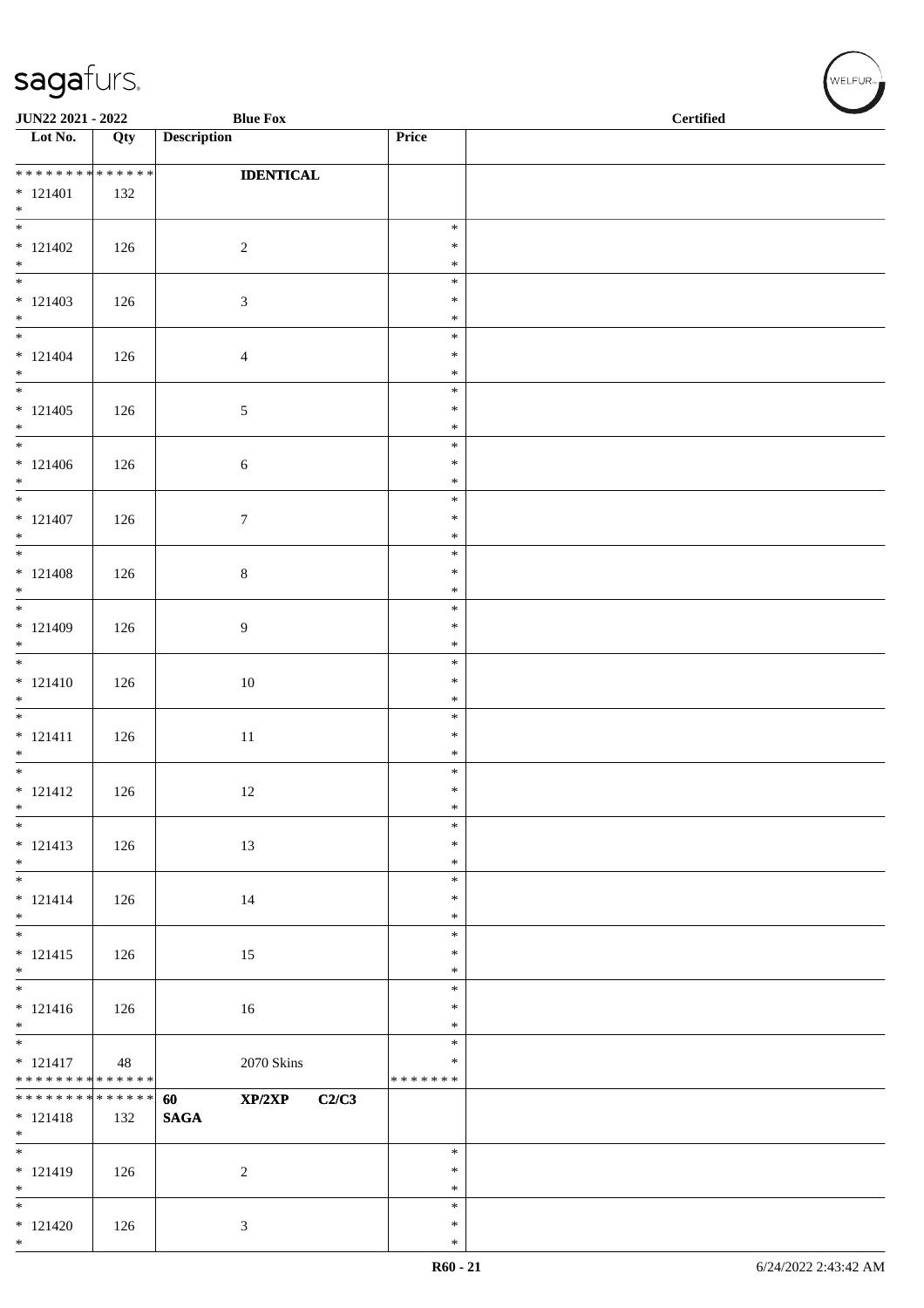| JUN22 2021 - 2022                          |     |                    | <b>Blue Fox</b>  |       |                    | <b>Certified</b> |  |
|--------------------------------------------|-----|--------------------|------------------|-------|--------------------|------------------|--|
| $\overline{\phantom{1}}$ Lot No.           | Qty | <b>Description</b> |                  |       | Price              |                  |  |
| $\overline{\phantom{0}}$                   |     | 60                 | XP/2XP           | C2/C3 | $\ast$             |                  |  |
| $* 121421$                                 | 126 | $\mathbf{SAGA}$    |                  |       | $\ast$             |                  |  |
| $*$<br>$\frac{1}{*}$                       |     |                    |                  |       | $\ast$             |                  |  |
| $* 121422$                                 | 126 |                    | $\sqrt{5}$       |       | $\ast$<br>$\ast$   |                  |  |
| $\ast$                                     |     |                    |                  |       | $\ast$             |                  |  |
|                                            |     |                    |                  |       | $\ast$             |                  |  |
| $* 121423$<br>******** <mark>******</mark> | 78  |                    | 714 Skins        |       | ∗<br>* * * * * * * |                  |  |
| ******** <mark>******</mark>               |     | 60                 | XP/2XP           | C2/C3 |                    |                  |  |
| $* 121424$<br>$*$                          | 132 | $\mathbf{SAGA}$    |                  |       |                    |                  |  |
| $_{\ast}^{-}$                              |     |                    |                  |       | $\ast$             |                  |  |
| $* 121425$                                 | 126 |                    | $\sqrt{2}$       |       | $\ast$             |                  |  |
| $*$<br>$*$                                 |     |                    |                  |       | $\ast$<br>$\ast$   |                  |  |
| $* 121426$                                 | 126 |                    | $\mathfrak{Z}$   |       | $\ast$             |                  |  |
| $*$                                        |     |                    |                  |       | $\ast$             |                  |  |
| $\overline{\ast}$<br>$* 121427$            | 126 |                    | $\overline{4}$   |       | $\ast$<br>$\ast$   |                  |  |
| $\ast$                                     |     |                    |                  |       | $\ast$             |                  |  |
| $\overline{\ast}$                          |     |                    |                  |       | $\ast$             |                  |  |
| $* 121428$<br>$\ast$                       | 126 |                    | $\sqrt{5}$       |       | $\ast$<br>$\ast$   |                  |  |
|                                            |     |                    |                  |       | $\ast$             |                  |  |
| $* 121429$<br>$\ast$                       | 126 |                    | $6\,$            |       | $\ast$<br>$\ast$   |                  |  |
| $\overline{\phantom{a}^*}$                 |     |                    |                  |       | $\ast$             |                  |  |
| $* 121430$                                 | 126 |                    | $\boldsymbol{7}$ |       | $\ast$             |                  |  |
| $\ast$<br>$\frac{1}{1}$                    |     |                    |                  |       | $\ast$<br>$\ast$   |                  |  |
| $* 121431$                                 | 126 |                    | $\,8\,$          |       | $\ast$             |                  |  |
| $\ast$                                     |     |                    |                  |       | $\ast$             |                  |  |
| $*$<br>$* 121432$                          | 126 |                    | $\overline{9}$   |       | $\ast$<br>$\ast$   |                  |  |
| $\ast$                                     |     |                    |                  |       | $\ast$             |                  |  |
| $\overline{\phantom{0}}$                   |     |                    |                  |       | $\ast$             |                  |  |
| $* 121433$<br>$*$                          | 126 |                    | $10\,$           |       | $\ast$<br>$\ast$   |                  |  |
| $\overline{\phantom{0}}$                   |     |                    |                  |       | $\ast$             |                  |  |
| $* 121434$                                 | 126 |                    | $11\,$           |       | $\ast$             |                  |  |
| $*$<br>$\overline{\phantom{0}}$            |     |                    |                  |       | $\ast$<br>$\ast$   |                  |  |
| $* 121435$                                 | 126 |                    | 12               |       | $\ast$             |                  |  |
| $\ast$<br>$\overline{\phantom{0}}$         |     |                    |                  |       | $\ast$<br>$\ast$   |                  |  |
| $* 121436$                                 | 126 |                    | 13               |       | $\ast$             |                  |  |
| $\ast$                                     |     |                    |                  |       | $\ast$             |                  |  |
| $\overline{\phantom{0}}$<br>$* 121437$     |     |                    | 14               |       | $\ast$<br>$\ast$   |                  |  |
| $*$                                        | 126 |                    |                  |       | $\ast$             |                  |  |
| $\overline{\phantom{0}}$                   |     |                    |                  |       | $\ast$             |                  |  |
| $* 121438$<br>$*$                          | 126 |                    | 15               |       | $\ast$<br>$\ast$   |                  |  |
| $\overline{\phantom{a}^*}$                 |     |                    |                  |       | $\ast$             |                  |  |
| $* 121439$                                 | 126 |                    | 16               |       | $\ast$             |                  |  |
| $\ast$<br>$\frac{1}{*}$                    |     |                    |                  |       | $\ast$<br>$\ast$   |                  |  |
| $* 121440$                                 | 125 |                    | 2147 Skins       |       | $\ast$             |                  |  |
| ******** <mark>******</mark>               |     |                    |                  |       | * * * * * * *      |                  |  |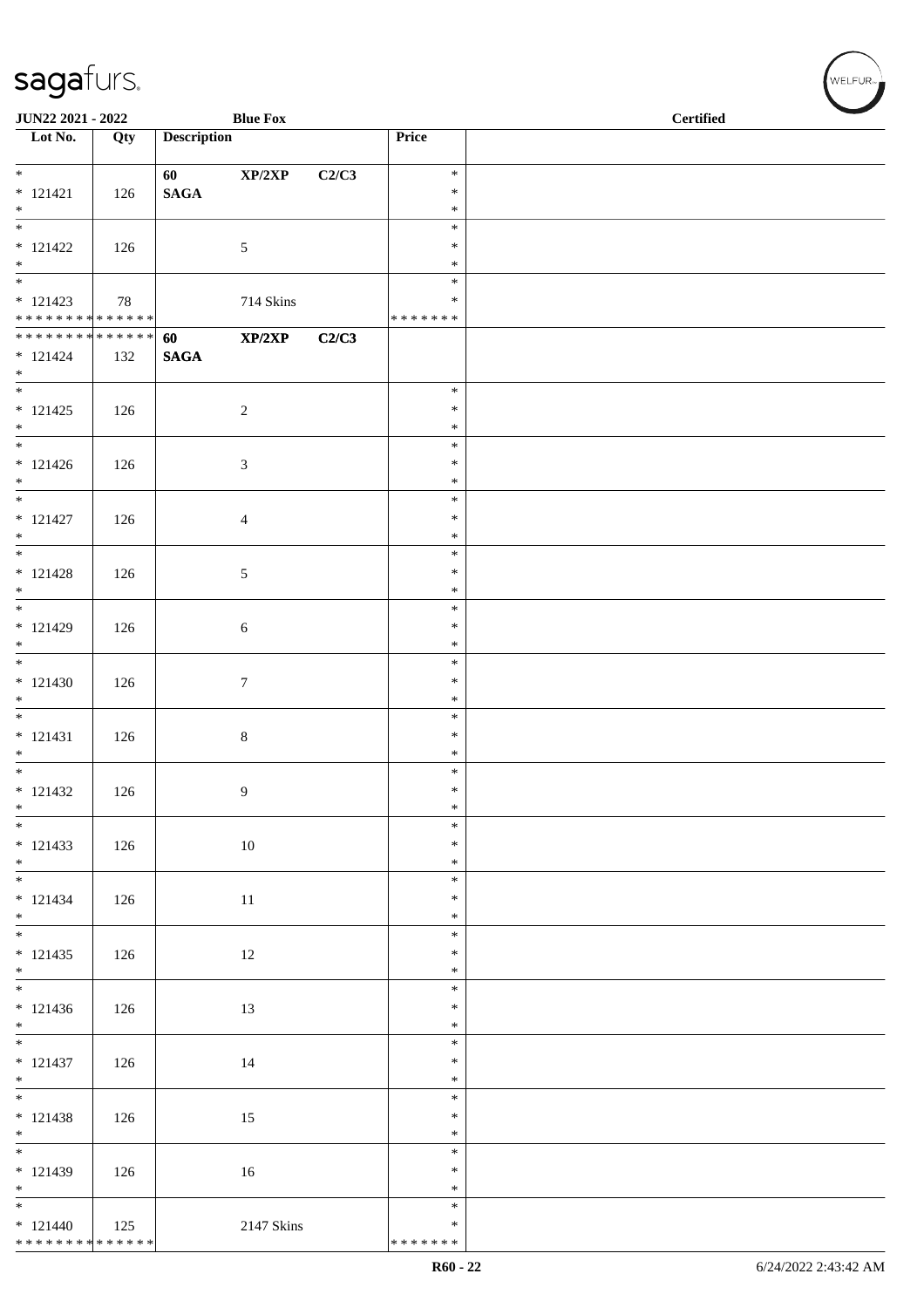| JUN22 2021 - 2022                          |     |                         | <b>Blue Fox</b>  |       |                  | <b>Certified</b> |
|--------------------------------------------|-----|-------------------------|------------------|-------|------------------|------------------|
| $\overline{\phantom{1}}$ Lot No.           | Qty | <b>Description</b>      |                  |       | Price            |                  |
| **************                             |     | <b>60</b> and <b>60</b> | XP/2XP           | C2/C3 |                  |                  |
| $* 121441$                                 | 146 | <b>SAGA</b>             | ${\bf SILK}$     |       |                  |                  |
| $*$<br>$\overline{\phantom{1}}$            |     |                         |                  |       | $\ast$           |                  |
| $* 121442$                                 | 140 |                         | $\sqrt{2}$       |       | $\ast$           |                  |
| $\ast$                                     |     |                         |                  |       | $\ast$           |                  |
| $\overline{\phantom{0}}$                   |     |                         |                  |       | $\ast$<br>$\ast$ |                  |
| $* 121443$<br>$\ast$                       | 140 |                         | $\mathfrak{Z}$   |       | $\ast$           |                  |
| $\overline{\phantom{0}}$                   |     |                         |                  |       | $\ast$           |                  |
| $* 121444$<br>$*$                          | 140 |                         | $\overline{4}$   |       | $\ast$<br>$\ast$ |                  |
| $\overline{\phantom{a}^*}$                 |     |                         |                  |       | $\ast$           |                  |
| $* 121445$                                 | 140 |                         | $\sqrt{5}$       |       | $\ast$           |                  |
| $*$<br>$\overline{\phantom{0}}$            |     |                         |                  |       | $\ast$<br>$\ast$ |                  |
| $* 121446$                                 | 140 |                         | $\sqrt{6}$       |       | $\ast$           |                  |
| $*$                                        |     |                         |                  |       | $\ast$           |                  |
| $\overline{\phantom{0}}$                   |     |                         |                  |       | $\ast$<br>$\ast$ |                  |
| $* 121447$<br>$*$                          | 140 |                         | $\boldsymbol{7}$ |       | $\ast$           |                  |
| $\overline{\phantom{a}^*}$                 |     |                         |                  |       | $\ast$           |                  |
| $* 121448$<br>$*$                          | 140 |                         | $\,8\,$          |       | $\ast$<br>$\ast$ |                  |
| $\overline{\phantom{0}}$                   |     |                         |                  |       | $\ast$           |                  |
| $* 121449$                                 | 140 |                         | $\overline{9}$   |       | $\ast$           |                  |
| $*$ $*$                                    |     |                         |                  |       | $\ast$<br>$\ast$ |                  |
| $* 121450$                                 | 140 |                         | $10\,$           |       | $\ast$           |                  |
| $\ast$                                     |     |                         |                  |       | $\ast$           |                  |
| $\overline{\phantom{a}^*}$<br>$* 121451$   | 140 |                         |                  |       | $\ast$<br>$\ast$ |                  |
| $*$                                        |     |                         | $11\,$           |       | $\ast$           |                  |
|                                            |     |                         |                  |       | $\ast$           |                  |
| $* 121452$<br>$\ast$                       | 140 |                         | 12               |       | $\ast$<br>$\ast$ |                  |
| $\ast$                                     |     |                         |                  |       | $\ast$           |                  |
| $* 121453$                                 | 140 |                         | 13               |       | $\ast$           |                  |
| $*$<br>$\overline{\phantom{a}^*}$          |     |                         |                  |       | $\ast$<br>$\ast$ |                  |
| $* 121454$                                 | 140 |                         | 14               |       | $\ast$           |                  |
| $*$<br>$\overline{\phantom{a}^*}$          |     |                         |                  |       | $\ast$           |                  |
| $* 121455$                                 | 140 |                         | 15               |       | $\ast$<br>$\ast$ |                  |
| $\ast$                                     |     |                         |                  |       | $\ast$           |                  |
| $\overline{\phantom{0}}$                   |     |                         |                  |       | $\ast$           |                  |
| $* 121456$<br>$\ast$                       | 140 |                         | 16               |       | $\ast$<br>$\ast$ |                  |
| $\overline{\phantom{0}}$                   |     |                         |                  |       | $\ast$           |                  |
| $* 121457$                                 | 140 |                         | 17               |       | $\ast$           |                  |
| $*$<br>$\overline{\phantom{0}}$            |     |                         |                  |       | $\ast$<br>$\ast$ |                  |
| $* 121458$                                 | 140 |                         | $18\,$           |       | $\ast$           |                  |
| $\ast$<br>$\overline{\phantom{1}}$         |     |                         |                  |       | $\ast$<br>$\ast$ |                  |
| $* 121459$                                 | 140 |                         | 19               |       | $\ast$           |                  |
| $*$                                        |     |                         |                  |       | $\ast$           |                  |
| $\overline{\phantom{0}}$                   |     |                         |                  |       | $\ast$<br>$\ast$ |                  |
| $* 121460$<br>******** <mark>******</mark> | 138 |                         | $2804~\rm Skins$ |       | * * * * * * *    |                  |
|                                            |     |                         |                  |       |                  |                  |

 $(\overbrace{\text{WELFUR}_{\text{max}}})$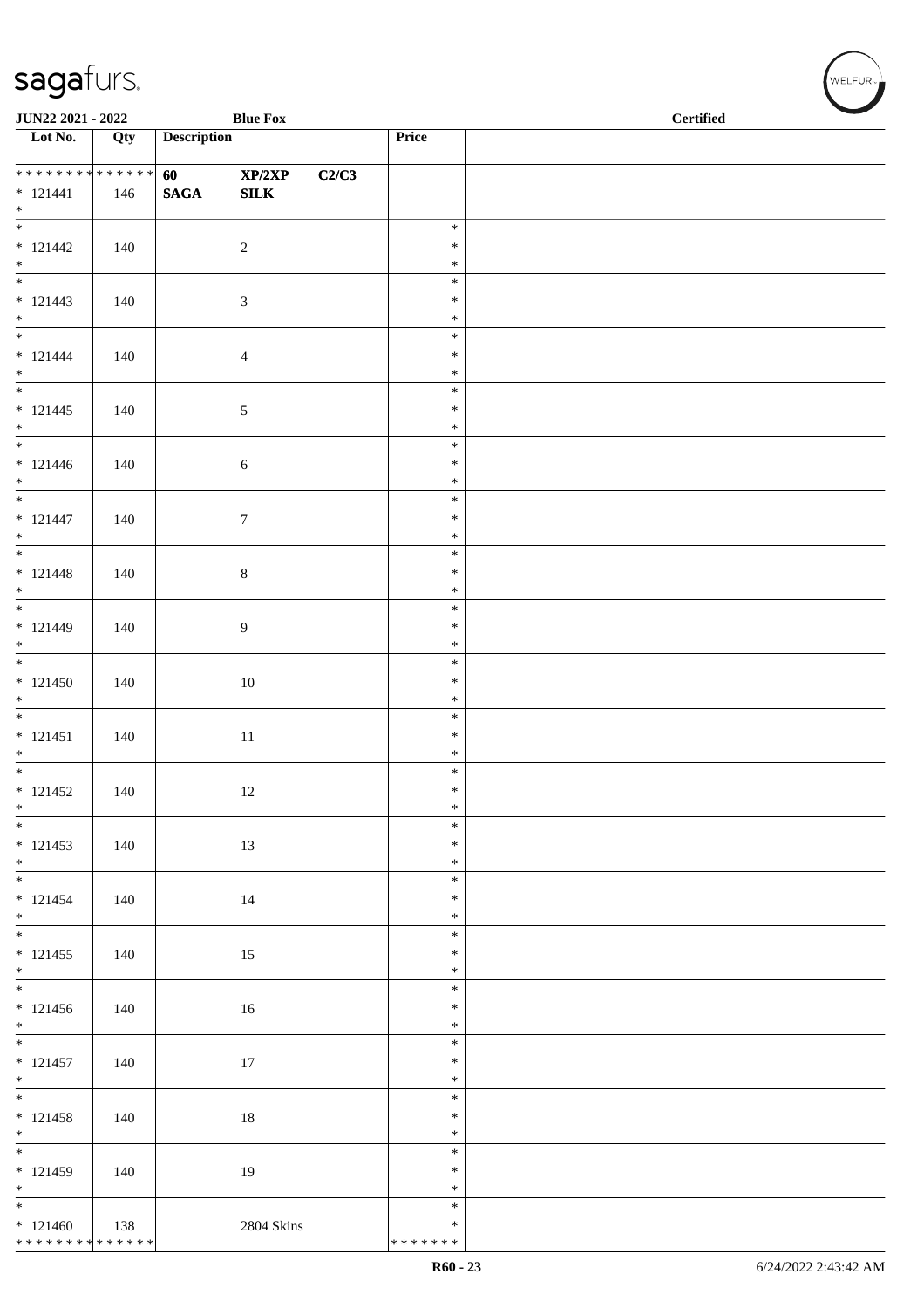| JUN22 2021 - 2022                                                     |     |                       | <b>Blue Fox</b> |       |                                   | <b>Certified</b> |
|-----------------------------------------------------------------------|-----|-----------------------|-----------------|-------|-----------------------------------|------------------|
| $\overline{\phantom{1}}$ Lot No.                                      | Qty | <b>Description</b>    |                 |       | Price                             |                  |
| ******** <mark>******</mark><br>$* 121461$<br>$*$                     | 146 | 60<br>$\mathbf{SAGA}$ | XP/2XP<br>SLK   | C2/C3 |                                   |                  |
| $\overline{\phantom{0}}$<br>$* 121462$<br>$*$                         | 140 |                       | $\overline{c}$  |       | $\ast$<br>$\ast$<br>$\ast$        |                  |
| $* 121463$<br>$*$                                                     | 140 |                       | 3               |       | $\ast$<br>$\ast$<br>$\ast$        |                  |
| $* 121464$<br>$*$                                                     | 140 |                       | 4               |       | $\ast$<br>$\ast$<br>$\ast$        |                  |
| $\overline{\phantom{0}}$<br>$* 121465$<br>$*$                         | 140 |                       | 5               |       | $\ast$<br>$\ast$<br>$\ast$        |                  |
| $\overline{\phantom{0}}$<br>$* 121466$<br>$*$                         | 140 |                       | 6               |       | $\ast$<br>$\ast$<br>$\ast$        |                  |
| $*$<br>$* 121467$<br>$*$                                              | 140 |                       | 7               |       | $\ast$<br>$\ast$<br>$\ast$        |                  |
| $\overline{\phantom{0}}$<br>$* 121468$<br>$*$                         | 140 |                       | $8\,$           |       | $\ast$<br>$\ast$<br>$\ast$        |                  |
| $* 121469$<br>$\ast$                                                  | 140 |                       | 9               |       | $\ast$<br>$\ast$<br>$\ast$        |                  |
| $* 121470$<br>* * * * * * * * * * * * * *                             | 115 |                       | 1381 Skins      |       | $\ast$<br>$\ast$<br>* * * * * * * |                  |
| ******** <mark>******</mark><br>$* 121471$<br>$*$                     | 154 | 60<br>$\mathbf{SAGA}$ | XP/2XP<br>SLK   | C2/C3 |                                   |                  |
| $\overline{\ast}$<br>$* 121472$<br>$*$                                | 154 |                       | $\overline{c}$  |       | $\ast$<br>$\ast$<br>$\ast$        |                  |
| $\ast$<br>$* 121473$<br>* * * * * * * * * * * * * *                   | 145 |                       | 453 Skins       |       | $\ast$<br>$\ast$<br>* * * * * * * |                  |
| * * * * * * * * * * * * * * *<br>$* 121474$<br>$*$                    | 132 | 60<br><b>SAGA</b>     | XP/2XP<br>WOL2  | C2/C3 |                                   |                  |
| $\overline{\phantom{0}}$<br>$* 121475$<br>$*$                         | 126 |                       | 2               |       | $\ast$<br>∗<br>$\ast$             |                  |
| $\overline{\phantom{0}}$<br>$* 121476$<br>* * * * * * * * * * * * * * | 111 |                       | 369 Skins       |       | $\ast$<br>$\ast$<br>* * * * * * * |                  |
| * * * * * * * * * * * * * *<br>$* 121477$<br>$*$                      | 132 | 60<br><b>SAGA</b>     | XP/2XP<br>WOL2  | C2/C3 |                                   |                  |
| $*$<br>$* 121478$<br>$*$                                              | 126 |                       | $\overline{c}$  |       | $\ast$<br>$\ast$<br>$\ast$        |                  |
| $\overline{\ast}$<br>$* 121479$<br>$*$                                | 126 |                       | 3               |       | $\ast$<br>$\ast$<br>$\ast$        |                  |
| $*$<br>$* 121480$<br>$*$                                              | 126 |                       | 4               |       | $\ast$<br>$\ast$<br>$\ast$        |                  |

、<br>WELFUR<sub>™</sub>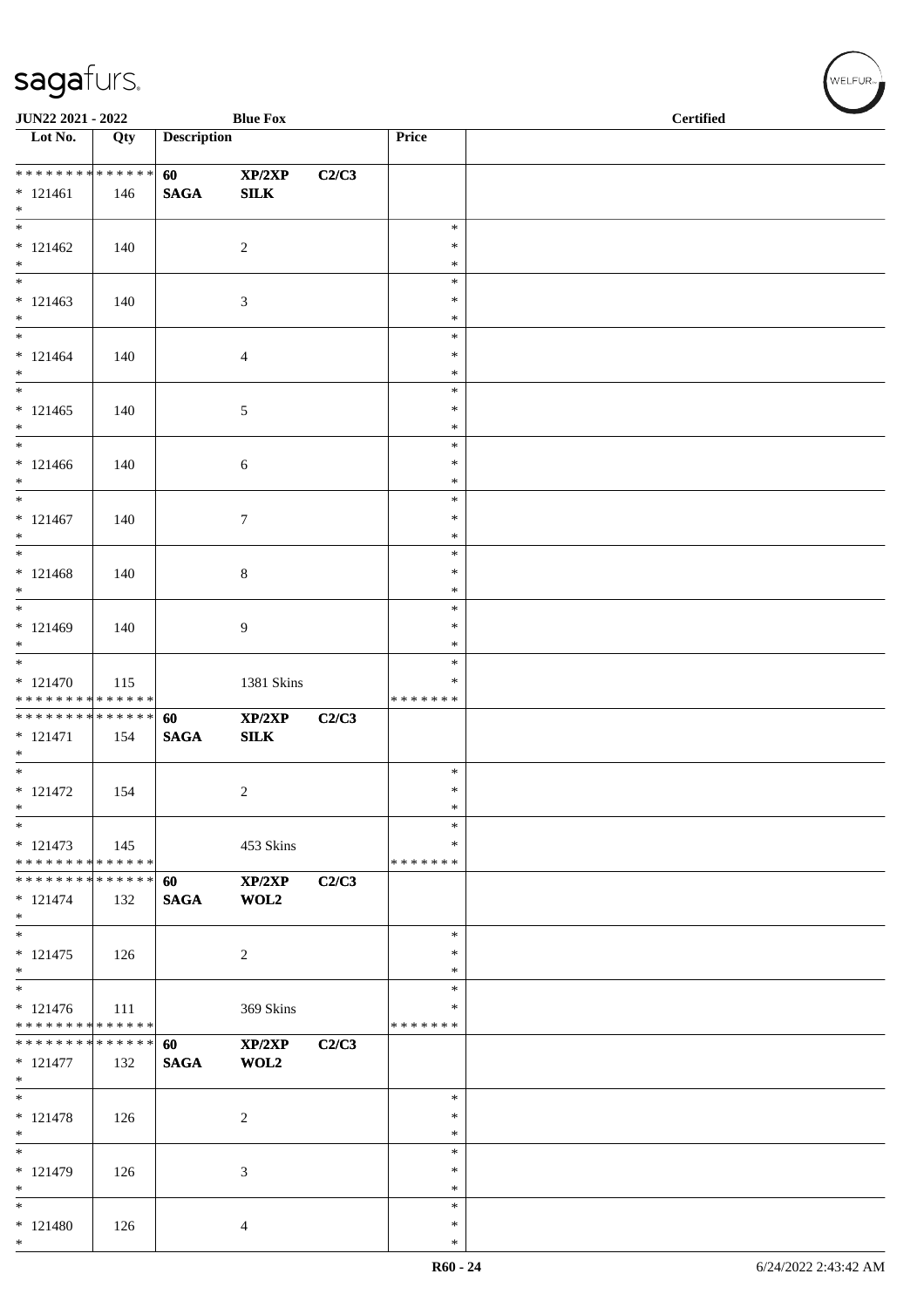| JUN22 2021 - 2022                          |     |                    | <b>Blue Fox</b>            |       |                    | <b>Certified</b> |  |  |
|--------------------------------------------|-----|--------------------|----------------------------|-------|--------------------|------------------|--|--|
| $\overline{\phantom{1}}$ Lot No.           | Qty | <b>Description</b> |                            |       | Price              |                  |  |  |
| $\overline{\ast}$                          |     | 60                 | $\mathbf{XP}/2\mathbf{XP}$ | C2/C3 | $\ast$             |                  |  |  |
| $* 121481$                                 | 126 | $\mathbf{SAGA}$    | WOL2                       |       | $\ast$             |                  |  |  |
| $*$<br>$\frac{1}{1}$                       |     |                    |                            |       | $\ast$             |                  |  |  |
| $* 121482$                                 | 121 |                    | 757 Skins                  |       | $\ast$<br>$\ast$   |                  |  |  |
| ******** <mark>******</mark>               |     |                    |                            |       | * * * * * * *      |                  |  |  |
| ******** <mark>******</mark>               |     | 60                 | XP/2XP                     | C2/C3 |                    |                  |  |  |
| $* 121483$<br>$*$                          | 146 | SI                 |                            |       |                    |                  |  |  |
| $\overline{\phantom{0}}$                   |     |                    |                            |       | $\ast$             |                  |  |  |
| $* 121484$                                 | 140 |                    | $\sqrt{2}$                 |       | $\ast$             |                  |  |  |
| $*$                                        |     |                    |                            |       | $\ast$<br>$\ast$   |                  |  |  |
| $* 121485$                                 | 140 |                    | $\mathfrak{Z}$             |       | $\ast$             |                  |  |  |
| $*$                                        |     |                    |                            |       | $\ast$             |                  |  |  |
| $*$                                        |     |                    |                            |       | $\ast$             |                  |  |  |
| $* 121486$<br>$*$                          | 140 |                    | $\overline{4}$             |       | $\ast$<br>$\ast$   |                  |  |  |
| $*$                                        |     |                    |                            |       | $\ast$             |                  |  |  |
| $* 121487$                                 | 140 |                    | 5                          |       | $\ast$             |                  |  |  |
| $*$                                        |     |                    |                            |       | $\ast$<br>$\ast$   |                  |  |  |
| $* 121488$                                 | 140 |                    | 6                          |       | $\ast$             |                  |  |  |
| $*$                                        |     |                    |                            |       | $\ast$             |                  |  |  |
| $* 121489$                                 |     |                    |                            |       | $\ast$<br>$\ast$   |                  |  |  |
| $*$                                        | 140 |                    | $\tau$                     |       | $\ast$             |                  |  |  |
|                                            |     |                    |                            |       | $\ast$             |                  |  |  |
| $* 121490$                                 | 140 |                    | $\,8\,$                    |       | $\ast$             |                  |  |  |
| $*$                                        |     |                    |                            |       | $\ast$<br>$\ast$   |                  |  |  |
| $* 121491$                                 | 140 |                    | 9                          |       | $\ast$             |                  |  |  |
| $*$                                        |     |                    |                            |       | $\ast$             |                  |  |  |
| $*$<br>$* 121492$                          | 140 |                    | $10\,$                     |       | $\ast$<br>$\ast$   |                  |  |  |
| $*$                                        |     |                    |                            |       | $\ast$             |                  |  |  |
| $*$                                        |     |                    |                            |       | $\ast$             |                  |  |  |
| $* 121493$<br>$*$                          | 140 |                    | 11                         |       | $\ast$<br>$\ast$   |                  |  |  |
|                                            |     |                    |                            |       | $\ast$             |                  |  |  |
| $* 121494$                                 | 140 |                    | 12                         |       | $\ast$             |                  |  |  |
| $*$<br>$*$                                 |     |                    |                            |       | $\ast$<br>$\ast$   |                  |  |  |
| $* 121495$                                 | 140 |                    | 13                         |       | $\ast$             |                  |  |  |
| $*$                                        |     |                    |                            |       | $\ast$             |                  |  |  |
|                                            |     |                    |                            |       | $\ast$<br>$\ast$   |                  |  |  |
| $* 121496$<br>$*$                          | 140 |                    | 14                         |       | $\ast$             |                  |  |  |
|                                            |     |                    |                            |       | $\ast$             |                  |  |  |
| $* 121497$                                 | 140 |                    | 15                         |       | $\ast$             |                  |  |  |
| $*$                                        |     |                    |                            |       | $\ast$<br>$\ast$   |                  |  |  |
| $* 121498$                                 | 140 |                    | 16                         |       | $\ast$             |                  |  |  |
| $*$                                        |     |                    |                            |       | $\ast$             |                  |  |  |
| $* 121499$                                 | 126 |                    | 17                         |       | $\ast$<br>$\ast$   |                  |  |  |
| $*$                                        |     |                    |                            |       | $\ast$             |                  |  |  |
| $\overline{\phantom{0}}$                   |     |                    |                            |       | $\ast$             |                  |  |  |
| $*121500$<br>* * * * * * * * * * * * * * * | 22  |                    | 2394 Skins                 |       | ∗<br>* * * * * * * |                  |  |  |
|                                            |     |                    |                            |       |                    |                  |  |  |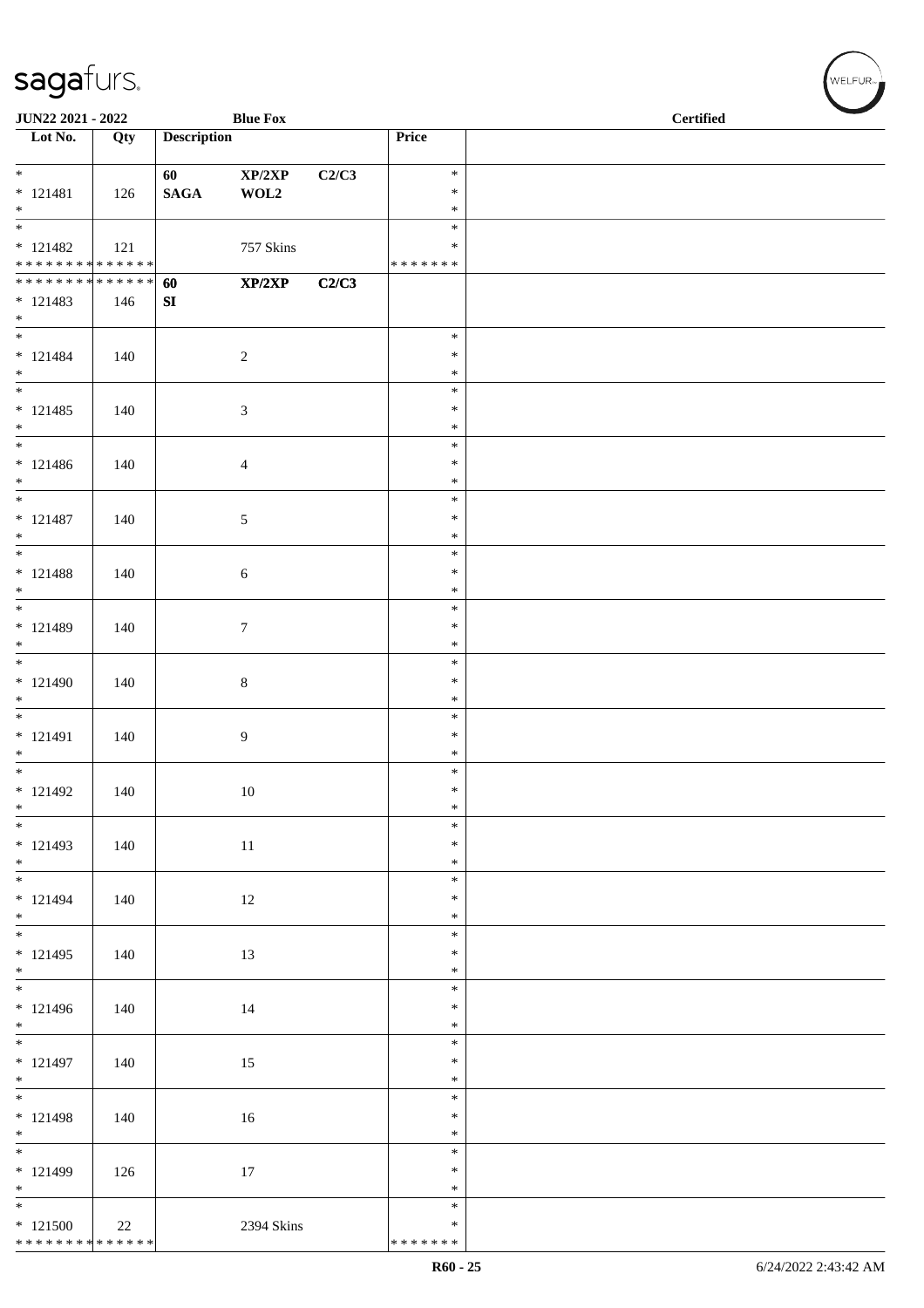| JUN22 2021 - 2022                        |     | <b>Blue Fox</b>       |                    | <b>Certified</b> |  |
|------------------------------------------|-----|-----------------------|--------------------|------------------|--|
| $\overline{\phantom{1}}$ Lot No.         | Qty | <b>Description</b>    | Price              |                  |  |
| ******** <mark>******</mark>             |     | <b>IDENTICAL</b>      |                    |                  |  |
| $* 121501$<br>$*$                        | 146 |                       |                    |                  |  |
| $\overline{\phantom{0}}$                 |     |                       | $\ast$             |                  |  |
| $* 121502$<br>$*$                        | 140 | $\sqrt{2}$            | $\ast$<br>$\ast$   |                  |  |
| $\overline{\phantom{0}}$<br>$*121503$    | 140 | $\mathfrak{Z}$        | $\ast$<br>$\ast$   |                  |  |
| $*$                                      |     |                       | $\ast$             |                  |  |
| $\overline{\phantom{0}}$<br>$* 121504$   | 140 | $\overline{4}$        | $\ast$<br>∗        |                  |  |
| $*$<br>$\overline{\phantom{a}^*}$        |     |                       | $\ast$             |                  |  |
| $* 121505$                               | 140 | $\sqrt{5}$            | $\ast$<br>$\ast$   |                  |  |
| $*$<br>$\overline{\phantom{0}}$          |     |                       | $\ast$<br>$\ast$   |                  |  |
| $* 121506$                               | 140 | $\sqrt{6}$            | $\ast$             |                  |  |
| $*$<br>$*$                               |     |                       | $\ast$<br>$\ast$   |                  |  |
| $* 121507$                               | 140 | $\boldsymbol{7}$      | $\ast$             |                  |  |
| $*$<br>$\overline{\phantom{0}}$          |     |                       | $\ast$<br>$\ast$   |                  |  |
| $* 121508$<br>$*$                        | 140 | $\,8\,$               | $\ast$<br>$\ast$   |                  |  |
|                                          |     |                       | $\ast$             |                  |  |
| $*121509$<br>* * * * * * * * * * * * * * | 30  | 1156 Skins            | ∗<br>* * * * * * * |                  |  |
| ******** <mark>******</mark>             |     | XP/2XP<br>C2/C3<br>60 |                    |                  |  |
| $* 121510$<br>$\ast$                     | 146 | SI                    |                    |                  |  |
| $* 121511$                               | 140 | $\sqrt{2}$            | $\ast$<br>$\ast$   |                  |  |
| $\ast$<br>$\overline{\phantom{0}}$       |     |                       | $\ast$             |                  |  |
| $* 121512$                               | 140 | $\mathfrak{Z}$        | $\ast$<br>$\ast$   |                  |  |
| $\ast$<br>$\ast$                         |     |                       | $\ast$<br>$\ast$   |                  |  |
| $* 121513$                               | 140 | $\overline{4}$        | $\ast$             |                  |  |
| $*$<br>$\overline{\phantom{0}}$          |     |                       | $\ast$<br>$\ast$   |                  |  |
| $* 121514$                               | 140 | $\sqrt{5}$            | $\ast$             |                  |  |
| $*$                                      |     |                       | $\ast$<br>$\ast$   |                  |  |
| $* 121515$<br>$*$                        | 140 | $\sqrt{6}$            | $\ast$<br>$\ast$   |                  |  |
|                                          |     |                       | $\ast$             |                  |  |
| $* 121516$<br>$*$                        | 140 | $\boldsymbol{7}$      | $\ast$<br>$\ast$   |                  |  |
|                                          |     |                       | $\ast$             |                  |  |
| $* 121517$<br>$*$                        | 140 | $8\,$                 | $\ast$<br>$\ast$   |                  |  |
| $\overline{\ast}$                        |     |                       | $\ast$<br>$\ast$   |                  |  |
| $* 121518$<br>$*$                        | 140 | $\boldsymbol{9}$      | $\ast$             |                  |  |
| $* 121519$                               | 140 | 10                    | $\ast$<br>$\ast$   |                  |  |
| $*$<br>$\overline{\ast}$                 |     |                       | $\ast$             |                  |  |
| $*121520$                                | 140 | 11                    | $\ast$<br>$\ast$   |                  |  |
| $*$                                      |     |                       | $\ast$             |                  |  |

WELFUR<sub><sup>N</sup></sub>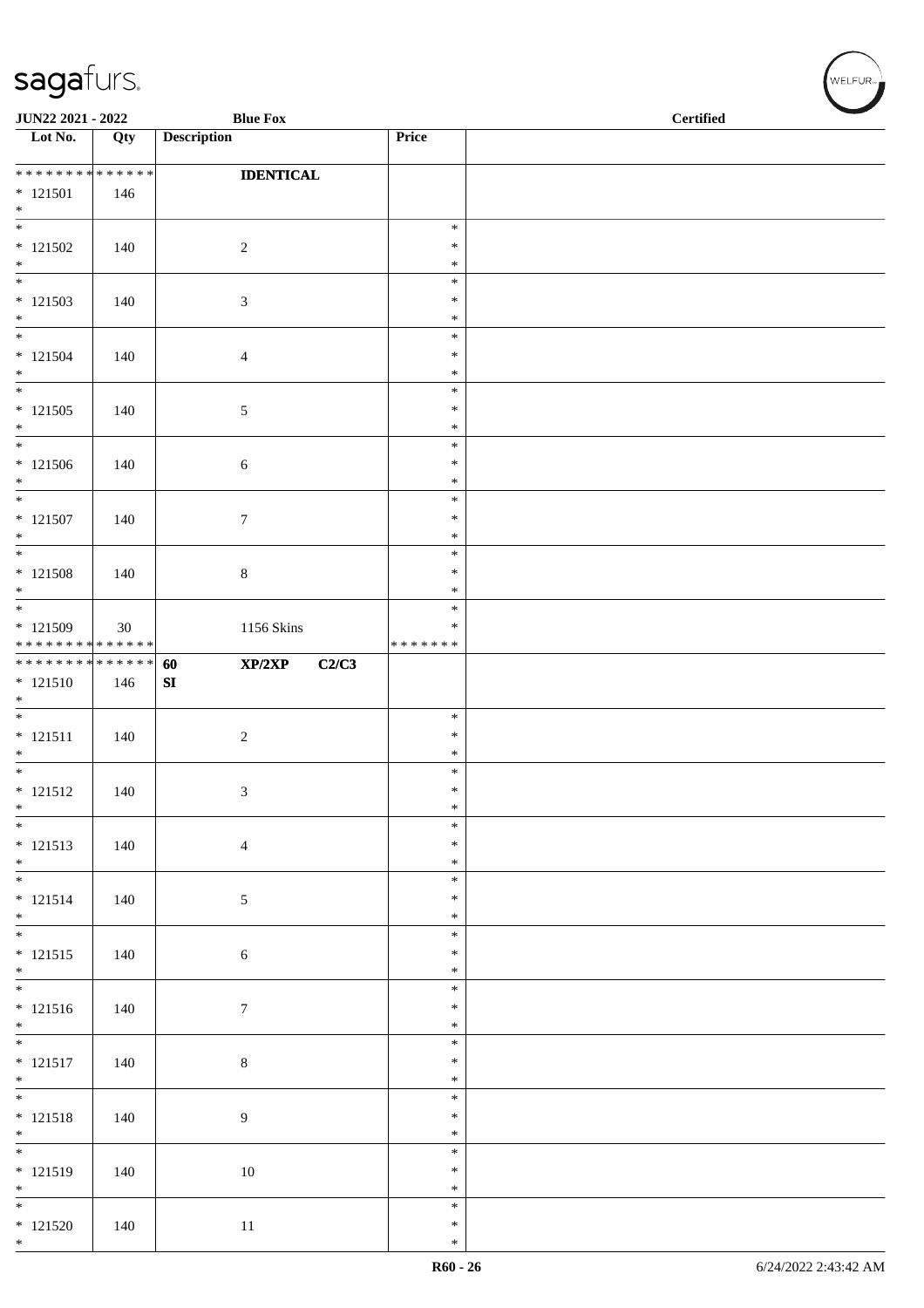| JUN22 2021 - 2022                           |     |                    | <b>Blue Fox</b> |       |                  | <b>Certified</b> |
|---------------------------------------------|-----|--------------------|-----------------|-------|------------------|------------------|
| Lot No.                                     | Qty | <b>Description</b> |                 |       | Price            |                  |
| $*$                                         |     | 60                 | XP/2XP          | C2/C3 | $\ast$           |                  |
| $* 121521$                                  | 140 | SI                 |                 |       | $\ast$           |                  |
| $*$<br>$\overline{\phantom{0}}$             |     |                    |                 |       | $\ast$<br>$\ast$ |                  |
| $* 121522$                                  | 140 |                    | 13              |       | $\ast$           |                  |
| $*$                                         |     |                    |                 |       | $\ast$           |                  |
| $\overline{\phantom{0}}$<br>$* 121523$      |     |                    |                 |       | $\ast$<br>$\ast$ |                  |
| $*$                                         | 140 |                    | 14              |       | $\ast$           |                  |
|                                             |     |                    |                 |       | $\ast$           |                  |
| $* 121524$<br>$*$                           | 140 |                    | 15              |       | $\ast$<br>$\ast$ |                  |
| $\overline{\phantom{0}}$                    |     |                    |                 |       | $\ast$           |                  |
| $* 121525$                                  | 140 |                    | 16              |       | $\ast$           |                  |
| $*$<br>$\overline{\phantom{0}}$             |     |                    |                 |       | $\ast$<br>$\ast$ |                  |
| $* 121526$                                  | 140 |                    | 17              |       | $\ast$           |                  |
| $*$<br>$*$                                  |     |                    |                 |       | $\ast$<br>$\ast$ |                  |
| $* 121527$                                  | 137 |                    | 18              |       | $\ast$           |                  |
| $*$                                         |     |                    |                 |       | $\ast$           |                  |
| $* 121528$                                  | 21  |                    | 2544 Skins      |       | $\ast$<br>$\ast$ |                  |
| * * * * * * * * * * * * * *                 |     |                    |                 |       | * * * * * * *    |                  |
| ******** <mark>******</mark>                |     | 60                 | XP/2XP          | C2/C3 |                  |                  |
| $* 121529$<br>$\ast$                        | 160 | SI                 | <b>LGHT</b>     |       |                  |                  |
|                                             |     |                    |                 |       | $\ast$           |                  |
| $* 121530$<br>$\ast$                        | 154 |                    | $\overline{c}$  |       | $\ast$<br>$\ast$ |                  |
|                                             |     |                    |                 |       | $\ast$           |                  |
| $* 121531$                                  | 154 |                    | 3               |       | $\ast$           |                  |
| $*$<br>$\overline{\phantom{0}}$             |     |                    |                 |       | $\ast$<br>$\ast$ |                  |
| $* 121532$                                  | 54  |                    | 522 Skins       |       | $\ast$           |                  |
| * * * * * * * * * * * * * *                 |     |                    |                 |       | *******          |                  |
| * * * * * * * * * * * * * * *<br>$* 121533$ | 146 | 60<br>SI           | XP/2XP<br>WOL2  | C2/C3 |                  |                  |
| $*$                                         |     |                    |                 |       |                  |                  |
| $*$                                         |     |                    |                 |       | $\ast$<br>$\ast$ |                  |
| $* 121534$<br>* * * * * * * * * * * * * *   | 70  |                    | 216 Skins       |       | * * * * * * *    |                  |
| * * * * * * * * * * * * * * *               |     | 60                 | <b>PALE</b>     | C2/C3 |                  |                  |
| $* 121535$<br>$*$                           | 104 | <b>SROY</b>        | <b>HEAV</b>     |       |                  |                  |
| $\ast$                                      |     |                    |                 |       | $\ast$           |                  |
| $* 121536$                                  | 98  |                    | 2               |       | ∗                |                  |
| $*$<br>$\overline{\phantom{0}}$             |     |                    |                 |       | $\ast$<br>$\ast$ |                  |
| $* 121537$                                  | 98  |                    | 3               |       | $\ast$           |                  |
| $*$<br>$*$                                  |     |                    |                 |       | *<br>$\ast$      |                  |
| $* 121538$                                  | 98  |                    | $\overline{4}$  |       | $\ast$           |                  |
| $*$                                         |     |                    |                 |       | $\ast$           |                  |
| $* 121539$                                  | 98  |                    | 5               |       | $\ast$<br>$\ast$ |                  |
| $*$                                         |     |                    |                 |       | $\ast$           |                  |
| $*$                                         |     |                    |                 |       | $\ast$           |                  |
| $* 121540$<br>$*$                           | 98  |                    | $\sqrt{6}$      |       | $\ast$<br>$\ast$ |                  |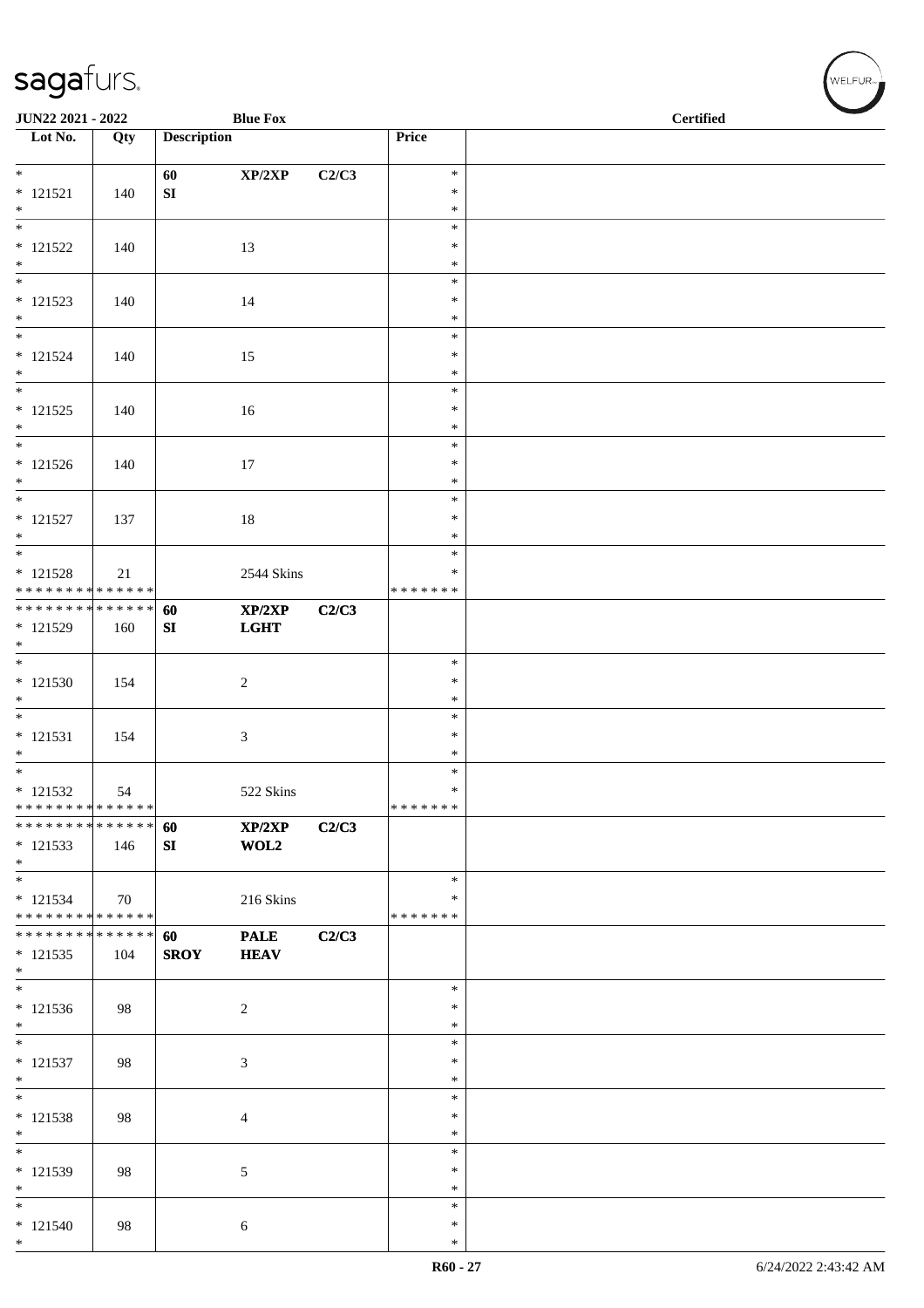| JUN22 2021 - 2022<br><b>Blue Fox</b>      |     |                    |                |       |                         | <b>Certified</b> |
|-------------------------------------------|-----|--------------------|----------------|-------|-------------------------|------------------|
| Lot No.                                   | Qty | <b>Description</b> |                |       | Price                   |                  |
| $*$                                       |     | 60                 | <b>PALE</b>    | C2/C3 | $\ast$                  |                  |
| $* 121541$                                | 98  | <b>SROY</b>        | <b>HEAV</b>    |       | $\ast$                  |                  |
| $*$<br>$\overline{\phantom{0}}$           |     |                    |                |       | $\ast$<br>$\ast$        |                  |
| $* 121542$                                | 98  |                    | $\,8\,$        |       | $\ast$                  |                  |
| $*$<br>$\overline{\phantom{0}}$           |     |                    |                |       | $\ast$<br>$\ast$        |                  |
| $* 121543$                                | 98  |                    | 9              |       | $\ast$                  |                  |
| $\ast$                                    |     |                    |                |       | $\ast$<br>$\ast$        |                  |
| $* 121544$                                | 98  |                    | 10             |       | $\ast$                  |                  |
| $*$                                       |     |                    |                |       | $\ast$                  |                  |
| $* 121545$                                | 98  |                    | 11             |       | $\ast$<br>$\ast$        |                  |
| $*$                                       |     |                    |                |       | $\ast$                  |                  |
| $\overline{\phantom{0}}$<br>$* 121546$    | 98  |                    | $12\,$         |       | $\ast$<br>$\ast$        |                  |
| $*$                                       |     |                    |                |       | $\ast$                  |                  |
| $*$<br>$* 121547$                         |     |                    |                |       | $\ast$<br>$\ast$        |                  |
| $*$                                       | 98  |                    | 13             |       | $\ast$                  |                  |
|                                           |     |                    |                |       | $\ast$                  |                  |
| $* 121548$<br>$*$                         | 98  |                    | 14             |       | $\ast$<br>$\ast$        |                  |
| $\overline{\phantom{0}}$                  |     |                    |                |       | $\ast$                  |                  |
| $* 121549$<br>* * * * * * * * * * * * * * | 42  |                    | 1420 Skins     |       | $\ast$<br>* * * * * * * |                  |
| * * * * * * * * * * * * * * *             |     | 60                 | <b>PALE</b>    | C2/C3 |                         |                  |
| $* 121550$<br>$\ast$                      | 104 | <b>SROY</b>        | <b>HEAV</b>    |       |                         |                  |
|                                           |     |                    |                |       | $\ast$                  |                  |
| $* 121551$<br>$*$                         | 98  |                    | $\sqrt{2}$     |       | $\ast$<br>$\ast$        |                  |
|                                           |     |                    |                |       | $\ast$                  |                  |
| $* 121552$                                | 98  |                    | 3              |       | $\ast$<br>$\ast$        |                  |
| $\ast$<br>$\ast$                          |     |                    |                |       | $\ast$                  |                  |
| $* 121553$                                | 98  |                    | $\overline{4}$ |       | $\ast$                  |                  |
| $*$<br>$\overline{\ast}$                  |     |                    |                |       | $\ast$<br>$\ast$        |                  |
| $* 121554$                                | 98  |                    | 5              |       | $\ast$                  |                  |
| $*$<br>$\overline{\ast}$                  |     |                    |                |       | $\ast$<br>$\ast$        |                  |
| $* 121555$                                | 98  |                    | 6              |       | $\ast$                  |                  |
| $*$<br>$\overline{\phantom{0}}$           |     |                    |                |       | $\ast$<br>$\ast$        |                  |
| $* 121556$                                | 98  |                    | $\tau$         |       | $\ast$                  |                  |
| $*$                                       |     |                    |                |       | $\ast$<br>$\ast$        |                  |
| $* 121557$                                | 98  |                    | $\,8\,$        |       | $\ast$                  |                  |
| $*$<br>$\overline{\phantom{0}}$           |     |                    |                |       | ∗                       |                  |
| $* 121558$                                | 98  |                    | $\overline{9}$ |       | $\ast$<br>$\ast$        |                  |
| $*$                                       |     |                    |                |       | $\ast$                  |                  |
| $\overline{\phantom{0}}$<br>$* 121559$    | 98  |                    | 10             |       | $\ast$<br>$\ast$        |                  |
| $*$                                       |     |                    |                |       | $\ast$                  |                  |
| $*$                                       |     |                    |                |       | $\ast$<br>$\ast$        |                  |
| $*121560$<br>$*$                          | 98  |                    | $11\,$         |       | $\ast$                  |                  |

、<br>WELFUR<sub>™</sub>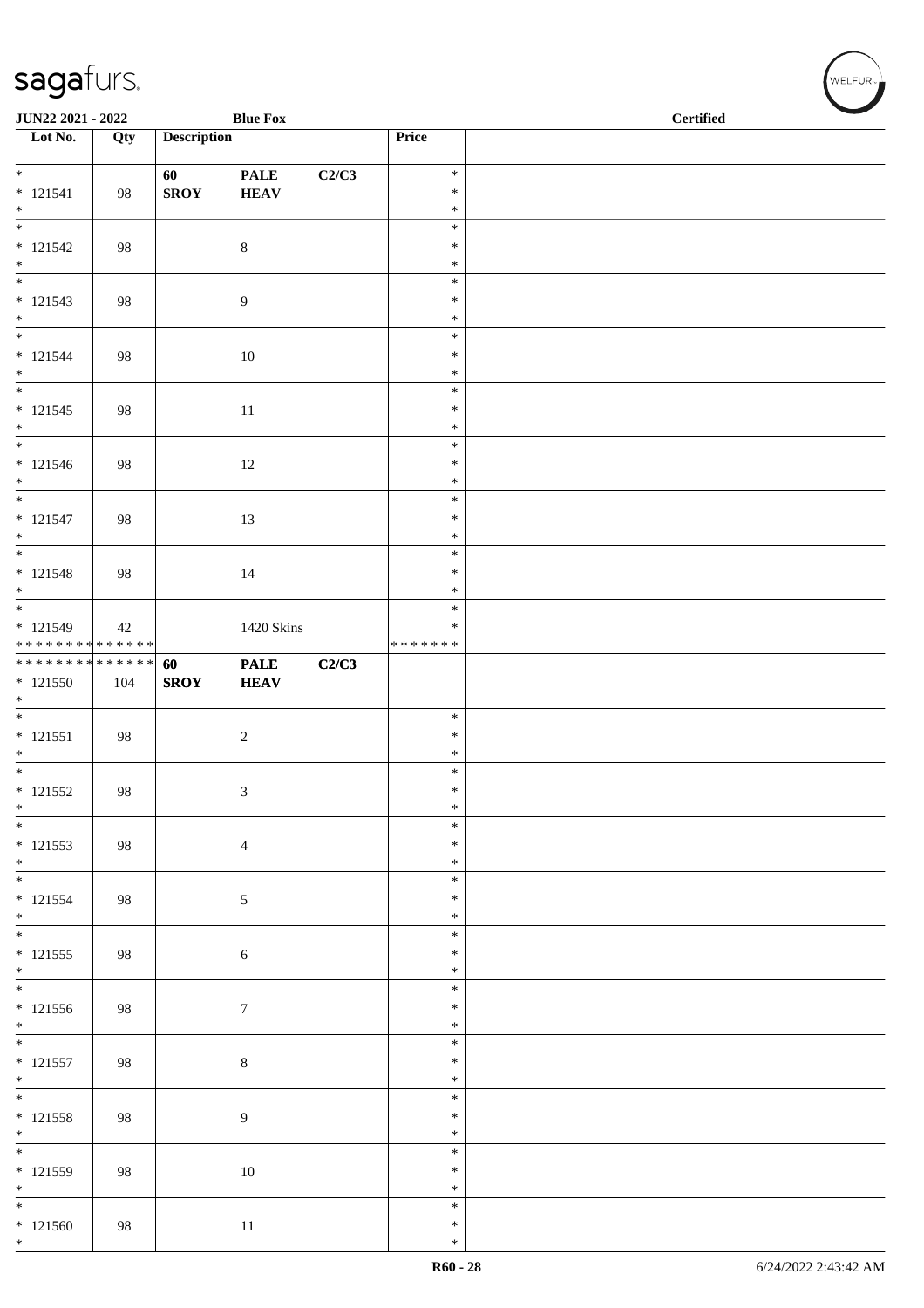| JUN22 2021 - 2022<br><b>Blue Fox</b>                                                 |     |                    |                                     |                                   | <b>Certified</b> |
|--------------------------------------------------------------------------------------|-----|--------------------|-------------------------------------|-----------------------------------|------------------|
| $\overline{\phantom{1}}$ Lot No.                                                     | Qty | <b>Description</b> |                                     | Price                             |                  |
| $*$<br>$* 121561$                                                                    | 98  | 60<br><b>SROY</b>  | <b>PALE</b><br>C2/C3<br><b>HEAV</b> | $\ast$<br>$\ast$                  |                  |
| $*$<br>$\overline{\ast}$                                                             |     |                    |                                     | $\ast$<br>$\ast$                  |                  |
| $* 121562$<br>$\ast$                                                                 | 98  |                    | 13                                  | $\ast$                            |                  |
| $\overline{\phantom{0}}$                                                             |     |                    |                                     | $\ast$<br>$\ast$                  |                  |
| $* 121563$<br>$*$                                                                    | 98  |                    | 14                                  | $\ast$<br>$\ast$                  |                  |
| $\overline{\phantom{0}}$<br>$* 121564$<br>$*$                                        | 98  |                    | 15                                  | $\ast$<br>$\ast$<br>$\ast$        |                  |
| $\overline{\phantom{0}}$<br>$* 121565$<br>$*$                                        | 98  |                    | 16                                  | $\ast$<br>$\ast$<br>$\ast$        |                  |
| $\overline{\phantom{0}}$<br>$* 121566$<br>$*$                                        | 98  |                    | $17\,$                              | $\ast$<br>$\ast$<br>$\ast$        |                  |
| $\overline{\ast}$<br>$* 121567$<br>$*$                                               | 98  |                    | $18\,$                              | $\ast$<br>$\ast$<br>$\ast$        |                  |
| $\overline{\phantom{0}}$<br>$* 121568$<br>* * * * * * * * <mark>* * * * * * *</mark> | 32  |                    | 1802 Skins                          | $\ast$<br>$\ast$<br>* * * * * * * |                  |
| ******** <mark>******</mark><br>* 121569<br>$\ast$                                   | 104 |                    | <b>IDENTICAL</b>                    |                                   |                  |
| $* 121570$<br>$*$                                                                    | 98  |                    | $\overline{c}$                      | $\ast$<br>$\ast$<br>$\ast$        |                  |
| $\overline{\phantom{0}}$<br>$* 121571$<br>$*$                                        | 98  |                    | $\mathfrak{Z}$                      | $\ast$<br>$\ast$<br>$\ast$        |                  |
| $* 121572$<br>$\ast$                                                                 | 98  |                    | $\overline{4}$                      | $\ast$<br>$\ast$<br>$\ast$        |                  |
| $\ast$<br>$* 121573$<br>$*$                                                          | 98  |                    | 5                                   | $\ast$<br>$\ast$<br>$\ast$        |                  |
| $\overline{\phantom{0}}$<br>$* 121574$<br>$*$                                        | 98  |                    | 6                                   | $\ast$<br>$\ast$<br>$\ast$        |                  |
| $\overline{\ast}$<br>$* 121575$<br>$*$                                               | 98  |                    | $\tau$                              | $\ast$<br>$\ast$<br>$\ast$        |                  |
| $\overline{\phantom{0}}$<br>$* 121576$<br>$*$                                        | 98  |                    | $\,8\,$                             | $\ast$<br>$\ast$<br>$\ast$        |                  |
| $\overline{\ast}$<br>$* 121577$<br>$*$                                               | 98  | $\overline{9}$     |                                     | $\ast$<br>$\ast$<br>$\ast$        |                  |
| $\overline{\ast}$<br>$* 121578$<br>$*$                                               | 98  |                    | $10\,$                              | $\ast$<br>$\ast$<br>$\ast$        |                  |
| $\overline{\phantom{0}}$<br>$* 121579$<br>$*$                                        | 98  |                    | $11\,$                              | $\ast$<br>$\ast$<br>$\ast$        |                  |
| $*$<br>$* 121580$<br>$*$                                                             | 98  |                    | $12\,$                              | $\ast$<br>$\ast$<br>$\ast$        |                  |

V<br>WELFUR<sub>™</sub>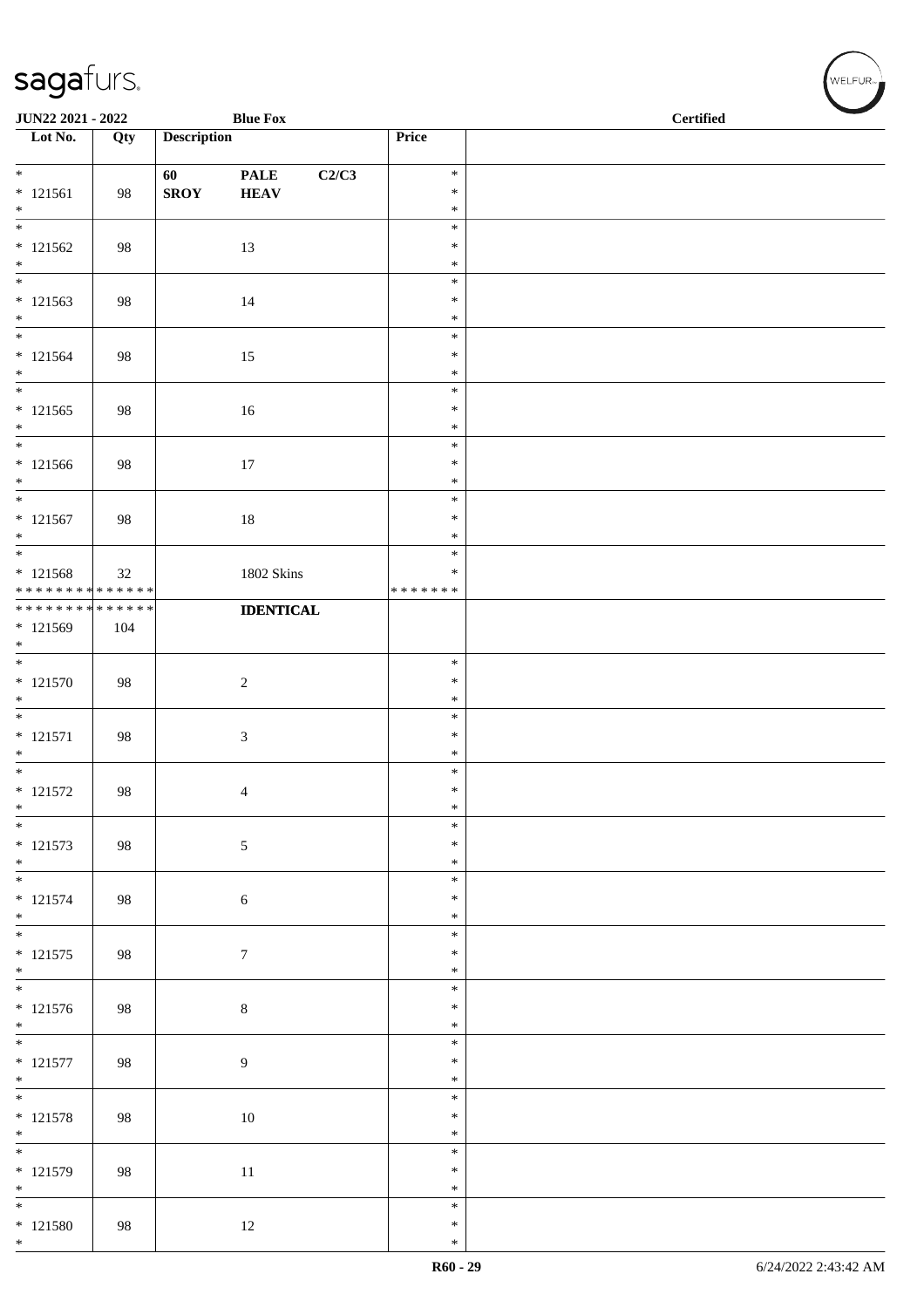| JUN22 2021 - 2022                                           |     |                    | <b>Blue Fox</b>  |       |                  | <b>Certified</b> | $\overline{\phantom{0}}$ |
|-------------------------------------------------------------|-----|--------------------|------------------|-------|------------------|------------------|--------------------------|
| $\overline{\phantom{1}}$ Lot No.                            | Qty | <b>Description</b> |                  |       | Price            |                  |                          |
| $*$                                                         |     | 60                 | <b>PALE</b>      | C2/C3 | $\ast$           |                  |                          |
| $* 121581$                                                  | 98  | <b>SROY</b>        | <b>HEAV</b>      |       | $\ast$           |                  |                          |
| $*$<br>$\overline{\ast}$                                    |     |                    |                  |       | $\ast$<br>$\ast$ |                  |                          |
| $* 121582$                                                  | 98  |                    | 14               |       | $\ast$           |                  |                          |
| $\ast$<br>$\overline{\phantom{0}}$                          |     |                    |                  |       | $\ast$<br>$\ast$ |                  |                          |
| $* 121583$                                                  | 98  |                    | 15               |       | ∗                |                  |                          |
| $*$<br>$\overline{\ast}$                                    |     |                    |                  |       | $\ast$<br>$\ast$ |                  |                          |
| $* 121584$                                                  | 98  |                    | 16               |       | $\ast$           |                  |                          |
| $\ast$<br>$*$                                               |     |                    |                  |       | $\ast$<br>$\ast$ |                  |                          |
| $* 121585$                                                  | 50  |                    | 1624 Skins       |       | ∗                |                  |                          |
| * * * * * * * * * * * * * *<br>* * * * * * * * * * * * * *  |     | 60                 | <b>PALE</b>      | C2/C3 | * * * * * * *    |                  |                          |
| * 121586                                                    | 104 | <b>SROY</b>        | <b>HEAV</b>      |       |                  |                  |                          |
| $*$<br>$\overline{\ }$                                      |     |                    |                  |       | $\ast$           |                  |                          |
| $* 121587$                                                  | 98  |                    | $\sqrt{2}$       |       | $\ast$           |                  |                          |
| $*$<br>$*$                                                  |     |                    |                  |       | $\ast$<br>$\ast$ |                  |                          |
| $* 121588$                                                  | 98  |                    | $\mathfrak{Z}$   |       | $\ast$           |                  |                          |
| $*$<br>$\overline{\phantom{0}}$                             |     |                    |                  |       | $\ast$<br>$\ast$ |                  |                          |
| * 121589                                                    | 25  |                    | 325 Skins        |       | *                |                  |                          |
| * * * * * * * * * * * * * *<br>******** <mark>******</mark> |     | 60                 | <b>PALE</b>      | C2/C3 | * * * * * * *    |                  |                          |
| * 121590                                                    | 104 | <b>SROY</b>        | <b>HEAV</b>      |       |                  |                  |                          |
| $\ast$<br>$*$                                               |     |                    |                  |       | $\ast$           |                  |                          |
| * 121591                                                    | 98  |                    | $\sqrt{2}$       |       | $\ast$           |                  |                          |
| $*$<br>$\overline{\phantom{0}}$                             |     |                    |                  |       | $\ast$<br>$\ast$ |                  |                          |
| * 121592                                                    | 98  |                    | $\mathfrak{Z}$   |       | $\ast$           |                  |                          |
| $\ast$<br>$\overline{\ast}$                                 |     |                    |                  |       | $\ast$<br>$\ast$ |                  |                          |
| $* 121593$                                                  | 98  |                    | $\overline{4}$   |       | $\ast$           |                  |                          |
| $*$<br>$*$                                                  |     |                    |                  |       | $\ast$<br>$\ast$ |                  |                          |
| * 121594                                                    | 98  |                    | $\sqrt{5}$       |       | $\ast$           |                  |                          |
| $*$<br>$\overline{\phantom{0}}$                             |     |                    |                  |       | $\ast$<br>$\ast$ |                  |                          |
| $* 121595$                                                  | 98  |                    | 6                |       | ∗                |                  |                          |
| $\ast$<br>$\overline{\phantom{0}}$                          |     |                    |                  |       | ∗<br>$\ast$      |                  |                          |
| * 121596                                                    | 98  |                    | $\boldsymbol{7}$ |       | *                |                  |                          |
| $*$<br>$\ast$                                               |     |                    |                  |       | $\ast$<br>$\ast$ |                  |                          |
| $* 121597$                                                  | 98  |                    | $8\,$            |       | $\ast$           |                  |                          |
| $*$<br>$\overline{\phantom{0}}$                             |     |                    |                  |       | $\ast$           |                  |                          |
| $* 121598$                                                  | 98  |                    | $\boldsymbol{9}$ |       | $\ast$<br>∗      |                  |                          |
| $\ast$<br>$\overline{\phantom{0}}$                          |     |                    |                  |       | ∗                |                  |                          |
| * 121599                                                    | 98  |                    | $10\,$           |       | $\ast$<br>$\ast$ |                  |                          |
| $\ast$                                                      |     |                    |                  |       | $\ast$           |                  |                          |
| $\ast$<br>$*121600$                                         | 98  |                    | $11\,$           |       | $\ast$<br>$\ast$ |                  |                          |
| $\ast$                                                      |     |                    |                  |       | $\ast$           |                  |                          |

√<br>WELFUR<sub>™</sub>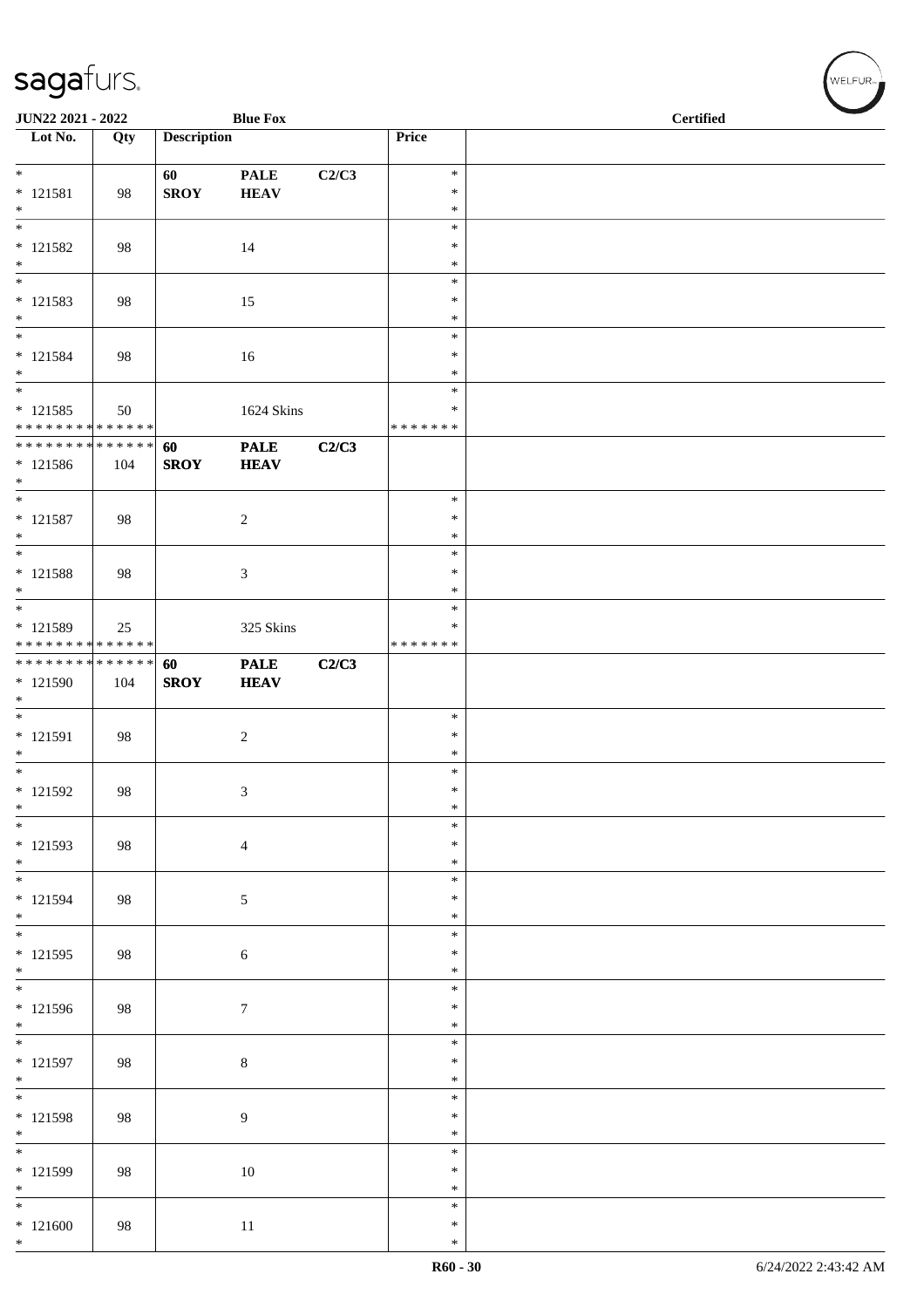| JUN22 2021 - 2022<br><b>Blue Fox</b>                    |     |                    |                            |       |                                   | <b>Certified</b> |
|---------------------------------------------------------|-----|--------------------|----------------------------|-------|-----------------------------------|------------------|
| $\overline{\phantom{a}}$ Lot No.                        | Qty | <b>Description</b> |                            |       | Price                             |                  |
| $*$<br>$* 121601$<br>$*$                                | 98  | 60<br><b>SROY</b>  | <b>PALE</b><br><b>HEAV</b> | C2/C3 | $\ast$<br>$\ast$<br>$\ast$        |                  |
| $\overline{\phantom{0}}$<br>$*121602$<br>$\ast$         | 98  |                    | 13                         |       | $\ast$<br>$\ast$<br>$\ast$        |                  |
| $*121603$<br>$*$                                        | 98  |                    | 14                         |       | $\ast$<br>$\ast$<br>$\ast$        |                  |
| $*$<br>$* 121604$<br>$*$                                | 98  |                    | 15                         |       | $\ast$<br>$\ast$<br>$\ast$        |                  |
| $*121605$<br>$*$                                        | 98  |                    | 16                         |       | $\ast$<br>$\ast$<br>$\ast$        |                  |
| $*$<br>$*121606$<br>$*$                                 | 98  |                    | $17\,$                     |       | $\ast$<br>$\ast$<br>$\ast$        |                  |
| $\overline{\ast}$<br>$* 121607$<br>$*$                  | 98  |                    | $18\,$                     |       | $\ast$<br>$\ast$<br>$\ast$        |                  |
| $*121608$<br>* * * * * * * * <mark>* * * * * * *</mark> | 43  |                    | 1813 Skins                 |       | $\ast$<br>$\ast$<br>* * * * * * * |                  |
| ******** <mark>******</mark><br>$*121609$<br>$\ast$     | 118 | 60<br><b>SROY</b>  | <b>PALE</b>                | C2/C3 |                                   |                  |
| $* 121610$<br>$*$                                       | 112 |                    | $\sqrt{2}$                 |       | $\ast$<br>$\ast$<br>$\ast$        |                  |
| $* 121611$<br>$*$                                       | 112 |                    | $\mathfrak{Z}$             |       | $\ast$<br>$\ast$<br>$\ast$        |                  |
| $*$<br>$* 121612$<br>$*$                                | 112 |                    | 4                          |       | $\ast$<br>$\ast$<br>$\ast$        |                  |
| $\overline{\phantom{0}}$<br>$* 121613$<br>$*$           | 112 |                    | $\sqrt{5}$                 |       | $\ast$<br>$\ast$<br>$\ast$        |                  |
| $* 121614$<br>$*$                                       | 112 |                    | 6                          |       | $\ast$<br>$\ast$<br>$\ast$        |                  |
| $* 121615$<br>$*$                                       | 112 |                    | $7\phantom{.0}$            |       | $\ast$<br>$\ast$<br>$\ast$        |                  |
| $* 121616$<br>$*$                                       | 112 |                    | $\,8\,$                    |       | $\ast$<br>$\ast$<br>$\ast$        |                  |
| $\overline{\ }$<br>$* 121617$<br>$*$                    | 112 |                    | $\overline{9}$             |       | $\ast$<br>$\ast$<br>$\ast$        |                  |
| $*$<br>$* 121618$<br>$*$                                | 112 |                    | $10\,$                     |       | $\ast$<br>$\ast$<br>$\ast$        |                  |
| $* 121619$<br>$*$                                       | 112 |                    | $11\,$                     |       | $\ast$<br>$\ast$<br>$\ast$        |                  |
| $*$<br>$*121620$<br>$\ast$                              | 112 |                    | 12                         |       | $\ast$<br>$\ast$<br>$\ast$        |                  |

V<br>WELFUR<sub>™</sub>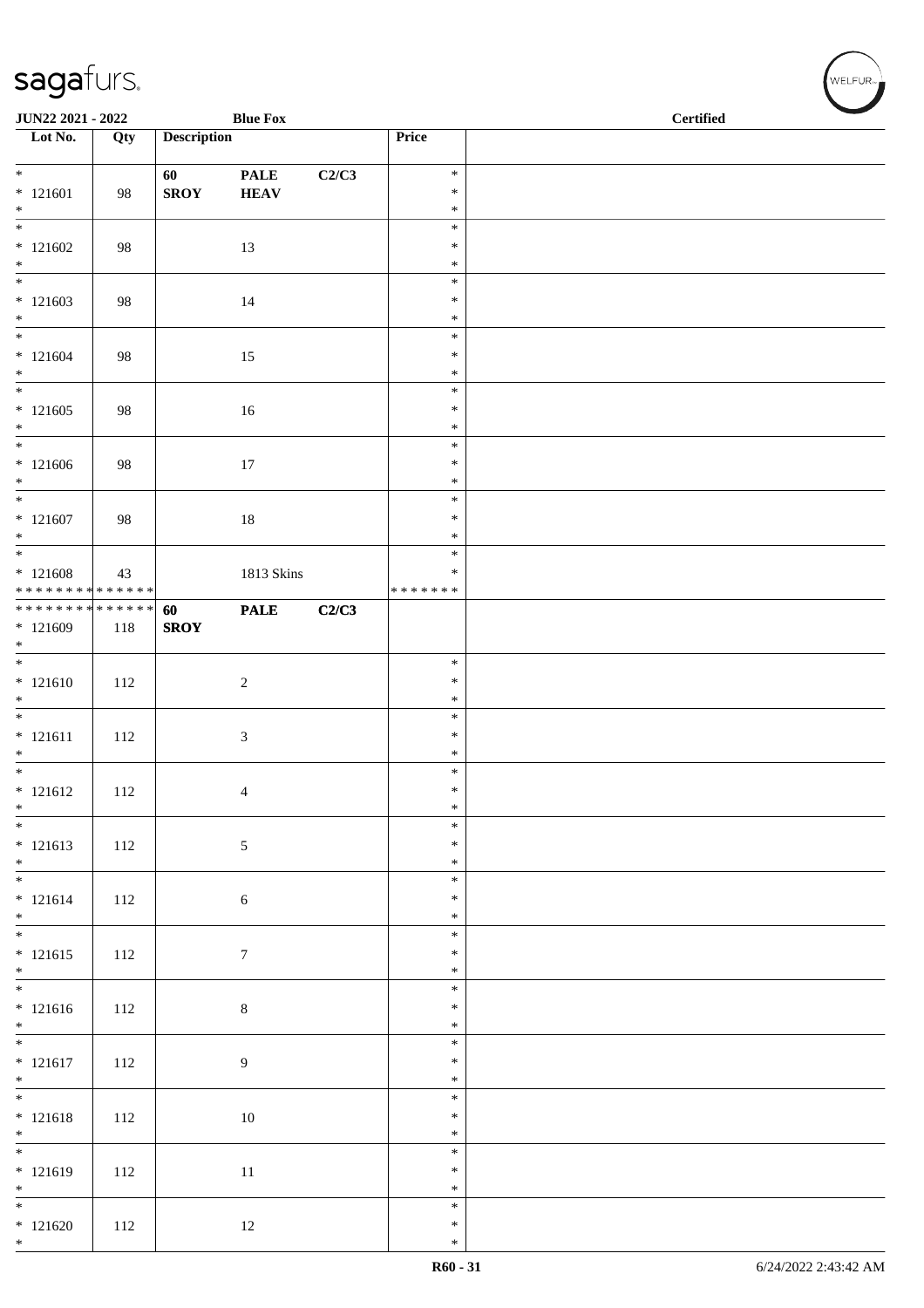| JUN22 2021 - 2022                                        |     |                    | <b>Blue Fox</b>      |                    | $\operatorname{\bf \mathbf{Certified}}$ |  |
|----------------------------------------------------------|-----|--------------------|----------------------|--------------------|-----------------------------------------|--|
| Lot No.                                                  | Qty | <b>Description</b> |                      | Price              |                                         |  |
| $*$                                                      |     | 60                 | C2/C3<br><b>PALE</b> | $\ast$             |                                         |  |
| $* 121621$                                               | 112 | <b>SROY</b>        |                      | $\ast$             |                                         |  |
| $*$                                                      |     |                    |                      | $\ast$             |                                         |  |
|                                                          |     |                    |                      | $\ast$             |                                         |  |
| $* 121622$<br>$*$                                        | 112 |                    | 14                   | $\ast$<br>$\ast$   |                                         |  |
|                                                          |     |                    |                      | $\ast$             |                                         |  |
| $* 121623$                                               | 112 |                    | 15                   | $\ast$             |                                         |  |
| $*$                                                      |     |                    |                      | $\ast$             |                                         |  |
| $*$<br>$* 121624$                                        | 112 |                    | 16                   | $\ast$<br>$\ast$   |                                         |  |
| $*$                                                      |     |                    |                      | $\ast$             |                                         |  |
| $*$                                                      |     |                    |                      | $\ast$             |                                         |  |
| $* 121625$                                               | 112 |                    | $17\,$               | $\ast$             |                                         |  |
| $*$                                                      |     |                    |                      | $\ast$<br>$\ast$   |                                         |  |
| $* 121626$                                               | 112 |                    | $18\,$               | $\ast$             |                                         |  |
| $*$                                                      |     |                    |                      | $\ast$             |                                         |  |
| $*$                                                      |     |                    |                      | $\ast$             |                                         |  |
| $* 121627$<br>* * * * * * * * <mark>* * * * * * *</mark> | 32  |                    | 2054 Skins           | ∗<br>* * * * * * * |                                         |  |
| * * * * * * * * <mark>* * * * * * *</mark>               |     |                    | <b>IDENTICAL</b>     |                    |                                         |  |
| $* 121628$                                               | 118 |                    |                      |                    |                                         |  |
| $*$                                                      |     |                    |                      |                    |                                         |  |
| $* 121629$                                               | 112 |                    | $\overline{2}$       | $\ast$<br>$\ast$   |                                         |  |
| $*$                                                      |     |                    |                      | $\ast$             |                                         |  |
|                                                          |     |                    |                      | $\ast$             |                                         |  |
| $*121630$                                                | 112 |                    | $\mathfrak{Z}$       | $\ast$<br>$\ast$   |                                         |  |
| $*$                                                      |     |                    |                      | $\ast$             |                                         |  |
| $* 121631$                                               | 112 |                    | $\overline{4}$       | $\ast$             |                                         |  |
| $*$                                                      |     |                    |                      | $\ast$             |                                         |  |
| $*121632$                                                |     |                    |                      | $\ast$<br>$\ast$   |                                         |  |
| $\ast$                                                   | 112 |                    | 5                    | $\ast$             |                                         |  |
| $\ast$                                                   |     |                    |                      | $\ast$             |                                         |  |
| $* 121633$                                               | 112 |                    | 6                    | $\ast$             |                                         |  |
| $*$<br>$*$                                               |     |                    |                      | $\ast$<br>$\ast$   |                                         |  |
| $* 121634$                                               | 112 |                    | $\boldsymbol{7}$     | $\ast$             |                                         |  |
| $*$                                                      |     |                    |                      | $\ast$             |                                         |  |
|                                                          |     |                    |                      | $\ast$             |                                         |  |
| $*121635$<br>$*$                                         | 112 |                    | $\,8\,$              | $\ast$<br>$\ast$   |                                         |  |
|                                                          |     |                    |                      | $\ast$             |                                         |  |
| $* 121636$                                               | 112 |                    | 9                    | $\ast$             |                                         |  |
| $*$<br>$\overline{\phantom{0}}$                          |     |                    |                      | $\ast$             |                                         |  |
| $* 121637$                                               | 58  |                    | $1072$ Skins         | $\ast$<br>$\ast$   |                                         |  |
| * * * * * * * * * * * * * * *                            |     |                    |                      | * * * * * * *      |                                         |  |
| * * * * * * * * * * * * * * *                            |     | 60                 | <b>PALE</b><br>C2/C3 |                    |                                         |  |
| $* 121638$<br>$*$                                        | 118 | <b>SROY</b>        |                      |                    |                                         |  |
| $*$                                                      |     |                    |                      | $\ast$             |                                         |  |
| * 121639                                                 | 112 |                    | 2                    | $\ast$             |                                         |  |
| $*$                                                      |     |                    |                      | $\ast$             |                                         |  |
| $*$                                                      |     |                    |                      | $\ast$<br>$\ast$   |                                         |  |
| $*121640$<br>$*$                                         | 112 |                    | 3                    | $\ast$             |                                         |  |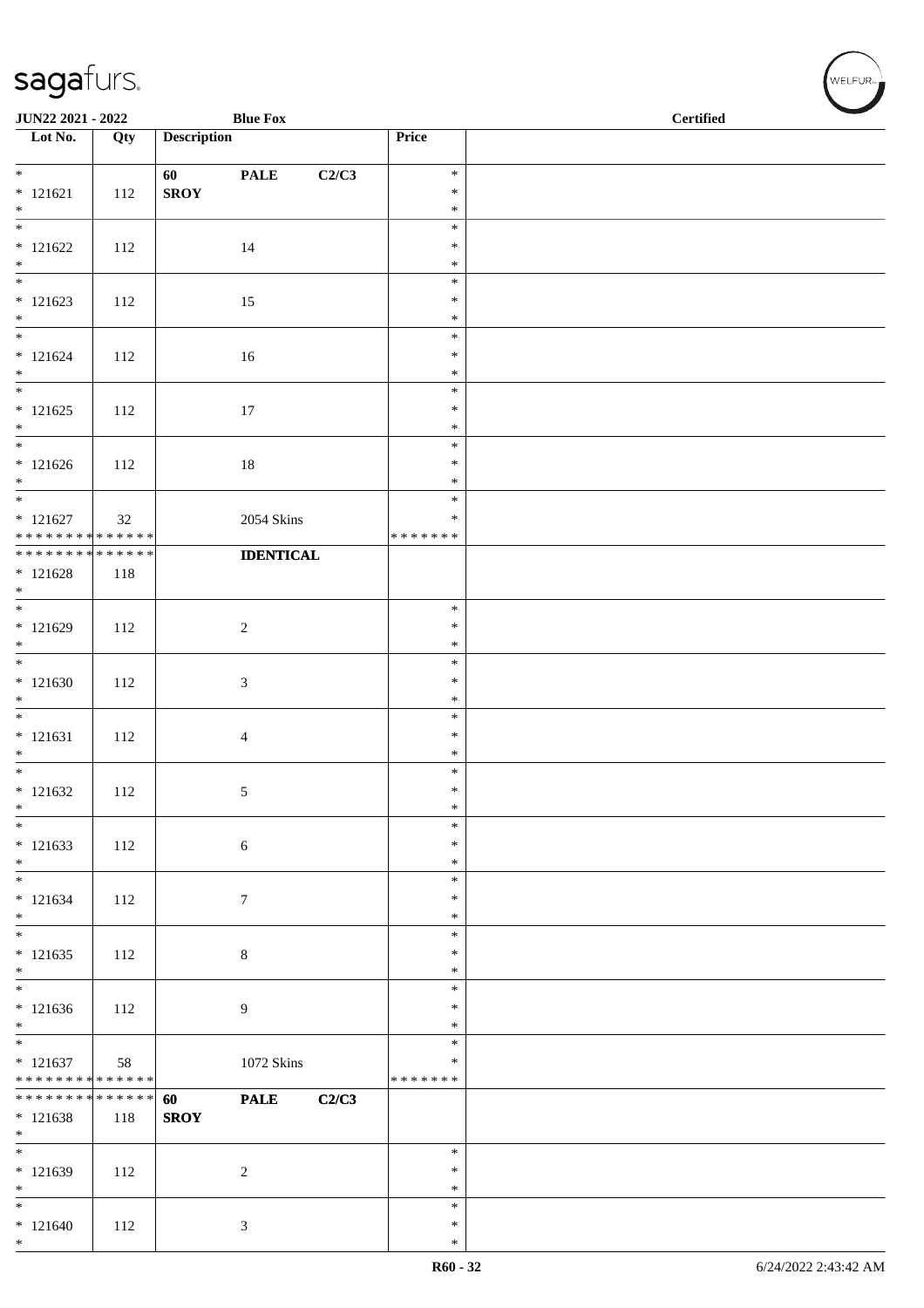| <b>Blue Fox</b><br>JUN22 2021 - 2022                     |     |                    |                  |       |                         | <b>Certified</b> |  |  |  |
|----------------------------------------------------------|-----|--------------------|------------------|-------|-------------------------|------------------|--|--|--|
| $\overline{\phantom{1}}$ Lot No.                         | Qty | <b>Description</b> |                  |       | Price                   |                  |  |  |  |
|                                                          |     |                    |                  |       | $\ast$                  |                  |  |  |  |
| $* 121641$                                               | 112 | <b>SROY</b>        | <b>PALE</b>      | C2/C3 | $\ast$                  |                  |  |  |  |
| $*$                                                      |     |                    |                  |       | $\ast$                  |                  |  |  |  |
|                                                          |     |                    |                  |       | $\ast$                  |                  |  |  |  |
| $* 121642$                                               | 112 |                    | $\mathfrak{S}$   |       | $\ast$                  |                  |  |  |  |
| $*$                                                      |     |                    |                  |       | $\ast$<br>$\ast$        |                  |  |  |  |
| $* 121643$                                               | 112 |                    | $\sqrt{6}$       |       | $\ast$                  |                  |  |  |  |
| $*$                                                      |     |                    |                  |       | $\ast$                  |                  |  |  |  |
| $*$                                                      |     |                    |                  |       | $\ast$                  |                  |  |  |  |
| $* 121644$<br>$*$                                        | 112 |                    | $\boldsymbol{7}$ |       | $\ast$<br>$\ast$        |                  |  |  |  |
|                                                          |     |                    |                  |       | $\ast$                  |                  |  |  |  |
| $* 121645$                                               | 112 |                    | $\,8\,$          |       | $\ast$                  |                  |  |  |  |
| $*$                                                      |     |                    |                  |       | $\ast$                  |                  |  |  |  |
|                                                          |     |                    |                  |       | $\ast$                  |                  |  |  |  |
| $* 121646$<br>$*$                                        | 112 |                    | $\boldsymbol{9}$ |       | $\ast$<br>$\ast$        |                  |  |  |  |
|                                                          |     |                    |                  |       | $\ast$                  |                  |  |  |  |
| $* 121647$                                               | 112 |                    | $10\,$           |       | $\ast$                  |                  |  |  |  |
| $*$                                                      |     |                    |                  |       | $\ast$                  |                  |  |  |  |
|                                                          |     |                    |                  |       | $\ast$<br>$\ast$        |                  |  |  |  |
| $* 121648$<br>$*$                                        | 112 |                    | $11\,$           |       | $\ast$                  |                  |  |  |  |
|                                                          |     |                    |                  |       | $\ast$                  |                  |  |  |  |
| $* 121649$                                               | 112 |                    | 12               |       | $\ast$                  |                  |  |  |  |
| $*$                                                      |     |                    |                  |       | $\ast$                  |                  |  |  |  |
| $*121650$                                                | 112 |                    |                  |       | $\ast$<br>$\ast$        |                  |  |  |  |
| $*$                                                      |     |                    | 13               |       | $\ast$                  |                  |  |  |  |
|                                                          |     |                    |                  |       | $\ast$                  |                  |  |  |  |
| $* 121651$                                               | 112 |                    | $14\,$           |       | $\ast$                  |                  |  |  |  |
| $*$                                                      |     |                    |                  |       | $\ast$<br>$\ast$        |                  |  |  |  |
| $* 121652$                                               | 112 |                    | 15               |       | $\ast$                  |                  |  |  |  |
| $\ast$                                                   |     |                    |                  |       | $\ast$                  |                  |  |  |  |
| $*$                                                      |     |                    |                  |       | $\ast$                  |                  |  |  |  |
| $* 121653$                                               | 112 |                    | 16               |       | $\ast$                  |                  |  |  |  |
| $*$<br>$*$                                               |     |                    |                  |       | $\ast$<br>$\ast$        |                  |  |  |  |
| $* 121654$                                               | 112 |                    | 17               |       | $\ast$                  |                  |  |  |  |
| $*$                                                      |     |                    |                  |       | $\ast$                  |                  |  |  |  |
| $*$                                                      |     |                    |                  |       | $\ast$                  |                  |  |  |  |
| $* 121655$<br>* * * * * * * * <mark>* * * * * * *</mark> | 62  |                    | 1972 Skins       |       | $\ast$<br>* * * * * * * |                  |  |  |  |
| * * * * * * * * <mark>* * * * * * *</mark>               |     |                    | <b>IDENTICAL</b> |       |                         |                  |  |  |  |
| $*121656$                                                | 118 |                    |                  |       |                         |                  |  |  |  |
| $*$                                                      |     |                    |                  |       |                         |                  |  |  |  |
| $* 121657$                                               | 112 |                    |                  |       | $\ast$<br>$\ast$        |                  |  |  |  |
| $*$                                                      |     |                    | $\sqrt{2}$       |       | $\ast$                  |                  |  |  |  |
| $*$                                                      |     |                    |                  |       | $\ast$                  |                  |  |  |  |
| $* 121658$                                               | 112 |                    | $\mathfrak{Z}$   |       | $\ast$                  |                  |  |  |  |
| $*$<br>$*$                                               |     |                    |                  |       | $\ast$<br>$\ast$        |                  |  |  |  |
| $* 121659$                                               | 112 |                    | $\overline{4}$   |       | $\ast$                  |                  |  |  |  |
| $*$                                                      |     |                    |                  |       | $\ast$                  |                  |  |  |  |
| $\ast$                                                   |     |                    |                  |       | $\ast$                  |                  |  |  |  |
| $*121660$                                                | 112 |                    | $\sqrt{5}$       |       | $\ast$                  |                  |  |  |  |
| $*$                                                      |     |                    |                  |       | $\ast$                  |                  |  |  |  |

WELFUR<sub><sup>N</sup></sub>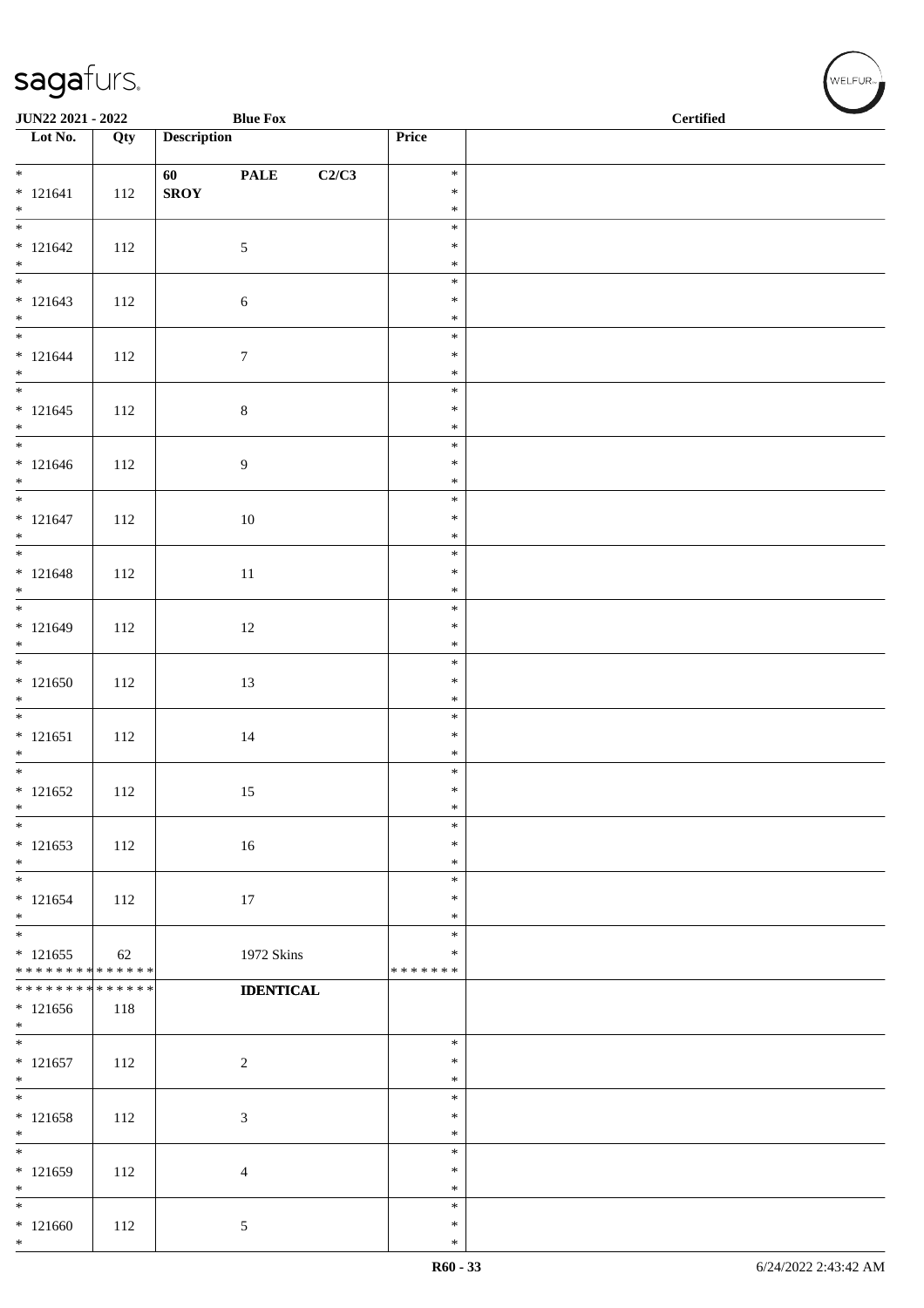| <b>Description</b><br>Price<br>Qty<br>$\ast$<br><b>PALE</b><br>C2/C3<br>60<br><b>SROY</b><br>$\ast$<br>112<br>$\ast$<br>$\overline{\phantom{0}}$<br>$\ast$<br>$*121662$<br>112<br>7<br>$\ast$<br>$\ast$<br>$\overline{\phantom{0}}$<br>$\ast$<br>$*121663$<br>8<br>$\ast$<br>112<br>$\ast$<br>$\ast$<br>$* 121664$<br>9<br>$\ast$<br>104<br>$\ast$<br>$\overline{\phantom{0}}$<br>$\ast$<br>$*121665$<br>1027 Skins<br>21<br>∗<br>* * * * * * * * * * * * * *<br>* * * * * * *<br>******** <mark>******</mark><br>60<br><b>PALE</b><br>C2/C3<br><b>SROY</b><br>118<br>$*$<br>$\ast$<br>211 Skins<br>$\ast$<br>93<br>* * * * * * * * * * * * * *<br>* * * * * * *<br>**************<br><b>PALE</b><br>C2/C3<br>60<br><b>SROY</b><br>118<br>$\overline{\phantom{0}}$<br>$\ast$<br>$*121669$<br>$\sqrt{2}$<br>$\ast$<br>112<br>$\ast$<br>$\overline{\phantom{0}}$<br>$\ast$<br>$* 121670$<br>3<br>$\ast$<br>112<br>$\ast$<br>$\ast$<br>$* 121671$<br>112<br>$\ast$<br>4<br>$\ast$<br>$\ast$<br>$* 121672$<br>$\ast$<br>112<br>5<br>$\ast$<br>$\ast$<br>$\ast$<br>$* 121673$<br>$\ast$<br>$\sqrt{6}$<br>112<br>$*$<br>$\ast$<br>$\ast$<br>112<br>$\tau$<br>$\ast$<br>$*$<br>$\ast$<br>$\overline{\phantom{0}}$<br>$\ast$<br>$\,8\,$<br>112<br>$\ast$<br>$*$<br>$\ast$<br>$\ast$<br>$* 121676$<br>9<br>$\ast$<br>112<br>$\ast$<br>$\ast$<br>$* 121677$<br>112<br>10<br>$\ast$<br>$\ast$<br>$\overline{\phantom{0}}$<br>$\ast$<br>$* 121678$<br>$11\,$<br>112<br>$\ast$<br>$\ast$<br>$\overline{\phantom{0}}$<br>$\ast$<br>$* 121679$<br>112<br>12<br>$\ast$<br>$\ast$<br>$\ast$<br>$* 121680$<br>112<br>13<br>$\ast$<br>$*$<br>$\ast$ | JUN22 2021 - 2022 |  | <b>Blue Fox</b> |  | <b>Certified</b> |
|----------------------------------------------------------------------------------------------------------------------------------------------------------------------------------------------------------------------------------------------------------------------------------------------------------------------------------------------------------------------------------------------------------------------------------------------------------------------------------------------------------------------------------------------------------------------------------------------------------------------------------------------------------------------------------------------------------------------------------------------------------------------------------------------------------------------------------------------------------------------------------------------------------------------------------------------------------------------------------------------------------------------------------------------------------------------------------------------------------------------------------------------------------------------------------------------------------------------------------------------------------------------------------------------------------------------------------------------------------------------------------------------------------------------------------------------------------------------------------------------------------------------------------------------------------------------------------------------------------------------------------|-------------------|--|-----------------|--|------------------|
|                                                                                                                                                                                                                                                                                                                                                                                                                                                                                                                                                                                                                                                                                                                                                                                                                                                                                                                                                                                                                                                                                                                                                                                                                                                                                                                                                                                                                                                                                                                                                                                                                                  | Lot No.           |  |                 |  |                  |
|                                                                                                                                                                                                                                                                                                                                                                                                                                                                                                                                                                                                                                                                                                                                                                                                                                                                                                                                                                                                                                                                                                                                                                                                                                                                                                                                                                                                                                                                                                                                                                                                                                  | $*$               |  |                 |  |                  |
|                                                                                                                                                                                                                                                                                                                                                                                                                                                                                                                                                                                                                                                                                                                                                                                                                                                                                                                                                                                                                                                                                                                                                                                                                                                                                                                                                                                                                                                                                                                                                                                                                                  | $*121661$         |  |                 |  |                  |
|                                                                                                                                                                                                                                                                                                                                                                                                                                                                                                                                                                                                                                                                                                                                                                                                                                                                                                                                                                                                                                                                                                                                                                                                                                                                                                                                                                                                                                                                                                                                                                                                                                  | $*$               |  |                 |  |                  |
|                                                                                                                                                                                                                                                                                                                                                                                                                                                                                                                                                                                                                                                                                                                                                                                                                                                                                                                                                                                                                                                                                                                                                                                                                                                                                                                                                                                                                                                                                                                                                                                                                                  |                   |  |                 |  |                  |
|                                                                                                                                                                                                                                                                                                                                                                                                                                                                                                                                                                                                                                                                                                                                                                                                                                                                                                                                                                                                                                                                                                                                                                                                                                                                                                                                                                                                                                                                                                                                                                                                                                  | $*$               |  |                 |  |                  |
|                                                                                                                                                                                                                                                                                                                                                                                                                                                                                                                                                                                                                                                                                                                                                                                                                                                                                                                                                                                                                                                                                                                                                                                                                                                                                                                                                                                                                                                                                                                                                                                                                                  |                   |  |                 |  |                  |
|                                                                                                                                                                                                                                                                                                                                                                                                                                                                                                                                                                                                                                                                                                                                                                                                                                                                                                                                                                                                                                                                                                                                                                                                                                                                                                                                                                                                                                                                                                                                                                                                                                  | $\ast$            |  |                 |  |                  |
|                                                                                                                                                                                                                                                                                                                                                                                                                                                                                                                                                                                                                                                                                                                                                                                                                                                                                                                                                                                                                                                                                                                                                                                                                                                                                                                                                                                                                                                                                                                                                                                                                                  | $*$               |  |                 |  |                  |
|                                                                                                                                                                                                                                                                                                                                                                                                                                                                                                                                                                                                                                                                                                                                                                                                                                                                                                                                                                                                                                                                                                                                                                                                                                                                                                                                                                                                                                                                                                                                                                                                                                  | $*$               |  |                 |  |                  |
|                                                                                                                                                                                                                                                                                                                                                                                                                                                                                                                                                                                                                                                                                                                                                                                                                                                                                                                                                                                                                                                                                                                                                                                                                                                                                                                                                                                                                                                                                                                                                                                                                                  |                   |  |                 |  |                  |
|                                                                                                                                                                                                                                                                                                                                                                                                                                                                                                                                                                                                                                                                                                                                                                                                                                                                                                                                                                                                                                                                                                                                                                                                                                                                                                                                                                                                                                                                                                                                                                                                                                  |                   |  |                 |  |                  |
|                                                                                                                                                                                                                                                                                                                                                                                                                                                                                                                                                                                                                                                                                                                                                                                                                                                                                                                                                                                                                                                                                                                                                                                                                                                                                                                                                                                                                                                                                                                                                                                                                                  |                   |  |                 |  |                  |
|                                                                                                                                                                                                                                                                                                                                                                                                                                                                                                                                                                                                                                                                                                                                                                                                                                                                                                                                                                                                                                                                                                                                                                                                                                                                                                                                                                                                                                                                                                                                                                                                                                  | $*121666$         |  |                 |  |                  |
|                                                                                                                                                                                                                                                                                                                                                                                                                                                                                                                                                                                                                                                                                                                                                                                                                                                                                                                                                                                                                                                                                                                                                                                                                                                                                                                                                                                                                                                                                                                                                                                                                                  | $*$               |  |                 |  |                  |
|                                                                                                                                                                                                                                                                                                                                                                                                                                                                                                                                                                                                                                                                                                                                                                                                                                                                                                                                                                                                                                                                                                                                                                                                                                                                                                                                                                                                                                                                                                                                                                                                                                  | $* 121667$        |  |                 |  |                  |
|                                                                                                                                                                                                                                                                                                                                                                                                                                                                                                                                                                                                                                                                                                                                                                                                                                                                                                                                                                                                                                                                                                                                                                                                                                                                                                                                                                                                                                                                                                                                                                                                                                  |                   |  |                 |  |                  |
|                                                                                                                                                                                                                                                                                                                                                                                                                                                                                                                                                                                                                                                                                                                                                                                                                                                                                                                                                                                                                                                                                                                                                                                                                                                                                                                                                                                                                                                                                                                                                                                                                                  | $* 121668$        |  |                 |  |                  |
|                                                                                                                                                                                                                                                                                                                                                                                                                                                                                                                                                                                                                                                                                                                                                                                                                                                                                                                                                                                                                                                                                                                                                                                                                                                                                                                                                                                                                                                                                                                                                                                                                                  | $*$               |  |                 |  |                  |
|                                                                                                                                                                                                                                                                                                                                                                                                                                                                                                                                                                                                                                                                                                                                                                                                                                                                                                                                                                                                                                                                                                                                                                                                                                                                                                                                                                                                                                                                                                                                                                                                                                  |                   |  |                 |  |                  |
|                                                                                                                                                                                                                                                                                                                                                                                                                                                                                                                                                                                                                                                                                                                                                                                                                                                                                                                                                                                                                                                                                                                                                                                                                                                                                                                                                                                                                                                                                                                                                                                                                                  | $\ast$            |  |                 |  |                  |
|                                                                                                                                                                                                                                                                                                                                                                                                                                                                                                                                                                                                                                                                                                                                                                                                                                                                                                                                                                                                                                                                                                                                                                                                                                                                                                                                                                                                                                                                                                                                                                                                                                  |                   |  |                 |  |                  |
|                                                                                                                                                                                                                                                                                                                                                                                                                                                                                                                                                                                                                                                                                                                                                                                                                                                                                                                                                                                                                                                                                                                                                                                                                                                                                                                                                                                                                                                                                                                                                                                                                                  | $\ast$            |  |                 |  |                  |
|                                                                                                                                                                                                                                                                                                                                                                                                                                                                                                                                                                                                                                                                                                                                                                                                                                                                                                                                                                                                                                                                                                                                                                                                                                                                                                                                                                                                                                                                                                                                                                                                                                  |                   |  |                 |  |                  |
|                                                                                                                                                                                                                                                                                                                                                                                                                                                                                                                                                                                                                                                                                                                                                                                                                                                                                                                                                                                                                                                                                                                                                                                                                                                                                                                                                                                                                                                                                                                                                                                                                                  | $*$               |  |                 |  |                  |
|                                                                                                                                                                                                                                                                                                                                                                                                                                                                                                                                                                                                                                                                                                                                                                                                                                                                                                                                                                                                                                                                                                                                                                                                                                                                                                                                                                                                                                                                                                                                                                                                                                  | $*$               |  |                 |  |                  |
|                                                                                                                                                                                                                                                                                                                                                                                                                                                                                                                                                                                                                                                                                                                                                                                                                                                                                                                                                                                                                                                                                                                                                                                                                                                                                                                                                                                                                                                                                                                                                                                                                                  |                   |  |                 |  |                  |
|                                                                                                                                                                                                                                                                                                                                                                                                                                                                                                                                                                                                                                                                                                                                                                                                                                                                                                                                                                                                                                                                                                                                                                                                                                                                                                                                                                                                                                                                                                                                                                                                                                  | $*$               |  |                 |  |                  |
|                                                                                                                                                                                                                                                                                                                                                                                                                                                                                                                                                                                                                                                                                                                                                                                                                                                                                                                                                                                                                                                                                                                                                                                                                                                                                                                                                                                                                                                                                                                                                                                                                                  |                   |  |                 |  |                  |
|                                                                                                                                                                                                                                                                                                                                                                                                                                                                                                                                                                                                                                                                                                                                                                                                                                                                                                                                                                                                                                                                                                                                                                                                                                                                                                                                                                                                                                                                                                                                                                                                                                  |                   |  |                 |  |                  |
|                                                                                                                                                                                                                                                                                                                                                                                                                                                                                                                                                                                                                                                                                                                                                                                                                                                                                                                                                                                                                                                                                                                                                                                                                                                                                                                                                                                                                                                                                                                                                                                                                                  | $* 121674$        |  |                 |  |                  |
|                                                                                                                                                                                                                                                                                                                                                                                                                                                                                                                                                                                                                                                                                                                                                                                                                                                                                                                                                                                                                                                                                                                                                                                                                                                                                                                                                                                                                                                                                                                                                                                                                                  |                   |  |                 |  |                  |
|                                                                                                                                                                                                                                                                                                                                                                                                                                                                                                                                                                                                                                                                                                                                                                                                                                                                                                                                                                                                                                                                                                                                                                                                                                                                                                                                                                                                                                                                                                                                                                                                                                  | $* 121675$        |  |                 |  |                  |
|                                                                                                                                                                                                                                                                                                                                                                                                                                                                                                                                                                                                                                                                                                                                                                                                                                                                                                                                                                                                                                                                                                                                                                                                                                                                                                                                                                                                                                                                                                                                                                                                                                  |                   |  |                 |  |                  |
|                                                                                                                                                                                                                                                                                                                                                                                                                                                                                                                                                                                                                                                                                                                                                                                                                                                                                                                                                                                                                                                                                                                                                                                                                                                                                                                                                                                                                                                                                                                                                                                                                                  |                   |  |                 |  |                  |
|                                                                                                                                                                                                                                                                                                                                                                                                                                                                                                                                                                                                                                                                                                                                                                                                                                                                                                                                                                                                                                                                                                                                                                                                                                                                                                                                                                                                                                                                                                                                                                                                                                  | $*$               |  |                 |  |                  |
|                                                                                                                                                                                                                                                                                                                                                                                                                                                                                                                                                                                                                                                                                                                                                                                                                                                                                                                                                                                                                                                                                                                                                                                                                                                                                                                                                                                                                                                                                                                                                                                                                                  |                   |  |                 |  |                  |
|                                                                                                                                                                                                                                                                                                                                                                                                                                                                                                                                                                                                                                                                                                                                                                                                                                                                                                                                                                                                                                                                                                                                                                                                                                                                                                                                                                                                                                                                                                                                                                                                                                  | $*$               |  |                 |  |                  |
|                                                                                                                                                                                                                                                                                                                                                                                                                                                                                                                                                                                                                                                                                                                                                                                                                                                                                                                                                                                                                                                                                                                                                                                                                                                                                                                                                                                                                                                                                                                                                                                                                                  |                   |  |                 |  |                  |
|                                                                                                                                                                                                                                                                                                                                                                                                                                                                                                                                                                                                                                                                                                                                                                                                                                                                                                                                                                                                                                                                                                                                                                                                                                                                                                                                                                                                                                                                                                                                                                                                                                  | $*$               |  |                 |  |                  |
|                                                                                                                                                                                                                                                                                                                                                                                                                                                                                                                                                                                                                                                                                                                                                                                                                                                                                                                                                                                                                                                                                                                                                                                                                                                                                                                                                                                                                                                                                                                                                                                                                                  |                   |  |                 |  |                  |
|                                                                                                                                                                                                                                                                                                                                                                                                                                                                                                                                                                                                                                                                                                                                                                                                                                                                                                                                                                                                                                                                                                                                                                                                                                                                                                                                                                                                                                                                                                                                                                                                                                  | $*$               |  |                 |  |                  |
|                                                                                                                                                                                                                                                                                                                                                                                                                                                                                                                                                                                                                                                                                                                                                                                                                                                                                                                                                                                                                                                                                                                                                                                                                                                                                                                                                                                                                                                                                                                                                                                                                                  |                   |  |                 |  |                  |
|                                                                                                                                                                                                                                                                                                                                                                                                                                                                                                                                                                                                                                                                                                                                                                                                                                                                                                                                                                                                                                                                                                                                                                                                                                                                                                                                                                                                                                                                                                                                                                                                                                  |                   |  |                 |  |                  |

、<br>WELFUR<sub>™</sub>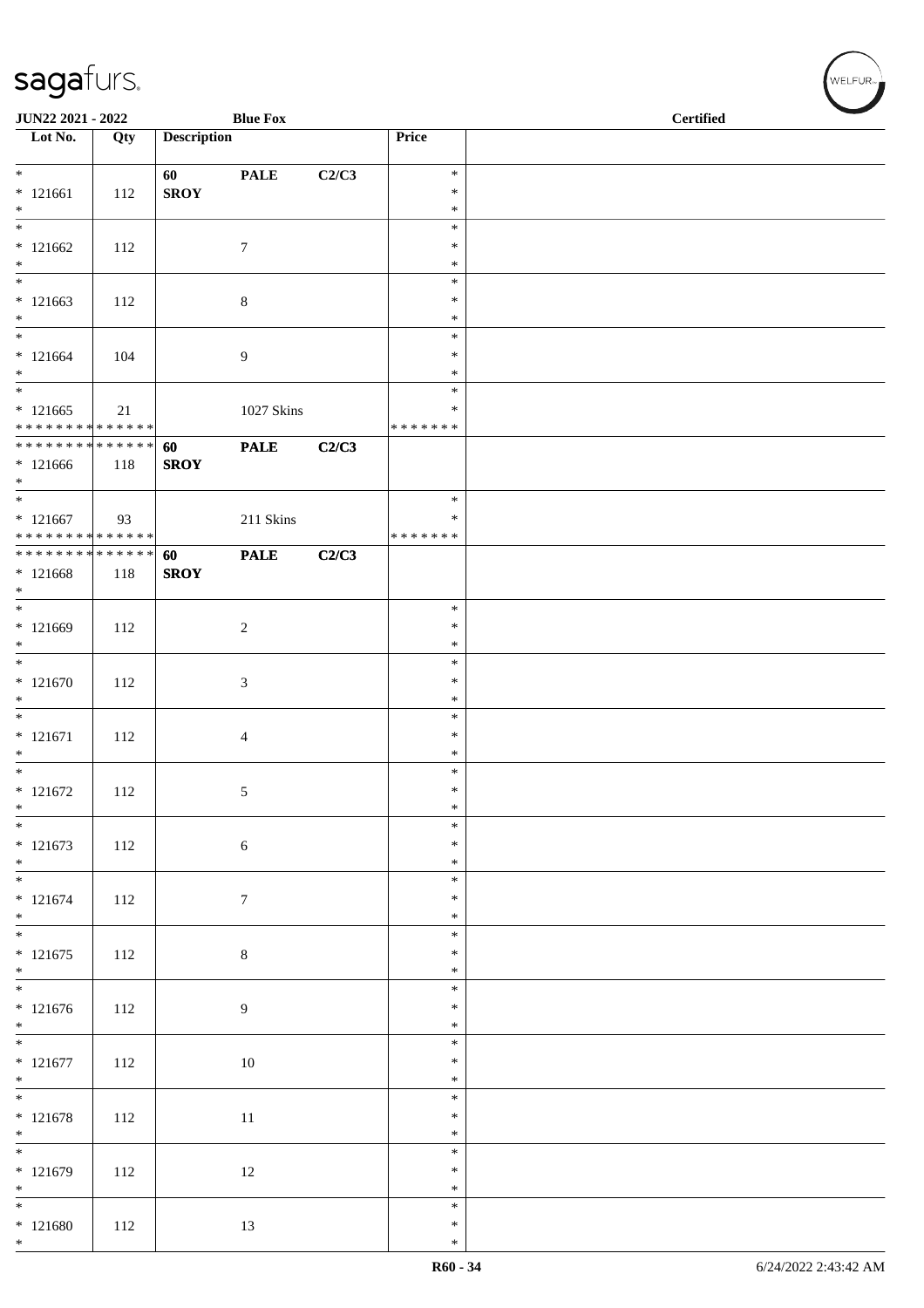| JUN22 2021 - 2022                          |     |                    | <b>Blue Fox</b> |       |                  | <b>Certified</b> |  |  |  |
|--------------------------------------------|-----|--------------------|-----------------|-------|------------------|------------------|--|--|--|
| Lot No.                                    | Qty | <b>Description</b> |                 |       | Price            |                  |  |  |  |
| $*$                                        |     | 60                 | <b>PALE</b>     | C2/C3 | $\ast$           |                  |  |  |  |
| $* 121681$                                 | 112 | <b>SROY</b>        |                 |       | $\ast$           |                  |  |  |  |
| $\ast$                                     |     |                    |                 |       | $\ast$           |                  |  |  |  |
| $\frac{1}{1}$                              |     |                    |                 |       | $\ast$           |                  |  |  |  |
| $* 121682$<br>$\ast$                       | 112 |                    | 15              |       | $\ast$<br>$\ast$ |                  |  |  |  |
| $\overline{\phantom{a}^*}$                 |     |                    |                 |       | $\ast$           |                  |  |  |  |
| $* 121683$                                 | 112 |                    | 16              |       | $\ast$           |                  |  |  |  |
| $\ast$<br>$\overline{\ast}$                |     |                    |                 |       | $\ast$<br>$\ast$ |                  |  |  |  |
| $* 121684$                                 | 112 |                    | 17              |       | $\ast$           |                  |  |  |  |
| $*$                                        |     |                    |                 |       | $\ast$           |                  |  |  |  |
| $\overline{\phantom{0}}$                   |     |                    |                 |       | $\ast$<br>$\ast$ |                  |  |  |  |
| $* 121685$<br>******** <mark>******</mark> | 51  |                    | 1961 Skins      |       | * * * * * * *    |                  |  |  |  |
| ******** <mark>******</mark>               |     | 60                 | <b>PALE</b>     | C2/C3 |                  |                  |  |  |  |
| $*121686$                                  | 132 | <b>SROY</b>        | ${\bf SILK}$    |       |                  |                  |  |  |  |
| $*$<br>$*$                                 |     |                    |                 |       | $\ast$           |                  |  |  |  |
| $* 121687$                                 | 126 |                    | $\sqrt{2}$      |       | $\ast$           |                  |  |  |  |
| $*$<br>$\overline{\phantom{0}}$            |     |                    |                 |       | $\ast$           |                  |  |  |  |
| $* 121688$                                 |     |                    | $\mathfrak{Z}$  |       | $\ast$<br>$\ast$ |                  |  |  |  |
| $*$                                        | 126 |                    |                 |       | $\ast$           |                  |  |  |  |
| $\overline{\phantom{0}}$                   |     |                    |                 |       | $\ast$           |                  |  |  |  |
| $* 121689$<br>$\ast$                       | 126 |                    | $\overline{4}$  |       | $\ast$<br>$\ast$ |                  |  |  |  |
| $\overline{\phantom{0}}$                   |     |                    |                 |       | $\ast$           |                  |  |  |  |
| $* 121690$                                 | 126 |                    | $5\,$           |       | $\ast$           |                  |  |  |  |
| $\ast$                                     |     |                    |                 |       | $\ast$           |                  |  |  |  |
| $* 121691$                                 | 126 |                    | $\sqrt{6}$      |       | $\ast$<br>$\ast$ |                  |  |  |  |
| $*$                                        |     |                    |                 |       | $\ast$           |                  |  |  |  |
| $\overline{\phantom{0}}$                   |     |                    |                 |       | $\ast$           |                  |  |  |  |
| $* 121692$<br>$\ast$                       | 126 |                    | $\tau$          |       | $\ast$<br>$\ast$ |                  |  |  |  |
| $\ast$                                     |     |                    |                 |       | $\ast$           |                  |  |  |  |
| $* 121693$                                 | 126 |                    | $\,8\,$         |       | $\ast$           |                  |  |  |  |
| $*$                                        |     |                    |                 |       | $\ast$<br>$\ast$ |                  |  |  |  |
| $* 121694$                                 | 126 |                    | 9               |       | $\ast$           |                  |  |  |  |
| $*$                                        |     |                    |                 |       | $\ast$           |                  |  |  |  |
| $\overline{\phantom{0}}$<br>$*121695$      | 126 |                    |                 |       | $\ast$<br>$\ast$ |                  |  |  |  |
| $*$                                        |     |                    | $10\,$          |       | $\ast$           |                  |  |  |  |
|                                            |     |                    |                 |       | $\ast$           |                  |  |  |  |
| $* 121696$<br>$*$                          | 126 |                    | $11\,$          |       | $\ast$<br>$\ast$ |                  |  |  |  |
|                                            |     |                    |                 |       | $\ast$           |                  |  |  |  |
| $* 121697$                                 | 126 |                    | 12              |       | $\ast$           |                  |  |  |  |
| $*$<br>$\overline{\phantom{0}}$            |     |                    |                 |       | $\ast$           |                  |  |  |  |
| $* 121698$                                 | 126 |                    | 13              |       | $\ast$<br>$\ast$ |                  |  |  |  |
| $*$                                        |     |                    |                 |       | $\ast$           |                  |  |  |  |
| $\overline{\phantom{0}}$                   |     |                    |                 |       | $\ast$           |                  |  |  |  |
| $* 121699$<br>$*$                          | 126 |                    | 14              |       | $\ast$<br>$\ast$ |                  |  |  |  |
| $\overline{\ast}$                          |     |                    |                 |       | $\ast$           |                  |  |  |  |
| $* 121700$                                 | 126 |                    | 15              |       | $\ast$           |                  |  |  |  |
| $*$                                        |     |                    |                 |       | $\ast$           |                  |  |  |  |

√<br>WELFUR<sub>™</sub>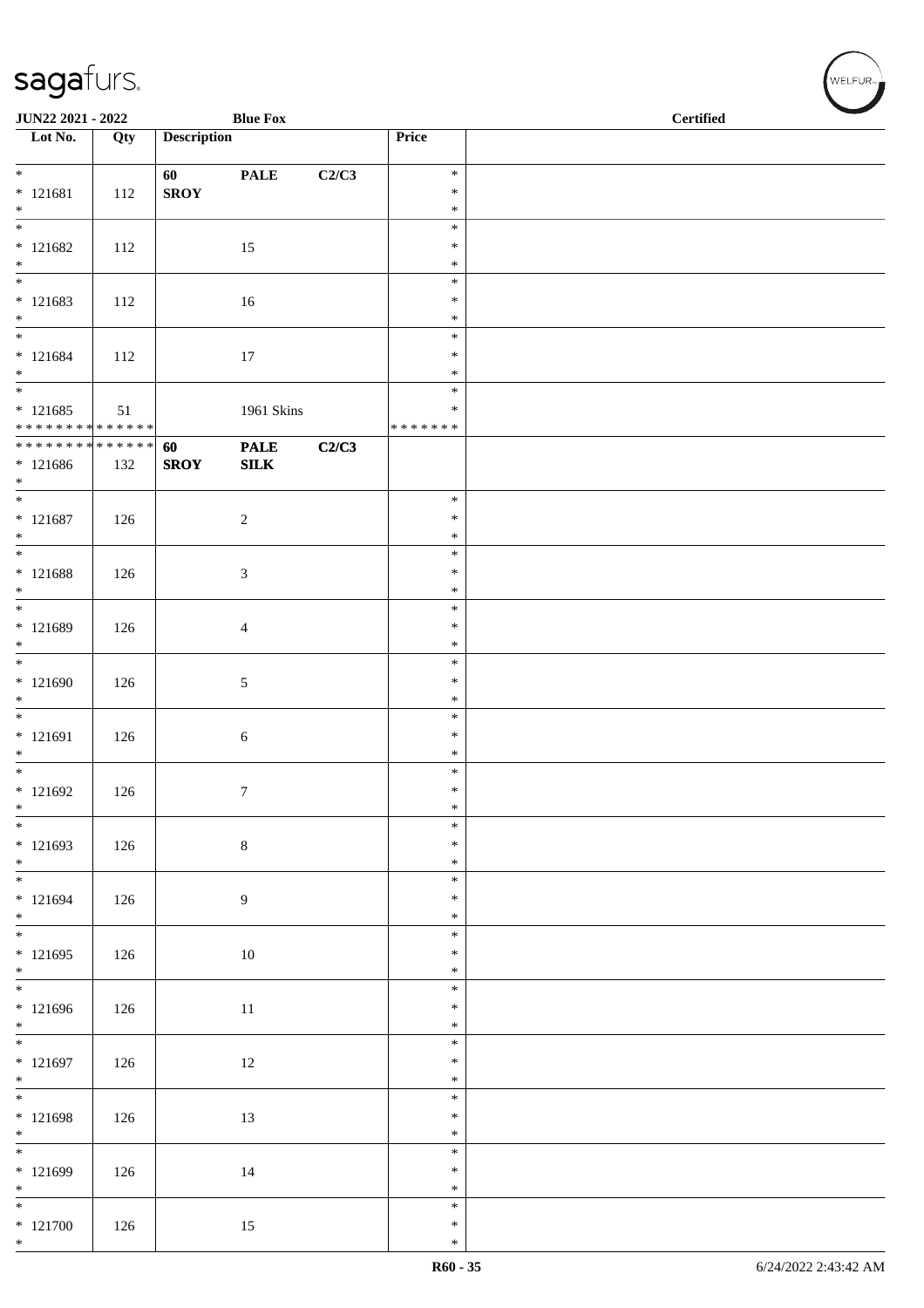| <b>Blue Fox</b><br>JUN22 2021 - 2022       |     |                    |                  |       | <b>Certified</b> |  |
|--------------------------------------------|-----|--------------------|------------------|-------|------------------|--|
| Lot No.                                    | Qty | <b>Description</b> |                  |       | Price            |  |
| $*$                                        |     | 60                 | <b>PALE</b>      | C2/C3 | $\ast$           |  |
| $* 121701$                                 | 126 | <b>SROY</b>        | ${\bf SILK}$     |       | $\ast$           |  |
| $*$<br>$\overline{\phantom{0}}$            |     |                    |                  |       | $\ast$<br>$\ast$ |  |
| $* 121702$                                 | 126 |                    | 17               |       | $\ast$           |  |
| $*$<br>$\overline{\phantom{0}}$            |     |                    |                  |       | $\ast$<br>$\ast$ |  |
| $* 121703$                                 | 126 |                    | $18\,$           |       | $\ast$           |  |
| $*$                                        |     |                    |                  |       | $\ast$<br>$\ast$ |  |
| $* 121704$                                 | 126 |                    | 19               |       | $\ast$           |  |
| $*$<br>$\overline{\phantom{0}}$            |     |                    |                  |       | $\ast$<br>$\ast$ |  |
| $* 121705$                                 | 126 |                    | $20\,$           |       | $\ast$           |  |
| $*$                                        |     |                    |                  |       | $\ast$           |  |
| $\overline{\phantom{0}}$<br>$* 121706$     | 118 |                    | 21               |       | $\ast$<br>$\ast$ |  |
| $*$                                        |     |                    |                  |       | $\ast$           |  |
| $\overline{\phantom{0}}$<br>$* 121707$     | 21  |                    | 2665 Skins       |       | $\ast$<br>$\ast$ |  |
| * * * * * * * * <mark>* * * * * * *</mark> |     |                    |                  |       | * * * * * * *    |  |
| ******** <mark>******</mark>               |     | 60                 | <b>PALE</b>      | C2/C3 |                  |  |
| $* 121708$<br>$*$                          | 132 | <b>SROY</b>        | ${\bf SILK}$     |       |                  |  |
|                                            |     |                    |                  |       | $\ast$           |  |
| * 121709<br>$*$                            | 126 |                    | $\sqrt{2}$       |       | $\ast$<br>$\ast$ |  |
| $\overline{\phantom{0}}$                   |     |                    |                  |       | $\ast$           |  |
| $* 121710$<br>$*$                          | 126 |                    | $\mathfrak{Z}$   |       | $\ast$<br>$\ast$ |  |
|                                            |     |                    |                  |       | $\ast$           |  |
| $* 121711$<br>$*$                          | 126 |                    | $\overline{4}$   |       | $\ast$<br>$\ast$ |  |
| $\overline{\phantom{0}}$                   |     |                    |                  |       | $\ast$           |  |
| $* 121712$                                 | 126 |                    | 5                |       | $\ast$<br>$\ast$ |  |
| $\ast$<br>$*$                              |     |                    |                  |       | $\ast$           |  |
| $* 121713$                                 | 126 |                    | $\sqrt{6}$       |       | $\ast$           |  |
| $*$                                        |     |                    |                  |       | $\ast$<br>$\ast$ |  |
| $* 121714$                                 | 126 |                    | $\boldsymbol{7}$ |       | $\ast$           |  |
| $*$                                        |     |                    |                  |       | $\ast$<br>$\ast$ |  |
| $* 121715$                                 | 126 |                    | $8\,$            |       | $\ast$           |  |
| $*$                                        |     |                    |                  |       | $\ast$<br>$\ast$ |  |
| $* 121716$                                 | 126 |                    | 9                |       | $\ast$           |  |
| $*$                                        |     |                    |                  |       | $\ast$<br>$\ast$ |  |
| $* 121717$                                 | 126 |                    | 10               |       | $\ast$           |  |
| $*$                                        |     |                    |                  |       | $\ast$           |  |
| $* 121718$                                 | 126 |                    | $11\,$           |       | $\ast$<br>$\ast$ |  |
| $*$                                        |     |                    |                  |       | $\ast$           |  |
| $\overline{\phantom{0}}$<br>* 121719       |     |                    |                  |       | $\ast$<br>$\ast$ |  |
| $*$                                        | 126 |                    | 12               |       | $\ast$           |  |
| $\overline{\phantom{0}}$                   |     |                    |                  |       | $\ast$<br>$\ast$ |  |
| $* 121720$<br>$*$                          | 126 |                    | 13               |       | $\ast$           |  |

V<br>WELFUR<sub>™</sub>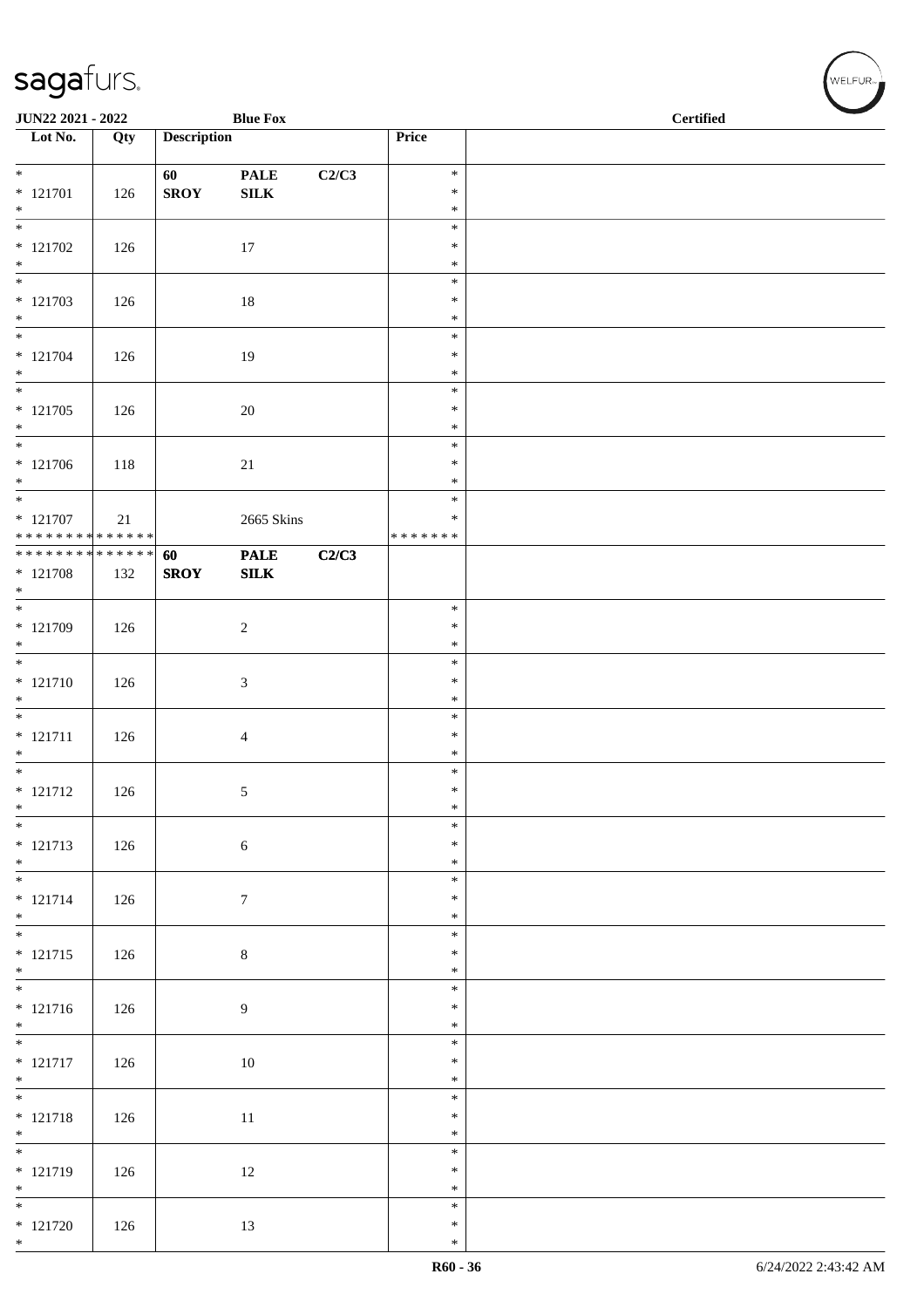| JUN22 2021 - 2022                                           |     |                    | <b>Blue Fox</b>  |       |                    | <b>Certified</b> |  |
|-------------------------------------------------------------|-----|--------------------|------------------|-------|--------------------|------------------|--|
| $\overline{\phantom{1}}$ Lot No.                            | Qty | <b>Description</b> |                  |       | Price              |                  |  |
| $\overline{\mathbf{r}}$                                     |     | 60                 | <b>PALE</b>      | C2/C3 | $\ast$             |                  |  |
| $* 121721$                                                  | 126 | <b>SROY</b>        | ${\bf SILK}$     |       | $\ast$<br>$\ast$   |                  |  |
| $*$<br>$*$                                                  |     |                    |                  |       | $\ast$             |                  |  |
| $* 121722$<br>$\ast$                                        | 126 |                    | 15               |       | $\ast$<br>$\ast$   |                  |  |
| $\overline{\phantom{0}}$                                    |     |                    |                  |       | $\ast$             |                  |  |
| $* 121723$<br>$*$                                           | 126 |                    | 16               |       | ∗<br>$\ast$        |                  |  |
| $\overline{\phantom{0}}$                                    |     |                    |                  |       | $\ast$             |                  |  |
| $* 121724$<br>$*$                                           | 126 |                    | 17               |       | $\ast$<br>$\ast$   |                  |  |
| $\overline{\phantom{0}}$                                    |     |                    |                  |       | $\ast$             |                  |  |
| $* 121725$<br>* * * * * * * * * * * * * *                   | 112 |                    | 2260 Skins       |       | ∗<br>* * * * * * * |                  |  |
| ******** <mark>******</mark>                                |     | 60                 | <b>PALE</b>      | C2/C3 |                    |                  |  |
| $* 121726$<br>$*$                                           | 132 | <b>SROY</b>        | ${\bf SILK}$     |       |                    |                  |  |
| $\overline{\ast}$<br>$* 121727$                             | 126 |                    | $\sqrt{2}$       |       | $\ast$<br>$\ast$   |                  |  |
| $*$                                                         |     |                    |                  |       | $\ast$             |                  |  |
| $*$<br>$* 121728$                                           | 126 |                    | $\mathfrak{Z}$   |       | $\ast$<br>$\ast$   |                  |  |
| $*$<br>$\overline{\phantom{0}}$                             |     |                    |                  |       | $\ast$             |                  |  |
| * 121729                                                    | 126 |                    | $\overline{4}$   |       | $\ast$<br>$\ast$   |                  |  |
| $*$<br>$\overline{\phantom{0}}$                             |     |                    |                  |       | $\ast$<br>$\ast$   |                  |  |
| $* 121730$                                                  | 126 |                    | $5\,$            |       | $\ast$             |                  |  |
| $\ast$<br>$*$                                               |     |                    |                  |       | $\ast$<br>$\ast$   |                  |  |
| $* 121731$                                                  | 126 |                    | 6                |       | $\ast$             |                  |  |
| $*$                                                         |     |                    |                  |       | $\ast$<br>$\ast$   |                  |  |
| $* 121732$                                                  | 99  |                    | 861 Skins        |       | $\ast$             |                  |  |
| ******** <mark>******</mark><br>* * * * * * * * * * * * * * |     | 60                 | <b>PALE</b>      | C2/C3 | *******            |                  |  |
| $* 121733$<br>$*$                                           | 118 | <b>SROY</b>        | ${\bf SILK}$     |       |                    |                  |  |
| $\ast$                                                      |     |                    |                  |       | $\ast$             |                  |  |
| $* 121734$<br>$*$                                           | 112 |                    | $\overline{2}$   |       | $\ast$<br>$\ast$   |                  |  |
| $\overline{\phantom{0}}$                                    |     |                    |                  |       | $\ast$             |                  |  |
| $* 121735$<br>$*$                                           | 112 |                    | $\mathfrak{Z}$   |       | ∗<br>$\ast$        |                  |  |
| $\overline{\phantom{0}}$                                    |     |                    |                  |       | $\ast$             |                  |  |
| $* 121736$<br>$*$                                           | 112 |                    | $\overline{4}$   |       | $\ast$<br>$\ast$   |                  |  |
| $* 121737$                                                  | 112 |                    | $5\,$            |       | $\ast$<br>$\ast$   |                  |  |
| $*$                                                         |     |                    |                  |       | $\ast$             |                  |  |
| $\overline{\phantom{0}}$<br>$* 121738$                      | 112 |                    | 6                |       | $\ast$<br>∗        |                  |  |
| $*$<br>$\overline{\phantom{0}}$                             |     |                    |                  |       | $\ast$             |                  |  |
| $* 121739$                                                  | 112 |                    | $\boldsymbol{7}$ |       | $\ast$<br>$\ast$   |                  |  |
| $*$<br>$*$                                                  |     |                    |                  |       | $\ast$             |                  |  |
| $* 121740$                                                  | 112 |                    | $8\,$            |       | $\ast$<br>$\ast$   |                  |  |
| $*$                                                         |     |                    |                  |       | $\ast$             |                  |  |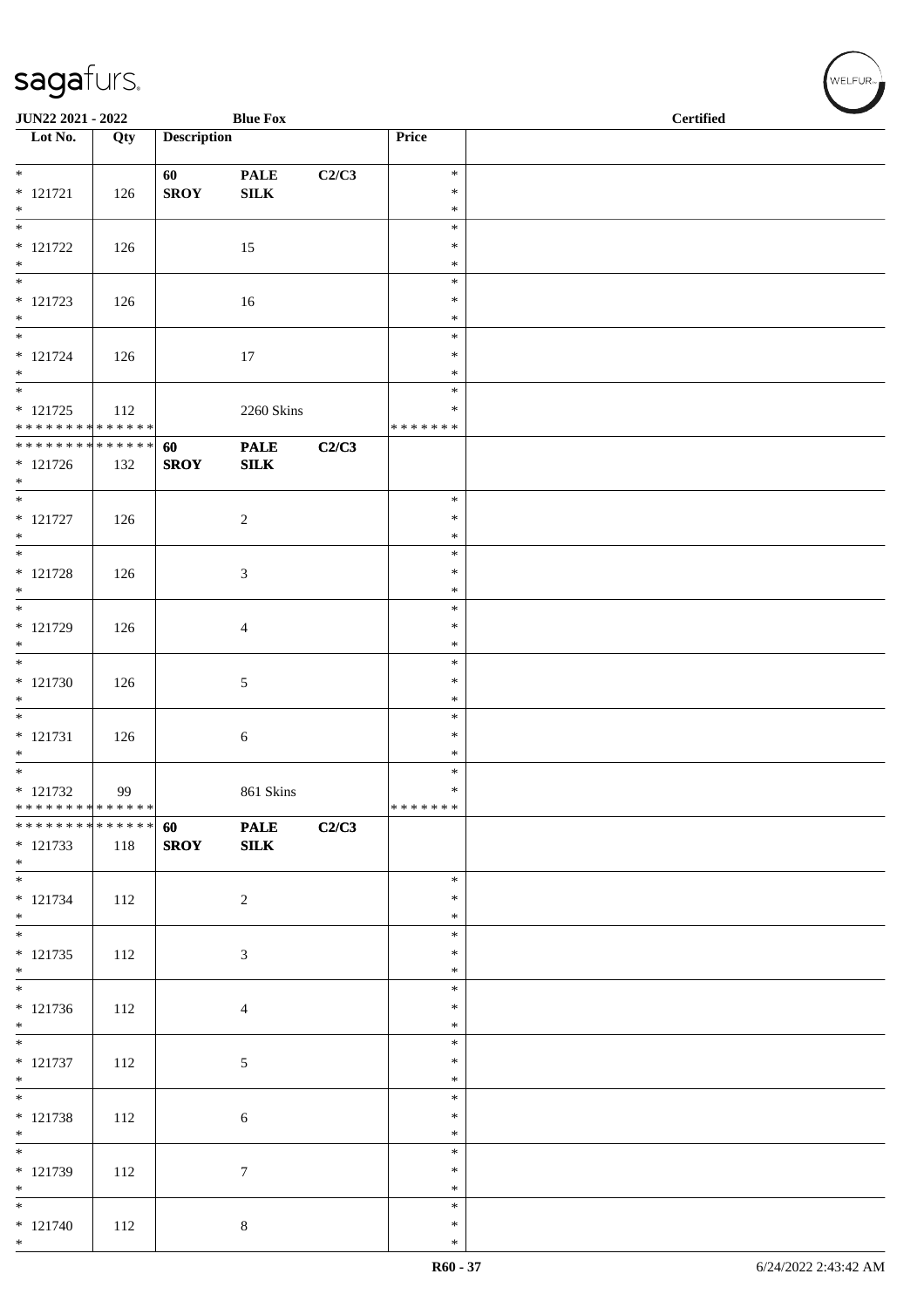| JUN22 2021 - 2022                         |     |                    | <b>Blue Fox</b> |       |                  | <b>Certified</b> |  |  |  |
|-------------------------------------------|-----|--------------------|-----------------|-------|------------------|------------------|--|--|--|
| $\overline{\phantom{1}}$ Lot No.          | Qty | <b>Description</b> |                 |       | Price            |                  |  |  |  |
| $*$                                       |     | 60                 | <b>PALE</b>     | C2/C3 | $\ast$           |                  |  |  |  |
| $* 121741$                                | 112 | <b>SROY</b>        | ${\bf SILK}$    |       | $\ast$           |                  |  |  |  |
| $*$<br>$\overline{\phantom{0}}$           |     |                    |                 |       | $\ast$<br>$\ast$ |                  |  |  |  |
| $* 121742$                                | 112 |                    | 10              |       | $\ast$           |                  |  |  |  |
| $*$                                       |     |                    |                 |       | $\ast$           |                  |  |  |  |
| $* 121743$                                | 112 |                    | $11\,$          |       | $\ast$<br>$\ast$ |                  |  |  |  |
| $*$                                       |     |                    |                 |       | $\ast$           |                  |  |  |  |
|                                           |     |                    |                 |       | $\ast$           |                  |  |  |  |
| $* 121744$<br>$*$                         | 112 |                    | 12              |       | $\ast$<br>$\ast$ |                  |  |  |  |
|                                           |     |                    |                 |       | $\ast$           |                  |  |  |  |
| $* 121745$<br>$*$                         | 112 |                    | 13              |       | $\ast$<br>$\ast$ |                  |  |  |  |
|                                           |     |                    |                 |       | $\ast$           |                  |  |  |  |
| $* 121746$<br>$*$                         | 112 |                    | 14              |       | $\ast$<br>$\ast$ |                  |  |  |  |
| $\overline{\phantom{0}}$                  |     |                    |                 |       | $\ast$           |                  |  |  |  |
| $* 121747$                                | 112 |                    | 15              |       | $\ast$           |                  |  |  |  |
| $*$                                       |     |                    |                 |       | $\ast$<br>$\ast$ |                  |  |  |  |
| $* 121748$                                | 112 |                    | $16\,$          |       | $\ast$           |                  |  |  |  |
| $*$                                       |     |                    |                 |       | $\ast$<br>$\ast$ |                  |  |  |  |
| * 121749                                  | 112 |                    | 17              |       | $\ast$           |                  |  |  |  |
| $*$                                       |     |                    |                 |       | $\ast$           |                  |  |  |  |
| $* 121750$                                | 112 |                    | $18\,$          |       | $\ast$<br>$\ast$ |                  |  |  |  |
| $*$                                       |     |                    |                 |       | $\ast$           |                  |  |  |  |
| $* 121751$                                | 112 |                    | 2134 Skins      |       | $\ast$<br>∗      |                  |  |  |  |
| * * * * * * * * * * * * * *               |     |                    |                 |       | * * * * * * *    |                  |  |  |  |
| * * * * * * * * * * * * * *<br>$* 121752$ |     | 60                 | <b>PALE</b>     | C2/C3 |                  |                  |  |  |  |
| $\ast$                                    | 118 | <b>SAGA</b>        | <b>HEAV</b>     |       |                  |                  |  |  |  |
| $*$                                       |     |                    |                 |       | $\ast$           |                  |  |  |  |
| $* 121753$<br>$*$                         | 112 |                    | $\sqrt{2}$      |       | $\ast$<br>$\ast$ |                  |  |  |  |
| $\overline{\phantom{0}}$                  |     |                    |                 |       | $\ast$           |                  |  |  |  |
| $* 121754$<br>$*$                         | 112 |                    | 3               |       | $\ast$<br>$\ast$ |                  |  |  |  |
| $\overline{\ast}$                         |     |                    |                 |       | $\ast$           |                  |  |  |  |
| $* 121755$<br>$*$                         | 112 |                    | $\overline{4}$  |       | $\ast$<br>$\ast$ |                  |  |  |  |
|                                           |     |                    |                 |       | $\ast$           |                  |  |  |  |
| $* 121756$                                | 112 |                    | 5               |       | $\ast$           |                  |  |  |  |
| $*$                                       |     |                    |                 |       | $\ast$<br>$\ast$ |                  |  |  |  |
| $* 121757$                                | 112 |                    | $\sqrt{6}$      |       | ∗                |                  |  |  |  |
| $*$                                       |     |                    |                 |       | $\ast$<br>$\ast$ |                  |  |  |  |
| $* 121758$                                | 112 |                    | $\tau$          |       | $\ast$           |                  |  |  |  |
| $*$<br>$\overline{\phantom{0}}$           |     |                    |                 |       | $\ast$<br>$\ast$ |                  |  |  |  |
| $* 121759$                                | 112 |                    | $\,8\,$         |       | $\ast$           |                  |  |  |  |
| $*$<br>$\overline{\phantom{0}}$           |     |                    |                 |       | $\ast$           |                  |  |  |  |
| $* 121760$                                | 112 |                    | 1014 Skins      |       | $\ast$<br>∗      |                  |  |  |  |
| * * * * * * * * * * * * * *               |     |                    |                 |       | * * * * * * *    |                  |  |  |  |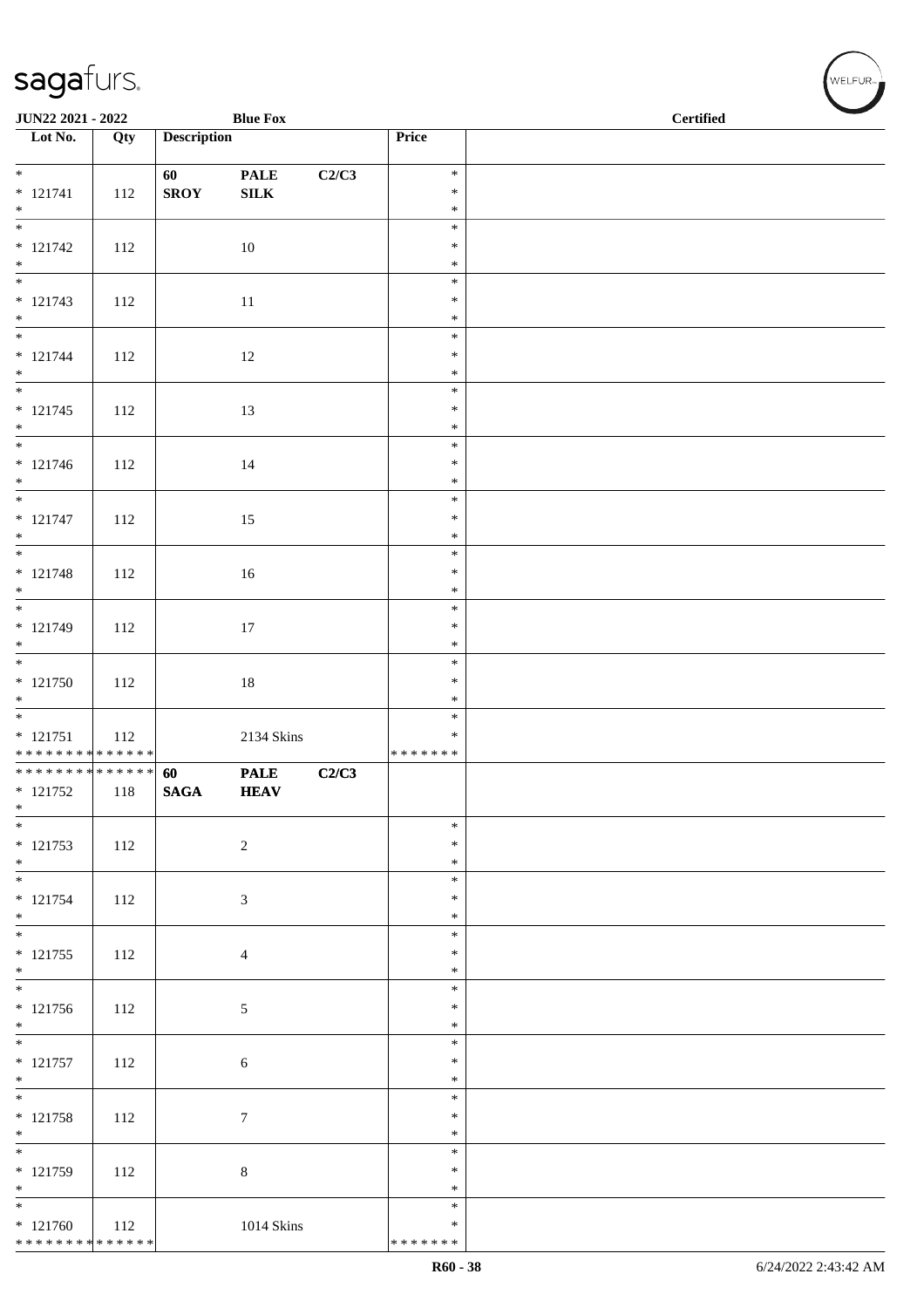| JUN22 2021 - 2022                                                |                    |                    | <b>Blue Fox</b>            |       |                                      | <b>Certified</b> |  |  |  |
|------------------------------------------------------------------|--------------------|--------------------|----------------------------|-------|--------------------------------------|------------------|--|--|--|
| $\overline{\phantom{1}}$ Lot No.                                 | Qty                | <b>Description</b> |                            |       | Price                                |                  |  |  |  |
| **************<br>$* 121761$<br>$*$                              | 118                | 60<br><b>SAGA</b>  | <b>PALE</b><br><b>HEAV</b> | C2/C3 |                                      |                  |  |  |  |
| $\overline{\phantom{0}}$<br>$* 121762$<br>$*$                    | 112                |                    | $\overline{c}$             |       | $\ast$<br>$\ast$<br>$\ast$           |                  |  |  |  |
| $* 121763$<br>$*$                                                | 112                |                    | 3                          |       | $\ast$<br>$\ast$<br>$\ast$           |                  |  |  |  |
| $* 121764$<br>$*$                                                | 112                |                    | $\overline{4}$             |       | $\ast$<br>$\ast$<br>$\ast$           |                  |  |  |  |
| $* 121765$<br>$*$                                                | 112                |                    | $\sqrt{5}$                 |       | $\ast$<br>$\ast$<br>$\ast$           |                  |  |  |  |
| $* 121766$<br>$*$<br>$\overline{\phantom{0}}$                    | 112                |                    | 6                          |       | $\ast$<br>$\ast$<br>$\ast$           |                  |  |  |  |
| $* 121767$<br>$*$                                                | 112                |                    | $\tau$                     |       | $\ast$<br>$\ast$<br>$\ast$           |                  |  |  |  |
| $* 121768$<br>$*$                                                | 112                |                    | $8\,$                      |       | $\ast$<br>$\ast$<br>$\ast$           |                  |  |  |  |
| * 121769<br>$*$                                                  | 112                |                    | 9                          |       | $\ast$<br>$\ast$<br>$\ast$           |                  |  |  |  |
| $* 121770$<br>$\ast$                                             | 112                |                    | $10\,$                     |       | $\ast$<br>$\ast$<br>$\ast$           |                  |  |  |  |
| $* 121771$<br>$*$<br>$*$                                         | 112                |                    | 11                         |       | $\ast$<br>$\ast$<br>$\ast$           |                  |  |  |  |
| $* 121772$<br>$\ast$<br>$*$                                      | 112                |                    | 12                         |       | $\ast$<br>$\ast$<br>$\ast$<br>$\ast$ |                  |  |  |  |
| $* 121773$<br>$*$<br>$\overline{\phantom{0}}$                    | 112                |                    | 13                         |       | $\ast$<br>$\ast$<br>$\ast$           |                  |  |  |  |
| $* 121774$<br>$*$<br>$*$                                         | 112                |                    | 14                         |       | $\ast$<br>$\ast$                     |                  |  |  |  |
| $* 121775$<br>$\ast$<br>$\overline{\phantom{0}}$                 | 112                |                    | 15                         |       | $\ast$<br>$\ast$<br>$\ast$           |                  |  |  |  |
| $* 121776$<br>$*$<br>$\overline{\phantom{0}}$                    | 112                |                    | 16                         |       | $\ast$<br>$\ast$<br>$\ast$           |                  |  |  |  |
| $* 121777$<br>$*$<br>$\overline{\phantom{0}}$                    | 112                |                    | 17                         |       | $\ast$<br>$\ast$<br>$\ast$           |                  |  |  |  |
| $* 121778$<br>******** <mark>******</mark>                       | 32                 |                    | 1942 Skins                 |       | $\ast$<br>$\ast$<br>* * * * * * *    |                  |  |  |  |
| * * * * * * * *<br>$* 121779$<br>$*$<br>$\overline{\phantom{0}}$ | * * * * * *<br>118 |                    | <b>IDENTICAL</b>           |       |                                      |                  |  |  |  |
| $* 121780$<br>$*$                                                | 112                |                    | $\sqrt{2}$                 |       | $\ast$<br>$\ast$<br>$\ast$           |                  |  |  |  |

 $(\forall ELFUR_{\text{max}})$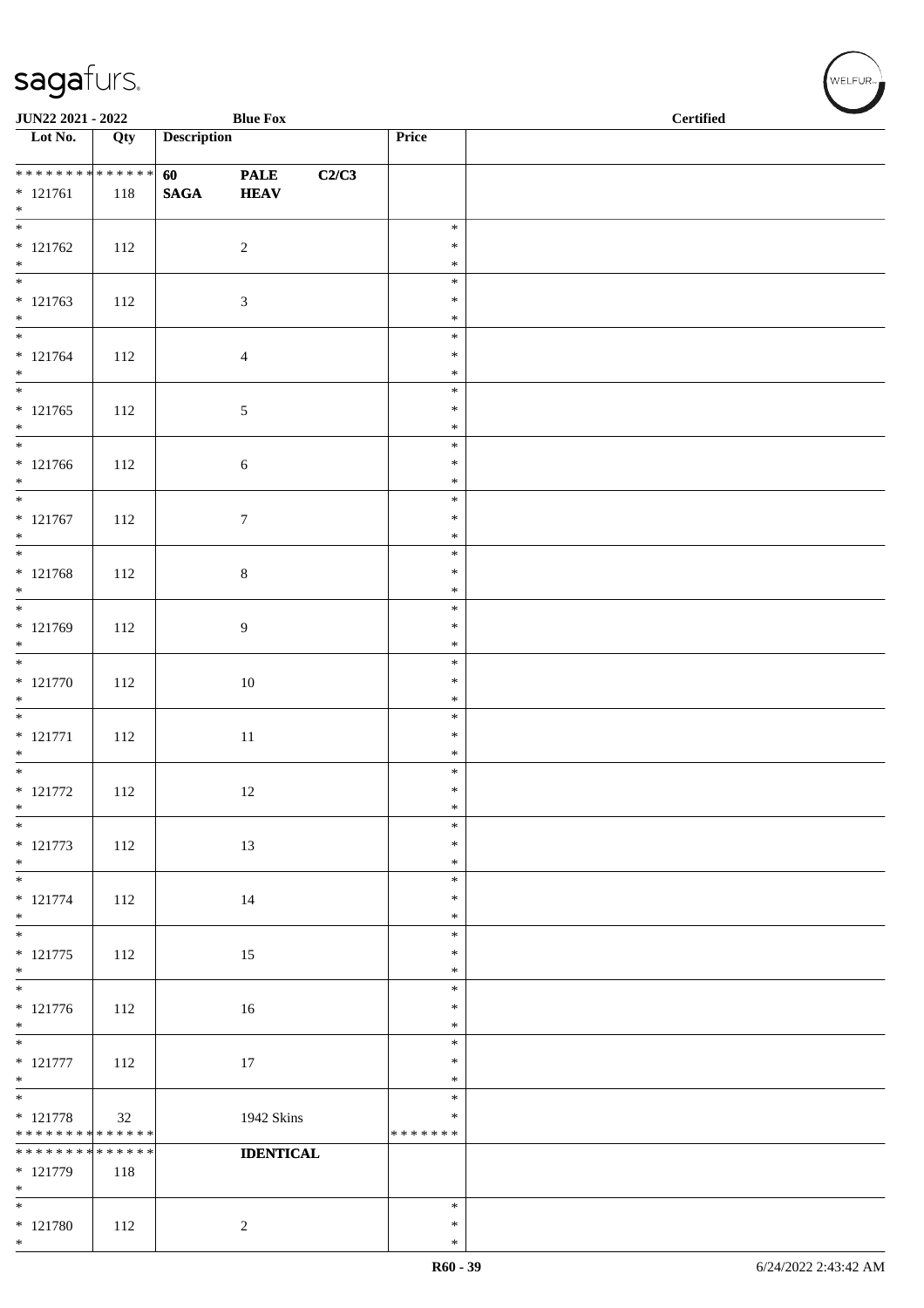| JUN22 2021 - 2022                                                        |     |                       | <b>Blue Fox</b>            |       |                                      | <b>Certified</b> |  |
|--------------------------------------------------------------------------|-----|-----------------------|----------------------------|-------|--------------------------------------|------------------|--|
| Lot No.                                                                  | Qty | <b>Description</b>    |                            |       | Price                                |                  |  |
| $*$<br>$* 121781$<br>$*$                                                 | 112 | 60<br>$\mathbf{SAGA}$ | <b>PALE</b><br><b>HEAV</b> | C2/C3 | $\ast$<br>$\ast$<br>$\ast$           |                  |  |
| $\overline{\phantom{0}}$<br>$* 121782$<br>$*$                            | 112 |                       | $\overline{4}$             |       | $\ast$<br>$\ast$<br>$\ast$           |                  |  |
| * 121783<br>$*$                                                          | 112 |                       | $\mathfrak{S}$             |       | $\ast$<br>$\ast$<br>$\ast$           |                  |  |
| $* 121784$<br>$*$                                                        | 112 |                       | 6                          |       | $\ast$<br>$\ast$<br>$\ast$<br>$\ast$ |                  |  |
| $* 121785$<br>$*$<br>$*$                                                 | 112 |                       | $\boldsymbol{7}$           |       | $\ast$<br>$\ast$<br>$\ast$           |                  |  |
| $* 121786$<br>$*$<br>$*$                                                 | 112 |                       | $\,8\,$                    |       | $\ast$<br>$\ast$<br>$\ast$           |                  |  |
| $* 121787$<br>$\ast$<br>$\overline{\phantom{0}}$                         | 112 |                       | $\overline{9}$             |       | $\ast$<br>$\ast$<br>$\ast$           |                  |  |
| * 121788<br>$*$                                                          | 112 |                       | $10\,$                     |       | $\ast$<br>$\ast$<br>$\ast$           |                  |  |
| * 121789<br>******** <mark>******</mark><br>**************               | 79  |                       | 1205 Skins                 |       | $\ast$<br>* * * * * * *              |                  |  |
| * 121790<br>$*$                                                          | 118 | 60<br><b>SAGA</b>     | <b>PALE</b><br><b>HEAV</b> | C2/C3 | $\ast$                               |                  |  |
| * 121791<br>* * * * * * * * * * * * * *<br>* * * * * * * * * * * * * * * | 66  |                       | 184 Skins                  |       | ∗<br>* * * * * * *                   |                  |  |
| * 121792<br>$\ast$<br>$*$                                                | 118 | 60<br><b>SAGA</b>     | <b>PALE</b><br><b>HEAV</b> | C2/C3 | $\ast$                               |                  |  |
| $* 121793$<br>$*$<br>$\overline{\phantom{0}}$                            | 112 |                       | $\sqrt{2}$                 |       | $\ast$<br>$\ast$<br>$\ast$           |                  |  |
| $* 121794$<br>$*$<br>$*$                                                 | 112 |                       | $\sqrt{3}$                 |       | ∗<br>$\ast$<br>$\ast$                |                  |  |
| $* 121795$<br>$*$                                                        | 112 |                       | $\overline{4}$             |       | $\ast$<br>$\ast$<br>$\ast$           |                  |  |
| * 121796<br>$*$                                                          | 112 |                       | 5                          |       | $\ast$<br>$\ast$                     |                  |  |
| * 121797<br>$*$<br>$*$                                                   | 112 |                       | $\sqrt{6}$                 |       | $\ast$<br>$\ast$<br>$\ast$           |                  |  |
| * 121798<br>$*$                                                          | 112 |                       | $\boldsymbol{7}$           |       | $\ast$<br>$\ast$<br>$\ast$           |                  |  |
| * 121799<br>$*$                                                          | 112 |                       | $\,8\,$                    |       | $\ast$<br>$\ast$<br>$\ast$           |                  |  |
| $*$<br>$*121800$<br>$*$                                                  | 112 |                       | 9                          |       | $\ast$<br>$\ast$<br>$\ast$           |                  |  |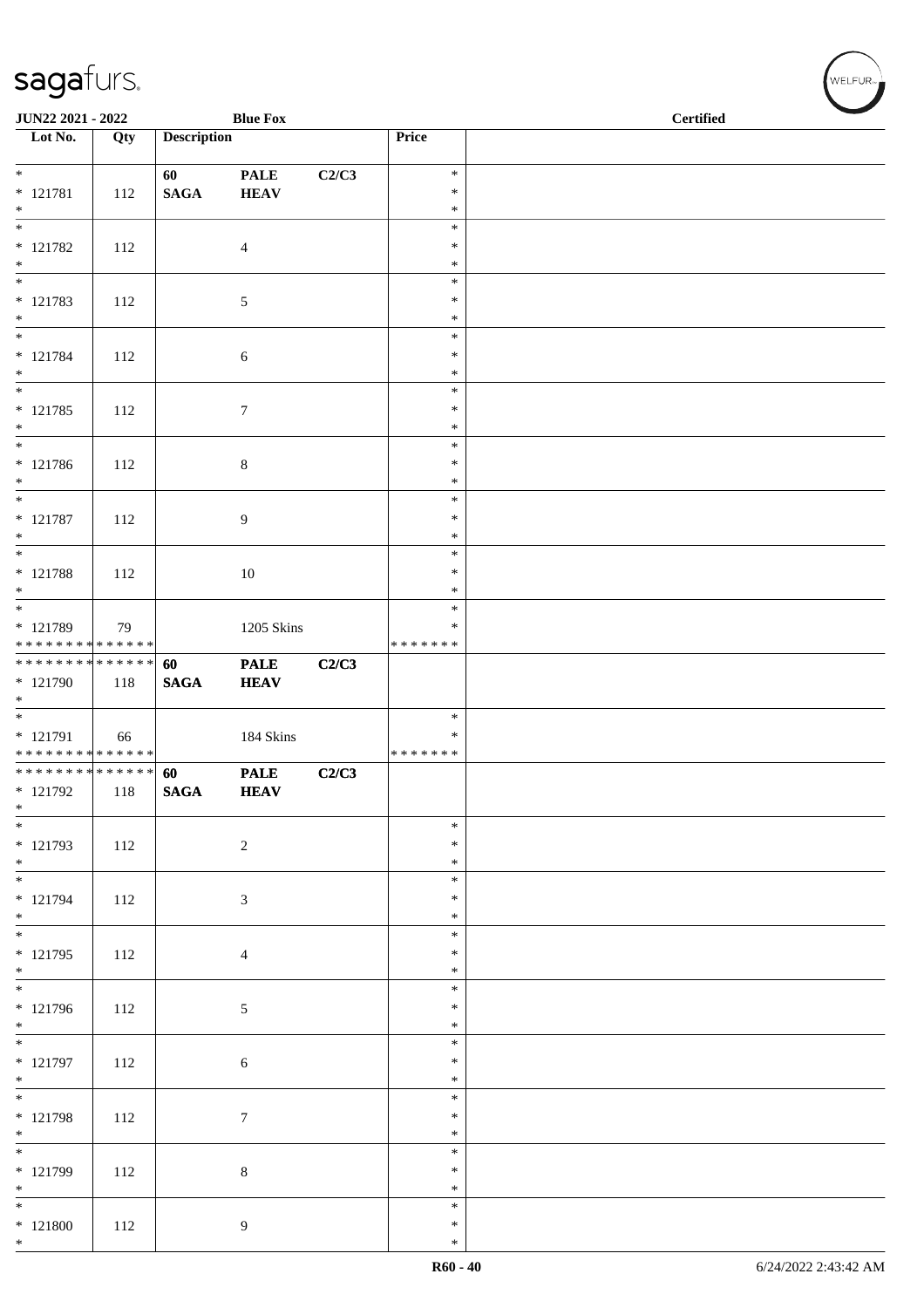| JUN22 2021 - 2022                                  |     |                       | <b>Blue Fox</b>            |       |                                   | <b>Certified</b> |  |
|----------------------------------------------------|-----|-----------------------|----------------------------|-------|-----------------------------------|------------------|--|
| $\overline{\phantom{1}}$ Lot No.                   | Qty | <b>Description</b>    |                            |       | Price                             |                  |  |
| $*$<br>$* 121801$<br>$*$                           | 112 | 60<br>$\mathbf{SAGA}$ | <b>PALE</b><br><b>HEAV</b> | C2/C3 | $\ast$<br>$\ast$<br>$\ast$        |                  |  |
| $*121802$<br>$*$                                   | 112 |                       | 11                         |       | $\ast$<br>$\ast$<br>$\ast$        |                  |  |
| $\overline{\phantom{0}}$<br>$* 121803$<br>$*$      | 112 |                       | 12                         |       | $\ast$<br>$\ast$<br>$\ast$        |                  |  |
| $* 121804$<br>******** <mark>******</mark>         | 103 |                       | 1453 Skins                 |       | $\ast$<br>$\ast$<br>* * * * * * * |                  |  |
| * * * * * * * * * * * * * * *<br>$* 121805$<br>$*$ | 132 | 60<br><b>SAGA</b>     | <b>PALE</b>                | C2/C3 |                                   |                  |  |
| $* 121806$<br>$*$                                  | 126 |                       | $\overline{c}$             |       | $\ast$<br>$\ast$<br>$\ast$        |                  |  |
| $*$ 121807<br>$*$                                  | 126 |                       | 3                          |       | $\ast$<br>$\ast$<br>$\ast$        |                  |  |
| $*$<br>$*$ 121808<br>$*$                           | 126 |                       | 4                          |       | $\ast$<br>$\ast$<br>$\ast$        |                  |  |
| $*$<br>$* 121809$<br>$*$                           | 126 |                       | 5                          |       | $\ast$<br>$\ast$<br>$\ast$        |                  |  |
| $*$<br>$* 121810$<br>$*$                           | 126 |                       | 6                          |       | $\ast$<br>$\ast$<br>$\ast$        |                  |  |
| $* 121811$<br>$*$                                  | 126 |                       | $\tau$                     |       | $\ast$<br>$\ast$<br>$\ast$        |                  |  |
| $*$<br>$* 121812$<br>$*$                           | 126 |                       | $\,8\,$                    |       | $\ast$<br>$\ast$<br>$\ast$        |                  |  |
| $\overline{\phantom{0}}$<br>$* 121813$<br>$*$      | 126 |                       | 9                          |       | $\ast$<br>$\ast$<br>$\ast$        |                  |  |
| $*$<br>$* 121814$<br>$*$                           | 126 |                       | 10                         |       | $\ast$<br>$\ast$<br>$\ast$        |                  |  |
| $* 121815$<br>$*$                                  | 126 |                       | $11\,$                     |       | $\ast$<br>$\ast$<br>$\ast$        |                  |  |
| $* 121816$<br>$*$                                  | 126 |                       | 12                         |       | $\ast$<br>$\ast$<br>$\ast$        |                  |  |
| $* 121817$<br>$*$                                  | 126 |                       | 13                         |       | $\ast$<br>$\ast$<br>$\ast$        |                  |  |
| $* 121818$<br>$*$                                  | 126 |                       | 14                         |       | $\ast$<br>$\ast$<br>$\ast$        |                  |  |
| $* 121819$<br>$*$                                  | 126 |                       | 15                         |       | $\ast$<br>$\ast$<br>$\ast$        |                  |  |
| $*$ 121820<br>$*$                                  | 126 |                       | 16                         |       | $\ast$<br>$\ast$<br>$\ast$        |                  |  |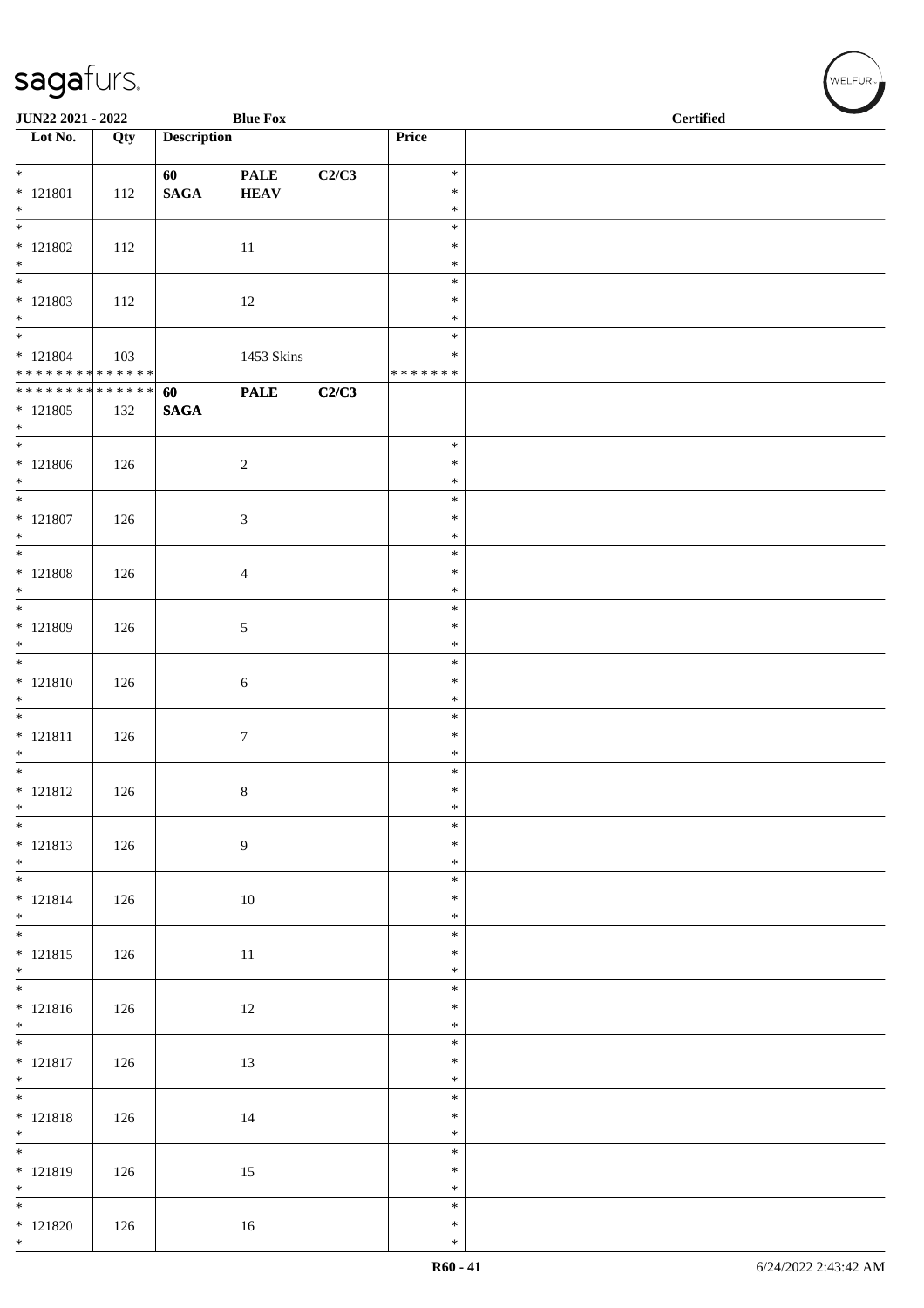| JUN22 2021 - 2022<br><b>Blue Fox</b>                        |     |                    |                  |       | <b>Certified</b>   |  |  |  |
|-------------------------------------------------------------|-----|--------------------|------------------|-------|--------------------|--|--|--|
| $\overline{\phantom{1}}$ Lot No.                            | Qty | <b>Description</b> |                  |       | Price              |  |  |  |
| $*$                                                         |     | 60                 | <b>PALE</b>      | C2/C3 | $\ast$             |  |  |  |
| $* 121821$                                                  | 117 | <b>SAGA</b>        |                  |       | $\ast$             |  |  |  |
| ******** <mark>******</mark><br>* * * * * * * * * * * * * * |     |                    |                  |       | * * * * * * *      |  |  |  |
| $* 121822$                                                  | 132 |                    | <b>IDENTICAL</b> |       |                    |  |  |  |
| $*$                                                         |     |                    |                  |       |                    |  |  |  |
|                                                             |     |                    |                  |       | $\ast$             |  |  |  |
| $* 121823$<br>$*$                                           | 126 |                    | $\overline{c}$   |       | $\ast$<br>$\ast$   |  |  |  |
| $*$                                                         |     |                    |                  |       | $\ast$             |  |  |  |
| $* 121824$                                                  | 126 |                    | $\mathfrak{Z}$   |       | $\ast$             |  |  |  |
| $*$<br>$*$                                                  |     |                    |                  |       | $\ast$             |  |  |  |
| $* 121825$                                                  | 126 |                    | $\overline{4}$   |       | $\ast$<br>$\ast$   |  |  |  |
| $*$                                                         |     |                    |                  |       | $\ast$             |  |  |  |
|                                                             |     |                    |                  |       | $\ast$             |  |  |  |
| $* 121826$<br>$*$                                           | 126 |                    | $\sqrt{5}$       |       | $\ast$<br>$\ast$   |  |  |  |
| $*$                                                         |     |                    |                  |       | $\ast$             |  |  |  |
| $* 121827$                                                  | 126 |                    | $6\,$            |       | $\ast$             |  |  |  |
| $*$                                                         |     |                    |                  |       | $\ast$             |  |  |  |
| $* 121828$                                                  | 126 |                    | $\overline{7}$   |       | $\ast$<br>$\ast$   |  |  |  |
| $*$                                                         |     |                    |                  |       | $\ast$             |  |  |  |
|                                                             |     |                    |                  |       | $\ast$             |  |  |  |
| * 121829<br>$*$                                             | 126 |                    | $\,8\,$          |       | $\ast$<br>$\ast$   |  |  |  |
| $\overline{\ast}$                                           |     |                    |                  |       | $\ast$             |  |  |  |
| $* 121830$                                                  | 126 |                    | $\overline{9}$   |       | $\ast$             |  |  |  |
| $*$<br>$*$                                                  |     |                    |                  |       | $\ast$             |  |  |  |
| $* 121831$                                                  | 126 |                    | 10               |       | $\ast$<br>$\ast$   |  |  |  |
| $*$                                                         |     |                    |                  |       | $\ast$             |  |  |  |
|                                                             |     |                    |                  |       | $\ast$             |  |  |  |
| $* 121832$<br>$\ast$                                        | 126 |                    | 11               |       | $\ast$<br>$\ast$   |  |  |  |
| $\ast$                                                      |     |                    |                  |       | $\ast$             |  |  |  |
| * 121833                                                    | 126 |                    | 12               |       | $\ast$             |  |  |  |
| $*$                                                         |     |                    |                  |       | $\ast$             |  |  |  |
| $*$<br>$* 121834$                                           | 126 |                    | 13               |       | $\ast$<br>$\ast$   |  |  |  |
| $\ast$                                                      |     |                    |                  |       | $\ast$             |  |  |  |
|                                                             |     |                    |                  |       | $\ast$             |  |  |  |
| $* 121835$<br>* * * * * * * * <mark>* * * * * * *</mark>    | 25  |                    | 1669 Skins       |       | ∗<br>* * * * * * * |  |  |  |
| ******** <mark>******</mark>                                |     | 60                 | <b>PALE</b>      | C2/C3 |                    |  |  |  |
| $* 121836$                                                  | 132 | $\mathbf{SAGA}$    |                  |       |                    |  |  |  |
| $*$<br>$\ast$                                               |     |                    |                  |       | $\ast$             |  |  |  |
| $* 121837$                                                  | 126 |                    | $\overline{2}$   |       | $\ast$             |  |  |  |
| $*$                                                         |     |                    |                  |       | $\ast$             |  |  |  |
| $\overline{\phantom{0}}$                                    |     |                    |                  |       | $\ast$             |  |  |  |
| $* 121838$<br>$*$                                           | 126 |                    | $\mathfrak{Z}$   |       | $\ast$<br>$\ast$   |  |  |  |
| $*$                                                         |     |                    |                  |       | $\ast$             |  |  |  |
| * 121839                                                    | 126 |                    | $\overline{4}$   |       | $\ast$             |  |  |  |
| $\ast$                                                      |     |                    |                  |       | $\ast$             |  |  |  |
| $*$<br>$* 121840$                                           | 126 |                    | 5                |       | $\ast$<br>$\ast$   |  |  |  |
| $*$                                                         |     |                    |                  |       | $\ast$             |  |  |  |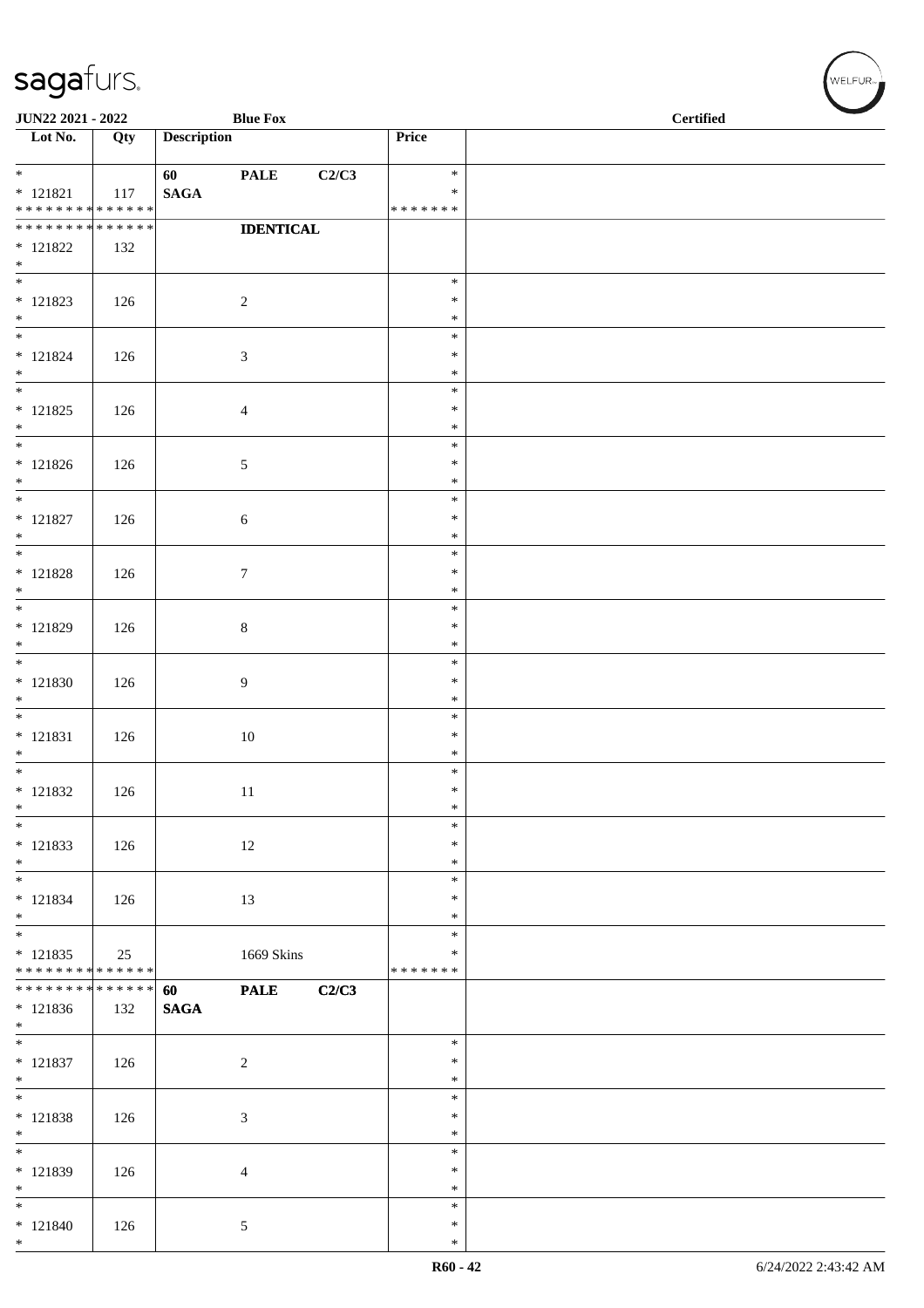| JUN22 2021 - 2022             |     |                    | <b>Blue Fox</b>      |                  | $\overline{\phantom{a}}$<br>$\operatorname{\bf \mathbf{Certified}}$ |  |  |  |
|-------------------------------|-----|--------------------|----------------------|------------------|---------------------------------------------------------------------|--|--|--|
| Lot No.                       | Qty | <b>Description</b> |                      | Price            |                                                                     |  |  |  |
| $*$                           |     | 60 — 10            | C2/C3<br><b>PALE</b> | $\ast$           |                                                                     |  |  |  |
| $* 121841$                    | 126 | $\mathbf{SAGA}$    |                      | $\ast$           |                                                                     |  |  |  |
| $*$                           |     |                    |                      | $\ast$           |                                                                     |  |  |  |
| $* 121842$                    |     |                    | $\overline{7}$       | $\ast$<br>$\ast$ |                                                                     |  |  |  |
| $*$                           | 126 |                    |                      | $\ast$           |                                                                     |  |  |  |
|                               |     |                    |                      | $\ast$           |                                                                     |  |  |  |
| $* 121843$<br>$*$             | 126 |                    | $8\,$                | $\ast$<br>$\ast$ |                                                                     |  |  |  |
| $*$                           |     |                    |                      | $\ast$           |                                                                     |  |  |  |
| $* 121844$                    | 126 |                    | $\overline{9}$       | $\ast$           |                                                                     |  |  |  |
| $*$                           |     |                    |                      | $\ast$<br>$\ast$ |                                                                     |  |  |  |
| $* 121845$                    | 126 |                    | 10                   | $\ast$           |                                                                     |  |  |  |
| $*$                           |     |                    |                      | $\ast$           |                                                                     |  |  |  |
| $*$                           |     |                    |                      | $\ast$           |                                                                     |  |  |  |
| $* 121846$<br>$*$             | 126 |                    | $11\,$               | $\ast$<br>$\ast$ |                                                                     |  |  |  |
| $*$                           |     |                    |                      | $\ast$           |                                                                     |  |  |  |
| $* 121847$                    | 126 |                    | 12                   | $\ast$           |                                                                     |  |  |  |
| $*$                           |     |                    |                      | $\ast$<br>$\ast$ |                                                                     |  |  |  |
| $* 121848$                    | 126 |                    | 13                   | $\ast$           |                                                                     |  |  |  |
| $*$                           |     |                    |                      | $\ast$           |                                                                     |  |  |  |
| * 121849                      | 126 |                    | 14                   | $\ast$<br>$\ast$ |                                                                     |  |  |  |
| $*$                           |     |                    |                      | $\ast$           |                                                                     |  |  |  |
|                               |     |                    |                      | $\ast$           |                                                                     |  |  |  |
| $* 121850$<br>$*$             | 126 |                    | 15                   | $\ast$<br>$\ast$ |                                                                     |  |  |  |
|                               |     |                    |                      | $\ast$           |                                                                     |  |  |  |
| $* 121851$                    | 126 |                    | 16                   | $\ast$           |                                                                     |  |  |  |
| $*$                           |     |                    |                      | $\ast$<br>$\ast$ |                                                                     |  |  |  |
| $* 121852$                    | 126 |                    | 2148 Skins           | $\ast$           |                                                                     |  |  |  |
| * * * * * * * * * * * * * * * |     |                    |                      | *******          |                                                                     |  |  |  |
| * * * * * * * * * * * * * *   |     |                    | <b>IDENTICAL</b>     |                  |                                                                     |  |  |  |
| $* 121853$<br>$*$             | 132 |                    |                      |                  |                                                                     |  |  |  |
| $*$                           |     |                    |                      | $\ast$           |                                                                     |  |  |  |
| $* 121854$                    | 126 |                    | $\overline{c}$       | $\ast$           |                                                                     |  |  |  |
| $*$                           |     |                    |                      | $\ast$<br>$\ast$ |                                                                     |  |  |  |
| $* 121855$                    | 126 |                    | $\sqrt{3}$           | $\ast$           |                                                                     |  |  |  |
| $*$                           |     |                    |                      | $\ast$           |                                                                     |  |  |  |
| $* 121856$                    | 126 |                    | $\overline{4}$       | $\ast$<br>$\ast$ |                                                                     |  |  |  |
| $*$                           |     |                    |                      | $\ast$           |                                                                     |  |  |  |
| $*$                           |     |                    |                      | $\ast$           |                                                                     |  |  |  |
| $* 121857$<br>$*$             | 126 |                    | $\sqrt{5}$           | $\ast$<br>$\ast$ |                                                                     |  |  |  |
| $*$                           |     |                    |                      | $\ast$           |                                                                     |  |  |  |
| $* 121858$                    | 126 |                    | 6                    | $\ast$           |                                                                     |  |  |  |
| $*$<br>$\ast$                 |     |                    |                      | $\ast$<br>$\ast$ |                                                                     |  |  |  |
| * 121859                      | 126 |                    | $\tau$               | $\ast$           |                                                                     |  |  |  |
| $*$                           |     |                    |                      | $\ast$           |                                                                     |  |  |  |
| $*$                           |     |                    |                      | $\ast$<br>$\ast$ |                                                                     |  |  |  |
| $* 121860$<br>$*$             | 126 |                    | $8\,$                | $\ast$           |                                                                     |  |  |  |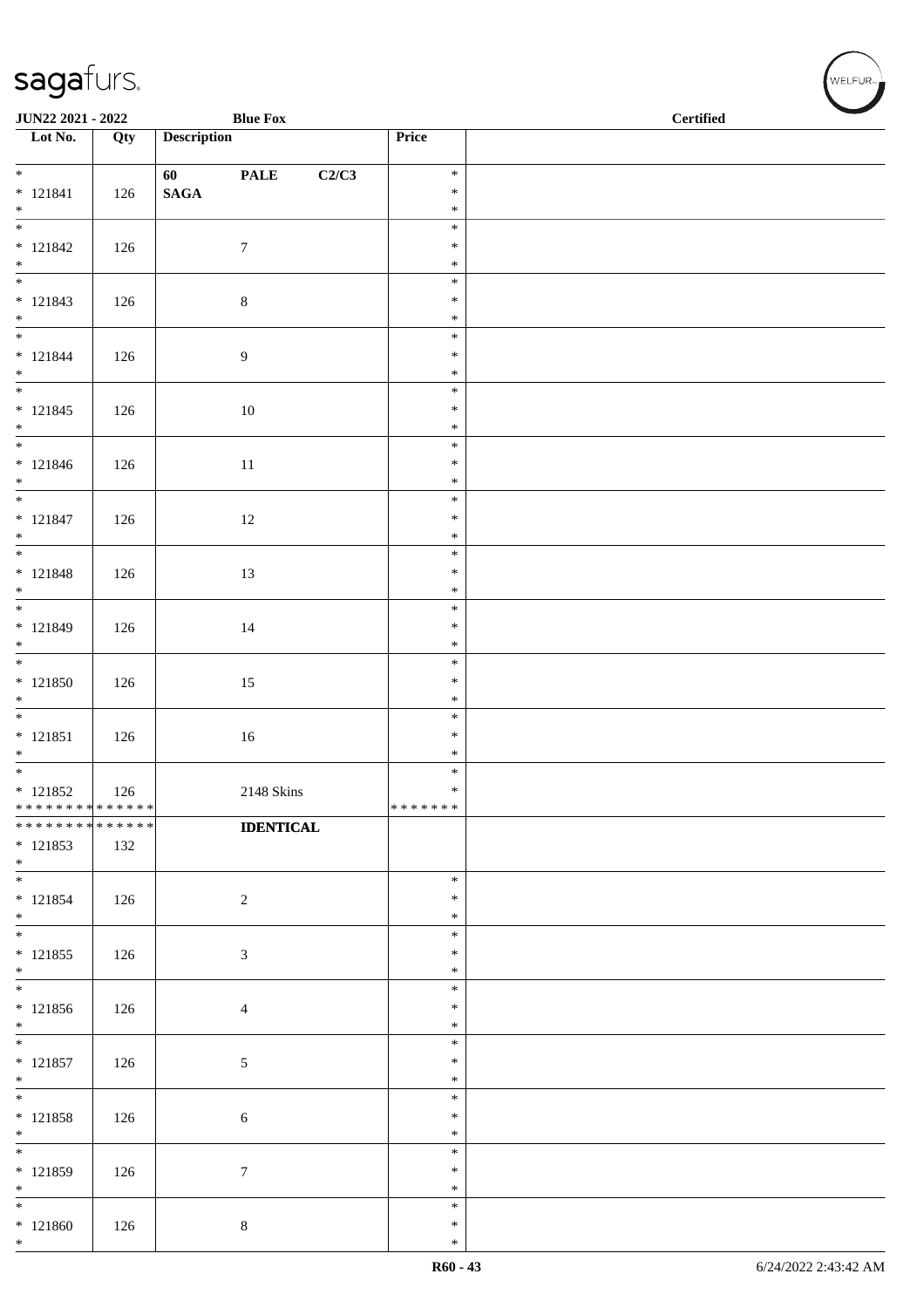| JUN22 2021 - 2022                                                           |     |                    | <b>Blue Fox</b> |       |                  | $\operatorname{\bf \mathbf{Certified}}$ |
|-----------------------------------------------------------------------------|-----|--------------------|-----------------|-------|------------------|-----------------------------------------|
| $\overline{\phantom{a}}$ Lot No.                                            | Qty | <b>Description</b> |                 |       | Price            |                                         |
| $*$                                                                         |     |                    |                 | C2/C3 | $\ast$           |                                         |
| $* 121861$                                                                  | 126 | $\mathbf{SAGA}$    | <b>PALE</b>     |       | $\ast$           |                                         |
| $*$                                                                         |     |                    |                 |       | $\ast$           |                                         |
| $\overline{\phantom{0}}$                                                    |     |                    |                 |       | $\ast$           |                                         |
| $* 121862$<br>$*$                                                           | 126 |                    | 10              |       | $\ast$           |                                         |
|                                                                             |     |                    |                 |       | $\ast$<br>$\ast$ |                                         |
| $* 121863$                                                                  | 126 |                    | 11              |       | $\ast$           |                                         |
| $\ast$                                                                      |     |                    |                 |       | $\ast$           |                                         |
| $*$                                                                         |     |                    |                 |       | $\ast$           |                                         |
| $* 121864$<br>$*$                                                           | 126 |                    | 12              |       | $\ast$<br>$\ast$ |                                         |
| $\overline{\ }$                                                             |     |                    |                 |       | $\ast$           |                                         |
| $* 121865$                                                                  | 126 |                    | 13              |       | $\ast$           |                                         |
| $*$                                                                         |     |                    |                 |       | $\ast$           |                                         |
| $*$<br>$* 121866$                                                           | 126 |                    | 14              |       | $\ast$<br>$\ast$ |                                         |
| $*$                                                                         |     |                    |                 |       | $\ast$           |                                         |
| $*$                                                                         |     |                    |                 |       | $\ast$           |                                         |
| $* 121867$                                                                  | 126 |                    | 15              |       | $\ast$           |                                         |
| $*$                                                                         |     |                    |                 |       | $\ast$<br>$\ast$ |                                         |
| $* 121868$                                                                  | 126 |                    | 16              |       | $\ast$           |                                         |
| $*$                                                                         |     |                    |                 |       | $\ast$           |                                         |
|                                                                             |     |                    |                 |       | $\ast$           |                                         |
| * 121869                                                                    | 123 |                    | 2145 Skins      |       | $\ast$           |                                         |
| * * * * * * * * <mark>* * * * * * *</mark><br>* * * * * * * * * * * * * * * |     | 60                 | <b>PALE</b>     | C2/C3 | * * * * * * *    |                                         |
| $* 121870$                                                                  | 132 | $\mathbf{SAGA}$    |                 |       |                  |                                         |
| $*$                                                                         |     |                    |                 |       |                  |                                         |
|                                                                             |     |                    |                 |       | $\ast$           |                                         |
| $* 121871$<br>$*$                                                           | 126 |                    | $\sqrt{2}$      |       | $\ast$<br>$\ast$ |                                         |
| $*$                                                                         |     |                    |                 |       | $\ast$           |                                         |
| $* 121872$                                                                  | 126 |                    | 3               |       | $\ast$           |                                         |
| $\ast$                                                                      |     |                    |                 |       | $\ast$           |                                         |
| $*$<br>* 121873                                                             |     |                    |                 |       | $\ast$<br>∗      |                                         |
| $*$                                                                         | 126 |                    | $\overline{4}$  |       | $\ast$           |                                         |
| $*$                                                                         |     |                    |                 |       | $\ast$           |                                         |
| $* 121874$                                                                  | 126 |                    | $\sqrt{5}$      |       | $\ast$           |                                         |
| $*$<br>$*$                                                                  |     |                    |                 |       | $\ast$<br>$\ast$ |                                         |
| $* 121875$                                                                  | 126 |                    | 6               |       | $\ast$           |                                         |
| $\ast$                                                                      |     |                    |                 |       | $\ast$           |                                         |
|                                                                             |     |                    |                 |       | $\ast$           |                                         |
| $* 121876$<br>* * * * * * * * <mark>* * * * * * *</mark>                    | 123 |                    | 885 Skins       |       | *                |                                         |
| * * * * * * * * <mark>* * * * * * *</mark>                                  |     | 60                 | <b>PALE</b>     | C2/C3 | * * * * * * *    |                                         |
| $* 121877$                                                                  | 132 | <b>SAGA</b>        |                 |       |                  |                                         |
| $*$                                                                         |     |                    |                 |       |                  |                                         |
| $*$                                                                         |     |                    |                 |       | $\ast$           |                                         |
| $* 121878$<br>$*$                                                           | 126 |                    | $\overline{2}$  |       | $\ast$<br>$\ast$ |                                         |
| $\overline{\phantom{0}}$                                                    |     |                    |                 |       | $\ast$           |                                         |
| * 121879                                                                    | 126 |                    | $\mathfrak{Z}$  |       | $\ast$           |                                         |
| $*$                                                                         |     |                    |                 |       | $\ast$           |                                         |
| $\ast$                                                                      |     |                    |                 |       | $\ast$<br>$\ast$ |                                         |
| $* 121880$<br>$*$                                                           | 126 |                    | 4               |       | $\ast$           |                                         |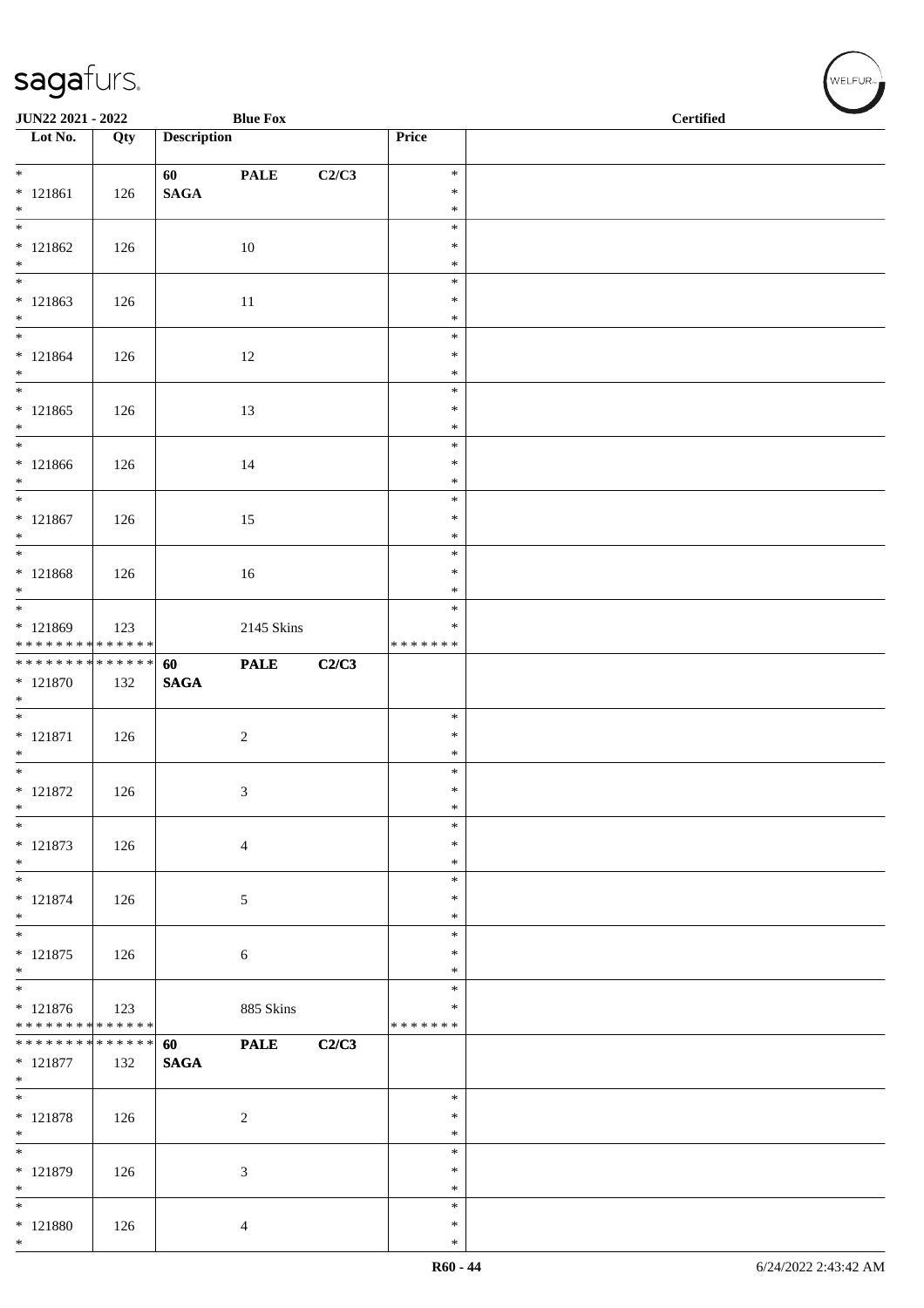| <b>JUN22 2021 - 2022</b>                   |     |                    | <b>Blue Fox</b> |       |                  | <b>Certified</b> |
|--------------------------------------------|-----|--------------------|-----------------|-------|------------------|------------------|
| Lot No.                                    | Qty | <b>Description</b> |                 |       | Price            |                  |
|                                            |     |                    |                 |       |                  |                  |
| $*$<br>* 121881                            |     | 60 - 100           | <b>PALE</b>     | C2/C3 | $\ast$<br>$\ast$ |                  |
| $*$                                        | 126 | $\mathbf{SAGA}$    |                 |       | $\ast$           |                  |
|                                            |     |                    |                 |       | $\ast$           |                  |
| * 121882                                   | 126 |                    | $6\,$           |       | $\ast$           |                  |
| $*$                                        |     |                    |                 |       | $\ast$           |                  |
|                                            |     |                    |                 |       | $\ast$           |                  |
| * 121883                                   | 126 |                    | $\tau$          |       | $\ast$           |                  |
| $*$<br>$*$                                 |     |                    |                 |       | $\ast$<br>$\ast$ |                  |
| * 121884                                   | 126 |                    | $\,8\,$         |       | $\ast$           |                  |
| $*$                                        |     |                    |                 |       | $\ast$           |                  |
|                                            |     |                    |                 |       | $\ast$           |                  |
| * 121885                                   | 126 |                    | $\overline{9}$  |       | $\ast$           |                  |
| $*$                                        |     |                    |                 |       | $\ast$           |                  |
| * 121886                                   |     |                    |                 |       | $\ast$<br>$\ast$ |                  |
| $*$                                        | 126 |                    | $10\,$          |       | $\ast$           |                  |
| $*$                                        |     |                    |                 |       | $\ast$           |                  |
| * 121887                                   | 126 |                    | $11\,$          |       | $\ast$           |                  |
| $*$                                        |     |                    |                 |       | $\ast$           |                  |
|                                            |     |                    |                 |       | $\ast$           |                  |
| * 121888                                   | 126 |                    | 12              |       | $\ast$<br>$\ast$ |                  |
| $*$                                        |     |                    |                 |       | $\ast$           |                  |
| * 121889                                   | 126 |                    | 13              |       | $\ast$           |                  |
| $*$                                        |     |                    |                 |       | $\ast$           |                  |
|                                            |     |                    |                 |       | $\ast$           |                  |
| * 121890                                   | 126 |                    | 14              |       | $\ast$           |                  |
| $*$                                        |     |                    |                 |       | $\ast$           |                  |
| * 121891                                   |     |                    |                 |       | $\ast$<br>$\ast$ |                  |
| $*$                                        | 126 |                    | 15              |       | $\ast$           |                  |
|                                            |     |                    |                 |       | $\ast$           |                  |
| * 121892                                   | 126 |                    | 16              |       | $\ast$           |                  |
| $*$                                        |     |                    |                 |       | $\ast$           |                  |
| $*$                                        |     |                    |                 |       | $\ast$           |                  |
| * 121893<br>* * * * * * * * * * * * * *    | 126 |                    | 2148 Skins      |       | ∗<br>*******     |                  |
| * * * * * * * * <mark>* * * * * * *</mark> |     | 60                 | <b>PALE</b>     | C2/C3 |                  |                  |
| * 121894                                   | 146 | <b>SAGA</b>        | ${\bf SILK}$    |       |                  |                  |
| $*$                                        |     |                    |                 |       |                  |                  |
|                                            |     |                    |                 |       | $\ast$           |                  |
| $* 121895$                                 | 140 |                    | $\overline{2}$  |       | $\ast$           |                  |
| $*$                                        |     |                    |                 |       | $\ast$<br>$\ast$ |                  |
| * 121896                                   | 140 |                    | $\mathfrak{Z}$  |       | $\ast$           |                  |
| $*$                                        |     |                    |                 |       | $\ast$           |                  |
|                                            |     |                    |                 |       | $\ast$           |                  |
| * 121897                                   | 140 |                    | $\overline{4}$  |       | $\ast$           |                  |
| $*$                                        |     |                    |                 |       | $\ast$           |                  |
| * 121898                                   |     |                    |                 |       | $\ast$<br>$\ast$ |                  |
| $*$                                        | 140 |                    | $\sqrt{5}$      |       | $\ast$           |                  |
| $\frac{1}{1}$                              |     |                    |                 |       | $\ast$           |                  |
| * 121899                                   | 140 |                    | $\sqrt{6}$      |       | $\ast$           |                  |
| $*$                                        |     |                    |                 |       | $\ast$           |                  |
| $*$                                        |     |                    |                 |       | $\ast$           |                  |
| $*121900$<br>$*$                           | 140 |                    | $\tau$          |       | $\ast$<br>$\ast$ |                  |
|                                            |     |                    |                 |       |                  |                  |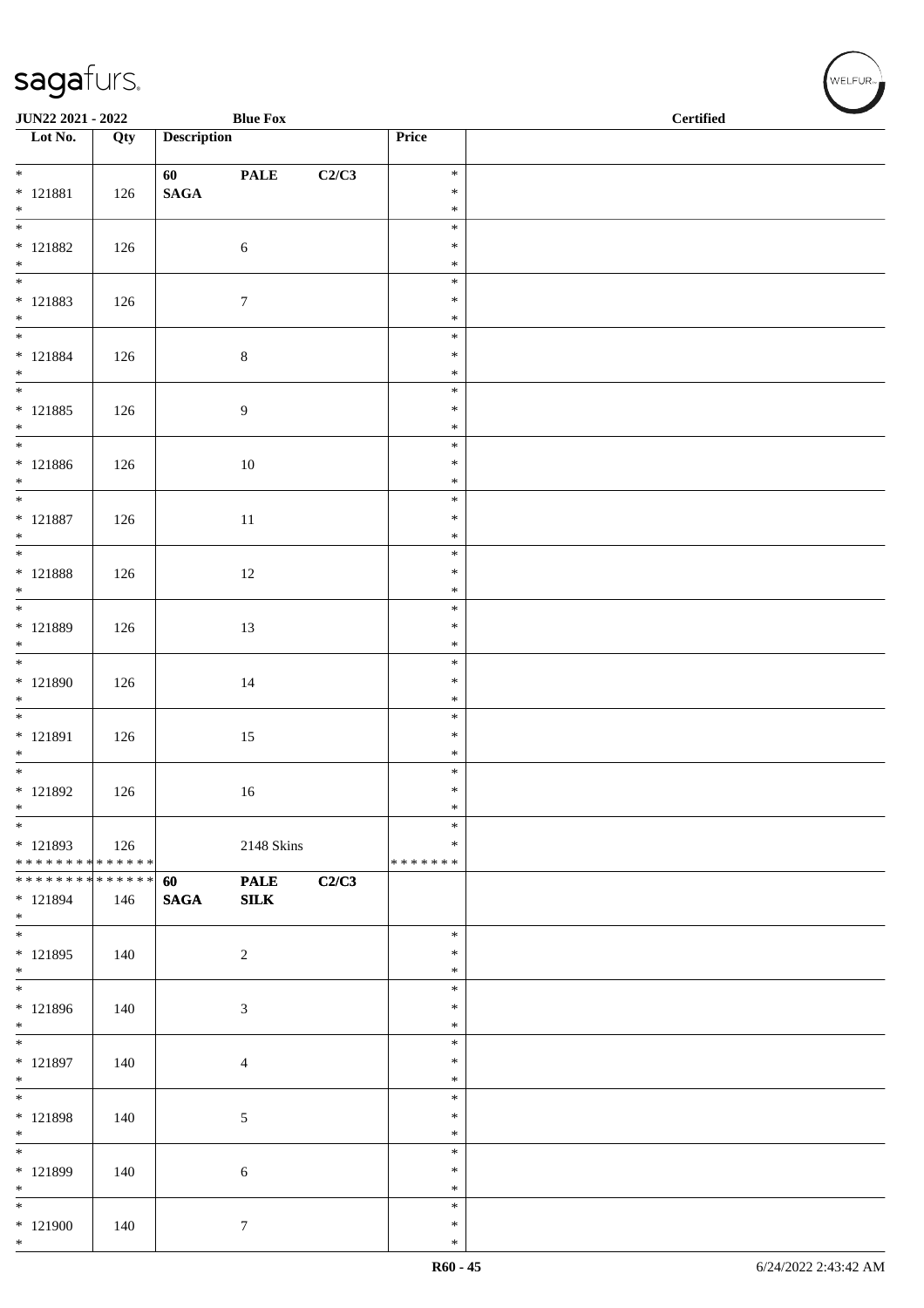| JUN22 2021 - 2022                                                  |     |                    | <b>Blue Fox</b>  |       |                                   | <b>Certified</b> |  |
|--------------------------------------------------------------------|-----|--------------------|------------------|-------|-----------------------------------|------------------|--|
| Lot No.                                                            | Qty | <b>Description</b> |                  |       | Price                             |                  |  |
| $*$                                                                |     | 60                 | <b>PALE</b>      | C2/C3 | $\ast$                            |                  |  |
| $* 121901$<br>$\ast$                                               | 140 | $\mathbf{SAGA}$    | ${\bf SILK}$     |       | $\ast$<br>$\ast$                  |                  |  |
| $\overline{\phantom{0}}$                                           |     |                    |                  |       | $\ast$                            |                  |  |
| $*121902$<br>$*$                                                   | 140 |                    | 9                |       | $\ast$<br>$\ast$                  |                  |  |
| * 121903<br>$\ast$                                                 | 140 |                    | 10               |       | $\ast$<br>$\ast$<br>$\ast$        |                  |  |
| * 121904<br>$*$                                                    | 140 |                    | 11               |       | $\ast$<br>$\ast$<br>$\ast$        |                  |  |
| $\overline{\phantom{0}}$<br>* 121905<br>$*$                        | 140 |                    | 12               |       | $\ast$<br>$\ast$<br>$\ast$        |                  |  |
| $*$<br>$*121906$<br>$*$                                            | 140 |                    | 13               |       | $\ast$<br>$\ast$<br>$\ast$        |                  |  |
| $*$<br>$* 121907$<br>$*$                                           | 140 |                    | 14               |       | $\ast$<br>$\ast$<br>$\ast$        |                  |  |
| $\overline{\phantom{0}}$<br>* 121908<br>$*$                        | 140 |                    | 15               |       | $\ast$<br>$\ast$<br>$\ast$        |                  |  |
| * 121909<br>* * * * * * * * * * * * * *                            | 58  |                    | 2164 Skins       |       | $\ast$<br>$\ast$<br>* * * * * * * |                  |  |
| **************                                                     |     | 60                 | <b>PALE</b>      | C2/C3 |                                   |                  |  |
| * 121910<br>$\ast$                                                 | 154 | <b>SAGA</b>        | SLK              |       |                                   |                  |  |
| * 121911<br>* * * * * * * * * * * * * *                            | 65  |                    | 219 Skins        |       | $\ast$<br>$\ast$<br>* * * * * * * |                  |  |
| * * * * * * * * <mark>* * * * * * *</mark><br>$* 121912$<br>$\ast$ | 146 | 60<br>SI           | <b>PALE</b>      | C2/C3 |                                   |                  |  |
| $*$<br>* 121913<br>$*$                                             | 140 |                    | $\sqrt{2}$       |       | $\ast$<br>$\ast$<br>$\ast$        |                  |  |
| $*$<br>$* 121914$<br>$*$                                           | 140 |                    | $\mathfrak{Z}$   |       | $\ast$<br>$\ast$<br>$\ast$        |                  |  |
| $*$<br>$* 121915$<br>$*$                                           | 140 |                    | $\overline{4}$   |       | $\ast$<br>$\ast$<br>$\ast$        |                  |  |
| * 121916<br>$*$                                                    | 140 |                    | 5                |       | $\ast$<br>$\ast$<br>$\ast$        |                  |  |
| $\overline{\phantom{0}}$<br>* 121917<br>$*$                        | 140 |                    | 6                |       | $\ast$<br>$\ast$<br>$\ast$        |                  |  |
| $*$<br>$* 121918$<br>$*$                                           | 140 |                    | $\boldsymbol{7}$ |       | $\ast$<br>$\ast$<br>$\ast$        |                  |  |
| * 121919<br>$*$                                                    | 140 |                    | $8\,$            |       | $\ast$<br>$\ast$<br>$\ast$        |                  |  |
| $*121920$<br>$*$                                                   | 140 |                    | 9                |       | $\ast$<br>$\ast$<br>$\ast$        |                  |  |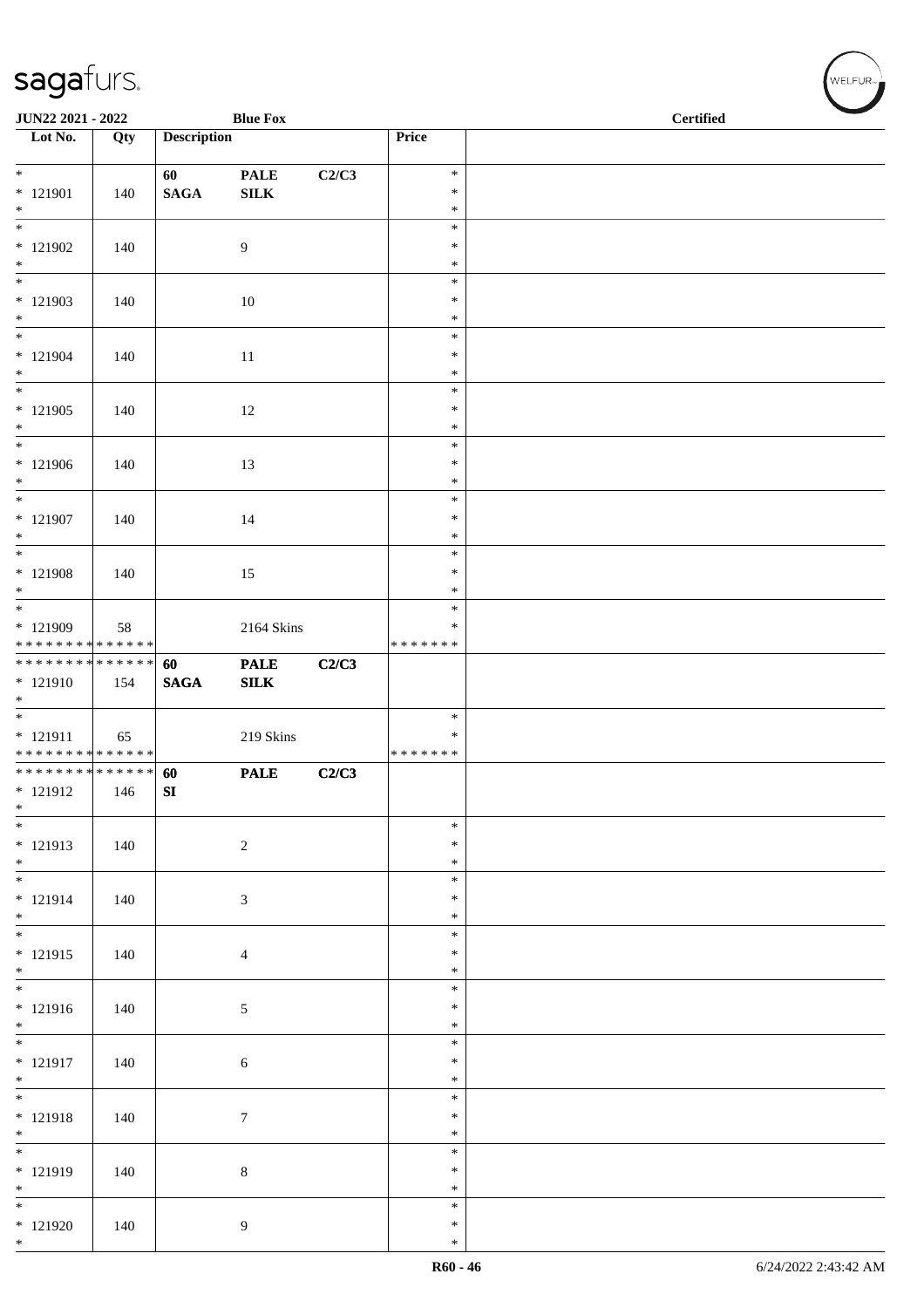| JUN22 2021 - 2022                                                           |     |                    | <b>Blue Fox</b> |       |                  | <b>Certified</b> |
|-----------------------------------------------------------------------------|-----|--------------------|-----------------|-------|------------------|------------------|
| $\overline{\phantom{1}}$ Lot No.                                            | Qty | <b>Description</b> |                 |       | Price            |                  |
| $*$                                                                         |     | 60                 | <b>PALE</b>     | C2/C3 | $\ast$           |                  |
| $* 121921$<br>$*$                                                           | 140 | ${\bf SI}$         |                 |       | $\ast$<br>$\ast$ |                  |
| $\overline{\phantom{0}}$                                                    |     |                    |                 |       | $\ast$           |                  |
| $*$ 121922                                                                  | 140 |                    | $11\,$          |       | $\ast$           |                  |
| $*$                                                                         |     |                    |                 |       | $\ast$<br>$\ast$ |                  |
| $* 121923$                                                                  | 140 |                    | 12              |       | $\ast$           |                  |
| $*$                                                                         |     |                    |                 |       | $\ast$           |                  |
| $* 121924$                                                                  | 140 |                    | 13              |       | $\ast$<br>$\ast$ |                  |
| $*$                                                                         |     |                    |                 |       | $\ast$           |                  |
| $\overline{\phantom{0}}$<br>$* 121925$                                      |     |                    |                 |       | $\ast$<br>$\ast$ |                  |
| $*$                                                                         | 140 |                    | 14              |       | $\ast$           |                  |
|                                                                             |     |                    |                 |       | $\ast$           |                  |
| $* 121926$<br>$*$                                                           | 140 |                    | 15              |       | $\ast$<br>$\ast$ |                  |
|                                                                             |     |                    |                 |       | $\ast$           |                  |
| $* 121927$<br>$*$                                                           | 140 |                    | 16              |       | $\ast$<br>$\ast$ |                  |
|                                                                             |     |                    |                 |       | $\ast$           |                  |
| * 121928                                                                    | 61  |                    | 2307 Skins      |       | $\ast$           |                  |
| * * * * * * * * <mark>* * * * * * *</mark><br>* * * * * * * * * * * * * * * |     | 60                 | <b>PALE</b>     | C2/C3 | * * * * * * *    |                  |
| $* 121929$                                                                  | 146 | SI                 |                 |       |                  |                  |
| $*$                                                                         |     |                    |                 |       |                  |                  |
| * 121930                                                                    | 140 |                    | $\overline{c}$  |       | $\ast$<br>$\ast$ |                  |
| $*$                                                                         |     |                    |                 |       | $\ast$           |                  |
| $* 121931$                                                                  | 140 |                    | $\mathfrak{Z}$  |       | $\ast$<br>$\ast$ |                  |
| $*$                                                                         |     |                    |                 |       | $\ast$           |                  |
|                                                                             |     |                    |                 |       | $\ast$           |                  |
| $* 121932$<br>$*$                                                           | 140 |                    | $\overline{4}$  |       | $\ast$<br>$\ast$ |                  |
| $\overline{\phantom{0}}$                                                    |     |                    |                 |       | $\ast$           |                  |
| * 121933<br>$*$                                                             | 140 |                    | 5               |       | $\ast$<br>$\ast$ |                  |
|                                                                             |     |                    |                 |       | $\ast$           |                  |
| * 121934<br>$*$                                                             | 140 |                    | 6               |       | $\ast$           |                  |
|                                                                             |     |                    |                 |       | $\ast$<br>$\ast$ |                  |
| $* 121935$                                                                  | 140 |                    | $\tau$          |       | $\ast$           |                  |
| $*$                                                                         |     |                    |                 |       | $\ast$<br>$\ast$ |                  |
| * 121936                                                                    | 140 |                    | $\,8\,$         |       | $\ast$           |                  |
| $*$<br>$\overline{\phantom{0}}$                                             |     |                    |                 |       | $\ast$           |                  |
| $* 121937$                                                                  | 126 |                    | 9               |       | $\ast$<br>$\ast$ |                  |
| $*$                                                                         |     |                    |                 |       | $\ast$           |                  |
| $\overline{\phantom{0}}$<br>$* 121938$                                      |     |                    |                 |       | $\ast$<br>$\ast$ |                  |
| $*$                                                                         | 126 |                    | 10              |       | $\ast$           |                  |
| $\overline{\phantom{0}}$                                                    |     |                    |                 |       | $\ast$           |                  |
| * 121939<br>$*$                                                             | 126 |                    | $11\,$          |       | $\ast$<br>$\ast$ |                  |
| $*$                                                                         |     |                    |                 |       | $\ast$           |                  |
| $* 121940$<br>$*$                                                           | 126 |                    | 12              |       | $\ast$<br>$\ast$ |                  |
|                                                                             |     |                    |                 |       |                  |                  |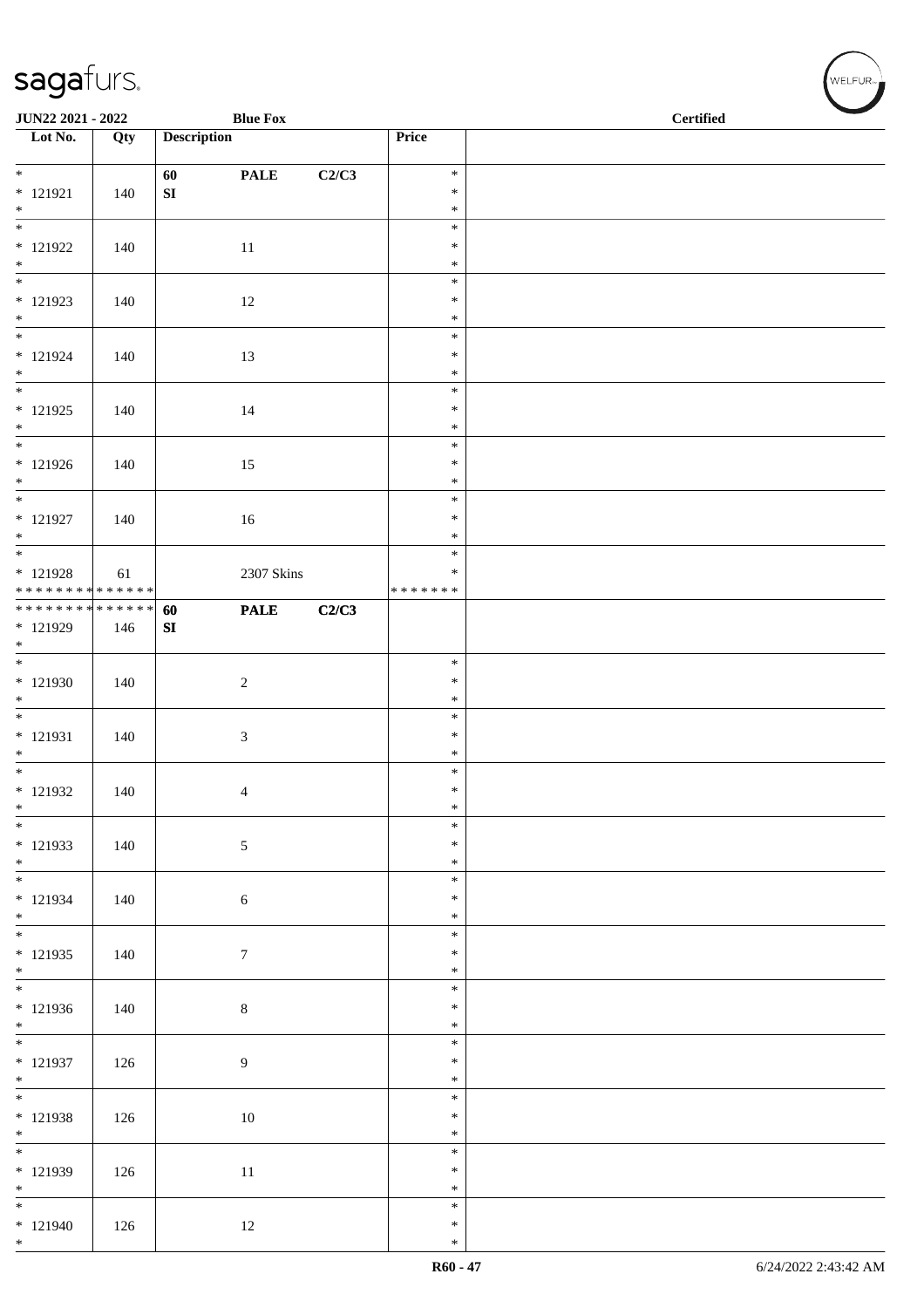| JUN22 2021 - 2022                |     |                    | <b>Blue Fox</b>  |       |                  | <b>Certified</b> |
|----------------------------------|-----|--------------------|------------------|-------|------------------|------------------|
| $\overline{\phantom{1}}$ Lot No. | Qty | <b>Description</b> |                  |       | Price            |                  |
|                                  |     |                    |                  |       |                  |                  |
| $\overline{\ast}$                |     | 60                 | <b>PALE</b>      | C2/C3 | $\ast$           |                  |
| $* 121941$                       | 126 | ${\bf SI}$         |                  |       | $\ast$           |                  |
| $*$<br>$\frac{1}{1}$             |     |                    |                  |       | $\ast$<br>$\ast$ |                  |
| $* 121942$                       | 126 |                    | 14               |       | $\ast$           |                  |
| $*$                              |     |                    |                  |       | $\ast$           |                  |
| $\overline{\phantom{0}}$         |     |                    |                  |       | $\ast$           |                  |
| $* 121943$                       | 126 |                    | 15               |       | $\ast$           |                  |
| $*$                              |     |                    |                  |       | $\ast$           |                  |
| $* 121944$                       |     |                    |                  |       | $\ast$<br>$\ast$ |                  |
| $*$                              | 126 |                    | 16               |       | $\ast$           |                  |
|                                  |     |                    |                  |       | $\ast$           |                  |
| $* 121945$                       | 126 |                    | 17               |       | $\ast$           |                  |
| $*$                              |     |                    |                  |       | $\ast$           |                  |
| $*$                              |     |                    |                  |       | $\ast$           |                  |
| $* 121946$<br>$*$                | 126 |                    | $18\,$           |       | $\ast$<br>$\ast$ |                  |
| $*$                              |     |                    |                  |       | $\ast$           |                  |
| $* 121947$                       | 126 |                    | 19               |       | $\ast$           |                  |
| $*$                              |     |                    |                  |       | $\ast$           |                  |
|                                  |     |                    |                  |       | $\ast$           |                  |
| $* 121948$                       | 126 |                    | 20               |       | $\ast$           |                  |
| $*$                              |     |                    |                  |       | $\ast$<br>$\ast$ |                  |
| * 121949                         | 121 |                    | 2759 Skins       |       | $\ast$           |                  |
| * * * * * * * * * * * * * *      |     |                    |                  |       | * * * * * * *    |                  |
| * * * * * * * * * * * * * * *    |     | 60                 | <b>PALE</b>      | C2/C3 |                  |                  |
| * 121950                         | 146 | SI                 |                  |       |                  |                  |
| $*$                              |     |                    |                  |       | $\ast$           |                  |
| * 121951                         | 140 |                    | $\sqrt{2}$       |       | $\ast$           |                  |
| $*$                              |     |                    |                  |       | $\ast$           |                  |
| $*$                              |     |                    |                  |       | $\ast$           |                  |
| $* 121952$                       | 140 |                    | 3                |       | $\ast$           |                  |
| $\ast$<br>$*$                    |     |                    |                  |       | $\ast$<br>$\ast$ |                  |
| $* 121953$                       | 140 |                    | $\overline{4}$   |       | $\ast$           |                  |
| $*$                              |     |                    |                  |       | $\ast$           |                  |
| $\overline{\phantom{0}}$         |     |                    |                  |       | $\ast$           |                  |
| $* 121954$                       | 140 |                    | $\sqrt{5}$       |       | $\ast$           |                  |
| $*$                              |     |                    |                  |       | $\ast$<br>$\ast$ |                  |
| $* 121955$                       | 140 |                    | $\sqrt{6}$       |       | $\ast$           |                  |
| $*$                              |     |                    |                  |       | $\ast$           |                  |
|                                  |     |                    |                  |       | $\ast$           |                  |
| $* 121956$                       | 140 |                    | $\boldsymbol{7}$ |       | $\ast$           |                  |
| $*$                              |     |                    |                  |       | $\ast$           |                  |
| $* 121957$                       |     |                    |                  |       | $\ast$<br>$\ast$ |                  |
| $*$                              | 140 |                    | $\,8\,$          |       | $\ast$           |                  |
|                                  |     |                    |                  |       | $\ast$           |                  |
| * 121958                         | 140 |                    | $\overline{9}$   |       | $\ast$           |                  |
| $*$                              |     |                    |                  |       | $\ast$           |                  |
|                                  |     |                    |                  |       | $\ast$           |                  |
| $* 121959$<br>$*$                | 140 |                    | 10               |       | $\ast$<br>$\ast$ |                  |
| $\overline{\phantom{0}}$         |     |                    |                  |       | $\ast$           |                  |
| $* 121960$                       | 140 |                    | 11               |       | $\ast$           |                  |
| $*$                              |     |                    |                  |       | $\ast$           |                  |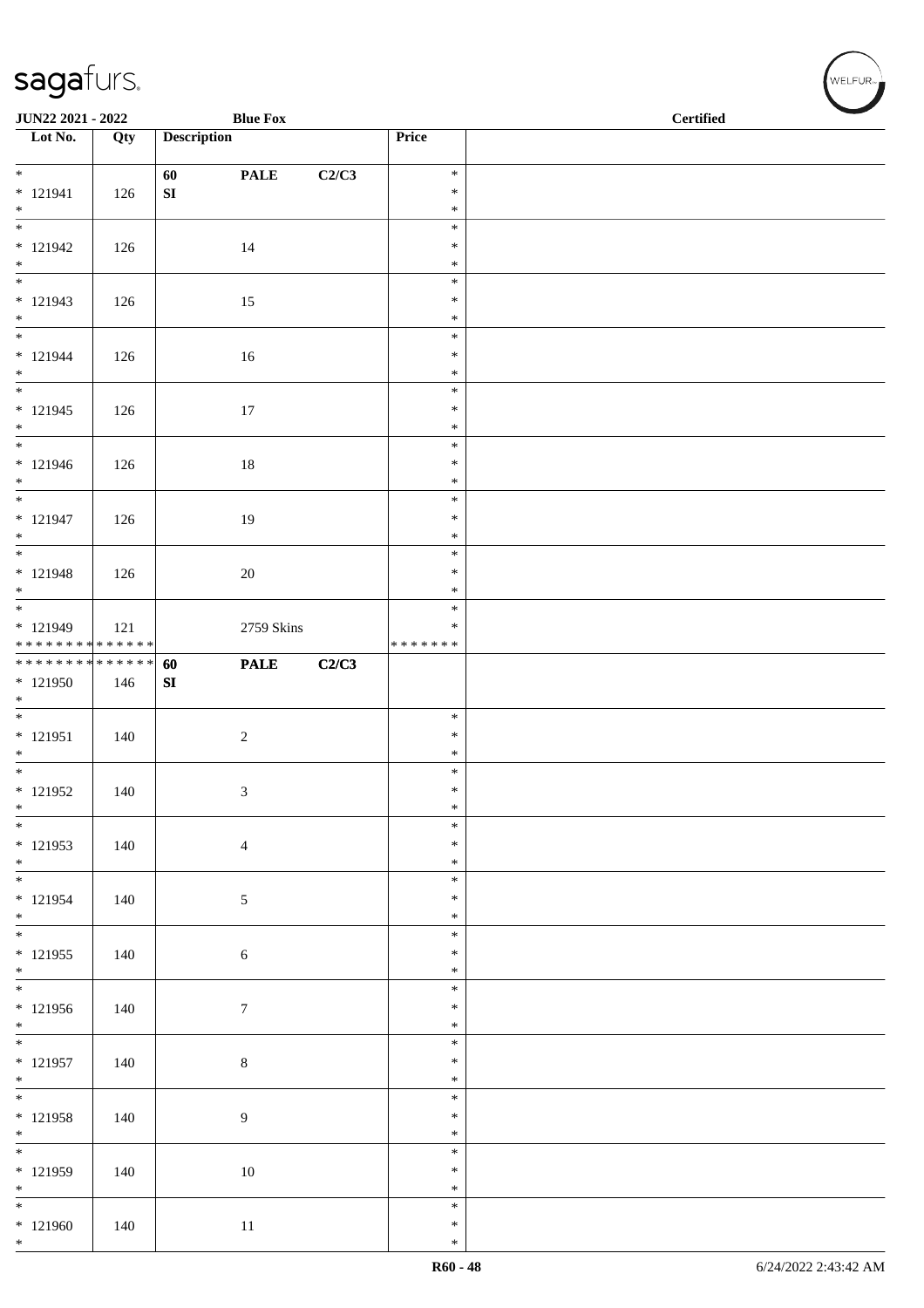| <b>JUN22 2021 - 2022</b>                   |     |                    | <b>Blue Fox</b>  |       |                         | <b>Certified</b> |
|--------------------------------------------|-----|--------------------|------------------|-------|-------------------------|------------------|
| $\overline{\phantom{1}}$ Lot No.           | Qty | <b>Description</b> |                  |       | Price                   |                  |
| $*$                                        |     | 60                 | <b>PALE</b>      | C2/C3 | $\ast$                  |                  |
| * 121961                                   | 140 | ${\bf S}{\bf I}$   |                  |       | $\ast$                  |                  |
| $*$<br>$\overline{\phantom{0}}$            |     |                    |                  |       | $\ast$<br>$\ast$        |                  |
| $* 121962$                                 | 140 |                    | 13               |       | $\ast$                  |                  |
| $*$                                        |     |                    |                  |       | $\ast$<br>$\ast$        |                  |
| $* 121963$                                 | 140 |                    | 14               |       | $\ast$                  |                  |
| $*$                                        |     |                    |                  |       | $\ast$                  |                  |
| $* 121964$                                 | 140 |                    | 15               |       | $\ast$<br>$\ast$        |                  |
| $*$                                        |     |                    |                  |       | $\ast$                  |                  |
| $\overline{\phantom{0}}$                   |     |                    |                  |       | $\ast$                  |                  |
| $* 121965$<br>$*$                          | 140 |                    | $16\,$           |       | $\ast$<br>$\ast$        |                  |
| $*$                                        |     |                    |                  |       | $\ast$                  |                  |
| * 121966<br>$*$                            | 140 |                    | $17\,$           |       | $\ast$<br>$\ast$        |                  |
| $*$                                        |     |                    |                  |       | $\ast$                  |                  |
| $* 121967$<br>******** <mark>******</mark> | 116 |                    | 2502 Skins       |       | $\ast$<br>* * * * * * * |                  |
| **************                             |     | 60                 | <b>MED</b>       | C2/C3 |                         |                  |
| $* 121968$                                 | 104 | <b>SROY</b>        | <b>HEAV</b>      |       |                         |                  |
| $*$                                        |     |                    |                  |       | $\ast$                  |                  |
| * 121969                                   | 98  |                    | $\sqrt{2}$       |       | $\ast$                  |                  |
| $*$                                        |     |                    |                  |       | $\ast$                  |                  |
| * 121970                                   | 98  |                    | $\sqrt{3}$       |       | $\ast$<br>$\ast$        |                  |
| $*$                                        |     |                    |                  |       | $\ast$                  |                  |
| * 121971                                   | 98  |                    | $\overline{4}$   |       | $\ast$<br>$\ast$        |                  |
| $*$                                        |     |                    |                  |       | $\ast$                  |                  |
| $*$                                        |     |                    |                  |       | $\ast$                  |                  |
| $* 121972$<br>$\ast$                       | 98  |                    | 5                |       | $\ast$<br>$\ast$        |                  |
| $\ast$                                     |     |                    |                  |       | $\ast$                  |                  |
| * 121973<br>$*$                            | 98  |                    | $\sqrt{6}$       |       | $\ast$<br>$\ast$        |                  |
| $\overline{\phantom{0}}$                   |     |                    |                  |       | $\ast$                  |                  |
| * 121974<br>$*$                            | 98  |                    | $\boldsymbol{7}$ |       | $\ast$<br>$\ast$        |                  |
| $*$                                        |     |                    |                  |       | $\ast$                  |                  |
| * 121975                                   | 98  |                    | $8\,$            |       | $\ast$                  |                  |
| $*$                                        |     |                    |                  |       | $\ast$<br>$\ast$        |                  |
| * 121976                                   | 98  |                    | $\overline{9}$   |       | $\ast$                  |                  |
| $*$<br>$\overline{\phantom{0}}$            |     |                    |                  |       | $\ast$<br>$\ast$        |                  |
| $* 121977$                                 | 98  |                    | 10               |       | $\ast$                  |                  |
| $*$                                        |     |                    |                  |       | $\ast$                  |                  |
| * 121978                                   | 98  |                    | $11\,$           |       | $\ast$<br>$\ast$        |                  |
| $*$                                        |     |                    |                  |       | $\ast$                  |                  |
|                                            |     |                    |                  |       | $\ast$<br>$\ast$        |                  |
| * 121979<br>$*$                            | 98  |                    | 12               |       | $\ast$                  |                  |
| $*$                                        |     |                    |                  |       | $\ast$                  |                  |
| * 121980<br>$*$                            | 98  |                    | 13               |       | $\ast$<br>$\ast$        |                  |
|                                            |     |                    |                  |       |                         |                  |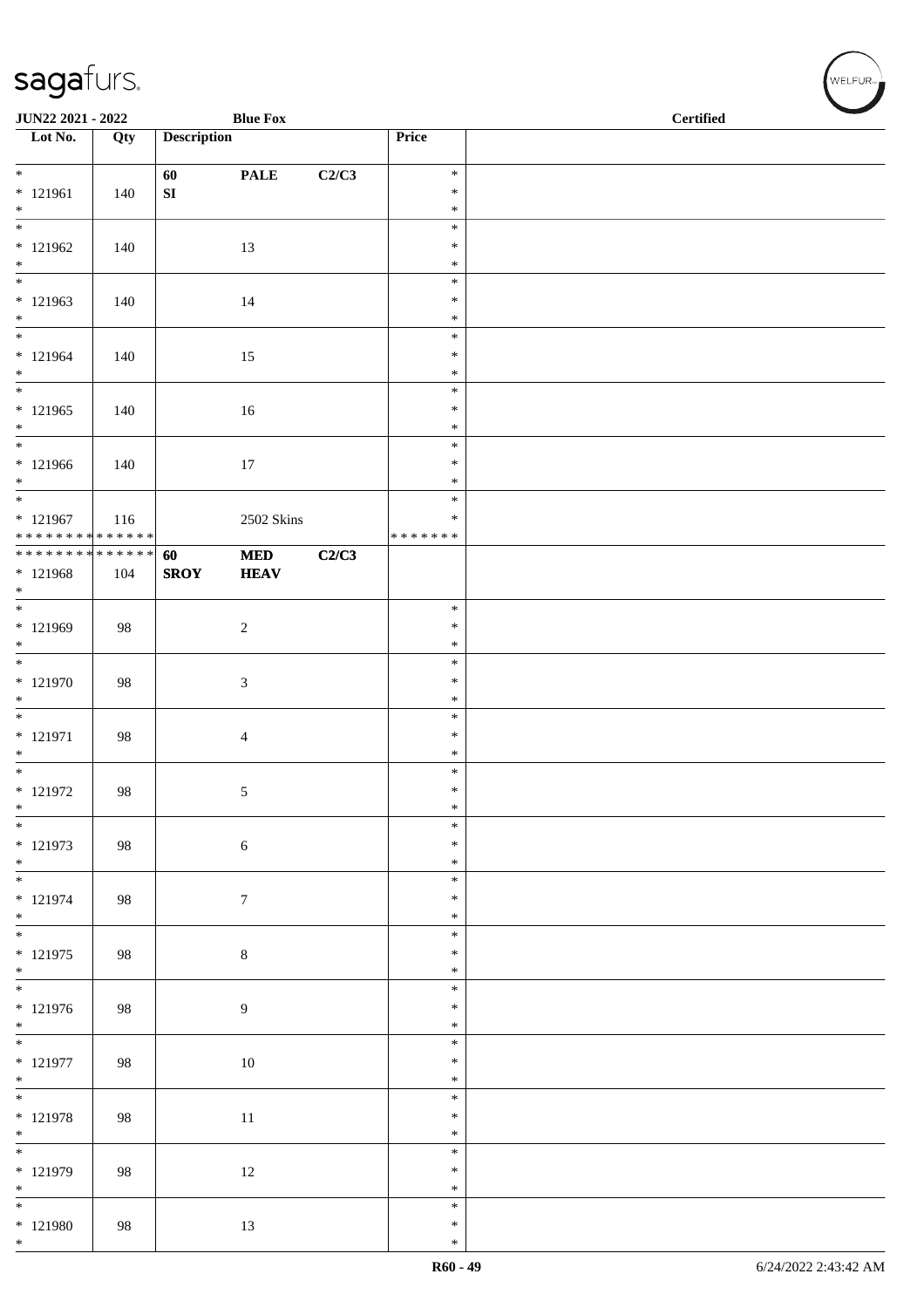| JUN22 2021 - 2022                                                   |                    |                    | <b>Blue Fox</b>           |       | <b>Certified</b>                     |  |  |  |
|---------------------------------------------------------------------|--------------------|--------------------|---------------------------|-------|--------------------------------------|--|--|--|
| Lot No.                                                             | Qty                | <b>Description</b> |                           |       | Price                                |  |  |  |
| $*$<br>$* 121981$<br>$*$                                            | 98                 | 60<br><b>SROY</b>  | <b>MED</b><br><b>HEAV</b> | C2/C3 | $\ast$<br>$\ast$<br>$\ast$           |  |  |  |
| $\overline{\phantom{0}}$<br>* 121982<br>$*$                         | 98                 |                    | 15                        |       | $\ast$<br>$\ast$<br>$\ast$           |  |  |  |
| $\overline{\ast}$<br>$* 121983$<br>$*$<br>$\overline{\phantom{0}}$  | 84                 |                    | 16                        |       | $\ast$<br>$\ast$<br>$\ast$<br>$\ast$ |  |  |  |
| $* 121984$<br>******** <mark>******</mark>                          | 20                 |                    | 1580 Skins                |       | ∗<br>* * * * * * *                   |  |  |  |
| ******** <mark>******</mark><br>* 121985<br>$*$                     | 104                | 60<br><b>SROY</b>  | $\bf MED$<br><b>HEAV</b>  | C2/C3 |                                      |  |  |  |
| $\overline{\ast}$<br>* 121986<br>$*$                                | 98                 |                    | $\overline{c}$            |       | $\ast$<br>$\ast$<br>$\ast$           |  |  |  |
| $\overline{\phantom{0}}$<br>$* 121987$<br>$*$                       | 98                 |                    | 3                         |       | $\ast$<br>$\ast$<br>$\ast$           |  |  |  |
| $\overline{\ }$<br>$* 121988$<br>$*$                                | 98                 |                    | $\overline{4}$            |       | $\ast$<br>$\ast$<br>$\ast$           |  |  |  |
| $*$<br>* 121989<br>$*$                                              | 98                 |                    | 5                         |       | $\ast$<br>$\ast$<br>$\ast$           |  |  |  |
| * 121990<br>$\ast$                                                  | 98                 |                    | 6                         |       | $\ast$<br>$\ast$<br>$\ast$           |  |  |  |
| $\overline{\phantom{0}}$<br>* 121991<br>* * * * * * * * * * * * * * | 47                 |                    | 641 Skins                 |       | $\ast$<br>∗<br>* * * * * * *         |  |  |  |
| * * * * * * * * * * * * * * *<br>* 121992<br>$\ast$                 | 104                | 60<br><b>SROY</b>  | <b>MED</b><br><b>HEAV</b> | C2/C3 |                                      |  |  |  |
| $\ast$<br>* 121993<br>$*$                                           | 98                 |                    | $\sqrt{2}$                |       | $\ast$<br>∗<br>∗                     |  |  |  |
| $\overline{\phantom{0}}$<br>* 121994<br>$*$                         | 98                 |                    | 3                         |       | $\ast$<br>$\ast$<br>$\ast$           |  |  |  |
| $\ast$<br>$* 121995$<br>* * * * * * * * * * * * * *                 | 58                 |                    | 358 Skins                 |       | $\ast$<br>$\ast$<br>* * * * * * *    |  |  |  |
| * * * * * * * *<br>* 121996<br>$*$                                  | * * * * * *<br>104 | 60<br><b>SROY</b>  | $\bf MED$<br><b>HEAV</b>  | C2/C3 |                                      |  |  |  |
| $*$<br>* 121997<br>$*$                                              | 98                 |                    | $\overline{c}$            |       | $\ast$<br>$\ast$<br>$\ast$           |  |  |  |
| $*$<br>* 121998<br>$*$                                              | 98                 |                    | 3                         |       | ∗<br>$\ast$<br>$\ast$                |  |  |  |
| $\overline{\ast}$<br>* 121999<br>$\ast$                             | 98                 |                    | 4                         |       | $\ast$<br>$\ast$<br>*                |  |  |  |
| $\ast$<br>$*122000$<br>$*$                                          | 98                 |                    | $\mathfrak{S}$            |       | $\ast$<br>$\ast$<br>$\ast$           |  |  |  |

WELFUR<sub><sup>N</sub></sub></sub></sup>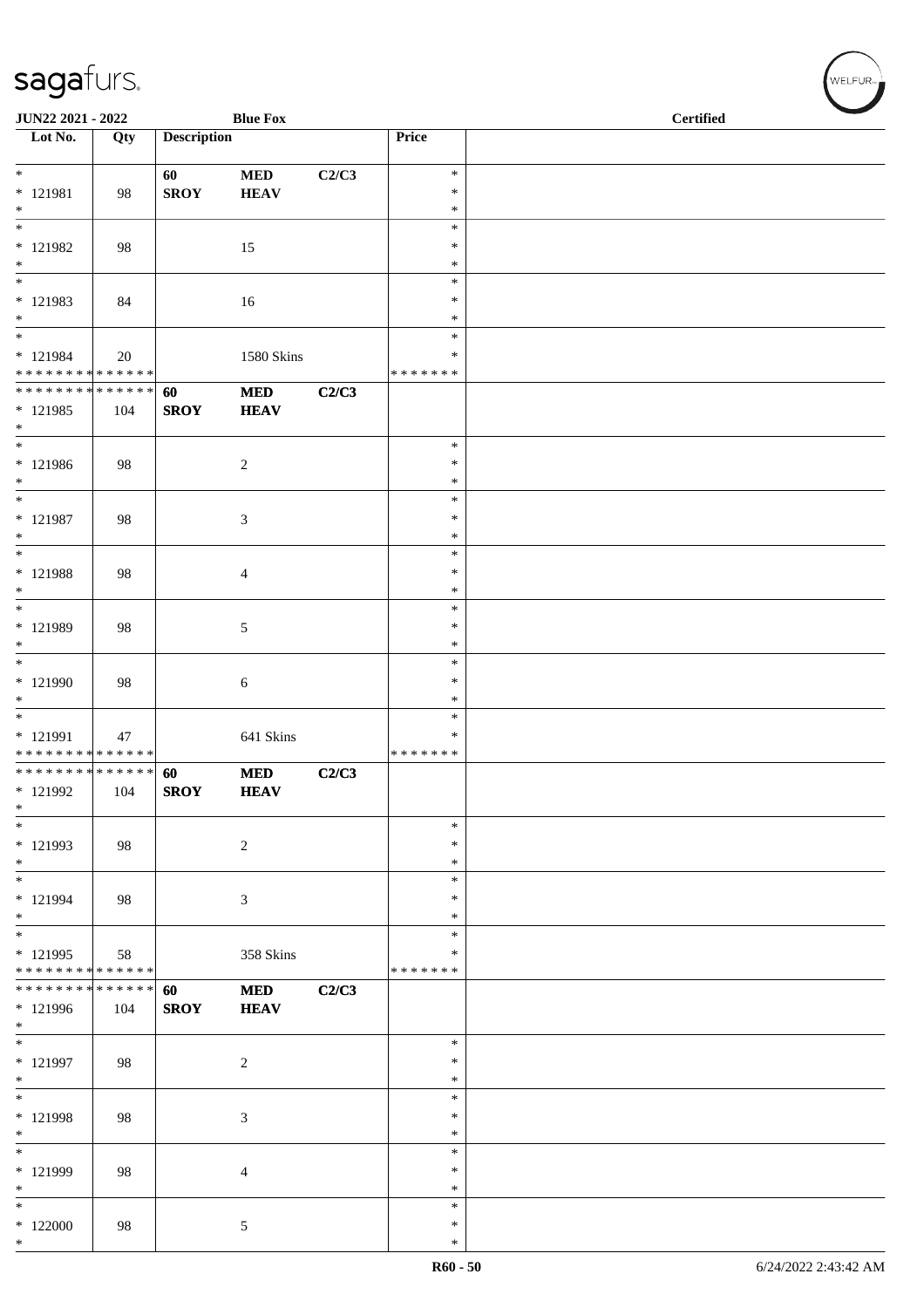| JUN22 2021 - 2022                        |     |                    | <b>Blue Fox</b> |       |                         | <b>Certified</b> |
|------------------------------------------|-----|--------------------|-----------------|-------|-------------------------|------------------|
| Lot No.                                  | Qty | <b>Description</b> |                 |       | Price                   |                  |
|                                          |     | 60                 | <b>MED</b>      | C2/C3 | $\ast$                  |                  |
| $*122001$                                | 98  | <b>SROY</b>        | <b>HEAV</b>     |       | $\ast$                  |                  |
| $\ast$<br>$\overline{\phantom{0}}$       |     |                    |                 |       | $\ast$                  |                  |
| $*122002$                                | 98  |                    | $\tau$          |       | $\ast$<br>$\ast$        |                  |
| $*$                                      |     |                    |                 |       | $\ast$                  |                  |
| $\overline{\phantom{0}}$                 |     |                    |                 |       | $\ast$                  |                  |
| $*122003$<br>$*$                         | 98  |                    | $8\,$           |       | $\ast$<br>$\ast$        |                  |
| $\overline{\ast}$                        |     |                    |                 |       | $\ast$                  |                  |
| $*122004$                                | 98  |                    | $\overline{9}$  |       | $\ast$                  |                  |
| $*$                                      |     |                    |                 |       | $\ast$<br>$\ast$        |                  |
| $*122005$                                | 98  |                    | $10\,$          |       | $\ast$                  |                  |
| $*$<br>$\overline{\phantom{0}}$          |     |                    |                 |       | $\ast$                  |                  |
| $*122006$                                | 98  |                    | $11\,$          |       | $\ast$<br>$\ast$        |                  |
| $*$                                      |     |                    |                 |       | $\ast$                  |                  |
| $*$                                      |     |                    |                 |       | $\ast$                  |                  |
| $*$ 122007<br>$*$                        | 98  |                    | $12\,$          |       | $\ast$<br>$\ast$        |                  |
| $\overline{\ast}$                        |     |                    |                 |       | $\ast$                  |                  |
| $*122008$                                | 98  |                    | 13              |       | $\ast$                  |                  |
| $*$                                      |     |                    |                 |       | $\ast$<br>$\ast$        |                  |
| $*122009$                                | 98  |                    | $14\,$          |       | $\ast$                  |                  |
| $*$                                      |     |                    |                 |       | $\ast$                  |                  |
| $*122010$                                | 98  |                    | 15              |       | $\ast$<br>$\ast$        |                  |
| $*$                                      |     |                    |                 |       | $\ast$                  |                  |
|                                          |     |                    |                 |       | $\ast$                  |                  |
| $* 122011$<br>$*$                        | 98  |                    | $16\,$          |       | $\ast$<br>$\ast$        |                  |
| $\overline{\phantom{0}}$                 |     |                    |                 |       | $\ast$                  |                  |
| $*122012$                                | 98  |                    | 17              |       | $\ast$                  |                  |
| $\ast$<br>$\ast$                         |     |                    |                 |       | $\ast$<br>$\ast$        |                  |
| $* 122013$                               | 98  |                    | 18              |       | $\ast$                  |                  |
| $*$<br>$\overline{\phantom{0}}$          |     |                    |                 |       | $\ast$                  |                  |
| $*122014$                                | 98  |                    | 19              |       | $\ast$<br>$\ast$        |                  |
| $*$                                      |     |                    |                 |       | $\ast$                  |                  |
| $\overline{\phantom{0}}$                 |     |                    |                 |       | $\ast$                  |                  |
| $*122015$<br>* * * * * * * * * * * * * * | 66  |                    | 1934 Skins      |       | $\ast$<br>* * * * * * * |                  |
| ******** <mark>******</mark>             |     | 60                 | <b>MED</b>      | C2/C3 |                         |                  |
| $*122016$<br>$*$                         | 118 | <b>SROY</b>        |                 |       |                         |                  |
|                                          |     |                    |                 |       | $\ast$                  |                  |
| $* 122017$                               | 112 |                    | $\overline{c}$  |       | $\ast$                  |                  |
| $*$                                      |     |                    |                 |       | $\ast$<br>$\ast$        |                  |
| $* 122018$                               | 112 |                    | $\mathfrak{Z}$  |       | $\ast$                  |                  |
| $*$                                      |     |                    |                 |       | $\ast$                  |                  |
| $*122019$                                |     |                    |                 |       | $\ast$<br>$\ast$        |                  |
| $\ast$                                   | 112 |                    | $\overline{4}$  |       | $\ast$                  |                  |
| $*$                                      |     |                    |                 |       | $\ast$                  |                  |
| $*122020$<br>$*$                         | 112 |                    | 5               |       | $\ast$<br>$\ast$        |                  |
|                                          |     |                    |                 |       |                         |                  |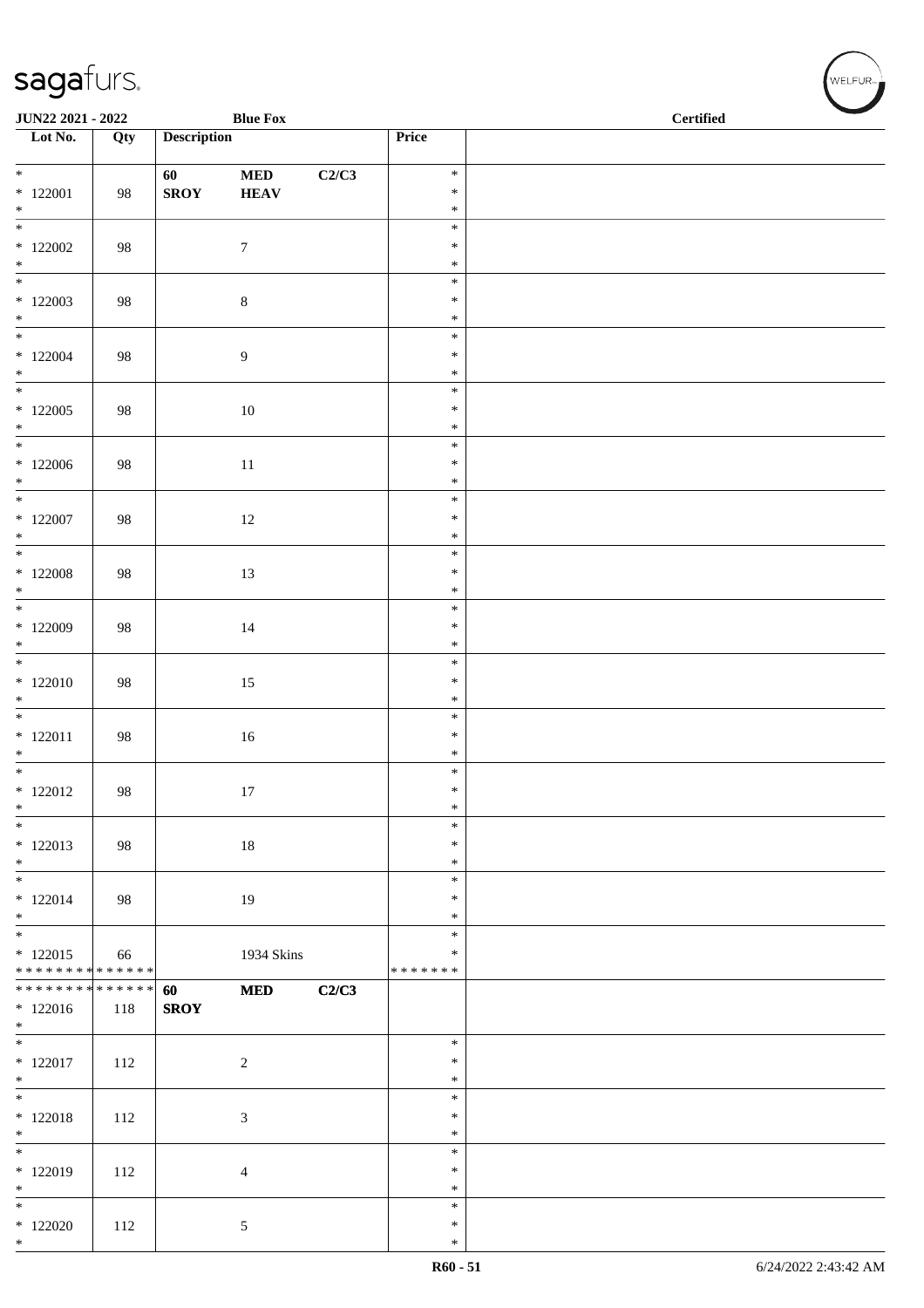| JUN22 2021 - 2022                                             |     |                    | <b>Blue Fox</b> |       |                  | $\operatorname{\bf \mathbf{Certified}}$ |
|---------------------------------------------------------------|-----|--------------------|-----------------|-------|------------------|-----------------------------------------|
| Lot No.                                                       | Qty | <b>Description</b> |                 |       | Price            |                                         |
| $*$                                                           |     |                    |                 |       | $\ast$           |                                         |
| $*122021$                                                     | 112 | 60<br><b>SROY</b>  | $\bf MED$       | C2/C3 | $\ast$           |                                         |
| $\ast$                                                        |     |                    |                 |       | $\ast$           |                                         |
|                                                               |     |                    |                 |       | $\ast$           |                                         |
| $*$ 122022                                                    | 112 |                    | $\tau$          |       | $\ast$           |                                         |
| $*$                                                           |     |                    |                 |       | $\ast$<br>$\ast$ |                                         |
| $*122023$                                                     | 112 |                    | $8\,$           |       | $\ast$           |                                         |
| $*$                                                           |     |                    |                 |       | $\ast$           |                                         |
|                                                               |     |                    |                 |       | $\ast$           |                                         |
| $*122024$<br>$*$                                              | 112 |                    | $\overline{9}$  |       | $\ast$<br>$\ast$ |                                         |
|                                                               |     |                    |                 |       | $\ast$           |                                         |
| $*122025$                                                     | 112 |                    | 10              |       | $\ast$           |                                         |
| $*$                                                           |     |                    |                 |       | $\ast$           |                                         |
|                                                               |     |                    |                 |       | $\ast$           |                                         |
| $*122026$<br>$*$                                              | 112 |                    | $11\,$          |       | $\ast$<br>$\ast$ |                                         |
|                                                               |     |                    |                 |       | $\ast$           |                                         |
| $*$ 122027                                                    | 112 |                    | $12\,$          |       | $\ast$           |                                         |
| $*$                                                           |     |                    |                 |       | $\ast$           |                                         |
|                                                               |     |                    |                 |       | $\ast$<br>$\ast$ |                                         |
| $*$ 122028<br>$\ast$                                          | 112 |                    | 13              |       | $\ast$           |                                         |
|                                                               |     |                    |                 |       | $\ast$           |                                         |
| $*$ 122029                                                    | 112 |                    | $14\,$          |       | $\ast$           |                                         |
| $*$                                                           |     |                    |                 |       | $\ast$           |                                         |
| $*122030$                                                     | 112 |                    |                 |       | $\ast$<br>$\ast$ |                                         |
| $*$                                                           |     |                    | 15              |       | $\ast$           |                                         |
|                                                               |     |                    |                 |       | $\ast$           |                                         |
| $* 122031$                                                    | 112 |                    | 16              |       | $\ast$           |                                         |
| $*$                                                           |     |                    |                 |       | $\ast$<br>$\ast$ |                                         |
| $*122032$                                                     | 112 |                    | 17              |       | $\ast$           |                                         |
| $*$                                                           |     |                    |                 |       | $*$              |                                         |
| $\ast$                                                        |     |                    |                 |       | $\ast$           |                                         |
| $*122033$                                                     | 115 |                    | 2025 Skins      |       | $\ast$           |                                         |
| * * * * * * * * * * * * * * *<br>******** <mark>******</mark> |     | 60                 | <b>MED</b>      | C2/C3 | * * * * * * *    |                                         |
| $*122034$                                                     | 118 | <b>SROY</b>        |                 |       |                  |                                         |
| $*$                                                           |     |                    |                 |       |                  |                                         |
|                                                               |     |                    |                 |       | $\ast$           |                                         |
| $*122035$<br>$*$                                              | 112 |                    | 2               |       | $\ast$<br>$\ast$ |                                         |
|                                                               |     |                    |                 |       | $\ast$           |                                         |
| $*122036$                                                     | 112 |                    | $\sqrt{3}$      |       | $\ast$           |                                         |
| $*$                                                           |     |                    |                 |       | $\ast$           |                                         |
|                                                               |     |                    |                 |       | $\ast$<br>$\ast$ |                                         |
| $*122037$<br>$*$                                              | 112 |                    | $\overline{4}$  |       | $\ast$           |                                         |
|                                                               |     |                    |                 |       | $\ast$           |                                         |
| $*122038$                                                     | 112 |                    | 5               |       | $\ast$           |                                         |
| $*$                                                           |     |                    |                 |       | $\ast$           |                                         |
| $\ast$<br>* 122039                                            | 112 |                    |                 |       | $\ast$<br>$\ast$ |                                         |
| $*$                                                           |     |                    | 6               |       | $\ast$           |                                         |
| $*$                                                           |     |                    |                 |       | $\ast$           |                                         |
| $*122040$                                                     | 112 |                    | $\tau$          |       | $\ast$           |                                         |
| $*$                                                           |     |                    |                 |       | $\ast$           |                                         |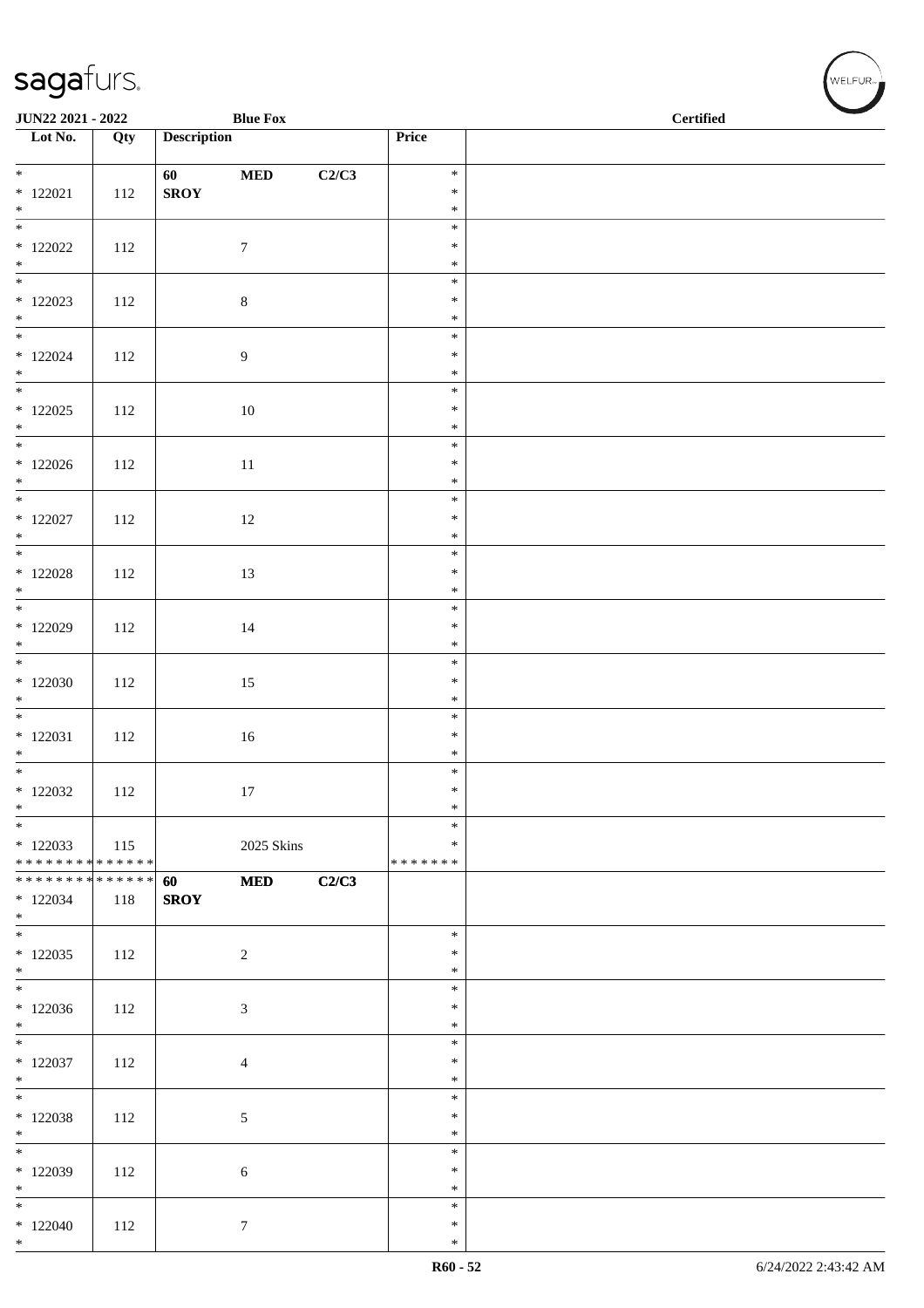| JUN22 2021 - 2022                                           |     |                    | <b>Blue Fox</b>  |       |                  | <b>Certified</b> |
|-------------------------------------------------------------|-----|--------------------|------------------|-------|------------------|------------------|
| $\overline{\phantom{a}}$ Lot No.                            | Qty | <b>Description</b> |                  |       | Price            |                  |
| $*$                                                         |     | 60                 | $\bf MED$        | C2/C3 | $\ast$           |                  |
| $* 122041$<br>$\ast$                                        | 112 | <b>SROY</b>        |                  |       | $\ast$<br>$\ast$ |                  |
|                                                             |     |                    |                  |       | $\ast$           |                  |
| $*122042$<br>$\ast$                                         | 112 |                    | 9                |       | $\ast$<br>$\ast$ |                  |
|                                                             |     |                    |                  |       | $\ast$           |                  |
| $*122043$                                                   | 112 |                    | 10               |       | $\ast$           |                  |
| $*$                                                         |     |                    |                  |       | $\ast$<br>$\ast$ |                  |
| $* 122044$                                                  | 112 |                    | 11               |       | $\ast$           |                  |
| $*$                                                         |     |                    |                  |       | $\ast$<br>$\ast$ |                  |
| $*122045$                                                   | 112 |                    | 12               |       | $\ast$           |                  |
| $*$<br>$*$                                                  |     |                    |                  |       | $\ast$<br>$\ast$ |                  |
| $*122046$                                                   | 41  |                    | 1391 Skins       |       | $\ast$           |                  |
| * * * * * * * * * * * * * *<br>******** <mark>******</mark> |     |                    |                  |       | * * * * * * *    |                  |
| $*122047$                                                   | 118 | 60<br><b>SROY</b>  | $\bf MED$        | C2/C3 |                  |                  |
| $*$                                                         |     |                    |                  |       |                  |                  |
| $*122048$                                                   | 112 |                    | $\sqrt{2}$       |       | $\ast$<br>$\ast$ |                  |
| $*$                                                         |     |                    |                  |       | $\ast$           |                  |
| $*122049$                                                   | 112 |                    | 3                |       | $\ast$<br>$\ast$ |                  |
| $*$                                                         |     |                    |                  |       | $\ast$           |                  |
| $*122050$                                                   | 112 |                    | $\overline{4}$   |       | $\ast$<br>$\ast$ |                  |
| $*$                                                         |     |                    |                  |       | $\ast$           |                  |
| $* 122051$                                                  | 37  |                    | 491 Skins        |       | $\ast$<br>$\ast$ |                  |
| * * * * * * * * <mark>* * * * * * *</mark>                  |     |                    |                  |       | * * * * * * *    |                  |
| ******** <mark>******</mark><br>$*122052$                   | 118 | 60<br><b>SROY</b>  | <b>MED</b>       | C2/C3 |                  |                  |
| $\ast$                                                      |     |                    |                  |       |                  |                  |
| $*$                                                         |     |                    |                  |       | $\ast$<br>$\ast$ |                  |
| * 122053<br>$*$                                             | 112 |                    | $\sqrt{2}$       |       | $\ast$           |                  |
| $*$                                                         |     |                    |                  |       | $\ast$           |                  |
| $*122054$<br>$*$                                            | 112 |                    | $\mathfrak{Z}$   |       | $\ast$<br>$\ast$ |                  |
|                                                             |     |                    |                  |       | $\ast$           |                  |
| $*122055$<br>$*$                                            | 112 |                    | $\overline{4}$   |       | $\ast$<br>$\ast$ |                  |
|                                                             |     |                    |                  |       | $\ast$           |                  |
| $*122056$<br>$*$                                            | 112 |                    | $\mathfrak{S}$   |       | $\ast$<br>$\ast$ |                  |
| $\overline{\ }$                                             |     |                    |                  |       | $\ast$           |                  |
| $*122057$<br>$*$                                            | 112 |                    | 6                |       | $\ast$<br>$\ast$ |                  |
| $*$                                                         |     |                    |                  |       | $\ast$           |                  |
| $*122058$<br>$*$                                            | 112 |                    | $\boldsymbol{7}$ |       | $\ast$<br>$\ast$ |                  |
| $\overline{\phantom{0}}$                                    |     |                    |                  |       | $\ast$           |                  |
| * 122059                                                    | 112 |                    | $8\,$            |       | $\ast$<br>$\ast$ |                  |
| $*$<br>$*$                                                  |     |                    |                  |       | $\ast$           |                  |
| $*122060$                                                   | 112 |                    | 9                |       | $\ast$           |                  |
| $*$                                                         |     |                    |                  |       | $\ast$           |                  |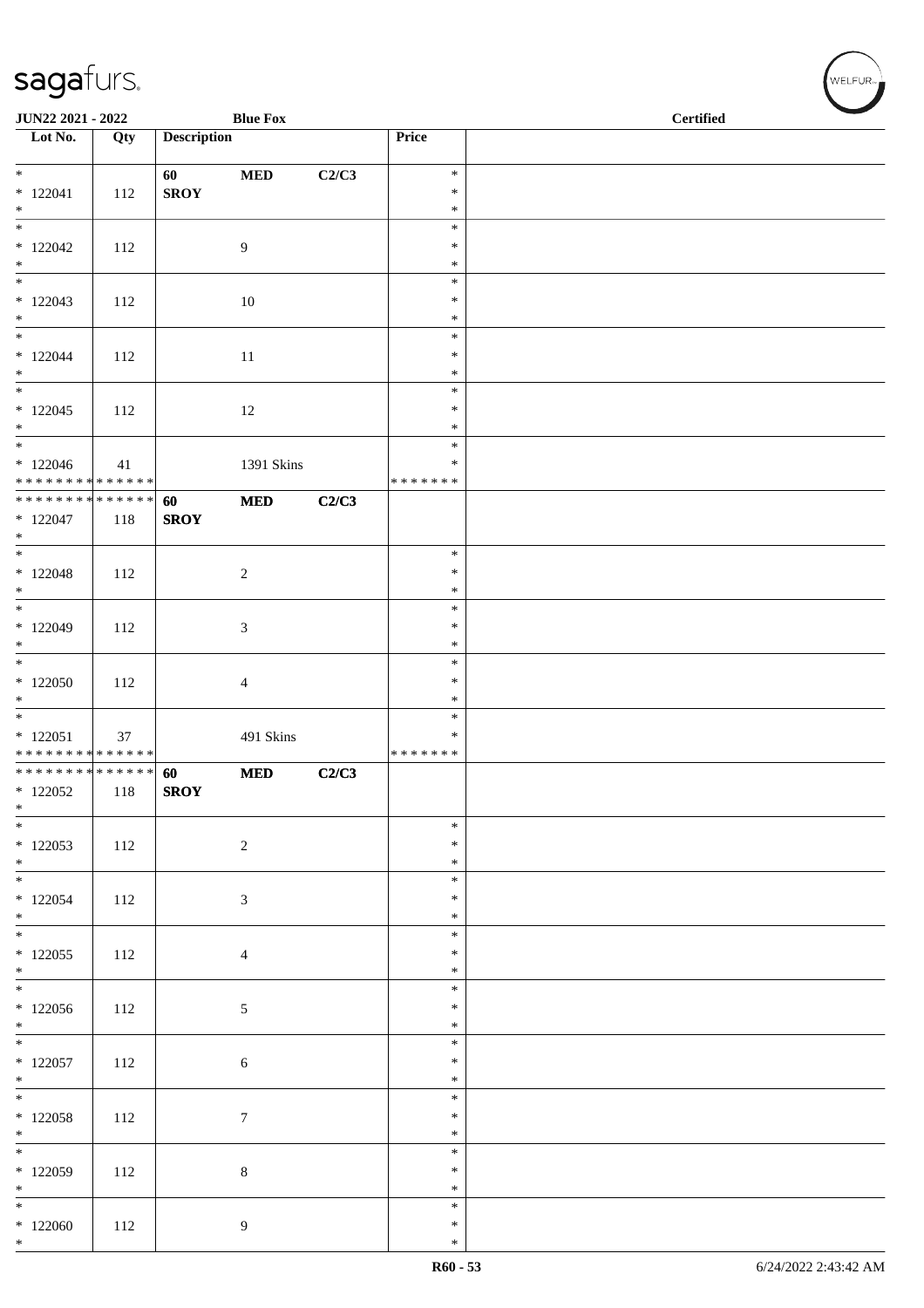| JUN22 2021 - 2022                                                           |     |                    | <b>Blue Fox</b>            |       |                  | <b>Certified</b> |
|-----------------------------------------------------------------------------|-----|--------------------|----------------------------|-------|------------------|------------------|
| $\overline{\phantom{a}}$ Lot No.                                            | Qty | <b>Description</b> |                            |       | Price            |                  |
| $*$                                                                         |     | 60                 | $\bf MED$                  | C2/C3 | $\ast$           |                  |
| $*122061$<br>$*$                                                            | 112 | <b>SROY</b>        |                            |       | $\ast$           |                  |
| $\overline{\phantom{0}}$                                                    |     |                    |                            |       | $\ast$<br>$\ast$ |                  |
| $*122062$                                                                   | 112 |                    | 11                         |       | $\ast$           |                  |
| $*$                                                                         |     |                    |                            |       | $\ast$<br>$\ast$ |                  |
| $*122063$                                                                   | 112 |                    | 12                         |       | $\ast$           |                  |
| $*$                                                                         |     |                    |                            |       | $\ast$           |                  |
| $*122064$                                                                   | 112 |                    | 13                         |       | $\ast$<br>$\ast$ |                  |
| $*$                                                                         |     |                    |                            |       | $\ast$           |                  |
| $*122065$                                                                   | 112 |                    | 14                         |       | $\ast$<br>$\ast$ |                  |
| $*$                                                                         |     |                    |                            |       | $\ast$           |                  |
| $*$                                                                         |     |                    |                            |       | $\ast$           |                  |
| $*122066$<br>$*$                                                            | 112 |                    | 15                         |       | $\ast$<br>$\ast$ |                  |
|                                                                             |     |                    |                            |       | $\ast$           |                  |
| $*122067$<br>$*$                                                            | 112 |                    | 16                         |       | $\ast$<br>$\ast$ |                  |
|                                                                             |     |                    |                            |       | $\ast$           |                  |
| $*122068$<br>$*$                                                            | 112 |                    | $17\,$                     |       | $\ast$<br>$\ast$ |                  |
|                                                                             |     |                    |                            |       | $\ast$           |                  |
| * 122069                                                                    | 85  |                    | 1995 Skins                 |       | $\ast$           |                  |
| * * * * * * * * <mark>* * * * * * *</mark><br>* * * * * * * * * * * * * * * |     | 60                 | <b>MED</b>                 | C2/C3 | * * * * * * *    |                  |
| $*122070$                                                                   | 104 | <b>SROY</b>        |                            |       |                  |                  |
| $*$                                                                         |     |                    |                            |       | $\ast$           |                  |
| $* 122071$                                                                  | 112 |                    | $\sqrt{2}$                 |       | $\ast$           |                  |
| $*$                                                                         |     |                    |                            |       | $\ast$           |                  |
| $*$<br>$*122072$                                                            | 112 |                    | 328 Skins                  |       | $\ast$<br>$\ast$ |                  |
| * * * * * * * * * * * * * * *                                               |     |                    |                            |       | * * * * * * *    |                  |
| * * * * * * * * * * * * * * *<br>$*122073$                                  | 132 | 60<br><b>SROY</b>  | <b>MED</b><br>${\bf SILK}$ | C2/C3 |                  |                  |
| $*$                                                                         |     |                    |                            |       |                  |                  |
| $\ast$                                                                      |     |                    |                            |       | $\ast$           |                  |
| $*122074$<br>$*$                                                            | 126 |                    | $\overline{2}$             |       | $\ast$<br>$\ast$ |                  |
| $*$                                                                         |     |                    |                            |       | $\ast$           |                  |
| $*122075$<br>$*$                                                            | 126 |                    | 3                          |       | $\ast$<br>$\ast$ |                  |
|                                                                             |     |                    |                            |       | $\ast$           |                  |
| $*122076$<br>$*$                                                            | 126 |                    | $\overline{4}$             |       | $\ast$<br>$\ast$ |                  |
|                                                                             |     |                    |                            |       | $\ast$           |                  |
| $*122077$                                                                   | 126 |                    | $\sqrt{5}$                 |       | $\ast$           |                  |
| $*$<br>$*$                                                                  |     |                    |                            |       | $\ast$<br>$\ast$ |                  |
| $*122078$                                                                   | 126 |                    | 6                          |       | $\ast$           |                  |
| $*$<br>$*$                                                                  |     |                    |                            |       | $\ast$<br>$\ast$ |                  |
| * 122079                                                                    | 126 |                    | $\boldsymbol{7}$           |       | $\ast$           |                  |
| $*$<br>$*$                                                                  |     |                    |                            |       | $\ast$<br>$\ast$ |                  |
| $*122080$                                                                   | 126 |                    | $8\,$                      |       | $\ast$           |                  |
| $*$                                                                         |     |                    |                            |       | $\ast$           |                  |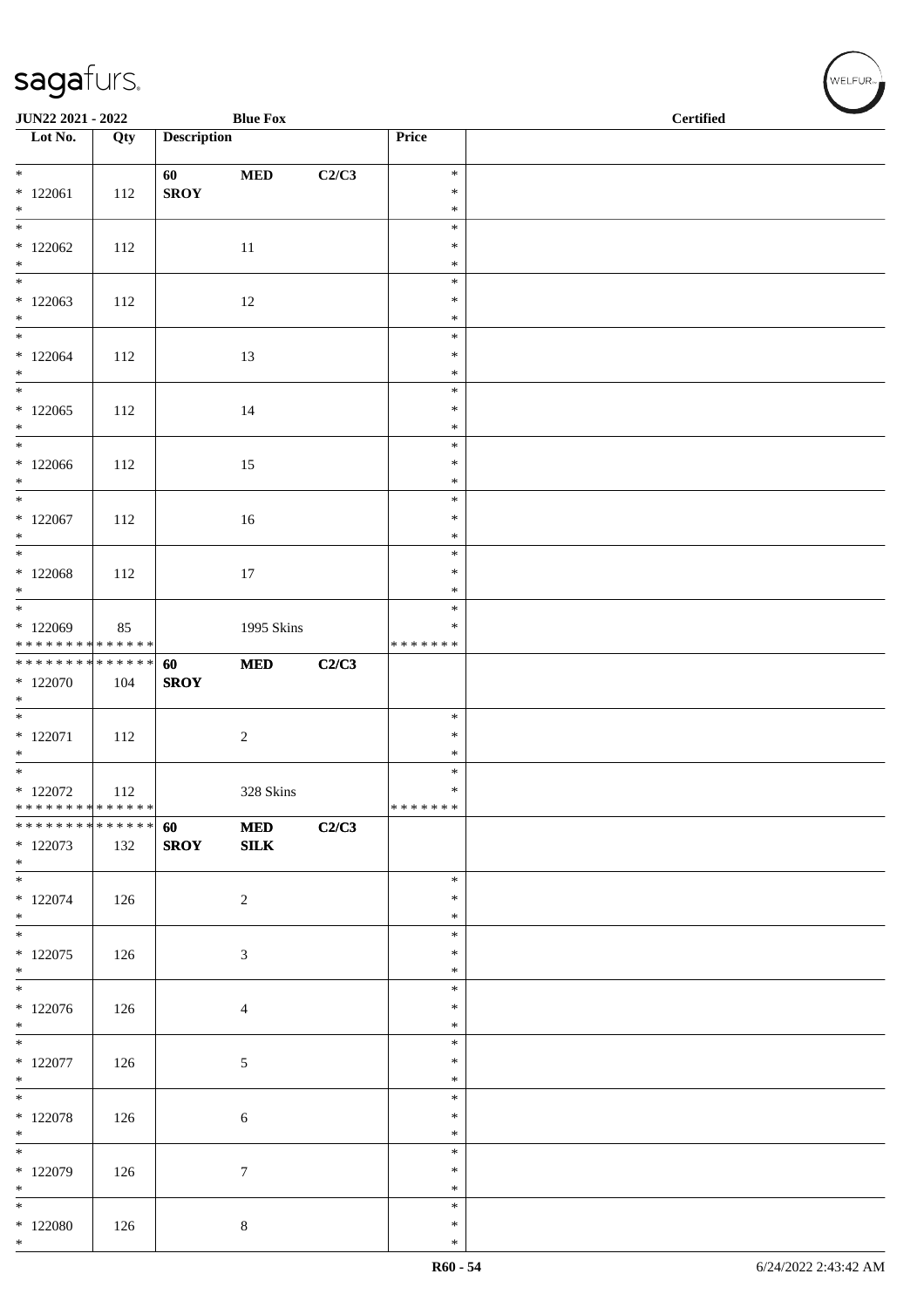| JUN22 2021 - 2022                                                         |     |                    | <b>Blue Fox</b>            |       |                                      | <b>Certified</b> | $\overline{\phantom{0}}$ |
|---------------------------------------------------------------------------|-----|--------------------|----------------------------|-------|--------------------------------------|------------------|--------------------------|
| $\overline{\phantom{1}}$ Lot No.                                          | Qty | <b>Description</b> |                            |       | Price                                |                  |                          |
| $* 122081$<br>$*$                                                         | 126 | 60<br><b>SROY</b>  | $\bf MED$<br>${\bf SILK}$  | C2/C3 | $\ast$<br>$\ast$<br>$\ast$           |                  |                          |
| $\overline{\phantom{0}}$<br>$*122082$<br>$*$                              | 126 |                    | 10                         |       | $\ast$<br>$\ast$<br>$\ast$           |                  |                          |
| $\overline{\phantom{0}}$<br>$*122083$<br>$\ast$                           | 126 |                    | 11                         |       | $\ast$<br>$\ast$<br>$\ast$           |                  |                          |
| $*122084$<br>$\ast$                                                       | 126 |                    | 12                         |       | $\ast$<br>$\ast$<br>$\ast$<br>$\ast$ |                  |                          |
| $*122085$<br>$*$                                                          | 126 |                    | 13                         |       | $\ast$<br>$\ast$                     |                  |                          |
| $*122086$<br>$*$<br>$*$                                                   | 126 |                    | 14                         |       | $\ast$<br>$\ast$<br>$\ast$<br>$\ast$ |                  |                          |
| $*$ 122087<br>$*$<br>$\overline{\phantom{0}}$                             | 126 |                    | 15                         |       | $\ast$<br>$\ast$<br>$\ast$           |                  |                          |
| $*$ 122088<br>$*$<br>$*$                                                  | 126 |                    | 16                         |       | $\ast$<br>$\ast$<br>$\ast$           |                  |                          |
| * 122089<br>$*$                                                           | 126 |                    | 17                         |       | $\ast$<br>$\ast$<br>$\ast$           |                  |                          |
| * 122090<br>$*$                                                           | 126 |                    | $18\,$                     |       | $\ast$<br>$\ast$<br>$\ast$           |                  |                          |
| * 122091<br>$*$<br>$*$                                                    | 126 |                    | 19                         |       | $\ast$<br>$\ast$<br>$\ast$           |                  |                          |
| $*122092$<br>$\ast$<br>$\ast$                                             | 123 |                    | $20\,$                     |       | $\ast$<br>$\ast$<br>$\ast$           |                  |                          |
| $*122093$<br>* * * * * * * * * * * * * *<br>* * * * * * * * * * * * * * * | 21  |                    | 2544 Skins                 |       | $\ast$<br>*******                    |                  |                          |
| * 122094<br>$*$                                                           | 132 | 60<br><b>SROY</b>  | <b>MED</b><br>${\bf SILK}$ | C2/C3 | $\ast$                               |                  |                          |
| $*$<br>$*122095$<br>$*$                                                   | 126 |                    | 2                          |       | $\ast$<br>$\ast$<br>$\ast$           |                  |                          |
| * 122096<br>$*$                                                           | 126 |                    | $\mathfrak{Z}$             |       | $\ast$<br>$\ast$<br>$\ast$           |                  |                          |
| $*122097$<br>$*$<br>$*$                                                   | 126 |                    | $\overline{4}$             |       | $\ast$<br>$\ast$                     |                  |                          |
| $*122098$<br>$*$                                                          | 126 |                    | $\sqrt{5}$                 |       | $\ast$<br>$\ast$<br>$\ast$           |                  |                          |
| * 122099<br>$*$                                                           | 126 |                    | $\sqrt{6}$                 |       | $\ast$<br>$\ast$<br>$\ast$           |                  |                          |
| $*$<br>$*122100$<br>$\ast$                                                | 126 |                    | $\boldsymbol{7}$           |       | $\ast$<br>$\ast$<br>$\ast$           |                  |                          |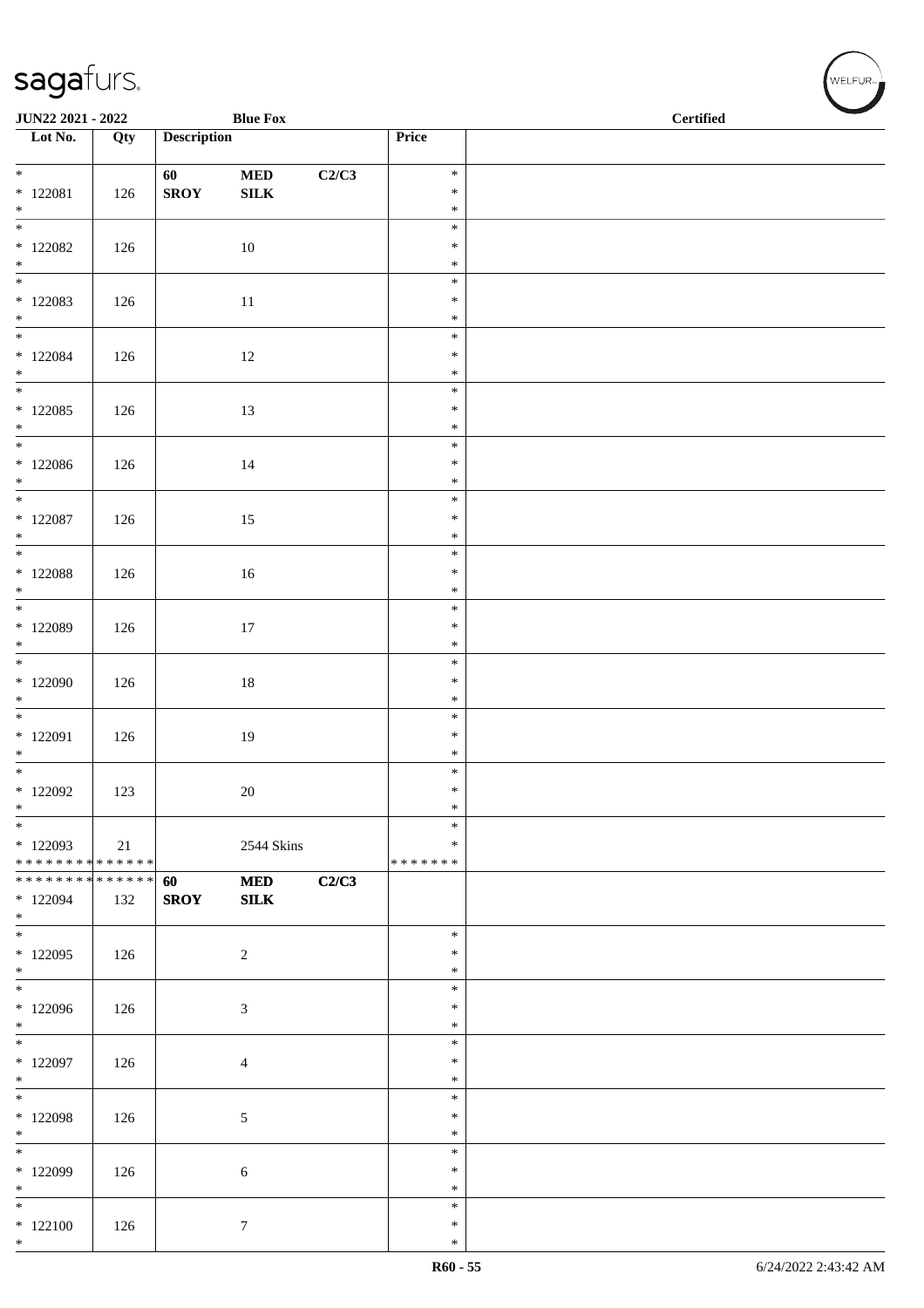| JUN22 2021 - 2022                |     |                    | <b>Blue Fox</b> |       |                  | <b>Certified</b> |
|----------------------------------|-----|--------------------|-----------------|-------|------------------|------------------|
| $\overline{\phantom{1}}$ Lot No. | Qty | <b>Description</b> |                 |       | Price            |                  |
|                                  |     |                    |                 |       |                  |                  |
| $*$                              |     | 60                 | $\bf MED$       | C2/C3 | $\ast$           |                  |
| $* 122101$                       | 126 | <b>SROY</b>        | ${\bf SILK}$    |       | $\ast$           |                  |
| $*$                              |     |                    |                 |       | $\ast$           |                  |
| $\overline{\phantom{a}^*}$       |     |                    |                 |       | $\ast$           |                  |
| $*122102$                        | 126 |                    | 9               |       | $\ast$           |                  |
| $*$                              |     |                    |                 |       | $\ast$<br>$\ast$ |                  |
| $* 122103$                       | 126 |                    | 10              |       | $\ast$           |                  |
| $\ast$                           |     |                    |                 |       | $\ast$           |                  |
| $*$                              |     |                    |                 |       | $\ast$           |                  |
| $* 122104$                       | 126 |                    | 11              |       | $\ast$           |                  |
| $*$                              |     |                    |                 |       | $\ast$           |                  |
| $\overline{\ast}$                |     |                    |                 |       | $\ast$           |                  |
| $* 122105$                       | 126 |                    | 12              |       | $\ast$           |                  |
| $*$<br>$*$                       |     |                    |                 |       | $\ast$<br>$\ast$ |                  |
| $*122106$                        |     |                    | 1613 Skins      |       | $\ast$           |                  |
| * * * * * * * * * * * * * *      | 95  |                    |                 |       | * * * * * * *    |                  |
| ******** <mark>******</mark>     |     | 60                 | $\bf MED$       | C2/C3 |                  |                  |
| $* 122107$                       | 126 | <b>SROY</b>        | SLK             |       |                  |                  |
| $*$                              |     |                    |                 |       |                  |                  |
| $\overline{\phantom{0}}$         |     |                    |                 |       | $\ast$           |                  |
| $*$ 122108                       | 126 |                    | $\overline{c}$  |       | $\ast$           |                  |
| $*$<br>$\overline{\mathbf{r}}$   |     |                    |                 |       | $\ast$           |                  |
|                                  |     |                    |                 |       | $\ast$<br>$\ast$ |                  |
| $*122109$<br>$\ast$              | 126 |                    | 3               |       | $\ast$           |                  |
|                                  |     |                    |                 |       | $\ast$           |                  |
| $* 122110$                       | 126 |                    | 4               |       | $\ast$           |                  |
| $\ast$                           |     |                    |                 |       | $\ast$           |                  |
| $\overline{\phantom{0}}$         |     |                    |                 |       | $\ast$           |                  |
| $* 122111$                       | 42  |                    | 546 Skins       |       | ∗                |                  |
| * * * * * * * * * * * * * *      |     |                    |                 |       | * * * * * * *    |                  |
| * * * * * * * * * * * * * * *    |     | 60                 | <b>MED</b>      | C2/C3 |                  |                  |
| $* 122112$<br>$\ast$             | 126 | <b>SROY</b>        | <b>SILK</b>     |       |                  |                  |
| $*$                              |     |                    |                 |       | $\ast$           |                  |
| $* 122113$                       | 126 |                    | $\sqrt{2}$      |       | $\ast$           |                  |
| $*$                              |     |                    |                 |       | $\ast$           |                  |
|                                  |     |                    |                 |       | $\ast$           |                  |
| $* 122114$                       | 126 |                    | 3               |       | $\ast$           |                  |
| $*$                              |     |                    |                 |       | $\ast$           |                  |
| $*$                              |     |                    |                 |       | $\ast$           |                  |
| $* 122115$<br>$*$                | 126 |                    | $\overline{4}$  |       | $\ast$<br>$\ast$ |                  |
|                                  |     |                    |                 |       | $\ast$           |                  |
| $* 122116$                       | 126 |                    | 5               |       | $\ast$           |                  |
| $*$                              |     |                    |                 |       | $\ast$           |                  |
|                                  |     |                    |                 |       | $\ast$           |                  |
| $* 122117$                       | 126 |                    | 6               |       | $\ast$           |                  |
| $*$                              |     |                    |                 |       | $\ast$           |                  |
|                                  |     |                    |                 |       | $\ast$           |                  |
| $* 122118$                       | 126 |                    | $\tau$          |       | $\ast$           |                  |
| $*$                              |     |                    |                 |       | $\ast$<br>$\ast$ |                  |
| $* 122119$                       | 126 |                    | $\,8\,$         |       | $\ast$           |                  |
| $*$                              |     |                    |                 |       | $\ast$           |                  |
| $\overline{\phantom{0}}$         |     |                    |                 |       | $\ast$           |                  |
| $*122120$                        | 126 |                    | 9               |       | $\ast$           |                  |
| $*$                              |     |                    |                 |       | $\ast$           |                  |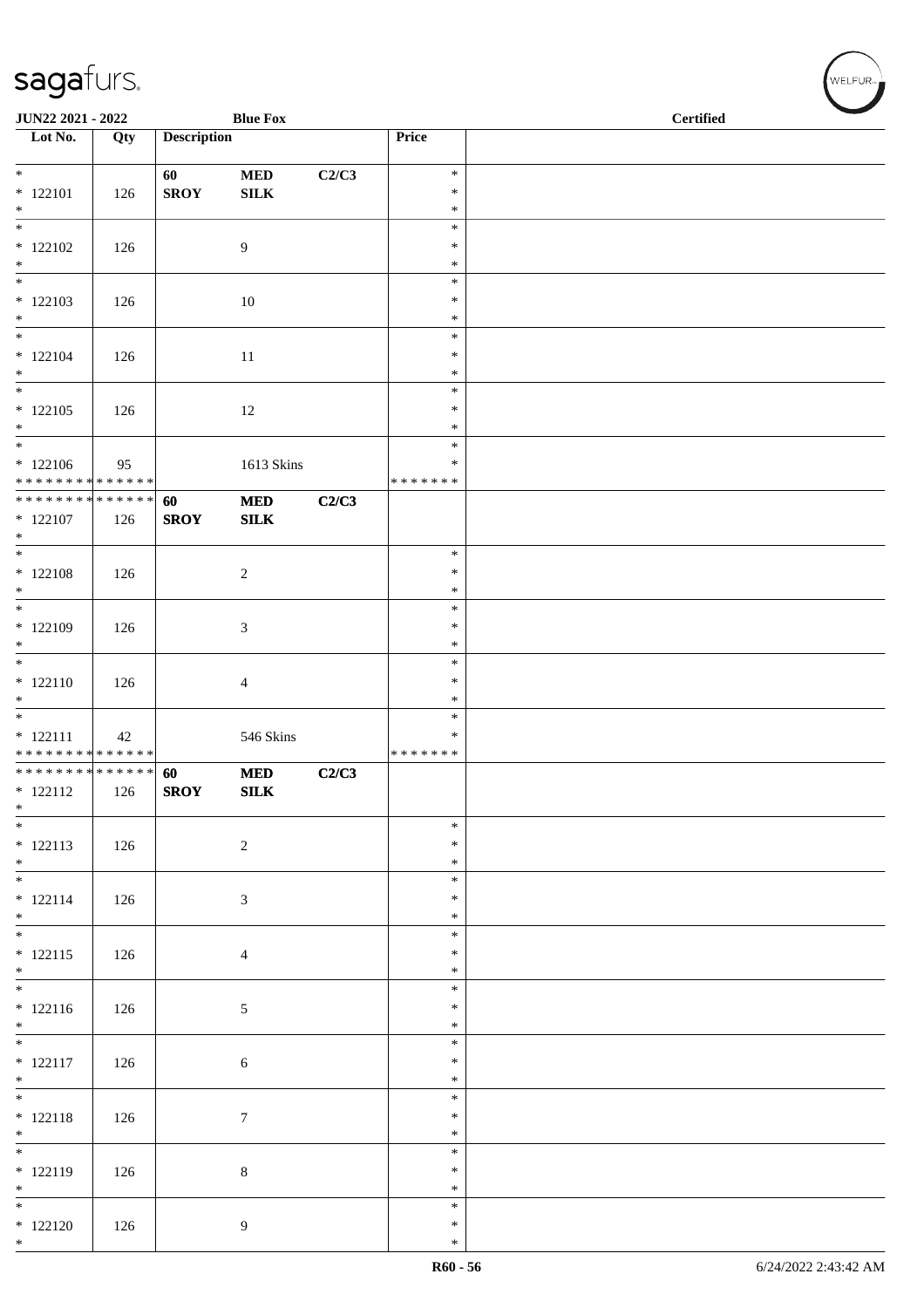| JUN22 2021 - 2022                                                         |     |                    | <b>Blue Fox</b>           |       |                                   | <b>Certified</b> |  |
|---------------------------------------------------------------------------|-----|--------------------|---------------------------|-------|-----------------------------------|------------------|--|
| $\overline{\phantom{1}}$ Lot No.                                          | Qty | <b>Description</b> |                           |       | Price                             |                  |  |
| $*$<br>$* 122121$<br>$*$                                                  | 126 | 60<br><b>SROY</b>  | $\bf MED$<br>${\bf SILK}$ | C2/C3 | $\ast$<br>$\ast$<br>$\ast$        |                  |  |
| $\overline{\phantom{0}}$<br>$* 122122$<br>$*$                             | 126 |                    | 11                        |       | $\ast$<br>$\ast$<br>$\ast$        |                  |  |
| $\ast$<br>$* 122123$<br>$*$                                               | 126 |                    | 12                        |       | $\ast$<br>$\ast$<br>$\ast$        |                  |  |
| $\overline{\phantom{0}}$<br>$* 122124$<br>$*$<br>$\overline{\phantom{0}}$ | 119 |                    | 13                        |       | $\ast$<br>∗<br>$\ast$             |                  |  |
| $* 122125$<br>* * * * * * * * * * * * * *                                 | 26  |                    | 1657 Skins                |       | $\ast$<br>∗<br>* * * * * * *      |                  |  |
| **************<br>$* 122126$<br>$*$                                       | 146 | 60<br><b>SROY</b>  | $\bf MED$<br>SLK          | C2/C3 |                                   |                  |  |
| $*$<br>$* 122127$<br>$*$                                                  | 140 |                    | $\sqrt{2}$                |       | $\ast$<br>$\ast$<br>$\ast$        |                  |  |
| $\overline{\ast}$<br>$* 122128$<br>$*$                                    | 140 |                    | 3                         |       | $\ast$<br>$\ast$<br>$\ast$        |                  |  |
| * 122129<br>* * * * * * * * * * * * * *                                   | 140 |                    | 566 Skins                 |       | $\ast$<br>*<br>* * * * * * *      |                  |  |
| ******** <mark>******</mark><br>$*122130$<br>$\ast$                       | 118 | 60<br><b>SAGA</b>  | <b>MED</b><br><b>HEAV</b> | C2/C3 |                                   |                  |  |
| $\overline{\phantom{0}}$<br>$* 122131$<br>$*$                             | 112 |                    | $\sqrt{2}$                |       | $\ast$<br>$\ast$<br>$\ast$        |                  |  |
| $\overline{\phantom{0}}$<br>$* 122132$<br>$\ast$                          | 112 |                    | $\mathfrak{Z}$            |       | $\ast$<br>$\ast$<br>$\ast$        |                  |  |
| $\ast$<br>$* 122133$<br>$*$                                               | 112 |                    | $\overline{4}$            |       | $\ast$<br>$\ast$<br>$\ast$        |                  |  |
| $\overline{\phantom{0}}$<br>$* 122134$<br>$*$                             | 112 |                    | $\sqrt{5}$                |       | $\ast$<br>$\ast$<br>$\ast$        |                  |  |
| $\overline{\phantom{0}}$<br>$* 122135$<br>$*$                             | 112 |                    | 6                         |       | $\ast$<br>$\ast$<br>$\ast$        |                  |  |
| $*122136$<br>$\ast$                                                       | 112 |                    | $\tau$                    |       | $\ast$<br>$\ast$<br>∗             |                  |  |
| $\overline{\phantom{0}}$<br>$* 122137$<br>$*$                             | 112 |                    | $\,8\,$                   |       | $\ast$<br>$\ast$<br>$\ast$        |                  |  |
| $\overline{\phantom{a}^*}$<br>$* 122138$<br>$*$                           | 112 |                    | 9                         |       | $\ast$<br>$\ast$<br>$\ast$        |                  |  |
| $\overline{\phantom{0}}$<br>$* 122139$<br>* * * * * * * * * * * * * *     | 58  |                    | 1072 Skins                |       | $\ast$<br>$\ast$<br>* * * * * * * |                  |  |
| * * * * * * * * * * * * * *<br>$* 122140$<br>$*$                          | 118 | 60<br><b>SAGA</b>  | <b>MED</b><br><b>HEAV</b> | C2/C3 |                                   |                  |  |

WELFUR<sub><sup>N</sub></sub></sub></sup>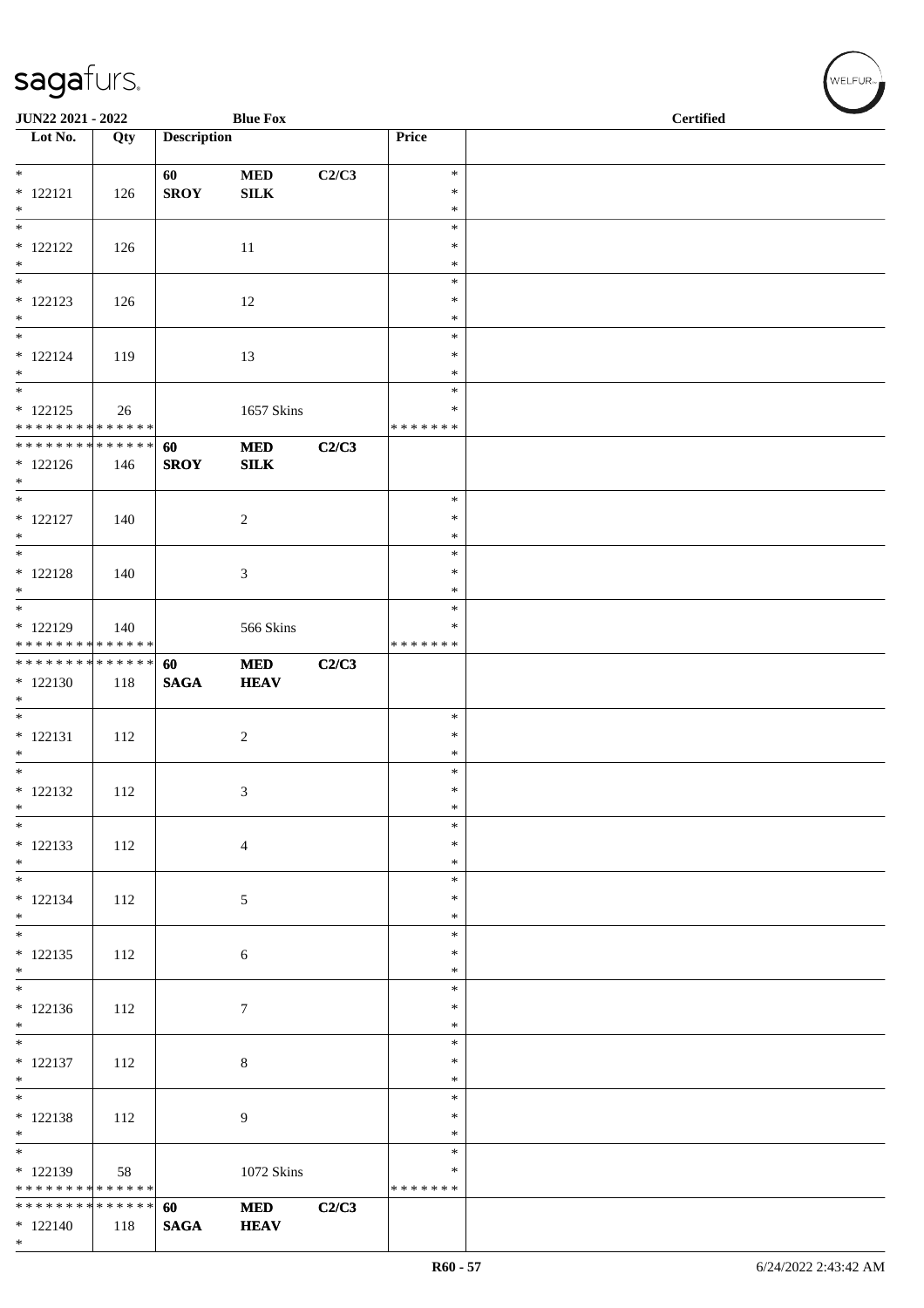| JUN22 2021 - 2022                                    |     |                       | <b>Blue Fox</b>           |       |                                      | $\operatorname{\bf \mathbf{Certified}}$ |  |
|------------------------------------------------------|-----|-----------------------|---------------------------|-------|--------------------------------------|-----------------------------------------|--|
| $\overline{\phantom{1}}$ Lot No.                     | Qty | <b>Description</b>    |                           |       | Price                                |                                         |  |
| $*$<br>$* 122141$                                    | 112 | 60<br>$\mathbf{SAGA}$ | <b>MED</b><br><b>HEAV</b> | C2/C3 | $\ast$<br>$\ast$<br>$\ast$           |                                         |  |
| $*$<br>$* 122142$<br>$*$                             | 112 |                       | 3                         |       | $\ast$<br>$\ast$<br>$\ast$           |                                         |  |
| $* 122143$<br>$*$                                    | 112 |                       | $\overline{4}$            |       | $\ast$<br>$\ast$<br>$\ast$           |                                         |  |
| $* 122144$<br>$*$                                    | 112 |                       | 5                         |       | $\ast$<br>$\ast$<br>$\ast$           |                                         |  |
| $* 122145$<br>$*$                                    | 112 |                       | $\sqrt{6}$                |       | $\ast$<br>$\ast$<br>$\ast$           |                                         |  |
| $* 122146$<br>$*$                                    | 112 |                       | $\boldsymbol{7}$          |       | $\ast$<br>$\ast$<br>$\ast$           |                                         |  |
| $* 122147$<br>$*$                                    | 112 |                       | $\,8\,$                   |       | $\ast$<br>$\ast$<br>$\ast$           |                                         |  |
| $* 122148$<br>$*$                                    | 112 |                       | 9                         |       | $\ast$<br>$\ast$<br>$\ast$           |                                         |  |
| $* 122149$<br>$*$                                    | 112 |                       | $10\,$                    |       | $\ast$<br>$\ast$<br>$\ast$<br>$\ast$ |                                         |  |
| $* 122150$<br>$*$                                    | 112 |                       | 11                        |       | $\ast$<br>$\ast$<br>$\ast$           |                                         |  |
| $* 122151$<br>$*$<br>$*$                             | 112 |                       | 12                        |       | $\ast$<br>$\ast$<br>$\ast$           |                                         |  |
| $* 122152$<br>******** <mark>******</mark>           | 65  |                       | 1415 Skins                |       | $\ast$<br>*******                    |                                         |  |
| 122153                                               | 105 | 60<br><b>SAGA</b>     | $\bf MED$<br><b>HEAV</b>  | C2/C3 |                                      |                                         |  |
| ******** <mark>******</mark><br>$* 122154$<br>$*$    | 132 | 60<br><b>SAGA</b>     | $\bf MED$                 | C2/C3 |                                      |                                         |  |
| $*$<br>$* 122155$<br>$*$                             | 126 |                       | $\sqrt{2}$                |       | $\ast$<br>$\ast$<br>$\ast$           |                                         |  |
| $* 122156$<br>$*$<br>$\overline{\phantom{0}}$        | 126 |                       | 3                         |       | $\ast$<br>$\ast$<br>$\ast$           |                                         |  |
| $* 122157$<br>$*$                                    | 126 |                       | 4                         |       | $\ast$<br>$\ast$<br>$\ast$           |                                         |  |
| $*$<br>$* 122158$<br>$*$<br>$\overline{\phantom{0}}$ | 126 |                       | 5                         |       | $\ast$<br>$\ast$<br>$\ast$           |                                         |  |
| $* 122159$<br>$*$<br>$\overline{\phantom{0}}$        | 126 |                       | 6                         |       | $\ast$<br>$\ast$<br>$\ast$           |                                         |  |
| $*122160$<br>$*$                                     | 126 |                       | $\tau$                    |       | $\ast$<br>$\ast$<br>$\ast$           |                                         |  |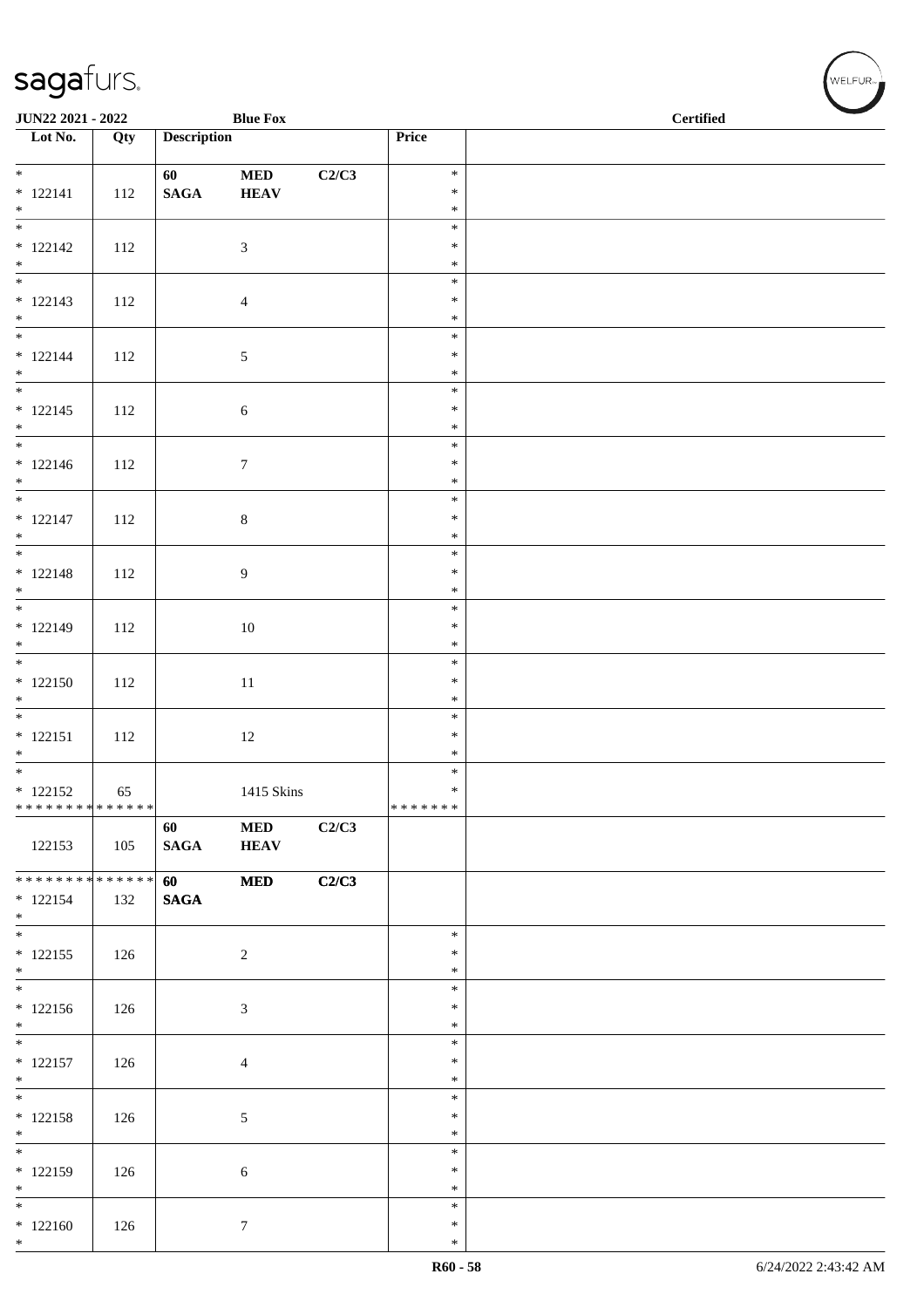| JUN22 2021 - 2022                          |     |                    | <b>Blue Fox</b>  |       |                  | <b>Certified</b> |
|--------------------------------------------|-----|--------------------|------------------|-------|------------------|------------------|
| $\overline{\phantom{1}}$ Lot No.           | Qty | <b>Description</b> |                  |       | Price            |                  |
| $*$                                        |     | 60                 | $\bf MED$        | C2/C3 | $\ast$           |                  |
| $* 122161$                                 | 126 | $\mathbf{SAGA}$    |                  |       | $\ast$           |                  |
| $*$                                        |     |                    |                  |       | $\ast$           |                  |
| $\overline{\phantom{0}}$                   |     |                    |                  |       | $\ast$<br>$\ast$ |                  |
| $* 122162$<br>$*$                          | 126 |                    | $\overline{9}$   |       | $\ast$           |                  |
|                                            |     |                    |                  |       | $\ast$           |                  |
| $* 122163$                                 | 126 |                    | 10               |       | $\ast$           |                  |
| $*$                                        |     |                    |                  |       | $\ast$<br>$\ast$ |                  |
| $* 122164$                                 | 126 |                    | 11               |       | $\ast$           |                  |
| $*$                                        |     |                    |                  |       | $\ast$           |                  |
|                                            |     |                    |                  |       | $\ast$<br>$\ast$ |                  |
| $* 122165$<br>$*$                          | 126 |                    | $12\,$           |       | $\ast$           |                  |
| $*$                                        |     |                    |                  |       | $\ast$           |                  |
| $* 122166$                                 | 126 |                    | 13               |       | $\ast$           |                  |
| $*$                                        |     |                    |                  |       | $\ast$<br>$\ast$ |                  |
| $* 122167$                                 | 126 |                    | 14               |       | $\ast$           |                  |
| $*$                                        |     |                    |                  |       | $\ast$           |                  |
|                                            |     |                    |                  |       | $\ast$<br>$\ast$ |                  |
| $* 122168$<br>$*$                          | 126 |                    | 15               |       | $\ast$           |                  |
|                                            |     |                    |                  |       | $\ast$           |                  |
| $* 122169$                                 | 126 |                    | 16               |       | $\ast$           |                  |
| $\ast$                                     |     |                    |                  |       | $\ast$<br>$\ast$ |                  |
| $* 122170$                                 | 117 |                    | 17               |       | $\ast$           |                  |
| $*$                                        |     |                    |                  |       | $\ast$           |                  |
| $* 122171$                                 | 21  |                    | 2160 Skins       |       | $\ast$<br>$\ast$ |                  |
| * * * * * * * * <mark>* * * * * * *</mark> |     |                    |                  |       | * * * * * * *    |                  |
| * * * * * * * * * * * * * * *              |     |                    | <b>IDENTICAL</b> |       |                  |                  |
| $* 122172$<br>$\ast$                       | 132 |                    |                  |       |                  |                  |
| $\overline{\phantom{0}}$                   |     |                    |                  |       | $\ast$           |                  |
| * 122173                                   | 126 |                    | $\sqrt{2}$       |       | $\ast$           |                  |
| $*$                                        |     |                    |                  |       | $\ast$           |                  |
| $*$<br>$* 122174$                          | 126 |                    | $\mathfrak{Z}$   |       | $\ast$<br>$\ast$ |                  |
| $*$                                        |     |                    |                  |       | $\ast$           |                  |
|                                            |     |                    |                  |       | $\ast$           |                  |
| $* 122175$<br>$*$                          | 126 |                    | $\overline{4}$   |       | $\ast$<br>$\ast$ |                  |
|                                            |     |                    |                  |       | $\ast$           |                  |
| $* 122176$                                 | 126 |                    | $\mathfrak{S}$   |       | $\ast$           |                  |
| $*$                                        |     |                    |                  |       | $\ast$<br>$\ast$ |                  |
| $* 122177$                                 | 126 |                    | $\boldsymbol{6}$ |       | $\ast$           |                  |
| $*$                                        |     |                    |                  |       | $\ast$           |                  |
| $*$                                        |     |                    |                  |       | $\ast$           |                  |
| $* 122178$<br>$*$                          | 126 |                    | $\boldsymbol{7}$ |       | $\ast$<br>$\ast$ |                  |
|                                            |     |                    |                  |       | $\ast$           |                  |
| $* 122179$                                 | 126 |                    | $8\,$            |       | $\ast$           |                  |
| $*$                                        |     |                    |                  |       | $\ast$<br>$\ast$ |                  |
| $* 122180$                                 | 126 |                    | 9                |       | $\ast$           |                  |
| $*$                                        |     |                    |                  |       | $\ast$           |                  |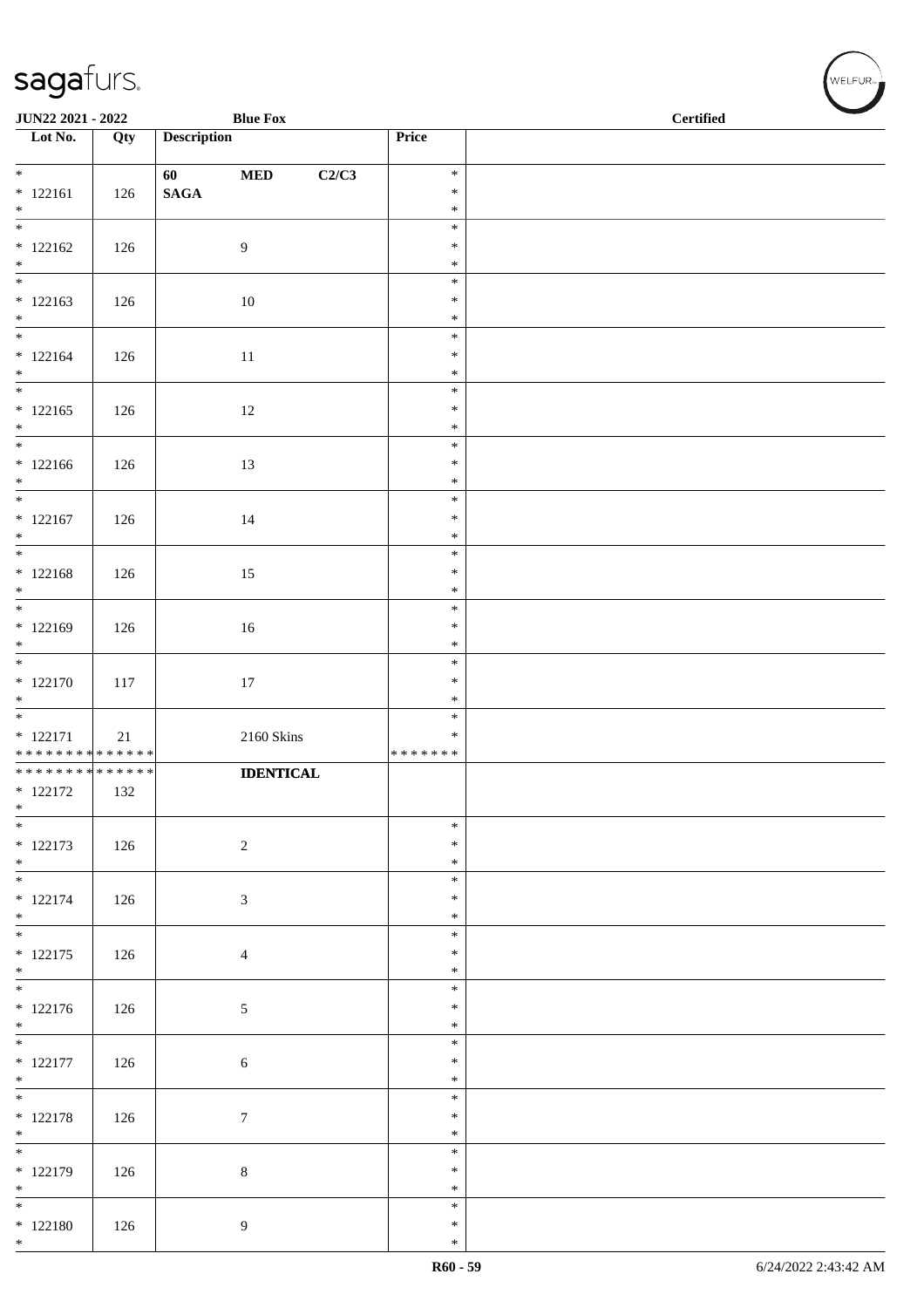| JUN22 2021 - 2022                                                      |     |                    | <b>Blue Fox</b> |       |                                   | <b>Certified</b> |  |  |
|------------------------------------------------------------------------|-----|--------------------|-----------------|-------|-----------------------------------|------------------|--|--|
| $\overline{\phantom{1}}$ Lot No.                                       | Qty | <b>Description</b> |                 |       | Price                             |                  |  |  |
| $*$<br>$* 122181$<br>$*$                                               | 126 | 60<br><b>SAGA</b>  | $\bf MED$       | C2/C3 | $\ast$<br>$\ast$<br>$\ast$        |                  |  |  |
| $\overline{\phantom{0}}$<br>$* 122182$<br>$\ast$                       | 126 |                    | 11              |       | $\ast$<br>$\ast$<br>$\ast$        |                  |  |  |
| $\overline{\phantom{0}}$<br>$* 122183$<br>******** <mark>******</mark> | 127 |                    | 1519 Skins      |       | $\ast$<br>∗<br>* * * * * * *      |                  |  |  |
| ******** <mark>******</mark><br>$* 122184$<br>$\ast$                   | 132 | 60<br><b>SAGA</b>  | $\bf MED$       | C2/C3 |                                   |                  |  |  |
| $\overline{\phantom{0}}$<br>$* 122185$<br>$*$                          | 126 |                    | $\sqrt{2}$      |       | $\ast$<br>$\ast$<br>$\ast$        |                  |  |  |
| $\frac{1}{1}$<br>$* 122186$<br>$*$                                     | 126 |                    | $\mathfrak{Z}$  |       | $\ast$<br>$\ast$<br>$\ast$        |                  |  |  |
| $\overline{\ }$<br>$* 122187$<br>$*$                                   | 126 |                    | $\overline{4}$  |       | $\ast$<br>$\ast$<br>$\ast$        |                  |  |  |
| $\ast$<br>$* 122188$<br>$*$                                            | 126 |                    | $\sqrt{5}$      |       | $\ast$<br>$\ast$<br>$\ast$        |                  |  |  |
| $\overline{\phantom{0}}$<br>* 122189<br>$\ast$                         | 126 |                    | $\sqrt{6}$      |       | $\ast$<br>$\ast$<br>$\ast$        |                  |  |  |
| $\overline{\phantom{a}^*}$<br>$*122190$<br>$\ast$                      | 126 |                    | $7\phantom{.0}$ |       | $\ast$<br>$\ast$<br>$\ast$        |                  |  |  |
| $*$<br>$* 122191$<br>$\ast$                                            | 126 |                    | $\,8\,$         |       | $\ast$<br>$\ast$<br>$\ast$        |                  |  |  |
| $\overline{\phantom{0}}$<br>$*$ 122192<br>$\ast$                       | 126 |                    | 9               |       | $\ast$<br>$\ast$<br>$\ast$        |                  |  |  |
| $\overline{\phantom{0}}$<br>$* 122193$<br>$*$                          | 126 |                    | $10\,$          |       | $\ast$<br>$\ast$<br>$\ast$        |                  |  |  |
| $\ast$<br>$* 122194$<br>$*$                                            | 126 |                    | 11              |       | $\ast$<br>$\ast$<br>$\ast$        |                  |  |  |
| $\overline{\phantom{0}}$<br>$* 122195$<br>$\ast$                       | 126 |                    | 12              |       | $\ast$<br>$\ast$<br>$\ast$        |                  |  |  |
| $\overline{\phantom{a}^*}$<br>* 122196<br>$\ast$                       | 126 |                    | 13              |       | $\ast$<br>$\ast$<br>$\ast$        |                  |  |  |
| $\overline{\phantom{0}}$<br>$* 122197$<br>$\ast$                       | 126 |                    | 14              |       | $\ast$<br>$\ast$<br>$\ast$        |                  |  |  |
| $\overline{\phantom{0}}$<br>* 122198<br>$\ast$                         | 126 |                    | 15              |       | $\ast$<br>$\ast$<br>$\ast$        |                  |  |  |
| $\overline{\phantom{0}}$<br>* 122199<br>$\ast$                         | 112 |                    | $16\,$          |       | $\ast$<br>$\ast$<br>$\ast$        |                  |  |  |
| $*$<br>$*122200$<br>******** <mark>******</mark>                       | 21  |                    | 2029 Skins      |       | $\ast$<br>$\ast$<br>* * * * * * * |                  |  |  |

WELFUR-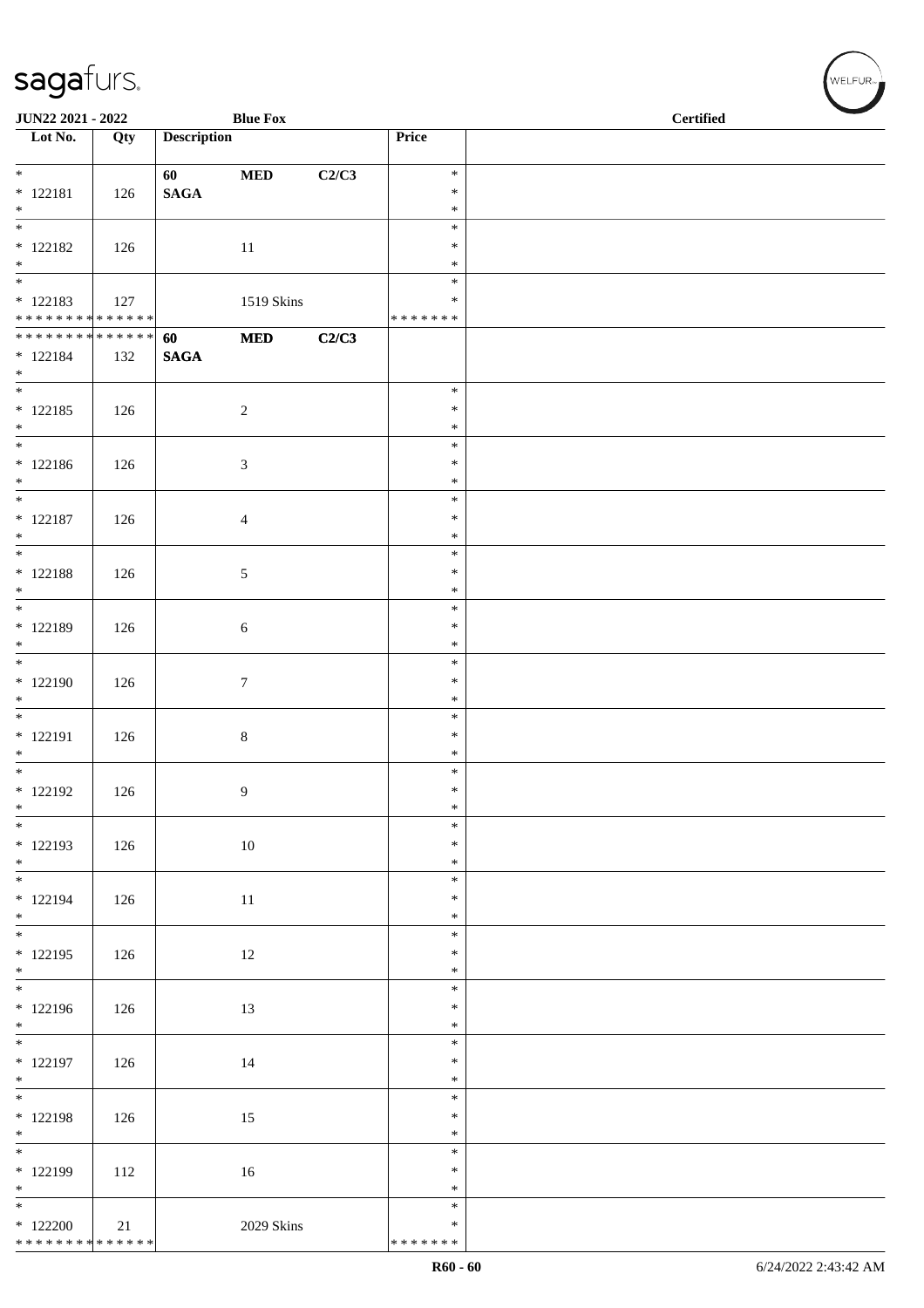| JUN22 2021 - 2022                        |     |                    | <b>Blue Fox</b>  |       |                         | $\operatorname{\bf \mathbf{Certified}}$ |
|------------------------------------------|-----|--------------------|------------------|-------|-------------------------|-----------------------------------------|
| Lot No.                                  | Qty | <b>Description</b> |                  |       | Price                   |                                         |
| * * * * * * * * * * * * * *              |     | 60                 | $\bf MED$        | C2/C3 |                         |                                         |
| $*$ 122201<br>$*$                        | 132 | <b>SAGA</b>        |                  |       |                         |                                         |
|                                          |     |                    |                  |       | $\ast$                  |                                         |
| $*$ 122202<br>$*$                        | 126 |                    | $\sqrt{2}$       |       | $\ast$<br>$\ast$        |                                         |
|                                          |     |                    |                  |       | $\ast$<br>$\ast$        |                                         |
| $*$ 122203<br>$*$                        | 126 |                    | 3                |       | $\ast$                  |                                         |
| $*$ 122204                               | 126 |                    | 4                |       | $\ast$<br>$\ast$        |                                         |
| $*$<br>$\overline{\phantom{0}}$          |     |                    |                  |       | $\ast$                  |                                         |
| $*$ 122205                               | 126 |                    | $\sqrt{5}$       |       | $\ast$<br>$\ast$        |                                         |
| $*$<br>$*$                               |     |                    |                  |       | $\ast$<br>$\ast$        |                                         |
| $*122206$                                | 126 |                    | 6                |       | $\ast$                  |                                         |
| $*$                                      |     |                    |                  |       | $\ast$<br>$\ast$        |                                         |
| $*$ 122207                               | 126 |                    | $\boldsymbol{7}$ |       | $\ast$                  |                                         |
| $*$                                      |     |                    |                  |       | $\ast$<br>$\ast$        |                                         |
| $*$ 122208<br>$*$                        | 126 |                    | $8\,$            |       | $\ast$<br>$\ast$        |                                         |
|                                          |     |                    |                  |       | $\ast$                  |                                         |
| $*122209$<br>* * * * * * * * * * * * * * | 27  |                    | 1041 Skins       |       | $\ast$<br>* * * * * * * |                                         |
| ******** <mark>******</mark>             |     | 60                 | $\bf MED$        | C2/C3 |                         |                                         |
| $* 122210$<br>$*$                        | 132 | $\mathbf{SAGA}$    |                  |       |                         |                                         |
|                                          |     |                    |                  |       | $\ast$<br>$\ast$        |                                         |
| $* 122211$<br>$*$                        | 126 |                    | $\sqrt{2}$       |       | $\ast$                  |                                         |
| $* 122212$                               | 126 |                    | 3                |       | $\ast$<br>$\ast$        |                                         |
| $\ast$<br>$\overline{\phantom{0}}$       |     |                    |                  |       | $\ast$                  |                                         |
| $* 122213$                               | 126 |                    | $\overline{4}$   |       | $\ast$<br>$\ast$        |                                         |
| $*$                                      |     |                    |                  |       | $\ast$<br>$\ast$        |                                         |
| $* 122214$                               | 126 |                    | 5                |       | $\ast$                  |                                         |
| $*$<br>$*$                               |     |                    |                  |       | $\ast$<br>$\ast$        |                                         |
| $* 122215$                               | 126 |                    | $\sqrt{6}$       |       | $\ast$                  |                                         |
| $*$                                      |     |                    |                  |       | $\ast$<br>$\ast$        |                                         |
| $* 122216$<br>$*$                        | 126 |                    | $\boldsymbol{7}$ |       | $\ast$<br>$\ast$        |                                         |
| $\overline{\phantom{0}}$                 |     |                    |                  |       | $\ast$                  |                                         |
| $* 122217$<br>$*$                        | 126 |                    | $\,8\,$          |       | $\ast$<br>$\ast$        |                                         |
|                                          |     |                    |                  |       | $\ast$                  |                                         |
| $* 122218$<br>$*$                        | 126 |                    | 9                |       | $\ast$<br>$\ast$        |                                         |
| $* 122219$                               | 126 |                    | 10               |       | $\ast$<br>$\ast$        |                                         |
| $*$                                      |     |                    |                  |       | $\ast$                  |                                         |
| $*122220$                                | 126 |                    | $11\,$           |       | $\ast$<br>$\ast$        |                                         |
| $*$                                      |     |                    |                  |       | $\ast$                  |                                         |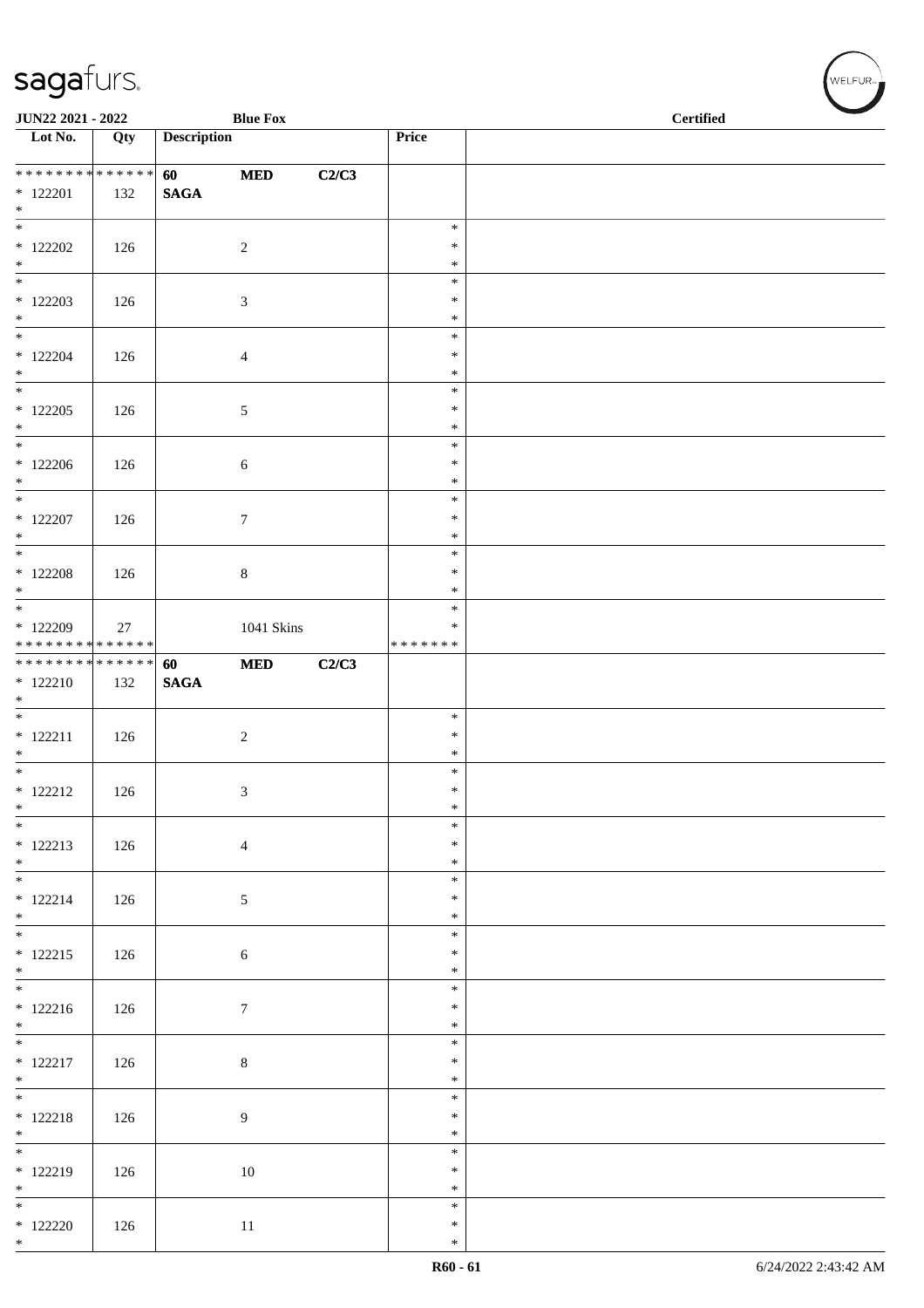| JUN22 2021 - 2022                                                       |     |                       | <b>Blue Fox</b>  |       |                                   | <b>Certified</b> |  |
|-------------------------------------------------------------------------|-----|-----------------------|------------------|-------|-----------------------------------|------------------|--|
| $\overline{\phantom{1}}$ Lot No.                                        | Qty | <b>Description</b>    |                  |       | Price                             |                  |  |
| $\overline{\phantom{0}}$<br>$*$ 122221<br>$\ast$                        | 126 | 60<br><b>SAGA</b>     | $\bf MED$        | C2/C3 | $\ast$<br>$\ast$<br>$\ast$        |                  |  |
| $_{\ast}^{-}$<br>$*$ 122222<br>$*$                                      | 126 |                       | 13               |       | $\ast$<br>$\ast$<br>$\ast$        |                  |  |
| $\overline{\phantom{0}}$<br>$*$ 122223<br>$\ast$                        | 126 |                       | 14               |       | $\ast$<br>$\ast$<br>$\ast$        |                  |  |
| $\overline{\phantom{a}^*}$<br>$*$ 122224<br>$\ast$                      | 119 |                       | 15               |       | $\ast$<br>$\ast$<br>$\ast$        |                  |  |
| $\overline{\phantom{0}}$<br>$* 122225$<br>* * * * * * * * * * * * * *   | 24  |                       | 1913 Skins       |       | $\ast$<br>$\ast$<br>* * * * * * * |                  |  |
| ******** <mark>******</mark><br>$*122226$<br>$*$                        | 135 | 60<br>$\mathbf{SAGA}$ | $\bf MED$        | C2/C3 |                                   |                  |  |
| $\overline{\phantom{a}^*}$<br>$* 122227$<br>$\ast$                      | 126 |                       | $\overline{c}$   |       | $\ast$<br>$\ast$<br>$\ast$        |                  |  |
| $\overline{\phantom{a}^*}$<br>$*$ 122228<br>$*$                         | 126 |                       | $\mathfrak 3$    |       | $\ast$<br>$\ast$<br>$\ast$        |                  |  |
| $\overline{\phantom{0}}$<br>$*$ 122229<br>$\ast$                        | 126 |                       | $\overline{4}$   |       | $\ast$<br>$\ast$<br>$\ast$        |                  |  |
| $\overline{\phantom{0}}$<br>$*122230$<br>$\ast$                         | 126 |                       | $\sqrt{5}$       |       | $\ast$<br>$\ast$<br>$\ast$        |                  |  |
| $\overline{\phantom{0}}$<br>$* 122231$<br>$\ast$                        | 126 |                       | $\sqrt{6}$       |       | $\ast$<br>$\ast$<br>$\ast$        |                  |  |
| $\overline{\phantom{0}}$<br>$*$ 122232<br>$\ast$                        | 126 |                       | $\boldsymbol{7}$ |       | $\ast$<br>$\ast$<br>$\ast$        |                  |  |
| $\ast$<br>$*122233$<br>$\ast$                                           | 126 |                       | $\,$ 8 $\,$      |       | $\ast$<br>$\ast$<br>$\ast$        |                  |  |
| $\overline{\phantom{0}}$<br>$* 122234$<br>$\ast$                        | 126 |                       | $\overline{9}$   |       | $\ast$<br>$\ast$<br>$\ast$        |                  |  |
| $\ast$<br>$*122235$<br>$\ast$                                           | 126 |                       | 10               |       | $\ast$<br>$\ast$<br>$\ast$        |                  |  |
| $\overline{\phantom{0}}$<br>$*122236$<br>$\ast$                         | 126 |                       | 11               |       | $\ast$<br>$\ast$<br>$\ast$        |                  |  |
| $\overline{\phantom{a}^*}$<br>$* 122237$<br>* * * * * * * * * * * * * * | 126 |                       | 1521 Skins       |       | $\ast$<br>$\ast$<br>* * * * * * * |                  |  |
| * * * * * * * * * * * * * *<br>$*$ 122238<br>$\ast$                     | 140 | 60<br><b>SAGA</b>     | $\bf MED$        | C2/C3 |                                   |                  |  |
| $\overline{\phantom{0}}$<br>$*$ 122239<br>$\ast$                        | 140 |                       | $\sqrt{2}$       |       | $\ast$<br>$\ast$<br>$\ast$        |                  |  |
| $*$<br>$*122240$<br>******** <mark>******</mark>                        | 75  |                       | 355 Skins        |       | $\ast$<br>$\ast$<br>* * * * * * * |                  |  |

WELFUR-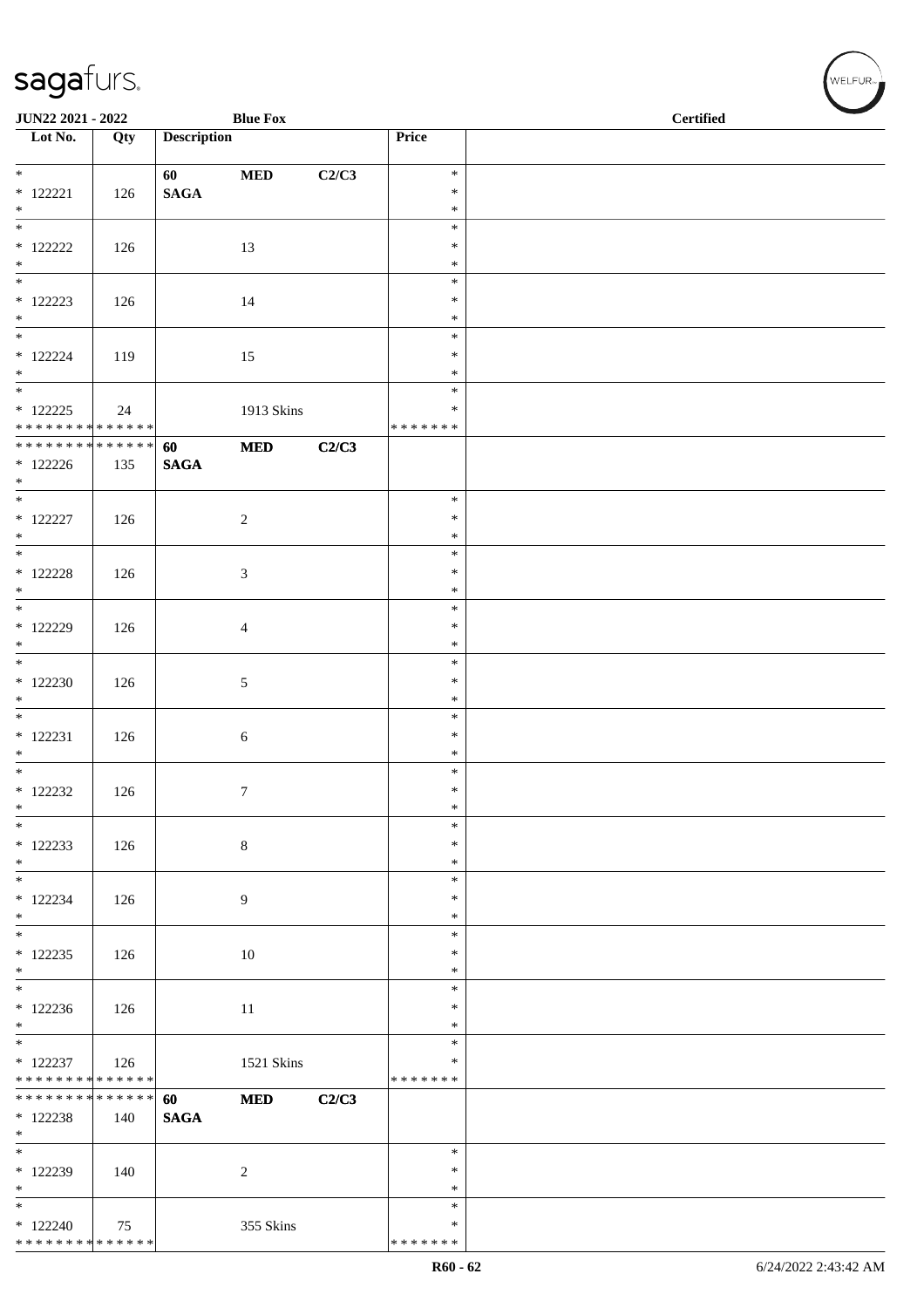|                                    | JUN22 2021 - 2022<br><b>Blue Fox</b> |                    |                  |       |                  | <b>Certified</b> |  |
|------------------------------------|--------------------------------------|--------------------|------------------|-------|------------------|------------------|--|
| $\overline{\phantom{1}}$ Lot No.   | Qty                                  | <b>Description</b> |                  |       | Price            |                  |  |
|                                    |                                      |                    |                  |       |                  |                  |  |
| * * * * * * * * * * * * * *        |                                      | 60                 | $\bf MED$        | C2/C3 |                  |                  |  |
| $* 122241$                         | 146                                  | $\mathbf{SAGA}$    | ${\bf SILK}$     |       |                  |                  |  |
| $*$<br>$\frac{1}{*}$               |                                      |                    |                  |       | $\ast$           |                  |  |
| $*$ 122242                         |                                      |                    | $\overline{2}$   |       | $\ast$           |                  |  |
| $*$                                | 140                                  |                    |                  |       | $\ast$           |                  |  |
|                                    |                                      |                    |                  |       | $\ast$           |                  |  |
| $* 122243$                         | 140                                  |                    | $\mathfrak{Z}$   |       | $\ast$           |                  |  |
| $\ast$                             |                                      |                    |                  |       | $\ast$           |                  |  |
|                                    |                                      |                    |                  |       | $\ast$           |                  |  |
| $* 122244$                         | 140                                  |                    | $\overline{4}$   |       | $\ast$           |                  |  |
| $*$<br>$\overline{\phantom{0}}$    |                                      |                    |                  |       | $\ast$<br>$\ast$ |                  |  |
| $* 122245$                         |                                      |                    |                  |       | $\ast$           |                  |  |
| $*$                                | 140                                  |                    | $\sqrt{5}$       |       | $\ast$           |                  |  |
|                                    |                                      |                    |                  |       | $\ast$           |                  |  |
| $* 122246$                         | 140                                  |                    | $\boldsymbol{6}$ |       | $\ast$           |                  |  |
| $*$                                |                                      |                    |                  |       | $\ast$           |                  |  |
| $\overline{\phantom{0}}$           |                                      |                    |                  |       | $\ast$           |                  |  |
| $* 122247$                         | 140                                  |                    | $\tau$           |       | $\ast$           |                  |  |
| $\ast$<br>$\overline{\phantom{0}}$ |                                      |                    |                  |       | $\ast$           |                  |  |
|                                    |                                      |                    |                  |       | $\ast$           |                  |  |
| $* 122248$<br>$*$                  | 140                                  |                    | $\,8\,$          |       | $\ast$<br>$\ast$ |                  |  |
| $*$                                |                                      |                    |                  |       | $\ast$           |                  |  |
| $* 122249$                         | 140                                  |                    | 9                |       | $\ast$           |                  |  |
| $*$                                |                                      |                    |                  |       | $\ast$           |                  |  |
|                                    |                                      |                    |                  |       | $\ast$           |                  |  |
| $*122250$                          | 140                                  |                    | $10\,$           |       | $\ast$           |                  |  |
| $\ast$<br>$\overline{\phantom{0}}$ |                                      |                    |                  |       | $\ast$           |                  |  |
|                                    |                                      |                    |                  |       | $\ast$           |                  |  |
| $* 122251$<br>$*$                  | 140                                  |                    | $11\,$           |       | $\ast$<br>$\ast$ |                  |  |
| $*$                                |                                      |                    |                  |       | $\ast$           |                  |  |
| $* 122252$                         | 140                                  |                    | 12               |       | $\ast$           |                  |  |
| $\ast$                             |                                      |                    |                  |       | $\ast$           |                  |  |
| $\ast$                             |                                      |                    |                  |       | $\ast$           |                  |  |
| $*122253$                          | 140                                  |                    | 13               |       | $\ast$           |                  |  |
| $\ast$                             |                                      |                    |                  |       | $\ast$           |                  |  |
| $\overline{\phantom{a}^*}$         |                                      |                    |                  |       | $\ast$           |                  |  |
| $* 122254$                         | 140                                  |                    | 14               |       | ∗                |                  |  |
| $*$<br>$\overline{\phantom{0}}$    |                                      |                    |                  |       | $\ast$<br>$\ast$ |                  |  |
| $* 122255$                         | 80                                   |                    | 2046 Skins       |       | $\ast$           |                  |  |
| * * * * * * * * * * * * * *        |                                      |                    |                  |       | * * * * * * *    |                  |  |
| * * * * * * * * * * * * * *        |                                      | 60                 | $\bf MED$        | C2/C3 |                  |                  |  |
| $*122256$                          | 146                                  | <b>SAGA</b>        | SLK              |       |                  |                  |  |
| $*$                                |                                      |                    |                  |       |                  |                  |  |
| $\overline{\phantom{0}}$           |                                      |                    |                  |       | $\ast$           |                  |  |
| $* 122257$                         | 140                                  |                    | $\sqrt{2}$       |       | $\ast$           |                  |  |
| $*$<br>$\overline{\phantom{0}}$    |                                      |                    |                  |       | $\ast$<br>$\ast$ |                  |  |
| $* 122258$                         | 140                                  |                    | $\mathfrak{Z}$   |       | $\ast$           |                  |  |
| $*$                                |                                      |                    |                  |       | $\ast$           |                  |  |
| $*$                                |                                      |                    |                  |       | $\ast$           |                  |  |
| $*122259$                          | 140                                  |                    | $\overline{4}$   |       | $\ast$           |                  |  |
| $\ast$                             |                                      |                    |                  |       | $\ast$           |                  |  |
| $\ast$                             |                                      |                    |                  |       | $\ast$           |                  |  |
| $*122260$                          | 140                                  |                    | 5                |       | $\ast$           |                  |  |
| $*$                                |                                      |                    |                  |       | $\ast$           |                  |  |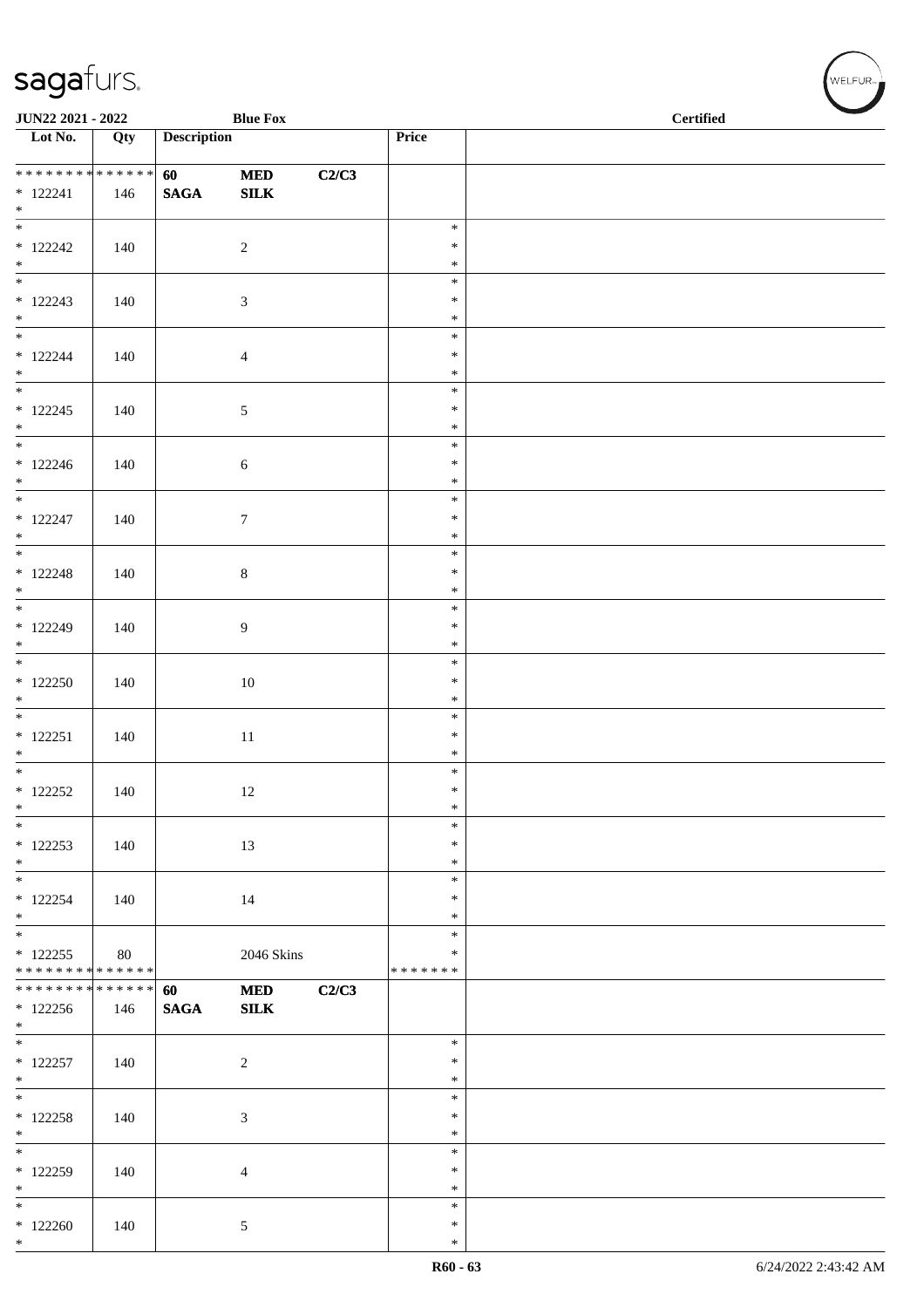| JUN22 2021 - 2022                                     |     |                        | <b>Blue Fox</b>  |       |                                   | <b>Certified</b> |  |
|-------------------------------------------------------|-----|------------------------|------------------|-------|-----------------------------------|------------------|--|
| Lot No.                                               | Qty | <b>Description</b>     |                  |       | Price                             |                  |  |
| $*$                                                   |     | 60                     | $\bf MED$        | C2/C3 | $\ast$                            |                  |  |
| $* 122261$<br>$*$                                     | 140 | $\mathbf{SAGA}$        | ${\bf SILK}$     |       | $\ast$<br>$\ast$                  |                  |  |
| $\overline{\phantom{0}}$<br>$*122262$                 | 140 |                        | $\boldsymbol{7}$ |       | $\ast$<br>$\ast$                  |                  |  |
| $*$<br>$*122263$                                      | 140 |                        | $\,8\,$          |       | $\ast$<br>$\ast$<br>$\ast$        |                  |  |
| $*$                                                   |     |                        |                  |       | $\ast$<br>$\ast$                  |                  |  |
| $*122264$<br>$*$<br>$\frac{1}{\ast}$                  | 140 |                        | $\overline{9}$   |       | $\ast$<br>$\ast$                  |                  |  |
| $*122265$<br>$*$                                      | 140 |                        | $10\,$           |       | $\ast$<br>$\ast$<br>$\ast$        |                  |  |
| $*$<br>$*122266$<br>$*$                               | 140 |                        | 11               |       | $\ast$<br>$\ast$<br>$\ast$        |                  |  |
| $* 122267$<br>$\ast$                                  | 140 |                        | 12               |       | $\ast$<br>$\ast$<br>$\ast$        |                  |  |
| $* 122268$<br>$*$                                     | 140 |                        | 13               |       | $\ast$<br>$\ast$<br>$\ast$        |                  |  |
| $\overline{\ast}$<br>$*122269$<br>$*$                 | 140 |                        | 14               |       | $\ast$<br>$\ast$<br>$\ast$        |                  |  |
| $* 122270$<br>$*$                                     | 140 |                        | 15               |       | $\ast$<br>$\ast$<br>$\ast$        |                  |  |
| $* 122271$<br>* * * * * * * * * * * * * *             | 89  |                        | 2195 Skins       |       | $\ast$<br>$\ast$<br>* * * * * * * |                  |  |
| * * * * * * * * * * * * * * *<br>$*$ 122272<br>$\ast$ | 146 | 60<br>${\bf S}{\bf I}$ | <b>MED</b>       | C2/C3 |                                   |                  |  |
| $*$<br>$*122273$<br>$*$                               | 140 |                        | $\sqrt{2}$       |       | $\ast$<br>$\ast$<br>$\ast$        |                  |  |
| $\overline{\phantom{0}}$<br>$* 122274$<br>$*$         | 140 |                        | $\sqrt{3}$       |       | $\ast$<br>$\ast$<br>$\ast$        |                  |  |
| $*$<br>$* 122275$<br>$*$                              | 140 |                        | $\overline{4}$   |       | $\ast$<br>$\ast$<br>$\ast$        |                  |  |
| $* 122276$<br>$*$                                     | 140 |                        | $\sqrt{5}$       |       | $\ast$<br>$\ast$<br>$\ast$        |                  |  |
| $\overline{\phantom{0}}$<br>$* 122277$<br>$*$         | 140 |                        | $\sqrt{6}$       |       | $\ast$<br>$\ast$<br>$\ast$        |                  |  |
| $\overline{\phantom{0}}$<br>$* 122278$<br>$*$         | 140 |                        | $\boldsymbol{7}$ |       | $\ast$<br>$\ast$<br>$\ast$        |                  |  |
| * 122279<br>$*$                                       | 140 |                        | $\,8\,$          |       | $\ast$<br>$\ast$<br>$\ast$        |                  |  |
| $\overline{\phantom{0}}$<br>$*$ 122280<br>$*$         | 140 |                        | 9                |       | $\ast$<br>$\ast$<br>$\ast$        |                  |  |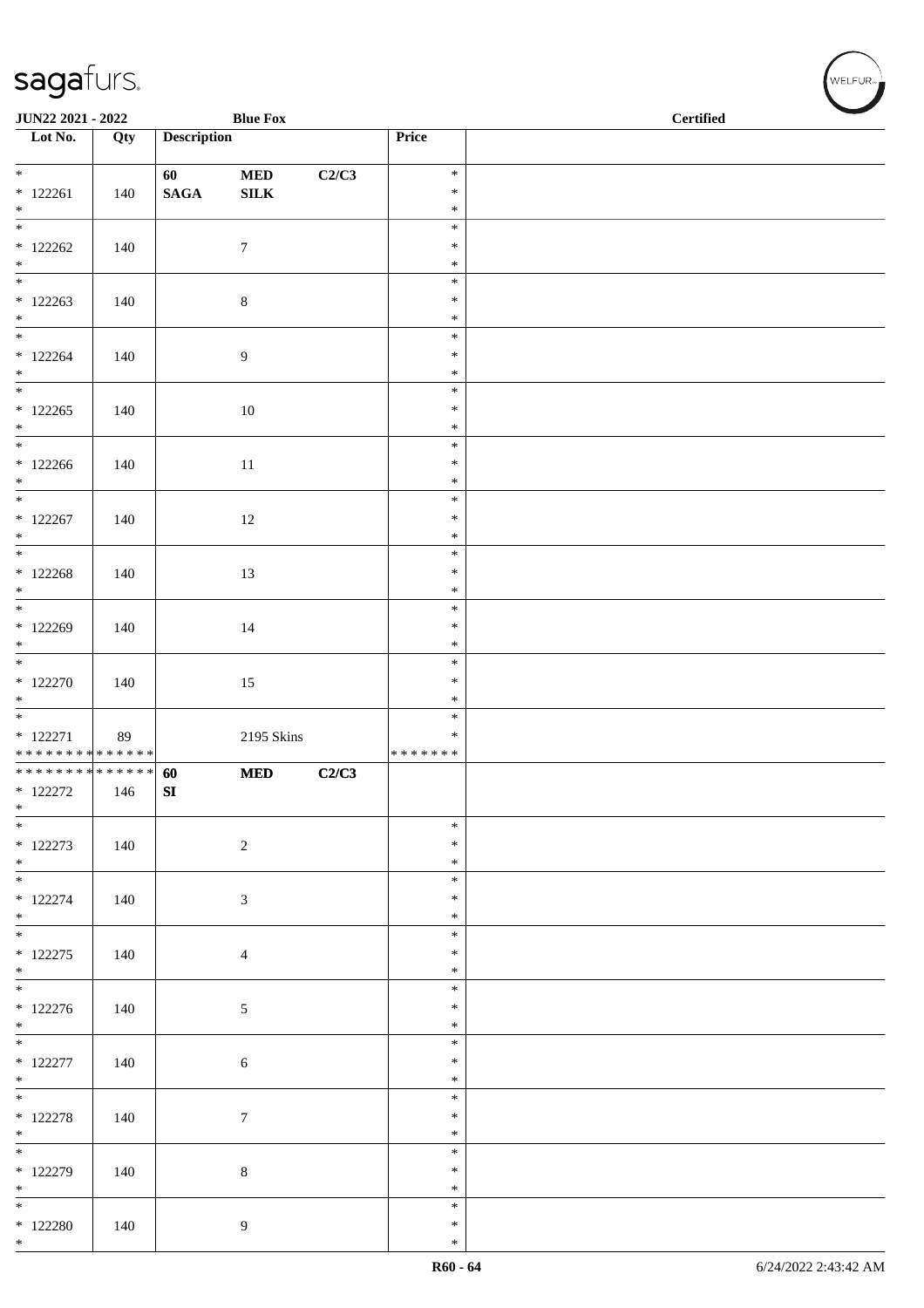| JUN22 2021 - 2022                          |     |                    | <b>Blue Fox</b>  |       |                         | <b>Certified</b> |
|--------------------------------------------|-----|--------------------|------------------|-------|-------------------------|------------------|
| $\overline{\phantom{1}}$ Lot No.           | Qty | <b>Description</b> |                  |       | Price                   |                  |
|                                            |     |                    |                  |       |                         |                  |
| $*$                                        |     | 60                 | $\bf MED$        | C2/C3 | $\ast$                  |                  |
| $*$ 122281<br>$*$                          | 140 | ${\bf SI}$         |                  |       | $\ast$<br>$\ast$        |                  |
| $\frac{1}{1}$                              |     |                    |                  |       | $\ast$                  |                  |
| $*$ 122282                                 | 140 |                    | 11               |       | $\ast$                  |                  |
| $*$<br>$\overline{\phantom{0}}$            |     |                    |                  |       | $\ast$                  |                  |
| $*$ 122283                                 | 140 |                    | 12               |       | $\ast$<br>$\ast$        |                  |
| $\ast$                                     |     |                    |                  |       | $\ast$                  |                  |
| $\overline{\ast}$                          |     |                    |                  |       | $\ast$                  |                  |
| $*$ 122284                                 | 140 |                    | 13               |       | $\ast$                  |                  |
| $*$<br>$\overline{\phantom{0}}$            |     |                    |                  |       | $\ast$<br>$\ast$        |                  |
| $* 122285$                                 | 140 |                    | 14               |       | $\ast$                  |                  |
| $*$                                        |     |                    |                  |       | $\ast$                  |                  |
| $\overline{\phantom{0}}$                   |     |                    |                  |       | $\ast$                  |                  |
| $*122286$<br>* * * * * * * * * * * * * *   | 92  |                    | 2058 Skins       |       | $\ast$<br>* * * * * * * |                  |
| * * * * * * * * <mark>* * * * * * *</mark> |     | 60                 | $\bf MED$        | C2/C3 |                         |                  |
| $*$ 122287                                 | 146 | SI                 |                  |       |                         |                  |
| $*$<br>$\overline{\phantom{0}}$            |     |                    |                  |       |                         |                  |
| $*$ 122288                                 | 140 |                    | $\overline{c}$   |       | $\ast$<br>$\ast$        |                  |
| $*$                                        |     |                    |                  |       | $\ast$                  |                  |
| $*$                                        |     |                    |                  |       | $\ast$                  |                  |
| $*$ 122289                                 | 140 |                    | 3                |       | $\ast$                  |                  |
| $\ast$                                     |     |                    |                  |       | $\ast$<br>$\ast$        |                  |
| $*$ 122290                                 | 140 |                    | $\overline{4}$   |       | $\ast$                  |                  |
| $\ast$                                     |     |                    |                  |       | $\ast$                  |                  |
| $\overline{\phantom{0}}$                   |     |                    |                  |       | $\ast$                  |                  |
| * 122291<br>$*$                            | 140 |                    | 5                |       | $\ast$<br>$\ast$        |                  |
| $*$                                        |     |                    |                  |       | $\ast$                  |                  |
| $*$ 122292                                 | 140 |                    | 6                |       | $\ast$                  |                  |
| $\ast$<br>$\overline{\phantom{0}}$         |     |                    |                  |       | $\ast$                  |                  |
| $* 122293$                                 | 140 |                    | $\boldsymbol{7}$ |       | $\ast$<br>$\ast$        |                  |
| $*$                                        |     |                    |                  |       | $\ast$                  |                  |
|                                            |     |                    |                  |       | $\ast$                  |                  |
| $* 122294$                                 | 140 |                    | $\,8\,$          |       | $\ast$                  |                  |
| $*$                                        |     |                    |                  |       | $\ast$<br>$\ast$        |                  |
| $*$ 122295                                 | 140 |                    | $\overline{9}$   |       | $\ast$                  |                  |
| $*$                                        |     |                    |                  |       | $\ast$                  |                  |
|                                            |     |                    |                  |       | $\ast$                  |                  |
| $*122296$<br>$*$                           | 140 |                    | 10               |       | $\ast$<br>$\ast$        |                  |
|                                            |     |                    |                  |       | $\ast$                  |                  |
| $*$ 122297                                 | 140 |                    | $11\,$           |       | $\ast$                  |                  |
| $*$<br>$\overline{\ast}$                   |     |                    |                  |       | $\ast$                  |                  |
| $*$ 122298                                 |     |                    |                  |       | $\ast$<br>$\ast$        |                  |
| $*$                                        | 140 |                    | 12               |       | $\ast$                  |                  |
|                                            |     |                    |                  |       | $\ast$                  |                  |
| $*122299$                                  | 140 |                    | 13               |       | $\ast$                  |                  |
| $*$<br>$\overline{\phantom{0}}$            |     |                    |                  |       | $\ast$<br>$\ast$        |                  |
| $*122300$                                  | 140 |                    | 14               |       | $\ast$                  |                  |
| $*$                                        |     |                    |                  |       | $\ast$                  |                  |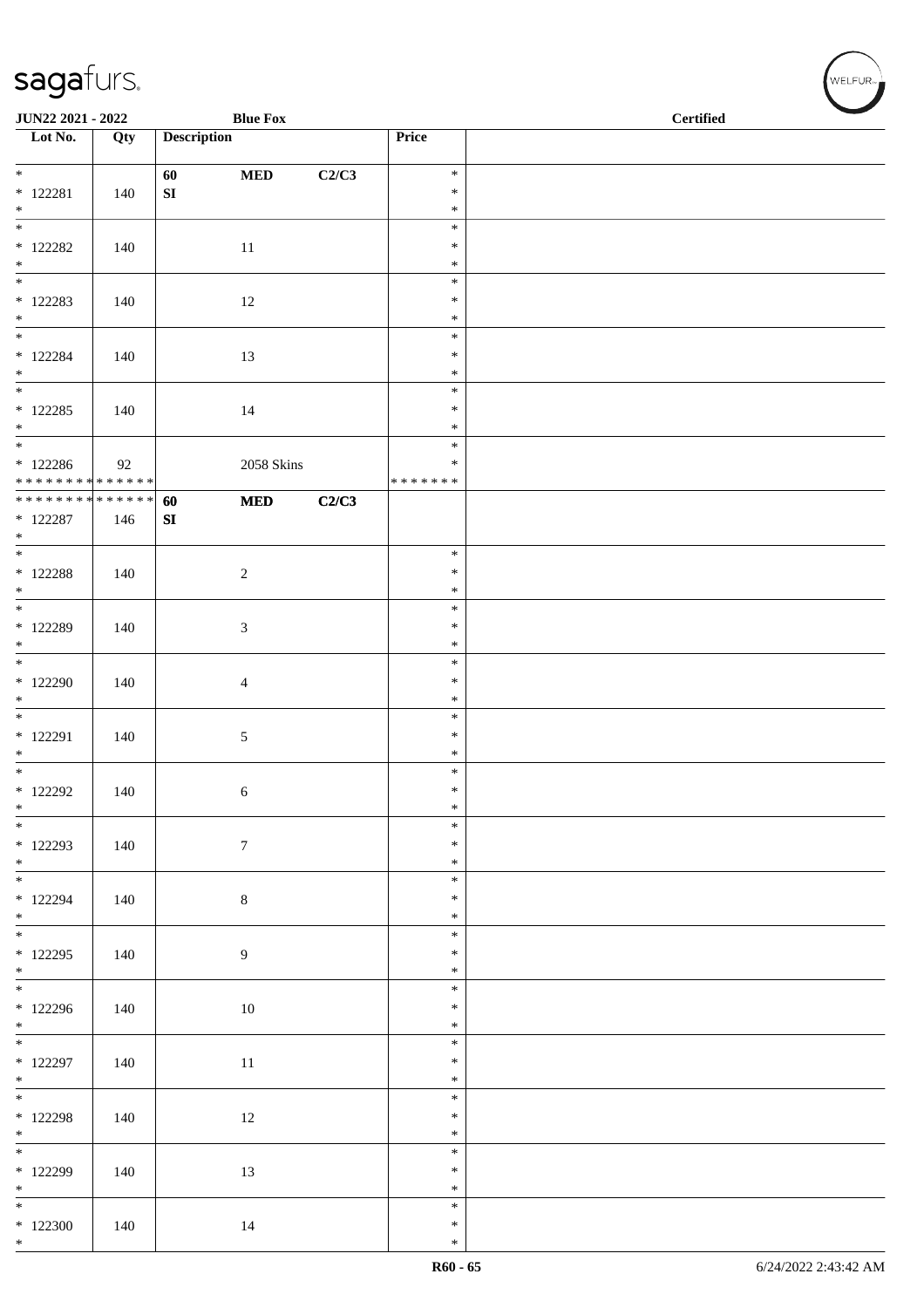| JUN22 2021 - 2022                                         |     |                    | <b>Blue Fox</b>                                                           |       |                                   | <b>Certified</b> |
|-----------------------------------------------------------|-----|--------------------|---------------------------------------------------------------------------|-------|-----------------------------------|------------------|
| $\overline{\phantom{1}}$ Lot No.                          | Qty | <b>Description</b> |                                                                           |       | Price                             |                  |
| $\overline{\mathbf{r}}$<br>$*$ 122301                     | 140 | 60<br>SI           | $\bf MED$                                                                 | C2/C3 | $\ast$<br>$\ast$                  |                  |
| $\ast$<br>$\overline{\ast}$                               |     |                    |                                                                           |       | $\ast$                            |                  |
| $*122302$<br>$\ast$                                       | 140 |                    | 16                                                                        |       | $\ast$<br>$\ast$<br>$\ast$        |                  |
| $\overline{\phantom{0}}$<br>$*122303$<br>$*$              | 140 |                    | 17                                                                        |       | $\ast$<br>$\ast$<br>$\ast$        |                  |
| $\overline{\phantom{0}}$<br>$*122304$<br>$\ast$           | 140 |                    | 18                                                                        |       | $\ast$<br>$\ast$<br>$\ast$        |                  |
| $\frac{1}{*}$<br>$*122305$<br>* * * * * * * * * * * * * * | 143 |                    | 2669 Skins                                                                |       | $\ast$<br>$\ast$<br>* * * * * * * |                  |
| ******** <mark>******</mark><br>$*122306$<br>$*$          | 104 | 60<br><b>SROY</b>  | $\boldsymbol{\text{X} \text{D} \text{/}\text{D} \text{K}}$<br><b>HEAV</b> | C2/C3 |                                   |                  |
| $\overline{\phantom{0}}$<br>$*$ 122307<br>$*$             | 98  |                    | $\sqrt{2}$                                                                |       | $\ast$<br>$\ast$<br>$\ast$        |                  |
| $*$<br>$*$ 122308<br>$*$                                  | 98  |                    | $\mathfrak{Z}$                                                            |       | $\ast$<br>$\ast$<br>$\ast$        |                  |
| $\overline{\phantom{0}}$<br>* 122309<br>$\ast$            | 98  |                    | $\overline{4}$                                                            |       | $\ast$<br>$\ast$<br>$\ast$        |                  |
| $\overline{\ast}$<br>$* 122310$<br>$\ast$                 | 98  |                    | $5\,$                                                                     |       | $\ast$<br>$\ast$<br>$\ast$        |                  |
| $\ast$<br>$* 122311$<br>$*$                               | 98  |                    | $\sqrt{6}$                                                                |       | $\ast$<br>$\ast$<br>$\ast$        |                  |
| $\overline{\phantom{0}}$<br>$* 122312$<br>$\ast$          | 98  |                    | $\tau$                                                                    |       | $\ast$<br>$\ast$<br>$\ast$        |                  |
| $\overline{\phantom{0}}$<br>$* 122313$<br>$*$             | 98  |                    | $\,8\,$                                                                   |       | $\ast$<br>$\ast$<br>$\ast$        |                  |
| $\ast$<br>$* 122314$<br>$*$                               | 98  |                    | $\overline{9}$                                                            |       | $\ast$<br>$\ast$<br>$\ast$        |                  |
| $\overline{\phantom{0}}$<br>$* 122315$<br>$*$             | 98  |                    | $10\,$                                                                    |       | $\ast$<br>∗<br>$\ast$             |                  |
| $\overline{\phantom{0}}$<br>$* 122316$<br>$\ast$          | 98  |                    | $11\,$                                                                    |       | $\ast$<br>∗<br>$\ast$             |                  |
| $\ast$<br>$* 122317$<br>* * * * * * * * * * * * * *       | 99  |                    | 1183 Skins                                                                |       | $\ast$<br>$\ast$<br>* * * * * * * |                  |
| * * * * * * * * * * * * * *<br>$* 122318$<br>$*$          | 104 | 60<br><b>SROY</b>  | XD/DK<br><b>HEAV</b>                                                      | C2/C3 |                                   |                  |
| $\overline{\phantom{0}}$<br>* 122319<br>$*$               | 98  |                    | $\sqrt{2}$                                                                |       | $\ast$<br>$\ast$<br>$\ast$        |                  |
| $\ast$<br>$*122320$<br>$*$                                | 98  |                    | $\mathfrak{Z}$                                                            |       | $\ast$<br>$\ast$<br>$\ast$        |                  |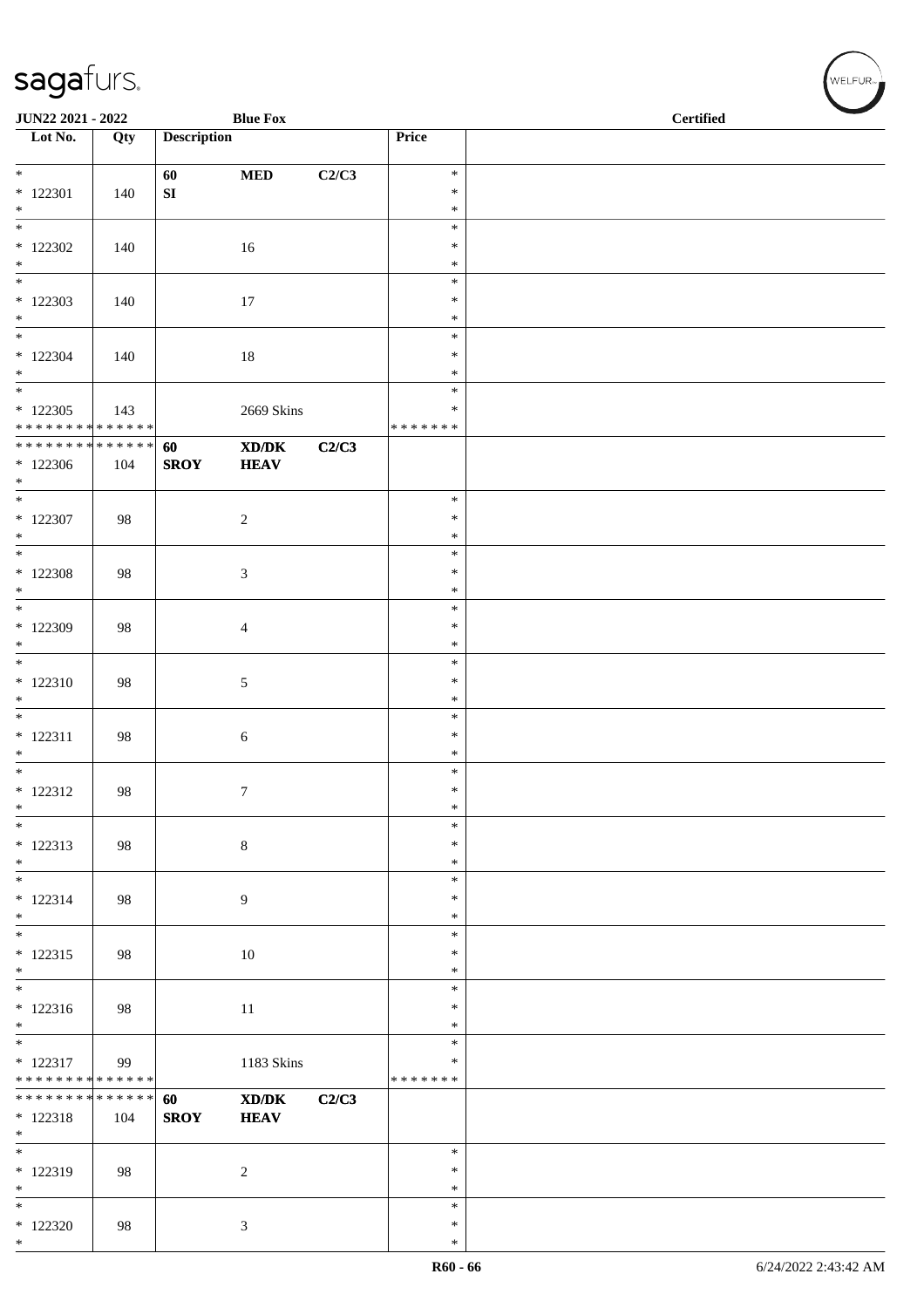| JUN22 2021 - 2022                  |     |                    | <b>Blue Fox</b>                                              |       |                  | $\operatorname{\bf \mathbf{Certified}}$ |  |  |  |
|------------------------------------|-----|--------------------|--------------------------------------------------------------|-------|------------------|-----------------------------------------|--|--|--|
| Lot No.                            | Qty | <b>Description</b> |                                                              |       | Price            |                                         |  |  |  |
|                                    |     | 60                 | $\boldsymbol{\text{XD}}\boldsymbol{/}\boldsymbol{\text{DK}}$ | C2/C3 | $\ast$           |                                         |  |  |  |
| $* 122321$                         | 98  | <b>SROY</b>        | <b>HEAV</b>                                                  |       | $\ast$           |                                         |  |  |  |
| $*$<br>$\overline{\phantom{0}}$    |     |                    |                                                              |       | $\ast$<br>$\ast$ |                                         |  |  |  |
| $*$ 122322                         | 98  |                    | $\sqrt{5}$                                                   |       | $\ast$           |                                         |  |  |  |
| $*$                                |     |                    |                                                              |       | $\ast$           |                                         |  |  |  |
| $*$ 122323                         |     |                    |                                                              |       | $\ast$<br>$\ast$ |                                         |  |  |  |
| $*$                                | 98  |                    | $\sqrt{6}$                                                   |       | $\ast$           |                                         |  |  |  |
|                                    |     |                    |                                                              |       | $\ast$           |                                         |  |  |  |
| $* 122324$<br>$*$                  | 98  |                    | $\boldsymbol{7}$                                             |       | $\ast$<br>$\ast$ |                                         |  |  |  |
| $\overline{\phantom{0}}$           |     |                    |                                                              |       | $\ast$           |                                         |  |  |  |
| $*$ 122325                         | 98  |                    | $\,8\,$                                                      |       | $\ast$           |                                         |  |  |  |
| $*$<br>$\overline{\phantom{0}}$    |     |                    |                                                              |       | $\ast$<br>$\ast$ |                                         |  |  |  |
| $*122326$                          | 98  |                    | 9                                                            |       | $\ast$           |                                         |  |  |  |
| $*$<br>$\overline{\phantom{0}}$    |     |                    |                                                              |       | $\ast$<br>$\ast$ |                                         |  |  |  |
| $*$ 122327                         | 98  |                    | $10\,$                                                       |       | $\ast$           |                                         |  |  |  |
| $\ast$                             |     |                    |                                                              |       | $\ast$           |                                         |  |  |  |
| $\overline{\phantom{0}}$           |     |                    |                                                              |       | $\ast$           |                                         |  |  |  |
| $*$ 122328<br>$*$                  | 98  |                    | $11\,$                                                       |       | $\ast$<br>$\ast$ |                                         |  |  |  |
|                                    |     |                    |                                                              |       | $\ast$           |                                         |  |  |  |
| $*122329$<br>$\ast$                | 98  |                    | 12                                                           |       | $\ast$<br>$\ast$ |                                         |  |  |  |
| $\overline{\phantom{0}}$           |     |                    |                                                              |       | $\ast$           |                                         |  |  |  |
| $*122330$                          | 98  |                    | 13                                                           |       | $\ast$           |                                         |  |  |  |
| $\ast$<br>$\overline{\phantom{0}}$ |     |                    |                                                              |       | $\ast$<br>$\ast$ |                                         |  |  |  |
| $* 122331$                         | 98  |                    | $14\,$                                                       |       | $\ast$           |                                         |  |  |  |
| $\ast$<br>$\overline{\phantom{0}}$ |     |                    |                                                              |       | $\ast$           |                                         |  |  |  |
| $*$ 122332                         | 98  |                    | 15                                                           |       | $\ast$<br>$\ast$ |                                         |  |  |  |
| $\ast$                             |     |                    |                                                              |       | $\ast$           |                                         |  |  |  |
| $\overline{\phantom{0}}$           |     |                    |                                                              |       | $\ast$<br>$\ast$ |                                         |  |  |  |
| $* 122333$<br>$*$                  | 98  |                    | 16                                                           |       | $\ast$           |                                         |  |  |  |
|                                    |     |                    |                                                              |       | $\ast$           |                                         |  |  |  |
| $*122334$<br>$*$                   | 98  |                    | 17                                                           |       | $\ast$<br>$\ast$ |                                         |  |  |  |
| $*$                                |     |                    |                                                              |       | $\ast$           |                                         |  |  |  |
| $* 122335$                         | 98  |                    | 18                                                           |       | $\ast$           |                                         |  |  |  |
| $*$                                |     |                    |                                                              |       | $\ast$<br>$\ast$ |                                         |  |  |  |
| $*122336$                          | 98  |                    | 19                                                           |       | $\ast$           |                                         |  |  |  |
| $*$<br>$\overline{\phantom{0}}$    |     |                    |                                                              |       | $\ast$<br>$\ast$ |                                         |  |  |  |
| $* 122337$                         | 98  |                    | $20\,$                                                       |       | $\ast$           |                                         |  |  |  |
| $*$                                |     |                    |                                                              |       | $\ast$           |                                         |  |  |  |
| $* 122338$                         | 98  |                    | 21                                                           |       | $\ast$<br>$\ast$ |                                         |  |  |  |
| $*$                                |     |                    |                                                              |       | $\ast$           |                                         |  |  |  |
|                                    |     |                    |                                                              |       | $\ast$           |                                         |  |  |  |
| * 122339<br>$*$                    | 98  |                    | $22\,$                                                       |       | $\ast$<br>$\ast$ |                                         |  |  |  |
|                                    |     |                    |                                                              |       | $\ast$           |                                         |  |  |  |
| $*122340$<br>$*$                   | 98  |                    | $23\,$                                                       |       | $\ast$<br>$\ast$ |                                         |  |  |  |
|                                    |     |                    |                                                              |       |                  |                                         |  |  |  |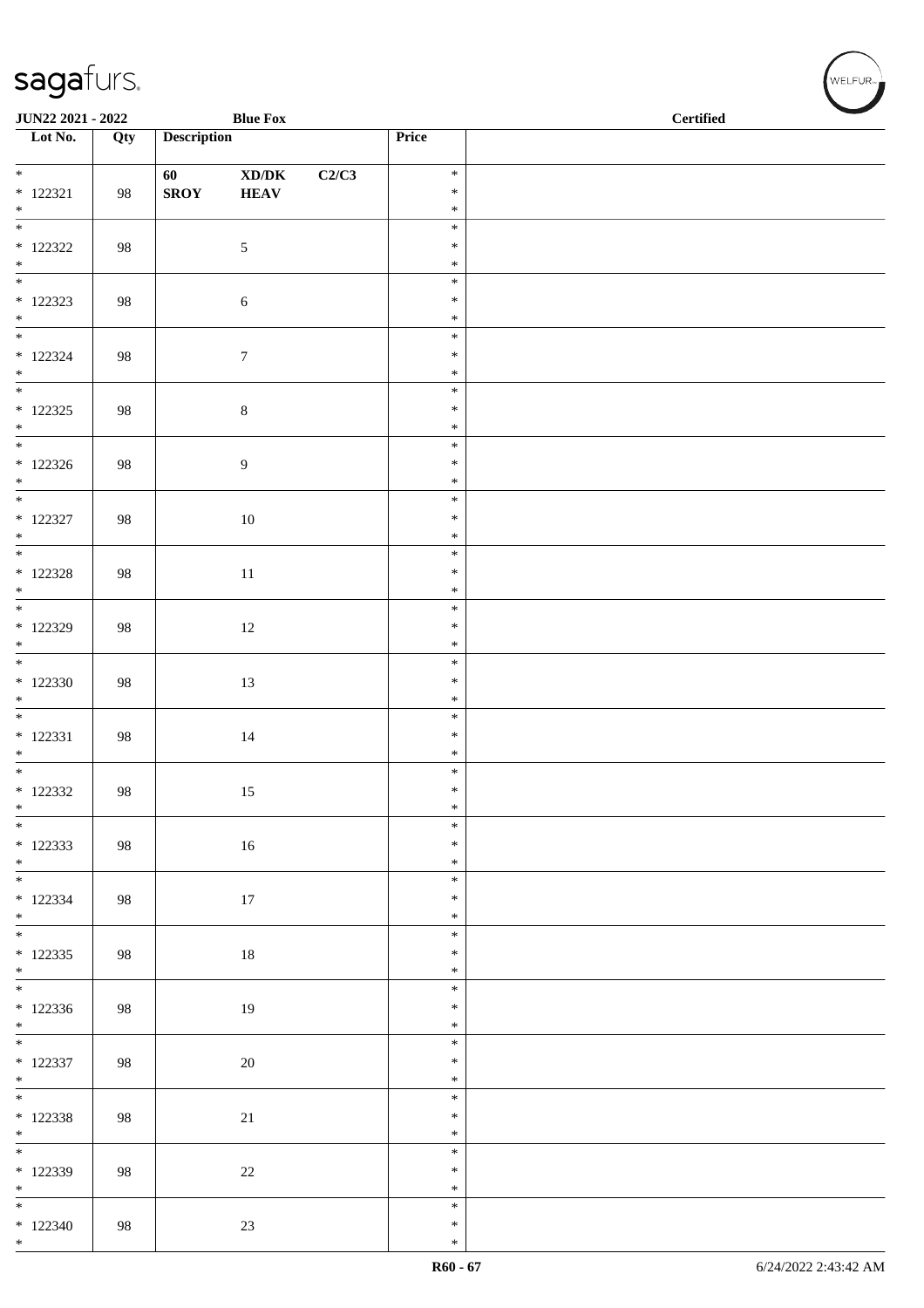| JUN22 2021 - 2022                                               |        |                    | <b>Blue Fox</b>                                                                                                     |       |                                      | <b>Certified</b> |  |
|-----------------------------------------------------------------|--------|--------------------|---------------------------------------------------------------------------------------------------------------------|-------|--------------------------------------|------------------|--|
| $\overline{\phantom{1}}$ Lot No.                                | Qty    | <b>Description</b> |                                                                                                                     |       | Price                                |                  |  |
| $\overline{\ast}$<br>$* 122341$<br>$\ast$                       | 98     | 60<br><b>SROY</b>  | XD/DK<br><b>HEAV</b>                                                                                                | C2/C3 | $\ast$<br>$\ast$<br>$\ast$           |                  |  |
| $_{\ast}^{-}$<br>$*122342$<br>$*$                               | 98     |                    | 25                                                                                                                  |       | $\ast$<br>$\ast$<br>$\ast$           |                  |  |
| $_{\ast}$<br>$* 122343$<br>$\ast$<br>$\overline{\phantom{a}^*}$ | 88     |                    | 26                                                                                                                  |       | $\ast$<br>$\ast$<br>$\ast$           |                  |  |
| $* 122344$<br>$\ast$<br>$\overline{\phantom{a}^*}$              | 86     |                    | 27                                                                                                                  |       | $\ast$<br>$\ast$<br>$\ast$<br>$\ast$ |                  |  |
| $* 122345$<br>* * * * * * * * * * * * * *                       | $21\,$ |                    | 2651 Skins                                                                                                          |       | $\ast$<br>* * * * * * *              |                  |  |
| * * * * * * * * <mark>* * * * * * *</mark><br>$*122346$<br>$*$  | 104    | 60<br><b>SROY</b>  | $\boldsymbol{\text{X}}\boldsymbol{\text{D}}\boldsymbol{/}\boldsymbol{\text{D}}\boldsymbol{\text{K}}$<br><b>HEAV</b> | C2/C3 |                                      |                  |  |
| $\ast$<br>$* 122347$<br>$\ast$<br>$\overline{\phantom{0}}$      | 98     |                    | $\sqrt{2}$                                                                                                          |       | $\ast$<br>$\ast$<br>$\ast$           |                  |  |
| $* 122348$<br>$\ast$                                            | 98     |                    | $\sqrt{3}$                                                                                                          |       | $\ast$<br>$\ast$<br>$\ast$           |                  |  |
| $\overline{\phantom{0}}$<br>* 122349<br>$\ast$                  | 98     |                    | $\overline{4}$                                                                                                      |       | $\ast$<br>$\ast$<br>$\ast$           |                  |  |
| $\overline{\phantom{a}^*}$<br>$*122350$<br>$\ast$               | 98     |                    | $\sqrt{5}$                                                                                                          |       | $\ast$<br>$\ast$<br>$\ast$           |                  |  |
| $\overline{\phantom{a}^*}$<br>$* 122351$<br>$\ast$              | 98     |                    | $\sqrt{6}$                                                                                                          |       | $\ast$<br>$\ast$<br>$\ast$           |                  |  |
| $*$<br>$*$ 122352<br>$\ast$                                     | 98     |                    | $\boldsymbol{7}$                                                                                                    |       | $\ast$<br>$\ast$<br>$\ast$           |                  |  |
| $\overline{\phantom{0}}$<br>$*122353$<br>$*$                    | 98     |                    | $\,8\,$                                                                                                             |       | $\ast$<br>$\ast$<br>$\ast$           |                  |  |
| $\overline{\phantom{0}}$<br>$*122354$<br>$*$                    | 98     |                    | $\overline{9}$                                                                                                      |       | $\ast$<br>$\ast$<br>$\ast$           |                  |  |
| $\overline{\phantom{0}}$<br>$*122355$<br>$*$                    | 98     |                    | $10\,$                                                                                                              |       | $\ast$<br>$\ast$<br>$\ast$           |                  |  |
| $*122356$<br>$*$                                                | 98     |                    | $11\,$                                                                                                              |       | $\ast$<br>$\ast$<br>$\ast$           |                  |  |
| $*$ 122357<br>$\ast$                                            | 98     |                    | 12                                                                                                                  |       | $\ast$<br>$\ast$<br>$\ast$           |                  |  |
| $\overline{\phantom{0}}$<br>$*$ 122358<br>$*$                   | 98     |                    | 13                                                                                                                  |       | $\ast$<br>$\ast$<br>$\ast$           |                  |  |
| $\overline{\phantom{0}}$<br>$*$ 122359<br>$\ast$                | 98     |                    | $14\,$                                                                                                              |       | $\ast$<br>$\ast$<br>$\ast$           |                  |  |
| $_{\ast}^{-}$<br>$*122360$<br>$\ast$                            | 98     |                    | 15                                                                                                                  |       | $\ast$<br>$\ast$<br>$\ast$           |                  |  |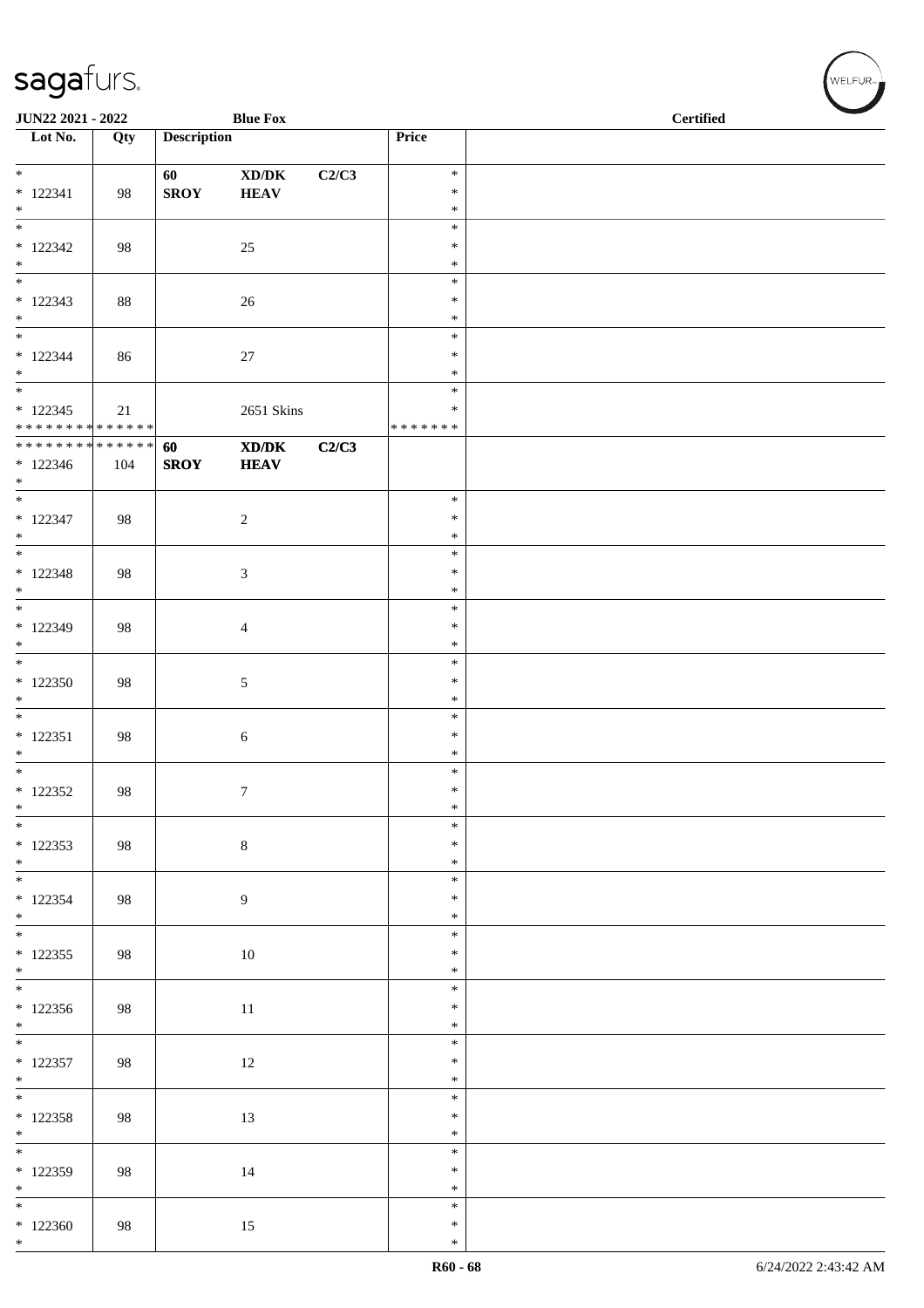| JUN22 2021 - 2022                                 |     |                    | <b>Blue Fox</b>                                                                                      |       |                                   | <b>Certified</b> |  |
|---------------------------------------------------|-----|--------------------|------------------------------------------------------------------------------------------------------|-------|-----------------------------------|------------------|--|
| $\overline{\phantom{1}}$ Lot No.                  | Qty | <b>Description</b> |                                                                                                      |       | Price                             |                  |  |
| $*$                                               |     | 60                 | $\bold{X}\bold{D}/\bold{D}\bold{K}$                                                                  | C2/C3 | $\ast$                            |                  |  |
| $* 122361$<br>$*$                                 | 98  | <b>SROY</b>        | <b>HEAV</b>                                                                                          |       | $\ast$<br>$\ast$                  |                  |  |
| $\overline{\ast}$                                 |     |                    |                                                                                                      |       | $\ast$                            |                  |  |
| $*122362$<br>$*$                                  | 98  |                    | 17                                                                                                   |       | $\ast$<br>$\ast$                  |                  |  |
| $*$<br>$*122363$<br>$\ast$                        | 98  |                    | $18\,$                                                                                               |       | $\ast$<br>$\ast$<br>$\ast$        |                  |  |
| $\overline{\ast}$<br>$*122364$<br>$*$             | 98  |                    | 19                                                                                                   |       | $\ast$<br>$\ast$<br>$\ast$        |                  |  |
| $\overline{\phantom{0}}$<br>$*122365$<br>$*$      | 98  |                    | 20                                                                                                   |       | $\ast$<br>$\ast$<br>$\ast$        |                  |  |
| $*$<br>$*122366$<br>* * * * * * * * * * * * * *   | 40  |                    | 2006 Skins                                                                                           |       | $\ast$<br>$\ast$<br>* * * * * * * |                  |  |
| * * * * * * * * * * * * * * *<br>$*122367$<br>$*$ | 112 | 60<br><b>SROY</b>  | $\boldsymbol{\text{X} \text{D} \text{/} \text{D} \text{K}}$<br><b>HEAV</b>                           | C2/C3 |                                   |                  |  |
| $\overline{\ast}$<br>$* 122368$<br>$\ast$         | 112 |                    | $\overline{c}$                                                                                       |       | $\ast$<br>$\ast$<br>$\ast$        |                  |  |
| $\overline{\phantom{0}}$<br>$*122369$<br>$\ast$   | 98  |                    | 3                                                                                                    |       | $\ast$<br>$\ast$<br>$\ast$        |                  |  |
| $*122370$<br>* * * * * * * * * * * * * *          | 23  |                    | 345 Skins                                                                                            |       | $\ast$<br>$\ast$<br>* * * * * * * |                  |  |
| ******** <mark>******</mark><br>* 122371<br>$*$   | 118 | 60<br><b>SROY</b>  | $\boldsymbol{\text{X}}\boldsymbol{\text{D}}\boldsymbol{/}\boldsymbol{\text{D}}\boldsymbol{\text{K}}$ | C2/C3 |                                   |                  |  |
| $*$<br>$*$ 122372<br>$*$                          | 112 |                    | $\overline{c}$                                                                                       |       | $\ast$<br>$\ast$<br>$\ast$        |                  |  |
| $*$<br>* 122373<br>$*$                            | 112 |                    | $\mathfrak{Z}$                                                                                       |       | $\ast$<br>$\ast$<br>$\ast$        |                  |  |
| $* 122374$<br>$*$                                 | 112 |                    | $\overline{4}$                                                                                       |       | $\ast$<br>$\ast$<br>$\ast$        |                  |  |
| $*$<br>$* 122375$<br>$*$                          | 112 |                    | $\sqrt{5}$                                                                                           |       | $\ast$<br>$\ast$<br>$\ast$        |                  |  |
| $* 122376$<br>$*$                                 | 112 |                    | $\sqrt{6}$                                                                                           |       | $\ast$<br>$\ast$<br>$\ast$        |                  |  |
| $* 122377$<br>$*$                                 | 112 |                    | $\tau$                                                                                               |       | $\ast$<br>$\ast$<br>$\ast$        |                  |  |
| $* 122378$<br>$*$                                 | 112 |                    | $\,8\,$                                                                                              |       | $\ast$<br>$\ast$<br>$\ast$        |                  |  |
| $* 122379$<br>$*$                                 | 112 |                    | 9                                                                                                    |       | $\ast$<br>$\ast$<br>$\ast$        |                  |  |
| $\overline{\phantom{0}}$<br>$*$ 122380<br>$*$     | 112 |                    | 10                                                                                                   |       | $\ast$<br>$\ast$<br>$\ast$        |                  |  |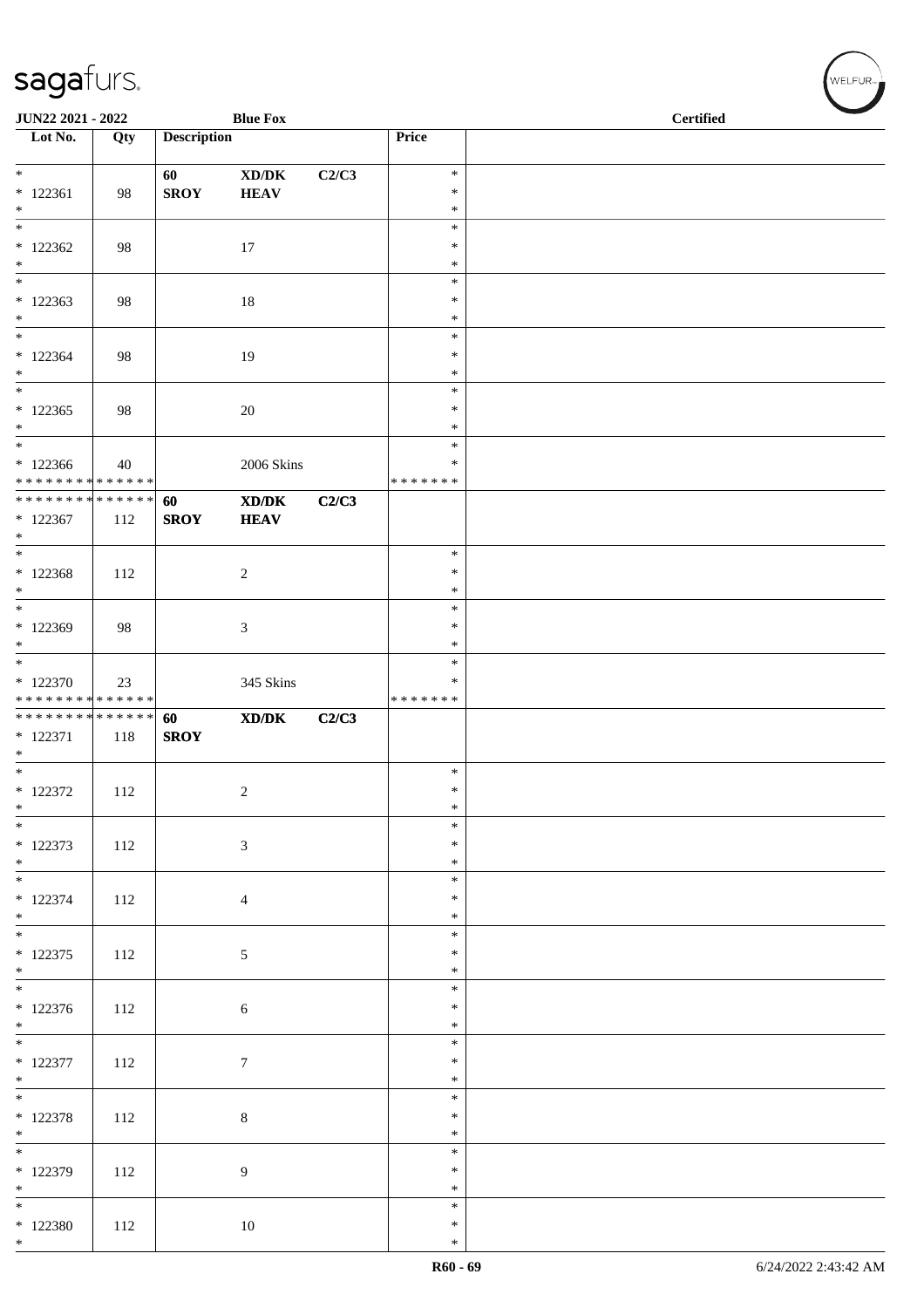| JUN22 2021 - 2022                                      |     |                    | <b>Blue Fox</b>                                              |       |                         | <b>Certified</b> |  |  |
|--------------------------------------------------------|-----|--------------------|--------------------------------------------------------------|-------|-------------------------|------------------|--|--|
| $\overline{\phantom{a}}$ Lot No.                       | Qty | <b>Description</b> |                                                              |       | Price                   |                  |  |  |
| $*$                                                    |     | 60                 | $\boldsymbol{\text{XD}}\boldsymbol{/}\boldsymbol{\text{DK}}$ | C2/C3 | $\ast$                  |                  |  |  |
| $* 122381$<br>$*$                                      | 112 | <b>SROY</b>        |                                                              |       | $\ast$<br>$\ast$        |                  |  |  |
| $\overline{\phantom{0}}$                               |     |                    |                                                              |       | $\ast$                  |                  |  |  |
| $*$ 122382                                             | 112 |                    | 12                                                           |       | $\ast$                  |                  |  |  |
| $*$                                                    |     |                    |                                                              |       | $\ast$<br>$\ast$        |                  |  |  |
| $*122383$                                              | 112 |                    | 13                                                           |       | $\ast$                  |                  |  |  |
| $*$<br>$*$                                             |     |                    |                                                              |       | $\ast$<br>$\ast$        |                  |  |  |
| * 122384                                               | 112 |                    | 14                                                           |       | $\ast$                  |                  |  |  |
| $*$<br>$\overline{\phantom{0}}$                        |     |                    |                                                              |       | $\ast$                  |                  |  |  |
| $* 122385$                                             | 112 |                    | 15                                                           |       | $\ast$<br>$\ast$        |                  |  |  |
| $*$                                                    |     |                    |                                                              |       | $\ast$                  |                  |  |  |
| $*$<br>* 122386                                        | 112 |                    | 16                                                           |       | $\ast$<br>$\ast$        |                  |  |  |
| $*$                                                    |     |                    |                                                              |       | $\ast$                  |                  |  |  |
| $* 122387$                                             | 112 |                    |                                                              |       | $\ast$<br>$\ast$        |                  |  |  |
| $*$                                                    |     |                    | $17\,$                                                       |       | $\ast$                  |                  |  |  |
|                                                        |     |                    |                                                              |       | $\ast$                  |                  |  |  |
| * 122388<br>* * * * * * * * <mark>* * * * * * *</mark> | 58  |                    | 1968 Skins                                                   |       | $\ast$<br>* * * * * * * |                  |  |  |
| ******** <mark>******</mark>                           |     | 60                 | XD/DK                                                        | C2/C3 |                         |                  |  |  |
| * 122389<br>$*$                                        | 118 | <b>SROY</b>        |                                                              |       |                         |                  |  |  |
|                                                        |     |                    |                                                              |       | $\ast$                  |                  |  |  |
| * 122390<br>$\ast$                                     | 112 |                    | $\sqrt{2}$                                                   |       | $\ast$<br>$\ast$        |                  |  |  |
| $\overline{\phantom{0}}$                               |     |                    |                                                              |       | $\ast$                  |                  |  |  |
| * 122391                                               | 112 |                    | $\mathfrak{Z}$                                               |       | $\ast$                  |                  |  |  |
| $*$<br>$*$                                             |     |                    |                                                              |       | $\ast$<br>$\ast$        |                  |  |  |
| $*$ 122392                                             | 112 |                    | 4                                                            |       | $\ast$                  |                  |  |  |
| $\ast$<br>$\overline{\phantom{0}}$                     |     |                    |                                                              |       | $\ast$<br>$\ast$        |                  |  |  |
| * 122393                                               | 112 |                    | $\sqrt{5}$                                                   |       | $\ast$                  |                  |  |  |
| $*$                                                    |     |                    |                                                              |       | $\ast$<br>$\ast$        |                  |  |  |
| $* 122394$                                             | 112 |                    | 6                                                            |       | $\ast$                  |                  |  |  |
| $*$                                                    |     |                    |                                                              |       | $\ast$                  |                  |  |  |
| $*122395$                                              | 112 |                    | $\tau$                                                       |       | $\ast$<br>$\ast$        |                  |  |  |
| $*$                                                    |     |                    |                                                              |       | $\ast$                  |                  |  |  |
| * 122396                                               | 112 |                    | $\,8\,$                                                      |       | $\ast$<br>$\ast$        |                  |  |  |
| $*$                                                    |     |                    |                                                              |       | $\ast$                  |                  |  |  |
|                                                        |     |                    |                                                              |       | $\ast$                  |                  |  |  |
| $*122397$<br>$*$                                       | 112 |                    | $\boldsymbol{9}$                                             |       | $\ast$<br>$\ast$        |                  |  |  |
| $*$                                                    |     |                    |                                                              |       | $\ast$                  |                  |  |  |
| * 122398<br>$*$                                        | 112 |                    | 10                                                           |       | $\ast$<br>$\ast$        |                  |  |  |
| $\overline{\phantom{0}}$                               |     |                    |                                                              |       | $\ast$                  |                  |  |  |
| $*122399$<br>$*$                                       | 112 |                    | 11                                                           |       | $\ast$<br>$\ast$        |                  |  |  |
| $*$                                                    |     |                    |                                                              |       | $\ast$                  |                  |  |  |
| $*122400$                                              | 112 |                    | 12                                                           |       | $\ast$                  |                  |  |  |
| $*$                                                    |     |                    |                                                              |       | $\ast$                  |                  |  |  |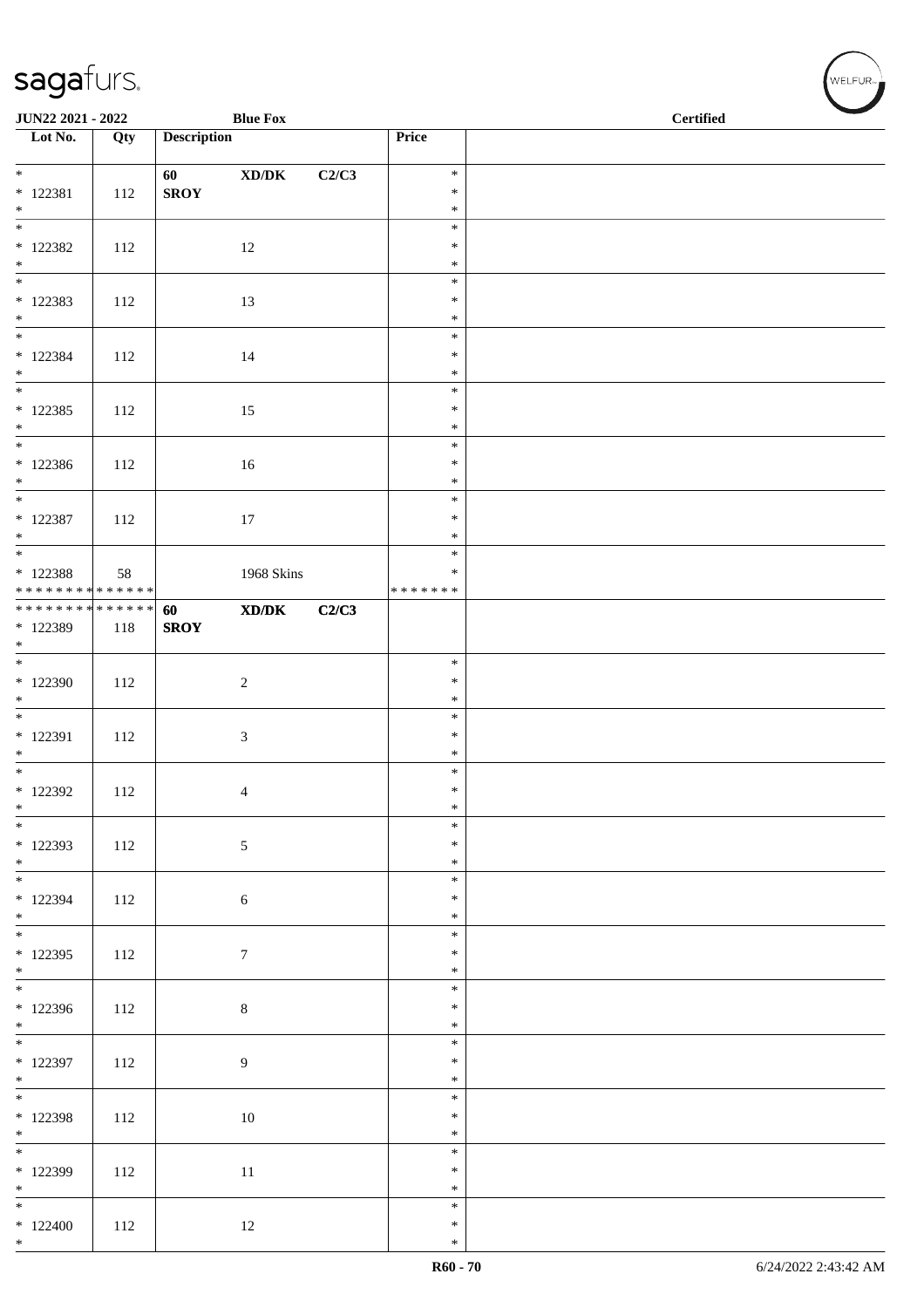| JUN22 2021 - 2022                                           |     |                    | <b>Blue Fox</b>                              |                  | <b>Certified</b> |  |
|-------------------------------------------------------------|-----|--------------------|----------------------------------------------|------------------|------------------|--|
| $\overline{\phantom{1}}$ Lot No.                            | Qty | <b>Description</b> |                                              | Price            |                  |  |
|                                                             |     |                    |                                              |                  |                  |  |
| $*$                                                         |     | 60                 | $\bold{X}\bold{D}/\bold{D}\bold{K}$<br>C2/C3 | $\ast$<br>$\ast$ |                  |  |
| $*122401$<br>$*$                                            | 112 | <b>SROY</b>        |                                              | $\ast$           |                  |  |
|                                                             |     |                    |                                              | $\ast$           |                  |  |
| $*122402$                                                   | 112 |                    | 14                                           | $\ast$           |                  |  |
| $*$<br>$\overline{\phantom{0}}$                             |     |                    |                                              | $\ast$<br>$\ast$ |                  |  |
| $*122403$                                                   | 112 |                    | 15                                           | $\ast$           |                  |  |
| $*$                                                         |     |                    |                                              | $\ast$           |                  |  |
|                                                             |     |                    |                                              | $\ast$           |                  |  |
| $* 122404$<br>$*$                                           | 112 |                    | 16                                           | $\ast$<br>$\ast$ |                  |  |
|                                                             |     |                    |                                              | $\ast$           |                  |  |
| $*122405$                                                   | 112 |                    | 17                                           | $\ast$           |                  |  |
| $*$                                                         |     |                    |                                              | $\ast$           |                  |  |
| $*$<br>$*122406$                                            | 112 |                    | $18\,$                                       | $\ast$<br>$\ast$ |                  |  |
| $*$                                                         |     |                    |                                              | $\ast$           |                  |  |
| $*$                                                         |     |                    |                                              | $\ast$           |                  |  |
| $*122407$                                                   | 112 |                    | 19                                           | $\ast$           |                  |  |
| $*$                                                         |     |                    |                                              | $\ast$<br>$\ast$ |                  |  |
| $* 122408$                                                  | 112 |                    | $20\,$                                       | $\ast$           |                  |  |
| $*$                                                         |     |                    |                                              | $\ast$           |                  |  |
| $\overline{\ast}$                                           |     |                    |                                              | $\ast$           |                  |  |
| $*122409$<br>$*$                                            | 96  |                    | $21\,$                                       | $\ast$<br>$\ast$ |                  |  |
|                                                             |     |                    |                                              | $\ast$           |                  |  |
| $* 122410$                                                  | 38  |                    | 2380 Skins                                   | $\ast$           |                  |  |
| * * * * * * * * * * * * * *<br>******** <mark>******</mark> |     |                    | <b>IDENTICAL</b>                             | * * * * * * *    |                  |  |
| $* 122411$                                                  | 118 |                    |                                              |                  |                  |  |
| $*$                                                         |     |                    |                                              |                  |                  |  |
| $*$                                                         |     |                    |                                              | $\ast$           |                  |  |
| $* 122412$<br>$\ast$                                        | 112 |                    | $\boldsymbol{2}$                             | $\ast$<br>$\ast$ |                  |  |
| $\frac{1}{1}$                                               |     |                    |                                              | $\ast$           |                  |  |
| $* 122413$                                                  | 112 |                    | $\mathfrak{Z}$                               | $\ast$           |                  |  |
| $*$                                                         |     |                    |                                              | $\ast$<br>$\ast$ |                  |  |
| $* 122414$                                                  | 112 |                    | $\overline{4}$                               | $\ast$           |                  |  |
| $*$                                                         |     |                    |                                              | $\ast$           |                  |  |
|                                                             |     |                    |                                              | $\ast$           |                  |  |
| $* 122415$<br>$*$                                           | 112 |                    | $\mathfrak{S}$                               | $\ast$<br>$\ast$ |                  |  |
|                                                             |     |                    |                                              | $\ast$           |                  |  |
| $* 122416$                                                  | 112 |                    | $\sqrt{6}$                                   | $\ast$           |                  |  |
| $*$                                                         |     |                    |                                              | $\ast$           |                  |  |
| $* 122417$                                                  | 112 |                    | $\tau$                                       | $\ast$<br>$\ast$ |                  |  |
| $*$                                                         |     |                    |                                              | $\ast$           |                  |  |
|                                                             |     |                    |                                              | $\ast$           |                  |  |
| $* 122418$                                                  | 112 |                    | $\,8\,$                                      | $\ast$           |                  |  |
| $*$                                                         |     |                    |                                              | $\ast$<br>$\ast$ |                  |  |
| $* 122419$                                                  | 112 |                    | 9                                            | $\ast$           |                  |  |
| $*$<br>$\overline{\phantom{0}}$                             |     |                    |                                              | $\ast$           |                  |  |
| $*122420$                                                   | 112 |                    | 10                                           | $\ast$<br>$\ast$ |                  |  |
| $*$                                                         |     |                    |                                              | $\ast$           |                  |  |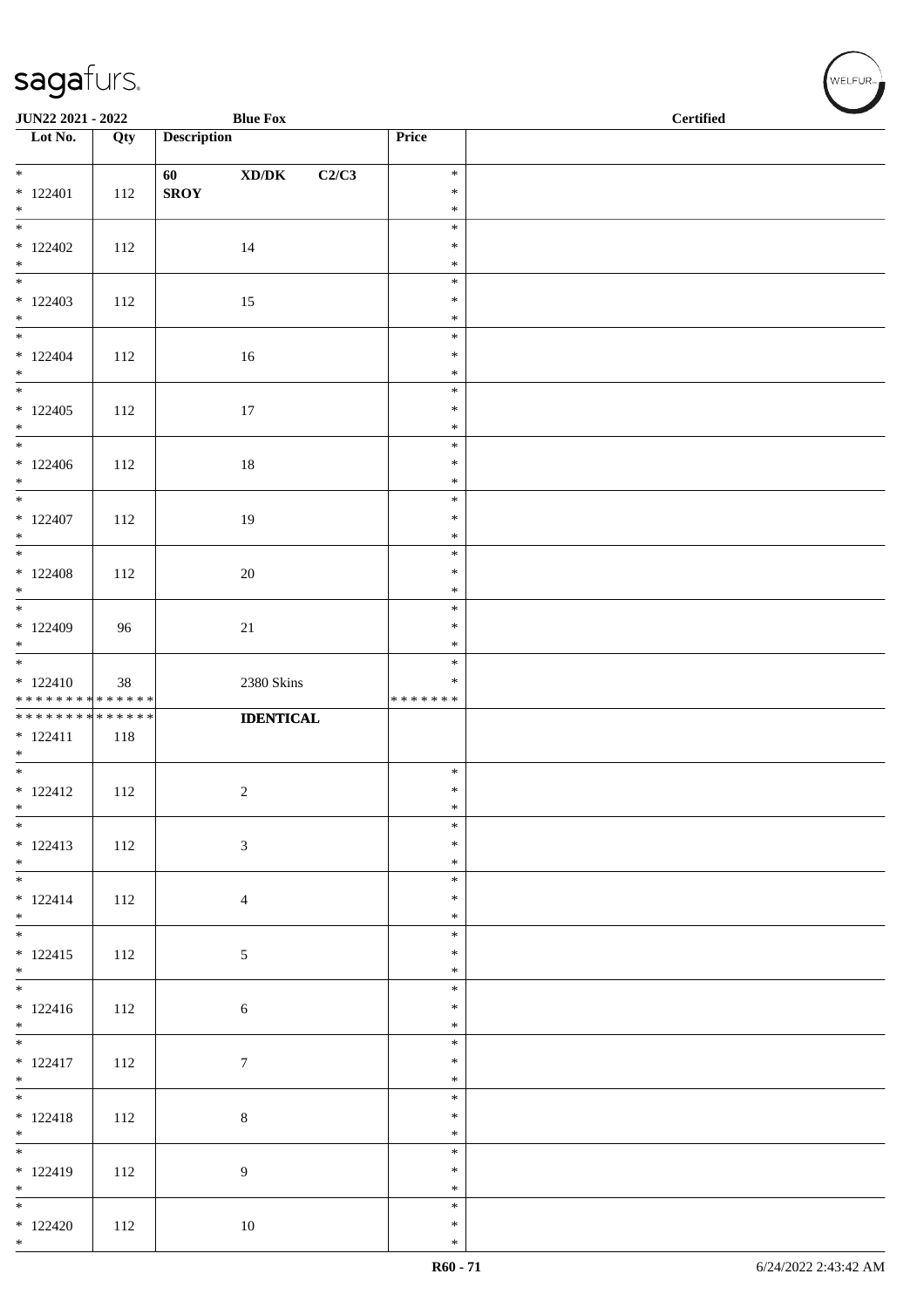| JUN22 2021 - 2022                         |     |                    | <b>Blue Fox</b>                     |       |                  | <b>Certified</b> |  |
|-------------------------------------------|-----|--------------------|-------------------------------------|-------|------------------|------------------|--|
| $\overline{\phantom{1}}$ Lot No.          | Qty | <b>Description</b> |                                     |       | Price            |                  |  |
| $*$                                       |     | 60                 | $\bold{X}\bold{D}/\bold{D}\bold{K}$ | C2/C3 | $\ast$           |                  |  |
| $* 122421$                                | 112 | <b>SROY</b>        |                                     |       | $\ast$           |                  |  |
| $*$<br>$\frac{1}{1}$                      |     |                    |                                     |       | $\ast$<br>$\ast$ |                  |  |
| $*122422$                                 | 112 |                    | 12                                  |       | $\ast$           |                  |  |
| $*$                                       |     |                    |                                     |       | $\ast$<br>$\ast$ |                  |  |
| $* 122423$                                | 112 |                    | 13                                  |       | $\ast$           |                  |  |
| $*$                                       |     |                    |                                     |       | $\ast$<br>$\ast$ |                  |  |
| $* 122424$<br>$*$                         | 112 |                    | 14                                  |       | $\ast$<br>$\ast$ |                  |  |
|                                           |     |                    |                                     |       | $\ast$           |                  |  |
| $* 122425$<br>$*$                         | 112 |                    | 15                                  |       | $\ast$<br>$\ast$ |                  |  |
| $*$                                       |     |                    |                                     |       | $\ast$           |                  |  |
| $* 122426$<br>$*$                         | 112 |                    | 16                                  |       | $\ast$<br>$\ast$ |                  |  |
| $\overline{\phantom{0}}$                  |     |                    |                                     |       | $\ast$           |                  |  |
| $* 122427$<br>$*$                         | 112 |                    | 17                                  |       | $\ast$<br>$\ast$ |                  |  |
|                                           |     |                    |                                     |       | $\ast$           |                  |  |
| $* 122428$<br>$*$                         | 112 |                    | $18\,$                              |       | $\ast$<br>$\ast$ |                  |  |
| $\overline{\ast}$                         |     |                    |                                     |       | $\ast$           |                  |  |
| $* 122429$<br>$*$                         | 112 |                    | 19                                  |       | $\ast$<br>$\ast$ |                  |  |
|                                           |     |                    |                                     |       | $\ast$           |                  |  |
| $*122430$<br>$*$                          | 109 |                    | $20\,$                              |       | $\ast$<br>$\ast$ |                  |  |
| $\overline{\phantom{0}}$                  |     |                    |                                     |       | $\ast$<br>∗      |                  |  |
| $* 122431$<br>* * * * * * * * * * * * * * | 21  |                    | 2264 Skins                          |       | * * * * * * *    |                  |  |
| 122432                                    | 105 | 60<br><b>SROY</b>  | $\boldsymbol{\text{XD}/\text{DK}}$  | C2/C3 |                  |                  |  |
|                                           |     |                    |                                     |       |                  |                  |  |
| ************** 60<br>$*122433$            | 118 | <b>SROY</b>        | XD/DK                               | C2/C3 |                  |                  |  |
| $*$ $*$                                   |     |                    |                                     |       |                  |                  |  |
| $*122434$                                 | 112 |                    | $\overline{c}$                      |       | $\ast$<br>$\ast$ |                  |  |
| $*$<br>$*$                                |     |                    |                                     |       | $\ast$           |                  |  |
| $*122435$                                 | 112 |                    | 3                                   |       | $\ast$<br>$\ast$ |                  |  |
| $*$                                       |     |                    |                                     |       | $\ast$<br>$\ast$ |                  |  |
| $*122436$                                 | 112 |                    | $\overline{4}$                      |       | $\ast$           |                  |  |
| $*$                                       |     |                    |                                     |       | $\ast$<br>$\ast$ |                  |  |
| $* 122437$                                | 112 |                    | $\mathfrak{S}$                      |       | $\ast$           |                  |  |
| $*$                                       |     |                    |                                     |       | $\ast$<br>$\ast$ |                  |  |
| $*122438$                                 | 112 |                    | $\sqrt{6}$                          |       | $\ast$           |                  |  |
| $*$                                       |     |                    |                                     |       | $\ast$<br>$\ast$ |                  |  |
| $*122439$                                 | 112 |                    | $\boldsymbol{7}$                    |       | $\ast$           |                  |  |
| $*$<br>$\overline{\phantom{0}}$           |     |                    |                                     |       | $\ast$<br>$\ast$ |                  |  |
| $*122440$<br>$*$                          | 112 |                    | $\,8\,$                             |       | $\ast$<br>$\ast$ |                  |  |
|                                           |     |                    |                                     |       |                  |                  |  |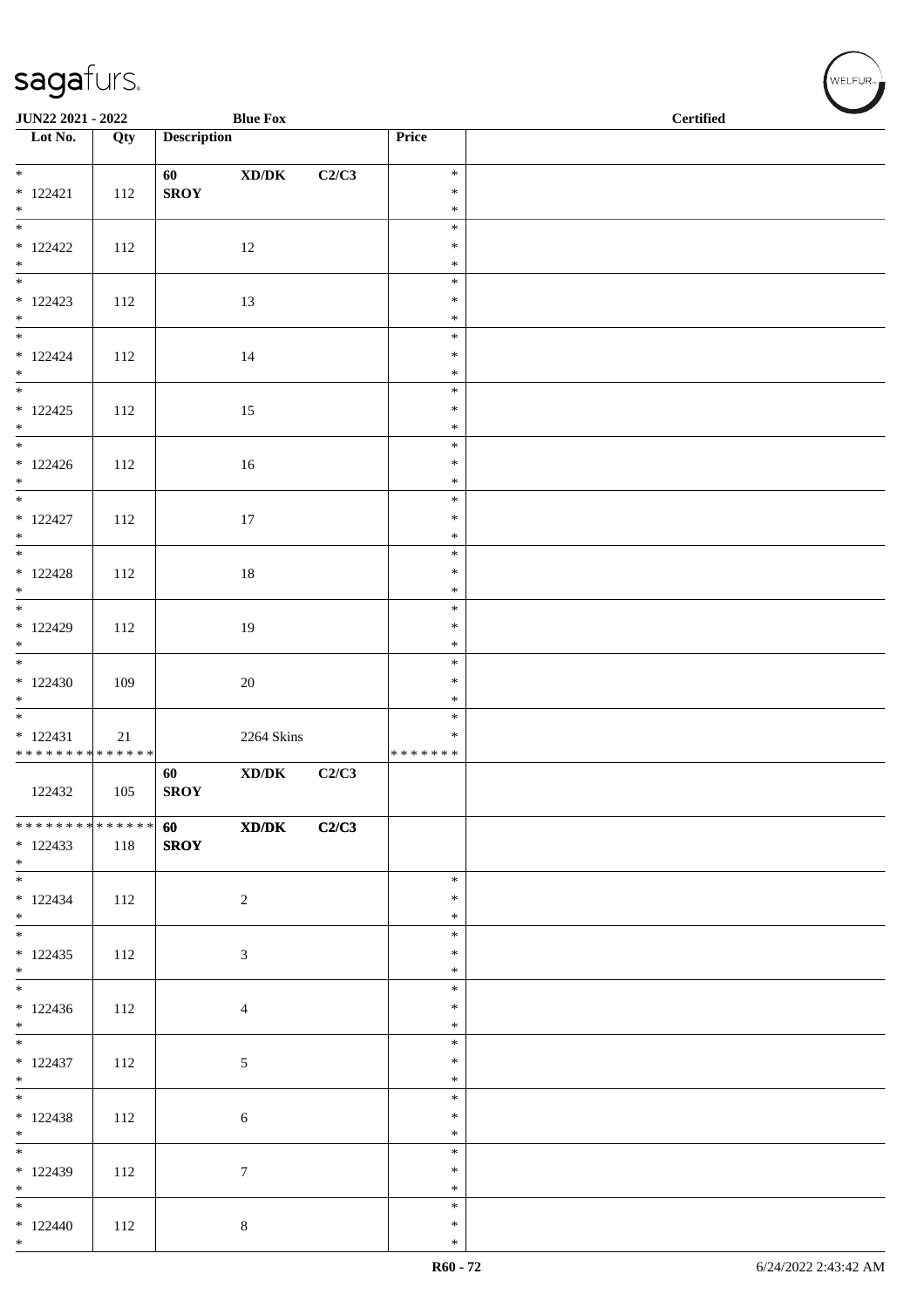| JUN22 2021 - 2022                                           |     |                    | <b>Blue Fox</b>                                             |       |                  | <b>Certified</b> |  |
|-------------------------------------------------------------|-----|--------------------|-------------------------------------------------------------|-------|------------------|------------------|--|
| $\overline{\phantom{1}}$ Lot No.                            | Qty | <b>Description</b> |                                                             |       | Price            |                  |  |
|                                                             |     |                    |                                                             |       |                  |                  |  |
| $*$                                                         |     | 60                 | $\bold{X}\bold{D}/\bold{D}\bold{K}$                         | C2/C3 | $\ast$           |                  |  |
| $* 122441$                                                  | 112 | <b>SROY</b>        |                                                             |       | $\ast$           |                  |  |
| $*$<br>$\frac{1}{1}$                                        |     |                    |                                                             |       | $\ast$           |                  |  |
|                                                             |     |                    |                                                             |       | $\ast$           |                  |  |
| $*122442$<br>$*$                                            | 112 |                    | 10                                                          |       | $\ast$<br>$\ast$ |                  |  |
|                                                             |     |                    |                                                             |       | $\ast$           |                  |  |
| $* 122443$                                                  | 112 |                    | $11\,$                                                      |       | $\ast$           |                  |  |
| $*$                                                         |     |                    |                                                             |       | $\ast$           |                  |  |
|                                                             |     |                    |                                                             |       | $\ast$           |                  |  |
| $* 122444$                                                  | 112 |                    | 12                                                          |       | $\ast$           |                  |  |
| $*$                                                         |     |                    |                                                             |       | $\ast$           |                  |  |
|                                                             |     |                    |                                                             |       | $\ast$           |                  |  |
| $* 122445$<br>$*$                                           | 112 |                    | 13                                                          |       | $\ast$<br>$\ast$ |                  |  |
| $*$                                                         |     |                    |                                                             |       | $\ast$           |                  |  |
| $* 122446$                                                  | 112 |                    | 14                                                          |       | $\ast$           |                  |  |
| $*$                                                         |     |                    |                                                             |       | $\ast$           |                  |  |
| $\overline{\phantom{0}}$                                    |     |                    |                                                             |       | $\ast$           |                  |  |
| $* 122447$                                                  | 112 |                    | 15                                                          |       | $\ast$           |                  |  |
| $*$                                                         |     |                    |                                                             |       | $\ast$           |                  |  |
|                                                             |     |                    |                                                             |       | $\ast$<br>$\ast$ |                  |  |
| $* 122448$<br>$*$                                           | 112 |                    | $16\,$                                                      |       | $\ast$           |                  |  |
| $*$                                                         |     |                    |                                                             |       | $\ast$           |                  |  |
| $* 122449$                                                  | 112 |                    | 17                                                          |       | $\ast$           |                  |  |
| $*$                                                         |     |                    |                                                             |       | $\ast$           |                  |  |
|                                                             |     |                    |                                                             |       | $\ast$           |                  |  |
| $*122450$                                                   | 53  |                    | 1963 Skins                                                  |       | $\ast$           |                  |  |
| * * * * * * * * * * * * * *<br>******** <mark>******</mark> |     | 60                 | $\boldsymbol{\text{X} \text{D} \text{/} \text{D} \text{K}}$ | C2/C3 | * * * * * * *    |                  |  |
| $* 122451$                                                  | 132 | <b>SROY</b>        | SLK                                                         |       |                  |                  |  |
| $*$                                                         |     |                    |                                                             |       |                  |                  |  |
| $*$                                                         |     |                    |                                                             |       | $\ast$           |                  |  |
| $* 122452$                                                  | 126 |                    | $\overline{c}$                                              |       | $\ast$           |                  |  |
| $\ast$                                                      |     |                    |                                                             |       | $\ast$           |                  |  |
| $*$<br>$*122453$                                            |     |                    |                                                             |       | $\ast$<br>$\ast$ |                  |  |
| $*$                                                         | 126 |                    | $\mathfrak{Z}$                                              |       | $\ast$           |                  |  |
|                                                             |     |                    |                                                             |       | $\ast$           |                  |  |
| $* 122454$                                                  | 126 |                    | $\overline{4}$                                              |       | $\ast$           |                  |  |
| $*$                                                         |     |                    |                                                             |       | $\ast$           |                  |  |
| $*$                                                         |     |                    |                                                             |       | $\ast$           |                  |  |
| $* 122455$                                                  | 126 |                    | $\sqrt{5}$                                                  |       | $\ast$           |                  |  |
| $*$                                                         |     |                    |                                                             |       | $\ast$<br>$\ast$ |                  |  |
| $*122456$                                                   | 126 |                    | $\sqrt{6}$                                                  |       | $\ast$           |                  |  |
| $*$                                                         |     |                    |                                                             |       | $\ast$           |                  |  |
|                                                             |     |                    |                                                             |       | $\ast$           |                  |  |
| $* 122457$                                                  | 126 |                    | $\tau$                                                      |       | $\ast$           |                  |  |
| $*$                                                         |     |                    |                                                             |       | $\ast$           |                  |  |
|                                                             |     |                    |                                                             |       | $\ast$           |                  |  |
| $* 122458$<br>$*$                                           | 126 |                    | $\,8\,$                                                     |       | $\ast$<br>$\ast$ |                  |  |
|                                                             |     |                    |                                                             |       | $\ast$           |                  |  |
| $*122459$                                                   | 126 |                    | 9                                                           |       | $\ast$           |                  |  |
| $*$                                                         |     |                    |                                                             |       | $\ast$           |                  |  |
| $\overline{\phantom{0}}$                                    |     |                    |                                                             |       | $\ast$           |                  |  |
| $*122460$                                                   | 126 |                    | 10                                                          |       | $\ast$           |                  |  |
| $*$                                                         |     |                    |                                                             |       | $\ast$           |                  |  |

、<br>WELFUR<sub>™</sub>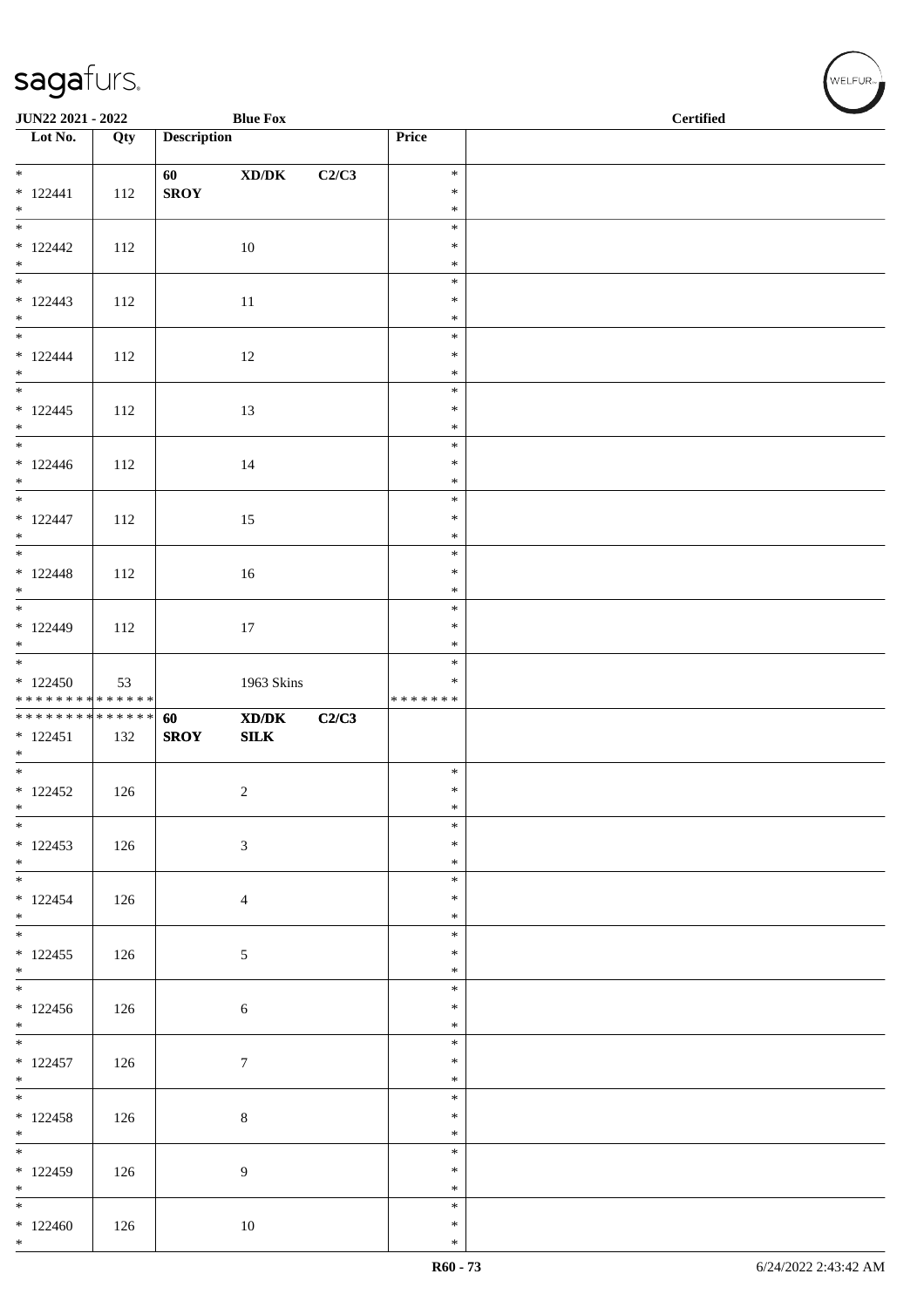| JUN22 2021 - 2022                        |     |                    | <b>Blue Fox</b>                             |       |                         | <b>Certified</b> |
|------------------------------------------|-----|--------------------|---------------------------------------------|-------|-------------------------|------------------|
| Lot No.                                  | Qty | <b>Description</b> |                                             |       | Price                   |                  |
| $*$                                      |     | 60                 | $\bold{X}\bold{D}/\bold{D}\bold{K}$         | C2/C3 | $\ast$                  |                  |
| $* 122461$                               | 126 | <b>SROY</b>        | ${\bf SILK}$                                |       | $\ast$                  |                  |
| $*$<br>$\overline{\phantom{0}}$          |     |                    |                                             |       | $\ast$<br>$\ast$        |                  |
| $*122462$                                | 126 |                    | 12                                          |       | $\ast$                  |                  |
| $*$<br>$\overline{\phantom{0}}$          |     |                    |                                             |       | $\ast$<br>$\ast$        |                  |
| $*122463$                                | 126 |                    | 13                                          |       | $\ast$                  |                  |
| $\ast$                                   |     |                    |                                             |       | $\ast$<br>$\ast$        |                  |
| $*122464$                                | 126 |                    | 14                                          |       | $\ast$                  |                  |
| $*$<br>$\overline{\phantom{0}}$          |     |                    |                                             |       | $\ast$<br>$\ast$        |                  |
| $*122465$                                | 126 |                    | 15                                          |       | $\ast$                  |                  |
| $*$<br>$\overline{\phantom{0}}$          |     |                    |                                             |       | $\ast$                  |                  |
| $*122466$                                | 126 |                    | 16                                          |       | $\ast$<br>$\ast$        |                  |
| $*$                                      |     |                    |                                             |       | $\ast$                  |                  |
| $*$<br>$* 122467$                        | 126 |                    | $17\,$                                      |       | $\ast$<br>$\ast$        |                  |
| $*$                                      |     |                    |                                             |       | $\ast$                  |                  |
|                                          |     |                    |                                             |       | $\ast$                  |                  |
| $* 122468$<br>$*$                        | 126 |                    | $18\,$                                      |       | $\ast$<br>$\ast$        |                  |
|                                          |     |                    |                                             |       | $\ast$                  |                  |
| $*122469$<br>* * * * * * * * * * * * * * | 94  |                    | 2368 Skins                                  |       | $\ast$<br>* * * * * * * |                  |
| * * * * * * * * * * * * * * *            |     | 60                 | $\mathbf{X}\mathbf{D}/\mathbf{D}\mathbf{K}$ | C2/C3 |                         |                  |
| $*122470$<br>$*$                         | 132 | <b>SROY</b>        | SLK                                         |       |                         |                  |
|                                          |     |                    |                                             |       | $\ast$                  |                  |
| $* 122471$<br>$*$                        | 126 |                    | $\overline{c}$                              |       | $\ast$<br>$\ast$        |                  |
| $\overline{\phantom{0}}$                 |     |                    |                                             |       | $\ast$                  |                  |
| $* 122472$<br>$\ast$                     | 126 |                    | 3                                           |       | $\ast$<br>$\ast$        |                  |
| $*$                                      |     |                    |                                             |       | $\ast$                  |                  |
| $* 122473$                               | 126 |                    | $\overline{4}$                              |       | $\ast$                  |                  |
| $*$                                      |     |                    |                                             |       | $\ast$<br>$\ast$        |                  |
| $* 122474$                               | 126 |                    | 5                                           |       | $\ast$                  |                  |
| $*$<br>$\overline{\phantom{0}}$          |     |                    |                                             |       | $\ast$<br>$\ast$        |                  |
| $* 122475$                               | 126 |                    | $\sqrt{6}$                                  |       | $\ast$                  |                  |
| $*$                                      |     |                    |                                             |       | $\ast$<br>$\ast$        |                  |
| $* 122476$                               | 126 |                    | $\tau$                                      |       | $\ast$                  |                  |
| $*$                                      |     |                    |                                             |       | $\ast$<br>$\ast$        |                  |
| $* 122477$                               | 126 |                    | $\,8\,$                                     |       | $\ast$                  |                  |
| $*$<br>$\overline{\phantom{0}}$          |     |                    |                                             |       | $\ast$                  |                  |
| $* 122478$                               | 126 |                    | $\overline{9}$                              |       | $\ast$<br>$\ast$        |                  |
| $*$                                      |     |                    |                                             |       | $\ast$                  |                  |
| $\overline{\phantom{0}}$<br>$* 122479$   | 126 |                    | 10                                          |       | $\ast$<br>$\ast$        |                  |
| $*$                                      |     |                    |                                             |       | $\ast$                  |                  |
| $\overline{\phantom{0}}$                 |     |                    |                                             |       | $\ast$<br>$\ast$        |                  |
| $*122480$<br>$*$                         | 126 |                    | 11                                          |       | $\ast$                  |                  |

、<br>WELFUR<sub>™</sub>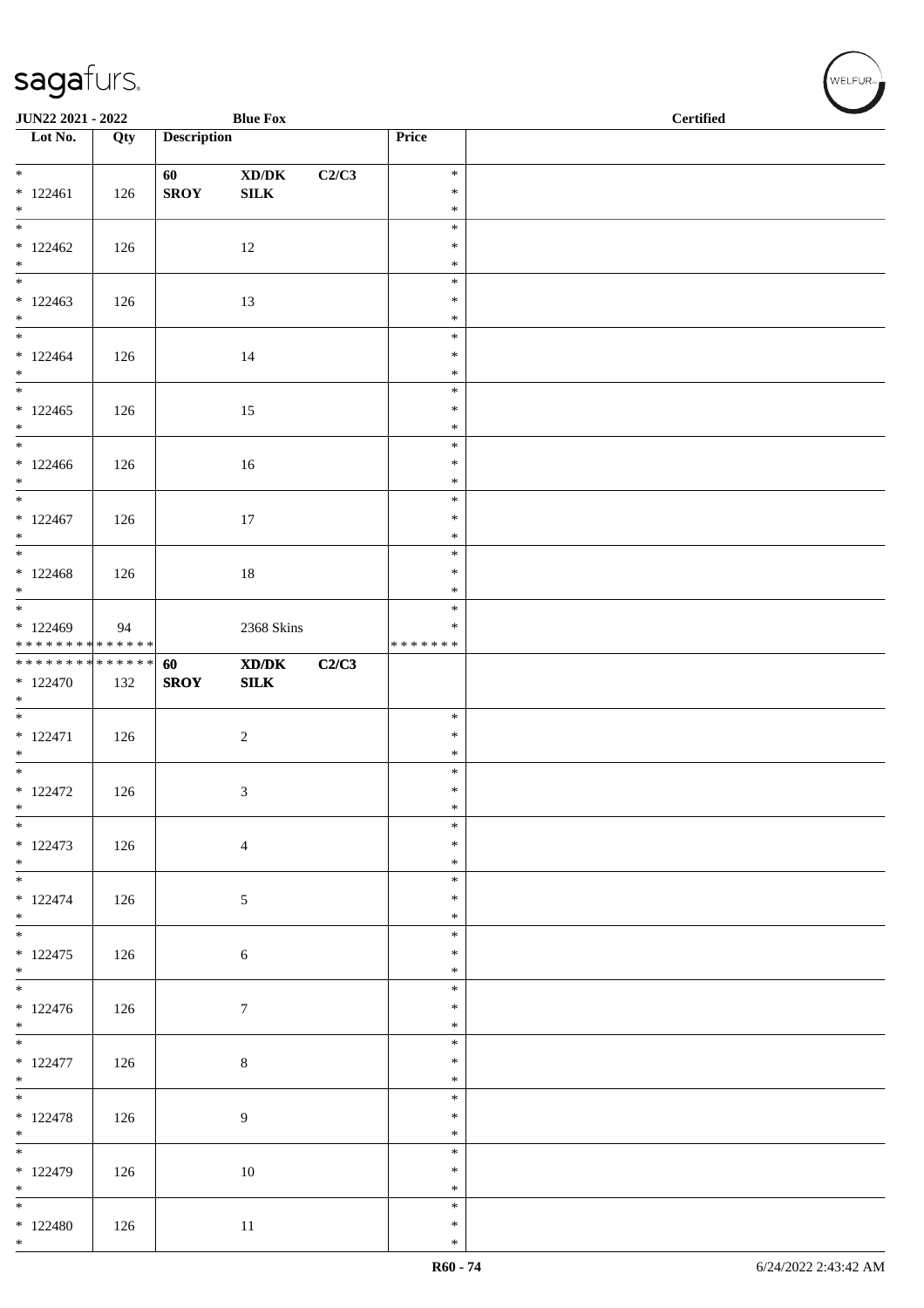| <b>Blue Fox</b><br>JUN22 2021 - 2022       |     |                    |                                                             |       |                         | <b>Certified</b> |
|--------------------------------------------|-----|--------------------|-------------------------------------------------------------|-------|-------------------------|------------------|
| $\overline{\phantom{1}}$ Lot No.           | Qty | <b>Description</b> |                                                             |       | Price                   |                  |
| $*$                                        |     | 60                 | $\mathbf{X}\mathbf{D}/\mathbf{D}\mathbf{K}$                 | C2/C3 | $\ast$                  |                  |
| $* 122481$                                 | 126 | <b>SROY</b>        | ${\bf SILK}$                                                |       | $\ast$                  |                  |
| $*$<br>$\overline{\phantom{0}}$            |     |                    |                                                             |       | $\ast$<br>$\ast$        |                  |
| $*122482$                                  | 126 |                    | 13                                                          |       | $\ast$                  |                  |
| $*$ $*$                                    |     |                    |                                                             |       | $\ast$                  |                  |
| $* 122483$                                 |     |                    |                                                             |       | $\ast$<br>$\ast$        |                  |
| $*$                                        | 126 |                    | 14                                                          |       | $\ast$                  |                  |
|                                            |     |                    |                                                             |       | $\ast$                  |                  |
| $* 122484$<br>$*$                          | 126 |                    | 15                                                          |       | $\ast$<br>$\ast$        |                  |
| $\overline{\phantom{0}}$                   |     |                    |                                                             |       | $\ast$                  |                  |
| $*122485$                                  | 126 |                    | 16                                                          |       | $\ast$                  |                  |
| $*$                                        |     |                    |                                                             |       | $\ast$<br>$\ast$        |                  |
| $*122486$                                  | 126 |                    | $17\,$                                                      |       | $\ast$                  |                  |
| $*$<br>$\overline{\ast}$                   |     |                    |                                                             |       | $\ast$<br>$\ast$        |                  |
| $* 122487$                                 | 126 |                    | $18\,$                                                      |       | $\ast$                  |                  |
| $*$                                        |     |                    |                                                             |       | $\ast$                  |                  |
| $* 122488$                                 |     |                    |                                                             |       | $\ast$<br>$\ast$        |                  |
| $*$                                        | 126 |                    | 19                                                          |       | $\ast$                  |                  |
|                                            |     |                    |                                                             |       | $\ast$                  |                  |
| * 122489<br>$*$                            | 126 |                    | 20                                                          |       | $\ast$<br>$\ast$        |                  |
|                                            |     |                    |                                                             |       | $\ast$                  |                  |
| $*122490$                                  | 126 |                    | 21                                                          |       | $\ast$                  |                  |
| $*$<br>$\overline{\phantom{0}}$            |     |                    |                                                             |       | $\ast$<br>$\ast$        |                  |
| $* 122491$                                 | 126 |                    | $22\,$                                                      |       | $\ast$                  |                  |
| $*$                                        |     |                    |                                                             |       | $\ast$                  |                  |
| $*122492$                                  | 126 |                    | 23                                                          |       | $\ast$<br>$\ast$        |                  |
| $\ast$                                     |     |                    |                                                             |       | $\ast$                  |                  |
| $*$<br>* 122493                            | 126 |                    |                                                             |       | $\ast$<br>$\ast$        |                  |
| $*$                                        |     |                    | $24\,$                                                      |       | $\ast$                  |                  |
| $\ast$                                     |     |                    |                                                             |       | $\ast$                  |                  |
| $* 122494$<br>$*$                          | 126 |                    | 25                                                          |       | $\ast$<br>$\ast$        |                  |
| $\overline{\mathbf{r}}$                    |     |                    |                                                             |       | $\ast$                  |                  |
| $* 122495$                                 | 126 |                    | 26                                                          |       | $\ast$                  |                  |
| $*$<br>$\overline{\phantom{0}}$            |     |                    |                                                             |       | $\ast$<br>$\ast$        |                  |
| $*122496$                                  | 126 |                    | $27\,$                                                      |       | $\ast$                  |                  |
| $*$<br>$\overline{\phantom{0}}$            |     |                    |                                                             |       | $\ast$<br>$\ast$        |                  |
| $* 122497$                                 | 126 |                    | $28\,$                                                      |       | $\ast$                  |                  |
| $*$                                        |     |                    |                                                             |       | $\ast$                  |                  |
| $\overline{\phantom{0}}$<br>$*122498$      | 122 |                    | 29                                                          |       | $\ast$<br>$\ast$        |                  |
| $*$                                        |     |                    |                                                             |       | $\ast$                  |                  |
| $\overline{\phantom{0}}$                   |     |                    |                                                             |       | $\ast$                  |                  |
| $*122499$<br>* * * * * * * * * * * * * * * | 45  |                    | 3701 Skins                                                  |       | $\ast$<br>* * * * * * * |                  |
| ******** <mark>******</mark>               |     | 60                 | $\boldsymbol{\text{X} \text{D} \text{/} \text{D} \text{K}}$ | C2/C3 |                         |                  |
| $*122500$<br>$*$                           | 132 | <b>SROY</b>        | ${\bf SILK}$                                                |       |                         |                  |
|                                            |     |                    |                                                             |       |                         |                  |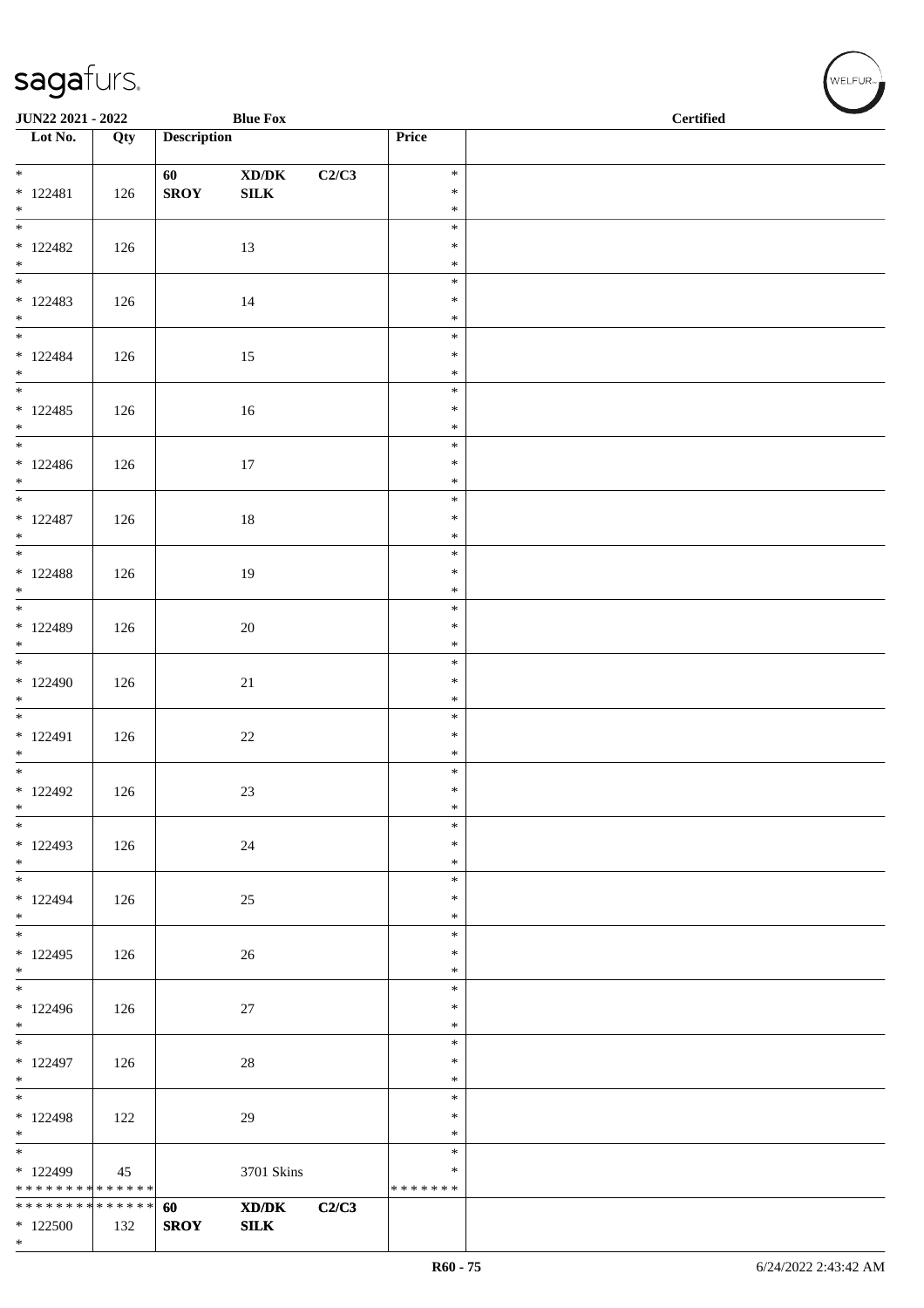| JUN22 2021 - 2022                                     |     |                    | <b>Blue Fox</b>                             |                      |                                      | <b>Certified</b> |
|-------------------------------------------------------|-----|--------------------|---------------------------------------------|----------------------|--------------------------------------|------------------|
| Lot No.                                               | Qty | <b>Description</b> |                                             |                      | Price                                |                  |
| $*$<br>$* 122501$<br>$*$                              | 126 | 60<br><b>SROY</b>  | $\bold{X}\bold{D}/\bold{D}\bold{K}$<br>SILK | C2/C3                | $\ast$<br>$\ast$<br>∗                |                  |
| $\overline{\phantom{0}}$<br>$*122502$<br>$*$          | 126 |                    | 3                                           |                      | $\ast$<br>$\ast$<br>$\ast$           |                  |
| $\overline{\ast}$<br>$*122503$<br>$*$<br>$*$          | 126 |                    | 4                                           |                      | $\ast$<br>$\ast$<br>$\ast$<br>$\ast$ |                  |
| $* 122504$<br>* * * * * * * * * * * * * * *           | 101 |                    | 611 Skins                                   |                      | *<br>* * * * * * *                   |                  |
| ******** <mark>******</mark><br>$*122505$<br>$*$      | 126 | 60<br><b>SROY</b>  | XD/DK<br>SLK                                | C2/C3                |                                      |                  |
| $*122506$<br>$*$                                      | 126 |                    | 2                                           |                      | $\ast$<br>$\ast$<br>$\ast$           |                  |
| $\overline{\phantom{0}}$<br>$* 122507$<br>$*$         | 126 |                    | 3                                           |                      | $\ast$<br>$\ast$<br>$\ast$           |                  |
| $*$<br>$*$ 122508<br>$*$                              | 126 |                    | 4                                           |                      | $\ast$<br>$\ast$<br>$\ast$           |                  |
| $*$<br>$*$ 122509<br>$*$                              | 126 |                    | 5                                           |                      | $\ast$<br>$\ast$<br>$\ast$           |                  |
| $*$<br>$* 122510$<br>$*$                              | 126 |                    | 6                                           |                      | $\ast$<br>$\ast$<br>$\ast$           |                  |
| $*$<br>$* 122511$<br>$*$<br>$*$                       | 126 |                    | 7                                           |                      | ∗<br>$\ast$<br>$\ast$                |                  |
| $* 122512$<br>* * * * * * * * * * * * * *             | 53  |                    | 935 Skins                                   |                      | $\ast$<br>$\ast$<br>*******          |                  |
| 122513                                                | 92  | 60<br><b>SROY</b>  | XD/DK<br>WOL2                               | C2/C3<br><b>HEAV</b> |                                      |                  |
| * * * * * * * * * * * * * * *<br>$* 122514$<br>$*$    | 104 | 60<br><b>SROY</b>  | XD/DK<br>WOL2                               | C2/C3<br><b>HEAV</b> |                                      |                  |
| $*$<br>$* 122515$<br>$*$                              | 98  |                    | $\overline{c}$                              |                      | $\ast$<br>∗<br>$\ast$                |                  |
| $*$<br>$* 122516$<br>* * * * * * * * * * * * * *      | 80  |                    | 282 Skins                                   |                      | $\ast$<br>$\ast$<br>* * * * * * *    |                  |
| * * * * * * * * * * * * * * *<br>$* 122517$<br>$\ast$ | 118 | 60<br><b>SROY</b>  | XD/DK<br>WOL2                               | C2/C3                |                                      |                  |
| $*$<br>$* 122518$<br>* * * * * * * * * * * * * *      | 64  |                    | 182 Skins                                   |                      | $\ast$<br>∗<br>* * * * * * *         |                  |
| * * * * * * * * * * * * * * *<br>* 122519<br>$*$      | 118 | 60<br><b>SROY</b>  | XD/DK<br>WOL2                               | C2/C3                |                                      |                  |
| $\ast$<br>$*122520$<br>$*$                            | 112 |                    | $\overline{c}$                              |                      | ∗<br>$\ast$<br>$\ast$                |                  |

 $(\forall ELFUR_{\text{max}})$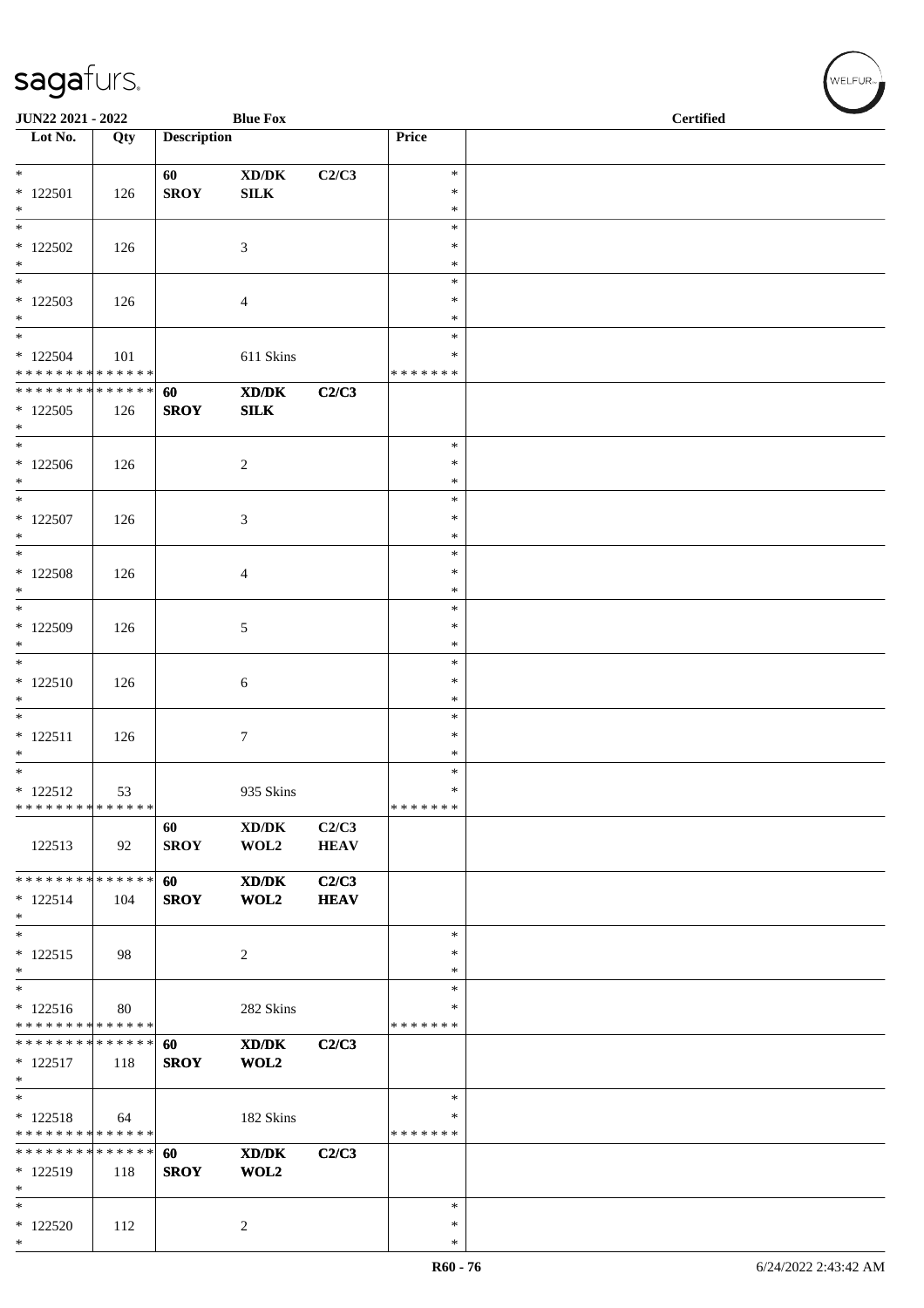|                                                                 | JUN22 2021 - 2022<br><b>Blue Fox</b> |                    |                                                            |       |                                      | <b>Certified</b> |
|-----------------------------------------------------------------|--------------------------------------|--------------------|------------------------------------------------------------|-------|--------------------------------------|------------------|
| Lot No.                                                         | Qty                                  | <b>Description</b> |                                                            |       | Price                                |                  |
| $\ast$<br>$* 122521$<br>$\ast$                                  | 105                                  | 60<br><b>SROY</b>  | $\mathbf{X}\mathbf{D}/\mathbf{D}\mathbf{K}$<br>WOL2        | C2/C3 | $\ast$<br>$\ast$<br>$\ast$           |                  |
| $*$ 122522<br>* * * * * * * * * * * * * *                       | 22                                   |                    | 357 Skins                                                  |       | $\ast$<br>∗<br>* * * * * * *         |                  |
| ******** <mark>******</mark><br>$*122523$<br>$*$                | 118                                  | 60<br><b>SAGA</b>  | $\mathbf{X}\mathbf{D}/\mathbf{D}\mathbf{K}$<br><b>HEAV</b> | C2/C3 |                                      |                  |
| $*$<br>$* 122524$<br>$*$                                        | 112                                  |                    | $\overline{2}$                                             |       | $\ast$<br>$\ast$<br>$\ast$           |                  |
| $*$<br>$* 122525$<br>$*$                                        | 112                                  |                    | $\mathfrak{Z}$                                             |       | $\ast$<br>$\ast$<br>$\ast$           |                  |
| $*$<br>$* 122526$<br>$\ast$                                     | 112                                  |                    | $\overline{4}$                                             |       | $\ast$<br>$\ast$<br>$\ast$           |                  |
| $*$<br>$* 122527$<br>$*$                                        | 112                                  |                    | 5                                                          |       | $\ast$<br>$\ast$<br>$\ast$           |                  |
| $\overline{\phantom{0}}$<br>$* 122528$<br>$\ast$                | 112                                  |                    | 6                                                          |       | $\ast$<br>$\ast$<br>$\ast$           |                  |
| $\overline{\phantom{0}}$<br>* 122529<br>$*$                     | 112                                  |                    | $\tau$                                                     |       | $\ast$<br>$\ast$<br>$\ast$           |                  |
| $*122530$<br>* * * * * * * * * * * * * *                        | 75                                   |                    | 865 Skins                                                  |       | $\ast$<br>$\ast$<br>* * * * * * *    |                  |
| * * * * * * * * <mark>* * * * * * *</mark><br>$* 122531$<br>$*$ | 112                                  | 60<br><b>SAGA</b>  | XD/DK<br><b>HEAV</b>                                       | C2/C3 |                                      |                  |
| $*$<br>$* 122532$<br>$\ast$                                     | 112                                  |                    | $\overline{c}$                                             |       | $\ast$<br>$\ast$<br>$\ast$           |                  |
| $\ast$<br>$*122533$<br>$*$                                      | 108                                  |                    | 3                                                          |       | $\ast$<br>$\ast$<br>$\ast$           |                  |
| $*$<br>$* 122534$<br>* * * * * * * * * * * * * * *              | 21                                   |                    | 353 Skins                                                  |       | $\ast$<br>∗<br>* * * * * * *         |                  |
| ******** <mark>******</mark><br>$*122535$<br>$*$                | 112                                  | 60<br><b>SAGA</b>  | XD/DK<br><b>HEAV</b>                                       | C2/C3 |                                      |                  |
| $*122536$<br>$*$                                                | 112                                  |                    | $\sqrt{2}$                                                 |       | $\ast$<br>$\ast$<br>$\ast$           |                  |
| $* 122537$<br>$*$<br>$*$                                        | 112                                  |                    | 3                                                          |       | $\ast$<br>$\ast$<br>$\ast$           |                  |
| $*122538$<br>$*$<br>$*$                                         | 112                                  |                    | $\overline{4}$                                             |       | $\ast$<br>$\ast$<br>$\ast$<br>$\ast$ |                  |
| * 122539<br>$*$                                                 | 112                                  |                    | 5                                                          |       | $\ast$<br>$\ast$                     |                  |
| $*$<br>$*122540$<br>$*$                                         | 112                                  |                    | 6                                                          |       | $\ast$<br>$\ast$<br>$\ast$           |                  |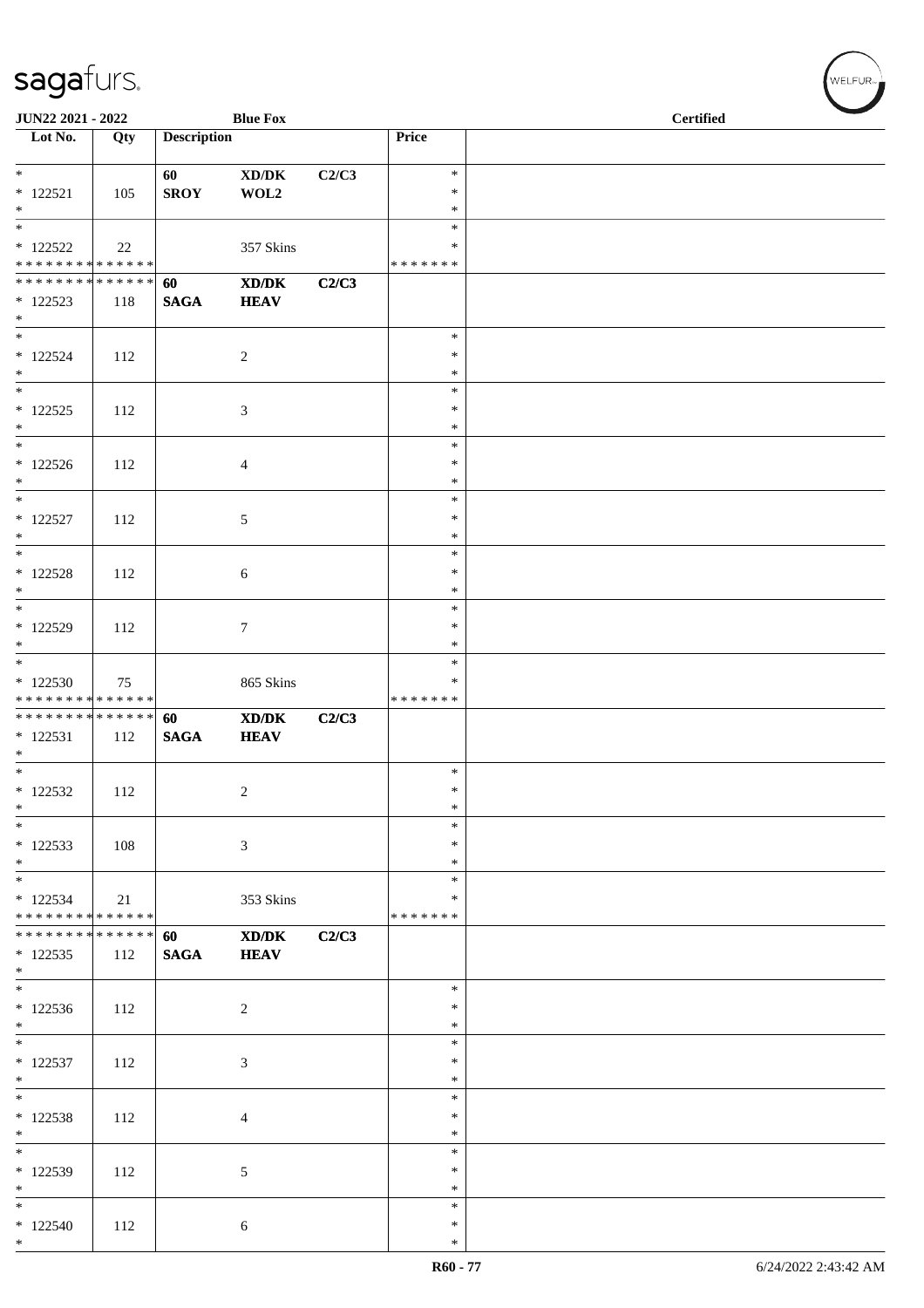| JUN22 2021 - 2022                      |     |                    | <b>Blue Fox</b>                                              |       |                  | <b>Certified</b> |
|----------------------------------------|-----|--------------------|--------------------------------------------------------------|-------|------------------|------------------|
| Lot No.                                | Qty | <b>Description</b> |                                                              |       | Price            |                  |
| $*$                                    |     | 60                 | $\boldsymbol{\text{XD}}\boldsymbol{/}\boldsymbol{\text{DK}}$ | C2/C3 | $\ast$           |                  |
| $* 122541$                             | 112 | $\mathbf{SAGA}$    | <b>HEAV</b>                                                  |       | $\ast$           |                  |
| $*$<br>$\overline{\phantom{0}}$        |     |                    |                                                              |       | $\ast$<br>$\ast$ |                  |
| $* 122542$                             | 112 |                    | $\,8\,$                                                      |       | $\ast$           |                  |
| $*$<br>$\overline{\phantom{0}}$        |     |                    |                                                              |       | $\ast$           |                  |
| $* 122543$                             | 112 |                    | 9                                                            |       | $\ast$<br>$\ast$ |                  |
| $*$                                    |     |                    |                                                              |       | $\ast$           |                  |
|                                        |     |                    |                                                              |       | $\ast$           |                  |
| $* 122544$<br>$*$                      | 112 |                    | 10                                                           |       | $\ast$<br>$\ast$ |                  |
|                                        |     |                    |                                                              |       | $\ast$           |                  |
| $* 122545$<br>$*$                      | 112 |                    | 11                                                           |       | $\ast$<br>$\ast$ |                  |
|                                        |     |                    |                                                              |       | $\ast$           |                  |
| $* 122546$                             | 112 |                    | $12\,$                                                       |       | $\ast$           |                  |
| $*$<br>$*$                             |     |                    |                                                              |       | $\ast$<br>$\ast$ |                  |
| $* 122547$                             | 105 |                    | 13                                                           |       | $\ast$           |                  |
| $*$                                    |     |                    |                                                              |       | $\ast$           |                  |
| $* 122548$                             | 26  |                    | 1475 Skins                                                   |       | $\ast$<br>$\ast$ |                  |
| ******** <mark>******</mark>           |     |                    |                                                              |       | * * * * * * *    |                  |
| ******** <mark>******</mark>           |     | 60                 | $\mathbf{X}\mathbf{D}/\mathbf{D}\mathbf{K}$                  | C2/C3 |                  |                  |
| $*122549$<br>$\ast$                    | 132 | $\mathbf{SAGA}$    |                                                              |       |                  |                  |
|                                        |     |                    |                                                              |       | $\ast$           |                  |
| $*122550$<br>$*$                       | 126 |                    | $\sqrt{2}$                                                   |       | $\ast$<br>$\ast$ |                  |
|                                        |     |                    |                                                              |       | $\ast$           |                  |
| $* 122551$                             | 126 |                    | 3                                                            |       | $\ast$           |                  |
| $\ast$<br>$\overline{\phantom{0}}$     |     |                    |                                                              |       | $\ast$<br>$\ast$ |                  |
| $* 122552$                             | 126 |                    | 4                                                            |       | $\ast$           |                  |
| $\ast$<br>$*$                          |     |                    |                                                              |       | $\ast$<br>$\ast$ |                  |
| $* 122553$                             | 126 |                    | 5                                                            |       | $\ast$           |                  |
| $*$                                    |     |                    |                                                              |       | $\ast$           |                  |
| $* 122554$                             | 126 |                    |                                                              |       | $\ast$<br>$\ast$ |                  |
| $*$                                    |     |                    | $\sqrt{6}$                                                   |       | $\ast$           |                  |
| $\overline{\phantom{0}}$               |     |                    |                                                              |       | $\ast$           |                  |
| $* 122555$<br>$*$                      | 126 |                    | $\boldsymbol{7}$                                             |       | $\ast$<br>$\ast$ |                  |
|                                        |     |                    |                                                              |       | $\ast$           |                  |
| $* 122556$                             | 126 |                    | $\,8\,$                                                      |       | $\ast$           |                  |
| $*$                                    |     |                    |                                                              |       | $\ast$<br>$\ast$ |                  |
| $* 122557$                             | 126 |                    | $\overline{9}$                                               |       | $\ast$           |                  |
| $*$<br>$\overline{\phantom{0}}$        |     |                    |                                                              |       | $\ast$<br>$\ast$ |                  |
| $* 122558$                             | 126 |                    | $10\,$                                                       |       | $\ast$           |                  |
| $*$                                    |     |                    |                                                              |       | $\ast$           |                  |
| $\overline{\phantom{0}}$<br>$* 122559$ |     |                    |                                                              |       | $\ast$<br>$\ast$ |                  |
| $*$                                    | 126 |                    | $11\,$                                                       |       | $\ast$           |                  |
| $\overline{\phantom{0}}$               |     |                    |                                                              |       | $\ast$           |                  |
| $*122560$<br>$*$                       | 126 |                    | 12                                                           |       | $\ast$<br>$\ast$ |                  |

、<br>WELFUR<sub>™</sub>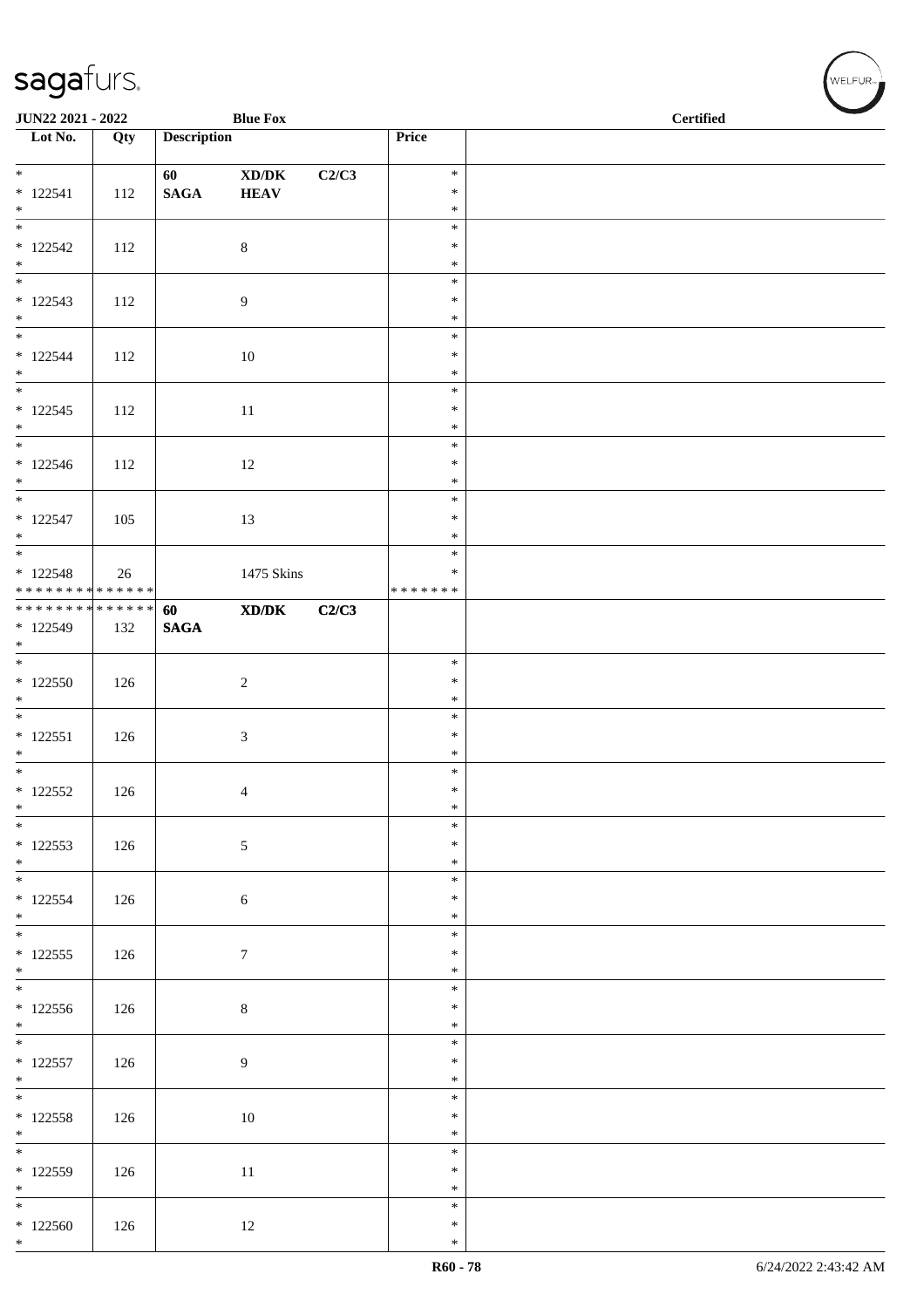|                                                                | <b>Blue Fox</b><br>JUN22 2021 - 2022 |                    |                                             |       |                  | $\overline{\phantom{0}}$<br><b>Certified</b> |
|----------------------------------------------------------------|--------------------------------------|--------------------|---------------------------------------------|-------|------------------|----------------------------------------------|
| Lot No.                                                        | Qty                                  | <b>Description</b> |                                             |       | Price            |                                              |
| $*$                                                            |                                      | 60                 | $\bold{X}\bold{D}/\bold{D}\bold{K}$         | C2/C3 | $\ast$           |                                              |
| $* 122561$                                                     | 126                                  | $\mathbf{SAGA}$    |                                             |       | $\ast$           |                                              |
| $*$<br>$\overline{\phantom{0}}$                                |                                      |                    |                                             |       | $\ast$<br>$\ast$ |                                              |
| $*122562$                                                      | 126                                  |                    | 14                                          |       | $\ast$           |                                              |
| $*$                                                            |                                      |                    |                                             |       | $\ast$           |                                              |
| $*122563$                                                      | 126                                  |                    | 15                                          |       | $\ast$<br>$\ast$ |                                              |
| $\ast$                                                         |                                      |                    |                                             |       | $\ast$           |                                              |
|                                                                |                                      |                    |                                             |       | $\ast$           |                                              |
| $*122564$<br>$*$                                               | 126                                  |                    | 16                                          |       | $\ast$<br>$\ast$ |                                              |
|                                                                |                                      |                    |                                             |       | $\ast$           |                                              |
| $* 122565$<br>$*$                                              | 126                                  |                    | $17\,$                                      |       | $\ast$<br>$\ast$ |                                              |
| $\overline{\phantom{0}}$                                       |                                      |                    |                                             |       | $\ast$           |                                              |
| $*122566$                                                      | 126                                  |                    | $18\,$                                      |       | $\ast$           |                                              |
| $*$<br>$*$                                                     |                                      |                    |                                             |       | $\ast$<br>$\ast$ |                                              |
| $* 122567$                                                     | 126                                  |                    | 19                                          |       | $\ast$           |                                              |
| $*$                                                            |                                      |                    |                                             |       | $\ast$<br>$\ast$ |                                              |
| $* 122568$                                                     | 126                                  |                    | $20\,$                                      |       | $\ast$           |                                              |
| $*$                                                            |                                      |                    |                                             |       | $\ast$           |                                              |
| $*122569$                                                      | 126                                  |                    | $21\,$                                      |       | $\ast$<br>$\ast$ |                                              |
| $*$                                                            |                                      |                    |                                             |       | $\ast$           |                                              |
|                                                                |                                      |                    |                                             |       | $\ast$           |                                              |
| $* 122570$<br>$*$                                              | 126                                  |                    | $22\,$                                      |       | $\ast$<br>$\ast$ |                                              |
|                                                                |                                      |                    |                                             |       | $\ast$           |                                              |
| $* 122571$<br>$*$                                              | 126                                  |                    | $23\,$                                      |       | $\ast$<br>$\ast$ |                                              |
|                                                                |                                      |                    |                                             |       | $\ast$           |                                              |
| $*$ 122572                                                     | $78\,$                               |                    | 2982 Skins                                  |       | $\ast$           |                                              |
| * * * * * * * * * * * * * * *<br>* * * * * * * * * * * * * * * |                                      | 60                 | $\mathbf{X}\mathbf{D}/\mathbf{D}\mathbf{K}$ | C2/C3 | *******          |                                              |
| $* 122573$                                                     | 132                                  | $\mathbf{SAGA}$    |                                             |       |                  |                                              |
| $*$                                                            |                                      |                    |                                             |       | $\ast$           |                                              |
| $* 122574$                                                     | 126                                  |                    | $\sqrt{2}$                                  |       | $\ast$           |                                              |
| $*$                                                            |                                      |                    |                                             |       | $\ast$           |                                              |
| $\overline{\phantom{0}}$<br>$* 122575$                         | 126                                  |                    | 3                                           |       | $\ast$<br>$\ast$ |                                              |
| $*$                                                            |                                      |                    |                                             |       | $\ast$           |                                              |
|                                                                |                                      |                    |                                             |       | $\ast$           |                                              |
| $* 122576$<br>$*$                                              | 126                                  |                    | $\overline{4}$                              |       | $\ast$<br>$\ast$ |                                              |
|                                                                |                                      |                    |                                             |       | $\ast$           |                                              |
| $* 122577$<br>$*$                                              | 126                                  |                    | $\sqrt{5}$                                  |       | $\ast$<br>$\ast$ |                                              |
| $\overline{\phantom{0}}$                                       |                                      |                    |                                             |       | $\ast$           |                                              |
| $* 122578$                                                     | 126                                  |                    | $\sqrt{6}$                                  |       | $\ast$           |                                              |
| $*$<br>$\overline{\phantom{0}}$                                |                                      |                    |                                             |       | $\ast$<br>$\ast$ |                                              |
| $* 122579$                                                     | 126                                  |                    | $\boldsymbol{7}$                            |       | $\ast$           |                                              |
| $*$<br>$*$                                                     |                                      |                    |                                             |       | $\ast$<br>$\ast$ |                                              |
| $*$ 122580                                                     | 126                                  |                    | $\,8\,$                                     |       | $\ast$           |                                              |
| $*$                                                            |                                      |                    |                                             |       | $\ast$           |                                              |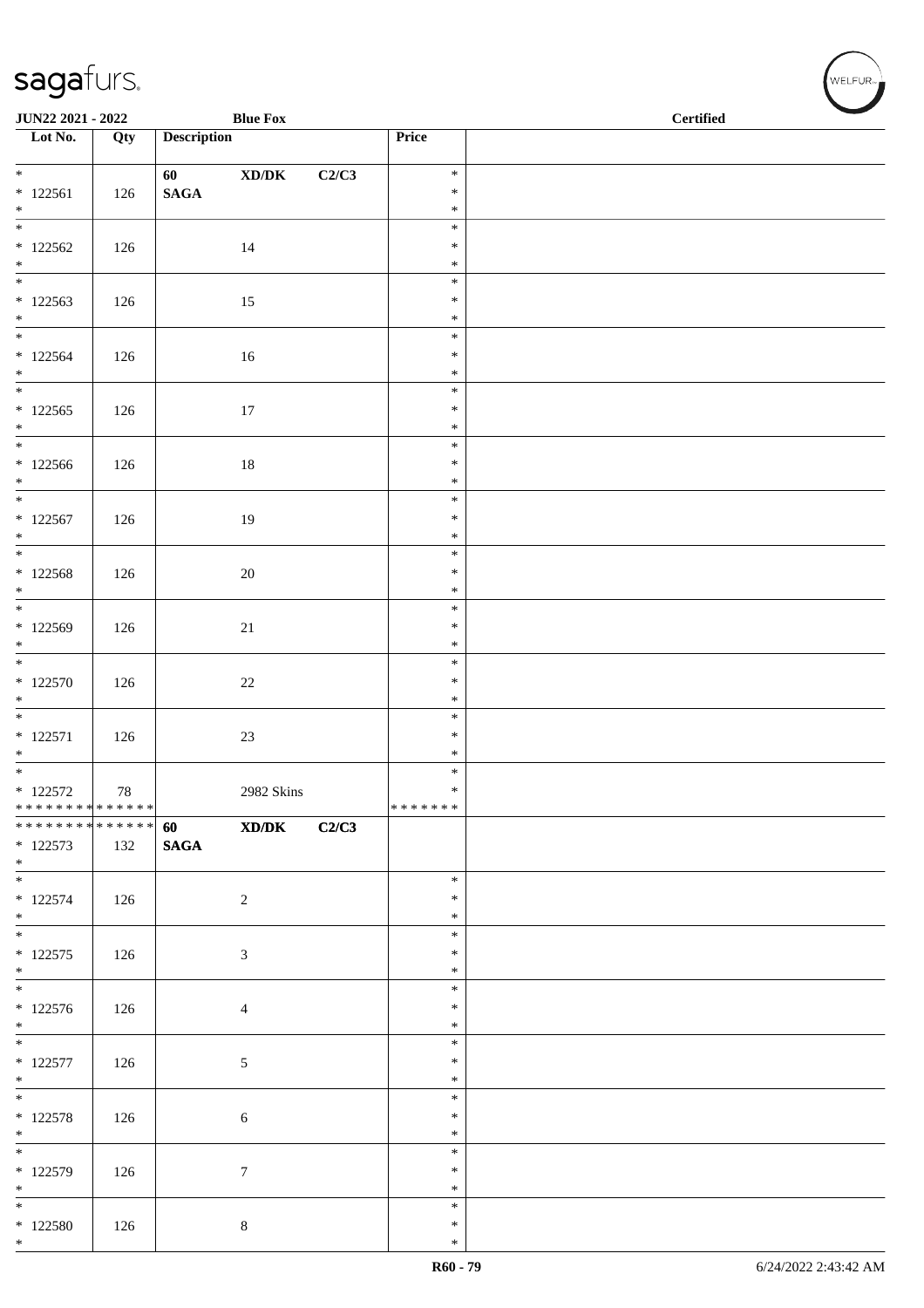| JUN22 2021 - 2022                                                      |     |                       | <b>Blue Fox</b>                             |       |                              | <b>Certified</b> |  |
|------------------------------------------------------------------------|-----|-----------------------|---------------------------------------------|-------|------------------------------|------------------|--|
| $\overline{\phantom{1}}$ Lot No.                                       | Qty | <b>Description</b>    |                                             |       | Price                        |                  |  |
| $*$                                                                    |     | 60                    | $\bold{X}\bold{D}/\bold{D}\bold{K}$         | C2/C3 | $\ast$                       |                  |  |
| $* 122581$<br>$*$                                                      | 126 | <b>SAGA</b>           |                                             |       | $\ast$<br>$\ast$             |                  |  |
| $\overline{\phantom{0}}$<br>$*$ 122582                                 | 126 |                       | 10                                          |       | $\ast$<br>$\ast$             |                  |  |
| $*$<br>$\overline{\ast}$                                               |     |                       |                                             |       | $\ast$<br>$\ast$             |                  |  |
| $*122583$<br>$*$                                                       | 126 |                       | 11                                          |       | $\ast$                       |                  |  |
| $\overline{\phantom{0}}$                                               |     |                       |                                             |       | $\ast$<br>$\ast$             |                  |  |
| $* 122584$<br>$*$                                                      | 126 |                       | 12                                          |       | ∗<br>$\ast$                  |                  |  |
| $\overline{\phantom{a}^*}$<br>$*122585$<br>* * * * * * * * * * * * * * | 81  |                       | 1599 Skins                                  |       | $\ast$<br>∗<br>* * * * * * * |                  |  |
| ******** <mark>******</mark>                                           |     | 60                    | $\mathbf{X}\mathbf{D}/\mathbf{D}\mathbf{K}$ | C2/C3 |                              |                  |  |
| * 122586<br>$*$                                                        | 132 | $\mathbf{SAGA}$       |                                             |       |                              |                  |  |
| $*$<br>$* 122587$                                                      | 126 |                       | $\sqrt{2}$                                  |       | $\ast$<br>$\ast$             |                  |  |
| $*$<br>$\overline{\ast}$                                               |     |                       |                                             |       | $\ast$<br>$\ast$             |                  |  |
| $*$ 122588<br>$*$                                                      | 126 |                       | $\mathfrak{Z}$                              |       | $\ast$<br>$\ast$             |                  |  |
| $\overline{\phantom{0}}$                                               |     |                       |                                             |       | $\ast$<br>$\ast$             |                  |  |
| * 122589<br>$\ast$                                                     | 126 |                       | $\overline{4}$                              |       | $\ast$                       |                  |  |
| * 122590                                                               | 126 |                       | $5\,$                                       |       | $\ast$<br>$\ast$             |                  |  |
| $\ast$<br>$\overline{\phantom{0}}$                                     |     |                       |                                             |       | $\ast$<br>$\ast$             |                  |  |
| $* 122591$<br>$*$                                                      | 126 |                       | $\sqrt{6}$                                  |       | $\ast$<br>$\ast$             |                  |  |
| $\overline{\phantom{0}}$                                               |     |                       |                                             |       | $\ast$<br>$\ast$             |                  |  |
| $*$ 122592<br>******** <mark>******</mark>                             | 106 |                       | 868 Skins                                   |       | *******                      |                  |  |
| * * * * * * * * * * * * * *<br>$* 122593$<br>$*$                       | 132 | 60<br>$\mathbf{SAGA}$ | $\mathbf{X}\mathbf{D}/\mathbf{D}\mathbf{K}$ | C2/C3 |                              |                  |  |
| $\overline{\phantom{0}}$<br>* 122594<br>$*$                            | 126 |                       | $\sqrt{2}$                                  |       | $\ast$<br>$\ast$<br>$\ast$   |                  |  |
| $\overline{\phantom{0}}$<br>$*$ 122595<br>$*$                          | 126 |                       | 3                                           |       | $\ast$<br>$\ast$<br>$\ast$   |                  |  |
| * 122596<br>$*$                                                        | 126 |                       | $\overline{4}$                              |       | $\ast$<br>$\ast$<br>$\ast$   |                  |  |
| * 122597<br>$*$                                                        | 126 |                       | $\mathfrak{S}$                              |       | $\ast$<br>$\ast$<br>$\ast$   |                  |  |
| $*$ 122598<br>$*$                                                      | 126 |                       | 6                                           |       | $\ast$<br>$\ast$<br>$\ast$   |                  |  |
| $\overline{\phantom{0}}$<br>$* 122599$<br>$*$                          | 126 |                       | $\tau$                                      |       | $\ast$<br>$\ast$<br>$\ast$   |                  |  |
| $*$<br>$*122600$<br>$*$                                                | 126 |                       | $8\,$                                       |       | $\ast$<br>$\ast$<br>$\ast$   |                  |  |

WELFUR<sub><sup>N</sup></sub>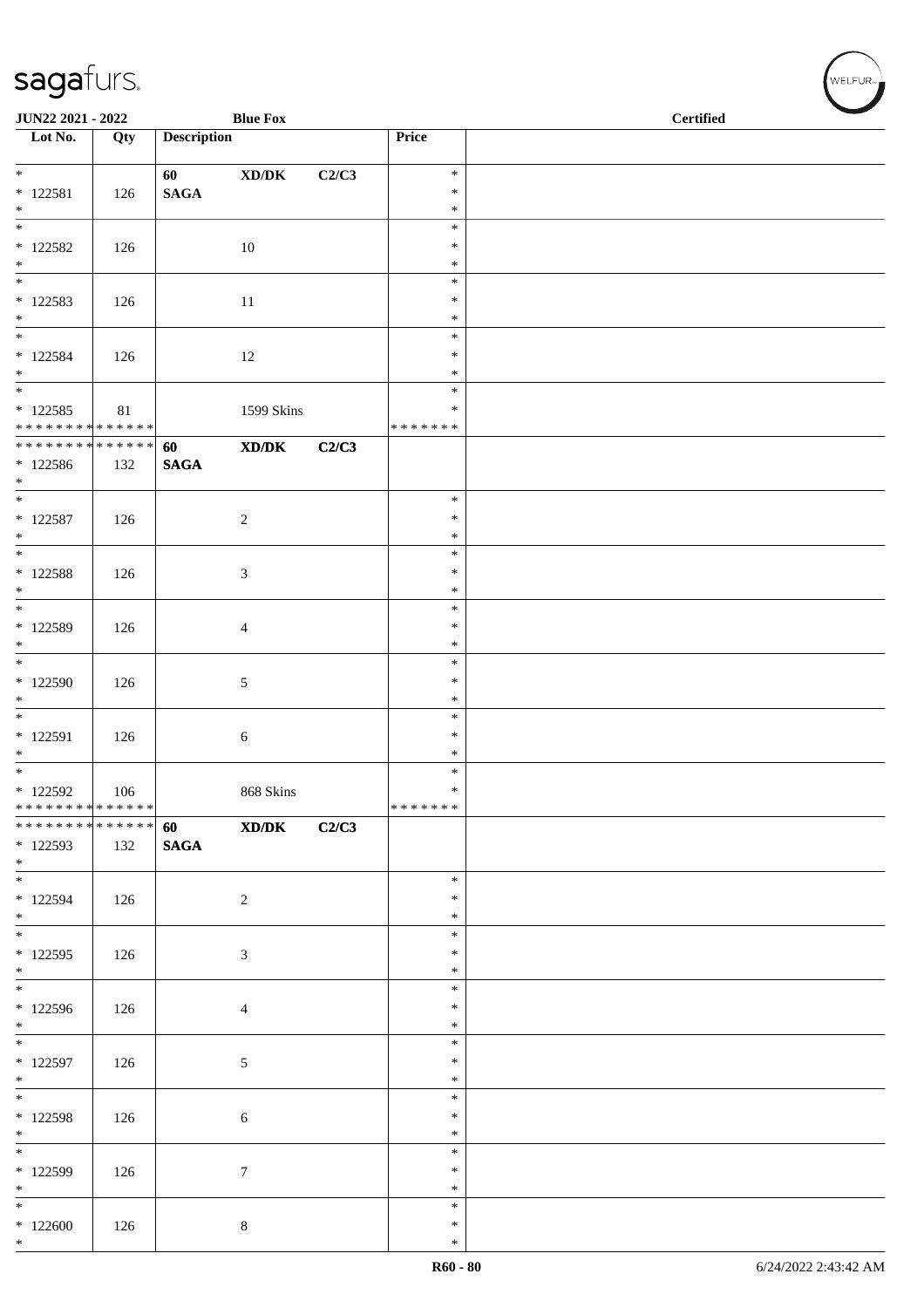| JUN22 2021 - 2022                                              |     |                       | <b>Blue Fox</b>                             |       |                  | <b>Certified</b> | $\overline{\phantom{0}}$ |
|----------------------------------------------------------------|-----|-----------------------|---------------------------------------------|-------|------------------|------------------|--------------------------|
| $\overline{\phantom{1}}$ Lot No.                               | Qty | <b>Description</b>    |                                             |       | Price            |                  |                          |
|                                                                |     |                       |                                             |       |                  |                  |                          |
| $*122601$                                                      | 126 | 60<br>$\mathbf{SAGA}$ | $\bold{X}\bold{D}/\bold{D}\bold{K}$         | C2/C3 | $\ast$<br>$\ast$ |                  |                          |
| $*$                                                            |     |                       |                                             |       | $\ast$           |                  |                          |
|                                                                |     |                       |                                             |       | $\ast$           |                  |                          |
| $*122602$<br>$*$                                               | 126 |                       | 10                                          |       | $\ast$<br>$\ast$ |                  |                          |
| $\overline{\phantom{0}}$                                       |     |                       |                                             |       | $\ast$           |                  |                          |
| $*122603$<br>$*$                                               | 126 |                       | $11\,$                                      |       | $\ast$<br>$\ast$ |                  |                          |
| $\overline{\ast}$                                              |     |                       |                                             |       | $\ast$           |                  |                          |
| $*122604$                                                      | 126 |                       | 12                                          |       | $\ast$           |                  |                          |
| $*$<br>$\overline{\phantom{0}}$                                |     |                       |                                             |       | $\ast$<br>$\ast$ |                  |                          |
| $*122605$                                                      | 126 |                       | 13                                          |       | $\ast$           |                  |                          |
| $*$                                                            |     |                       |                                             |       | $\ast$           |                  |                          |
| $*$<br>$*122606$                                               | 126 |                       | 14                                          |       | $\ast$<br>$\ast$ |                  |                          |
| $*$                                                            |     |                       |                                             |       | $\ast$           |                  |                          |
| $*$                                                            |     |                       |                                             |       | $\ast$           |                  |                          |
| $*122607$<br>$*$                                               | 126 |                       | 15                                          |       | $\ast$<br>$\ast$ |                  |                          |
|                                                                |     |                       |                                             |       | $\ast$           |                  |                          |
| $*122608$<br>$*$                                               | 126 |                       | 16                                          |       | $\ast$<br>$\ast$ |                  |                          |
|                                                                |     |                       |                                             |       | $\ast$           |                  |                          |
| $*122609$                                                      | 128 |                       | 2150 Skins                                  |       | $\ast$           |                  |                          |
| * * * * * * * * * * * * * * *<br>* * * * * * * * * * * * * * * |     | 60                    | $\mathbf{X}\mathbf{D}/\mathbf{D}\mathbf{K}$ | C2/C3 | * * * * * * *    |                  |                          |
| $*122610$                                                      | 146 | $\mathbf{SAGA}$       | SLK                                         |       |                  |                  |                          |
| $*$                                                            |     |                       |                                             |       | $\ast$           |                  |                          |
| $* 122611$                                                     | 140 |                       | $\boldsymbol{2}$                            |       | $\ast$           |                  |                          |
| $*$                                                            |     |                       |                                             |       | $\ast$           |                  |                          |
| $*$<br>$* 122612$                                              | 140 |                       | 3                                           |       | $\ast$<br>$\ast$ |                  |                          |
| $\ast$                                                         |     |                       |                                             |       | $\ast$           |                  |                          |
| $*$                                                            |     |                       |                                             |       | $\ast$           |                  |                          |
| $*122613$<br>$*$                                               | 140 |                       | $\overline{4}$                              |       | $\ast$<br>$\ast$ |                  |                          |
|                                                                |     |                       |                                             |       | $\ast$           |                  |                          |
| $* 122614$<br>$*$                                              | 140 |                       | $\sqrt{5}$                                  |       | $\ast$<br>$\ast$ |                  |                          |
|                                                                |     |                       |                                             |       | $\ast$           |                  |                          |
| $* 122615$                                                     | 140 |                       | $\sqrt{6}$                                  |       | $\ast$           |                  |                          |
| $*$                                                            |     |                       |                                             |       | $\ast$<br>$\ast$ |                  |                          |
| $* 122616$                                                     | 140 |                       | $\boldsymbol{7}$                            |       | $\ast$           |                  |                          |
| $*$                                                            |     |                       |                                             |       | $\ast$<br>$\ast$ |                  |                          |
| $* 122617$                                                     | 140 |                       | $\,8\,$                                     |       | $\ast$           |                  |                          |
| $*$                                                            |     |                       |                                             |       | $\ast$           |                  |                          |
| $*122618$                                                      | 140 |                       | $\overline{9}$                              |       | $\ast$<br>$\ast$ |                  |                          |
| $*$                                                            |     |                       |                                             |       | $\ast$           |                  |                          |
| $* 122619$                                                     |     |                       |                                             |       | $\ast$<br>$\ast$ |                  |                          |
| $*$                                                            | 140 |                       | 10                                          |       | $\ast$           |                  |                          |
| $\overline{\phantom{0}}$                                       |     |                       |                                             |       | $\ast$           |                  |                          |
| $*122620$<br>$*$                                               | 140 |                       | 11                                          |       | $\ast$<br>$\ast$ |                  |                          |

、<br>WELFUR<sub>™</sub>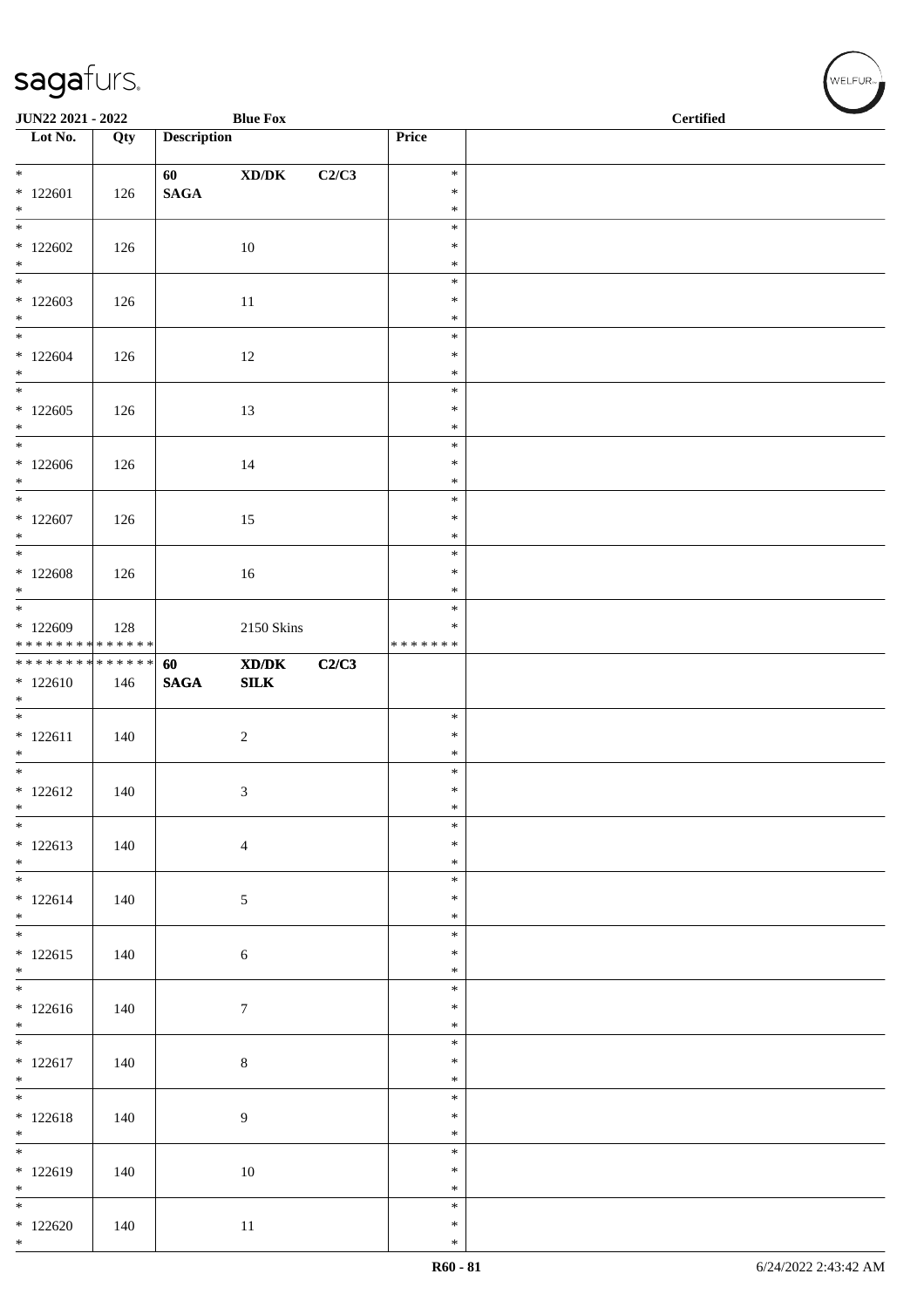| JUN22 2021 - 2022                                                     |                      |                       | <b>Blue Fox</b>                                        |       |                                   | <b>Certified</b> |
|-----------------------------------------------------------------------|----------------------|-----------------------|--------------------------------------------------------|-------|-----------------------------------|------------------|
| $\overline{\phantom{1}}$ Lot No.                                      | $\overline{Q}$ ty    | <b>Description</b>    |                                                        |       | Price                             |                  |
| $\overline{\ast}$<br>$* 122621$<br>$*$                                | 140                  | 60<br>$\mathbf{SAGA}$ | $\boldsymbol{\mathrm{XD}/\mathrm{DK}}$<br>${\bf SILK}$ | C2/C3 | $\ast$<br>$\ast$<br>$\ast$        |                  |
| $\overline{\phantom{0}}$<br>$*122622$<br>$*$                          | 140                  |                       | 13                                                     |       | $\ast$<br>$\ast$<br>$\ast$        |                  |
| $\overline{\phantom{0}}$<br>$*122623$<br>******** <mark>******</mark> | 21                   |                       | 1847 Skins                                             |       | $\ast$<br>$\ast$<br>* * * * * * * |                  |
| ******** <mark>******</mark><br>$*122624$<br>$*$                      | 140                  | 60<br><b>SAGA</b>     | $\mathbf{X}\mathbf{D}/\mathbf{D}\mathbf{K}$<br>SLK     | C2/C3 |                                   |                  |
| $*122625$<br>$*$                                                      | 140                  |                       | $\overline{c}$                                         |       | $\ast$<br>$\ast$<br>$\ast$        |                  |
| $*122626$<br>$*$<br>$*$                                               | 140                  |                       | 3                                                      |       | $\ast$<br>$\ast$<br>$\ast$        |                  |
| $*122627$<br>$*$                                                      | 140                  |                       | $\overline{4}$                                         |       | $\ast$<br>$\ast$<br>$\ast$        |                  |
| $*122628$<br>$*$                                                      | 140                  |                       | 5                                                      |       | $\ast$<br>$\ast$<br>$\ast$        |                  |
| $*$<br>$*122629$<br>$*$                                               | 140                  |                       | 6                                                      |       | $\ast$<br>$\ast$<br>$\ast$        |                  |
| $*122630$<br>$*$                                                      | 140                  |                       | $\tau$                                                 |       | $\ast$<br>$\ast$<br>$\ast$        |                  |
| $* 122631$<br>$*$                                                     | 140                  |                       | $\,8\,$                                                |       | $\ast$<br>$\ast$<br>$\ast$        |                  |
| $*$<br>$*122632$<br>******** <mark>******</mark>                      | 140                  |                       | 1260 Skins                                             |       | $\ast$<br>$\ast$<br>*******       |                  |
| * * * * * * * *<br>$*122633$<br>$*$                                   | * * * * * * *<br>132 | 60<br><b>SAGA</b>     | XD/DK<br>WOL2                                          | C2/C3 |                                   |                  |
| $*$<br>$*122634$<br>$*$                                               | 111                  |                       | $\overline{c}$                                         |       | $\ast$<br>$\ast$<br>$\ast$        |                  |
| $*$<br>$*122635$<br>* * * * * * * * * * * * * * *                     | 21                   |                       | 264 Skins                                              |       | $\ast$<br>$\ast$<br>* * * * * * * |                  |
| * * * * * * * * * * * * * * *<br>$*122636$<br>$*$                     | 146                  | 60<br>SI              | XD/DK                                                  | C2/C3 |                                   |                  |
| $\overline{\phantom{0}}$<br>$*122637$<br>$*$                          | 140                  |                       | $\overline{c}$                                         |       | $\ast$<br>∗<br>$\ast$             |                  |
| $\overline{\phantom{0}}$<br>$*122638$<br>$*$                          | 140                  |                       | 3                                                      |       | $\ast$<br>$\ast$<br>$\ast$        |                  |
| $\overline{\phantom{0}}$<br>$*122639$<br>$*$                          | 140                  |                       | 4                                                      |       | $\ast$<br>$\ast$<br>$\ast$        |                  |
| $*$<br>$*122640$<br>$*$                                               | 140                  |                       | 5                                                      |       | $\ast$<br>∗<br>$\ast$             |                  |

WELFUR<sub><sup>N</sub></sub></sub></sup>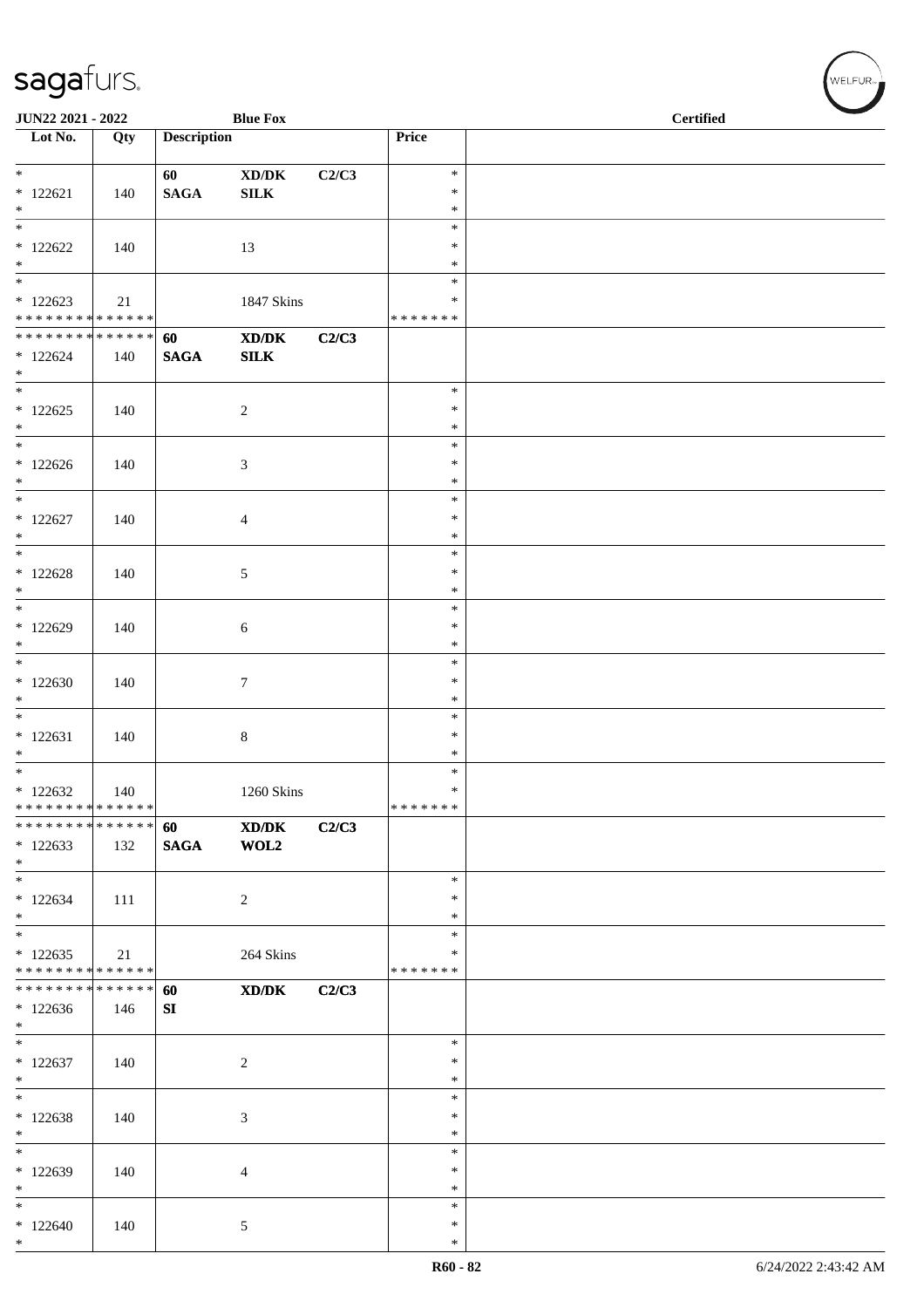| JUN22 2021 - 2022                          |     | <b>Blue Fox</b>                                   |       |                  | $\operatorname{\bf \mathbf{Certified}}$ |  |
|--------------------------------------------|-----|---------------------------------------------------|-------|------------------|-----------------------------------------|--|
| $\overline{\phantom{1}}$ Lot No.           | Qty | <b>Description</b>                                |       | Price            |                                         |  |
|                                            |     |                                                   |       |                  |                                         |  |
| $*$                                        |     | 60<br>$\bold{X}\bold{D}/\bold{D}\bold{K}$         | C2/C3 | $\ast$           |                                         |  |
| $* 122641$                                 | 140 | ${\bf SI}$                                        |       | $\ast$           |                                         |  |
| $*$                                        |     |                                                   |       | $\ast$           |                                         |  |
| $\frac{1}{1}$                              |     |                                                   |       | $\ast$           |                                         |  |
| $*122642$                                  | 140 | $\boldsymbol{7}$                                  |       | $\ast$           |                                         |  |
| $*$                                        |     |                                                   |       | $\ast$           |                                         |  |
|                                            |     |                                                   |       | $\ast$           |                                         |  |
| $*122643$                                  | 140 | $8\,$                                             |       | $\ast$           |                                         |  |
| $*$                                        |     |                                                   |       | $\ast$           |                                         |  |
|                                            |     |                                                   |       | $\ast$           |                                         |  |
| $* 122644$                                 | 140 | $\boldsymbol{9}$                                  |       | $\ast$           |                                         |  |
| $*$                                        |     |                                                   |       | $\ast$           |                                         |  |
|                                            |     |                                                   |       | $\ast$           |                                         |  |
| $*122645$                                  | 140 | $10\,$                                            |       | $\ast$           |                                         |  |
| $*$                                        |     |                                                   |       | $\ast$           |                                         |  |
| $*$                                        |     |                                                   |       | $\ast$           |                                         |  |
| $*122646$                                  | 140 | $11\,$                                            |       | $\ast$           |                                         |  |
| $*$                                        |     |                                                   |       | $\ast$           |                                         |  |
| $\overline{\phantom{0}}$                   |     |                                                   |       | $\ast$           |                                         |  |
| $* 122647$                                 | 140 | $12\,$                                            |       | $\ast$           |                                         |  |
| $*$                                        |     |                                                   |       | $\ast$           |                                         |  |
|                                            |     |                                                   |       | $\ast$           |                                         |  |
| $* 122648$                                 | 140 | 13                                                |       | $\ast$           |                                         |  |
| $*$                                        |     |                                                   |       | $\ast$           |                                         |  |
|                                            |     |                                                   |       | $\ast$           |                                         |  |
| $*122649$                                  | 140 | 14                                                |       | $\ast$           |                                         |  |
| $*$                                        |     |                                                   |       | $\ast$           |                                         |  |
|                                            |     |                                                   |       | $\ast$           |                                         |  |
| $*122650$<br>$\ast$                        | 140 | 15                                                |       | $\ast$           |                                         |  |
|                                            |     |                                                   |       | $\ast$<br>$\ast$ |                                         |  |
| $* 122651$                                 |     |                                                   |       | $\ast$           |                                         |  |
| $*$                                        | 140 | 16                                                |       | $\ast$           |                                         |  |
| $*$                                        |     |                                                   |       | $\ast$           |                                         |  |
| $*122652$                                  | 140 | 17                                                |       | $\ast$           |                                         |  |
| $\ast$                                     |     |                                                   |       | $\ast$           |                                         |  |
| $\ast$                                     |     |                                                   |       | $\ast$           |                                         |  |
| $*122653$                                  | 138 | $18\,$                                            |       | $\ast$           |                                         |  |
| $*$                                        |     |                                                   |       | $\ast$           |                                         |  |
| $\overline{\phantom{0}}$                   |     |                                                   |       | $\ast$           |                                         |  |
| $*122654$                                  | 21  | 2545 Skins                                        |       | ∗                |                                         |  |
| * * * * * * * * * * * * * * *              |     |                                                   |       | * * * * * * *    |                                         |  |
| * * * * * * * * <mark>* * * * * * *</mark> |     | $\mathbf{X}\mathbf{D}/\mathbf{D}\mathbf{K}$<br>60 | C2/C3 |                  |                                         |  |
| $*122655$                                  | 146 | SI                                                |       |                  |                                         |  |
| $*$                                        |     |                                                   |       |                  |                                         |  |
|                                            |     |                                                   |       | $\ast$           |                                         |  |
| $*122656$                                  | 140 | $\overline{c}$                                    |       | $\ast$           |                                         |  |
| $*$                                        |     |                                                   |       | $\ast$           |                                         |  |
|                                            |     |                                                   |       | $\ast$           |                                         |  |
| $* 122657$                                 | 140 | 3                                                 |       | $\ast$           |                                         |  |
| $*$                                        |     |                                                   |       | $\ast$           |                                         |  |
| $\overline{\phantom{0}}$                   |     |                                                   |       | $\ast$           |                                         |  |
| $*122658$                                  | 140 | 4                                                 |       | $\ast$           |                                         |  |
| $*$<br>$\overline{\phantom{0}}$            |     |                                                   |       | $\ast$           |                                         |  |
|                                            |     |                                                   |       | $\ast$           |                                         |  |
| $*122659$                                  | 140 | 5                                                 |       | $\ast$           |                                         |  |
| $\ast$<br>$\ast$                           |     |                                                   |       | $\ast$           |                                         |  |
|                                            |     |                                                   |       | $\ast$           |                                         |  |
| $*122660$<br>$*$                           | 140 | 6                                                 |       | $\ast$<br>$\ast$ |                                         |  |
|                                            |     |                                                   |       |                  |                                         |  |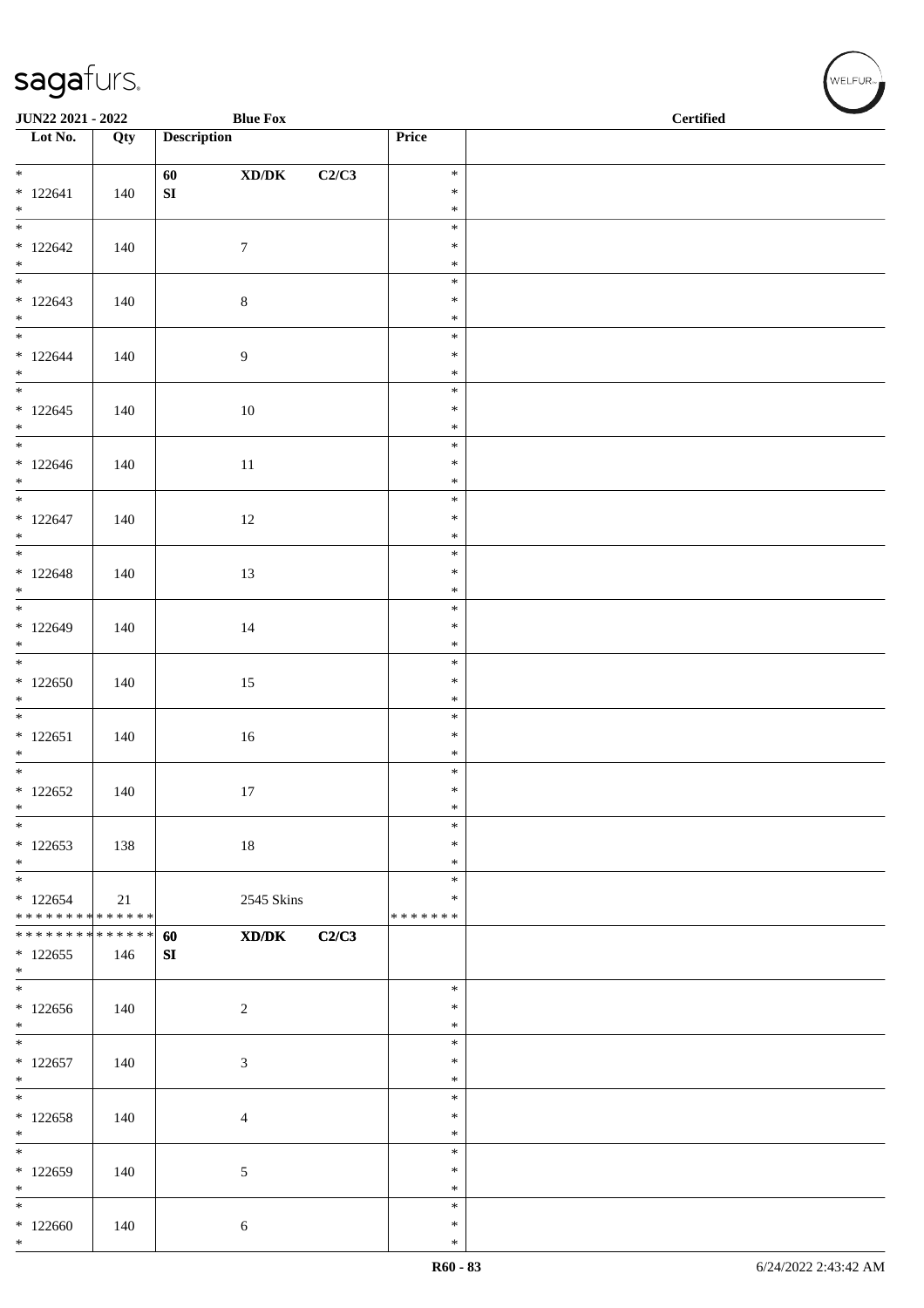| JUN22 2021 - 2022                          |     |                    | <b>Blue Fox</b>                     |       |                         | <b>Certified</b> |
|--------------------------------------------|-----|--------------------|-------------------------------------|-------|-------------------------|------------------|
| $\overline{\phantom{1}}$ Lot No.           | Qty | <b>Description</b> |                                     |       | Price                   |                  |
|                                            |     |                    |                                     |       |                         |                  |
| $*$                                        |     | 60                 | $\bold{X}\bold{D}/\bold{D}\bold{K}$ | C2/C3 | $\ast$                  |                  |
| $*122661$                                  | 140 | ${\bf SI}$         |                                     |       | $\ast$                  |                  |
| $*$<br>$\frac{1}{1}$                       |     |                    |                                     |       | $\ast$                  |                  |
|                                            |     |                    |                                     |       | $\ast$                  |                  |
| $*122662$<br>$*$                           | 140 | $\,8\,$            |                                     |       | $\ast$<br>$\ast$        |                  |
|                                            |     |                    |                                     |       | $\ast$                  |                  |
| $*122663$                                  | 140 | 9                  |                                     |       | $\ast$                  |                  |
| $*$                                        |     |                    |                                     |       | $\ast$                  |                  |
|                                            |     |                    |                                     |       | $\ast$                  |                  |
| $*122664$                                  | 140 | $10\,$             |                                     |       | $\ast$                  |                  |
| $*$                                        |     |                    |                                     |       | $\ast$                  |                  |
|                                            |     |                    |                                     |       | $\ast$                  |                  |
| $*122665$                                  | 140 | 11                 |                                     |       | $\ast$                  |                  |
| $*$<br>$*$                                 |     |                    |                                     |       | $\ast$<br>$\ast$        |                  |
| $*122666$                                  | 140 | $12\,$             |                                     |       | $\ast$                  |                  |
| $*$                                        |     |                    |                                     |       | $\ast$                  |                  |
| $*$                                        |     |                    |                                     |       | $\ast$                  |                  |
| $*122667$                                  | 140 | 13                 |                                     |       | $\ast$                  |                  |
| $*$                                        |     |                    |                                     |       | $\ast$                  |                  |
|                                            |     |                    |                                     |       | $\ast$                  |                  |
| $*122668$                                  | 140 | 14                 |                                     |       | $\ast$                  |                  |
| $*$<br>$*$                                 |     |                    |                                     |       | $\ast$                  |                  |
| $*122669$                                  |     |                    |                                     |       | $\ast$<br>$\ast$        |                  |
| $*$                                        | 140 | 15                 |                                     |       | $\ast$                  |                  |
|                                            |     |                    |                                     |       | $\ast$                  |                  |
| $*122670$                                  | 140 | 16                 |                                     |       | $\ast$                  |                  |
| $\ast$                                     |     |                    |                                     |       | $\ast$                  |                  |
|                                            |     |                    |                                     |       | $\ast$                  |                  |
| $* 122671$                                 | 140 | 17                 |                                     |       | $\ast$                  |                  |
| $*$                                        |     |                    |                                     |       | $\ast$                  |                  |
| $*$                                        |     |                    |                                     |       | $\ast$                  |                  |
| $*122672$<br>$\ast$                        | 140 | $18\,$             |                                     |       | $\ast$<br>$\ast$        |                  |
| $\ast$                                     |     |                    |                                     |       | $\ast$                  |                  |
| $*122673$                                  | 140 | 19                 |                                     |       | $\ast$                  |                  |
| $\ast$                                     |     |                    |                                     |       | $\ast$                  |                  |
| $\ast$                                     |     |                    |                                     |       | $\ast$                  |                  |
| $*122674$                                  | 126 | 20                 |                                     |       | $\ast$                  |                  |
| $*$                                        |     |                    |                                     |       | $\ast$                  |                  |
| $*$                                        |     |                    |                                     |       | $\ast$                  |                  |
| $*122675$<br>* * * * * * * * * * * * * * * | 28  |                    | <b>2820 Skins</b>                   |       | $\ast$<br>* * * * * * * |                  |
| * * * * * * * * * * * * * * *              |     | 60                 | XD/DK                               | C2/C3 |                         |                  |
| $*122676$                                  | 146 | SI                 |                                     |       |                         |                  |
| $*$                                        |     |                    |                                     |       |                         |                  |
| $\overline{\phantom{0}}$                   |     |                    |                                     |       | $\ast$                  |                  |
| $* 122677$                                 | 140 | $\sqrt{2}$         |                                     |       | ∗                       |                  |
| $*$                                        |     |                    |                                     |       | $\ast$                  |                  |
| $\overline{\phantom{0}}$                   |     |                    |                                     |       | $\ast$                  |                  |
| $* 122678$<br>$*$                          | 140 | 3                  |                                     |       | $\ast$<br>$\ast$        |                  |
| $*$                                        |     |                    |                                     |       | $\ast$                  |                  |
| $*122679$                                  | 140 | 4                  |                                     |       | $\ast$                  |                  |
| $\ast$                                     |     |                    |                                     |       | $\ast$                  |                  |
| $\ast$                                     |     |                    |                                     |       | $\ast$                  |                  |
| $*122680$                                  | 140 | 5                  |                                     |       | $\ast$                  |                  |
| $*$                                        |     |                    |                                     |       | $\ast$                  |                  |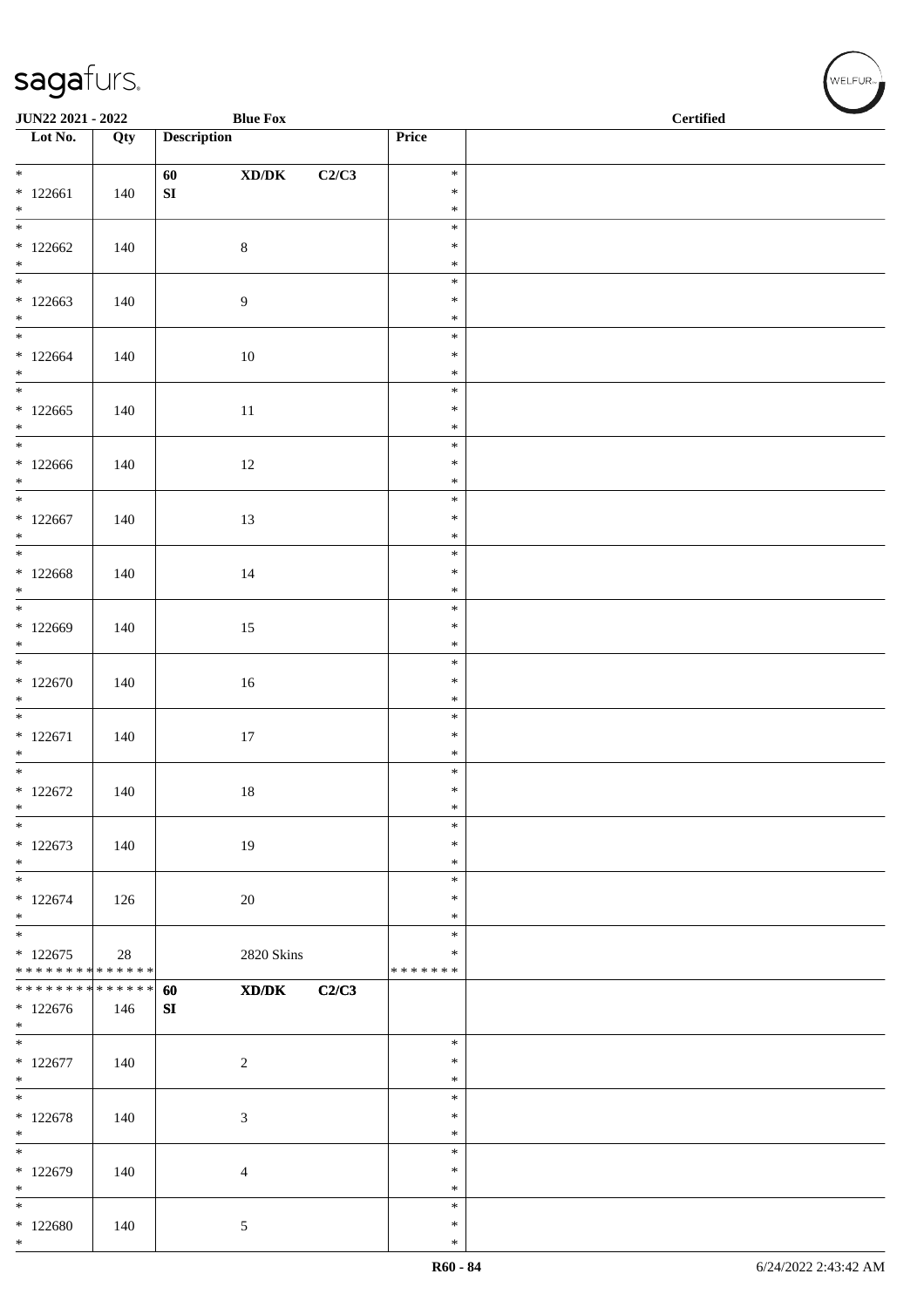| JUN22 2021 - 2022                        |                   |                    | <b>Blue Fox</b>                                                                                      |       |                  | <b>Certified</b> |
|------------------------------------------|-------------------|--------------------|------------------------------------------------------------------------------------------------------|-------|------------------|------------------|
| $\overline{\phantom{1}}$ Lot No.         | $\overline{Q}$ ty | <b>Description</b> |                                                                                                      |       | Price            |                  |
|                                          |                   |                    |                                                                                                      |       |                  |                  |
|                                          |                   | 60                 | $\bold{X}\bold{D}/\bold{D}\bold{K}$                                                                  | C2/C3 | $\ast$<br>$\ast$ |                  |
| $* 122681$<br>$*$                        | 140               | ${\bf SI}$         |                                                                                                      |       | $\ast$           |                  |
| $\frac{1}{1}$                            |                   |                    |                                                                                                      |       | $\ast$           |                  |
| $*122682$                                | 140               |                    | $\tau$                                                                                               |       | $\ast$           |                  |
| $*$<br>$\overline{\phantom{0}}$          |                   |                    |                                                                                                      |       | $\ast$<br>$\ast$ |                  |
| $*122683$                                | 140               |                    | 8                                                                                                    |       | $\ast$           |                  |
| $\ast$                                   |                   |                    |                                                                                                      |       | $\ast$           |                  |
| $\overline{\ast}$                        |                   |                    |                                                                                                      |       | $\ast$           |                  |
| $* 122684$<br>$*$                        | 140               |                    | 9                                                                                                    |       | $\ast$<br>$\ast$ |                  |
| $\overline{\phantom{0}}$                 |                   |                    |                                                                                                      |       | $\ast$           |                  |
| $*122685$                                | 140               |                    | 10                                                                                                   |       | $\ast$           |                  |
| $*$                                      |                   |                    |                                                                                                      |       | $\ast$           |                  |
| $*$<br>$*122686$                         |                   |                    |                                                                                                      |       | $\ast$<br>$\ast$ |                  |
| $*$                                      | 140               |                    | 11                                                                                                   |       | $\ast$           |                  |
| $*$                                      |                   |                    |                                                                                                      |       | $\ast$           |                  |
| $* 122687$                               | 140               |                    | 12                                                                                                   |       | $\ast$           |                  |
| $*$<br>$\overline{\ast}$                 |                   |                    |                                                                                                      |       | $\ast$<br>$\ast$ |                  |
| $* 122688$                               | 140               |                    | 13                                                                                                   |       | $\ast$           |                  |
| $*$                                      |                   |                    |                                                                                                      |       | $\ast$           |                  |
| $\overline{\ast}$                        |                   |                    |                                                                                                      |       | $\ast$           |                  |
| * 122689<br>$\ast$                       | 140               |                    | 14                                                                                                   |       | $\ast$<br>$\ast$ |                  |
| $\overline{\phantom{0}}$                 |                   |                    |                                                                                                      |       | $\ast$           |                  |
| * 122690                                 | 140               |                    | 15                                                                                                   |       | $\ast$           |                  |
| $*$<br>$\overline{\phantom{0}}$          |                   |                    |                                                                                                      |       | $\ast$<br>$\ast$ |                  |
| * 122691                                 | 140               |                    | 2246 Skins                                                                                           |       | ∗                |                  |
| * * * * * * * * * * * * * *              |                   |                    |                                                                                                      |       | * * * * * * *    |                  |
| ******** <mark>******</mark>             |                   | 60                 | $\boldsymbol{\text{X}}\boldsymbol{\text{D}}\boldsymbol{/}\boldsymbol{\text{D}}\boldsymbol{\text{K}}$ | C2/C3 |                  |                  |
| $*122692$<br>$\ast$                      | 160               | ${\bf SI}$         | <b>LGHT</b>                                                                                          |       |                  |                  |
| $\ast$                                   |                   |                    |                                                                                                      |       | $\ast$           |                  |
| $*122693$                                | 154               |                    | $\overline{c}$                                                                                       |       | $\ast$           |                  |
| $\ast$                                   |                   |                    |                                                                                                      |       | $\ast$           |                  |
| $*$<br>* 122694                          | 156               |                    | 470 Skins                                                                                            |       | $\ast$<br>∗      |                  |
| * * * * * * * * * * * * * *              |                   |                    |                                                                                                      |       | * * * * * * *    |                  |
| * * * * * * * * * * * * * * *            |                   | 60                 | XD/DK                                                                                                | C2/C3 |                  |                  |
| * 122695<br>$*$                          | 125               | SI                 | WOL2                                                                                                 |       |                  |                  |
| $\ast$                                   |                   |                    |                                                                                                      |       | $\ast$           |                  |
| * 122696                                 | 24                |                    | 149 Skins                                                                                            |       | ∗                |                  |
| * * * * * * * * * * * * * *              |                   |                    |                                                                                                      |       | * * * * * * *    |                  |
| ******** <mark>******</mark><br>* 122697 |                   | 60<br><b>SROY</b>  | $2\mathbf{X}\mathbf{D}$                                                                              | C2/C3 |                  |                  |
| $*$                                      | 104               |                    | <b>HEAV</b>                                                                                          |       |                  |                  |
| $*$                                      |                   |                    |                                                                                                      |       | $\ast$           |                  |
| * 122698                                 | 112               |                    | $\overline{c}$                                                                                       |       | $\ast$           |                  |
| $*$<br>$*$                               |                   |                    |                                                                                                      |       | $\ast$<br>$\ast$ |                  |
| * 122699                                 | 112               |                    | 3                                                                                                    |       | $\ast$           |                  |
| $\ast$                                   |                   |                    |                                                                                                      |       | $\ast$           |                  |
| $\ast$                                   |                   |                    |                                                                                                      |       | $\ast$           |                  |
| $*122700$<br>$*$                         | 112               |                    | 4                                                                                                    |       | $\ast$<br>$\ast$ |                  |
|                                          |                   |                    |                                                                                                      |       |                  |                  |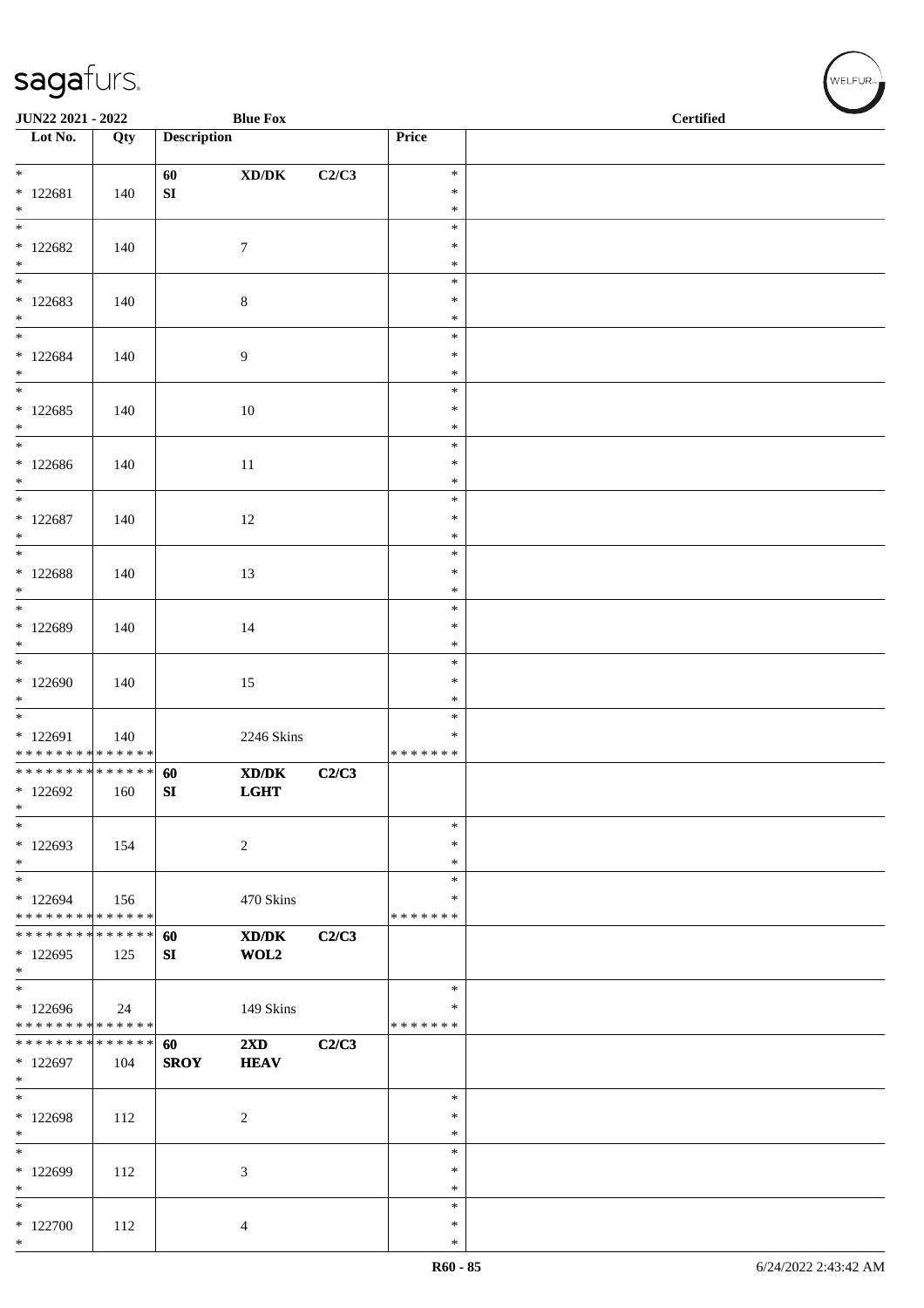| JUN22 2021 - 2022                                     |     |                    | <b>Blue Fox</b>                        |       |                                   | <b>Certified</b> |  |
|-------------------------------------------------------|-----|--------------------|----------------------------------------|-------|-----------------------------------|------------------|--|
| $\overline{\phantom{1}}$ Lot No.                      | Qty | <b>Description</b> |                                        |       | Price                             |                  |  |
| $*$<br>$* 122701$<br>$\ast$                           | 112 | 60<br><b>SROY</b>  | $2\mathbf{X}\mathbf{D}$<br><b>HEAV</b> | C2/C3 | $\ast$<br>$\ast$<br>$\ast$        |                  |  |
| $*122702$<br>$*$                                      | 112 |                    | $\sqrt{6}$                             |       | $\ast$<br>$\ast$<br>$\ast$        |                  |  |
| $*122703$<br>$*$                                      | 112 |                    | $\tau$                                 |       | $\ast$<br>$\ast$<br>$\ast$        |                  |  |
| $* 122704$<br>$*$                                     | 105 |                    | $8\,$                                  |       | $\ast$<br>$\ast$<br>$\ast$        |                  |  |
| $* 122705$<br>$*$                                     | 98  |                    | 9                                      |       | $\ast$<br>$\ast$<br>$\ast$        |                  |  |
| $*$<br>$*122706$<br>$*$                               | 98  |                    | $10\,$                                 |       | $\ast$<br>$\ast$<br>$\ast$        |                  |  |
| $*$<br>$*$ 122707<br>$*$                              | 98  |                    | $11\,$                                 |       | $\ast$<br>$\ast$<br>$\ast$        |                  |  |
| $* 122708$<br>$*$                                     | 98  |                    | 12                                     |       | $\ast$<br>$\ast$<br>$\ast$        |                  |  |
| $\overline{\mathbf{r}}$<br>* 122709<br>$*$            | 98  |                    | 13                                     |       | $\ast$<br>$\ast$<br>$\ast$        |                  |  |
| $* 122710$<br>$\ast$                                  | 95  |                    | 14                                     |       | $\ast$<br>$\ast$<br>$\ast$        |                  |  |
| $* 122711$<br>* * * * * * * * * * * * * *             | 29  |                    | 1495 Skins                             |       | $\ast$<br>$\ast$<br>* * * * * * * |                  |  |
| * * * * * * * * * * * * * * *<br>$* 122712$<br>$\ast$ | 118 | 60<br><b>SROY</b>  | 2XD                                    | C2/C3 |                                   |                  |  |
| $*$<br>$* 122713$<br>$*$                              | 112 |                    | $\sqrt{2}$                             |       | $\ast$<br>$\ast$<br>$\ast$        |                  |  |
| $* 122714$<br>$*$                                     | 112 |                    | $\sqrt{3}$                             |       | $\ast$<br>$\ast$<br>$\ast$        |                  |  |
| $* 122715$<br>$*$                                     | 112 |                    | $\overline{4}$                         |       | $\ast$<br>$\ast$<br>$\ast$        |                  |  |
| $* 122716$<br>$*$                                     | 112 |                    | $\mathfrak{S}$                         |       | $\ast$<br>$\ast$<br>$\ast$        |                  |  |
| $* 122717$<br>$*$                                     | 112 |                    | $\sqrt{6}$                             |       | $\ast$<br>$\ast$<br>$\ast$        |                  |  |
| $*$<br>$* 122718$<br>$*$                              | 112 |                    | $\boldsymbol{7}$                       |       | $\ast$<br>$\ast$<br>$\ast$        |                  |  |
| * 122719<br>$*$                                       | 112 |                    | $\,8\,$                                |       | $\ast$<br>$\ast$<br>$\ast$        |                  |  |
| $*$ 122720<br>$*$                                     | 112 |                    | $\overline{9}$                         |       | $\ast$<br>$\ast$<br>$\ast$        |                  |  |

、<br>WELFUR<sub>™</sub>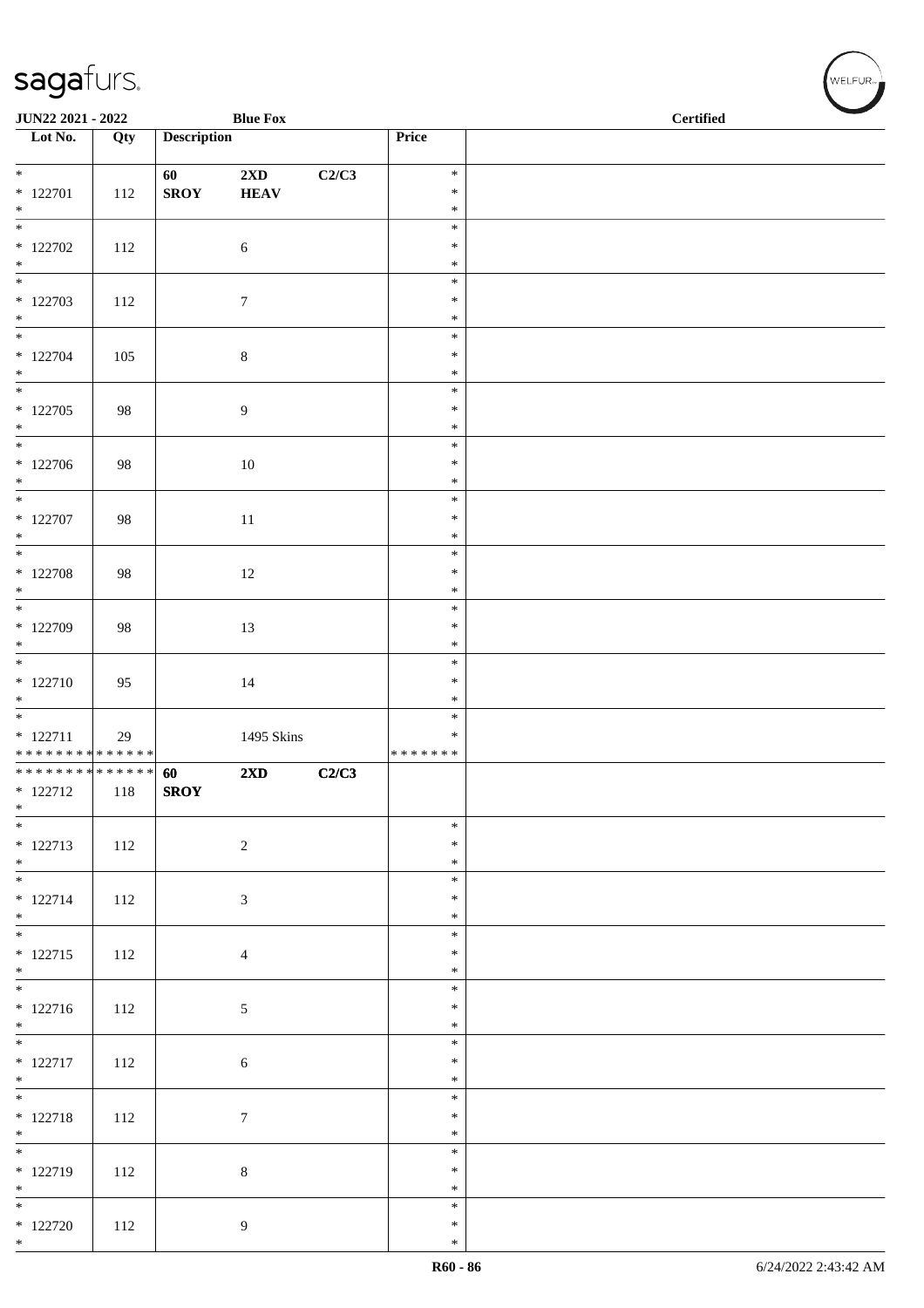| JUN22 2021 - 2022                           |     |                    | <b>Blue Fox</b>                         |       | <b>Certified</b> |  |  |  |  |
|---------------------------------------------|-----|--------------------|-----------------------------------------|-------|------------------|--|--|--|--|
| $\overline{\phantom{1}}$ Lot No.            | Qty | <b>Description</b> |                                         |       | Price            |  |  |  |  |
| $\overline{\ast}$                           |     | 60                 | 2XD                                     | C2/C3 | $\ast$           |  |  |  |  |
| $* 122721$                                  | 112 | <b>SROY</b>        |                                         |       | $\ast$           |  |  |  |  |
| $*$                                         |     |                    |                                         |       | $\ast$           |  |  |  |  |
|                                             |     |                    |                                         |       | $\ast$           |  |  |  |  |
| $*$ 122722                                  | 112 |                    | $11\,$                                  |       | $\ast$<br>$\ast$ |  |  |  |  |
| $*$ $*$                                     |     |                    |                                         |       | $\ast$           |  |  |  |  |
| $* 122723$                                  | 112 |                    | 12                                      |       | $\ast$           |  |  |  |  |
| $*$                                         |     |                    |                                         |       | $\ast$           |  |  |  |  |
| $*$                                         |     |                    |                                         |       | $\ast$           |  |  |  |  |
| $* 122724$<br>$*$                           | 112 |                    | 13                                      |       | $\ast$<br>$\ast$ |  |  |  |  |
|                                             |     |                    |                                         |       | $\ast$           |  |  |  |  |
| $* 122725$                                  | 112 |                    | 14                                      |       | $\ast$           |  |  |  |  |
| $*$                                         |     |                    |                                         |       | $\ast$           |  |  |  |  |
| $* 122726$                                  |     |                    |                                         |       | $\ast$<br>$\ast$ |  |  |  |  |
|                                             | 112 |                    | 15                                      |       | $\ast$           |  |  |  |  |
| $*$ $*$                                     |     |                    |                                         |       | $\ast$           |  |  |  |  |
| $*$ 122727                                  | 112 |                    | $16\,$                                  |       | $\ast$           |  |  |  |  |
| $*$                                         |     |                    |                                         |       | $\ast$           |  |  |  |  |
| $* 122728$                                  | 112 |                    | 17                                      |       | $\ast$<br>$\ast$ |  |  |  |  |
|                                             |     |                    |                                         |       | $\ast$           |  |  |  |  |
| $*$                                         |     |                    |                                         |       | $\ast$           |  |  |  |  |
| $*$ 122729                                  | 112 |                    | $18\,$                                  |       | $\ast$           |  |  |  |  |
| $*$                                         |     |                    |                                         |       | $\ast$<br>$\ast$ |  |  |  |  |
| $*122730$                                   | 112 |                    | 19                                      |       | $\ast$           |  |  |  |  |
| $*$                                         |     |                    |                                         |       | $\ast$           |  |  |  |  |
|                                             |     |                    |                                         |       | $\ast$           |  |  |  |  |
| $* 122731$                                  | 112 |                    | $20\,$                                  |       | $\ast$           |  |  |  |  |
| $*$                                         |     |                    |                                         |       | $\ast$<br>$\ast$ |  |  |  |  |
| $* 122732$                                  | 112 |                    | 21                                      |       | $\ast$           |  |  |  |  |
| $\ast$                                      |     |                    |                                         |       | $\ast$           |  |  |  |  |
| $*$                                         |     |                    |                                         |       | $\ast$           |  |  |  |  |
| $* 122733$<br>$*$                           | 74  |                    | $22\,$                                  |       | $\ast$<br>$\ast$ |  |  |  |  |
| $*$                                         |     |                    |                                         |       | $\ast$           |  |  |  |  |
| $* 122734$                                  | 31  |                    | 2463 Skins                              |       | $\ast$           |  |  |  |  |
| ******** <mark>******</mark>                |     |                    |                                         |       | * * * * * * *    |  |  |  |  |
| * * * * * * * * * * * * * * *<br>$* 122735$ | 132 | 60<br><b>SROY</b>  | $2\mathbf{X}\mathbf{D}$<br>${\bf SILK}$ | C2/C3 |                  |  |  |  |  |
| $\ast$                                      |     |                    |                                         |       |                  |  |  |  |  |
|                                             |     |                    |                                         |       | $\ast$           |  |  |  |  |
| $*122736$                                   | 126 |                    | $\overline{2}$                          |       | $\ast$           |  |  |  |  |
| $*$                                         |     |                    |                                         |       | $\ast$<br>$\ast$ |  |  |  |  |
| $* 122737$                                  | 126 |                    | $\mathfrak{Z}$                          |       | $\ast$           |  |  |  |  |
| $*$                                         |     |                    |                                         |       | $\ast$           |  |  |  |  |
|                                             |     |                    |                                         |       | $\ast$           |  |  |  |  |
| $* 122738$                                  | 126 |                    | $\overline{4}$                          |       | $\ast$           |  |  |  |  |
| $*$                                         |     |                    |                                         |       | $\ast$<br>$\ast$ |  |  |  |  |
| * 122739                                    | 126 |                    | 5                                       |       | $\ast$           |  |  |  |  |
| $*$                                         |     |                    |                                         |       | $\ast$           |  |  |  |  |
| $*$                                         |     |                    |                                         |       | $\ast$           |  |  |  |  |
| $* 122740$<br>$*$                           | 126 |                    | 6                                       |       | $\ast$<br>$\ast$ |  |  |  |  |
|                                             |     |                    |                                         |       |                  |  |  |  |  |

WELFUR<sub><sup>N</sup></sub>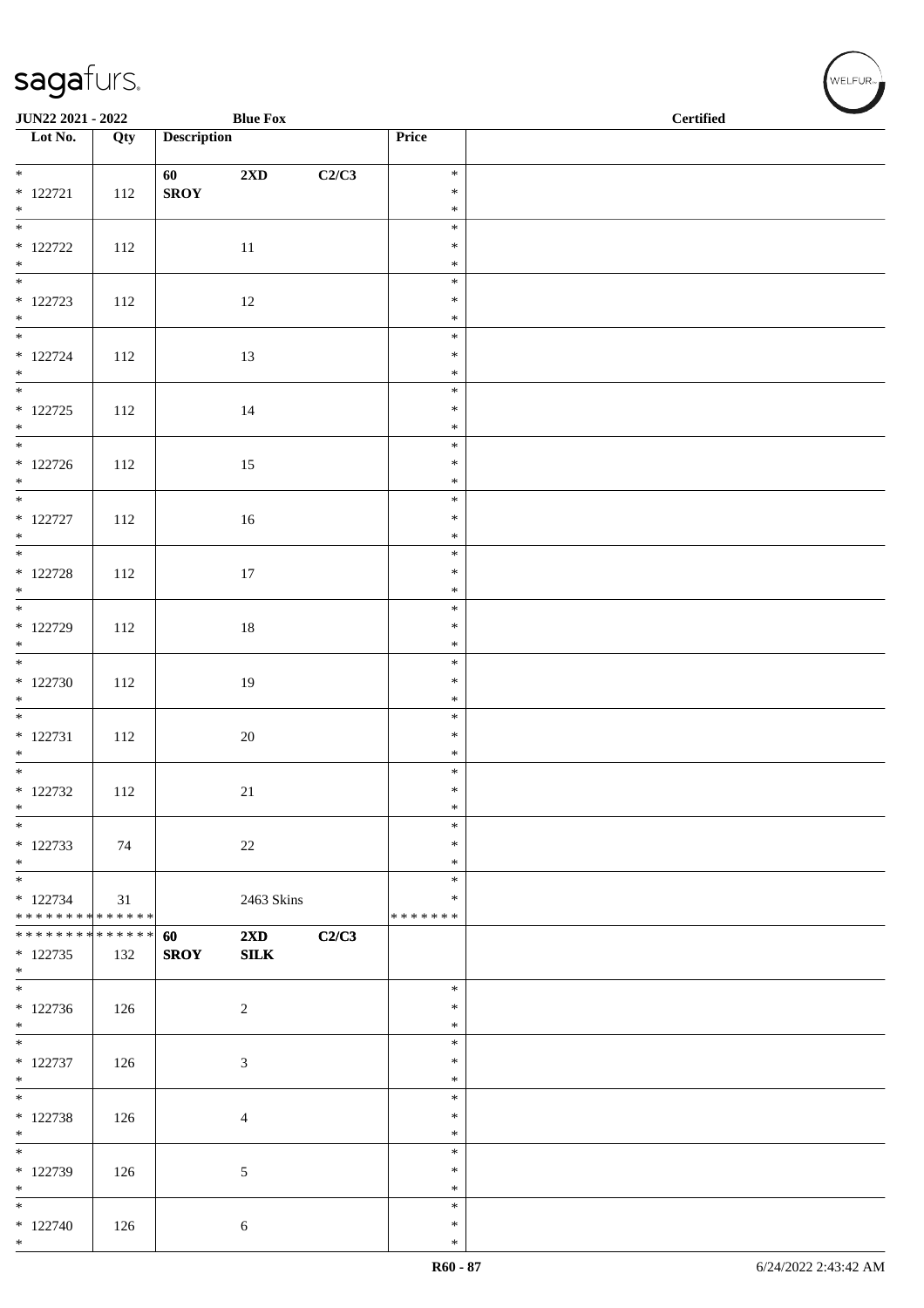| <b>Description</b><br>Price<br>Qty<br>$\ast$<br>$2\mathbf{X}\mathbf{D}$<br>C2/C3<br>60<br><b>SROY</b><br>${\bf SILK}$<br>$\ast$<br>126<br>$\ast$<br>$\frac{1}{1}$<br>$\ast$<br>$* 122742$<br>$\,8\,$<br>$\ast$<br>126<br>$\ast$<br>$\overline{\phantom{0}}$<br>$\ast$<br>$* 122743$<br>$\overline{9}$<br>$\ast$<br>126<br>$\ast$<br>$\ast$<br>$* 122744$<br>$\ast$<br>126<br>10<br>$\ast$<br>$\ast$<br>$* 122745$<br>126<br>$\ast$<br>11<br>$*$<br>$\ast$<br>$\ast$<br>$\ast$<br>12<br>126<br>$*$<br>$\ast$<br>$*$<br>$\ast$<br>1627 Skins<br>$\ast$<br>109<br>* * * * * * * * <mark>* * * * * * *</mark><br>*******<br>**************<br>60<br>$2\mathbf{X}\mathbf{D}$<br>C2/C3<br>$* 122748$<br><b>HEAV</b><br>118<br><b>SAGA</b><br>$\ast$<br>$* 122749$<br>112<br>2<br>$\ast$<br>$\ast$<br>$\ast$<br>$*122750$<br>$\ast$<br>3<br>112<br>$*$<br>$\ast$<br>$\ast$<br>$\ast$<br>112<br>$\overline{4}$<br>$*$<br>$\ast$<br>$\overline{\phantom{0}}$<br>$\ast$<br>$\ast$<br>112<br>$\sqrt{5}$<br>$\ast$<br>$\frac{1}{1}$<br>$\ast$<br>$* 122753$<br>$\ast$<br>112<br>$\sqrt{6}$<br>$*$ $*$<br>$\ast$<br>$\ast$<br>$* 122754$<br>112<br>$\tau$<br>$\ast$<br>$*$<br>$\ast$<br>$\ast$<br>$* 122755$<br>$\,8\,$<br>112<br>$\ast$<br>$*$<br>$\ast$<br>$\ast$<br>112<br>9<br>$\ast$<br>$*$<br>$\ast$<br>$\ast$<br>112<br>10<br>$\ast$<br>$\ast$<br>$\ast$<br>$* 122758$<br>$\ast$<br>112<br>11<br>$\ast$<br>$\ast$<br>$*122759$<br>$\ast$<br>112<br>12<br>$\ast$<br>$\ast$<br>$*122760$<br>112<br>13<br>$\ast$<br>$\ast$ | <b>Blue Fox</b><br><b>JUN22 2021 - 2022</b> |  |  |  | <b>Certified</b> |  |  |
|-------------------------------------------------------------------------------------------------------------------------------------------------------------------------------------------------------------------------------------------------------------------------------------------------------------------------------------------------------------------------------------------------------------------------------------------------------------------------------------------------------------------------------------------------------------------------------------------------------------------------------------------------------------------------------------------------------------------------------------------------------------------------------------------------------------------------------------------------------------------------------------------------------------------------------------------------------------------------------------------------------------------------------------------------------------------------------------------------------------------------------------------------------------------------------------------------------------------------------------------------------------------------------------------------------------------------------------------------------------------------------------------------------------------------------------------------------------------------------------------------------------------|---------------------------------------------|--|--|--|------------------|--|--|
|                                                                                                                                                                                                                                                                                                                                                                                                                                                                                                                                                                                                                                                                                                                                                                                                                                                                                                                                                                                                                                                                                                                                                                                                                                                                                                                                                                                                                                                                                                                   | Lot No.                                     |  |  |  |                  |  |  |
|                                                                                                                                                                                                                                                                                                                                                                                                                                                                                                                                                                                                                                                                                                                                                                                                                                                                                                                                                                                                                                                                                                                                                                                                                                                                                                                                                                                                                                                                                                                   | $*$                                         |  |  |  |                  |  |  |
|                                                                                                                                                                                                                                                                                                                                                                                                                                                                                                                                                                                                                                                                                                                                                                                                                                                                                                                                                                                                                                                                                                                                                                                                                                                                                                                                                                                                                                                                                                                   | $* 122741$                                  |  |  |  |                  |  |  |
|                                                                                                                                                                                                                                                                                                                                                                                                                                                                                                                                                                                                                                                                                                                                                                                                                                                                                                                                                                                                                                                                                                                                                                                                                                                                                                                                                                                                                                                                                                                   | $*$                                         |  |  |  |                  |  |  |
|                                                                                                                                                                                                                                                                                                                                                                                                                                                                                                                                                                                                                                                                                                                                                                                                                                                                                                                                                                                                                                                                                                                                                                                                                                                                                                                                                                                                                                                                                                                   |                                             |  |  |  |                  |  |  |
|                                                                                                                                                                                                                                                                                                                                                                                                                                                                                                                                                                                                                                                                                                                                                                                                                                                                                                                                                                                                                                                                                                                                                                                                                                                                                                                                                                                                                                                                                                                   | $*$                                         |  |  |  |                  |  |  |
|                                                                                                                                                                                                                                                                                                                                                                                                                                                                                                                                                                                                                                                                                                                                                                                                                                                                                                                                                                                                                                                                                                                                                                                                                                                                                                                                                                                                                                                                                                                   |                                             |  |  |  |                  |  |  |
|                                                                                                                                                                                                                                                                                                                                                                                                                                                                                                                                                                                                                                                                                                                                                                                                                                                                                                                                                                                                                                                                                                                                                                                                                                                                                                                                                                                                                                                                                                                   | $*$                                         |  |  |  |                  |  |  |
|                                                                                                                                                                                                                                                                                                                                                                                                                                                                                                                                                                                                                                                                                                                                                                                                                                                                                                                                                                                                                                                                                                                                                                                                                                                                                                                                                                                                                                                                                                                   |                                             |  |  |  |                  |  |  |
|                                                                                                                                                                                                                                                                                                                                                                                                                                                                                                                                                                                                                                                                                                                                                                                                                                                                                                                                                                                                                                                                                                                                                                                                                                                                                                                                                                                                                                                                                                                   | $*$                                         |  |  |  |                  |  |  |
|                                                                                                                                                                                                                                                                                                                                                                                                                                                                                                                                                                                                                                                                                                                                                                                                                                                                                                                                                                                                                                                                                                                                                                                                                                                                                                                                                                                                                                                                                                                   |                                             |  |  |  |                  |  |  |
|                                                                                                                                                                                                                                                                                                                                                                                                                                                                                                                                                                                                                                                                                                                                                                                                                                                                                                                                                                                                                                                                                                                                                                                                                                                                                                                                                                                                                                                                                                                   |                                             |  |  |  |                  |  |  |
|                                                                                                                                                                                                                                                                                                                                                                                                                                                                                                                                                                                                                                                                                                                                                                                                                                                                                                                                                                                                                                                                                                                                                                                                                                                                                                                                                                                                                                                                                                                   | $\overline{\phantom{0}}$                    |  |  |  |                  |  |  |
|                                                                                                                                                                                                                                                                                                                                                                                                                                                                                                                                                                                                                                                                                                                                                                                                                                                                                                                                                                                                                                                                                                                                                                                                                                                                                                                                                                                                                                                                                                                   | $* 122746$                                  |  |  |  |                  |  |  |
|                                                                                                                                                                                                                                                                                                                                                                                                                                                                                                                                                                                                                                                                                                                                                                                                                                                                                                                                                                                                                                                                                                                                                                                                                                                                                                                                                                                                                                                                                                                   |                                             |  |  |  |                  |  |  |
|                                                                                                                                                                                                                                                                                                                                                                                                                                                                                                                                                                                                                                                                                                                                                                                                                                                                                                                                                                                                                                                                                                                                                                                                                                                                                                                                                                                                                                                                                                                   | $* 122747$                                  |  |  |  |                  |  |  |
|                                                                                                                                                                                                                                                                                                                                                                                                                                                                                                                                                                                                                                                                                                                                                                                                                                                                                                                                                                                                                                                                                                                                                                                                                                                                                                                                                                                                                                                                                                                   |                                             |  |  |  |                  |  |  |
|                                                                                                                                                                                                                                                                                                                                                                                                                                                                                                                                                                                                                                                                                                                                                                                                                                                                                                                                                                                                                                                                                                                                                                                                                                                                                                                                                                                                                                                                                                                   |                                             |  |  |  |                  |  |  |
|                                                                                                                                                                                                                                                                                                                                                                                                                                                                                                                                                                                                                                                                                                                                                                                                                                                                                                                                                                                                                                                                                                                                                                                                                                                                                                                                                                                                                                                                                                                   | $*$                                         |  |  |  |                  |  |  |
|                                                                                                                                                                                                                                                                                                                                                                                                                                                                                                                                                                                                                                                                                                                                                                                                                                                                                                                                                                                                                                                                                                                                                                                                                                                                                                                                                                                                                                                                                                                   |                                             |  |  |  |                  |  |  |
|                                                                                                                                                                                                                                                                                                                                                                                                                                                                                                                                                                                                                                                                                                                                                                                                                                                                                                                                                                                                                                                                                                                                                                                                                                                                                                                                                                                                                                                                                                                   | $*$                                         |  |  |  |                  |  |  |
|                                                                                                                                                                                                                                                                                                                                                                                                                                                                                                                                                                                                                                                                                                                                                                                                                                                                                                                                                                                                                                                                                                                                                                                                                                                                                                                                                                                                                                                                                                                   |                                             |  |  |  |                  |  |  |
|                                                                                                                                                                                                                                                                                                                                                                                                                                                                                                                                                                                                                                                                                                                                                                                                                                                                                                                                                                                                                                                                                                                                                                                                                                                                                                                                                                                                                                                                                                                   |                                             |  |  |  |                  |  |  |
|                                                                                                                                                                                                                                                                                                                                                                                                                                                                                                                                                                                                                                                                                                                                                                                                                                                                                                                                                                                                                                                                                                                                                                                                                                                                                                                                                                                                                                                                                                                   |                                             |  |  |  |                  |  |  |
|                                                                                                                                                                                                                                                                                                                                                                                                                                                                                                                                                                                                                                                                                                                                                                                                                                                                                                                                                                                                                                                                                                                                                                                                                                                                                                                                                                                                                                                                                                                   | $* 122751$                                  |  |  |  |                  |  |  |
|                                                                                                                                                                                                                                                                                                                                                                                                                                                                                                                                                                                                                                                                                                                                                                                                                                                                                                                                                                                                                                                                                                                                                                                                                                                                                                                                                                                                                                                                                                                   |                                             |  |  |  |                  |  |  |
|                                                                                                                                                                                                                                                                                                                                                                                                                                                                                                                                                                                                                                                                                                                                                                                                                                                                                                                                                                                                                                                                                                                                                                                                                                                                                                                                                                                                                                                                                                                   | $* 122752$                                  |  |  |  |                  |  |  |
|                                                                                                                                                                                                                                                                                                                                                                                                                                                                                                                                                                                                                                                                                                                                                                                                                                                                                                                                                                                                                                                                                                                                                                                                                                                                                                                                                                                                                                                                                                                   | $*$                                         |  |  |  |                  |  |  |
|                                                                                                                                                                                                                                                                                                                                                                                                                                                                                                                                                                                                                                                                                                                                                                                                                                                                                                                                                                                                                                                                                                                                                                                                                                                                                                                                                                                                                                                                                                                   |                                             |  |  |  |                  |  |  |
|                                                                                                                                                                                                                                                                                                                                                                                                                                                                                                                                                                                                                                                                                                                                                                                                                                                                                                                                                                                                                                                                                                                                                                                                                                                                                                                                                                                                                                                                                                                   |                                             |  |  |  |                  |  |  |
|                                                                                                                                                                                                                                                                                                                                                                                                                                                                                                                                                                                                                                                                                                                                                                                                                                                                                                                                                                                                                                                                                                                                                                                                                                                                                                                                                                                                                                                                                                                   |                                             |  |  |  |                  |  |  |
|                                                                                                                                                                                                                                                                                                                                                                                                                                                                                                                                                                                                                                                                                                                                                                                                                                                                                                                                                                                                                                                                                                                                                                                                                                                                                                                                                                                                                                                                                                                   |                                             |  |  |  |                  |  |  |
|                                                                                                                                                                                                                                                                                                                                                                                                                                                                                                                                                                                                                                                                                                                                                                                                                                                                                                                                                                                                                                                                                                                                                                                                                                                                                                                                                                                                                                                                                                                   |                                             |  |  |  |                  |  |  |
|                                                                                                                                                                                                                                                                                                                                                                                                                                                                                                                                                                                                                                                                                                                                                                                                                                                                                                                                                                                                                                                                                                                                                                                                                                                                                                                                                                                                                                                                                                                   |                                             |  |  |  |                  |  |  |
|                                                                                                                                                                                                                                                                                                                                                                                                                                                                                                                                                                                                                                                                                                                                                                                                                                                                                                                                                                                                                                                                                                                                                                                                                                                                                                                                                                                                                                                                                                                   |                                             |  |  |  |                  |  |  |
|                                                                                                                                                                                                                                                                                                                                                                                                                                                                                                                                                                                                                                                                                                                                                                                                                                                                                                                                                                                                                                                                                                                                                                                                                                                                                                                                                                                                                                                                                                                   | $* 122756$                                  |  |  |  |                  |  |  |
|                                                                                                                                                                                                                                                                                                                                                                                                                                                                                                                                                                                                                                                                                                                                                                                                                                                                                                                                                                                                                                                                                                                                                                                                                                                                                                                                                                                                                                                                                                                   |                                             |  |  |  |                  |  |  |
|                                                                                                                                                                                                                                                                                                                                                                                                                                                                                                                                                                                                                                                                                                                                                                                                                                                                                                                                                                                                                                                                                                                                                                                                                                                                                                                                                                                                                                                                                                                   | $* 122757$                                  |  |  |  |                  |  |  |
|                                                                                                                                                                                                                                                                                                                                                                                                                                                                                                                                                                                                                                                                                                                                                                                                                                                                                                                                                                                                                                                                                                                                                                                                                                                                                                                                                                                                                                                                                                                   | $*$                                         |  |  |  |                  |  |  |
|                                                                                                                                                                                                                                                                                                                                                                                                                                                                                                                                                                                                                                                                                                                                                                                                                                                                                                                                                                                                                                                                                                                                                                                                                                                                                                                                                                                                                                                                                                                   |                                             |  |  |  |                  |  |  |
|                                                                                                                                                                                                                                                                                                                                                                                                                                                                                                                                                                                                                                                                                                                                                                                                                                                                                                                                                                                                                                                                                                                                                                                                                                                                                                                                                                                                                                                                                                                   | $*$                                         |  |  |  |                  |  |  |
|                                                                                                                                                                                                                                                                                                                                                                                                                                                                                                                                                                                                                                                                                                                                                                                                                                                                                                                                                                                                                                                                                                                                                                                                                                                                                                                                                                                                                                                                                                                   |                                             |  |  |  |                  |  |  |
|                                                                                                                                                                                                                                                                                                                                                                                                                                                                                                                                                                                                                                                                                                                                                                                                                                                                                                                                                                                                                                                                                                                                                                                                                                                                                                                                                                                                                                                                                                                   | $*$                                         |  |  |  |                  |  |  |
|                                                                                                                                                                                                                                                                                                                                                                                                                                                                                                                                                                                                                                                                                                                                                                                                                                                                                                                                                                                                                                                                                                                                                                                                                                                                                                                                                                                                                                                                                                                   |                                             |  |  |  |                  |  |  |
|                                                                                                                                                                                                                                                                                                                                                                                                                                                                                                                                                                                                                                                                                                                                                                                                                                                                                                                                                                                                                                                                                                                                                                                                                                                                                                                                                                                                                                                                                                                   | $*$                                         |  |  |  |                  |  |  |

√<br>WELFUR<sub>™</sub>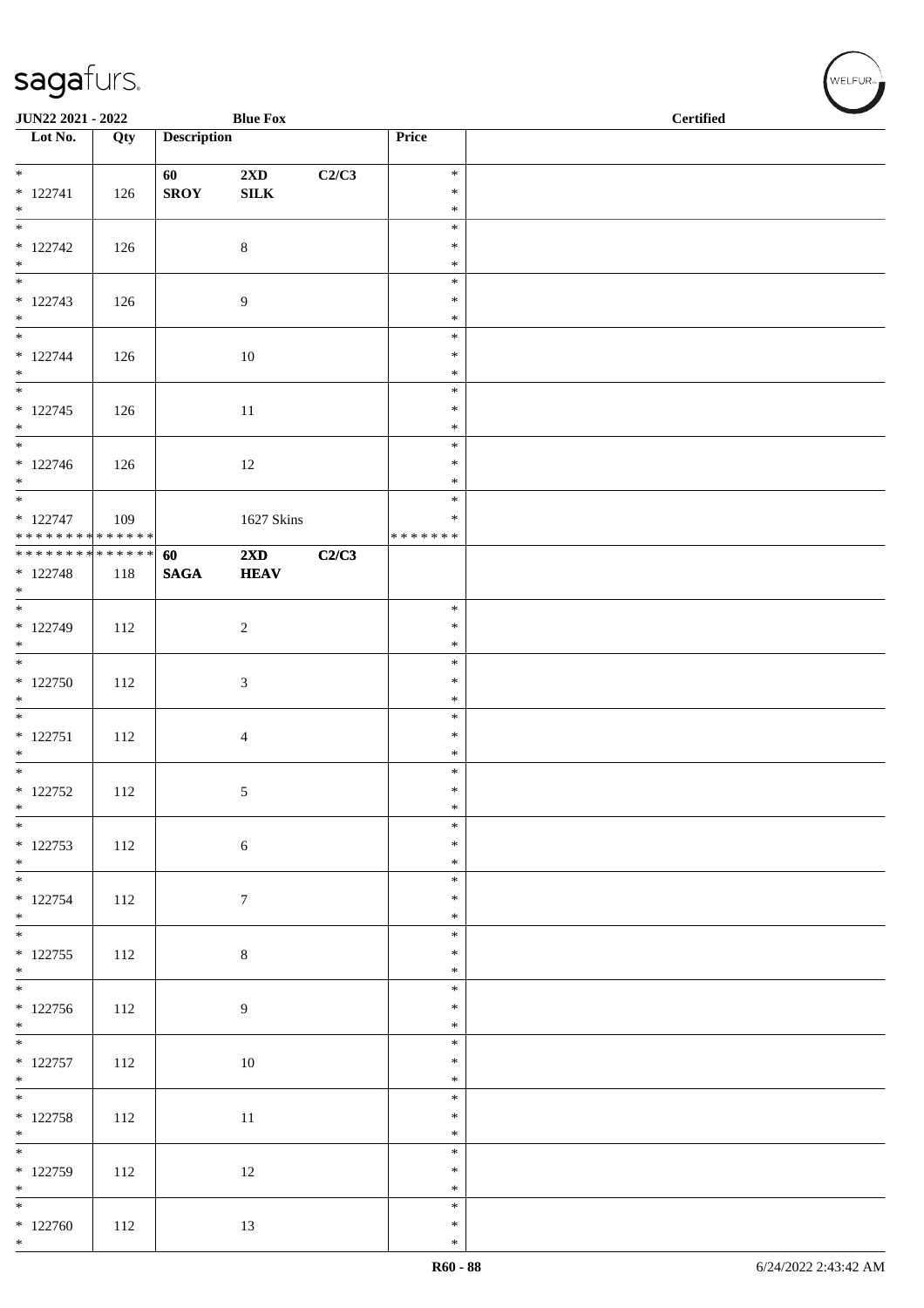| <b>JUN22 2021 - 2022</b>                                       |     |                       | <b>Blue Fox</b>                        |       |                                   | <b>Certified</b> |
|----------------------------------------------------------------|-----|-----------------------|----------------------------------------|-------|-----------------------------------|------------------|
| Lot No.                                                        | Qty | <b>Description</b>    |                                        |       | Price                             |                  |
| $*$<br>$* 122761$<br>$*$                                       | 60  | 60<br>$\mathbf{SAGA}$ | $2\mathbf{X}\mathbf{D}$<br><b>HEAV</b> | C2/C3 | $\ast$<br>$\ast$<br>$\ast$        |                  |
| $*122762$<br>* * * * * * * * * * * * * * *                     | 54  |                       | 1576 Skins                             |       | $\ast$<br>∗<br>* * * * * * *      |                  |
| ******** <mark>******</mark>                                   |     | 60                    | $2\mathbf{X}\mathbf{D}$                | C2/C3 |                                   |                  |
| $*122763$<br>$*$                                               | 132 | <b>SAGA</b>           |                                        |       |                                   |                  |
| $* 122764$<br>$*$                                              | 126 |                       | $\overline{c}$                         |       | $\ast$<br>$\ast$<br>$\ast$        |                  |
| $* 122765$<br>$\ast$                                           | 126 |                       | $\mathfrak{Z}$                         |       | $\ast$<br>$\ast$<br>$\ast$        |                  |
| $*$<br>$* 122766$<br>$*$                                       | 126 |                       | $\overline{4}$                         |       | $\ast$<br>$\ast$<br>$\ast$        |                  |
| $*$<br>$* 122767$<br>$\ast$                                    | 126 |                       | $\sqrt{5}$                             |       | $\ast$<br>$\ast$<br>$\ast$        |                  |
| $* 122768$<br>$*$                                              | 126 |                       | $\sqrt{6}$                             |       | $\ast$<br>$\ast$<br>$\ast$        |                  |
| * 122769<br>$*$                                                | 126 |                       | $\boldsymbol{7}$                       |       | $\ast$<br>$\ast$<br>$\ast$        |                  |
| $* 122770$<br>$*$                                              | 126 |                       | $\,8\,$                                |       | $\ast$<br>$\ast$<br>$\ast$        |                  |
| $* 122771$<br>$*$                                              | 126 |                       | $\overline{9}$                         |       | $\ast$<br>$\ast$<br>$\ast$        |                  |
| $\overline{\phantom{0}}$<br>$* 122772$<br>$\ast$               | 126 |                       | $10\,$                                 |       | $\ast$<br>$\ast$<br>$\ast$        |                  |
| $\ast$<br>$* 122773$<br>$*$                                    | 126 |                       | 11                                     |       | $\ast$<br>$\ast$<br>$\ast$        |                  |
| $*$<br>$* 122774$<br>$*$                                       | 126 |                       | 12                                     |       | $\ast$<br>$\ast$<br>$\ast$        |                  |
| $\overline{\phantom{0}}$<br>$* 122775$<br>$*$                  | 126 |                       | 13                                     |       | $\ast$<br>$\ast$<br>$\ast$        |                  |
| $* 122776$<br>$*$                                              | 109 |                       | 14                                     |       | $\ast$<br>$\ast$<br>$\ast$        |                  |
| $\overline{\ast}$<br>$* 122777$<br>* * * * * * * * * * * * * * | 21  |                       | 1774 Skins                             |       | $\ast$<br>$\ast$<br>* * * * * * * |                  |
| ******** <mark>******</mark><br>$* 122778$<br>$\ast$           | 132 |                       | <b>IDENTICAL</b>                       |       |                                   |                  |
| $*$<br>* 122779<br>$*$                                         | 126 |                       | $\overline{2}$                         |       | $\ast$<br>$\ast$<br>$\ast$        |                  |
| $*$<br>$* 122780$<br>$*$                                       | 126 |                       | $\mathfrak{Z}$                         |       | $\ast$<br>$\ast$<br>$\ast$        |                  |

WELFUR<sub><sup>N</sub></sub></sub></sup>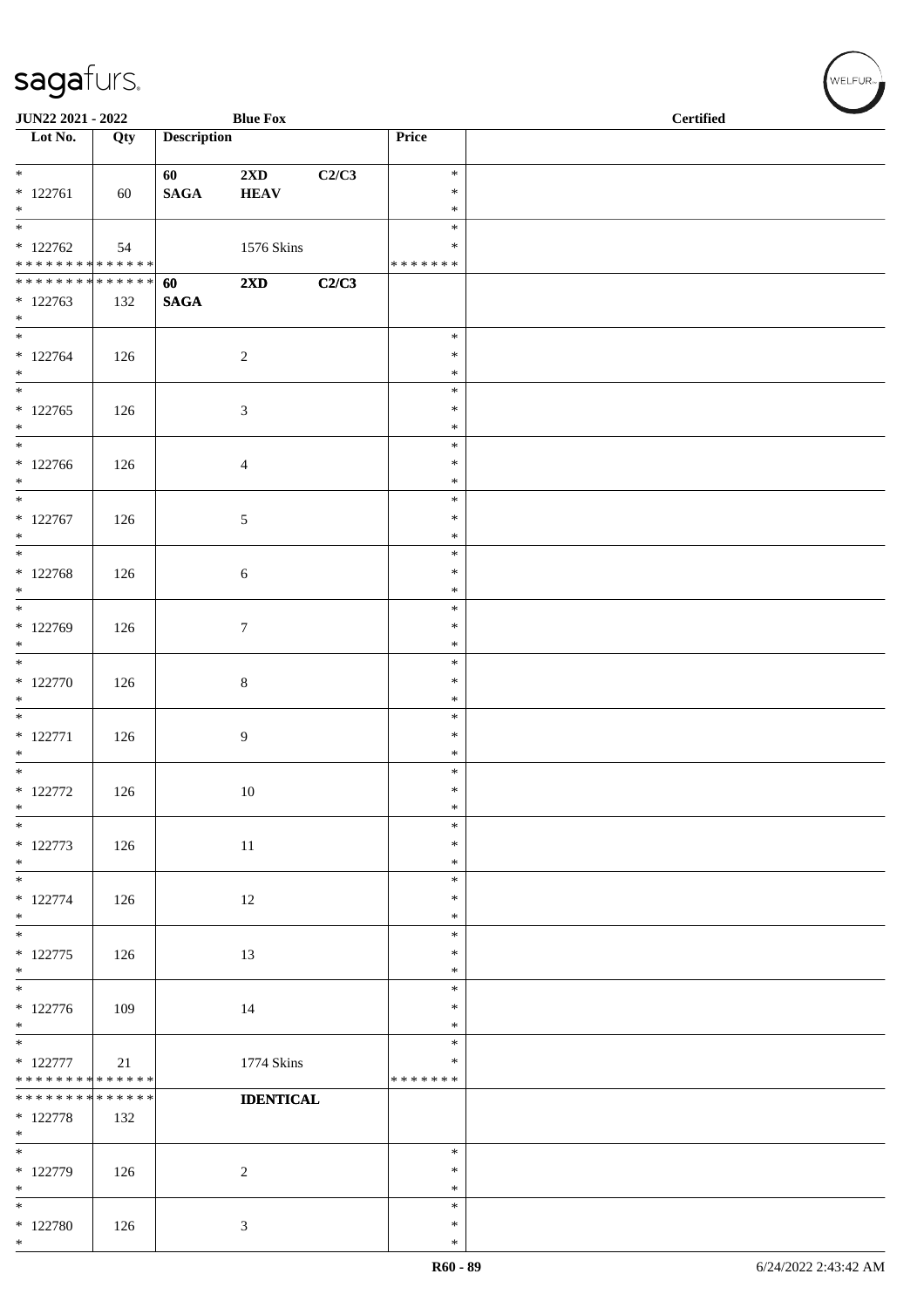| JUN22 2021 - 2022                       |     |                            | <b>Blue Fox</b>  |       | <b>Certified</b>                  |  |  |  |  |
|-----------------------------------------|-----|----------------------------|------------------|-------|-----------------------------------|--|--|--|--|
| $\overline{\phantom{1}}$ Lot No.        | Qty | <b>Description</b>         |                  |       | Price                             |  |  |  |  |
| $* 122781$<br>$*$                       | 126 | 60 — 10<br>$\mathbf{SAGA}$ | 2XD              | C2/C3 | $\ast$<br>$\ast$<br>$\ast$        |  |  |  |  |
| $*$ 122782<br>$*$                       | 126 |                            | $5\phantom{.0}$  |       | $\ast$<br>$\ast$<br>$\ast$        |  |  |  |  |
| $* 122783$<br>$*$                       | 126 |                            | $\sqrt{6}$       |       | $\ast$<br>$\ast$<br>$\ast$        |  |  |  |  |
| * 122784<br>$*$                         | 126 |                            | $\boldsymbol{7}$ |       | $\ast$<br>$\ast$<br>$\ast$        |  |  |  |  |
| $* 122785$<br>$*$                       | 126 |                            | $\,8\,$          |       | $\ast$<br>$\ast$<br>$\ast$        |  |  |  |  |
| $* 122786$<br>$*$                       | 126 |                            | $\boldsymbol{9}$ |       | $\ast$<br>$\ast$<br>$\ast$        |  |  |  |  |
| $\overline{\ast}$<br>$* 122787$<br>$*$  | 126 |                            | $10\,$           |       | $\ast$<br>$\ast$<br>$\ast$        |  |  |  |  |
| * 122788<br>$\ast$                      | 126 |                            | 11               |       | $\ast$<br>$\ast$<br>$\ast$        |  |  |  |  |
| * 122789<br>$*$                         | 126 |                            | $12\,$           |       | $\ast$<br>$\ast$<br>$\ast$        |  |  |  |  |
| $*$<br>$*122790$<br>$*$                 | 126 |                            | 13               |       | $\ast$<br>$\ast$<br>$\ast$        |  |  |  |  |
| $* 122791$<br>$*$                       | 126 |                            | 14               |       | $\ast$<br>$\ast$<br>$\ast$        |  |  |  |  |
| * 122792<br>* * * * * * * * * * * * * * | 43  |                            | 1813 Skins       |       | $\ast$<br>$\ast$<br>* * * * * * * |  |  |  |  |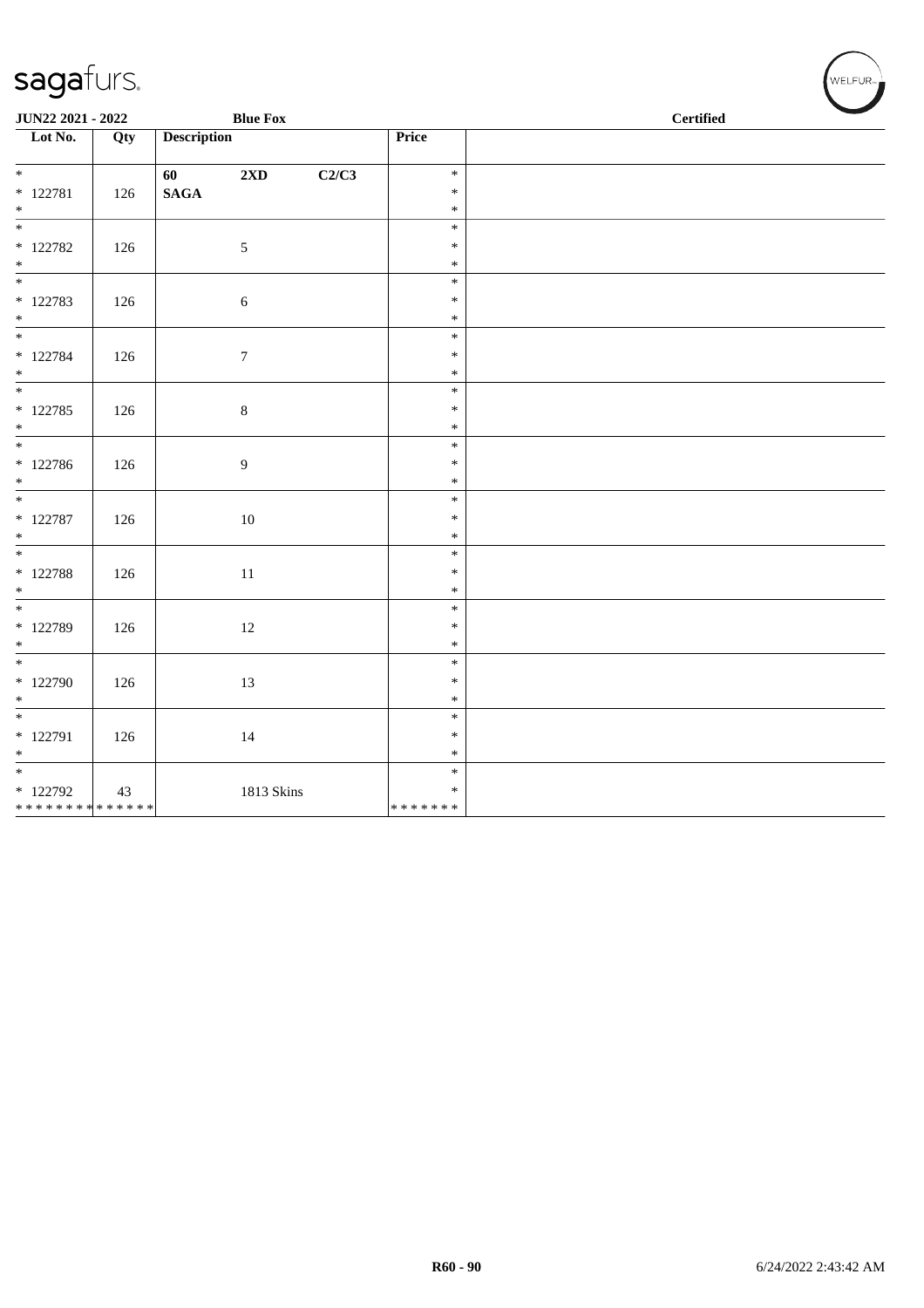| JUN22 2021 - 2022                                                       |     |                    | <b>Blue Fox</b>             |       |                                   | <b>Certified</b> |
|-------------------------------------------------------------------------|-----|--------------------|-----------------------------|-------|-----------------------------------|------------------|
| $\overline{\phantom{1}}$ Lot No.                                        | Qty | <b>Description</b> |                             |       | Price                             |                  |
| ******** <mark>******</mark><br>* 122901<br>$*$                         | 119 | 50<br><b>SROY</b>  | 3XP<br><b>HEAV</b>          | C2/C3 |                                   |                  |
| $*$<br>* 122902<br>$*$                                                  | 112 |                    | $\overline{2}$              |       | $\ast$<br>$\ast$<br>$\ast$        |                  |
| $\overline{\phantom{0}}$<br>$*122903$<br>$*$                            | 112 |                    | $\mathfrak{Z}$              |       | $\ast$<br>∗<br>$\ast$             |                  |
| $\overline{\ast}$<br>* 122904<br>$\ast$<br>$*$                          | 104 |                    | $\overline{4}$              |       | $\ast$<br>$\ast$<br>$\ast$        |                  |
| * 122905<br>* * * * * * * * * * * * * *                                 | 76  |                    | 523 Skins                   |       | $\ast$<br>∗<br>* * * * * * *      |                  |
| ******** <mark>******</mark><br>* 122906<br>$*$                         | 133 | 50<br><b>SROY</b>  | 3XP                         | C2/C3 |                                   |                  |
| $*$<br>$*$ 122907<br>$*$                                                | 126 |                    | $\overline{2}$              |       | $\ast$<br>$\ast$<br>$\ast$        |                  |
| $*$<br>$*$ 122908<br>$*$                                                | 126 |                    | $\mathfrak{Z}$              |       | $\ast$<br>$\ast$<br>$\ast$        |                  |
| $\overline{\phantom{0}}$<br>* 122909<br>$*$                             | 126 |                    | $\overline{4}$              |       | $\ast$<br>∗<br>$\ast$             |                  |
| $\overline{\ast}$<br>$* 122910$<br>$\ast$                               | 126 |                    | $5\,$                       |       | $\ast$<br>$\ast$<br>$\ast$        |                  |
| $\ast$<br>$* 122911$<br>$\ast$                                          | 126 |                    | 6                           |       | $\ast$<br>$\ast$<br>$\ast$        |                  |
| $\overline{\phantom{0}}$<br>$* 122912$<br>$\ast$                        | 60  |                    | $\tau$                      |       | $\ast$<br>$\ast$<br>$\ast$        |                  |
| $\overline{\phantom{a}^*}$<br>$* 122913$<br>* * * * * * * * * * * * * * | 47  |                    | 870 Skins                   |       | $\ast$<br>$\ast$<br>* * * * * * * |                  |
| * * * * * * * * * * * * * *<br>$* 122914$<br>$*$                        | 147 | 50<br><b>SROY</b>  | 3XP<br>SLK                  | C2/C3 |                                   |                  |
| $\ast$<br>$*122915$<br>$*$                                              | 140 |                    | $\overline{c}$              |       | $\ast$<br>∗<br>$\ast$             |                  |
| $\overline{\phantom{0}}$<br>$*122916$<br>$*$                            | 140 |                    | $\boldsymbol{\mathfrak{Z}}$ |       | $\ast$<br>$\ast$<br>$\ast$        |                  |
| $\ast$<br>* 122917<br>$\ast$                                            | 140 |                    | 4                           |       | $\ast$<br>$\ast$<br>$\ast$        |                  |
| $\overline{\phantom{0}}$<br>$* 122918$<br>$\ast$                        | 140 |                    | 5                           |       | $\ast$<br>*<br>$\ast$             |                  |
| $\overline{\phantom{0}}$<br>* 122919<br>$\ast$                          | 140 |                    | $\sqrt{6}$                  |       | $\ast$<br>$\ast$<br>$\ast$        |                  |
| $\ast$<br>$*122920$<br>$*$                                              | 140 |                    | $\tau$                      |       | $\ast$<br>$\ast$<br>$\ast$        |                  |

WELFUR<sub><sup>N</sub></sub></sub></sup>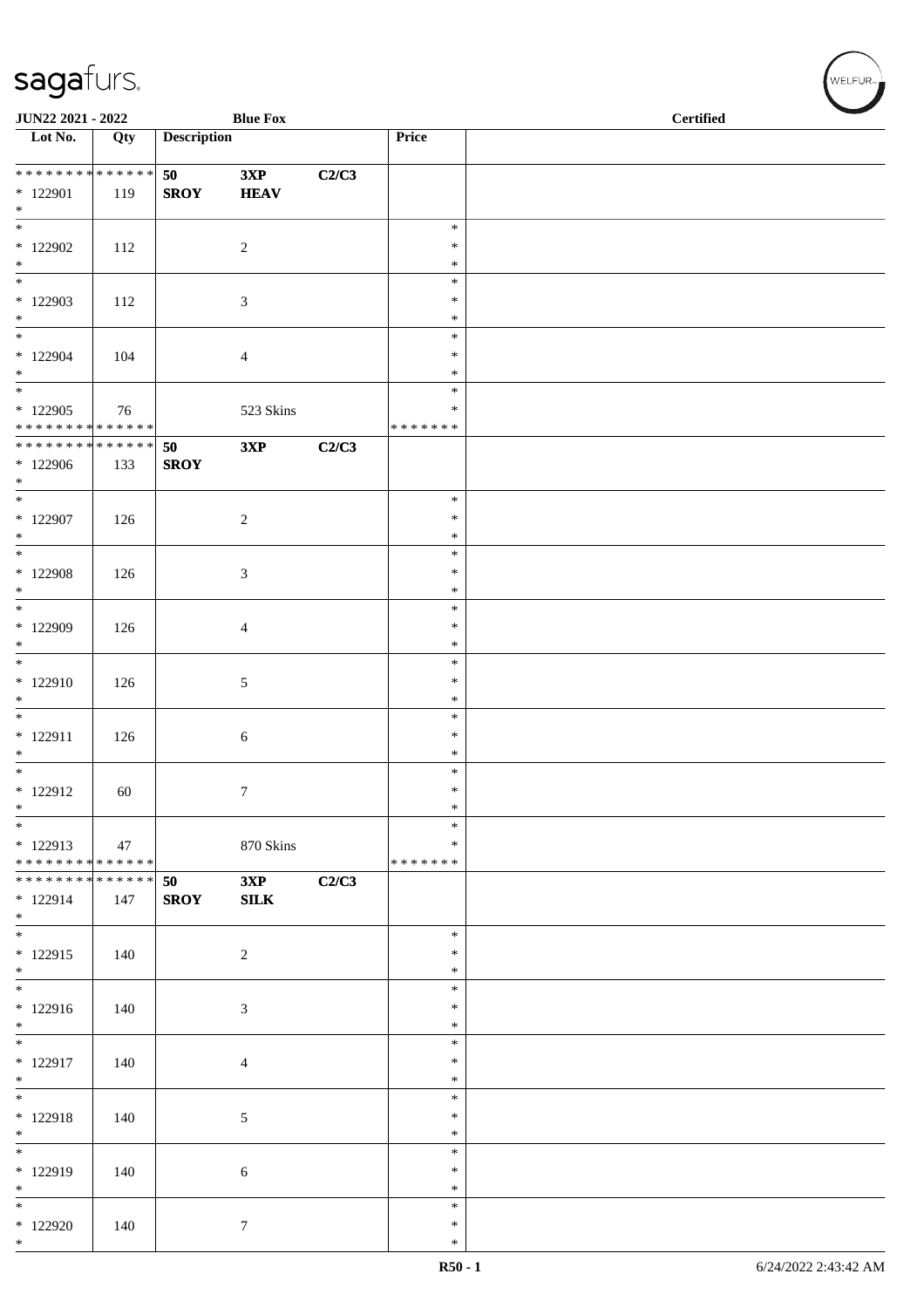| JUN22 2021 - 2022                                             |     |                    | <b>Blue Fox</b>    |       |                         | <b>Certified</b> |
|---------------------------------------------------------------|-----|--------------------|--------------------|-------|-------------------------|------------------|
| Lot No.                                                       | Qty | <b>Description</b> |                    |       | Price                   |                  |
| $*$                                                           |     | 50                 | 3XP                | C2/C3 | $\ast$                  |                  |
| $* 122921$                                                    | 125 | <b>SROY</b>        | ${\bf SILK}$       |       | $\ast$                  |                  |
| $\ast$<br>$\overline{\phantom{0}}$                            |     |                    |                    |       | $\ast$<br>$\ast$        |                  |
| $*$ 122922                                                    | 53  |                    | 1165 Skins         |       | ∗                       |                  |
| * * * * * * * * * * * * * * *<br>******** <mark>******</mark> |     |                    |                    |       | * * * * * * *           |                  |
| $*122923$                                                     | 116 | 50<br><b>SAGA</b>  | 3XP<br><b>HEAV</b> | C2/C3 |                         |                  |
| $*$                                                           |     |                    |                    |       |                         |                  |
| $*$<br>$*122924$                                              | 24  |                    | 2                  |       | $\ast$<br>$\ast$        |                  |
| $*$                                                           |     |                    |                    |       | $\ast$                  |                  |
| * 122925                                                      |     |                    | 161 Skins          |       | $\ast$<br>*             |                  |
| * * * * * * * * * * * * * *                                   | 21  |                    |                    |       | * * * * * * *           |                  |
| * * * * * * * * <mark>* * * * * * *</mark>                    |     | 50                 | 3XP                | C2/C3 |                         |                  |
| $*122926$<br>$*$                                              | 147 | <b>SAGA</b>        |                    |       |                         |                  |
| $*$                                                           |     |                    |                    |       | $\ast$                  |                  |
| * 122927<br>$*$                                               | 140 |                    | 2                  |       | $\ast$<br>$\ast$        |                  |
| $\overline{\ast}$                                             |     |                    |                    |       | $\ast$                  |                  |
| $*$ 122928<br>$*$                                             | 140 |                    | 3                  |       | $\ast$<br>$\ast$        |                  |
| $\overline{\ast}$                                             |     |                    |                    |       | $\ast$                  |                  |
| * 122929                                                      | 140 |                    | $\overline{4}$     |       | $\ast$                  |                  |
| $*$<br>$*$                                                    |     |                    |                    |       | $\ast$<br>$\ast$        |                  |
| * 122930                                                      | 140 |                    | 5                  |       | $\ast$                  |                  |
| $\ast$<br>$*$                                                 |     |                    |                    |       | $\ast$<br>$\ast$        |                  |
| * 122931                                                      | 140 |                    | $\sqrt{6}$         |       | $\ast$                  |                  |
| $\ast$<br>$*$                                                 |     |                    |                    |       | $\ast$<br>$\ast$        |                  |
| $*122932$                                                     | 140 |                    | $\tau$             |       | $\ast$                  |                  |
| $\ast$                                                        |     |                    |                    |       | $\ast$                  |                  |
| $\ast$<br>* 122933                                            | 140 |                    | $\,8\,$            |       | $\ast$<br>$\ast$        |                  |
| $*$                                                           |     |                    |                    |       | $\ast$                  |                  |
| $*$<br>$*122934$                                              | 140 |                    | 9                  |       | $\ast$<br>$\ast$        |                  |
| $*$                                                           |     |                    |                    |       | $\ast$                  |                  |
| $*$<br>$*122935$                                              | 131 |                    |                    |       | $\ast$<br>$\ast$        |                  |
| $*$                                                           |     |                    | $10\,$             |       | $\ast$                  |                  |
| $\overline{\phantom{0}}$                                      |     |                    |                    |       | $\ast$                  |                  |
| * 122936<br>$*$                                               | 129 |                    | 11                 |       | $\ast$<br>$\ast$        |                  |
|                                                               |     |                    |                    |       | $\ast$                  |                  |
| * 122937<br>$\ast$                                            | 21  |                    | $12\,$             |       | $\ast$<br>$\ast$        |                  |
|                                                               |     |                    |                    |       | $\ast$                  |                  |
| $*122938$<br>* * * * * * * * * * * * * *                      | 21  |                    | 1569 Skins         |       | $\ast$<br>* * * * * * * |                  |
| * * * * * * * * * * * * * *                                   |     | 50                 | 3XP                | C2/C3 |                         |                  |
| * 122939                                                      | 161 | $\mathbf{SAGA}$    | ${\bf SILK}$       |       |                         |                  |
| $*$<br>$*$                                                    |     |                    |                    |       | $\ast$                  |                  |
| $*122940$                                                     | 154 |                    | $\sqrt{2}$         |       | $\ast$                  |                  |
| $*$                                                           |     |                    |                    |       | $\ast$                  |                  |

 $(\forall$ ELFUR-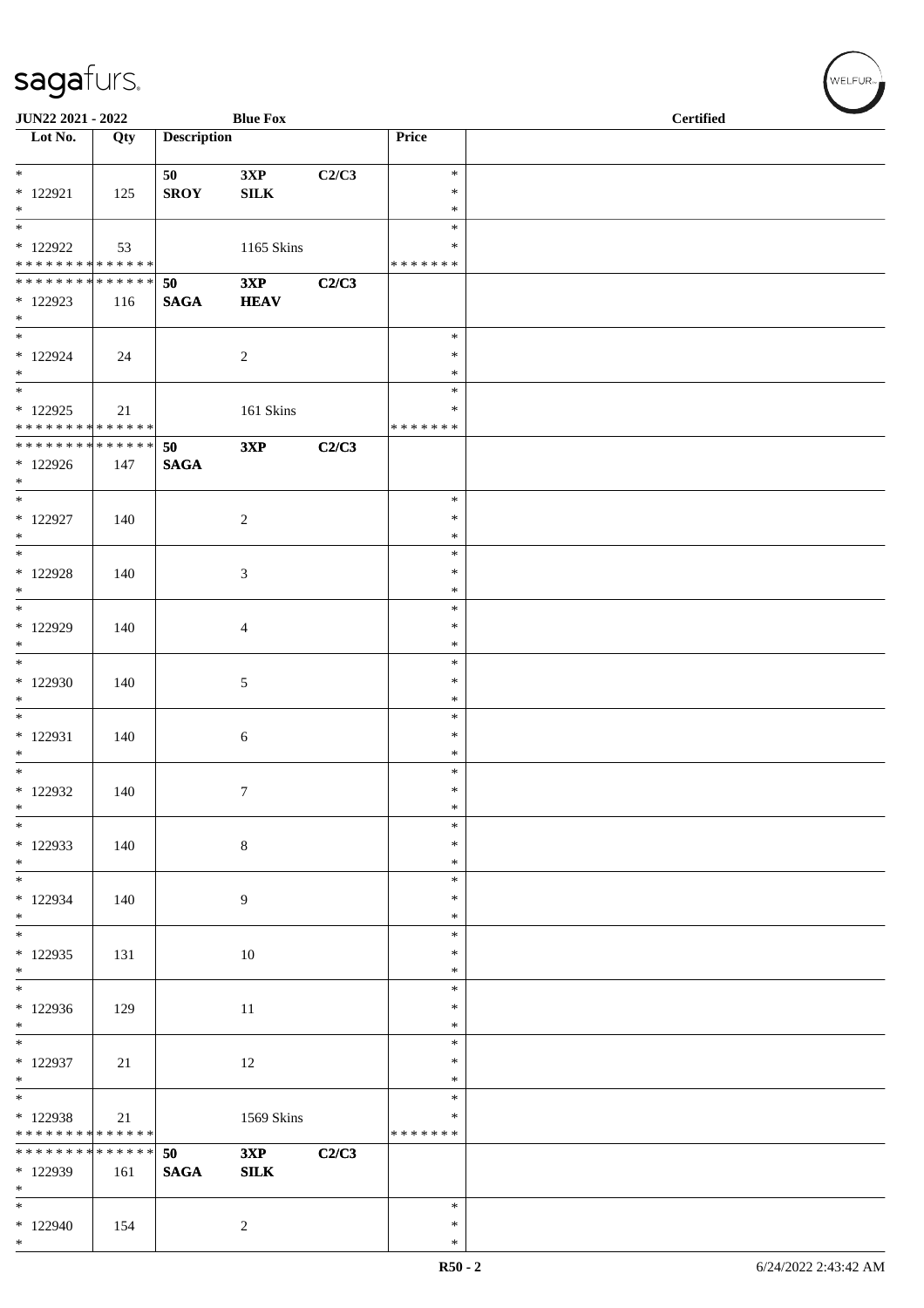| JUN22 2021 - 2022                       |                   |                    | <b>Blue Fox</b> |       |                    | <b>Certified</b> |
|-----------------------------------------|-------------------|--------------------|-----------------|-------|--------------------|------------------|
| $\overline{\phantom{1}}$ Lot No.        | $\overline{Q}$ ty | <b>Description</b> |                 |       | Price              |                  |
| $\overline{\ast}$                       |                   | 50                 | 3XP             | C2/C3 | $\ast$             |                  |
| $* 122941$                              | 154               | <b>SAGA</b>        | ${\bf SILK}$    |       | $\ast$             |                  |
| $*$<br>$\overline{\ast}$                |                   |                    |                 |       | $\ast$<br>$\ast$   |                  |
| $*122942$                               | 154               |                    | $\overline{4}$  |       | $\ast$             |                  |
| $*$<br>$\overline{\phantom{0}}$         |                   |                    |                 |       | $\ast$<br>$\ast$   |                  |
| $*122943$                               | 142               |                    | 5               |       | $\ast$             |                  |
| $*$<br>$\overline{\phantom{0}}$         |                   |                    |                 |       | $\ast$             |                  |
| $*122944$                               | 85                |                    | 6               |       | $\ast$<br>$\ast$   |                  |
| $*$                                     |                   |                    |                 |       | $\ast$             |                  |
| $* 122945$                              |                   |                    |                 |       | $\ast$<br>∗        |                  |
| * * * * * * * * * * * * * *             | 21                |                    | 871 Skins       |       | * * * * * * *      |                  |
| * * * * * * * * * * * * * * *           |                   | 50                 | 3XP             | C2/C3 |                    |                  |
| $*122946$<br>$*$                        | 161               | SI                 |                 |       |                    |                  |
| $*$                                     |                   |                    |                 |       | $\ast$             |                  |
| $* 122947$<br>$*$                       | 154               |                    | $\sqrt{2}$      |       | $\ast$<br>$\ast$   |                  |
| $\overline{\phantom{0}}$                |                   |                    |                 |       | $\ast$             |                  |
| $* 122948$<br>$*$                       | 154               |                    | 3               |       | $\ast$<br>$\ast$   |                  |
| $*$                                     |                   |                    |                 |       | $\ast$             |                  |
| $* 122949$                              | 154               |                    | 4               |       | $\ast$             |                  |
| $*$<br>$\overline{\phantom{0}}$         |                   |                    |                 |       | $\ast$<br>$\ast$   |                  |
| $*122950$                               | 154               |                    | 5               |       | $\ast$             |                  |
| $*$                                     |                   |                    |                 |       | $\ast$<br>$\ast$   |                  |
| $* 122951$                              | 154               |                    | $\sqrt{6}$      |       | $\ast$             |                  |
| $\ast$<br>$*$                           |                   |                    |                 |       | $\ast$<br>$\ast$   |                  |
| $*122952$                               | 154               |                    | 7               |       | $\ast$             |                  |
| $\ast$                                  |                   |                    |                 |       | $\ast$             |                  |
| $\ast$<br>$*122953$                     | 154               |                    | $\,8\,$         |       | $\ast$<br>$\ast$   |                  |
| $*$                                     |                   |                    |                 |       | $\ast$             |                  |
| $*$<br>$*122954$                        | 127               |                    | 9               |       | $\ast$<br>∗        |                  |
| $*$                                     |                   |                    |                 |       | $\ast$             |                  |
| $*$<br>$*122955$                        |                   |                    |                 |       | $\ast$<br>$\ast$   |                  |
| * * * * * * * * * * * * * *             | 97                |                    | 1463 Skins      |       | * * * * * * *      |                  |
| * * * * * * * * * * * * * * *           |                   | 50                 | 3XP             | C2/C3 |                    |                  |
| * 122956<br>$\ast$                      | 102               | SI                 | <b>LGHT</b>     |       |                    |                  |
| $\ast$                                  |                   |                    |                 |       | $\ast$             |                  |
| * 122957<br>* * * * * * * * * * * * * * | 25                |                    | 127 Skins       |       | ∗<br>* * * * * * * |                  |
| * * * * * * * * * * * * * *             |                   | 50                 | XP/2XP          | C2/C3 |                    |                  |
| * 122958<br>$*$                         | 119               | <b>SROY</b>        | <b>HEAV</b>     |       |                    |                  |
| $*$                                     |                   |                    |                 |       | $\ast$             |                  |
| $*122959$                               | 112               |                    | $\overline{c}$  |       | $\ast$             |                  |
| $\ast$<br>$*$                           |                   |                    |                 |       | $\ast$<br>$\ast$   |                  |
| $*122960$                               | 112               |                    | 3               |       | ∗                  |                  |
| $*$                                     |                   |                    |                 |       | $\ast$             |                  |

 $(w$ elfur $_{\approx}$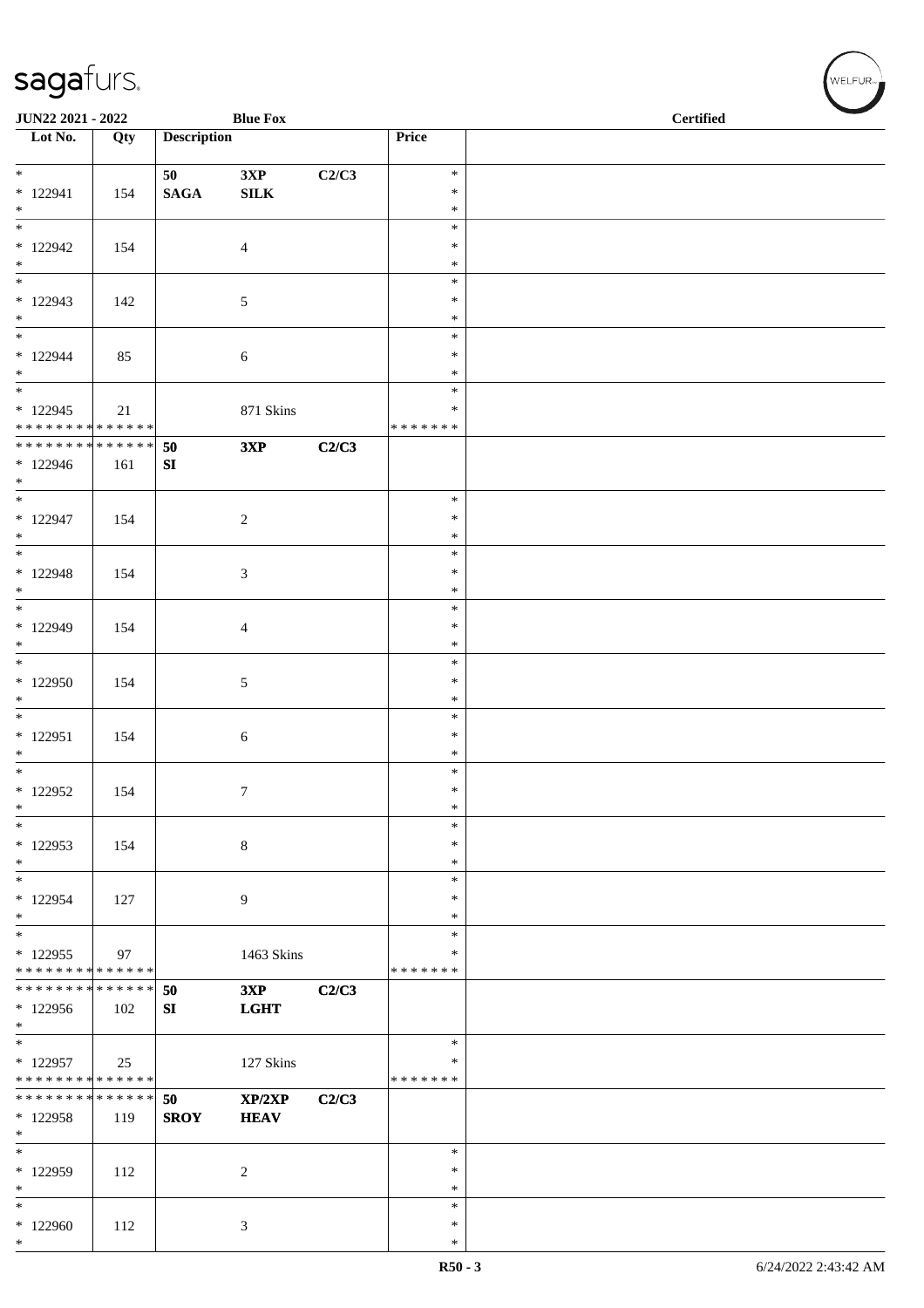| JUN22 2021 - 2022                                    |     |                    | <b>Blue Fox</b>            |       |                                   | <b>Certified</b> |  |
|------------------------------------------------------|-----|--------------------|----------------------------|-------|-----------------------------------|------------------|--|
| Lot No.                                              | Qty | <b>Description</b> |                            |       | Price                             |                  |  |
| $*$                                                  |     | 50                 | $\mathbf{XP}/2\mathbf{XP}$ | C2/C3 | $\ast$                            |                  |  |
| $*122961$<br>$*$                                     | 112 | <b>SROY</b>        | <b>HEAV</b>                |       | $\ast$<br>$\ast$                  |                  |  |
| $\overline{\phantom{0}}$<br>$*122962$<br>$*$         | 112 |                    | 5                          |       | $\ast$<br>$\ast$<br>$\ast$        |                  |  |
| $*122963$<br>$*$                                     | 112 |                    | $\sqrt{6}$                 |       | $\ast$<br>$\ast$<br>$\ast$        |                  |  |
| $*122964$<br>$*$                                     | 112 |                    | $\boldsymbol{7}$           |       | $\ast$<br>$\ast$<br>$\ast$        |                  |  |
| $\overline{\phantom{0}}$<br>$*122965$<br>$*$         | 112 |                    | $\,8\,$                    |       | $\ast$<br>$\ast$<br>$\ast$        |                  |  |
| $*$<br>$*122966$<br>$*$                              | 112 |                    | 9                          |       | $\ast$<br>$\ast$<br>$\ast$        |                  |  |
| * 122967<br>$*$                                      | 112 |                    | $10\,$                     |       | $\ast$<br>$\ast$<br>$\ast$        |                  |  |
| $\overline{\ast}$<br>* 122968<br>$*$                 | 112 |                    | 11                         |       | $\ast$<br>$\ast$<br>$\ast$        |                  |  |
| * 122969<br>$*$                                      | 112 |                    | 12                         |       | $\ast$<br>$\ast$<br>$\ast$        |                  |  |
| $* 122970$<br>$\ast$                                 | 112 |                    | 13                         |       | $\ast$<br>$\ast$<br>$\ast$        |                  |  |
| * 122971<br>* * * * * * * * * * * * * *              | 71  |                    | 1534 Skins                 |       | $\ast$<br>$\ast$<br>* * * * * * * |                  |  |
| * * * * * * * * * * * * * * *<br>$*122972$<br>$\ast$ | 119 | 50<br><b>SROY</b>  | XP/2XP<br><b>HEAV</b>      | C2/C3 |                                   |                  |  |
| $*$<br>* 122973<br>$*$                               | 112 |                    | $\sqrt{2}$                 |       | $\ast$<br>$\ast$<br>$\ast$        |                  |  |
| $\overline{\phantom{0}}$<br>$*122974$<br>$*$         | 112 |                    | $\sqrt{3}$                 |       | $\ast$<br>$\ast$<br>$\ast$        |                  |  |
| $*$<br>$* 122975$<br>$*$                             | 112 |                    | $\overline{4}$             |       | $\ast$<br>$\ast$<br>$\ast$        |                  |  |
| $* 122976$<br>$*$                                    | 112 |                    | $\sqrt{5}$                 |       | $\ast$<br>$\ast$<br>$\ast$        |                  |  |
| $\overline{\phantom{0}}$<br>* 122977<br>$*$          | 112 |                    | $\sqrt{6}$                 |       | $\ast$<br>$\ast$<br>$\ast$        |                  |  |
| $*$<br>* 122978<br>$*$                               | 112 |                    | $\boldsymbol{7}$           |       | $\ast$<br>$\ast$<br>$\ast$        |                  |  |
| * 122979<br>$*$                                      | 112 |                    | $\,8\,$                    |       | $\ast$<br>$\ast$<br>$\ast$        |                  |  |
| $\overline{\phantom{0}}$<br>* 122980<br>$*$          | 112 |                    | $\overline{9}$             |       | $\ast$<br>$\ast$<br>$\ast$        |                  |  |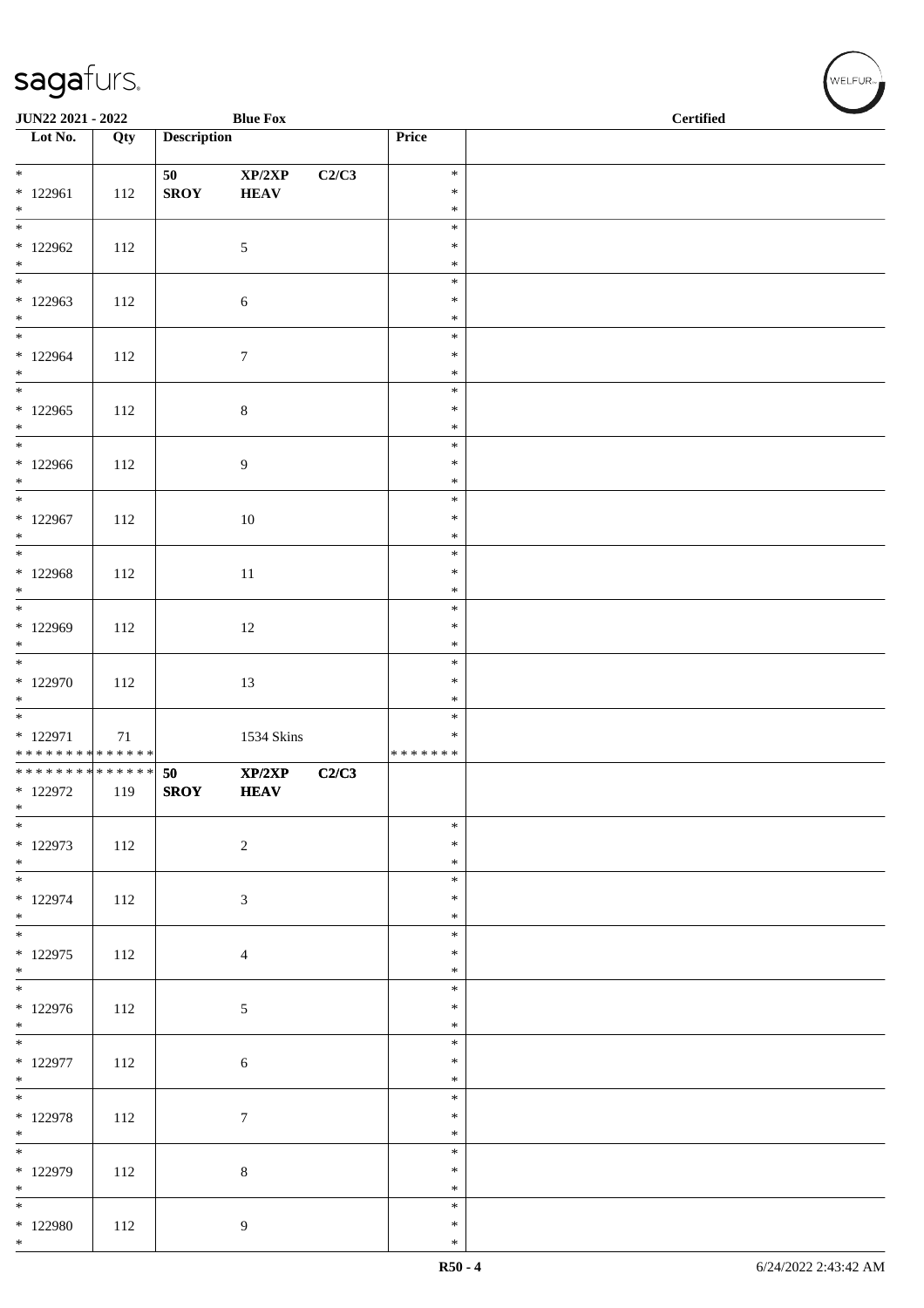| JUN22 2021 - 2022                         |     |                    | <b>Blue Fox</b>       |       |                    | <b>Certified</b> |
|-------------------------------------------|-----|--------------------|-----------------------|-------|--------------------|------------------|
| Lot No.                                   | Qty | <b>Description</b> |                       |       | Price              |                  |
| $*$                                       |     | 50                 | XP/2XP                | C2/C3 | $\ast$             |                  |
| $* 122981$                                | 112 | <b>SROY</b>        | <b>HEAV</b>           |       | $\ast$             |                  |
| $\ast$<br>$\overline{\ast}$               |     |                    |                       |       | $\ast$<br>$\ast$   |                  |
| $*$ 122982                                | 112 |                    | 11                    |       | $\ast$             |                  |
| $*$<br>$\ast$                             |     |                    |                       |       | $\ast$<br>$\ast$   |                  |
| * 122983                                  | 112 |                    | 12                    |       | $\ast$             |                  |
| $*$<br>$*$                                |     |                    |                       |       | $\ast$<br>$\ast$   |                  |
| $* 122984$                                | 112 |                    | 13                    |       | $\ast$             |                  |
| $*$<br>$\overline{\phantom{0}}$           |     |                    |                       |       | $\ast$             |                  |
| $*122985$                                 | 112 |                    | 14                    |       | $\ast$<br>$\ast$   |                  |
| $*$<br>$\overline{\phantom{0}}$           |     |                    |                       |       | $\ast$             |                  |
| $*122986$                                 | 109 |                    | 1684 Skins            |       | $\ast$<br>$\ast$   |                  |
| * * * * * * * * * * * * * *               |     |                    |                       |       | * * * * * * *      |                  |
| * * * * * * * * * * * * * * *<br>* 122987 | 119 | 50<br><b>SROY</b>  | XP/2XP<br><b>HEAV</b> | C2/C3 |                    |                  |
| $*$                                       |     |                    |                       |       |                    |                  |
| $\overline{\phantom{0}}$                  |     |                    |                       |       | $\ast$<br>$\ast$   |                  |
| $*$ 122988<br>$*$                         | 112 |                    | $\overline{c}$        |       | $\ast$             |                  |
| $\overline{\phantom{0}}$                  |     |                    |                       |       | $\ast$             |                  |
| * 122989<br>* * * * * * * * * * * * * *   | 47  |                    | $278~\mathrm{Skins}$  |       | ∗<br>* * * * * * * |                  |
| * * * * * * * * * * * * * * *             |     | 50                 | XP/2XP                | C2/C3 |                    |                  |
| * 122990<br>$\ast$                        | 133 | <b>SROY</b>        |                       |       |                    |                  |
|                                           |     |                    |                       |       | $\ast$             |                  |
| * 122991<br>$\ast$                        | 126 |                    | $\boldsymbol{2}$      |       | $\ast$<br>$\ast$   |                  |
| $\overline{\phantom{0}}$                  |     |                    |                       |       | $\ast$             |                  |
| $*$ 122992<br>$\ast$                      | 126 |                    | 3                     |       | $\ast$<br>$\ast$   |                  |
| $*$                                       |     |                    |                       |       | $\ast$             |                  |
| * 122993<br>$*$                           | 126 |                    | $\overline{4}$        |       | $\ast$<br>$\ast$   |                  |
| $\overline{\ast}$                         |     |                    |                       |       | $\ast$             |                  |
| * 122994                                  | 126 |                    | 5                     |       | $\ast$             |                  |
| $*$<br>$*$                                |     |                    |                       |       | $\ast$<br>$\ast$   |                  |
| * 122995                                  | 126 |                    | 6                     |       | $\ast$             |                  |
| $*$<br>$\overline{\phantom{0}}$           |     |                    |                       |       | $\ast$<br>$\ast$   |                  |
| $*122996$                                 | 126 |                    | $\tau$                |       | $\ast$             |                  |
| $*$<br>$\overline{\phantom{0}}$           |     |                    |                       |       | $\ast$<br>$\ast$   |                  |
| * 122997                                  | 126 |                    | $\,8\,$               |       | $\ast$             |                  |
| $*$<br>$\overline{\phantom{0}}$           |     |                    |                       |       | $\ast$<br>$\ast$   |                  |
| * 122998                                  | 126 |                    | $\overline{9}$        |       | $\ast$             |                  |
| $*$<br>$\overline{\phantom{0}}$           |     |                    |                       |       | $\ast$             |                  |
| * 122999                                  | 126 |                    | 10                    |       | $\ast$<br>$\ast$   |                  |
| $*$                                       |     |                    |                       |       | $\ast$             |                  |
| $*$<br>$*123000$                          | 126 |                    | $11\,$                |       | $\ast$<br>$\ast$   |                  |
| $*$                                       |     |                    |                       |       | $\ast$             |                  |

√<br>WELFUR<sub>™</sub>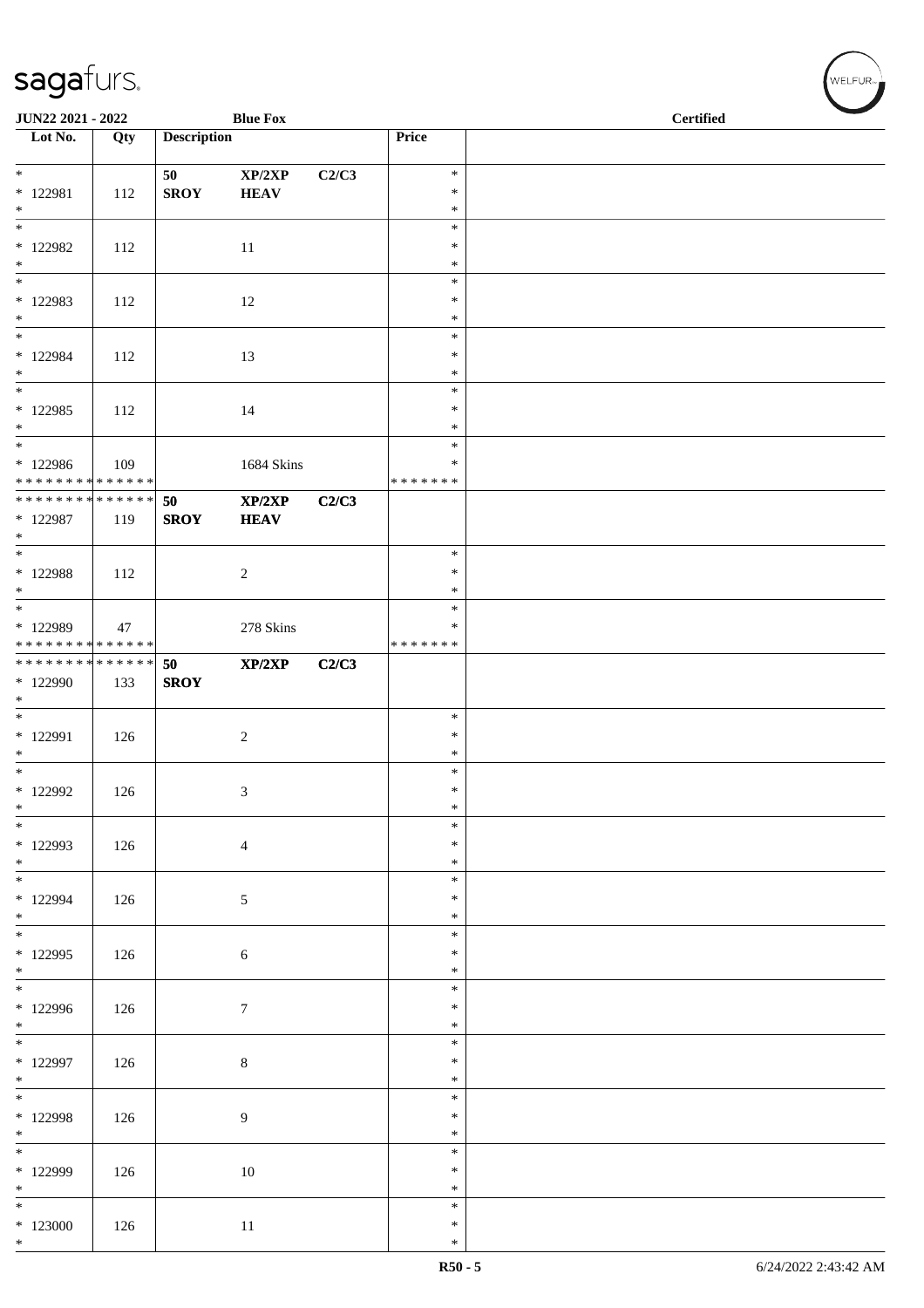| JUN22 2021 - 2022                                       |     |                    | <b>Blue Fox</b>  |       |                  | $\overline{\phantom{0}}$<br><b>Certified</b> |
|---------------------------------------------------------|-----|--------------------|------------------|-------|------------------|----------------------------------------------|
| $\overline{\phantom{1}}$ Lot No.                        | Qty | <b>Description</b> |                  |       | Price            |                                              |
| $*$                                                     |     | 50                 | XP/2XP           | C2/C3 | $\ast$           |                                              |
| * 123001                                                | 126 | <b>SROY</b>        |                  |       | $\ast$           |                                              |
| $*$                                                     |     |                    |                  |       | $\ast$<br>$\ast$ |                                              |
| $*123002$                                               | 126 |                    | 13               |       | $\ast$           |                                              |
| $*$<br>$\overline{\phantom{0}}$                         |     |                    |                  |       | $\ast$<br>$\ast$ |                                              |
| $*123003$                                               | 126 |                    | 14               |       | $\ast$           |                                              |
| $*$                                                     |     |                    |                  |       | $\ast$           |                                              |
| $*123004$                                               | 112 |                    | 1883 Skins       |       | $\ast$<br>$\ast$ |                                              |
| ******** <mark>******</mark>                            |     |                    |                  |       | * * * * * * *    |                                              |
| * * * * * * * * <mark>* * * * * * *</mark><br>$*123005$ | 133 | 50<br><b>SROY</b>  | XP/2XP           | C2/C3 |                  |                                              |
| $*$                                                     |     |                    |                  |       |                  |                                              |
|                                                         |     |                    |                  |       | $\ast$           |                                              |
| $*123006$<br>$*$                                        | 126 |                    | $\overline{c}$   |       | $\ast$<br>$\ast$ |                                              |
| $*$                                                     |     |                    |                  |       | $\ast$           |                                              |
| $*$ 123007<br>$*$                                       | 126 |                    | $\mathfrak{Z}$   |       | $\ast$<br>$\ast$ |                                              |
| $*$                                                     |     |                    |                  |       | $\ast$           |                                              |
| $*123008$                                               | 126 |                    | $\overline{4}$   |       | $\ast$           |                                              |
| $*$                                                     |     |                    |                  |       | $\ast$<br>$\ast$ |                                              |
| $*123009$                                               | 126 |                    | 5                |       | $\ast$           |                                              |
| $*$<br>$*$                                              |     |                    |                  |       | $\ast$<br>$\ast$ |                                              |
| $*123010$                                               | 126 |                    | $\sqrt{6}$       |       | $\ast$           |                                              |
| $*$<br>$*$                                              |     |                    |                  |       | $\ast$           |                                              |
| $* 123011$                                              | 126 |                    | $\boldsymbol{7}$ |       | $\ast$<br>$\ast$ |                                              |
| $*$                                                     |     |                    |                  |       | $\ast$           |                                              |
| $*$<br>$* 123012$                                       | 126 |                    | $8\,$            |       | $\ast$<br>$\ast$ |                                              |
| $\ast$                                                  |     |                    |                  |       | $\ast$           |                                              |
| $\overline{\phantom{0}}$<br>$* 123013$                  |     |                    |                  |       | $\ast$<br>$\ast$ |                                              |
| $*$                                                     | 126 |                    | $\boldsymbol{9}$ |       | $\ast$           |                                              |
| $*$                                                     |     |                    |                  |       | $\ast$           |                                              |
| $* 123014$<br>$*$                                       | 126 |                    | $10\,$           |       | $\ast$<br>$\ast$ |                                              |
|                                                         |     |                    |                  |       | $\ast$           |                                              |
| $* 123015$<br>$*$                                       | 126 |                    | 11               |       | $\ast$<br>$\ast$ |                                              |
|                                                         |     |                    |                  |       | $\ast$           |                                              |
| $* 123016$                                              | 126 |                    | $12\,$           |       | $\ast$           |                                              |
| $*$                                                     |     |                    |                  |       | $\ast$<br>$\ast$ |                                              |
| $* 123017$                                              | 126 |                    | 13               |       | $\ast$           |                                              |
| $*$                                                     |     |                    |                  |       | $\ast$<br>$\ast$ |                                              |
| $* 123018$                                              | 126 |                    | 14               |       | $\ast$           |                                              |
| $*$                                                     |     |                    |                  |       | $\ast$<br>$\ast$ |                                              |
| * 123019                                                | 126 |                    | $15\,$           |       | $\ast$           |                                              |
| $*$                                                     |     |                    |                  |       | $\ast$           |                                              |
| $*$<br>$*123020$                                        | 126 |                    | 16               |       | $\ast$<br>$\ast$ |                                              |
| $\ast$                                                  |     |                    |                  |       | $\ast$           |                                              |

WELFUR<sub><sup>N</sub></sub></sub></sup>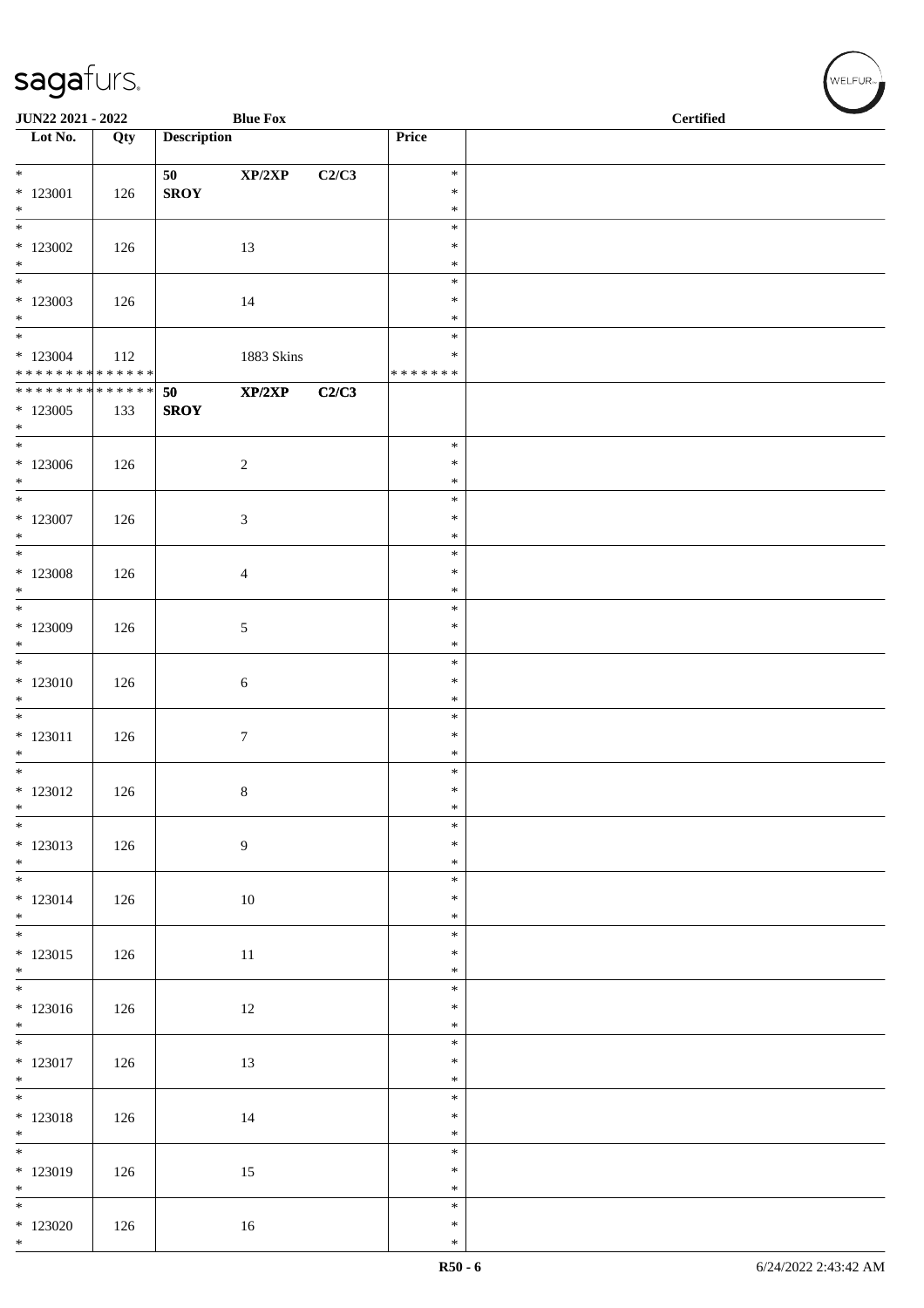| JUN22 2021 - 2022                          |     |                    | <b>Blue Fox</b>  |       |                    | $\operatorname{\bf \mathbf{Certified}}$ |  |  |
|--------------------------------------------|-----|--------------------|------------------|-------|--------------------|-----------------------------------------|--|--|
| $\overline{\phantom{1}}$ Lot No.           | Qty | <b>Description</b> |                  |       | Price              |                                         |  |  |
|                                            |     |                    |                  |       |                    |                                         |  |  |
| $*$                                        |     | 50                 | XP/2XP           | C2/C3 | $\ast$             |                                         |  |  |
| $*$ 123021<br>******** <mark>******</mark> | 98  | <b>SROY</b>        |                  |       | ∗<br>* * * * * * * |                                         |  |  |
| * * * * * * * * * * * * * *                |     |                    | <b>IDENTICAL</b> |       |                    |                                         |  |  |
| $*123022$                                  | 133 |                    |                  |       |                    |                                         |  |  |
| $*$                                        |     |                    |                  |       |                    |                                         |  |  |
|                                            |     |                    |                  |       | $\ast$             |                                         |  |  |
| $*123023$                                  | 126 |                    | $\sqrt{2}$       |       | $\ast$             |                                         |  |  |
| $*$                                        |     |                    |                  |       | $\ast$             |                                         |  |  |
| $*$                                        |     |                    |                  |       | $\ast$             |                                         |  |  |
| $*123024$                                  | 126 |                    | $\mathfrak{Z}$   |       | $\ast$             |                                         |  |  |
| $*$<br>$*$                                 |     |                    |                  |       | $\ast$<br>$\ast$   |                                         |  |  |
| $*123025$                                  | 126 |                    |                  |       | $\ast$             |                                         |  |  |
| $*$                                        |     |                    | $\overline{4}$   |       | $\ast$             |                                         |  |  |
|                                            |     |                    |                  |       | $\ast$             |                                         |  |  |
| $*123026$                                  | 126 |                    | 5                |       | $\ast$             |                                         |  |  |
| $*$                                        |     |                    |                  |       | $\ast$             |                                         |  |  |
| $*$                                        |     |                    |                  |       | $\ast$             |                                         |  |  |
| $*$ 123027                                 | 126 |                    | 6                |       | $\ast$             |                                         |  |  |
| $*$                                        |     |                    |                  |       | $\ast$             |                                         |  |  |
|                                            |     |                    |                  |       | $\ast$             |                                         |  |  |
| $*$ 123028<br>$*$                          | 126 |                    | $\boldsymbol{7}$ |       | $\ast$<br>$\ast$   |                                         |  |  |
|                                            |     |                    |                  |       | $\ast$             |                                         |  |  |
| * 123029                                   | 126 |                    | $8\,$            |       | $\ast$             |                                         |  |  |
| $*$                                        |     |                    |                  |       | $\ast$             |                                         |  |  |
|                                            |     |                    |                  |       | $\ast$             |                                         |  |  |
| $*123030$                                  | 126 |                    | 9                |       | $\ast$             |                                         |  |  |
| $\ast$                                     |     |                    |                  |       | $\ast$             |                                         |  |  |
| $*$                                        |     |                    |                  |       | $\ast$             |                                         |  |  |
| $*$ 123031                                 | 126 |                    | 10               |       | $\ast$             |                                         |  |  |
| $*$                                        |     |                    |                  |       | $\ast$             |                                         |  |  |
| $*$                                        |     |                    |                  |       | $\ast$<br>$\ast$   |                                         |  |  |
| $*123032$<br>$\ast$                        | 126 |                    | 11               |       | $*$                |                                         |  |  |
| $\ast$                                     |     |                    |                  |       | $\ast$             |                                         |  |  |
| $*123033$                                  | 76  |                    | 1469 Skins       |       | ∗                  |                                         |  |  |
| * * * * * * * * * * * * * * *              |     |                    |                  |       | * * * * * * *      |                                         |  |  |
| * * * * * * * * <mark>* * * * * * *</mark> |     | 50                 | XP/2XP           | C2/C3 |                    |                                         |  |  |
| $*123034$                                  | 133 | <b>SROY</b>        |                  |       |                    |                                         |  |  |
| $*$                                        |     |                    |                  |       |                    |                                         |  |  |
| $*$                                        |     |                    |                  |       | $\ast$             |                                         |  |  |
| $*123035$                                  | 126 |                    | 2                |       | $\ast$             |                                         |  |  |
| $*$                                        |     |                    |                  |       | $\ast$<br>$\ast$   |                                         |  |  |
| $*123036$                                  | 126 |                    | $\mathfrak{Z}$   |       | ∗                  |                                         |  |  |
| $*$                                        |     |                    |                  |       | $\ast$             |                                         |  |  |
|                                            |     |                    |                  |       | $\ast$             |                                         |  |  |
| $*123037$                                  | 43  |                    | 428 Skins        |       | *                  |                                         |  |  |
| * * * * * * * * * * * * * * *              |     |                    |                  |       | * * * * * * *      |                                         |  |  |
| * * * * * * * * * * * * * * *              |     | 50                 | XP/2XP           | C2/C3 |                    |                                         |  |  |
| * 123038                                   | 133 | <b>SROY</b>        |                  |       |                    |                                         |  |  |
| $*$                                        |     |                    |                  |       |                    |                                         |  |  |
| $*$                                        |     |                    |                  |       | $\ast$<br>∗        |                                         |  |  |
| * 123039<br>$*$                            | 126 |                    | 2                |       | $\ast$             |                                         |  |  |
| $*$                                        |     |                    |                  |       | $\ast$             |                                         |  |  |
| $*123040$                                  | 126 |                    | 3                |       | $\ast$             |                                         |  |  |
| $*$                                        |     |                    |                  |       | $\ast$             |                                         |  |  |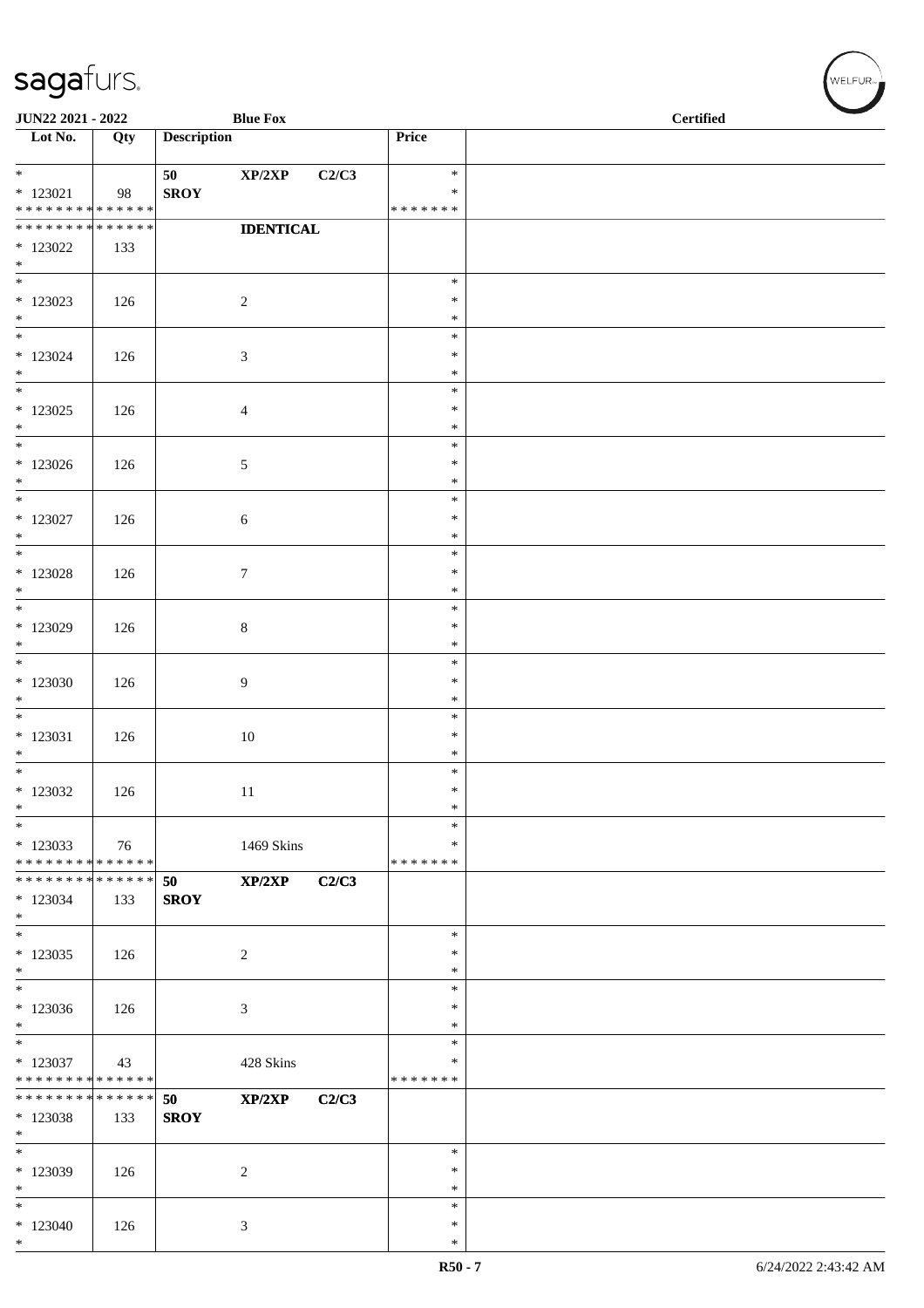| <b>JUN22 2021 - 2022</b>                                |     |                    | <b>Blue Fox</b>  |       |                  | <b>Certified</b> |  |  |
|---------------------------------------------------------|-----|--------------------|------------------|-------|------------------|------------------|--|--|
| $\overline{\phantom{1}}$ Lot No.                        | Qty | <b>Description</b> |                  |       | Price            |                  |  |  |
|                                                         |     |                    |                  |       |                  |                  |  |  |
|                                                         |     | 50 - 10            | XP/2XP           | C2/C3 | $\ast$           |                  |  |  |
| $* 123041$                                              | 126 | <b>SROY</b>        |                  |       | $\ast$           |                  |  |  |
| $*$<br>$\overline{\phantom{0}}$                         |     |                    |                  |       | $\ast$<br>$\ast$ |                  |  |  |
| $*123042$                                               | 126 |                    | 5                |       | $\ast$           |                  |  |  |
| $*$                                                     |     |                    |                  |       | $\ast$           |                  |  |  |
|                                                         |     |                    |                  |       | $\ast$           |                  |  |  |
| $*123043$                                               | 126 |                    | $\sqrt{6}$       |       | $\ast$           |                  |  |  |
| $*$                                                     |     |                    |                  |       | $\ast$           |                  |  |  |
|                                                         |     |                    |                  |       | $\ast$<br>$\ast$ |                  |  |  |
| $*123044$<br>$*$                                        | 126 |                    | $\boldsymbol{7}$ |       | $\ast$           |                  |  |  |
|                                                         |     |                    |                  |       | $\ast$           |                  |  |  |
| $*123045$                                               | 126 |                    | $\,8\,$          |       | $\ast$           |                  |  |  |
| $*$                                                     |     |                    |                  |       | $\ast$           |                  |  |  |
| $*$                                                     |     |                    |                  |       | $\ast$           |                  |  |  |
| $*123046$<br>$*$                                        | 126 |                    | 9                |       | $\ast$<br>$\ast$ |                  |  |  |
|                                                         |     |                    |                  |       | $\ast$           |                  |  |  |
| $*123047$                                               | 126 |                    | $10\,$           |       | $\ast$           |                  |  |  |
| $*$                                                     |     |                    |                  |       | $\ast$           |                  |  |  |
|                                                         |     |                    |                  |       | $\ast$           |                  |  |  |
| $* 123048$                                              | 126 |                    | 11               |       | $\ast$           |                  |  |  |
| $*$                                                     |     |                    |                  |       | $\ast$<br>$\ast$ |                  |  |  |
| $*123049$                                               | 126 |                    | 12               |       | $\ast$           |                  |  |  |
| $*$                                                     |     |                    |                  |       | $\ast$           |                  |  |  |
|                                                         |     |                    |                  |       | $\ast$           |                  |  |  |
| $*123050$                                               | 126 |                    | 13               |       | $\ast$           |                  |  |  |
| $*$                                                     |     |                    |                  |       | $\ast$           |                  |  |  |
| $* 123051$                                              | 126 |                    |                  |       | $\ast$<br>$\ast$ |                  |  |  |
| $*$                                                     |     |                    | 14               |       | $\ast$           |                  |  |  |
| $*$                                                     |     |                    |                  |       | $\ast$           |                  |  |  |
| $*123052$                                               | 126 |                    | 15               |       | $\ast$           |                  |  |  |
| $\ast$                                                  |     |                    |                  |       | $\ast$           |                  |  |  |
| $*$                                                     |     |                    |                  |       | $\ast$<br>$\ast$ |                  |  |  |
| $*123053$<br>* * * * * * * * <mark>* * * * * * *</mark> | 43  |                    | 1940 Skins       |       | * * * * * * *    |                  |  |  |
| ******** <mark>******</mark>                            |     | 50                 | XP/2XP           | C2/C3 |                  |                  |  |  |
| $*123054$                                               | 147 | <b>SROY</b>        | ${\bf SILK}$     |       |                  |                  |  |  |
| $*$                                                     |     |                    |                  |       |                  |                  |  |  |
| $*$                                                     |     |                    |                  |       | $\ast$           |                  |  |  |
| $*123055$<br>$*$                                        | 140 |                    | $\sqrt{2}$       |       | $\ast$<br>$\ast$ |                  |  |  |
| $*$                                                     |     |                    |                  |       | $\ast$           |                  |  |  |
| $*123056$                                               | 140 |                    | $\mathfrak{Z}$   |       | $\ast$           |                  |  |  |
| $\ast$                                                  |     |                    |                  |       | $\ast$           |                  |  |  |
| $\overline{\phantom{0}}$                                |     |                    |                  |       | $\ast$           |                  |  |  |
| $*123057$                                               | 140 |                    | $\overline{4}$   |       | ∗                |                  |  |  |
| $*$<br>$*$                                              |     |                    |                  |       | $\ast$<br>$\ast$ |                  |  |  |
| $*123058$                                               | 140 |                    | $\sqrt{5}$       |       | $\ast$           |                  |  |  |
| $*$                                                     |     |                    |                  |       | $\ast$           |                  |  |  |
| $\ast$                                                  |     |                    |                  |       | $\ast$           |                  |  |  |
| $*123059$                                               | 140 |                    | 6                |       | $\ast$           |                  |  |  |
| $*$<br>$*$                                              |     |                    |                  |       | $\ast$<br>$\ast$ |                  |  |  |
| $*123060$                                               | 140 |                    | $\tau$           |       | $\ast$           |                  |  |  |
| $*$                                                     |     |                    |                  |       | $\ast$           |                  |  |  |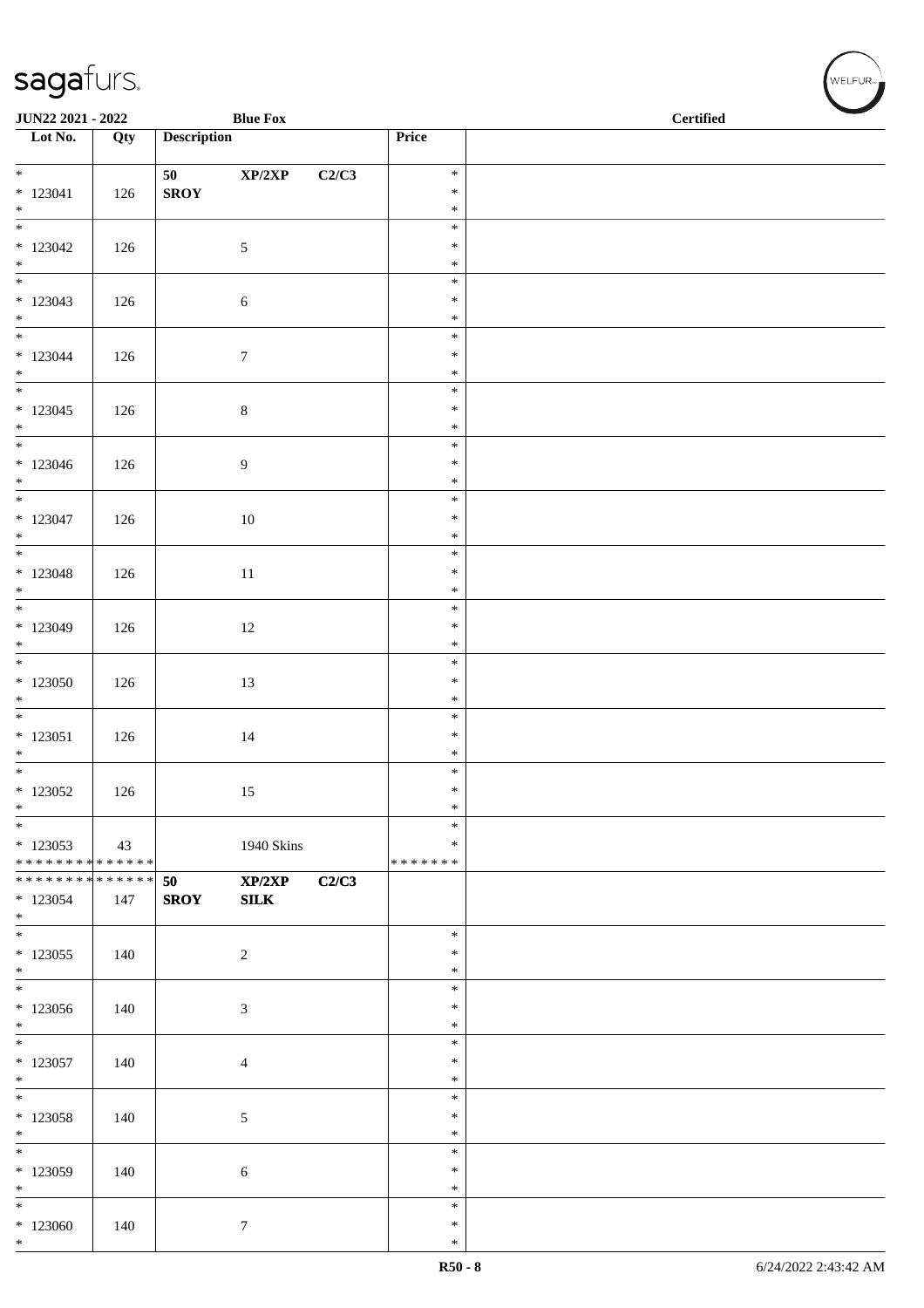| <b>JUN22 2021 - 2022</b>                                          |     |                    | <b>Blue Fox</b>        |       |                                      | <b>Certified</b> |  |  |  |
|-------------------------------------------------------------------|-----|--------------------|------------------------|-------|--------------------------------------|------------------|--|--|--|
| Lot No.                                                           | Qty | <b>Description</b> |                        |       | Price                                |                  |  |  |  |
| $*$<br>$*123061$<br>$*$                                           | 140 | 50<br><b>SROY</b>  | XP/2XP<br>${\bf SILK}$ | C2/C3 | $\ast$<br>$\ast$<br>$\ast$           |                  |  |  |  |
| $\overline{\phantom{0}}$<br>$*123062$                             | 140 |                    | 9                      |       | $\ast$<br>$\ast$                     |                  |  |  |  |
| $*$<br>$\overline{\phantom{0}}$<br>$*123063$<br>$*$               | 140 |                    | $10\,$                 |       | $\ast$<br>$\ast$<br>$\ast$<br>$\ast$ |                  |  |  |  |
| $\overline{\ast}$<br>$*123064$<br>$*$                             | 140 |                    | 11                     |       | $\ast$<br>$\ast$<br>$\ast$           |                  |  |  |  |
| $*123065$<br>$\ast$                                               | 140 |                    | 12                     |       | $\ast$<br>$\ast$<br>$\ast$           |                  |  |  |  |
| $*123066$<br>$*$                                                  | 140 |                    | 13                     |       | $\ast$<br>$\ast$<br>$\ast$           |                  |  |  |  |
| $*$<br>$*123067$<br>$\ast$                                        | 140 |                    | 14                     |       | $\ast$<br>$\ast$<br>$\ast$           |                  |  |  |  |
| * 123068<br>$*$                                                   | 140 |                    | 15                     |       | $\ast$<br>$\ast$<br>$\ast$           |                  |  |  |  |
| * 123069<br>$*$                                                   | 140 |                    | $16\,$                 |       | $\ast$<br>$\ast$<br>$\ast$           |                  |  |  |  |
| $*123070$<br>$*$                                                  | 140 |                    | 17                     |       | $\ast$<br>$\ast$<br>$\ast$           |                  |  |  |  |
| * 123071<br>******** <mark>******</mark>                          | 40  |                    | 2427 Skins             |       | $\ast$<br>$\ast$<br>* * * * * * *    |                  |  |  |  |
| * * * * * * * * * * * * * * <mark>*</mark><br>$*123072$<br>$\ast$ | 147 | 50<br><b>SROY</b>  | XP/2XP<br>${\bf SILK}$ | C2/C3 |                                      |                  |  |  |  |
| $*$<br>$*123073$<br>$*$                                           | 140 |                    | $\overline{2}$         |       | $\ast$<br>$\ast$<br>$\ast$           |                  |  |  |  |
| $*$<br>$*123074$<br>$*$                                           | 140 |                    | $\mathfrak{Z}$         |       | $\ast$<br>$\ast$<br>$\ast$           |                  |  |  |  |
| $*$<br>$*123075$<br>$*$                                           | 140 |                    | $\overline{4}$         |       | $\ast$<br>$\ast$<br>$\ast$           |                  |  |  |  |
| $*$<br>$*123076$<br>$*$                                           | 140 |                    | $\mathfrak{S}$         |       | $\ast$<br>$\ast$<br>$\ast$           |                  |  |  |  |
| $*$ 123077<br>$*$                                                 | 140 |                    | $\sqrt{6}$             |       | $\ast$<br>$\ast$<br>$\ast$           |                  |  |  |  |
| $*$<br>$* 123078$<br>$*$                                          | 140 |                    | $\boldsymbol{7}$       |       | $\ast$<br>$\ast$<br>$\ast$           |                  |  |  |  |
| $\overline{\phantom{0}}$<br>$*123079$<br>$\ast$                   | 140 |                    | $\,8\,$                |       | $\ast$<br>$\ast$<br>$\ast$           |                  |  |  |  |
| $*$<br>$*123080$<br>$\ast$                                        | 140 |                    | 9                      |       | $\ast$<br>$\ast$<br>$\ast$           |                  |  |  |  |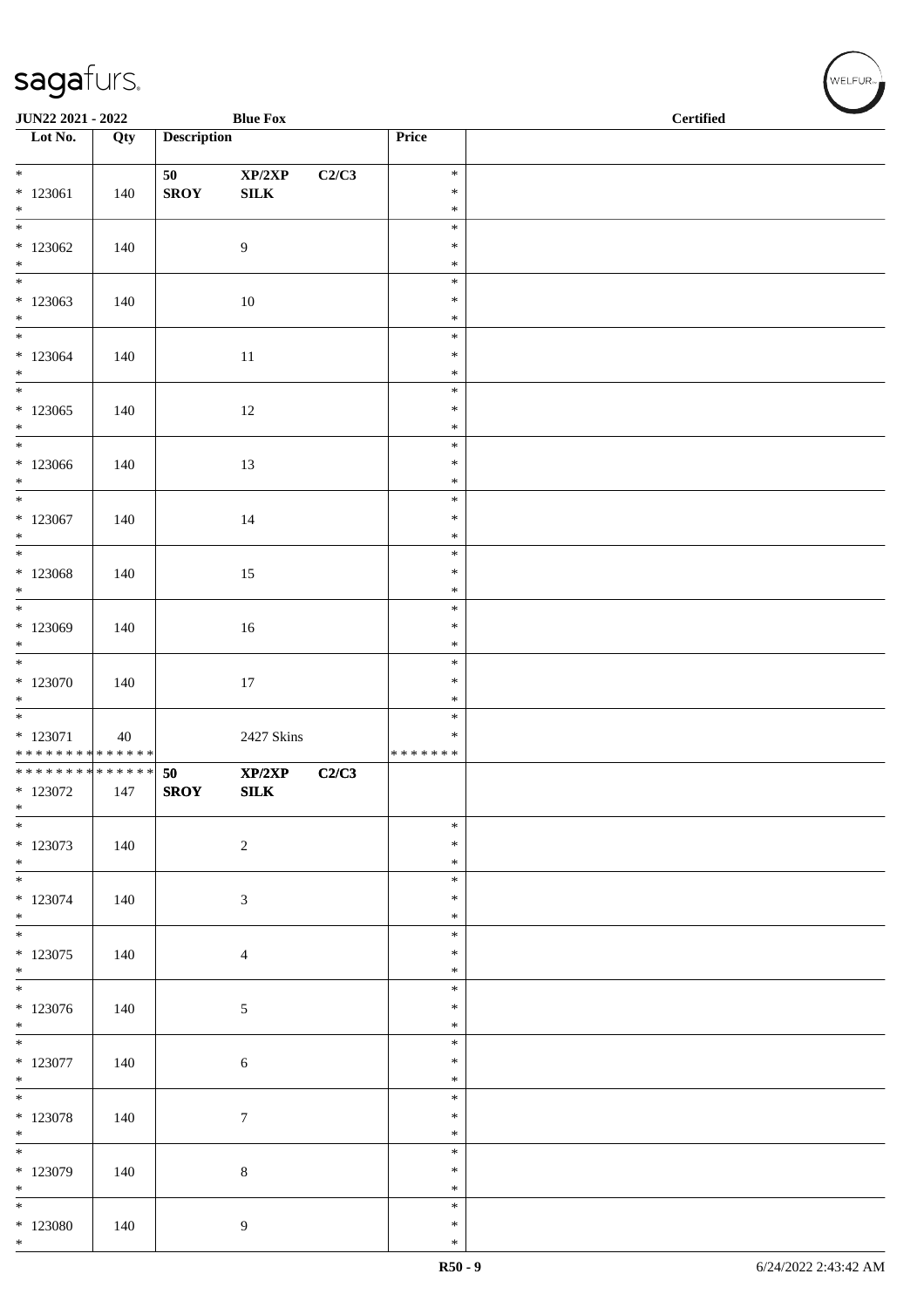| JUN22 2021 - 2022                       |     |                    | <b>Blue Fox</b>  |                         | <b>Certified</b> |  |  |  |
|-----------------------------------------|-----|--------------------|------------------|-------------------------|------------------|--|--|--|
| Lot No.                                 | Qty | <b>Description</b> |                  | Price                   |                  |  |  |  |
| $\overline{\ast}$                       |     | 50                 | XP/2XP<br>C2/C3  | $\ast$                  |                  |  |  |  |
| $* 123081$                              | 140 | <b>SROY</b>        | ${\bf SILK}$     | $\ast$                  |                  |  |  |  |
| $*$<br>$\overline{\phantom{0}}$         |     |                    |                  | $\ast$                  |                  |  |  |  |
| $*$ 123082                              | 140 |                    | 11               | $\ast$<br>$\ast$        |                  |  |  |  |
| $*$                                     |     |                    |                  | $\ast$                  |                  |  |  |  |
| $\overline{\phantom{0}}$                |     |                    |                  | $\ast$                  |                  |  |  |  |
| $*123083$<br>$\ast$                     | 140 |                    | 12               | $\ast$<br>$\ast$        |                  |  |  |  |
|                                         |     |                    |                  | $\ast$                  |                  |  |  |  |
| $*$ 123084<br>$*$                       | 140 |                    | 13               | $\ast$<br>$\ast$        |                  |  |  |  |
| $\overline{\phantom{0}}$                |     |                    |                  | $\ast$                  |                  |  |  |  |
| $*123085$                               | 140 |                    | 14               | $\ast$                  |                  |  |  |  |
| $*$<br>$\overline{\phantom{0}}$         |     |                    |                  | $\ast$<br>$\ast$        |                  |  |  |  |
| $*123086$                               | 140 |                    | 15               | $\ast$                  |                  |  |  |  |
| $*$<br>$*$                              |     |                    |                  | $\ast$<br>$\ast$        |                  |  |  |  |
| $*$ 123087                              | 140 |                    | 16               | $\ast$                  |                  |  |  |  |
| $*$                                     |     |                    |                  | $\ast$                  |                  |  |  |  |
| $*$ 123088                              | 140 |                    | 17               | $\ast$<br>$\ast$        |                  |  |  |  |
| $*$                                     |     |                    |                  | $\ast$                  |                  |  |  |  |
| * 123089                                |     |                    |                  | $\ast$<br>$\ast$        |                  |  |  |  |
| $\ast$                                  | 140 |                    | $18\,$           | $\ast$                  |                  |  |  |  |
|                                         |     |                    |                  | $\ast$                  |                  |  |  |  |
| * 123090<br>$\ast$                      | 56  |                    | 19               | $\ast$<br>$\ast$        |                  |  |  |  |
|                                         |     |                    |                  | $\ast$                  |                  |  |  |  |
| * 123091<br>* * * * * * * * * * * * * * | 42  |                    | 2625 Skins       | $\ast$<br>* * * * * * * |                  |  |  |  |
| ******** <mark>******</mark>            |     |                    | <b>IDENTICAL</b> |                         |                  |  |  |  |
| * 123092                                | 147 |                    |                  |                         |                  |  |  |  |
| $\ast$<br>$\ast$                        |     |                    |                  | $\ast$                  |                  |  |  |  |
| * 123093                                | 140 |                    | $\boldsymbol{2}$ | $\ast$                  |                  |  |  |  |
| $*$                                     |     |                    |                  | $\ast$                  |                  |  |  |  |
| $*$<br>$*123094$                        | 140 |                    | 3                | $\ast$<br>$\ast$        |                  |  |  |  |
| $*$                                     |     |                    |                  | $\ast$                  |                  |  |  |  |
| $\ast$<br>* 123095                      | 140 |                    | $\overline{4}$   | $\ast$<br>$\ast$        |                  |  |  |  |
| $*$                                     |     |                    |                  | $\ast$                  |                  |  |  |  |
| $\overline{\phantom{0}}$                |     |                    |                  | $\ast$                  |                  |  |  |  |
| $*123096$<br>$*$                        | 140 |                    | $\sqrt{5}$       | $\ast$<br>$\ast$        |                  |  |  |  |
| $\overline{\phantom{0}}$                |     |                    |                  | $\ast$                  |                  |  |  |  |
| * 123097<br>$*$                         | 140 |                    | 6                | $\ast$<br>$\ast$        |                  |  |  |  |
| $*$                                     |     |                    |                  | $\ast$                  |                  |  |  |  |
| * 123098                                | 140 |                    | $\boldsymbol{7}$ | $\ast$                  |                  |  |  |  |
| $*$<br>$\overline{\ast}$                |     |                    |                  | $\ast$<br>$\ast$        |                  |  |  |  |
| * 123099                                | 140 |                    | $\,8\,$          | $\ast$                  |                  |  |  |  |
| $*$                                     |     |                    |                  | $\ast$                  |                  |  |  |  |
| $*$<br>$*123100$                        | 79  |                    | 1206 Skins       | $\ast$<br>$\ast$        |                  |  |  |  |
| * * * * * * * * * * * * * * *           |     |                    |                  | * * * * * * *           |                  |  |  |  |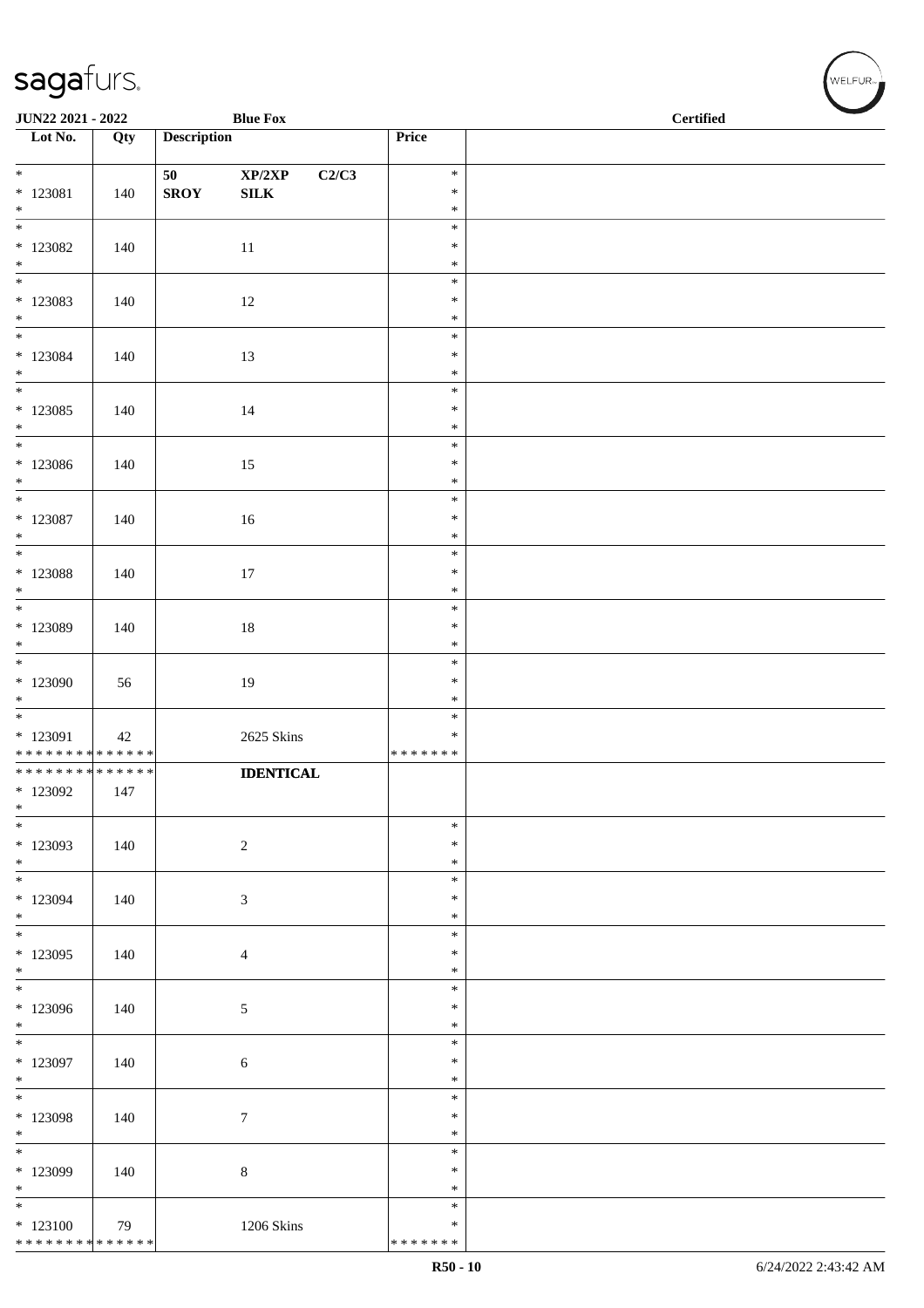| JUN22 2021 - 2022                                                |     |                    | <b>Blue Fox</b>        |       |                                      | <b>Certified</b> |  |  |  |
|------------------------------------------------------------------|-----|--------------------|------------------------|-------|--------------------------------------|------------------|--|--|--|
| $\overline{\phantom{1}}$ Lot No.                                 | Qty | <b>Description</b> |                        |       | Price                                |                  |  |  |  |
| **************<br>$* 123101$<br>$*$                              | 147 | 50<br><b>SROY</b>  | XP/2XP<br>${\bf SILK}$ | C2/C3 |                                      |                  |  |  |  |
| $\overline{\phantom{a}^*}$<br>$*123102$<br>$\ast$                | 140 |                    | $\sqrt{2}$             |       | $\ast$<br>$\ast$<br>$\ast$           |                  |  |  |  |
| $\frac{1}{*}$<br>$*123103$<br>$\ast$<br>$\overline{\phantom{0}}$ | 140 |                    | $\sqrt{3}$             |       | $\ast$<br>$\ast$<br>$\ast$           |                  |  |  |  |
| $* 123104$<br>$\ast$<br>$\overline{\phantom{0}}$                 | 140 |                    | $\overline{4}$         |       | $\ast$<br>$\ast$<br>$\ast$<br>$\ast$ |                  |  |  |  |
| $* 123105$<br>* * * * * * * * * * * * * *                        | 140 |                    | $707~\mathrm{Skins}$   |       | $\ast$<br>* * * * * * *              |                  |  |  |  |
| **************<br>$*123106$<br>$*$                               | 147 | 50<br><b>SROY</b>  | XP/2XP<br>${\bf SILK}$ | C2/C3 |                                      |                  |  |  |  |
| $\overline{\ }$<br>$* 123107$<br>$\ast$                          | 140 |                    | $\overline{c}$         |       | $\ast$<br>$\ast$<br>$\ast$           |                  |  |  |  |
| $\ast$<br>$*$ 123108<br>$*$<br>$\overline{\phantom{0}}$          | 140 |                    | $\mathfrak{Z}$         |       | $\ast$<br>$\ast$<br>$\ast$<br>$\ast$ |                  |  |  |  |
| $*123109$<br>$\ast$<br>$\overline{\phantom{0}}$                  | 140 |                    | $\overline{4}$         |       | $\ast$<br>$\ast$<br>$\ast$           |                  |  |  |  |
| $* 123110$<br>$\ast$<br>$\ast$                                   | 140 |                    | $\mathfrak{S}$         |       | $\ast$<br>$\ast$<br>$\ast$           |                  |  |  |  |
| $* 123111$<br>$\ast$<br>$\overline{\phantom{0}}$                 | 140 |                    | $6\,$                  |       | $\ast$<br>$\ast$<br>$\ast$           |                  |  |  |  |
| $* 123112$<br>$\ast$<br>$\overline{\phantom{a}^*}$               | 140 |                    | $\tau$                 |       | $\ast$<br>$\ast$<br>$\ast$           |                  |  |  |  |
| $* 123113$<br>$*$<br>$\overline{\phantom{0}}$                    | 140 |                    | $\,8\,$                |       | $\ast$<br>$\ast$<br>$\ast$           |                  |  |  |  |
| $* 123114$<br>$*$<br>$\overline{\phantom{0}}$                    | 140 |                    | $\overline{9}$         |       | $\ast$<br>$\ast$<br>$\ast$           |                  |  |  |  |
| $* 123115$<br>$*$<br>$\overline{\phantom{0}}$                    | 140 |                    | $10\,$                 |       | $\ast$<br>$\ast$<br>$\ast$           |                  |  |  |  |
| $* 123116$                                                       | 140 |                    | $11\,$                 |       | $\ast$<br>$\ast$<br>$\ast$           |                  |  |  |  |
| $* 123117$<br>$*$<br>$\overline{\phantom{0}}$                    | 140 |                    | 12                     |       | $\ast$<br>$\ast$<br>$\ast$           |                  |  |  |  |
| $* 123118$<br>$*$<br>$\overline{\phantom{a}^*}$                  | 140 |                    | 13                     |       | $\ast$<br>$\ast$<br>$\ast$           |                  |  |  |  |
| $* 123119$<br>$\ast$<br>$\overline{\phantom{0}}$                 | 140 |                    | 14                     |       | $\ast$<br>$\ast$                     |                  |  |  |  |
| $*123120$<br>$*$                                                 | 140 |                    | 15                     |       | $\ast$<br>$\ast$<br>$\ast$           |                  |  |  |  |

WELFUR<sub><sup>N</sub></sub></sub></sup>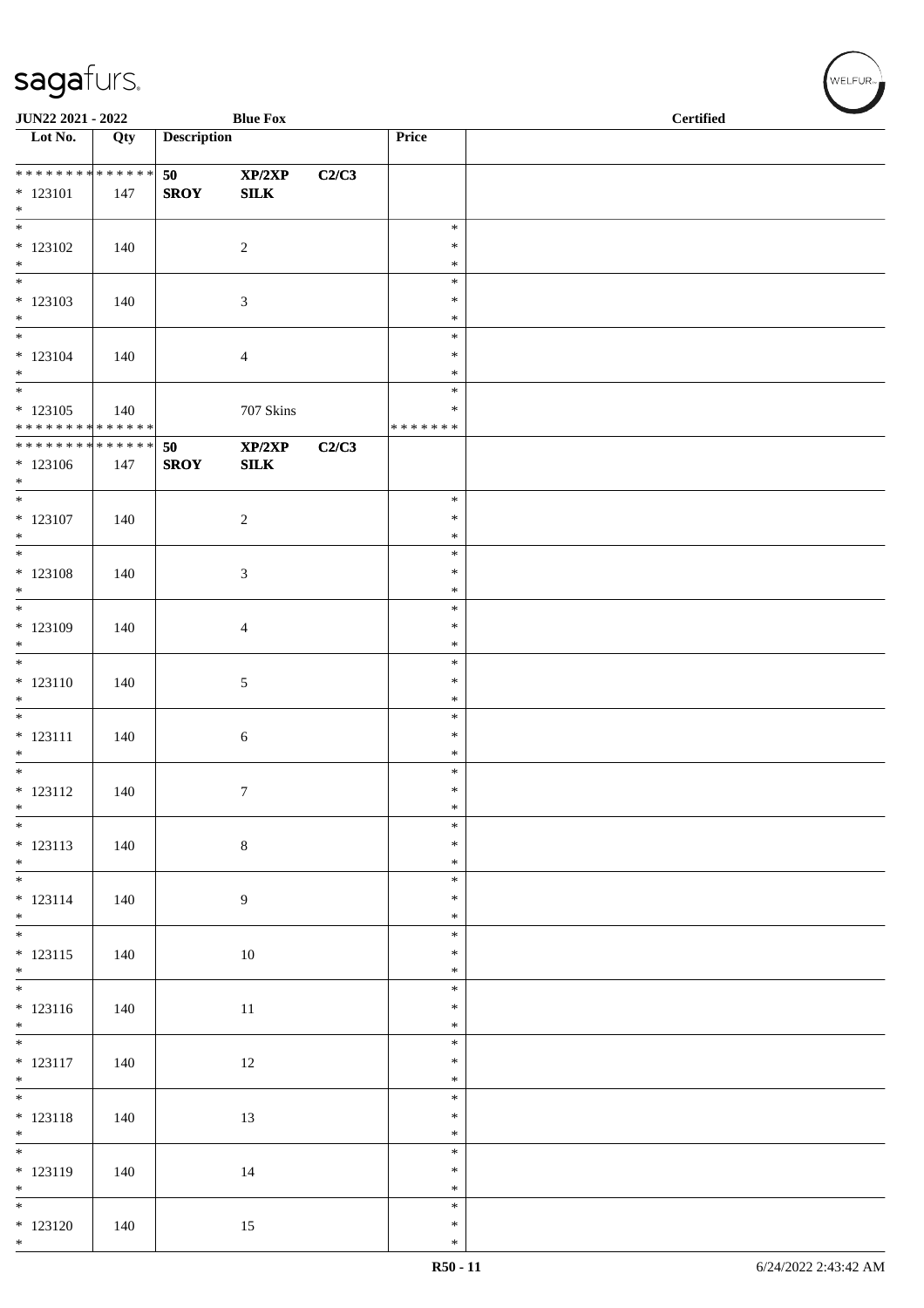| <b>JUN22 2021 - 2022</b>                                        |     |                    | <b>Blue Fox</b>        |                      |                                      | <b>Certified</b> |
|-----------------------------------------------------------------|-----|--------------------|------------------------|----------------------|--------------------------------------|------------------|
| Lot No.                                                         | Qty | <b>Description</b> |                        |                      | Price                                |                  |
| $*$<br>$* 123121$<br>$\ast$                                     | 140 | 50<br><b>SROY</b>  | XP/2XP<br>${\bf SILK}$ | C2/C3                | $\ast$<br>$\ast$<br>$\ast$           |                  |
| $*$<br>* 123122<br>* * * * * * * * * * * * * * *                | 89  |                    | 2336 Skins             |                      | $\ast$<br>∗<br>*******               |                  |
| 123123                                                          | 72  | 50<br><b>SROY</b>  | XP/2XP<br>WOL2         | C2/C3<br><b>HEAV</b> |                                      |                  |
| * * * * * * * * <mark>* * * * * * *</mark><br>$* 123124$<br>$*$ | 133 | 50<br><b>SROY</b>  | XP/2XP<br>WOL2         | C2/C3                |                                      |                  |
| $\ast$<br>* 123125<br>$*$<br>$*$                                | 115 |                    | $\overline{2}$         |                      | $\ast$<br>$\ast$<br>$\ast$<br>$\ast$ |                  |
| $* 123126$<br>* * * * * * * * <mark>* * * * * * *</mark>        | 21  |                    | 269 Skins              |                      | ∗<br>*******                         |                  |
| * * * * * * * * <mark>* * * * * * *</mark><br>$* 123127$<br>$*$ | 133 | 50<br><b>SAGA</b>  | XP/2XP<br><b>HEAV</b>  | C2/C3                |                                      |                  |
| $*$<br>* 123128<br>$*$                                          | 126 |                    | 2                      |                      | $\ast$<br>$\ast$<br>$\ast$           |                  |
| * 123129<br>* * * * * * * * <mark>* * * * * * *</mark>          | 47  |                    | 306 Skins              |                      | $\ast$<br>∗<br>* * * * * * *         |                  |
| * * * * * * * * <mark>* * * * * * *</mark><br>$*123130$<br>$*$  | 133 | 50<br><b>SAGA</b>  | XP/2XP<br><b>HEAV</b>  | C2/C3                |                                      |                  |
| $\ast$<br>$* 123131$<br>$*$                                     | 126 |                    | 2                      |                      | $\ast$<br>$\ast$<br>$\ast$           |                  |
| $*$ $-$<br>$* 123132$<br>$*$<br>$\frac{1}{1}$                   | 126 |                    | 3                      |                      | $\ast$<br>$\ast$<br>$\ast$           |                  |
| $* 123133$<br>$*$                                               | 126 |                    | $\overline{4}$         |                      | $\ast$<br>$\ast$<br>$\ast$           |                  |
| $*$<br>$* 123134$<br>$*$                                        | 126 |                    | $\sqrt{5}$             |                      | $\ast$<br>$\ast$<br>$\ast$           |                  |
| $* 123135$<br>$*$                                               | 126 |                    | 6                      |                      | $\ast$<br>$\ast$<br>$\ast$           |                  |
| $* 123136$<br>$*$                                               | 126 |                    | $\tau$                 |                      | $\ast$<br>$\ast$<br>$\ast$           |                  |
| $*$<br>* 123137<br>$*$                                          | 126 |                    | $\,8\,$                |                      | $\ast$<br>$\ast$<br>$\ast$           |                  |
| $*$<br>* 123138<br>$*$                                          | 126 |                    | 9                      |                      | $\ast$<br>$\ast$<br>$\ast$           |                  |
| $* 123139$<br>$*$                                               | 126 |                    | $10\,$                 |                      | $\ast$<br>$\ast$<br>$\ast$           |                  |
| $*$<br>$* 123140$<br>$*$                                        | 126 |                    | 11                     |                      | $\ast$<br>$\ast$<br>$\ast$           |                  |

V<br>WELFUR<sub>™</sub>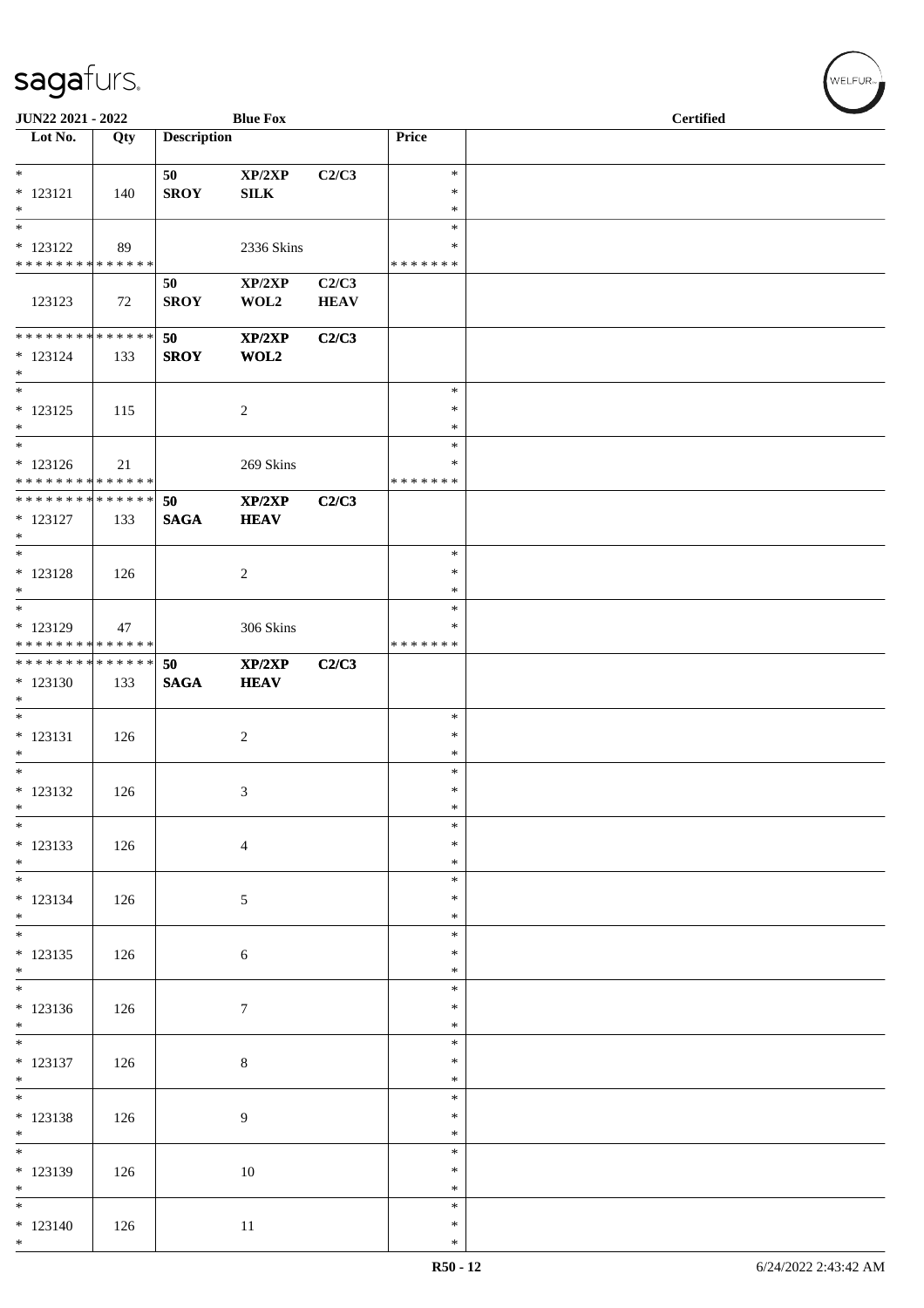| JUN22 2021 - 2022                                                |     |                    | <b>Blue Fox</b>       |       |                                      | $\overline{\phantom{0}}$<br><b>Certified</b> |
|------------------------------------------------------------------|-----|--------------------|-----------------------|-------|--------------------------------------|----------------------------------------------|
| $\overline{\phantom{1}}$ Lot No.                                 | Qty | <b>Description</b> |                       |       | Price                                |                                              |
| $*$<br>$* 123141$<br>$*$                                         | 126 | 50<br><b>SAGA</b>  | XP/2XP<br><b>HEAV</b> | C2/C3 | $\ast$<br>$\ast$<br>$\ast$           |                                              |
| $\overline{\phantom{0}}$<br>$* 123142$<br>$*$                    | 126 |                    | 13                    |       | $\ast$<br>$\ast$<br>$\ast$           |                                              |
| $\overline{\phantom{0}}$<br>$* 123143$<br>$*$                    | 126 |                    | 14                    |       | $\ast$<br>∗<br>$\ast$                |                                              |
| $*$<br>$* 123144$<br>$*$                                         | 126 |                    | 15                    |       | $\ast$<br>$\ast$<br>$\ast$<br>$\ast$ |                                              |
| $* 123145$<br>* * * * * * * * * * * * * *                        | 62  |                    | 1959 Skins            |       | ∗<br>* * * * * * *                   |                                              |
| ******** <mark>******</mark><br>$* 123146$<br>$*$                | 133 | 50<br><b>SAGA</b>  | XP/2XP<br><b>HEAV</b> | C2/C3 |                                      |                                              |
| $\overline{\ast}$<br>$* 123147$<br>* * * * * * * * * * * * * * * | 118 |                    | 251 Skins             |       | $\ast$<br>$\ast$<br>*******          |                                              |
| * * * * * * * * * * * * * * *<br>$* 123148$<br>$*$<br>$*$        | 133 | 50<br><b>SAGA</b>  | XP/2XP<br><b>HEAV</b> | C2/C3 | $\ast$                               |                                              |
| $* 123149$<br>$*$<br>$*$                                         | 126 |                    | $\overline{c}$        |       | $\ast$<br>$\ast$<br>$\ast$           |                                              |
| $*123150$<br>$\ast$<br>$*$                                       | 126 |                    | 3                     |       | $\ast$<br>$\ast$<br>$\ast$           |                                              |
| $* 123151$<br>$*$                                                | 126 |                    | 4                     |       | $\ast$<br>$\ast$<br>$\ast$           |                                              |
| $* 123152$<br>$\ast$<br>$\ast$                                   | 126 |                    | 5                     |       | $\ast$<br>$\ast$<br>$\ast$           |                                              |
| $* 123153$<br>* * * * * * * * * * * * * *                        | 111 |                    | 748 Skins             |       | $\ast$<br>*******                    |                                              |
| * * * * * * * * * * * * * * *<br>$* 123154$<br>$*$               | 147 | 50<br><b>SAGA</b>  | XP/2XP                | C2/C3 |                                      |                                              |
| $*$<br>$* 123155$<br>$*$                                         | 140 |                    | 2                     |       | $\ast$<br>∗<br>$\ast$<br>$\ast$      |                                              |
| $* 123156$<br>$*$<br>$*$                                         | 140 |                    | 3                     |       | $\ast$<br>$\ast$<br>$\ast$           |                                              |
| $* 123157$<br>$*$<br>$\overline{\phantom{0}}$                    | 140 |                    | 4                     |       | $\ast$<br>$\ast$<br>$\ast$           |                                              |
| $* 123158$<br>$*$<br>$\overline{\phantom{0}}$                    | 140 |                    | $\sqrt{5}$            |       | ∗<br>$\ast$<br>$\ast$                |                                              |
| $* 123159$<br>$*$<br>$*$                                         | 140 |                    | 6                     |       | $\ast$<br>$\ast$<br>$\ast$           |                                              |
| $*123160$<br>$*$                                                 | 140 |                    | $\tau$                |       | $\ast$<br>$\ast$                     |                                              |

√<br>WELFUR<sub>™</sub>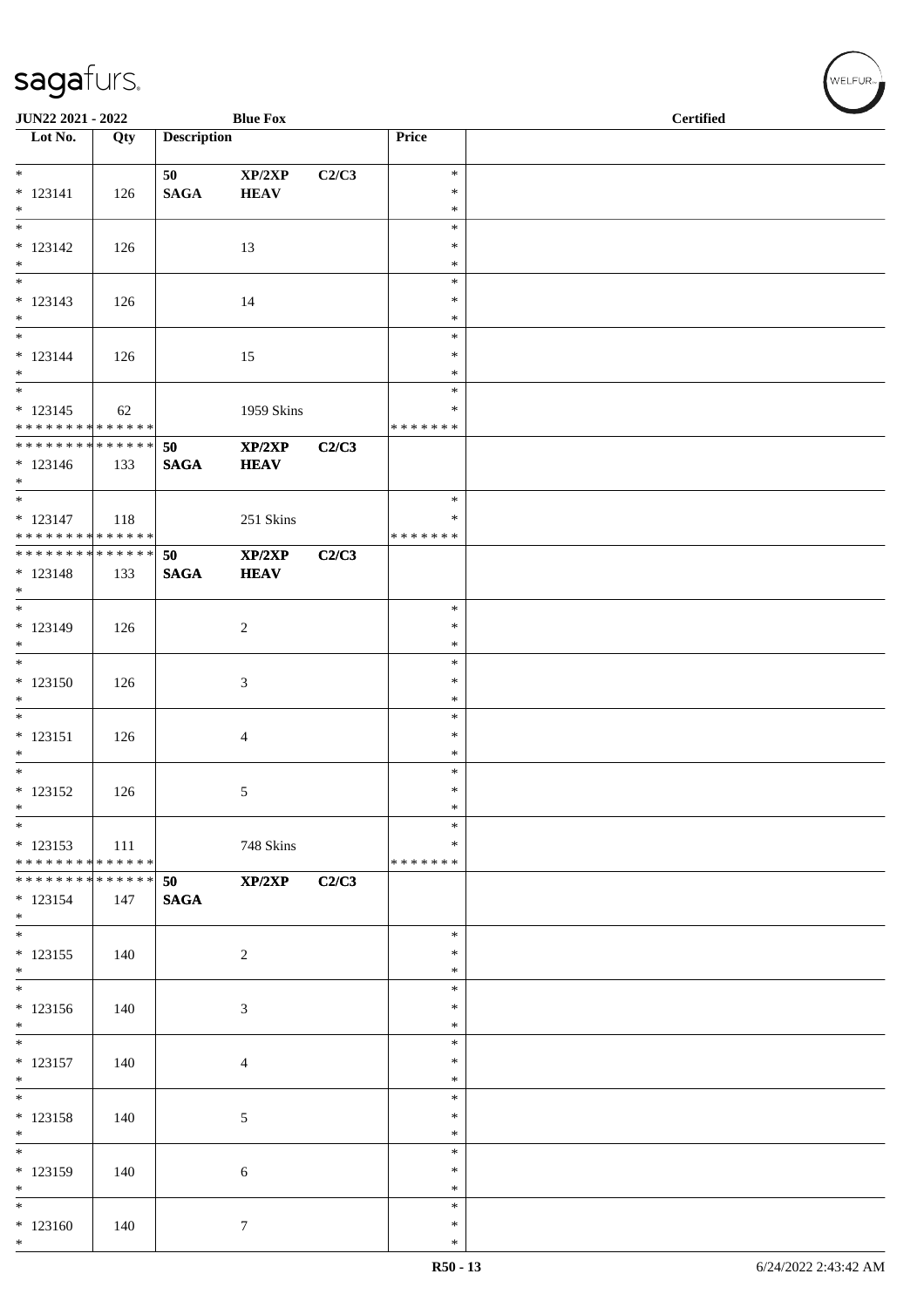| <b>JUN22 2021 - 2022</b>                                                  |     |                    | <b>Blue Fox</b>  |                  | <b>Certified</b> |  |  |
|---------------------------------------------------------------------------|-----|--------------------|------------------|------------------|------------------|--|--|
| $\overline{\phantom{1}}$ Lot No.                                          | Qty | <b>Description</b> |                  | Price            |                  |  |  |
| $*$                                                                       |     | 50                 | XP/2XP<br>C2/C3  | $\ast$           |                  |  |  |
| $* 123161$<br>$*$                                                         | 140 | $\mathbf{SAGA}$    |                  | $\ast$<br>$\ast$ |                  |  |  |
| $\overline{\phantom{0}}$                                                  |     |                    |                  | $\ast$           |                  |  |  |
| $* 123162$<br>$*$                                                         | 140 |                    | 9                | $\ast$<br>$\ast$ |                  |  |  |
|                                                                           |     |                    |                  | $\ast$           |                  |  |  |
| $* 123163$<br>$*$                                                         | 140 |                    | 10               | $\ast$<br>$\ast$ |                  |  |  |
|                                                                           |     |                    |                  | $\ast$           |                  |  |  |
| $* 123164$<br>$*$                                                         | 140 |                    | 11               | $\ast$<br>$\ast$ |                  |  |  |
|                                                                           |     |                    |                  | $\ast$           |                  |  |  |
| $* 123165$<br>$*$                                                         | 140 |                    | 12               | $\ast$<br>$\ast$ |                  |  |  |
| $*$<br>$* 123166$                                                         | 140 |                    | 13               | $\ast$<br>$\ast$ |                  |  |  |
| $*$                                                                       |     |                    |                  | $\ast$           |                  |  |  |
| $*$                                                                       |     |                    |                  | $\ast$           |                  |  |  |
| $* 123167$<br>$\ast$                                                      | 140 |                    | 14               | $\ast$<br>$\ast$ |                  |  |  |
|                                                                           |     |                    |                  | $\ast$           |                  |  |  |
| * 123168<br>$*$                                                           | 140 |                    | 15               | $\ast$<br>$\ast$ |                  |  |  |
|                                                                           |     |                    |                  | $\ast$           |                  |  |  |
| * 123169<br>$*$                                                           | 140 |                    | 16               | $\ast$<br>$\ast$ |                  |  |  |
|                                                                           |     |                    |                  | $\ast$           |                  |  |  |
| $* 123170$                                                                | 74  |                    | 2321 Skins       | $\ast$           |                  |  |  |
| * * * * * * * * <mark>* * * * * * *</mark><br>* * * * * * * * * * * * * * |     |                    |                  | * * * * * * *    |                  |  |  |
| $* 123171$                                                                | 147 |                    | <b>IDENTICAL</b> |                  |                  |  |  |
| $*$                                                                       |     |                    |                  |                  |                  |  |  |
| $*$                                                                       |     |                    |                  | $\ast$<br>$\ast$ |                  |  |  |
| $* 123172$<br>$*$                                                         | 140 |                    | $\boldsymbol{2}$ | $\ast$           |                  |  |  |
| $*$                                                                       |     |                    |                  | $\ast$           |                  |  |  |
| * 123173<br>$*$                                                           | 140 |                    | $\sqrt{3}$       | $\ast$<br>$\ast$ |                  |  |  |
| $\overline{\phantom{0}}$                                                  |     |                    |                  | $\ast$           |                  |  |  |
| $* 123174$<br>$*$                                                         | 140 |                    | $\overline{4}$   | $\ast$<br>$\ast$ |                  |  |  |
| $*$                                                                       |     |                    |                  | $\ast$           |                  |  |  |
| $* 123175$<br>$*$                                                         | 140 |                    | $\sqrt{5}$       | $\ast$<br>$\ast$ |                  |  |  |
|                                                                           |     |                    |                  | $\ast$           |                  |  |  |
| $* 123176$<br>$*$                                                         | 140 |                    | $6\,$            | $\ast$<br>$\ast$ |                  |  |  |
| $\overline{\phantom{0}}$                                                  |     |                    |                  | $\ast$           |                  |  |  |
| $* 123177$<br>$*$                                                         | 140 |                    | $\boldsymbol{7}$ | $\ast$<br>$\ast$ |                  |  |  |
| $*$                                                                       |     |                    |                  | $\ast$           |                  |  |  |
| $* 123178$<br>$*$                                                         | 140 |                    | $\,8\,$          | $\ast$<br>$\ast$ |                  |  |  |
|                                                                           |     |                    |                  | $\ast$           |                  |  |  |
| * 123179<br>$*$                                                           | 140 |                    | $\boldsymbol{9}$ | $\ast$<br>$\ast$ |                  |  |  |
|                                                                           |     |                    |                  | $\ast$           |                  |  |  |
| $* 123180$<br>$*$                                                         | 140 |                    | 10               | $\ast$<br>$\ast$ |                  |  |  |
|                                                                           |     |                    |                  |                  |                  |  |  |

√<br>WELFUR<sub>™</sub>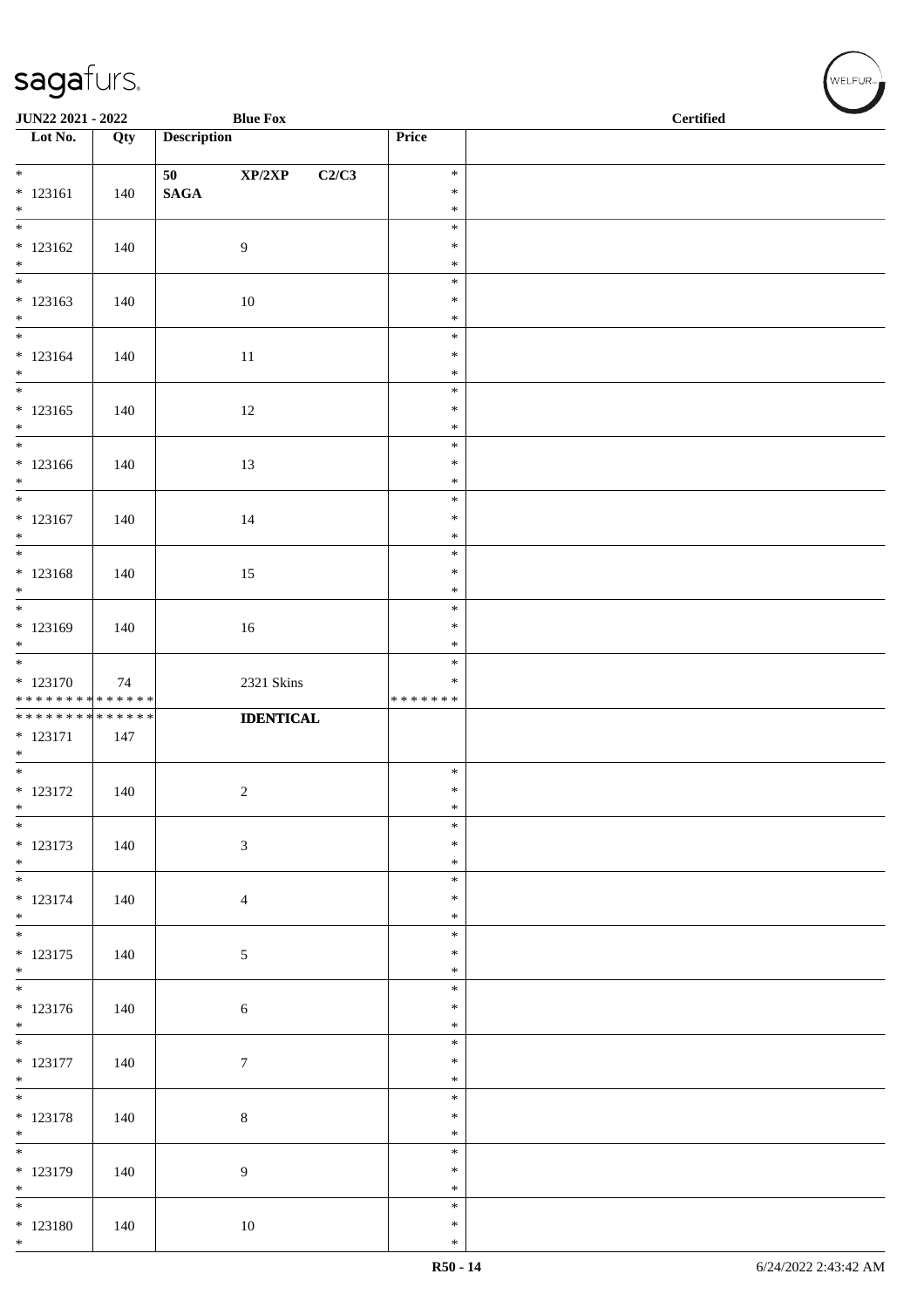|                                                            | JUN22 2021 - 2022<br><b>Blue Fox</b> |                    |                            |       |                  | <b>Certified</b> |
|------------------------------------------------------------|--------------------------------------|--------------------|----------------------------|-------|------------------|------------------|
| $\overline{\phantom{1}}$ Lot No.                           | Qty                                  | <b>Description</b> |                            |       | Price            |                  |
|                                                            |                                      | 50                 | $\mathbf{XP}/2\mathbf{XP}$ | C2/C3 | $\ast$           |                  |
| $* 123181$                                                 | 140                                  | <b>SAGA</b>        |                            |       | $\ast$           |                  |
| $*$<br>$\overline{\phantom{0}}$                            |                                      |                    |                            |       | $\ast$<br>$\ast$ |                  |
| $* 123182$                                                 | 140                                  |                    | 12                         |       | $\ast$           |                  |
| $*$<br>$\overline{\phantom{0}}$                            |                                      |                    |                            |       | $\ast$<br>$\ast$ |                  |
| $* 123183$                                                 | 140                                  |                    | 13                         |       | $\ast$           |                  |
| $*$<br>$\overline{\phantom{0}}$                            |                                      |                    |                            |       | $\ast$<br>$\ast$ |                  |
| $* 123184$<br>******** <mark>******</mark>                 | 79                                   |                    | 1906 Skins                 |       | ∗                |                  |
| ******** <mark>******</mark>                               |                                      | 50                 | XP/2XP                     | C2/C3 | * * * * * * *    |                  |
| $* 123185$                                                 | 147                                  | <b>SAGA</b>        |                            |       |                  |                  |
| $*$                                                        |                                      |                    |                            |       | $\ast$           |                  |
| $* 123186$                                                 | 140                                  |                    | $\overline{c}$             |       | $\ast$           |                  |
| $*$<br>$*$                                                 |                                      |                    |                            |       | $\ast$<br>$\ast$ |                  |
| $* 123187$                                                 | 140                                  |                    | $\mathfrak{Z}$             |       | $\ast$           |                  |
| $*$<br>$\overline{\phantom{0}}$                            |                                      |                    |                            |       | $\ast$<br>$\ast$ |                  |
| $* 123188$                                                 | 140                                  |                    | $\overline{4}$             |       | $\ast$           |                  |
| $*$<br>$*$                                                 |                                      |                    |                            |       | $\ast$<br>$\ast$ |                  |
| $* 123189$                                                 | 140                                  |                    | $5\phantom{.0}$            |       | $\ast$           |                  |
| $*$<br>$\overline{\phantom{0}}$                            |                                      |                    |                            |       | $\ast$<br>$\ast$ |                  |
| * 123190                                                   | 140                                  |                    | $\sqrt{6}$                 |       | $\ast$           |                  |
| $\begin{array}{c} * \\ * \\ * \end{array}$                 |                                      |                    |                            |       | $\ast$<br>$\ast$ |                  |
| * 123191                                                   | 140                                  |                    | $\tau$                     |       | $\ast$           |                  |
| $*$                                                        |                                      |                    |                            |       | $\ast$<br>$\ast$ |                  |
| $* 123192$                                                 | 140                                  |                    | $8\,$                      |       | $\ast$           |                  |
| $\ast$<br>$\overline{\phantom{0}}$                         |                                      |                    |                            |       | $\ast$<br>$\ast$ |                  |
| $* 123193$                                                 | 140                                  |                    | $\boldsymbol{9}$           |       | $\ast$           |                  |
| $*$<br>$\overline{\phantom{0}}$                            |                                      |                    |                            |       | $\ast$<br>$\ast$ |                  |
| * 123194                                                   | 140                                  |                    | $10\,$                     |       | $\ast$           |                  |
| $*$<br>$\overline{\phantom{0}}$                            |                                      |                    |                            |       | $\ast$<br>$\ast$ |                  |
| $* 123195$                                                 | 140                                  |                    | 11                         |       | $\ast$           |                  |
| $*$<br>$\overline{\phantom{0}}$                            |                                      |                    |                            |       | $\ast$<br>$\ast$ |                  |
| * 123196                                                   | 140                                  |                    | 12                         |       | $\ast$           |                  |
| $*$                                                        |                                      |                    |                            |       | $\ast$<br>$\ast$ |                  |
| * 123197                                                   | 140                                  |                    | 13                         |       | ∗                |                  |
| $*$<br>$\overline{\phantom{0}}$                            |                                      |                    |                            |       | $\ast$<br>$\ast$ |                  |
| * 123198                                                   | 65                                   |                    | 1892 Skins                 |       | $\ast$           |                  |
| * * * * * * * * * * * * * *<br>* * * * * * * * * * * * * * |                                      | 50                 | XP/2XP                     | C2/C3 | * * * * * * *    |                  |
| * 123199                                                   | 147                                  | <b>SAGA</b>        |                            |       |                  |                  |
| $\ast$<br>$\overline{\ast}$                                |                                      |                    |                            |       | $\ast$           |                  |
| $*123200$                                                  | 140                                  |                    | $\overline{c}$             |       | $\ast$           |                  |
| $*$                                                        |                                      |                    |                            |       | $\ast$           |                  |

 $(\mathsf{WELFUR}_{\approx})$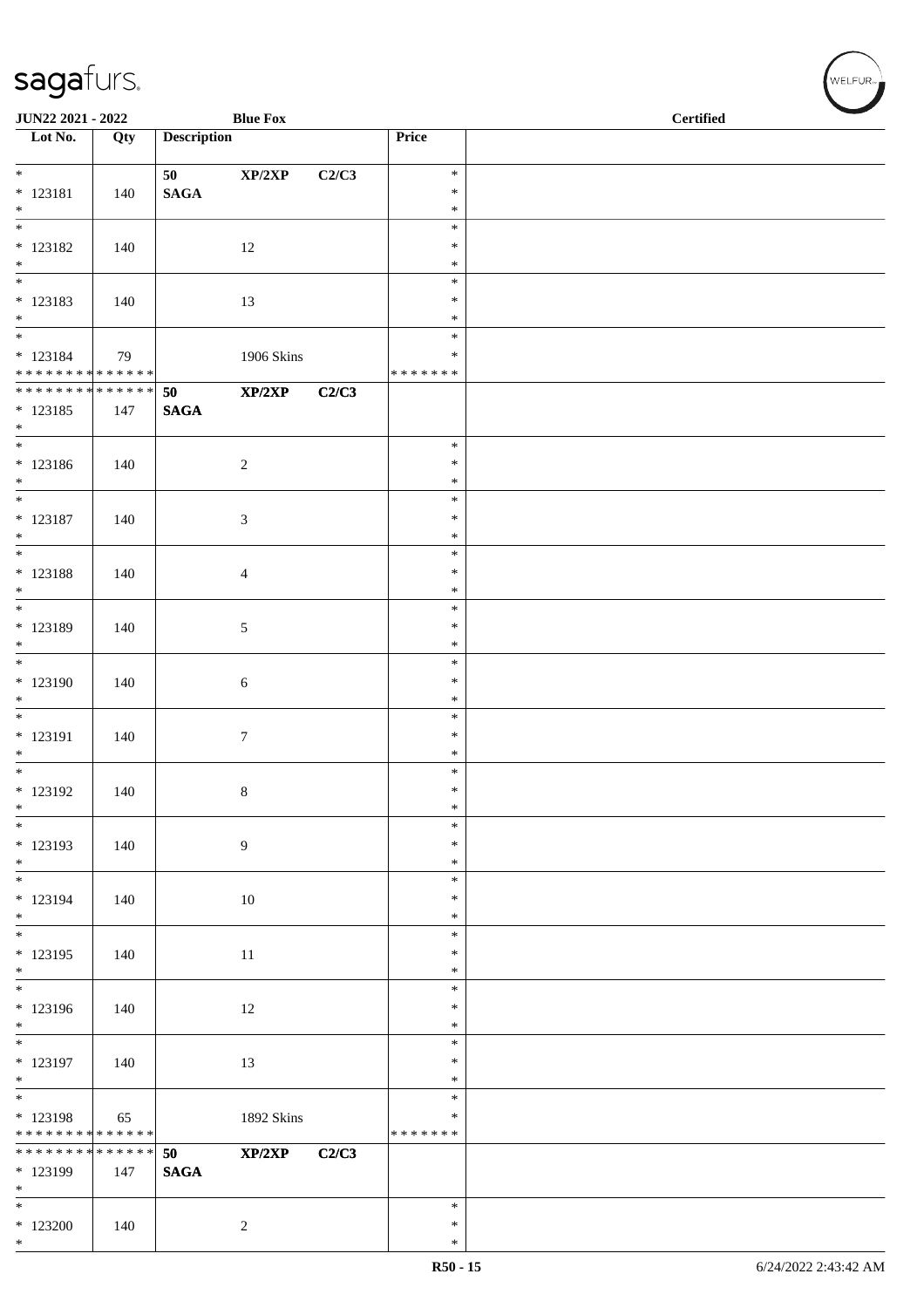| JUN22 2021 - 2022                         |     |                       | <b>Blue Fox</b> |       |                  | <b>Certified</b> |  |  |
|-------------------------------------------|-----|-----------------------|-----------------|-------|------------------|------------------|--|--|
| $\overline{\phantom{1}}$ Lot No.          | Qty | <b>Description</b>    |                 |       | Price            |                  |  |  |
| $*$                                       |     | 50                    | XP/2XP          | C2/C3 | $\ast$           |                  |  |  |
| $*$ 123201                                | 140 | $\mathbf{SAGA}$       |                 |       | $\ast$           |                  |  |  |
| $*$<br>$\overline{\phantom{0}}$           |     |                       |                 |       | $\ast$<br>$\ast$ |                  |  |  |
| $*$ 123202                                | 140 |                       | $\overline{4}$  |       | $\ast$           |                  |  |  |
| $*$<br>$\overline{\phantom{0}}$           |     |                       |                 |       | $\ast$<br>$\ast$ |                  |  |  |
| $*$ 123203                                | 140 |                       | 5               |       | $\ast$           |                  |  |  |
| $*$                                       |     |                       |                 |       | $\ast$<br>$\ast$ |                  |  |  |
| $*123204$                                 | 140 |                       | $\sqrt{6}$      |       | $\ast$           |                  |  |  |
| $*$                                       |     |                       |                 |       | $\ast$<br>$\ast$ |                  |  |  |
| $*123205$                                 | 125 |                       | 972 Skins       |       | $\ast$           |                  |  |  |
| * * * * * * * * * * * * * *               |     |                       |                 |       | * * * * * * *    |                  |  |  |
| ******** <mark>******</mark><br>$*123206$ | 147 | 50<br>$\mathbf{SAGA}$ | XP/2XP          | C2/C3 |                  |                  |  |  |
| $*$                                       |     |                       |                 |       |                  |                  |  |  |
| $*$<br>$*$ 123207                         | 140 |                       | $\sqrt{2}$      |       | $\ast$<br>$\ast$ |                  |  |  |
| $*$                                       |     |                       |                 |       | $\ast$           |                  |  |  |
| $\overline{\ast}$<br>$*$ 123208           |     |                       |                 |       | $\ast$<br>$\ast$ |                  |  |  |
| $*$                                       | 140 |                       | 3               |       | $\ast$           |                  |  |  |
| $*$                                       |     |                       |                 |       | $\ast$<br>$\ast$ |                  |  |  |
| $*123209$<br>$*$                          | 140 |                       | 4               |       | $\ast$           |                  |  |  |
|                                           |     |                       |                 |       | $\ast$           |                  |  |  |
| $* 123210$<br>$\ast$                      | 140 |                       | 5               |       | $\ast$<br>$\ast$ |                  |  |  |
|                                           |     |                       |                 |       | $\ast$           |                  |  |  |
| $* 123211$<br>$*$                         | 140 |                       | $\sqrt{6}$      |       | $\ast$<br>$\ast$ |                  |  |  |
|                                           |     |                       |                 |       | $\ast$           |                  |  |  |
| $* 123212$<br>$\ast$                      | 140 |                       | 7               |       | $\ast$<br>$\ast$ |                  |  |  |
| $\overline{\phantom{0}}$                  |     |                       |                 |       | $\ast$           |                  |  |  |
| $* 123213$<br>$*$                         | 140 |                       | $\,8\,$         |       | $\ast$<br>$\ast$ |                  |  |  |
|                                           |     |                       |                 |       | $\ast$           |                  |  |  |
| $* 123214$<br>$*$                         | 140 |                       | 9               |       | $\ast$<br>$\ast$ |                  |  |  |
|                                           |     |                       |                 |       | $\ast$           |                  |  |  |
| $* 123215$<br>$*$                         | 140 |                       | 10              |       | $\ast$<br>$\ast$ |                  |  |  |
| $*$                                       |     |                       |                 |       | $\ast$           |                  |  |  |
| $* 123216$<br>$*$                         | 140 |                       | 11              |       | $\ast$           |                  |  |  |
|                                           |     |                       |                 |       | $\ast$<br>$\ast$ |                  |  |  |
| $* 123217$                                | 140 |                       | 12              |       | $\ast$           |                  |  |  |
| $*$                                       |     |                       |                 |       | $\ast$<br>$\ast$ |                  |  |  |
| $* 123218$                                | 140 |                       | 13              |       | $\ast$           |                  |  |  |
| $*$                                       |     |                       |                 |       | $\ast$<br>$\ast$ |                  |  |  |
| $* 123219$                                | 140 |                       | 14              |       | $\ast$           |                  |  |  |
| $*$<br>$\overline{\phantom{0}}$           |     |                       |                 |       | $\ast$<br>$\ast$ |                  |  |  |
| $*123220$                                 | 140 |                       | 15              |       | $\ast$           |                  |  |  |
| $*$                                       |     |                       |                 |       | $\ast$           |                  |  |  |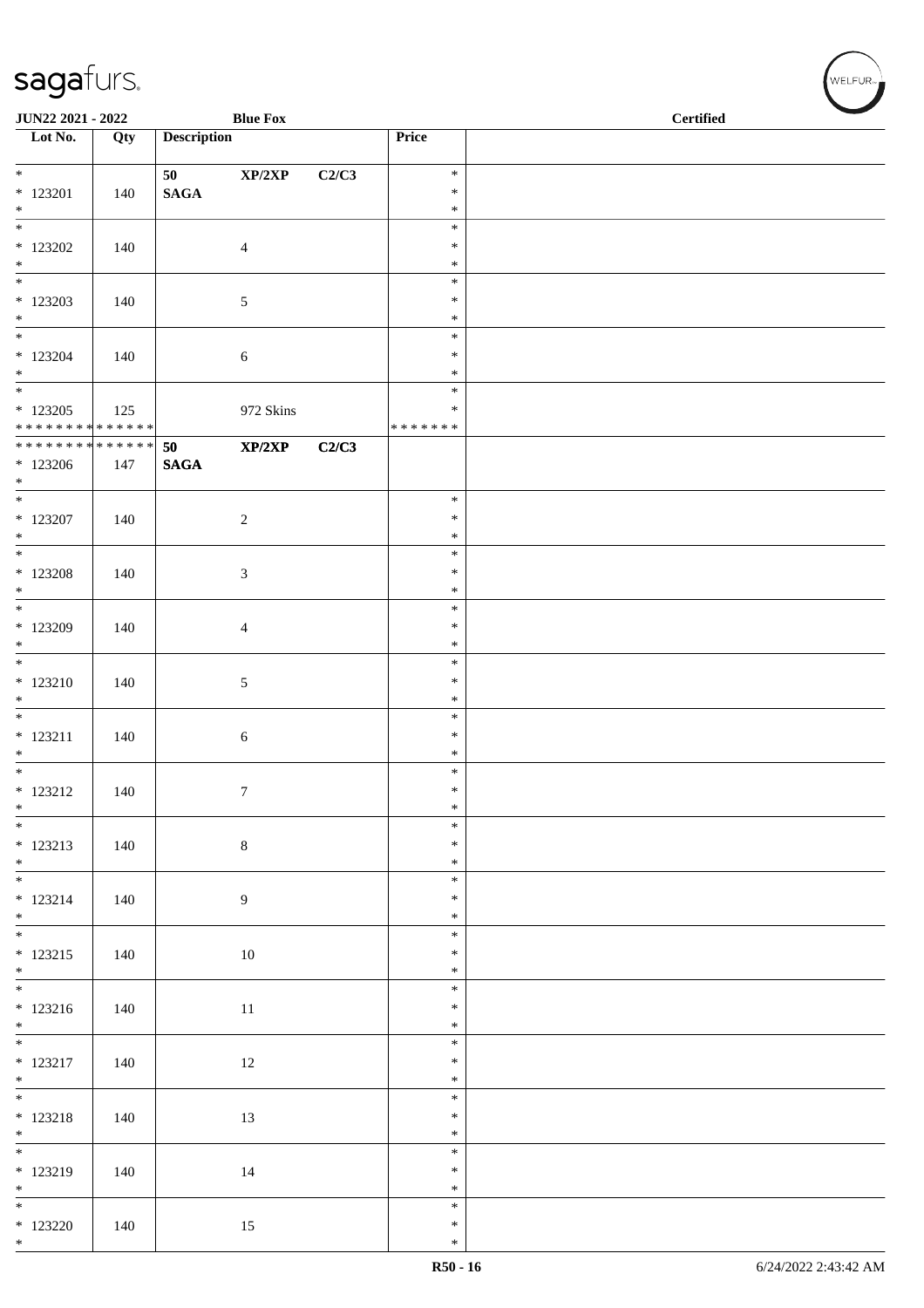| JUN22 2021 - 2022                          |     |                    | <b>Blue Fox</b>  |       |                         | <b>Certified</b> |
|--------------------------------------------|-----|--------------------|------------------|-------|-------------------------|------------------|
| $\overline{\phantom{1}}$ Lot No.           | Qty | <b>Description</b> |                  |       | Price                   |                  |
| $\ast$                                     |     | 50                 | XP/2XP           | C2/C3 | $\ast$                  |                  |
| $* 123221$                                 | 140 | <b>SAGA</b>        |                  |       | ∗                       |                  |
| $*$                                        |     |                    |                  |       | $\ast$                  |                  |
|                                            |     |                    |                  |       | $\ast$                  |                  |
| $*$ 123222<br>* * * * * * * * * * * * * *  | 99  |                    | 2346 Skins       |       | *<br>* * * * * * *      |                  |
| * * * * * * * * * * * * * * *              |     | 50                 | XP/2XP           | C2/C3 |                         |                  |
| $*123223$                                  | 154 | <b>SAGA</b>        |                  |       |                         |                  |
| $*$                                        |     |                    |                  |       |                         |                  |
| $*123224$                                  | 154 |                    | $\sqrt{2}$       |       | $\ast$<br>$\ast$        |                  |
| $*$                                        |     |                    |                  |       | $\ast$                  |                  |
|                                            |     |                    |                  |       | $\ast$                  |                  |
| $* 123225$                                 | 154 |                    | $\mathfrak{Z}$   |       | $\ast$                  |                  |
| $*$<br>$*$                                 |     |                    |                  |       | $\ast$<br>$\ast$        |                  |
| $*123226$                                  | 154 |                    | $\overline{4}$   |       | $\ast$                  |                  |
| $\ast$                                     |     |                    |                  |       | $\ast$                  |                  |
| $*$                                        |     |                    |                  |       | $\ast$                  |                  |
| * 123227<br>$*$                            | 154 |                    | 5                |       | ∗<br>$\ast$             |                  |
|                                            |     |                    |                  |       | $\ast$                  |                  |
| $* 123228$                                 | 154 |                    | 6                |       | $\ast$                  |                  |
| $*$                                        |     |                    |                  |       | $\ast$                  |                  |
|                                            |     |                    |                  |       | $\ast$<br>$\ast$        |                  |
| * 123229<br>* * * * * * * * * * * * * *    | 154 |                    | $1078$ Skins     |       | * * * * * * *           |                  |
| * * * * * * * * <mark>* * * * * * *</mark> |     | 50                 | XP/2XP           | C2/C3 |                         |                  |
| * 123230                                   | 161 | <b>SAGA</b>        | ${\bf SILK}$     |       |                         |                  |
| $*$                                        |     |                    |                  |       | $\ast$                  |                  |
| $*$ 123231                                 | 154 |                    | $\sqrt{2}$       |       | $\ast$                  |                  |
| $*$                                        |     |                    |                  |       | $\ast$                  |                  |
| $*$                                        |     |                    |                  |       | $\ast$                  |                  |
| $*$ 123232<br>$\ast$                       | 154 |                    | 3                |       | $\ast$<br>$\ast$        |                  |
| $*$                                        |     |                    |                  |       | $\ast$                  |                  |
| * 123233                                   | 154 |                    | $\overline{4}$   |       | ∗                       |                  |
| $*$                                        |     |                    |                  |       | $\ast$                  |                  |
| $\ast$<br>$*123234$                        | 154 |                    | $\sqrt{5}$       |       | $\ast$<br>$\ast$        |                  |
| $*$                                        |     |                    |                  |       | $\ast$                  |                  |
|                                            |     |                    |                  |       | $\ast$                  |                  |
| $*123235$                                  | 154 |                    | 6                |       | $\ast$                  |                  |
| $\ast$                                     |     |                    |                  |       | $\ast$<br>$\ast$        |                  |
| $*123236$                                  | 154 |                    | $\boldsymbol{7}$ |       | $\ast$                  |                  |
| $*$                                        |     |                    |                  |       | $\ast$                  |                  |
| $\overline{\phantom{0}}$                   |     |                    |                  |       | $\ast$                  |                  |
| $* 123237$<br>* * * * * * * * * * * * * *  | 108 |                    | 1193 Skins       |       | $\ast$<br>* * * * * * * |                  |
| * * * * * * * * * * * * * * *              |     | 50                 | XP/2XP           | C2/C3 |                         |                  |
| * 123238                                   | 161 | <b>SAGA</b>        | ${\bf SILK}$     |       |                         |                  |
| $*$                                        |     |                    |                  |       | $\ast$                  |                  |
| * 123239                                   | 154 |                    | $\sqrt{2}$       |       | $\ast$                  |                  |
| $*$                                        |     |                    |                  |       | ∗                       |                  |
| $*$                                        |     |                    |                  |       | $\ast$                  |                  |
| $*123240$<br>$*$                           | 154 |                    | 3                |       | $\ast$<br>$\ast$        |                  |
|                                            |     |                    |                  |       |                         |                  |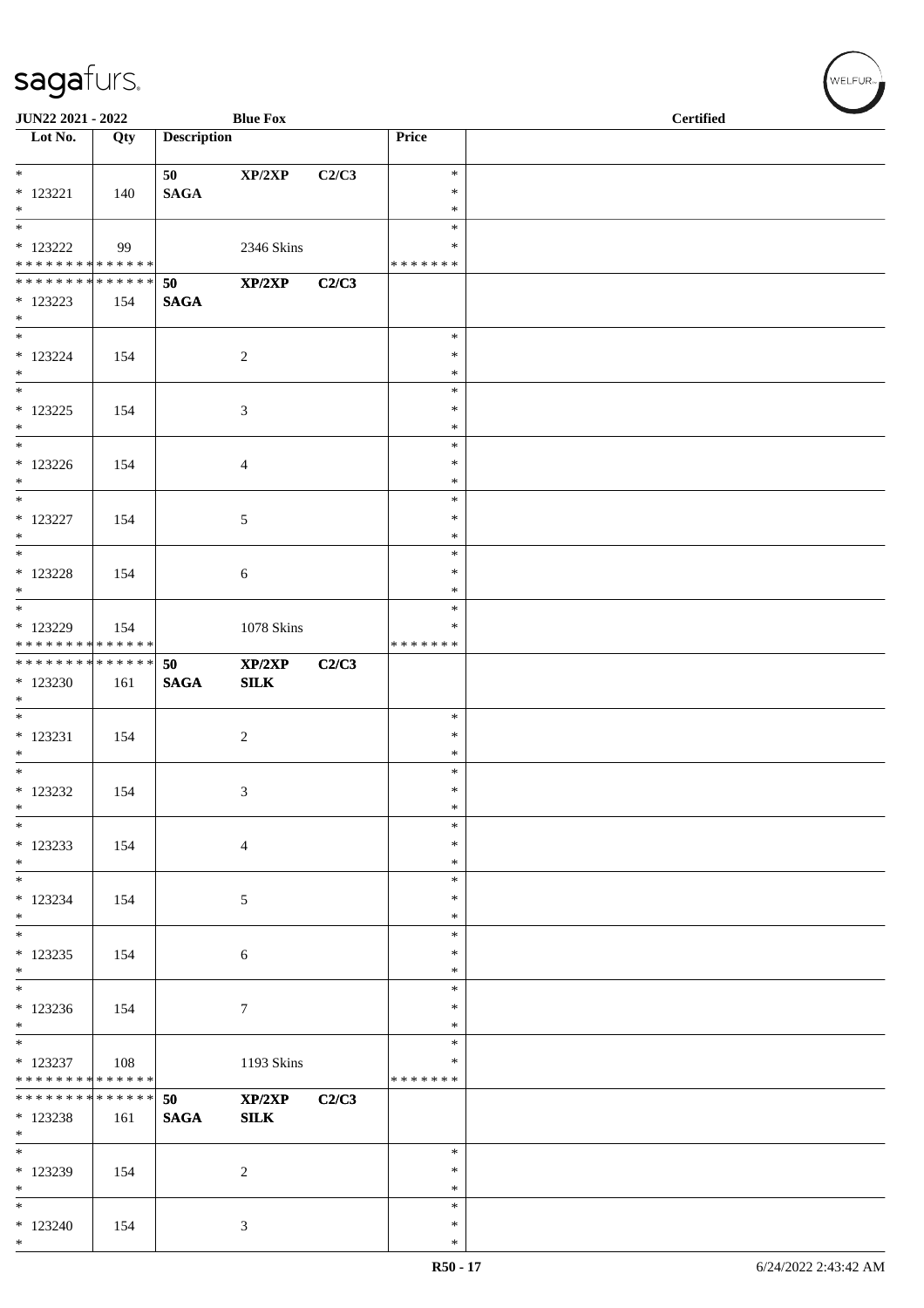| JUN22 2021 - 2022                |     |                    | <b>Blue Fox</b>            |       |                  | <b>Certified</b> |  |  |
|----------------------------------|-----|--------------------|----------------------------|-------|------------------|------------------|--|--|
| $\overline{\phantom{1}}$ Lot No. | Qty | <b>Description</b> |                            |       | Price            |                  |  |  |
|                                  |     |                    |                            |       |                  |                  |  |  |
| $*$                              |     | 50                 | $\mathbf{XP}/2\mathbf{XP}$ | C2/C3 | $\ast$           |                  |  |  |
| $* 123241$<br>$*$                | 154 | $\mathbf{SAGA}$    | ${\bf SILK}$               |       | $\ast$<br>$\ast$ |                  |  |  |
| $\overline{\phantom{0}}$         |     |                    |                            |       | $\ast$           |                  |  |  |
| $*123242$                        | 154 |                    | 5                          |       | $\ast$           |                  |  |  |
| $*$                              |     |                    |                            |       | $\ast$           |                  |  |  |
| $\overline{\phantom{0}}$         |     |                    |                            |       | $\ast$           |                  |  |  |
| $* 123243$<br>$*$                | 154 |                    | 6                          |       | $\ast$<br>$\ast$ |                  |  |  |
|                                  |     |                    |                            |       | $\ast$           |                  |  |  |
| $* 123244$                       | 154 |                    | $\tau$                     |       | $\ast$           |                  |  |  |
| $*$                              |     |                    |                            |       | $\ast$           |                  |  |  |
|                                  |     |                    |                            |       | $\ast$           |                  |  |  |
| $* 123245$<br>$*$                | 154 |                    | $\,8\,$                    |       | $\ast$<br>$\ast$ |                  |  |  |
| $*$                              |     |                    |                            |       | $\ast$           |                  |  |  |
| $* 123246$                       | 154 |                    | $\overline{9}$             |       | $\ast$           |                  |  |  |
| $*$                              |     |                    |                            |       | $\ast$           |                  |  |  |
| $\overline{\phantom{0}}$         |     |                    |                            |       | $\ast$           |                  |  |  |
| $* 123247$<br>$*$                | 154 |                    | 10                         |       | $\ast$<br>$\ast$ |                  |  |  |
|                                  |     |                    |                            |       | $\ast$           |                  |  |  |
| $* 123248$                       | 154 |                    | 11                         |       | $\ast$           |                  |  |  |
| $*$                              |     |                    |                            |       | $\ast$           |                  |  |  |
| $*$                              |     |                    |                            |       | $\ast$           |                  |  |  |
| $* 123249$<br>$*$                | 154 |                    | 12                         |       | $\ast$           |                  |  |  |
|                                  |     |                    |                            |       | $\ast$<br>$\ast$ |                  |  |  |
| $*123250$                        | 154 |                    | 13                         |       | $\ast$           |                  |  |  |
| $*$                              |     |                    |                            |       | $\ast$           |                  |  |  |
|                                  |     |                    |                            |       | $\ast$           |                  |  |  |
| $* 123251$                       | 154 |                    | 14                         |       | $\ast$           |                  |  |  |
| $*$<br>$*$                       |     |                    |                            |       | $\ast$<br>$\ast$ |                  |  |  |
| $*$ 123252                       | 150 |                    | 2313 Skins                 |       | $\ast$           |                  |  |  |
| * * * * * * * * * * * * * *      |     |                    |                            |       | *******          |                  |  |  |
|                                  |     | 50                 | XP/2XP                     | C2/C3 |                  |                  |  |  |
| 123253                           | 118 | <b>SAGA</b>        | WOL2                       |       |                  |                  |  |  |
| ******** <mark>******</mark>     |     | 50                 | XP/2XP                     | C2/C3 |                  |                  |  |  |
| $*123254$                        | 147 | <b>SAGA</b>        | WOL2                       |       |                  |                  |  |  |
| $*$                              |     |                    |                            |       |                  |                  |  |  |
| $*$                              |     |                    |                            |       | $\ast$           |                  |  |  |
| $*123255$<br>$\ast$              | 140 |                    | $\overline{c}$             |       | $\ast$<br>$\ast$ |                  |  |  |
| $\frac{1}{1}$                    |     |                    |                            |       | $\ast$           |                  |  |  |
| $*123256$                        | 96  |                    | 383 Skins                  |       | $\ast$           |                  |  |  |
| * * * * * * * * * * * * * *      |     |                    |                            |       | * * * * * * *    |                  |  |  |
| * * * * * * * * * * * * * * *    |     | 50                 | XP/2XP                     | C2/C3 |                  |                  |  |  |
| $* 123257$<br>$*$                | 161 | ${\bf SI}$         |                            |       |                  |                  |  |  |
| $*$                              |     |                    |                            |       | $\ast$           |                  |  |  |
| $*123258$                        | 154 |                    | $\sqrt{2}$                 |       | $\ast$           |                  |  |  |
| $*$                              |     |                    |                            |       | $\ast$           |                  |  |  |
| $*$                              |     |                    |                            |       | $\ast$           |                  |  |  |
| $* 123259$                       | 154 |                    | 3                          |       | $\ast$<br>$\ast$ |                  |  |  |
| $\ast$<br>$*$                    |     |                    |                            |       | $\ast$           |                  |  |  |
| $*123260$                        | 154 |                    | 4                          |       | $\ast$           |                  |  |  |
| $*$                              |     |                    |                            |       | $\ast$           |                  |  |  |

√<br>WELFUR<sub>™</sub>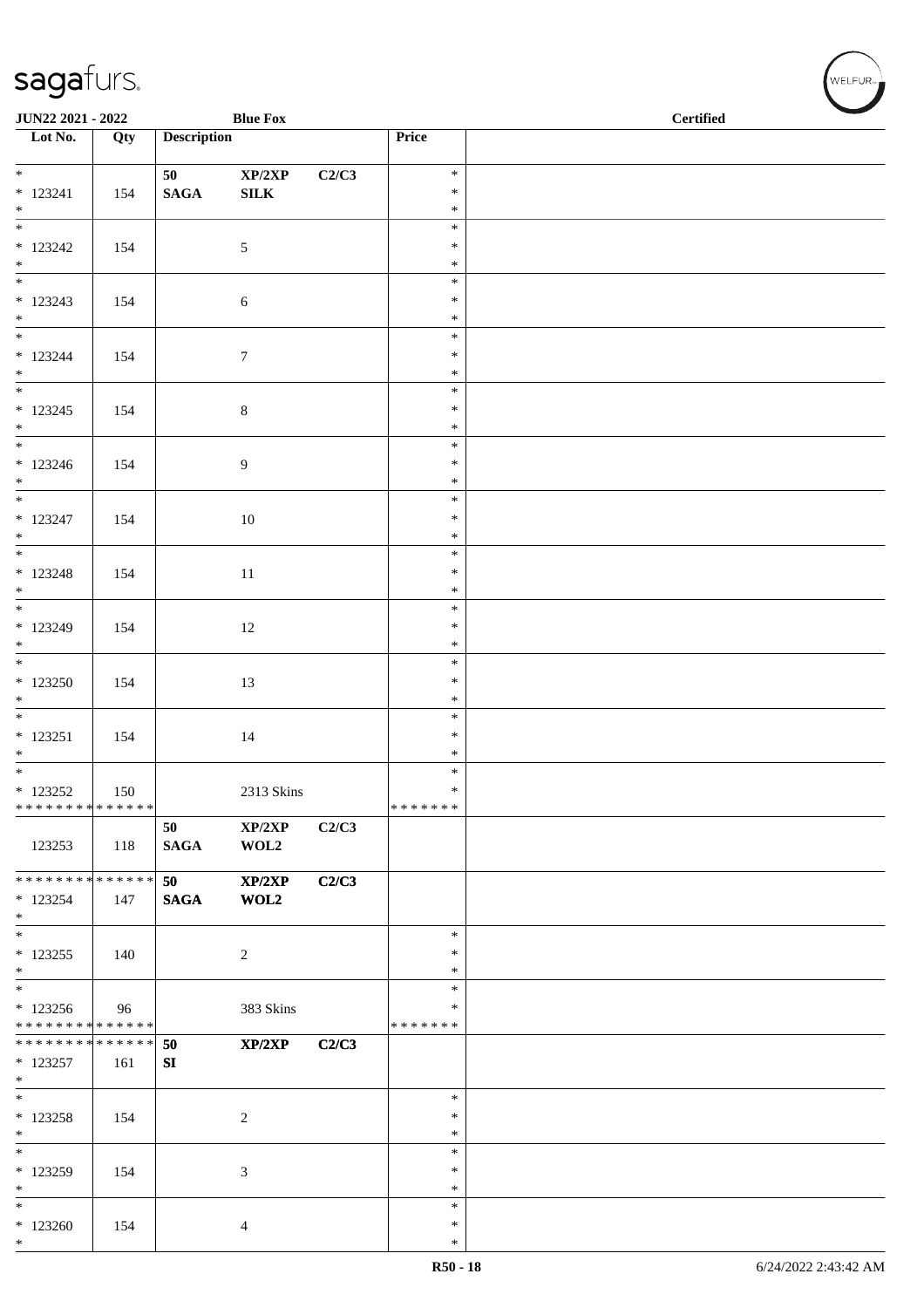| JUN22 2021 - 2022                |     | <b>Blue Fox</b>    |            |                  | <b>Certified</b> |  |
|----------------------------------|-----|--------------------|------------|------------------|------------------|--|
| $\overline{\phantom{1}}$ Lot No. | Qty | <b>Description</b> |            | Price            |                  |  |
|                                  |     |                    |            |                  |                  |  |
| $\overline{\ast}$                |     | XP/2XP<br>50       | C2/C3      | $\ast$<br>$\ast$ |                  |  |
| $* 123261$<br>$*$                | 154 | ${\bf SI}$         |            | $\ast$           |                  |  |
| $\overline{\phantom{0}}$         |     |                    |            | $\ast$           |                  |  |
| $*123262$                        | 154 | $\sqrt{6}$         |            | $\ast$           |                  |  |
| $*$<br>$\overline{\phantom{0}}$  |     |                    |            | $\ast$<br>$\ast$ |                  |  |
| $*123263$                        | 154 | $\tau$             |            | $\ast$           |                  |  |
| $*$                              |     |                    |            | $\ast$           |                  |  |
|                                  |     |                    |            | $\ast$           |                  |  |
| $*123264$<br>$*$                 | 154 | $\,8\,$            |            | $\ast$<br>$\ast$ |                  |  |
|                                  |     |                    |            | $\ast$           |                  |  |
| $*123265$                        | 154 | 9                  |            | $\ast$           |                  |  |
| $*$                              |     |                    |            | $\ast$           |                  |  |
| $*$<br>$*123266$                 | 154 | $10\,$             |            | $\ast$<br>$\ast$ |                  |  |
| $*$                              |     |                    |            | $\ast$           |                  |  |
| $*$                              |     |                    |            | $\ast$           |                  |  |
| $* 123267$                       | 154 | 11                 |            | $\ast$           |                  |  |
| $*$                              |     |                    |            | $\ast$<br>$\ast$ |                  |  |
| $* 123268$                       | 154 | 12                 |            | $\ast$           |                  |  |
| $*$                              |     |                    |            | $\ast$           |                  |  |
|                                  |     |                    |            | $\ast$           |                  |  |
| $*123269$<br>$\ast$              | 154 | 13                 |            | $\ast$<br>$\ast$ |                  |  |
|                                  |     |                    |            | $\ast$           |                  |  |
| $* 123270$                       | 154 | 14                 |            | $\ast$           |                  |  |
| $*$<br>$\overline{\phantom{0}}$  |     |                    |            | $\ast$<br>$\ast$ |                  |  |
| $* 123271$                       | 102 |                    | 2265 Skins | ∗                |                  |  |
| * * * * * * * * * * * * * *      |     |                    |            | * * * * * * *    |                  |  |
| * * * * * * * * * * * * * * *    |     | 50<br>XP/2XP       | C2/C3      |                  |                  |  |
| $*$ 123272<br>$\ast$             | 161 | ${\bf SI}$         |            |                  |                  |  |
| $*$                              |     |                    |            | $\ast$           |                  |  |
| $* 123273$                       | 154 | $\sqrt{2}$         |            | $\ast$           |                  |  |
| $*$                              |     |                    |            | $\ast$<br>$\ast$ |                  |  |
| $* 123274$                       | 154 | $\mathfrak{Z}$     |            | $\ast$           |                  |  |
| $*$                              |     |                    |            | $\ast$           |                  |  |
| $*$                              |     |                    |            | $\ast$           |                  |  |
| $* 123275$<br>$*$                | 154 | $\overline{4}$     |            | $\ast$<br>$\ast$ |                  |  |
|                                  |     |                    |            | $\ast$           |                  |  |
| $* 123276$                       | 154 | $\mathfrak{S}$     |            | $\ast$           |                  |  |
| $*$                              |     |                    |            | $\ast$           |                  |  |
| $* 123277$                       | 154 | $\sqrt{6}$         |            | $\ast$<br>$\ast$ |                  |  |
| $*$                              |     |                    |            | $\ast$           |                  |  |
|                                  |     |                    |            | $\ast$           |                  |  |
| $* 123278$                       | 154 | $\boldsymbol{7}$   |            | $\ast$           |                  |  |
| $*$                              |     |                    |            | $\ast$<br>$\ast$ |                  |  |
| $* 123279$                       | 154 | $\,8\,$            |            | $\ast$           |                  |  |
| $*$<br>$\overline{\phantom{0}}$  |     |                    |            | $\ast$           |                  |  |
|                                  |     |                    |            | $\ast$<br>$\ast$ |                  |  |
| $*$ 123280<br>$*$                | 154 | $\overline{9}$     |            | $\ast$           |                  |  |

√<br>WELFUR<sub>™</sub>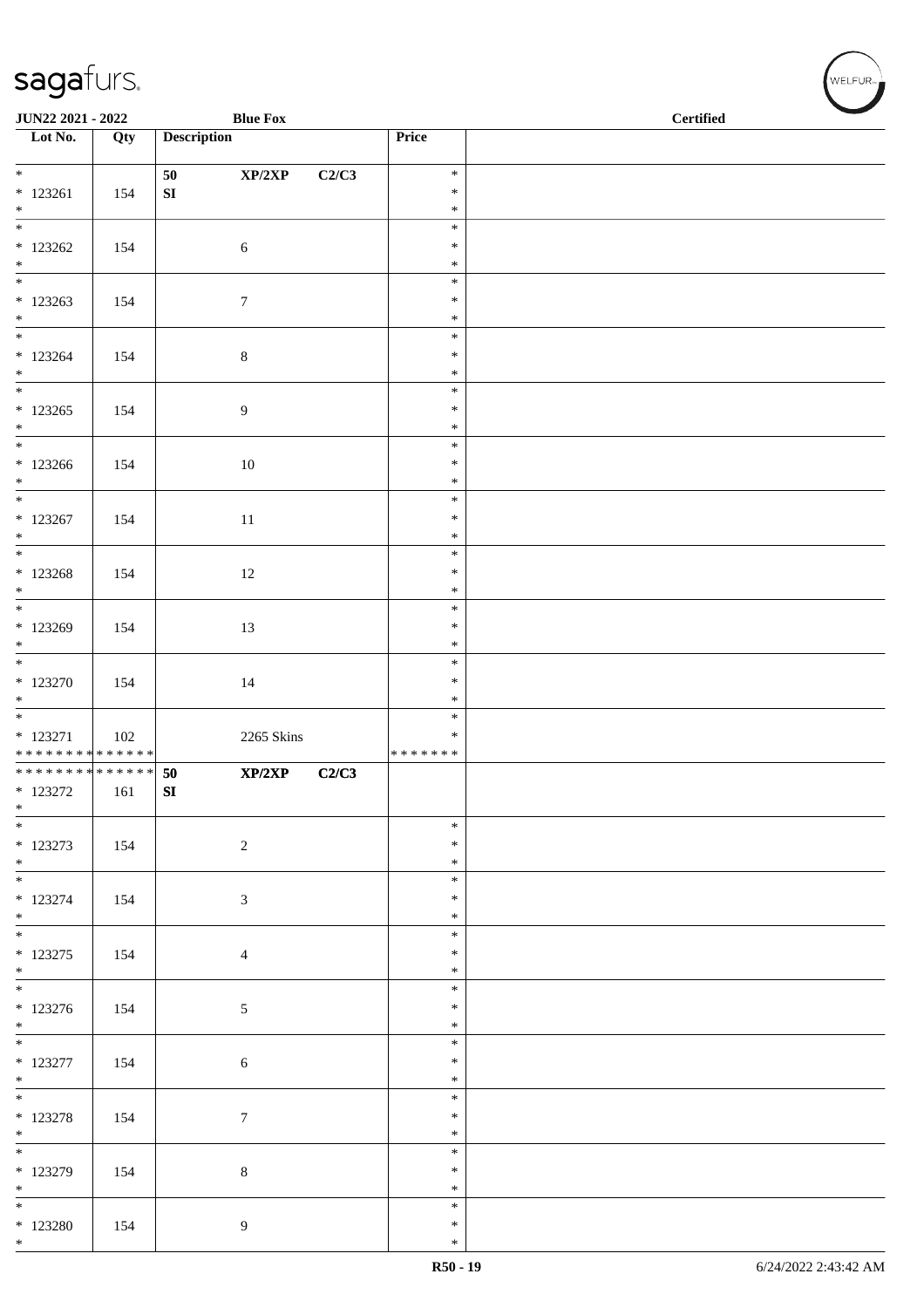| JUN22 2021 - 2022                                                   |     |                    | <b>Blue Fox</b>            |       |                                   | <b>Certified</b> |
|---------------------------------------------------------------------|-----|--------------------|----------------------------|-------|-----------------------------------|------------------|
| Lot No.                                                             | Qty | <b>Description</b> |                            |       | Price                             |                  |
| $*$                                                                 |     | 50                 | XP/2XP                     | C2/C3 | $\ast$                            |                  |
| $*$ 123281<br>$*$                                                   | 154 | SI                 |                            |       | $\ast$<br>$\ast$                  |                  |
| $*$                                                                 |     |                    |                            |       | $\ast$                            |                  |
| * 123282<br>* * * * * * * * <mark>* * * * * * *</mark>              | 53  |                    | 1600 Skins                 |       | ∗<br>* * * * * * *                |                  |
| * * * * * * * * * * * * * * *                                       |     | 50                 | XP/2XP                     | C2/C3 |                                   |                  |
| * 123283<br>$*$<br>$*$                                              | 175 | SI                 | <b>LGHT</b>                |       | $\ast$                            |                  |
| $* 123284$<br>$*$                                                   | 168 |                    | $\sqrt{2}$                 |       | $\ast$<br>$\ast$                  |                  |
| $*$<br>* 123285<br>$*$                                              | 168 |                    | 3                          |       | $\ast$<br>$\ast$<br>$\ast$        |                  |
| $*$<br>* 123286<br>* * * * * * * * * * * * * *                      | 28  |                    | 539 Skins                  |       | $\ast$<br>$\ast$<br>* * * * * * * |                  |
| * * * * * * * * * * * * * * *<br>$*$ 123287<br>$\ast$               | 119 | 50<br><b>SROY</b>  | <b>PALE</b><br><b>HEAV</b> | C2/C3 |                                   |                  |
| $*$<br>* 123288<br>$*$                                              | 112 |                    | $\overline{c}$             |       | $\ast$<br>$\ast$<br>∗             |                  |
| $*$<br>* 123289<br>* * * * * * * * * * * * * *                      | 29  |                    | 260 Skins                  |       | $\ast$<br>$\ast$<br>* * * * * * * |                  |
| * * * * * * * * * * * * * * *<br>* 123290<br>$\ast$                 | 119 | 50<br><b>SROY</b>  | <b>PALE</b><br><b>HEAV</b> | C2/C3 |                                   |                  |
| $*$<br>* 123291<br>$\ast$                                           | 112 |                    | $\sqrt{2}$                 |       | $\ast$<br>$\ast$<br>$\ast$        |                  |
| $\ast$<br>* 123292<br>$\ast$                                        | 112 |                    | 3                          |       | $\ast$<br>$\ast$<br>$\ast$        |                  |
| $\ast$<br>* 123293<br>$*$                                           | 112 |                    | $\overline{4}$             |       | $\ast$<br>$\ast$<br>$\ast$        |                  |
| $*$<br>* 123294<br>$*$                                              | 112 |                    | 5                          |       | $\ast$<br>$\ast$<br>∗             |                  |
| $*$<br>* 123295<br>* * * * * * * * * * * * * *                      | 111 |                    | 678 Skins                  |       | $\ast$<br>∗<br>* * * * * * *      |                  |
| * * * * * * * * * * * * * * *<br>* 123296<br>$*$                    | 109 | 50<br><b>SROY</b>  | <b>PALE</b><br><b>HEAV</b> | C2/C3 |                                   |                  |
| $\overline{\phantom{0}}$<br>* 123297<br>* * * * * * * * * * * * * * | 21  |                    | 130 Skins                  |       | $\ast$<br>$\ast$<br>* * * * * * * |                  |
| * * * * * * * * * * * * * * *<br>* 123298<br>$*$                    | 133 | 50<br><b>SROY</b>  | <b>PALE</b>                | C2/C3 |                                   |                  |
| $*$<br>* 123299<br>$*$                                              | 126 |                    | $\overline{2}$             |       | $\ast$<br>$\ast$<br>$\ast$        |                  |
| $\ast$<br>$*123300$<br>$*$                                          | 126 |                    | 3                          |       | $\ast$<br>$\ast$<br>∗             |                  |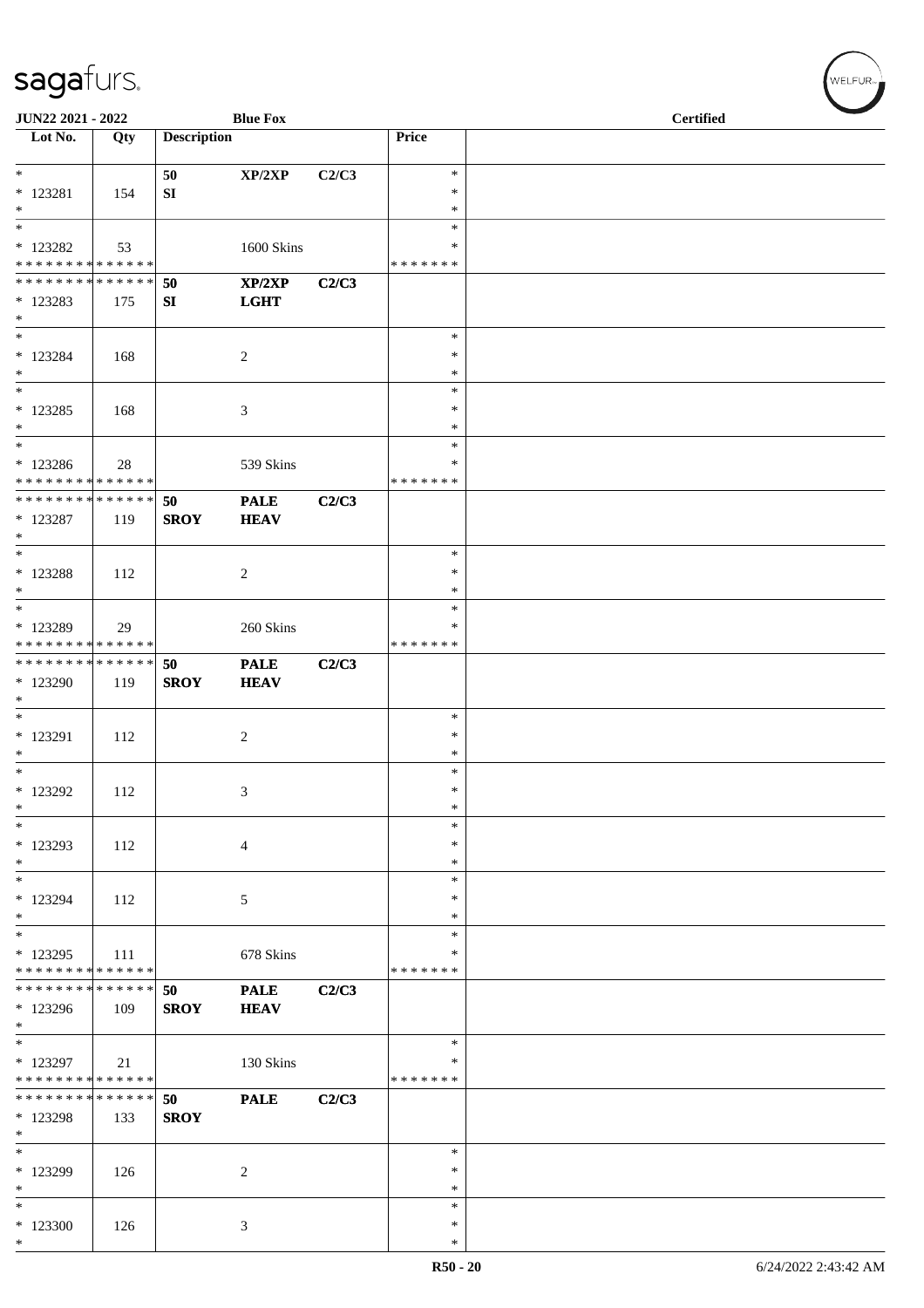| JUN22 2021 - 2022                         |     |                    | <b>Blue Fox</b> |       |                         | <b>Certified</b> |  |  |  |
|-------------------------------------------|-----|--------------------|-----------------|-------|-------------------------|------------------|--|--|--|
| $\overline{\phantom{1}}$ Lot No.          | Qty | <b>Description</b> |                 |       | Price                   |                  |  |  |  |
| $*$                                       |     | 50                 | <b>PALE</b>     | C2/C3 | $\ast$                  |                  |  |  |  |
| $* 123301$                                | 126 | <b>SROY</b>        |                 |       | $\ast$                  |                  |  |  |  |
| $*$<br>$\overline{\phantom{0}}$           |     |                    |                 |       | $\ast$                  |                  |  |  |  |
| $*$ 123302                                | 126 |                    | $\mathfrak{S}$  |       | $\ast$<br>$\ast$        |                  |  |  |  |
| $*$                                       |     |                    |                 |       | $\ast$                  |                  |  |  |  |
| $\overline{\phantom{0}}$                  |     |                    |                 |       | $\ast$                  |                  |  |  |  |
| $*123303$<br>******** <mark>******</mark> | 37  |                    | 674 Skins       |       | ∗<br>* * * * * * *      |                  |  |  |  |
| * * * * * * * * * * * * * * *             |     | 50                 | <b>PALE</b>     | C2/C3 |                         |                  |  |  |  |
| $*123304$<br>$*$                          | 133 | <b>SROY</b>        |                 |       |                         |                  |  |  |  |
| $\overline{\phantom{0}}$                  |     |                    |                 |       | $\ast$                  |                  |  |  |  |
| $*123305$                                 | 126 |                    | $\overline{2}$  |       | $\ast$                  |                  |  |  |  |
| $*$                                       |     |                    |                 |       | $\ast$<br>$\ast$        |                  |  |  |  |
| $*123306$                                 | 126 |                    | $\mathfrak{Z}$  |       | $\ast$                  |                  |  |  |  |
| $*$<br>$*$                                |     |                    |                 |       | $\ast$<br>$\ast$        |                  |  |  |  |
| $*$ 123307                                | 126 |                    | 4               |       | $\ast$                  |                  |  |  |  |
| $*$                                       |     |                    |                 |       | $\ast$                  |                  |  |  |  |
| $*$                                       |     |                    |                 |       | $\ast$<br>$\ast$        |                  |  |  |  |
| $*123308$<br>$*$                          | 126 |                    | 5               |       | $\ast$                  |                  |  |  |  |
|                                           |     |                    |                 |       | $\ast$                  |                  |  |  |  |
| * 123309<br>$*$                           | 126 |                    | 6               |       | $\ast$<br>$\ast$        |                  |  |  |  |
|                                           |     |                    |                 |       | $\ast$                  |                  |  |  |  |
| $* 123310$                                | 126 |                    | $\tau$          |       | $\ast$                  |                  |  |  |  |
| $\ast$<br>$*$                             |     |                    |                 |       | $\ast$<br>$\ast$        |                  |  |  |  |
| $* 123311$                                | 126 |                    | $8\,$           |       | $\ast$                  |                  |  |  |  |
| $*$<br>$*$                                |     |                    |                 |       | $\ast$                  |                  |  |  |  |
| $* 123312$                                | 126 |                    | 9               |       | $\ast$<br>$\ast$        |                  |  |  |  |
| $\ast$                                    |     |                    |                 |       | $\ast$                  |                  |  |  |  |
| $\ast$                                    |     |                    |                 |       | $\ast$                  |                  |  |  |  |
| * 123313<br>$*$                           | 124 |                    | $10\,$          |       | $\ast$<br>$\ast$        |                  |  |  |  |
| $*$                                       |     |                    |                 |       | $\ast$                  |                  |  |  |  |
| $* 123314$<br>* * * * * * * * * * * * * * | 21  |                    | 1286 Skins      |       | $\ast$<br>* * * * * * * |                  |  |  |  |
| * * * * * * * * * * * * * * *             |     | 50                 | <b>PALE</b>     | C2/C3 |                         |                  |  |  |  |
| $* 123315$                                | 133 | <b>SROY</b>        |                 |       |                         |                  |  |  |  |
| $*$                                       |     |                    |                 |       | $\ast$                  |                  |  |  |  |
| $* 123316$                                | 36  |                    | 169 Skins       |       | $\ast$                  |                  |  |  |  |
| * * * * * * * * * * * * * *               |     |                    |                 |       | * * * * * * *           |                  |  |  |  |
| * * * * * * * * * * * * * * *<br>* 123317 | 133 | 50<br><b>SROY</b>  | <b>PALE</b>     | C2/C3 |                         |                  |  |  |  |
| $*$                                       |     |                    |                 |       |                         |                  |  |  |  |
| $\overline{\phantom{0}}$                  |     |                    |                 |       | $\ast$                  |                  |  |  |  |
| $* 123318$<br>$*$                         | 126 |                    | $\overline{c}$  |       | ∗<br>$\ast$             |                  |  |  |  |
| $\overline{\phantom{0}}$                  |     |                    |                 |       | $\ast$                  |                  |  |  |  |
| * 123319                                  | 126 |                    | $\mathfrak{Z}$  |       | $\ast$<br>$\ast$        |                  |  |  |  |
| $*$<br>$*$                                |     |                    |                 |       | $\ast$                  |                  |  |  |  |
| $*123320$                                 | 126 |                    | 4               |       | $\ast$                  |                  |  |  |  |
| $*$                                       |     |                    |                 |       | $\ast$                  |                  |  |  |  |

WELFUR<sub><sup>N</sup></sub>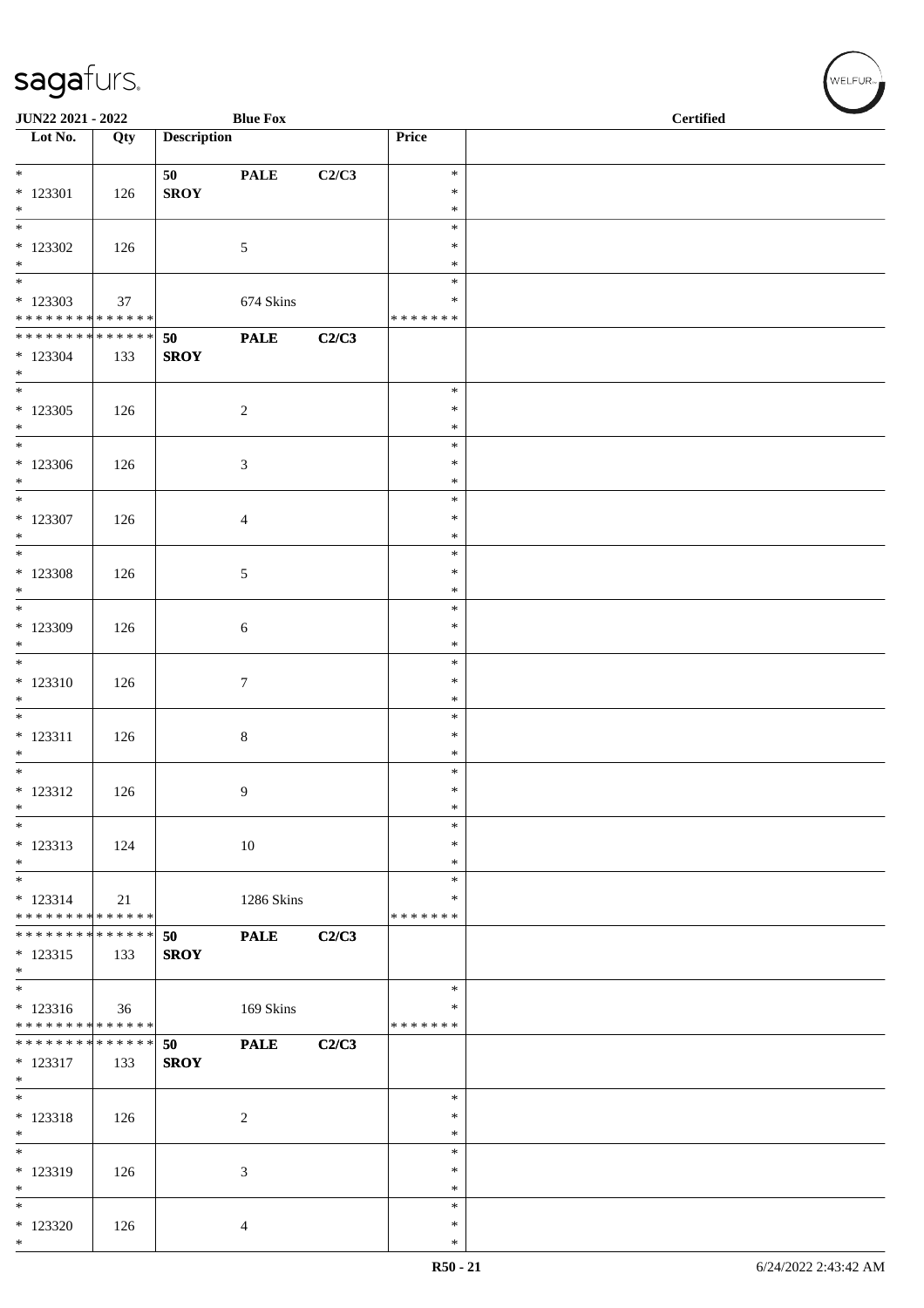| <b>Blue Fox</b><br>JUN22 2021 - 2022       |     |                    |                  |       | <b>Certified</b>   |  |
|--------------------------------------------|-----|--------------------|------------------|-------|--------------------|--|
| Lot No.                                    | Qty | <b>Description</b> |                  |       | Price              |  |
| $*$                                        |     | 50                 | <b>PALE</b>      | C2/C3 | $\ast$             |  |
| $* 123321$                                 | 126 | ${\bf SROY}$       |                  |       | $\ast$             |  |
| $*$                                        |     |                    |                  |       | $\ast$<br>$\ast$   |  |
| $*$ 123322                                 | 126 |                    | $\sqrt{6}$       |       | $\ast$             |  |
| $*$                                        |     |                    |                  |       | $\ast$             |  |
|                                            |     |                    |                  |       | $\ast$             |  |
| $* 123323$<br>$*$                          | 126 |                    | $\boldsymbol{7}$ |       | $\ast$<br>$\ast$   |  |
| $*$                                        |     |                    |                  |       | $\ast$             |  |
| $* 123324$<br>$*$                          | 126 |                    | $\,8\,$          |       | $\ast$<br>$\ast$   |  |
|                                            |     |                    |                  |       | $\ast$             |  |
| $* 123325$                                 | 126 |                    | $\overline{9}$   |       | $\ast$             |  |
| $*$                                        |     |                    |                  |       | $\ast$<br>$\ast$   |  |
| $*123326$                                  | 126 |                    | $10\,$           |       | $\ast$             |  |
| $*$<br>$*$                                 |     |                    |                  |       | $\ast$             |  |
| * 123327                                   | 126 |                    | $11\,$           |       | $\ast$<br>$\ast$   |  |
| $*$                                        |     |                    |                  |       | $\ast$             |  |
|                                            |     |                    |                  |       | $\ast$             |  |
| $* 123328$<br>$*$                          | 126 |                    | 12               |       | $\ast$<br>$\ast$   |  |
|                                            |     |                    |                  |       | $\ast$             |  |
| * 123329<br>$*$                            | 126 |                    | 13               |       | $\ast$<br>$\ast$   |  |
| $\overline{\phantom{0}}$                   |     |                    |                  |       | $\ast$             |  |
| $*123330$                                  | 126 |                    | $14\,$           |       | $\ast$             |  |
| $*$                                        |     |                    |                  |       | $\ast$<br>$\ast$   |  |
| $* 123331$                                 | 126 |                    | 15               |       | $\ast$             |  |
| $*$                                        |     |                    |                  |       | $\ast$             |  |
| * 123332                                   | 76  |                    | 1973 Skins       |       | $\ast$<br>$\ast$   |  |
| * * * * * * * * * * * * * * *              |     |                    |                  |       | *******            |  |
| * * * * * * * * * * * * * * *              |     | 50                 | <b>PALE</b>      | C2/C3 |                    |  |
| $*123333$<br>$*$                           | 147 | <b>SROY</b>        | SLK              |       |                    |  |
| $*$                                        |     |                    |                  |       | $\ast$             |  |
| $* 123334$<br>$*$                          | 140 |                    | 2                |       | $\ast$<br>$\ast$   |  |
|                                            |     |                    |                  |       | $\ast$             |  |
| $*123335$                                  | 140 |                    | $\mathfrak{Z}$   |       | $\ast$             |  |
| $*$                                        |     |                    |                  |       | $\ast$<br>$\ast$   |  |
| $*123336$                                  | 140 |                    | $\overline{4}$   |       | $\ast$             |  |
| $*$                                        |     |                    |                  |       | $\ast$             |  |
| $*$<br>* 123337                            | 140 |                    | 5                |       | $\ast$<br>$\ast$   |  |
| $*$                                        |     |                    |                  |       | $\ast$             |  |
| $\ast$                                     |     |                    |                  |       | $\ast$<br>$\ast$   |  |
| $* 123338$<br>$*$                          | 125 |                    | 6                |       | $\ast$             |  |
| $\overline{\phantom{0}}$                   |     |                    |                  |       | $\ast$             |  |
| * 123339<br>* * * * * * * * * * * * * * *  | 21  |                    | 853 Skins        |       | ∗<br>* * * * * * * |  |
| * * * * * * * * <mark>* * * * * * *</mark> |     | 50                 | <b>PALE</b>      | C2/C3 |                    |  |
| $*123340$                                  | 147 | <b>SROY</b>        | SLK              |       |                    |  |
| $*$                                        |     |                    |                  |       |                    |  |

WELFUR<sub><sup>12</sup></sub>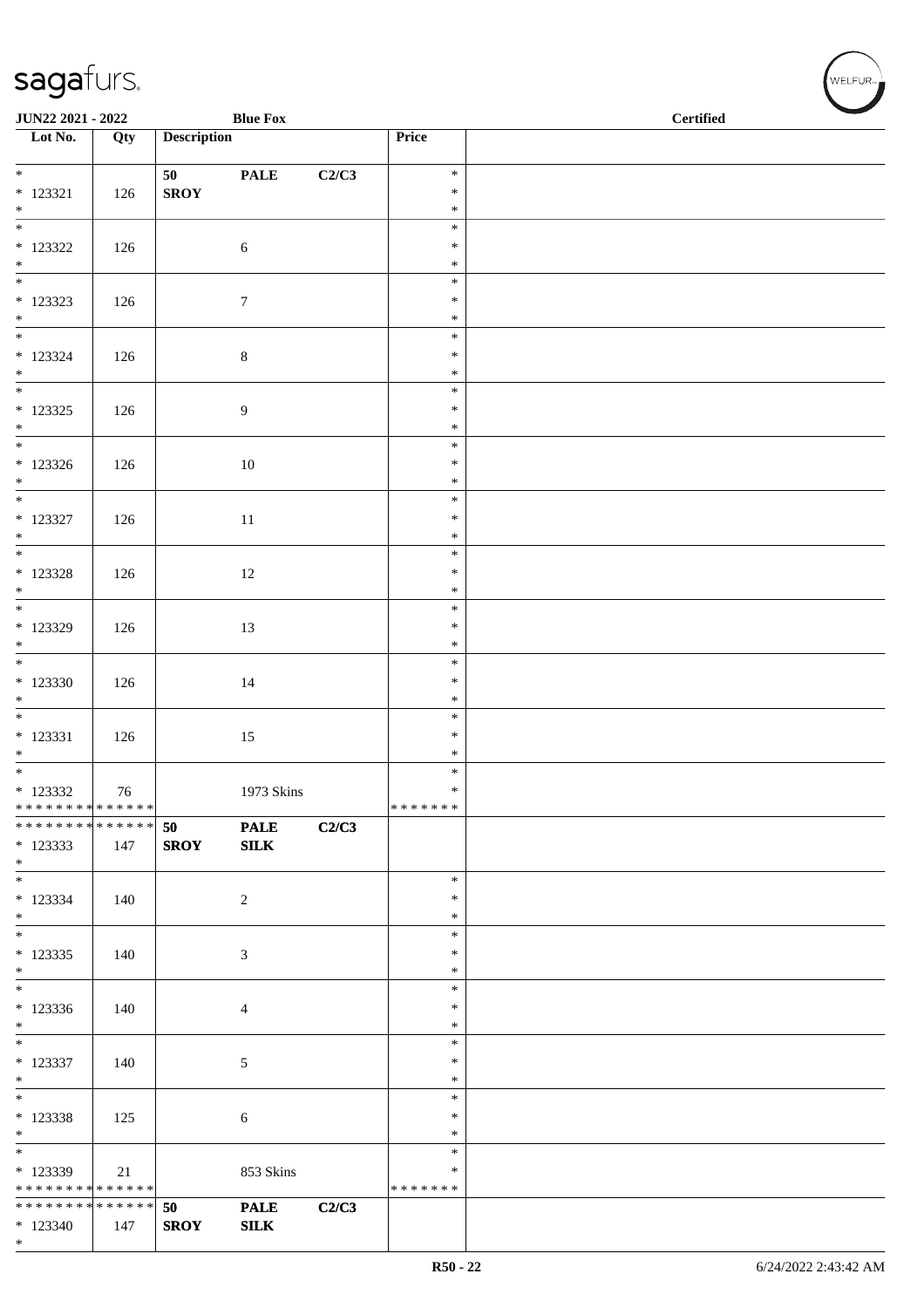| JUN22 2021 - 2022                          |     |                    | <b>Blue Fox</b>                                    |       |                  | <b>Certified</b> |
|--------------------------------------------|-----|--------------------|----------------------------------------------------|-------|------------------|------------------|
| $\overline{\phantom{1}}$ Lot No.           | Qty | <b>Description</b> |                                                    |       | Price            |                  |
| $*$                                        |     |                    |                                                    |       | $\ast$           |                  |
| $* 123341$                                 | 140 | 50<br><b>SROY</b>  | $\ensuremath{\mathbf{PAL}}\xspace$<br>${\bf SILK}$ | C2/C3 | $\ast$           |                  |
| $*$                                        |     |                    |                                                    |       | $\ast$           |                  |
|                                            |     |                    |                                                    |       | $\ast$           |                  |
| $* 123342$                                 | 140 |                    | 3                                                  |       | $\ast$           |                  |
| $*$                                        |     |                    |                                                    |       | $\ast$<br>$\ast$ |                  |
| $* 123343$                                 | 140 |                    | $\overline{4}$                                     |       | $\ast$           |                  |
| $*$                                        |     |                    |                                                    |       | $\ast$           |                  |
|                                            |     |                    |                                                    |       | $\ast$           |                  |
| $* 123344$<br>$*$                          | 140 |                    | $\sqrt{5}$                                         |       | $\ast$<br>$\ast$ |                  |
| $*$                                        |     |                    |                                                    |       | $\ast$           |                  |
| $* 123345$                                 | 140 |                    | $\sqrt{6}$                                         |       | $\ast$           |                  |
| $*$                                        |     |                    |                                                    |       | $\ast$           |                  |
|                                            |     |                    |                                                    |       | $\ast$<br>$\ast$ |                  |
| $*123346$<br>$*$                           | 140 |                    | $\boldsymbol{7}$                                   |       | $\ast$           |                  |
| $*$                                        |     |                    |                                                    |       | $\ast$           |                  |
| $* 123347$                                 | 140 |                    | $8\,$                                              |       | $\ast$           |                  |
| $*$                                        |     |                    |                                                    |       | $\ast$           |                  |
| $* 123348$                                 | 140 |                    |                                                    |       | $\ast$<br>$\ast$ |                  |
| $*$                                        |     |                    | 9                                                  |       | $\ast$           |                  |
|                                            |     |                    |                                                    |       | $\ast$           |                  |
| * 123349                                   | 140 |                    | $10\,$                                             |       | $\ast$           |                  |
| $*$                                        |     |                    |                                                    |       | $\ast$<br>$\ast$ |                  |
| $*123350$                                  | 140 |                    | $11\,$                                             |       | $\ast$           |                  |
| $*$                                        |     |                    |                                                    |       | $\ast$           |                  |
|                                            |     |                    |                                                    |       | $\ast$           |                  |
| $* 123351$                                 | 140 |                    | 12                                                 |       | $\ast$           |                  |
| $*$                                        |     |                    |                                                    |       | $\ast$<br>$\ast$ |                  |
| $*123352$                                  | 140 |                    | 13                                                 |       | $\ast$           |                  |
| $*$                                        |     |                    |                                                    |       | $\ast$           |                  |
| $\ast$                                     |     |                    |                                                    |       | $\ast$           |                  |
| * 123353<br>$*$                            | 140 |                    | 14                                                 |       | $\ast$<br>$\ast$ |                  |
| $*$                                        |     |                    |                                                    |       | $\ast$           |                  |
| $*123354$                                  | 140 |                    | 15                                                 |       | $\ast$           |                  |
| $*$                                        |     |                    |                                                    |       | $\ast$           |                  |
| * 123355                                   |     |                    |                                                    |       | $\ast$<br>$\ast$ |                  |
| $*$                                        | 140 |                    | 16                                                 |       | $\ast$           |                  |
|                                            |     |                    |                                                    |       | $\ast$           |                  |
| $*123356$                                  | 140 |                    | 17                                                 |       | $\ast$           |                  |
| $*$                                        |     |                    |                                                    |       | $\ast$<br>$\ast$ |                  |
| $*123357$                                  | 140 |                    | 18                                                 |       | $\ast$           |                  |
| $*$                                        |     |                    |                                                    |       | $\ast$           |                  |
|                                            |     |                    |                                                    |       | $\ast$           |                  |
| $*123358$                                  | 74  |                    | 19                                                 |       | $\ast$           |                  |
| $*$                                        |     |                    |                                                    |       | $\ast$<br>$\ast$ |                  |
| $*123359$                                  | 34  |                    | 2635 Skins                                         |       | $\ast$           |                  |
| * * * * * * * * * * * * * * *              |     |                    |                                                    |       | * * * * * * *    |                  |
| * * * * * * * * <mark>* * * * * * *</mark> |     | 50                 | <b>PALE</b>                                        | C2/C3 |                  |                  |
| $*123360$<br>$*$                           | 147 | <b>SROY</b>        | ${\bf SILK}$                                       |       |                  |                  |
|                                            |     |                    |                                                    |       |                  |                  |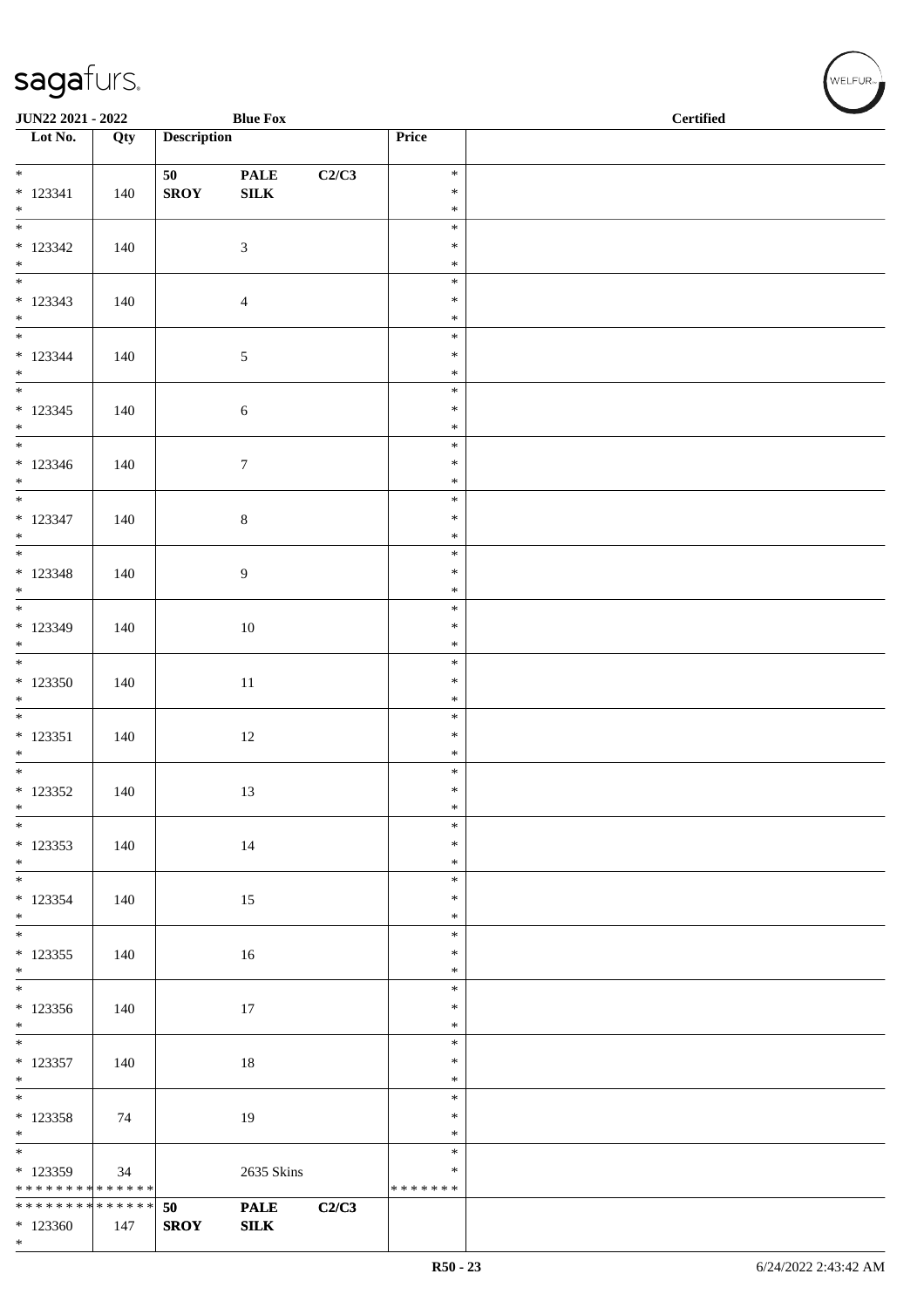| JUN22 2021 - 2022                          |     |                    | <b>Blue Fox</b>             |       |                  | <b>Certified</b> |
|--------------------------------------------|-----|--------------------|-----------------------------|-------|------------------|------------------|
| Lot No.                                    | Qty | <b>Description</b> |                             |       | Price            |                  |
| $*$                                        |     | 50                 | <b>PALE</b>                 | C2/C3 | $\ast$           |                  |
| $* 123361$                                 | 140 | <b>SROY</b>        | ${\bf SILK}$                |       | $\ast$           |                  |
| $*$                                        |     |                    |                             |       | $\ast$<br>$\ast$ |                  |
| * 123362                                   | 140 |                    | 427 Skins                   |       | ∗                |                  |
| * * * * * * * * <mark>* * * * * * *</mark> |     |                    |                             |       | * * * * * * *    |                  |
| ******** <mark>******</mark><br>* 123363   | 147 | 50<br><b>SROY</b>  | <b>PALE</b><br>${\bf SILK}$ | C2/C3 |                  |                  |
| $*$                                        |     |                    |                             |       |                  |                  |
|                                            |     |                    |                             |       | $\ast$           |                  |
| $*123364$<br>$*$                           | 140 |                    | $\sqrt{2}$                  |       | $\ast$<br>$\ast$ |                  |
| $*$                                        |     |                    |                             |       | $\ast$           |                  |
| $*123365$                                  | 140 |                    | $\mathfrak{Z}$              |       | $\ast$           |                  |
| $*$<br>$*$                                 |     |                    |                             |       | $\ast$<br>$\ast$ |                  |
| $*123366$                                  | 140 |                    | $\overline{4}$              |       | $\ast$           |                  |
| $*$                                        |     |                    |                             |       | $\ast$           |                  |
| $*123367$                                  | 140 |                    | 5                           |       | $\ast$<br>$\ast$ |                  |
| $*$                                        |     |                    |                             |       | $\ast$           |                  |
|                                            |     |                    |                             |       | $\ast$           |                  |
| $*123368$<br>$*$                           | 140 |                    | $\sqrt{6}$                  |       | $\ast$<br>$\ast$ |                  |
|                                            |     |                    |                             |       | $\ast$           |                  |
| * 123369                                   | 140 |                    | $\tau$                      |       | $\ast$           |                  |
| $*$                                        |     |                    |                             |       | $\ast$<br>$\ast$ |                  |
| $*123370$                                  | 140 |                    | $\,8\,$                     |       | $\ast$           |                  |
| $*$                                        |     |                    |                             |       | $\ast$           |                  |
| $*$<br>$* 123371$                          | 140 |                    | 9                           |       | $\ast$<br>$\ast$ |                  |
| $*$                                        |     |                    |                             |       | $\ast$           |                  |
|                                            |     |                    |                             |       | $\ast$           |                  |
| * 123372<br>$*$                            | 140 |                    | 10                          |       | $\ast$<br>$\ast$ |                  |
| $\ast$                                     |     |                    |                             |       | $\ast$           |                  |
| * 123373                                   | 140 |                    | 11                          |       | $\ast$           |                  |
| $*$<br>$*$                                 |     |                    |                             |       | $\ast$<br>$\ast$ |                  |
| * 123374                                   | 140 |                    | 12                          |       | $\ast$           |                  |
| $*$                                        |     |                    |                             |       | $\ast$           |                  |
| $* 123375$                                 | 140 |                    | 13                          |       | $\ast$<br>$\ast$ |                  |
| $*$                                        |     |                    |                             |       | $\ast$           |                  |
|                                            |     |                    |                             |       | $\ast$           |                  |
| $* 123376$<br>$*$                          | 140 |                    | 14                          |       | $\ast$<br>$\ast$ |                  |
|                                            |     |                    |                             |       | $\ast$           |                  |
| * 123377                                   | 140 |                    | 15                          |       | $\ast$<br>$\ast$ |                  |
| $*$                                        |     |                    |                             |       | $\ast$           |                  |
| $* 123378$                                 | 140 |                    | 16                          |       | $\ast$           |                  |
| $*$                                        |     |                    |                             |       | $\ast$<br>$\ast$ |                  |
| $*123379$                                  | 42  |                    | 2289 Skins                  |       | ∗                |                  |
| * * * * * * * * * * * * * * *              |     |                    |                             |       | * * * * * * *    |                  |
| * * * * * * * * <mark>* * * * * * *</mark> |     | 50                 | <b>PALE</b>                 | C2/C3 |                  |                  |
| * 123380<br>$*$                            | 161 | <b>SROY</b>        | ${\bf SILK}$                |       |                  |                  |

WELFUR<sub><sup>N</sup></sub>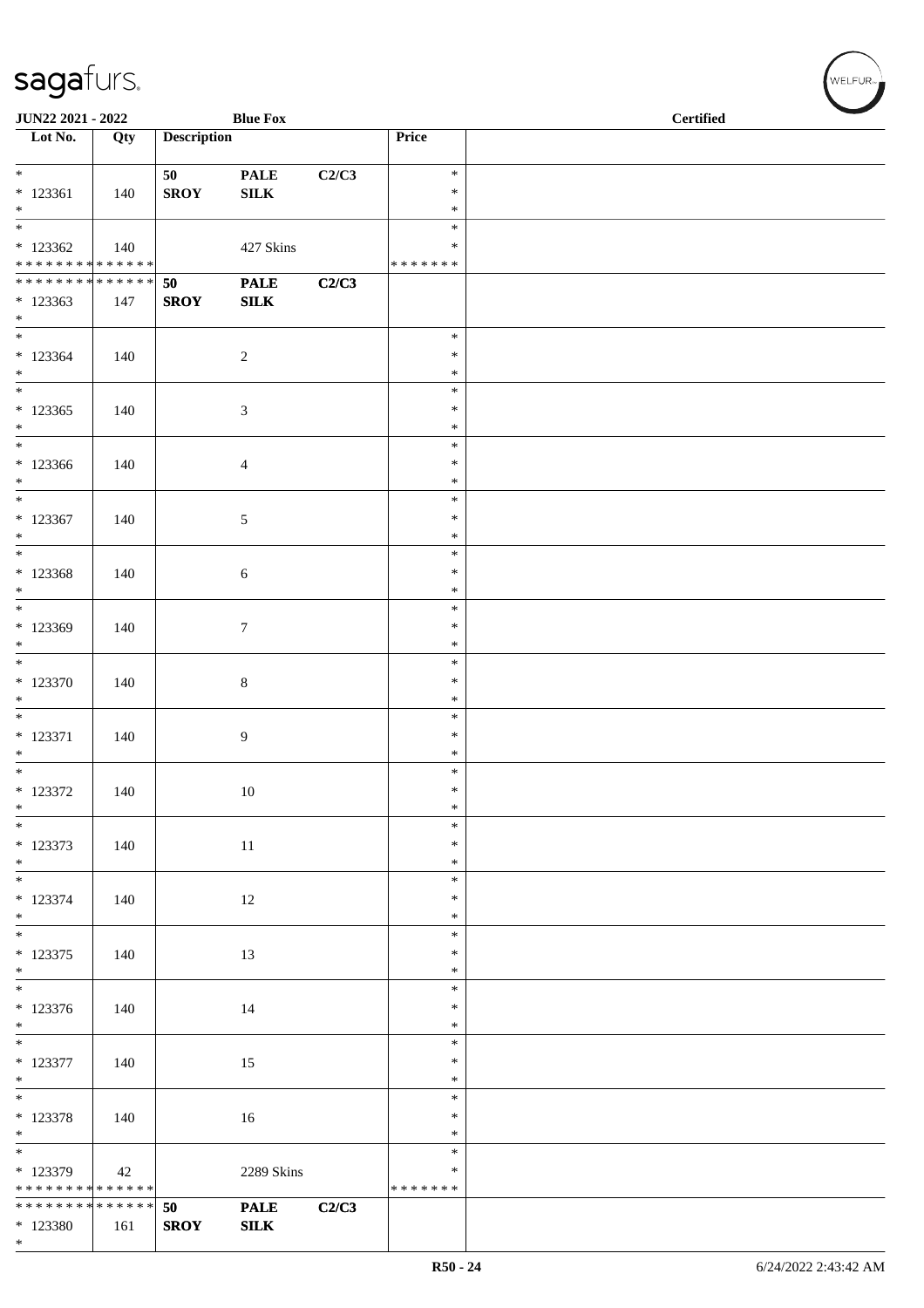| JUN22 2021 - 2022<br><b>Blue Fox</b>                                 |     |                    |                             |       | <b>Certified</b>             |  |  |
|----------------------------------------------------------------------|-----|--------------------|-----------------------------|-------|------------------------------|--|--|
| Lot No.                                                              | Qty | <b>Description</b> |                             |       | Price                        |  |  |
| $*$<br>* 123381<br>$*$                                               | 154 | 50<br><b>SROY</b>  | <b>PALE</b><br>${\bf SILK}$ | C2/C3 | $\ast$<br>∗<br>$\ast$        |  |  |
| $*$<br>* 123382<br>* * * * * * * * * * * * * *                       | 154 |                    | 469 Skins                   |       | $\ast$<br>∗<br>* * * * * * * |  |  |
| * * * * * * * * * * * * * * *<br>* 123383<br>$*$                     | 133 | 50<br><b>SAGA</b>  | <b>PALE</b><br><b>HEAV</b>  | C2/C3 |                              |  |  |
| $\overline{\mathbf{r}}$<br>* 123384<br>* * * * * * * * * * * * * *   | 119 |                    | 252 Skins                   |       | $\ast$<br>∗<br>*******       |  |  |
| * * * * * * * * <mark>* * * * * * *</mark><br>* 123385<br>$*$        | 133 | 50<br><b>SAGA</b>  | <b>PALE</b><br><b>HEAV</b>  | C2/C3 |                              |  |  |
| $*$<br>* 123386<br>$*$                                               | 126 |                    | 2                           |       | $\ast$<br>$\ast$<br>$\ast$   |  |  |
| $*$<br>* 123387<br>$*$                                               | 126 |                    | 3                           |       | $\ast$<br>$\ast$<br>$\ast$   |  |  |
| $*$<br>* 123388<br>$*$                                               | 126 |                    | $\overline{4}$              |       | $\ast$<br>$\ast$<br>$\ast$   |  |  |
| $\overline{\mathbf{r}^*}$<br>* 123389<br>* * * * * * * * * * * * * * | 26  |                    | 537 Skins                   |       | $\ast$<br>$\ast$<br>*******  |  |  |
| **************<br>$*123390$<br>$*$                                   | 118 | 50<br><b>SAGA</b>  | <b>PALE</b><br><b>HEAV</b>  | C2/C3 |                              |  |  |
| $\overline{\phantom{0}}$<br>* 123391<br>* * * * * * * * * * * * * *  | 21  |                    | 139 Skins                   |       | $\ast$<br>$\ast$<br>*******  |  |  |
| 123392                                                               | 133 | 50<br><b>SAGA</b>  | <b>PALE</b><br><b>HEAV</b>  | C2/C3 |                              |  |  |
| * * * * * * * * * * * * * * *<br>* 123393<br>$*$                     | 147 | 50<br><b>SAGA</b>  | <b>PALE</b>                 | C2/C3 |                              |  |  |
| $*$<br>* 123394<br>$*$                                               | 140 |                    | 2                           |       | $\ast$<br>$\ast$<br>$\ast$   |  |  |
| $\overline{\ast}$<br>* 123395<br>$*$                                 | 140 |                    | $\mathfrak{Z}$              |       | $\ast$<br>$\ast$<br>$\ast$   |  |  |
| * 123396<br>$*$                                                      | 140 |                    | $\overline{4}$              |       | $\ast$<br>$\ast$<br>$\ast$   |  |  |
| * 123397<br>$*$                                                      | 140 |                    | $\sqrt{5}$                  |       | $\ast$<br>$\ast$<br>$\ast$   |  |  |
| $*$<br>* 123398<br>$*$                                               | 140 |                    | 6                           |       | $\ast$<br>$\ast$<br>$\ast$   |  |  |
| * 123399<br>$*$                                                      | 140 |                    | $\tau$                      |       | $\ast$<br>$\ast$<br>$\ast$   |  |  |
| $*$<br>$*123400$<br>$*$                                              | 140 |                    | $\,8\,$                     |       | $\ast$<br>$\ast$<br>$\ast$   |  |  |

V<br>WELFUR<sub>™</sub>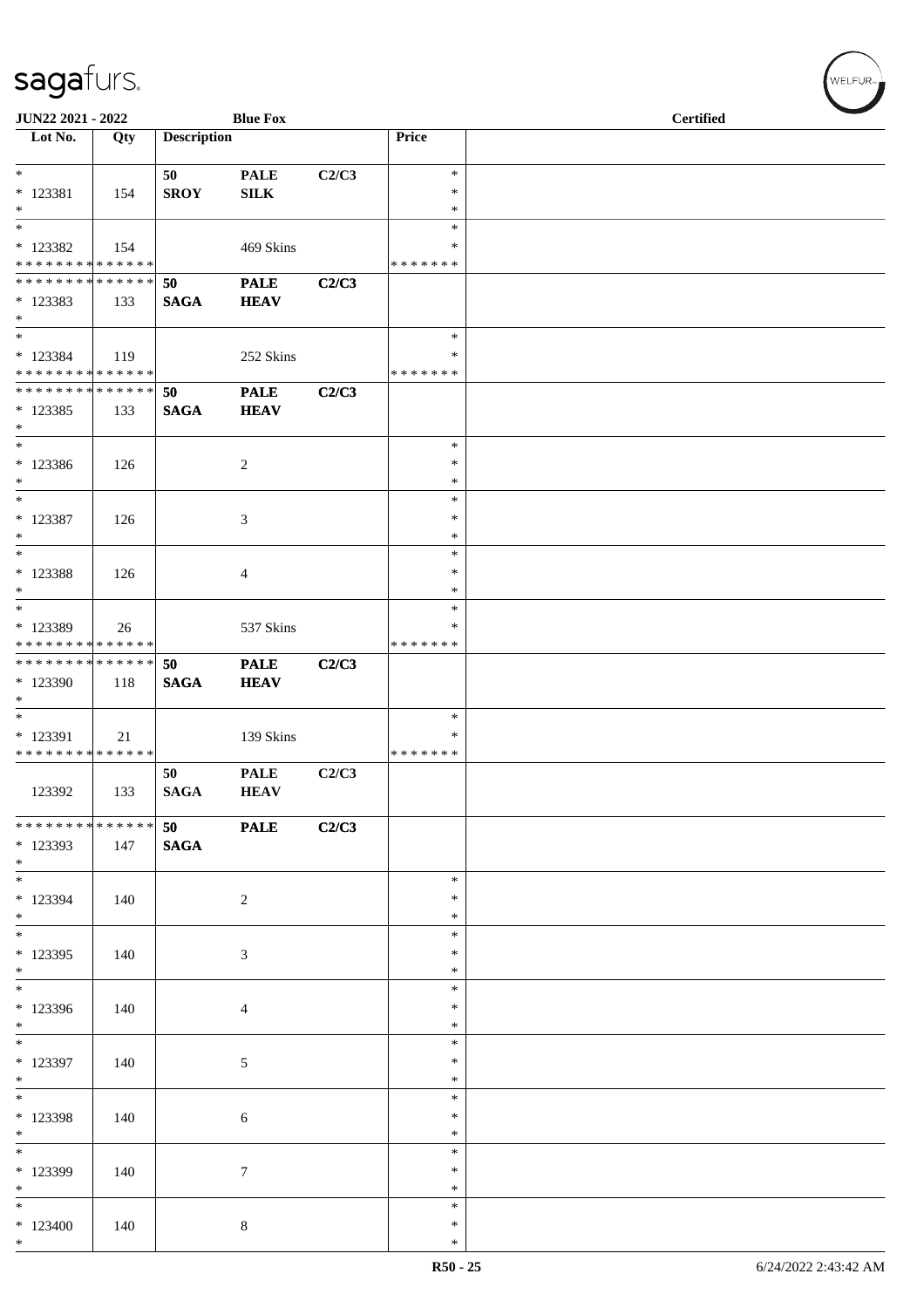| JUN22 2021 - 2022                         |     |                    | <b>Blue Fox</b>   |       |                  | <b>Certified</b> |  |  |
|-------------------------------------------|-----|--------------------|-------------------|-------|------------------|------------------|--|--|
| $\overline{\phantom{1}}$ Lot No.          | Qty | <b>Description</b> |                   |       | Price            |                  |  |  |
| $\overline{\ast}$                         |     | 50                 | <b>PALE</b>       | C2/C3 | $\ast$           |                  |  |  |
| $*123401$                                 | 140 | <b>SAGA</b>        |                   |       | $\ast$           |                  |  |  |
| $\ast$<br>$\overline{\phantom{a}^*}$      |     |                    |                   |       | $\ast$<br>$\ast$ |                  |  |  |
| $*123402$                                 | 140 |                    | $10\,$            |       | $\ast$           |                  |  |  |
| $\ast$<br>$\frac{1}{1}$                   |     |                    |                   |       | $\ast$<br>$\ast$ |                  |  |  |
| $*123403$                                 | 140 |                    | 11                |       | $\ast$           |                  |  |  |
| $\ast$<br>$\overline{\phantom{0}}$        |     |                    |                   |       | $\ast$           |                  |  |  |
| $*123404$                                 | 59  |                    | <b>1606 Skins</b> |       | $\ast$<br>$\ast$ |                  |  |  |
| ******** <mark>******</mark>              |     |                    |                   |       | * * * * * * *    |                  |  |  |
| ******** <mark>******</mark><br>$*123405$ | 147 | 50<br><b>SAGA</b>  | <b>PALE</b>       | C2/C3 |                  |                  |  |  |
| $*$                                       |     |                    |                   |       |                  |                  |  |  |
| $\overline{\phantom{0}}$                  |     |                    |                   |       | $\ast$           |                  |  |  |
| $*123406$<br>$*$                          | 140 |                    | $\sqrt{2}$        |       | $\ast$<br>$\ast$ |                  |  |  |
| $\overline{\ }$                           |     |                    |                   |       | $\ast$           |                  |  |  |
| $* 123407$<br>$*$                         | 140 |                    | $\mathfrak{Z}$    |       | $\ast$<br>$\ast$ |                  |  |  |
| $\ast$                                    |     |                    |                   |       | $\ast$           |                  |  |  |
| $*123408$                                 | 140 |                    | $\overline{4}$    |       | $\ast$           |                  |  |  |
| $*$<br>$\overline{\phantom{0}}$           |     |                    |                   |       | $\ast$<br>$\ast$ |                  |  |  |
| $*123409$                                 | 140 |                    | $\sqrt{5}$        |       | $\ast$           |                  |  |  |
| $\ast$<br>$\overline{\phantom{0}}$        |     |                    |                   |       | $\ast$<br>$\ast$ |                  |  |  |
| $* 123410$                                | 140 |                    | $6\,$             |       | $\ast$           |                  |  |  |
| $\ast$<br>$*$                             |     |                    |                   |       | $\ast$<br>$\ast$ |                  |  |  |
| $* 123411$                                | 140 |                    | $\boldsymbol{7}$  |       | $\ast$           |                  |  |  |
| $\ast$<br>$\overline{\phantom{0}}$        |     |                    |                   |       | $\ast$           |                  |  |  |
| $* 123412$                                | 140 |                    | $\,8\,$           |       | $\ast$<br>$\ast$ |                  |  |  |
| $\ast$                                    |     |                    |                   |       | $\ast$           |                  |  |  |
| $\overline{\phantom{0}}$<br>$* 123413$    | 140 |                    | $\overline{9}$    |       | $\ast$<br>$\ast$ |                  |  |  |
| $*$                                       |     |                    |                   |       | $\ast$           |                  |  |  |
| $\ast$                                    |     |                    |                   |       | $\ast$<br>$\ast$ |                  |  |  |
| $* 123414$<br>$*$                         | 140 |                    | $10\,$            |       | $\ast$           |                  |  |  |
| $\overline{\phantom{a}^*}$                |     |                    |                   |       | $\ast$           |                  |  |  |
| $* 123415$<br>$\ast$                      | 140 |                    | $11\,$            |       | $\ast$<br>$\ast$ |                  |  |  |
| $\overline{\phantom{a}^*}$                |     |                    |                   |       | $\ast$           |                  |  |  |
| $* 123416$<br>$\ast$                      | 140 |                    | 12                |       | $\ast$<br>$\ast$ |                  |  |  |
| $\overline{\phantom{0}}$                  |     |                    |                   |       | $\ast$           |                  |  |  |
| $* 123417$                                | 140 |                    | 13                |       | $\ast$           |                  |  |  |
| $\ast$<br>$\frac{1}{*}$                   |     |                    |                   |       | $\ast$<br>$\ast$ |                  |  |  |
| $* 123418$                                | 140 |                    | 14                |       | $\ast$           |                  |  |  |
| $\ast$<br>$\overline{\phantom{0}}$        |     |                    |                   |       | $\ast$<br>$\ast$ |                  |  |  |
| $* 123419$                                | 140 |                    | 15                |       | $\ast$           |                  |  |  |
| $\ast$<br>$\overline{\ast}$               |     |                    |                   |       | $\ast$           |                  |  |  |
| $*123420$                                 | 125 |                    | 2232 Skins        |       | $\ast$<br>$\ast$ |                  |  |  |
| * * * * * * * * * * * * * *               |     |                    |                   |       | *******          |                  |  |  |

 $w$ ELFUR-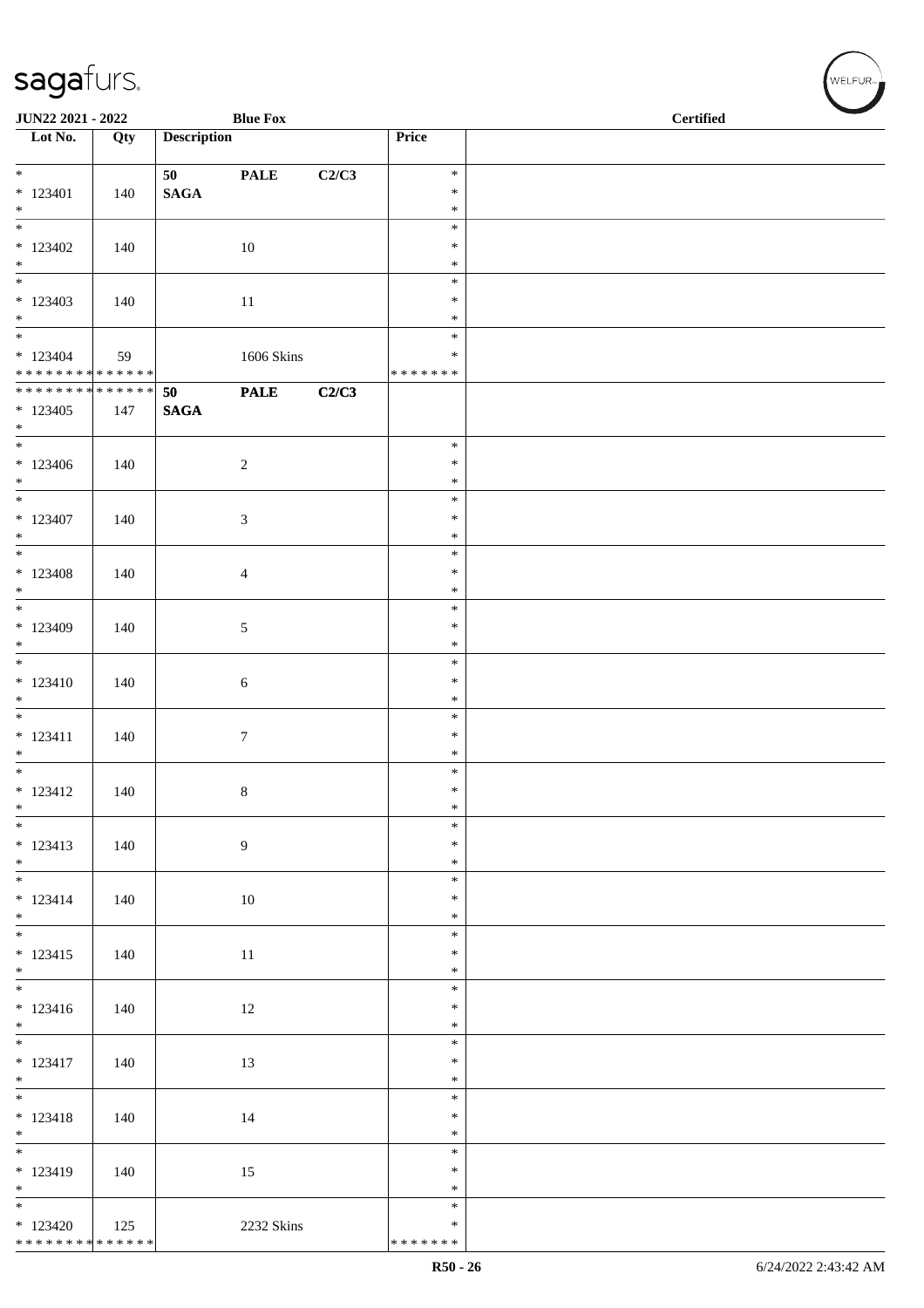| JUN22 2021 - 2022                           |     | <b>Blue Fox</b>    |                  |       | <b>Certified</b> |  |
|---------------------------------------------|-----|--------------------|------------------|-------|------------------|--|
| $\overline{\phantom{1}}$ Lot No.            | Qty | <b>Description</b> |                  |       | Price            |  |
| ******** <mark>******</mark>                |     |                    | <b>IDENTICAL</b> |       |                  |  |
| $* 123421$<br>$*$                           | 147 |                    |                  |       |                  |  |
| $*$                                         |     |                    |                  |       | $\ast$           |  |
| $* 123422$<br>$*$                           | 140 |                    | $\overline{c}$   |       | $\ast$<br>$\ast$ |  |
| $\overline{\phantom{0}}$                    |     |                    |                  |       | $\ast$           |  |
| $*123423$<br>$*$                            | 140 |                    | 3                |       | $\ast$<br>$\ast$ |  |
| $\overline{\phantom{0}}$                    |     |                    |                  |       | $\ast$           |  |
| $* 123424$<br>$*$                           | 140 |                    | 4                |       | $\ast$<br>$\ast$ |  |
|                                             |     |                    |                  |       | $\ast$           |  |
| $* 123425$<br>$*$                           | 140 |                    | 5                |       | $\ast$<br>$\ast$ |  |
|                                             |     |                    |                  |       | $\ast$<br>$\ast$ |  |
| $*123426$<br>$*$                            | 140 |                    | 6                |       | $\ast$           |  |
| $* 123427$                                  | 110 |                    | 957 Skins        |       | $\ast$<br>∗      |  |
| * * * * * * * * * * * * * *                 |     |                    |                  |       | * * * * * * *    |  |
| ******** <mark>******</mark><br>$* 123428$  | 147 | 50<br><b>SAGA</b>  | <b>PALE</b>      | C2/C3 |                  |  |
| $*$                                         |     |                    |                  |       |                  |  |
| $*$<br>$*123429$                            | 140 |                    | $\overline{c}$   |       | $\ast$<br>$\ast$ |  |
| $*$                                         |     |                    |                  |       | $\ast$           |  |
| $*$<br>$*123430$                            | 140 |                    | 3                |       | $\ast$<br>$\ast$ |  |
| $*$                                         |     |                    |                  |       | $\ast$           |  |
| $* 123431$                                  | 99  |                    | 526 Skins        |       | $\ast$<br>∗      |  |
| * * * * * * * * * * * * * *                 |     |                    |                  |       | * * * * * * *    |  |
| * * * * * * * * * * * * * * *<br>$* 123432$ | 147 | 50<br><b>SAGA</b>  | <b>PALE</b>      | C2/C3 |                  |  |
| $\ast$<br>$*$                               |     |                    |                  |       | $\ast$           |  |
| $*123433$                                   | 140 |                    | $\sqrt{2}$       |       | $\ast$           |  |
| $*$<br>$*$                                  |     |                    |                  |       | $\ast$<br>$\ast$ |  |
| $* 123434$                                  | 140 |                    | $\mathfrak{Z}$   |       | $\ast$           |  |
| $*$<br>$*$ $*$                              |     |                    |                  |       | $\ast$<br>$\ast$ |  |
| $*123435$                                   | 140 |                    | 4                |       | $\ast$           |  |
| $*$<br>$*$                                  |     |                    |                  |       | $\ast$<br>$\ast$ |  |
| $*123436$                                   | 140 |                    | 5                |       | $\ast$           |  |
| $*$                                         |     |                    |                  |       | $\ast$<br>$\ast$ |  |
| $* 123437$<br>$*$                           | 140 |                    | $\sqrt{6}$       |       | $\ast$<br>$\ast$ |  |
|                                             |     |                    |                  |       | $\ast$           |  |
| * 123438<br>$*$                             | 140 |                    | $\boldsymbol{7}$ |       | $\ast$<br>$\ast$ |  |
| $\overline{\phantom{0}}$                    |     |                    |                  |       | $\ast$           |  |
| $* 123439$<br>$*$                           | 140 |                    | $\,8\,$          |       | $\ast$<br>$\ast$ |  |
| $\overline{\phantom{0}}$                    |     |                    |                  |       | $\ast$           |  |
| $*123440$<br>$*$                            | 140 |                    | 9                |       | $\ast$<br>$\ast$ |  |

WELFUR<sub><sup>N</sub></sub></sub></sup>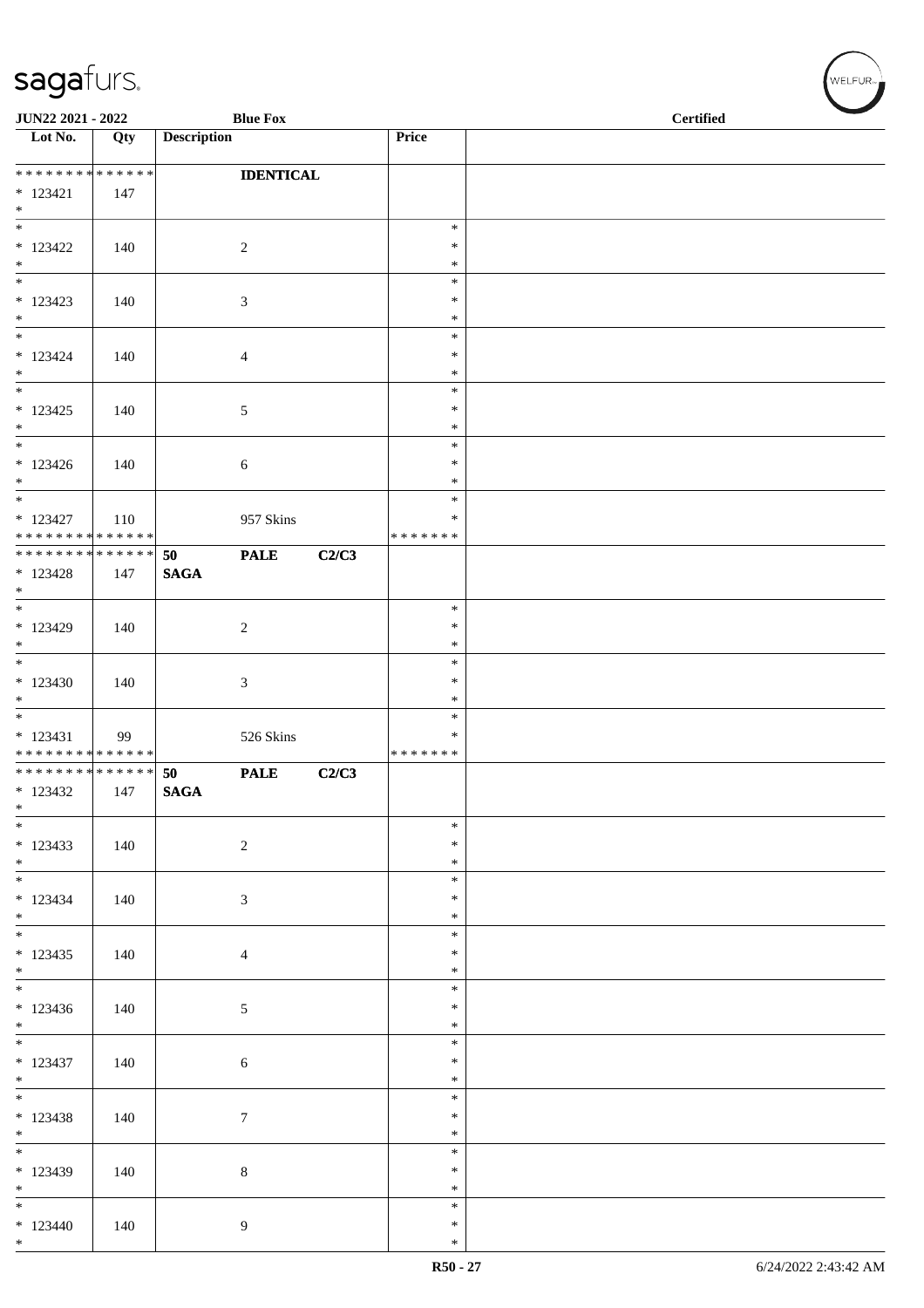| <b>JUN22 2021 - 2022</b>     |     |                    | <b>Blue Fox</b> |       |                  | <b>Certified</b> |
|------------------------------|-----|--------------------|-----------------|-------|------------------|------------------|
| Lot No.                      | Qty | <b>Description</b> |                 |       | Price            |                  |
|                              |     |                    |                 |       |                  |                  |
| $*$                          |     | 50                 | <b>PALE</b>     | C2/C3 | $\ast$           |                  |
| $* 123441$                   | 140 | $\mathbf{SAGA}$    |                 |       | $\ast$           |                  |
| $*$                          |     |                    |                 |       | $\ast$           |                  |
|                              |     |                    |                 |       | $\ast$           |                  |
| $*123442$                    | 140 |                    | 11              |       | $\ast$           |                  |
| $*$                          |     |                    |                 |       | $\ast$           |                  |
|                              |     |                    |                 |       | $\ast$           |                  |
| $* 123443$                   | 140 |                    | 12              |       | $\ast$           |                  |
| $*$                          |     |                    |                 |       | $\ast$           |                  |
|                              |     |                    |                 |       | $\ast$           |                  |
| $* 123444$<br>$*$            | 140 |                    | 13              |       | $\ast$<br>$\ast$ |                  |
|                              |     |                    |                 |       | $\ast$           |                  |
|                              |     |                    |                 |       | $\ast$           |                  |
| $* 123445$<br>$*$            | 140 |                    | 14              |       | $\ast$           |                  |
| $*$                          |     |                    |                 |       | $\ast$           |                  |
| $* 123446$                   | 140 |                    | 15              |       | $\ast$           |                  |
| $*$                          |     |                    |                 |       | $\ast$           |                  |
| $*$                          |     |                    |                 |       | $\ast$           |                  |
| $* 123447$                   | 140 |                    | 16              |       | $\ast$           |                  |
| $*$                          |     |                    |                 |       | $\ast$           |                  |
|                              |     |                    |                 |       | $\ast$           |                  |
| $* 123448$                   | 140 |                    | 17              |       | $\ast$           |                  |
| $*$                          |     |                    |                 |       | $\ast$           |                  |
|                              |     |                    |                 |       | $\ast$           |                  |
| $*123449$                    | 73  |                    | 2460 Skins      |       | $\ast$           |                  |
| * * * * * * * * * * * * * *  |     |                    |                 |       | * * * * * * *    |                  |
| ******** <mark>******</mark> |     | 50                 | <b>PALE</b>     | C2/C3 |                  |                  |
| $*123450$                    | 161 | <b>SAGA</b>        | ${\bf SILK}$    |       |                  |                  |
| $*$                          |     |                    |                 |       |                  |                  |
|                              |     |                    |                 |       | $\ast$           |                  |
| $* 123451$                   | 154 |                    | $\overline{2}$  |       | $\ast$           |                  |
| $*$<br>$*$                   |     |                    |                 |       | $\ast$<br>$\ast$ |                  |
| $*123452$                    | 154 |                    |                 |       | $\ast$           |                  |
| $\ast$                       |     |                    | 3               |       | $\ast$           |                  |
| $*$                          |     |                    |                 |       | $\ast$           |                  |
| $* 123453$                   | 154 |                    | $\overline{4}$  |       | $\ast$           |                  |
| $*$                          |     |                    |                 |       | $\ast$           |                  |
| $*$                          |     |                    |                 |       | $\ast$           |                  |
| $* 123454$                   | 146 |                    | 5               |       | ∗                |                  |
| $*$                          |     |                    |                 |       | $\ast$           |                  |
| $*$                          |     |                    |                 |       | $\ast$           |                  |
| $*123455$                    | 21  |                    | 790 Skins       |       | $\ast$           |                  |
| * * * * * * * * * * * * * *  |     |                    |                 |       | * * * * * * *    |                  |
| ******** <mark>******</mark> |     | 50                 | <b>PALE</b>     | C2/C3 |                  |                  |
| $*123456$                    | 154 | <b>SAGA</b>        | <b>SILK</b>     |       |                  |                  |
| $*$                          |     |                    |                 |       |                  |                  |
|                              |     |                    |                 |       | $\ast$           |                  |
| $* 123457$                   | 154 |                    | $\overline{2}$  |       | $\ast$           |                  |
| $*$                          |     |                    |                 |       | $\ast$<br>$\ast$ |                  |
| $*123458$                    | 154 |                    |                 |       | $\ast$           |                  |
| $*$                          |     |                    | $\mathfrak{Z}$  |       | $\ast$           |                  |
| $\ast$                       |     |                    |                 |       | $\ast$           |                  |
| $* 123459$                   | 154 |                    | $\overline{4}$  |       | $\ast$           |                  |
| $*$                          |     |                    |                 |       | $\ast$           |                  |
| $*$                          |     |                    |                 |       | $\ast$           |                  |
| $*123460$                    | 154 |                    | $\mathfrak{S}$  |       | $\ast$           |                  |
| $*$                          |     |                    |                 |       | $\ast$           |                  |

√<br>WELFUR<sub>™</sub>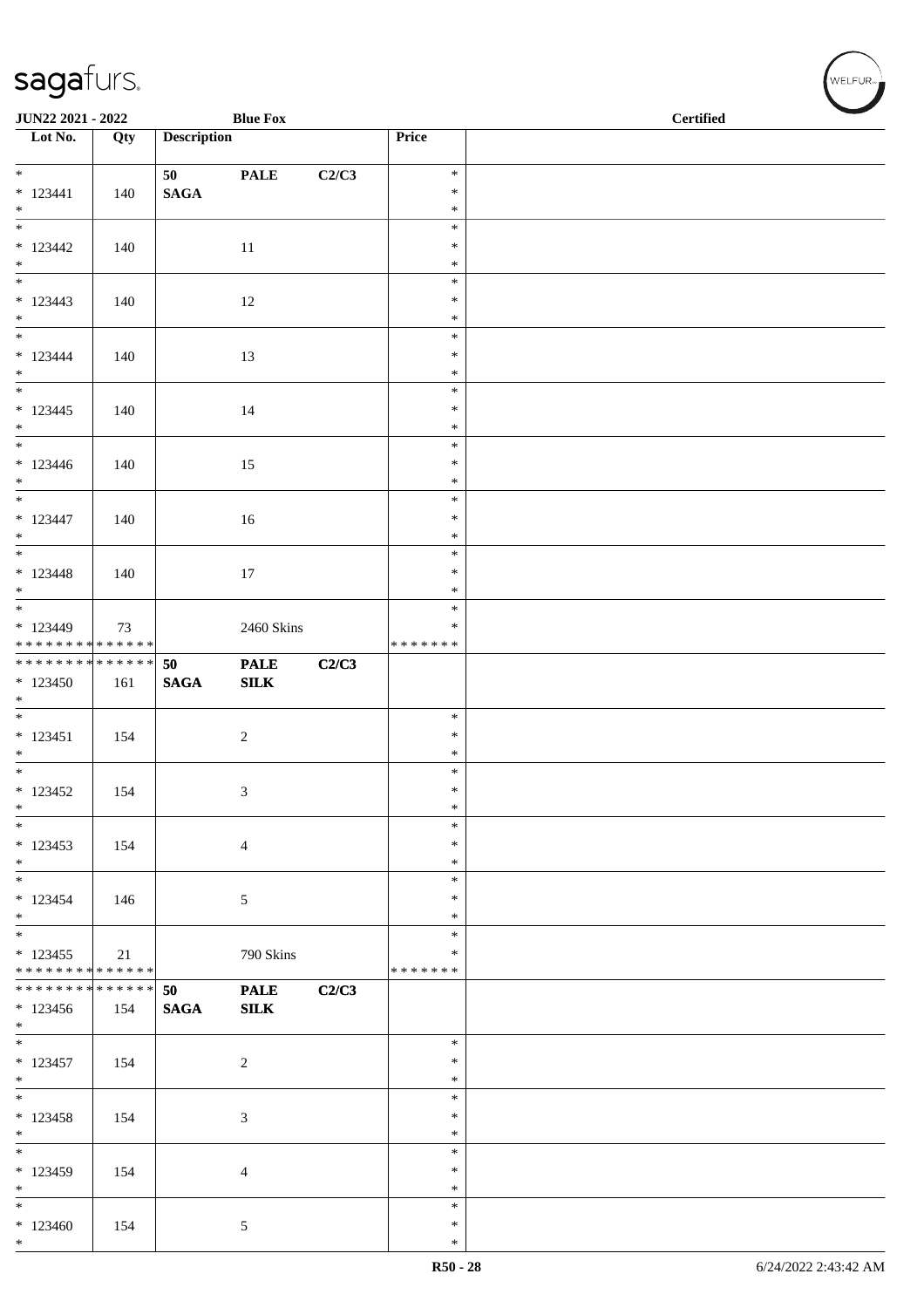| <b>Blue Fox</b><br><b>JUN22 2021 - 2022</b> |     |                    |                           |       |                   | <b>Certified</b> |  |  |  |
|---------------------------------------------|-----|--------------------|---------------------------|-------|-------------------|------------------|--|--|--|
| Lot No.                                     | Qty | <b>Description</b> |                           |       | <b>Price</b>      |                  |  |  |  |
|                                             |     |                    |                           |       |                   |                  |  |  |  |
| $*$                                         |     | 50                 | <b>PALE</b>               | C2/C3 | $\ast$            |                  |  |  |  |
| $* 123461$                                  | 154 | $\mathbf{SAGA}$    | ${\bf SILK}$              |       | $\ast$            |                  |  |  |  |
| $*$                                         |     |                    |                           |       | $\ast$            |                  |  |  |  |
| $\frac{1}{1}$                               |     |                    |                           |       | $\ast$            |                  |  |  |  |
| $*123462$                                   | 154 |                    | $\tau$                    |       | $\ast$            |                  |  |  |  |
| $*$                                         |     |                    |                           |       | $\ast$            |                  |  |  |  |
|                                             |     |                    |                           |       | $\ast$            |                  |  |  |  |
| $*123463$                                   | 154 |                    | $\,8\,$                   |       | $\ast$            |                  |  |  |  |
| $*$                                         |     |                    |                           |       | $\ast$            |                  |  |  |  |
|                                             |     |                    |                           |       | $\ast$            |                  |  |  |  |
| $*123464$                                   | 154 |                    | $\overline{9}$            |       | $\ast$            |                  |  |  |  |
| $*$<br>$*$                                  |     |                    |                           |       | $\ast$<br>$\ast$  |                  |  |  |  |
|                                             |     |                    |                           |       | $\ast$            |                  |  |  |  |
| $*123465$<br>$*$                            | 154 |                    | 10                        |       | $\ast$            |                  |  |  |  |
| $*$                                         |     |                    |                           |       | $\ast$            |                  |  |  |  |
| $*123466$                                   | 154 |                    | 11                        |       | $\ast$            |                  |  |  |  |
| $*$                                         |     |                    |                           |       | $\ast$            |                  |  |  |  |
| $*$                                         |     |                    |                           |       | $\ast$            |                  |  |  |  |
| $* 123467$                                  | 154 |                    | 1848 Skins                |       | $\ast$            |                  |  |  |  |
| * * * * * * * * * * * * * * *               |     |                    |                           |       | *******           |                  |  |  |  |
| ******** <mark>******</mark>                |     | 50                 | <b>PALE</b>               | C2/C3 |                   |                  |  |  |  |
| $*123468$                                   | 161 | SI                 |                           |       |                   |                  |  |  |  |
| $*$                                         |     |                    |                           |       |                   |                  |  |  |  |
|                                             |     |                    |                           |       | $\ast$            |                  |  |  |  |
| $*123469$                                   | 154 |                    | 2                         |       | $\ast$            |                  |  |  |  |
| $*$                                         |     |                    |                           |       | $\ast$            |                  |  |  |  |
| $*$                                         |     |                    |                           |       | $\ast$            |                  |  |  |  |
| * 123470                                    | 154 |                    | 3                         |       | $\ast$            |                  |  |  |  |
| $*$                                         |     |                    |                           |       | $\ast$            |                  |  |  |  |
|                                             |     |                    |                           |       | $\ast$            |                  |  |  |  |
| $* 123471$                                  | 154 |                    | $\overline{4}$            |       | $\ast$            |                  |  |  |  |
| $*$                                         |     |                    |                           |       | $\ast$            |                  |  |  |  |
| $\ddot{x}$                                  |     |                    |                           |       | $\ast$            |                  |  |  |  |
| $* 123472$                                  | 154 |                    | 5                         |       | $\ast$            |                  |  |  |  |
| $*$<br>$*$                                  |     |                    |                           |       | $\ast$<br>$\ast$  |                  |  |  |  |
| $* 123473$                                  |     |                    |                           |       | $\ast$            |                  |  |  |  |
| $*$                                         | 154 |                    | 6                         |       | $\ast$            |                  |  |  |  |
| $*$                                         |     |                    |                           |       | $\ast$            |                  |  |  |  |
| $* 123474$                                  | 154 |                    | $\tau$                    |       | $\ast$            |                  |  |  |  |
| $*$                                         |     |                    |                           |       | $\ast$            |                  |  |  |  |
| $*$                                         |     |                    |                           |       | $\ast$            |                  |  |  |  |
| $* 123475$                                  | 29  |                    | 1114 Skins                |       | $\ast$            |                  |  |  |  |
| * * * * * * * * * * * * * *                 |     |                    |                           |       | *******           |                  |  |  |  |
| * * * * * * * * <mark>* * * * * * *</mark>  |     | 50                 | <b>MED</b>                | C2/C3 |                   |                  |  |  |  |
| $*123476$                                   | 119 | <b>SROY</b>        | <b>HEAV</b>               |       |                   |                  |  |  |  |
| $*$                                         |     |                    |                           |       |                   |                  |  |  |  |
|                                             |     |                    |                           |       | $\ast$            |                  |  |  |  |
| $* 123477$                                  | 112 |                    | 2                         |       | $\ast$            |                  |  |  |  |
| $*$                                         |     |                    |                           |       | $\ast$            |                  |  |  |  |
| $*$                                         |     |                    |                           |       | $\ast$            |                  |  |  |  |
| $* 123478$                                  | 112 |                    | $\mathfrak{Z}$            |       | $\ast$            |                  |  |  |  |
| $*$                                         |     |                    |                           |       | $\ast$            |                  |  |  |  |
| $*$                                         |     |                    |                           |       | $\ast$            |                  |  |  |  |
| $*123479$<br>* * * * * * * * * * * * * *    | 86  |                    | 429 Skins                 |       | $\ast$<br>******* |                  |  |  |  |
| * * * * * * * * * * * * * *                 |     | 50                 |                           |       |                   |                  |  |  |  |
| * 123480                                    | 119 | <b>SROY</b>        | <b>MED</b><br><b>HEAV</b> | C2/C3 |                   |                  |  |  |  |
| $*$                                         |     |                    |                           |       |                   |                  |  |  |  |
|                                             |     |                    |                           |       |                   |                  |  |  |  |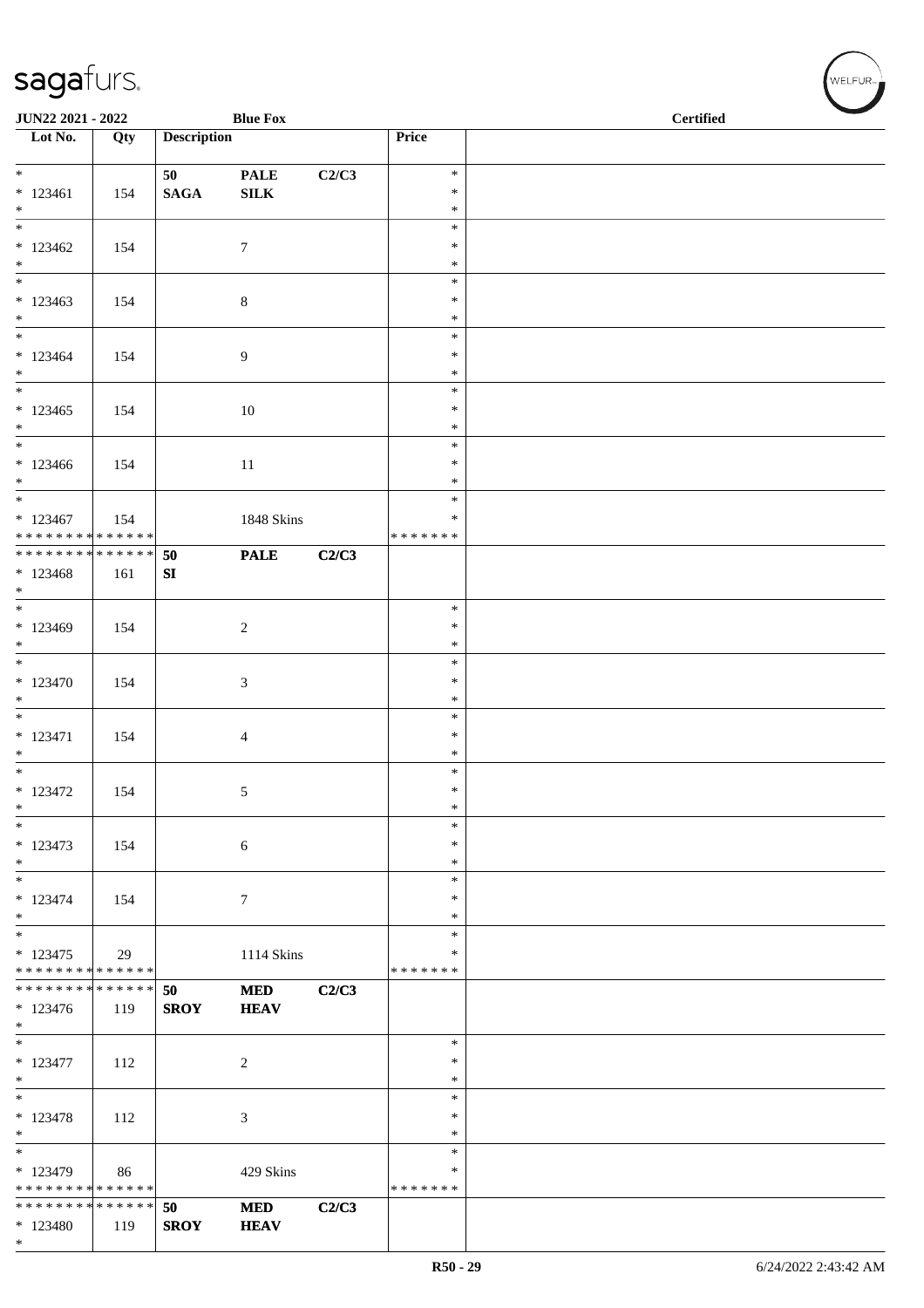| JUN22 2021 - 2022                                    |     |                    | <b>Blue Fox</b>           |       |                                   | <b>Certified</b> |  |  |  |
|------------------------------------------------------|-----|--------------------|---------------------------|-------|-----------------------------------|------------------|--|--|--|
| Lot No.                                              | Qty | <b>Description</b> |                           |       | Price                             |                  |  |  |  |
| $*$                                                  |     | 50                 | $\bf MED$                 | C2/C3 | $\ast$                            |                  |  |  |  |
| $* 123481$<br>$*$                                    | 112 | <b>SROY</b>        | <b>HEAV</b>               |       | $\ast$<br>$\ast$                  |                  |  |  |  |
| $\overline{\phantom{0}}$<br>$* 123482$<br>$*$        | 112 |                    | $\mathfrak{Z}$            |       | $\ast$<br>$\ast$<br>$\ast$        |                  |  |  |  |
| $* 123483$<br>$*$                                    | 112 |                    | $\overline{4}$            |       | $\ast$<br>$\ast$<br>$\ast$        |                  |  |  |  |
| $* 123484$<br>$*$                                    | 112 |                    | $\sqrt{5}$                |       | $\ast$<br>$\ast$<br>$\ast$        |                  |  |  |  |
| $* 123485$<br>$*$                                    | 112 |                    | 6                         |       | $\ast$<br>$\ast$<br>$\ast$        |                  |  |  |  |
| $*$<br>* 123486<br>$*$                               | 112 |                    | $\boldsymbol{7}$          |       | $\ast$<br>$\ast$<br>$\ast$        |                  |  |  |  |
| $* 123487$<br>$\ast$                                 | 112 |                    | $\,8\,$                   |       | $\ast$<br>$\ast$<br>$\ast$        |                  |  |  |  |
| $* 123488$<br>$*$                                    | 112 |                    | 9                         |       | $\ast$<br>$\ast$<br>$\ast$        |                  |  |  |  |
| * 123489<br>$*$                                      | 112 |                    | $10\,$                    |       | $\ast$<br>$\ast$<br>$\ast$        |                  |  |  |  |
| $*123490$<br>$*$                                     | 112 |                    | $11\,$                    |       | $\ast$<br>$\ast$<br>$\ast$        |                  |  |  |  |
| * 123491<br>* * * * * * * * * * * * * *              | 109 |                    | 1348 Skins                |       | $\ast$<br>$\ast$<br>* * * * * * * |                  |  |  |  |
| * * * * * * * * * * * * * * *<br>* 123492<br>$\ast$  | 119 | 50<br><b>SROY</b>  | <b>MED</b><br><b>HEAV</b> | C2/C3 |                                   |                  |  |  |  |
| $\ast$<br>$*123493$<br>* * * * * * * * * * * * * * * | 72  |                    | 191 Skins                 |       | $\ast$<br>$\ast$<br>* * * * * * * |                  |  |  |  |
| ******** <mark>******</mark><br>* 123494<br>$*$      | 119 | 50<br><b>SROY</b>  | <b>MED</b><br><b>HEAV</b> | C2/C3 |                                   |                  |  |  |  |
| $*$<br>$*123495$<br>$*$                              | 112 |                    | $\overline{c}$            |       | $\ast$<br>$\ast$<br>$\ast$        |                  |  |  |  |
| $*$<br>* 123496<br>$*$                               | 112 |                    | 3                         |       | $\ast$<br>$\ast$<br>$\ast$        |                  |  |  |  |
| $\overline{\phantom{0}}$<br>$* 123497$<br>$*$        | 112 |                    | $\overline{4}$            |       | $\ast$<br>$\ast$<br>$\ast$        |                  |  |  |  |
| $*$<br>* 123498<br>* * * * * * * * * * * * * *       | 59  |                    | 514 Skins                 |       | $\ast$<br>$\ast$<br>*******       |                  |  |  |  |
| * * * * * * * * * * * * * *<br>* 123499<br>$\ast$    | 133 | 50<br><b>SROY</b>  | <b>MED</b>                | C2/C3 |                                   |                  |  |  |  |
| $*$<br>$*123500$<br>$*$                              | 126 |                    | 2                         |       | $\ast$<br>$\ast$<br>$\ast$        |                  |  |  |  |

WELFUR<sub><sup>N</sup></sub>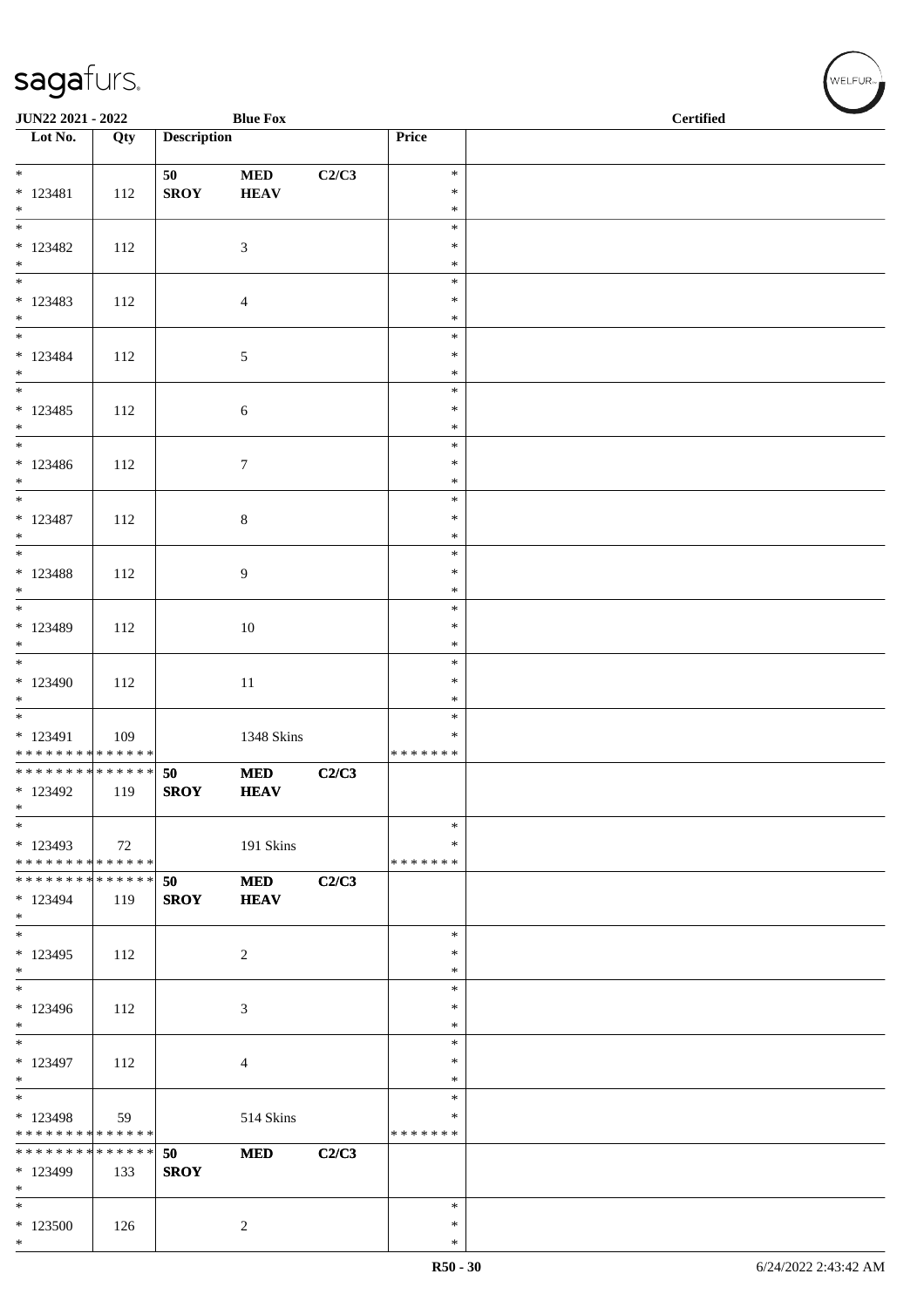| JUN22 2021 - 2022                  |     |                    | <b>Blue Fox</b>  |       |                  | <b>Certified</b> |
|------------------------------------|-----|--------------------|------------------|-------|------------------|------------------|
| $\overline{\phantom{1}}$ Lot No.   | Qty | <b>Description</b> |                  |       | Price            |                  |
| $*$                                |     | 50                 | $\bf MED$        | C2/C3 | $\ast$           |                  |
| $* 123501$                         | 126 | ${\bf SROY}$       |                  |       | $\ast$           |                  |
| $*$                                |     |                    |                  |       | $\ast$           |                  |
|                                    |     |                    |                  |       | $\ast$           |                  |
| $*123502$<br>$\ast$                | 126 |                    | $\overline{4}$   |       | $\ast$           |                  |
| $\overline{\phantom{0}}$           |     |                    |                  |       | $\ast$<br>$\ast$ |                  |
| $*123503$                          | 126 |                    | 5                |       | $\ast$           |                  |
| $*$                                |     |                    |                  |       | $\ast$           |                  |
|                                    |     |                    |                  |       | $\ast$<br>$\ast$ |                  |
| $*123504$<br>$*$                   | 126 |                    | 6                |       | $\ast$           |                  |
|                                    |     |                    |                  |       | $\ast$           |                  |
| $*123505$                          | 126 |                    | $\boldsymbol{7}$ |       | $\ast$           |                  |
| $*$<br>$*$                         |     |                    |                  |       | $\ast$<br>$\ast$ |                  |
| $*123506$                          | 126 |                    | $8\,$            |       | $\ast$           |                  |
| $*$                                |     |                    |                  |       | $\ast$           |                  |
|                                    |     |                    |                  |       | $\ast$           |                  |
| $* 123507$                         | 126 |                    | 9                |       | $\ast$           |                  |
| $*$                                |     |                    |                  |       | $\ast$<br>$\ast$ |                  |
| $*123508$                          | 55  |                    | 1196 Skins       |       | $\ast$           |                  |
| * * * * * * * * * * * * * *        |     |                    |                  |       | * * * * * * *    |                  |
| ******** <mark>******</mark>       |     | 50                 | <b>MED</b>       | C2/C3 |                  |                  |
| * 123509<br>$*$                    | 133 | <b>SROY</b>        |                  |       |                  |                  |
|                                    |     |                    |                  |       | $\ast$           |                  |
| $* 123510$                         | 126 |                    | $\sqrt{2}$       |       | $\ast$           |                  |
| $*$                                |     |                    |                  |       | $\ast$           |                  |
| $* 123511$                         | 126 |                    |                  |       | $\ast$<br>$\ast$ |                  |
| $*$                                |     |                    | $\mathfrak{Z}$   |       | $\ast$           |                  |
| $*$                                |     |                    |                  |       | $\ast$           |                  |
| $* 123512$                         | 126 |                    | $\overline{4}$   |       | $\ast$           |                  |
| $\ast$<br>$\overline{\phantom{0}}$ |     |                    |                  |       | $\ast$<br>$\ast$ |                  |
| $* 123513$                         | 126 |                    | $\sqrt{5}$       |       | $\ast$           |                  |
| $*$                                |     |                    |                  |       | $\ast$           |                  |
|                                    |     |                    |                  |       | $\ast$           |                  |
| $* 123514$<br>$*$                  | 126 |                    | $\sqrt{6}$       |       | $\ast$<br>$\ast$ |                  |
|                                    |     |                    |                  |       | $\ast$           |                  |
| * 123515                           | 126 |                    | $7\phantom{.0}$  |       | $\ast$           |                  |
| $*$                                |     |                    |                  |       | $\ast$           |                  |
|                                    |     |                    |                  |       | $\ast$           |                  |
| $* 123516$<br>$*$                  | 126 |                    | $\,8\,$          |       | $\ast$<br>$\ast$ |                  |
|                                    |     |                    |                  |       | $\ast$           |                  |
| $* 123517$                         | 126 |                    | $\overline{9}$   |       | $\ast$           |                  |
| $*$                                |     |                    |                  |       | $\ast$           |                  |
| $* 123518$                         | 126 |                    | 10               |       | $\ast$<br>$\ast$ |                  |
| $*$                                |     |                    |                  |       | $\ast$           |                  |
|                                    |     |                    |                  |       | $\ast$           |                  |
| * 123519                           | 126 |                    | $11\,$           |       | $\ast$           |                  |
| $*$                                |     |                    |                  |       | $\ast$<br>$\ast$ |                  |
| $*123520$                          | 126 |                    | 12               |       | $\ast$           |                  |
| $*$                                |     |                    |                  |       | $\ast$           |                  |

V<br>WELFUR<sub>™</sub>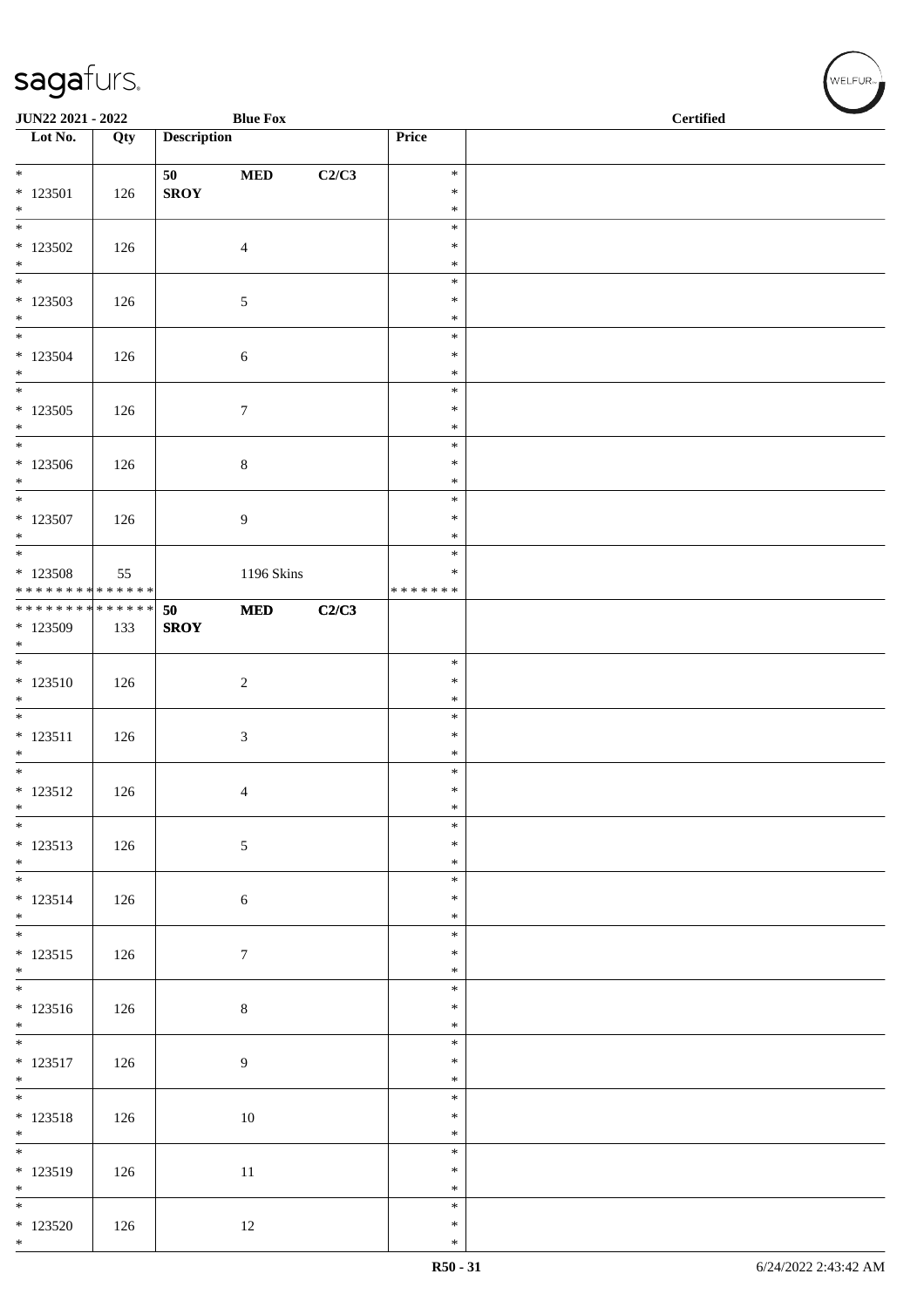| JUN22 2021 - 2022                           |     |                    | <b>Blue Fox</b> |       |                    | $\overline{\phantom{0}}$<br><b>Certified</b> |
|---------------------------------------------|-----|--------------------|-----------------|-------|--------------------|----------------------------------------------|
| $\overline{\phantom{1}}$ Lot No.            | Qty | <b>Description</b> |                 |       | Price              |                                              |
| $*$                                         |     | 50                 | $\bf MED$       | C2/C3 | $\ast$             |                                              |
| $*$ 123521                                  | 126 | <b>SROY</b>        |                 |       | $\ast$             |                                              |
| $*$<br>$\overline{\ast}$                    |     |                    |                 |       | $\ast$<br>$\ast$   |                                              |
| * 123522                                    | 126 |                    | 14              |       | $\ast$             |                                              |
| $*$<br>$\overline{\phantom{0}}$             |     |                    |                 |       | $\ast$<br>$\ast$   |                                              |
| $* 123523$                                  | 126 |                    | 15              |       | ∗                  |                                              |
| $*$<br>$\overline{\ast}$                    |     |                    |                 |       | $\ast$             |                                              |
| $*123524$                                   | 84  |                    | 1981 Skins      |       | $\ast$<br>∗        |                                              |
| * * * * * * * * * * * * * * *               |     |                    |                 |       | * * * * * * *      |                                              |
| * * * * * * * * * * * * * * *<br>$* 123525$ | 133 | 50<br><b>SROY</b>  | <b>MED</b>      | C2/C3 |                    |                                              |
| $*$                                         |     |                    |                 |       |                    |                                              |
|                                             |     |                    |                 |       | $\ast$             |                                              |
| $* 123526$<br>* * * * * * * * * * * * * *   | 101 |                    | 234 Skins       |       | ∗<br>* * * * * * * |                                              |
| * * * * * * * * * * * * * * *               |     | 50                 | <b>MED</b>      | C2/C3 |                    |                                              |
| * 123527<br>$*$                             | 133 | <b>SROY</b>        |                 |       |                    |                                              |
| $*$                                         |     |                    |                 |       | $\ast$             |                                              |
| $* 123528$                                  | 126 |                    | $\overline{c}$  |       | $\ast$             |                                              |
| $*$                                         |     |                    |                 |       | $\ast$<br>$\ast$   |                                              |
| $*123529$                                   | 126 |                    | 3               |       | $\ast$             |                                              |
| $*$<br>$*$                                  |     |                    |                 |       | $\ast$<br>$\ast$   |                                              |
| $*123530$                                   | 126 |                    | 4               |       | $\ast$             |                                              |
| $\ast$                                      |     |                    |                 |       | $\ast$             |                                              |
| $*$<br>* 123531                             | 126 |                    | 5               |       | $\ast$<br>$\ast$   |                                              |
| $*$                                         |     |                    |                 |       | $\ast$             |                                              |
| $* 123532$                                  | 119 |                    |                 |       | $\ast$<br>$\ast$   |                                              |
| $\ast$                                      |     |                    | 6               |       | $\ast$             |                                              |
| $\ast$                                      |     |                    |                 |       | $\ast$             |                                              |
| $*123533$<br>* * * * * * * * * * * * * *    | 23  |                    | 779 Skins       |       | $\ast$<br>*******  |                                              |
| * * * * * * * * * * * * * * *               |     | 50                 | <b>MED</b>      | C2/C3 |                    |                                              |
| * 123534<br>$*$                             | 147 | <b>SROY</b>        | SLK             |       |                    |                                              |
| $*$                                         |     |                    |                 |       | $\ast$             |                                              |
| $*123535$<br>$*$                            | 140 |                    | 2               |       | ∗<br>$\ast$        |                                              |
| $\overline{\phantom{0}}$                    |     |                    |                 |       | $\ast$             |                                              |
| $*123536$                                   | 140 |                    | 3               |       | $\ast$             |                                              |
| $*$<br>$*$                                  |     |                    |                 |       | $\ast$<br>$\ast$   |                                              |
| * 123537                                    | 140 |                    | 4               |       | $\ast$             |                                              |
| $*$<br>$\overline{\phantom{0}}$             |     |                    |                 |       | $\ast$<br>$\ast$   |                                              |
| $* 123538$                                  | 140 |                    | $\mathfrak{S}$  |       | ∗                  |                                              |
| $*$<br>$\overline{\ast}$                    |     |                    |                 |       | $\ast$             |                                              |
| $*123539$                                   | 140 |                    | 6               |       | $\ast$<br>$\ast$   |                                              |
| $*$                                         |     |                    |                 |       | $\ast$             |                                              |
| $*$<br>$*123540$                            |     |                    |                 |       | $\ast$<br>$\ast$   |                                              |
| $*$                                         | 140 |                    | $\tau$          |       | $\ast$             |                                              |

WELFUR<sub><sup>N</sub></sub></sub></sup>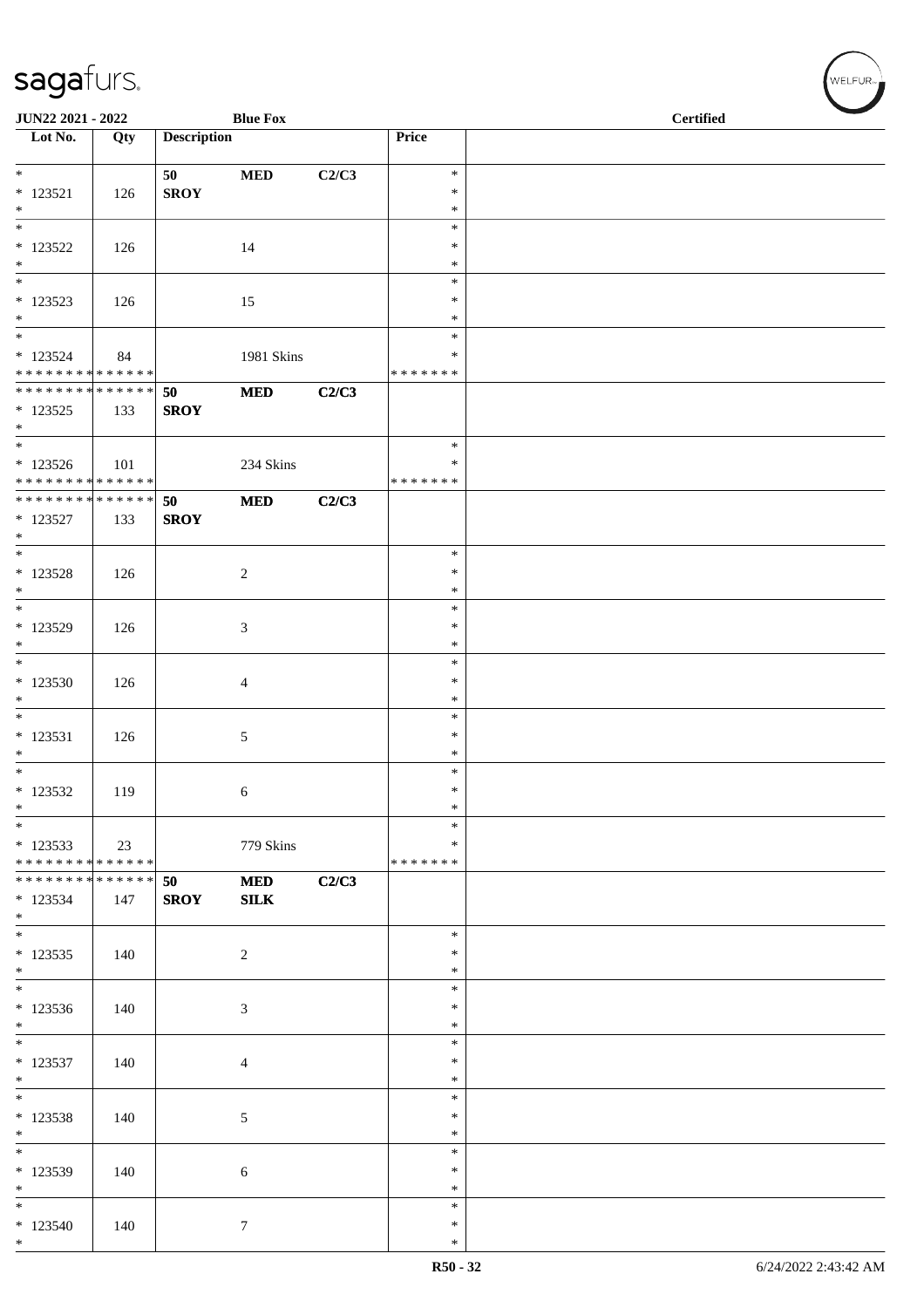| JUN22 2021 - 2022                                                      |                    |                    | <b>Blue Fox</b>           |       |                              | <b>Certified</b> |
|------------------------------------------------------------------------|--------------------|--------------------|---------------------------|-------|------------------------------|------------------|
| $\overline{\phantom{1}}$ Lot No.                                       | Qty                | <b>Description</b> |                           |       | Price                        |                  |
| $\overline{\ast}$<br>$* 123541$<br>$*$                                 | 140                | 50<br><b>SROY</b>  | $\bf MED$<br>${\bf SILK}$ | C2/C3 | $\ast$<br>$\ast$<br>$\ast$   |                  |
| $\frac{1}{1}$<br>$* 123542$<br>$*$                                     | 140                |                    | 9                         |       | $\ast$<br>$\ast$<br>$\ast$   |                  |
| $\overline{\phantom{0}}$<br>$* 123543$<br>$*$                          | 140                |                    | 10                        |       | $\ast$<br>$\ast$<br>$\ast$   |                  |
| $\overline{\phantom{0}}$<br>$* 123544$<br>******** <mark>******</mark> | 28                 |                    | 1435 Skins                |       | $\ast$<br>∗<br>* * * * * * * |                  |
| ******** <mark>******</mark><br>$*123545$<br>$*$                       | 147                | 50<br><b>SROY</b>  | $\bf MED$<br>SLK          | C2/C3 |                              |                  |
| $*123546$<br>$*$                                                       | 140                |                    | $\sqrt{2}$                |       | $\ast$<br>$\ast$<br>$\ast$   |                  |
| $*$<br>$* 123547$<br>$*$                                               | 140                |                    | $\mathfrak{Z}$            |       | $\ast$<br>$\ast$<br>$\ast$   |                  |
| $* 123548$<br>$*$                                                      | 140                |                    | $\overline{4}$            |       | $\ast$<br>$\ast$<br>$\ast$   |                  |
| $*$<br>$* 123549$<br>$*$                                               | 140                |                    | 5                         |       | $\ast$<br>$\ast$<br>$\ast$   |                  |
| $\overline{\phantom{0}}$<br>$*123550$<br>$*$                           | 140                |                    | 6                         |       | $\ast$<br>$\ast$<br>$\ast$   |                  |
| $* 123551$<br>$\ast$                                                   | 140                |                    | $\tau$                    |       | $\ast$<br>$\ast$<br>$\ast$   |                  |
| $*$<br>$* 123552$<br>$\ast$                                            | 140                |                    | 8                         |       | $\ast$<br>$\ast$<br>$\ast$   |                  |
| $\ast$<br>$*123553$<br>$*$                                             | 140                |                    | $\overline{9}$            |       | $\ast$<br>$\ast$<br>$\ast$   |                  |
| $*$<br>$* 123554$<br>$*$                                               | 140                |                    | 10                        |       | $\ast$<br>$\ast$<br>$\ast$   |                  |
| $*$<br>$*$ 123555<br>$*$                                               | 140                |                    | 11                        |       | $\ast$<br>$\ast$<br>$\ast$   |                  |
| $\ast$<br>$*123556$<br>$*$                                             | 140                |                    | 12                        |       | $\ast$<br>$\ast$<br>$\ast$   |                  |
| $* 123557$<br>$*$                                                      | 140                |                    | 13                        |       | $\ast$<br>$\ast$<br>$\ast$   |                  |
| * 123558<br>$*$                                                        | 140                |                    | 14                        |       | $\ast$<br>$\ast$<br>$\ast$   |                  |
| $\overline{\ast}$<br>$*123559$<br>* * * * * * * *                      | 124<br>* * * * * * |                    | 2091 Skins                |       | $\ast$<br>∗<br>* * * * * * * |                  |
| * * * * * * * *<br>$*123560$<br>$*$                                    | * * * * * *<br>147 |                    | <b>IDENTICAL</b>          |       |                              |                  |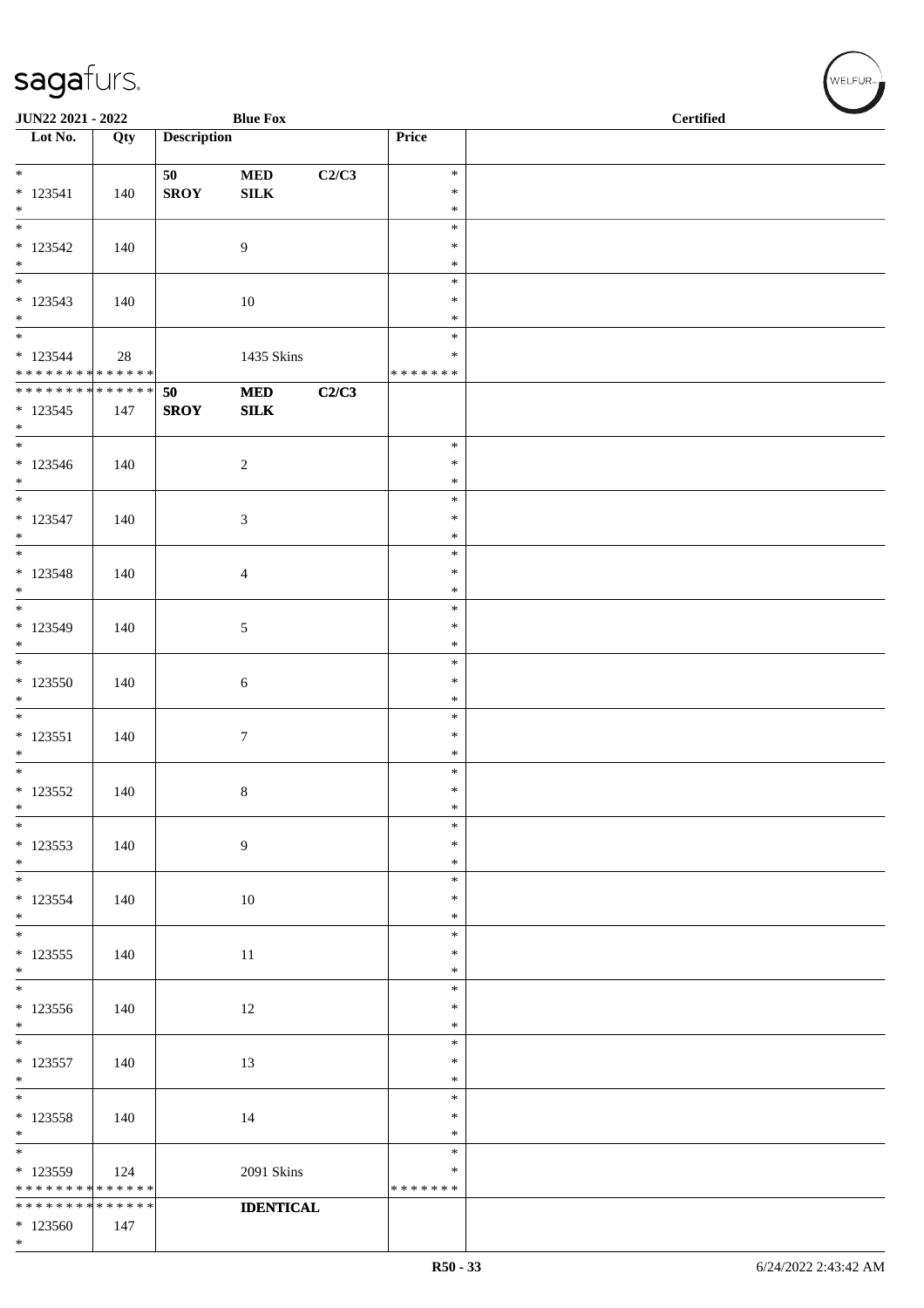| <b>JUN22 2021 - 2022</b>                                                  |     |                    | <b>Blue Fox</b>            |       |                  | <b>Certified</b> |
|---------------------------------------------------------------------------|-----|--------------------|----------------------------|-------|------------------|------------------|
| Lot No.                                                                   | Qty | <b>Description</b> |                            |       | Price            |                  |
|                                                                           |     |                    |                            |       |                  |                  |
|                                                                           |     | 50 - 10            | <b>MED</b>                 | C2/C3 | $\ast$           |                  |
| $* 123561$<br>$*$                                                         | 140 | <b>SROY</b>        | ${\bf SILK}$               |       | $\ast$<br>$\ast$ |                  |
| $\frac{1}{1}$                                                             |     |                    |                            |       | $\ast$           |                  |
| $*123562$                                                                 | 140 |                    | $\mathfrak{Z}$             |       | $\ast$           |                  |
| $*$                                                                       |     |                    |                            |       | $\ast$           |                  |
|                                                                           |     |                    |                            |       | $\ast$<br>$\ast$ |                  |
| $*123563$<br>$*$                                                          | 140 |                    | $\overline{4}$             |       | $\ast$           |                  |
| $\overline{\ast}$                                                         |     |                    |                            |       | $\ast$           |                  |
| $*123564$                                                                 | 140 |                    | $\mathfrak{S}$             |       | $\ast$           |                  |
| $*$                                                                       |     |                    |                            |       | $\ast$<br>$\ast$ |                  |
| $*123565$                                                                 | 140 |                    | $\sqrt{6}$                 |       | $\ast$           |                  |
| $*$                                                                       |     |                    |                            |       | $\ast$           |                  |
|                                                                           |     |                    |                            |       | $\ast$           |                  |
| $*123566$                                                                 | 140 |                    | $\boldsymbol{7}$           |       | $\ast$           |                  |
| $*$                                                                       |     |                    |                            |       | $\ast$<br>$\ast$ |                  |
| $*123567$                                                                 | 140 |                    | $\,8\,$                    |       | $\ast$           |                  |
| $*$                                                                       |     |                    |                            |       | $\ast$           |                  |
| $\overline{\ast}$                                                         |     |                    |                            |       | $\ast$           |                  |
| * 123568<br>$*$                                                           | 140 |                    | $\overline{9}$             |       | $\ast$<br>$\ast$ |                  |
| $\overline{\mathbf{r}}$                                                   |     |                    |                            |       | $\ast$           |                  |
| * 123569                                                                  | 140 |                    | $10\,$                     |       | $\ast$           |                  |
| $*$                                                                       |     |                    |                            |       | $\ast$           |                  |
|                                                                           |     |                    |                            |       | $\ast$           |                  |
| $*123570$<br>$*$                                                          | 140 |                    | 11                         |       | $\ast$<br>$\ast$ |                  |
|                                                                           |     |                    |                            |       | $\ast$           |                  |
| $* 123571$                                                                | 140 |                    | 12                         |       | $\ast$           |                  |
| $*$<br>$*$                                                                |     |                    |                            |       | $\ast$           |                  |
| $* 123572$                                                                | 140 |                    | 13                         |       | $\ast$<br>$\ast$ |                  |
| $*$                                                                       |     |                    |                            |       | $\ast$           |                  |
| $\frac{1}{\ast}$                                                          |     |                    |                            |       | $\ast$           |                  |
| $*123573$                                                                 | 140 |                    | 14                         |       | $\ast$           |                  |
| $*$                                                                       |     |                    |                            |       | $\ast$<br>$\ast$ |                  |
| $* 123574$                                                                | 140 |                    | 15                         |       | $\ast$           |                  |
| $*$                                                                       |     |                    |                            |       | $\ast$           |                  |
| $\overline{\mathbf{r}}$                                                   |     |                    |                            |       | $\ast$           |                  |
| $* 123575$<br>$*$                                                         | 140 |                    | 16                         |       | $\ast$<br>$\ast$ |                  |
|                                                                           |     |                    |                            |       | $\ast$           |                  |
| $* 123576$                                                                | 140 |                    | 17                         |       | $\ast$           |                  |
| $*$                                                                       |     |                    |                            |       | $\ast$           |                  |
|                                                                           |     |                    |                            |       | $\ast$           |                  |
| $* 123577$<br>$*$                                                         | 140 |                    | 18                         |       | $\ast$<br>$\ast$ |                  |
|                                                                           |     |                    |                            |       | $\ast$           |                  |
| * 123578                                                                  | 126 |                    | 2653 Skins                 |       | $\ast$           |                  |
| * * * * * * * * * * * * * *<br>* * * * * * * * <mark>* * * * * * *</mark> |     |                    |                            |       | *******          |                  |
| * 123579                                                                  | 147 | 50<br><b>SROY</b>  | <b>MED</b><br>${\bf SILK}$ | C2/C3 |                  |                  |
| $*$                                                                       |     |                    |                            |       |                  |                  |
| $\frac{1}{1}$                                                             |     |                    |                            |       | $\ast$           |                  |
| * 123580<br>$*$                                                           | 140 |                    | 2                          |       | $\ast$<br>$\ast$ |                  |
|                                                                           |     |                    |                            |       |                  |                  |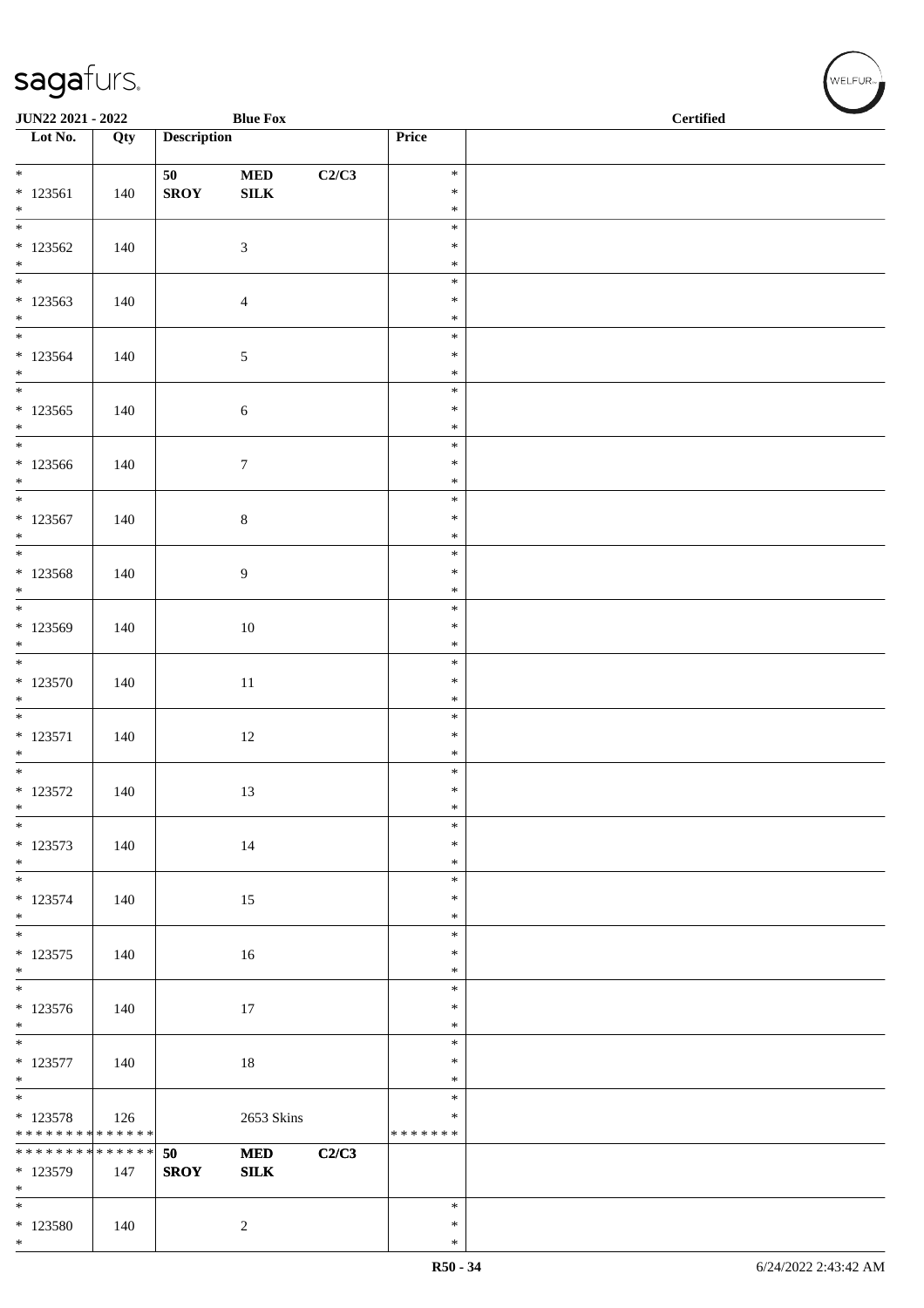| JUN22 2021 - 2022                                                       |     |                    | <b>Blue Fox</b>           |       |                                   | <b>Certified</b> |  |  |
|-------------------------------------------------------------------------|-----|--------------------|---------------------------|-------|-----------------------------------|------------------|--|--|
| $\overline{\phantom{1}}$ Lot No.                                        | Qty | <b>Description</b> |                           |       | Price                             |                  |  |  |
| $\overline{\ast}$<br>$*$ 123581                                         | 140 | 50<br><b>SROY</b>  | $\bf MED$<br>${\bf SILK}$ | C2/C3 | $\ast$<br>$\ast$                  |                  |  |  |
| $\ast$<br>$\overline{\phantom{0}}$<br>$*$ 123582                        | 140 |                    | $\overline{4}$            |       | $\ast$<br>$\ast$<br>$\ast$        |                  |  |  |
| $*$ $*$                                                                 |     |                    |                           |       | $\ast$                            |                  |  |  |
| * 123583<br>$*$                                                         | 140 |                    | $\mathfrak{S}$            |       | $\ast$<br>$\ast$<br>$\ast$        |                  |  |  |
| $\overline{\phantom{a}^*}$<br>* 123584<br>******** <mark>******</mark>  | 128 |                    | 835 Skins                 |       | $\ast$<br>$\ast$<br>* * * * * * * |                  |  |  |
| ******** <mark>******</mark><br>$* 123585$<br>$*$                       | 147 | 50<br><b>SROY</b>  | $\bf MED$<br>${\bf SILK}$ | C2/C3 |                                   |                  |  |  |
| $\overline{\phantom{0}}$<br>$*123586$<br>$*$                            | 140 |                    | $\overline{c}$            |       | $\ast$<br>$\ast$<br>$\ast$        |                  |  |  |
| $\overline{\phantom{a}^*}$<br>$* 123587$<br>$*$                         | 140 |                    | $\mathfrak{Z}$            |       | $\ast$<br>$\ast$<br>$\ast$        |                  |  |  |
| $*$<br>* 123588<br>$\overline{\ }$                                      | 140 |                    | $\overline{4}$            |       | $\ast$<br>$\ast$<br>$\ast$        |                  |  |  |
| $\overline{\phantom{0}}$<br>* 123589<br>$*$                             | 140 |                    | $\sqrt{5}$                |       | $\ast$<br>$\ast$<br>$\ast$        |                  |  |  |
| $\overline{\phantom{a}^*}$<br>$*123590$<br>$\ast$                       | 140 |                    | $\sqrt{6}$                |       | $\ast$<br>$\ast$<br>$\ast$        |                  |  |  |
| $\overline{\phantom{0}}$<br>$* 123591$<br>$\ast$                        | 140 |                    | $\boldsymbol{7}$          |       | $\ast$<br>$\ast$<br>$\ast$        |                  |  |  |
| $\overline{\phantom{0}}$<br>$*$ 123592<br>$\ast$                        | 140 |                    | $8\,$                     |       | $\ast$<br>$\ast$<br>$\ast$        |                  |  |  |
| $_{\ast}^{-}$<br>* 123593<br>$*$                                        | 140 |                    | $\overline{9}$            |       | $\ast$<br>$\ast$<br>$\ast$        |                  |  |  |
| $\overline{\phantom{0}}$<br>* 123594<br>$\frac{*}{*}$                   | 140 |                    | 10                        |       | $\ast$<br>$\ast$<br>$\ast$        |                  |  |  |
| $*123595$<br>$*$                                                        | 140 |                    | 11                        |       | $\ast$<br>$\ast$<br>$\ast$        |                  |  |  |
| $\overline{\phantom{0}}$<br>* 123596<br>$\ast$                          | 140 |                    | 12                        |       | $\ast$<br>$\ast$<br>$\ast$        |                  |  |  |
| $\overline{\phantom{0}}$<br>* 123597<br>$\ast$                          | 140 |                    | 13                        |       | $\ast$<br>$\ast$<br>$\ast$        |                  |  |  |
| $\overline{\ast}$<br>* 123598<br>$*$                                    | 140 |                    | 14                        |       | $\ast$<br>$\ast$<br>$\ast$        |                  |  |  |
| $\overline{\phantom{0}}$<br>* 123599<br>$\ast$                          | 140 |                    | 15                        |       | $\ast$<br>$\ast$<br>$\ast$        |                  |  |  |
| $\overline{\phantom{a}^*}$<br>$*123600$<br>******** <mark>******</mark> | 98  |                    | 2205 Skins                |       | $\ast$<br>$\ast$<br>* * * * * * * |                  |  |  |

WELFUR<sub><sup>N</sub></sub></sub></sup>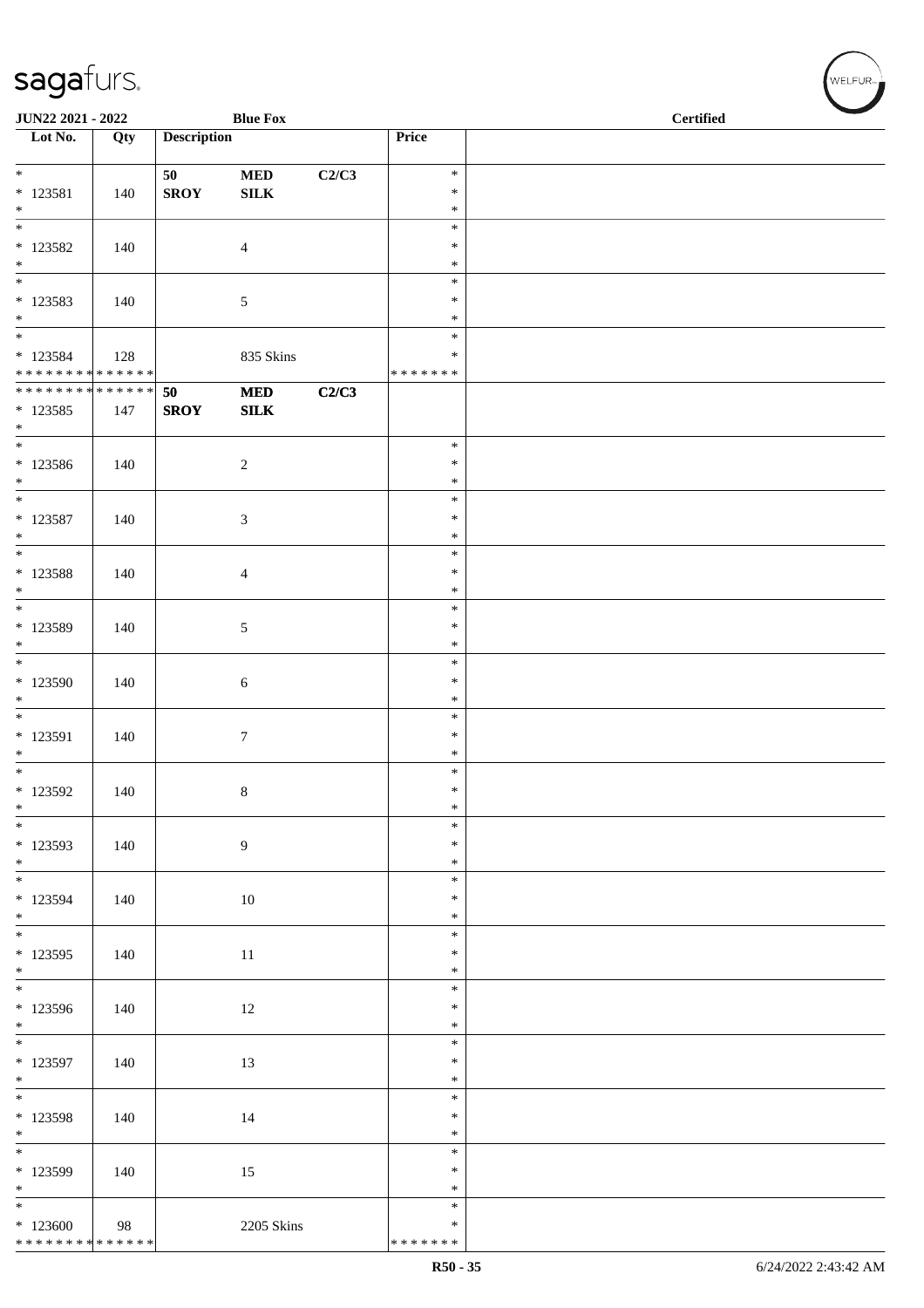| JUN22 2021 - 2022                                    |     |                       | <b>Blue Fox</b>             |       |                                   | <b>Certified</b> |  |  |
|------------------------------------------------------|-----|-----------------------|-----------------------------|-------|-----------------------------------|------------------|--|--|
| Lot No.                                              | Qty | <b>Description</b>    |                             |       | Price                             |                  |  |  |
| 123601                                               | 66  | 50<br><b>SROY</b>     | $\bf MED$<br><b>SILK</b>    | C2/C3 |                                   |                  |  |  |
| ******** <mark>******</mark><br>$*123602$<br>$\ast$  | 133 | 50<br><b>SAGA</b>     | $\bf MED$<br><b>HEAV</b>    | C2/C3 |                                   |                  |  |  |
| $\overline{\phantom{a}^*}$<br>$*123603$<br>$\ast$    | 126 |                       | $\overline{c}$              |       | $\ast$<br>$\ast$<br>$\ast$        |                  |  |  |
| $\ast$<br>$*123604$<br>$\ast$<br>$_{\ast}$           | 126 |                       | 3                           |       | $\ast$<br>$\ast$<br>$\ast$        |                  |  |  |
| $*123605$<br>* * * * * * * * * * * * * *             | 56  |                       | 441 Skins                   |       | $\ast$<br>$\ast$<br>* * * * * * * |                  |  |  |
| ******** <mark>******</mark><br>$*123606$<br>$*$     | 133 | 50<br>$\mathbf{SAGA}$ | $\bf MED$<br><b>HEAV</b>    | C2/C3 |                                   |                  |  |  |
| $*$<br>$*123607$<br>$\ast$                           | 126 |                       | $\sqrt{2}$                  |       | $\ast$<br>$\ast$<br>$\ast$        |                  |  |  |
| $\ast$<br>$*123608$<br>$\ast$                        | 126 |                       | $\ensuremath{\mathfrak{Z}}$ |       | $\ast$<br>$\ast$<br>$\ast$        |                  |  |  |
| $\overline{\phantom{0}}$<br>$*123609$<br>$\ast$      | 126 |                       | $\overline{4}$              |       | $\ast$<br>$\ast$<br>$\ast$        |                  |  |  |
| $\overline{\ast}$<br>$*123610$<br>$\ast$             | 126 |                       | $\sqrt{5}$                  |       | $\ast$<br>$\ast$<br>$\ast$        |                  |  |  |
| $*$<br>$* 123611$<br>$\ast$                          | 126 |                       | $\sqrt{6}$                  |       | $\ast$<br>$\ast$<br>$\ast$        |                  |  |  |
| $\overline{\phantom{0}}$<br>$* 123612$<br>$\ast$     | 126 |                       | $\tau$                      |       | $\ast$<br>$\ast$<br>$\ast$        |                  |  |  |
| $\ast$<br>$*123613$<br>* * * * * * * * * * * * * *   | 70  |                       | 959 Skins                   |       | $\ast$<br>$\ast$<br>* * * * * * * |                  |  |  |
| 123614                                               | 136 | 50<br>$\mathbf{SAGA}$ | <b>MED</b><br><b>HEAV</b>   | C2/C3 |                                   |                  |  |  |
| * * * * * * * * * * * * * *<br>$*123615$<br>$\ast$   | 133 | 50<br><b>SAGA</b>     | <b>MED</b><br><b>HEAV</b>   | C2/C3 |                                   |                  |  |  |
| $\ast$<br>$*123616$<br>$\ast$                        | 126 |                       | $\overline{c}$              |       | $\ast$<br>$\ast$<br>$\ast$        |                  |  |  |
| $\ast$<br>$* 123617$<br>$\ast$                       | 126 |                       | $\mathfrak{Z}$              |       | $\ast$<br>$\ast$<br>$\ast$        |                  |  |  |
| $\overline{\phantom{a}^*}$<br>$* 123618$<br>$\ast$   | 126 |                       | $\overline{4}$              |       | $\ast$<br>∗<br>$\ast$             |                  |  |  |
| $_{\ast}$<br>* 123619<br>* * * * * * * * * * * * * * | 39  |                       | 550 Skins                   |       | $\ast$<br>$\ast$<br>* * * * * * * |                  |  |  |
| * * * * * * * * * * * * * *<br>$*123620$<br>$\ast$   | 147 | 50<br><b>SAGA</b>     | <b>MED</b>                  | C2/C3 |                                   |                  |  |  |

WELFUR<sub><sup>N</sub></sub></sub></sup>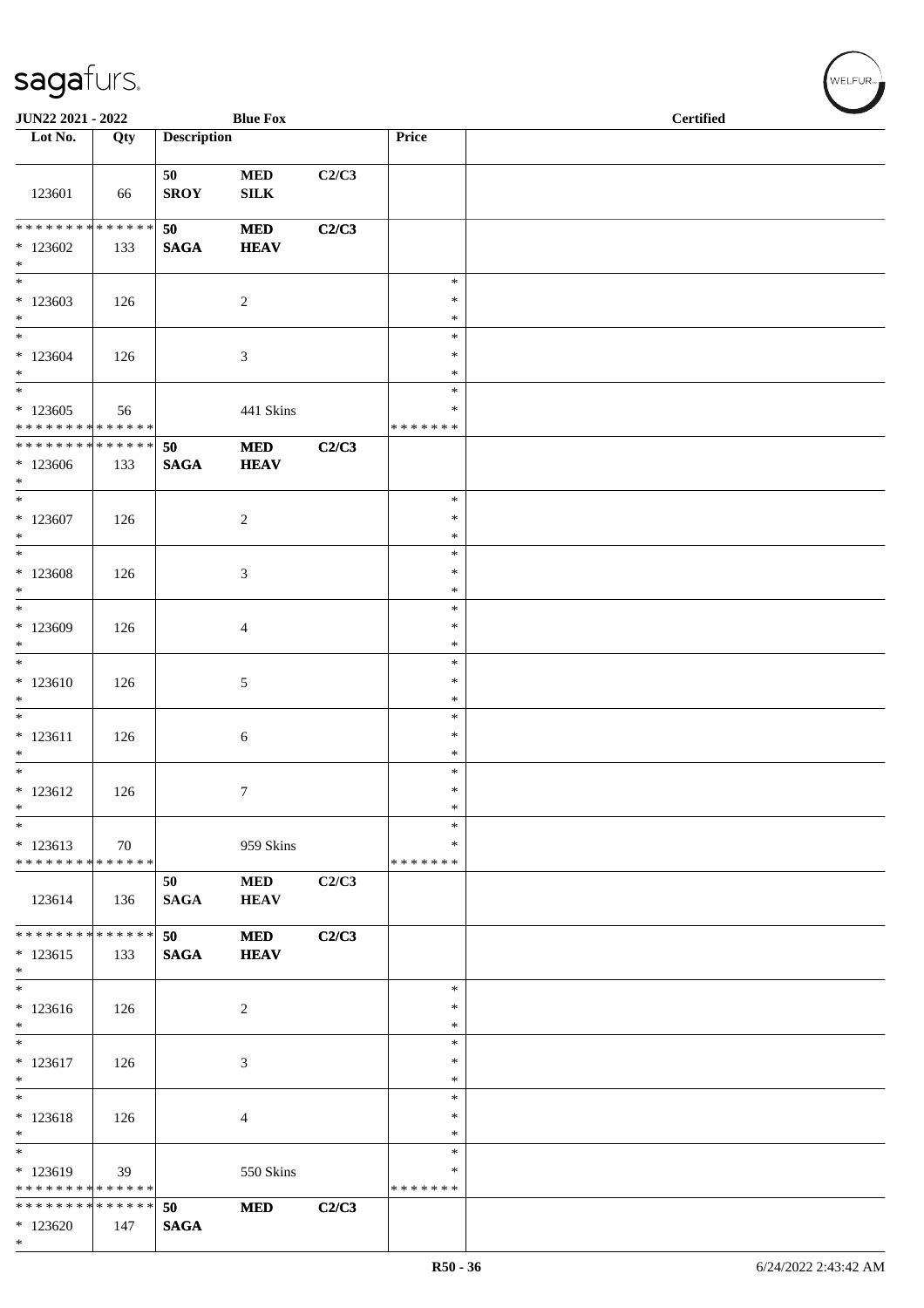\*

| <b>JUN22 2021 - 2022</b>                   |     | <b>Blue Fox</b>    |       |                  | <b>Certified</b> |  |
|--------------------------------------------|-----|--------------------|-------|------------------|------------------|--|
| $\overline{\phantom{a}}$ Lot No.           | Qty | <b>Description</b> |       | Price            |                  |  |
|                                            |     |                    |       |                  |                  |  |
| $*$                                        |     | $\bf MED$<br>50 70 | C2/C3 | $\ast$           |                  |  |
| $*123621$                                  | 140 | $\mathbf{SAGA}$    |       | $\ast$           |                  |  |
| $*$                                        |     |                    |       | $\ast$<br>$\ast$ |                  |  |
| $*123622$                                  | 140 |                    |       | $\ast$           |                  |  |
| $*$                                        |     | $\mathfrak{Z}$     |       | $\ast$           |                  |  |
|                                            |     |                    |       | $\ast$           |                  |  |
| $*123623$                                  | 140 | $\overline{4}$     |       | $\ast$           |                  |  |
| $*$                                        |     |                    |       | $\ast$           |                  |  |
| $*$                                        |     |                    |       | $\ast$           |                  |  |
| $*123624$                                  | 140 | $\sqrt{5}$         |       | $\ast$           |                  |  |
| $*$                                        |     |                    |       | $\ast$<br>$\ast$ |                  |  |
| $*123625$                                  | 140 | $\sqrt{6}$         |       | $\ast$           |                  |  |
| $*$                                        |     |                    |       | $\ast$           |                  |  |
|                                            |     |                    |       | $\ast$           |                  |  |
| $*123626$                                  | 140 | $\tau$             |       | $\ast$           |                  |  |
| $*$                                        |     |                    |       | $\ast$           |                  |  |
| $*$                                        |     |                    |       | $\ast$           |                  |  |
| $*123627$                                  | 140 | $\,8\,$            |       | $\ast$           |                  |  |
| $*$                                        |     |                    |       | $\ast$<br>$\ast$ |                  |  |
| $*123628$                                  | 140 | $\overline{9}$     |       | $\ast$           |                  |  |
| $*$                                        |     |                    |       | $\ast$           |                  |  |
|                                            |     |                    |       | $\ast$           |                  |  |
| * 123629                                   | 140 | 10                 |       | $\ast$           |                  |  |
| $*$                                        |     |                    |       | $\ast$           |                  |  |
| $\overline{\ast}$                          |     |                    |       | $\ast$           |                  |  |
| $*123630$<br>$*$                           | 140 | $11\,$             |       | $\ast$<br>$\ast$ |                  |  |
|                                            |     |                    |       | $\ast$           |                  |  |
| $* 123631$                                 | 140 | 12                 |       | $\ast$           |                  |  |
| $*$                                        |     |                    |       | $\ast$           |                  |  |
|                                            |     |                    |       | $\ast$           |                  |  |
| $*123632$                                  | 140 | 13                 |       | $\ast$           |                  |  |
| $*$                                        |     |                    |       | $\ast$           |                  |  |
| $*$                                        |     |                    |       | $\ast$<br>$\ast$ |                  |  |
| $*123633$<br>$*$                           | 140 | 14                 |       | $\ast$           |                  |  |
|                                            |     |                    |       | $\ast$           |                  |  |
| $*123634$                                  | 140 | 15                 |       | $\ast$           |                  |  |
| $*$                                        |     |                    |       | $\ast$           |                  |  |
|                                            |     |                    |       | $\ast$           |                  |  |
| $*123635$                                  | 140 | 16                 |       | $\ast$           |                  |  |
| $*$<br>$\overline{\phantom{0}}$            |     |                    |       | $\ast$<br>$\ast$ |                  |  |
| $*123636$                                  | 140 | 17                 |       | $\ast$           |                  |  |
| $*$                                        |     |                    |       | $\ast$           |                  |  |
| $\overline{\ast}$                          |     |                    |       | $\ast$           |                  |  |
| $*123637$                                  | 53  | 2440 Skins         |       | $\ast$           |                  |  |
| * * * * * * * * <mark>* * * * * * *</mark> |     |                    |       | *******          |                  |  |
| * * * * * * * * <mark>* * * * * * *</mark> |     | <b>MED</b><br>50   | C2/C3 |                  |                  |  |
| * 123638<br>$*$                            | 147 | <b>SAGA</b>        |       |                  |                  |  |
| $\frac{1}{1}$                              |     |                    |       | $\ast$           |                  |  |
| $*123639$                                  | 140 | $\overline{c}$     |       | $\ast$           |                  |  |
| $*$                                        |     |                    |       | $\ast$           |                  |  |
| $*$ $-$                                    |     |                    |       | $\ast$           |                  |  |
| $*123640$                                  | 140 | 3                  |       | $\ast$           |                  |  |
| $*$                                        |     |                    |       | $\ast$           |                  |  |

 $(w$ ELFUR<sub><sup>n</sub></sub></sub></sup>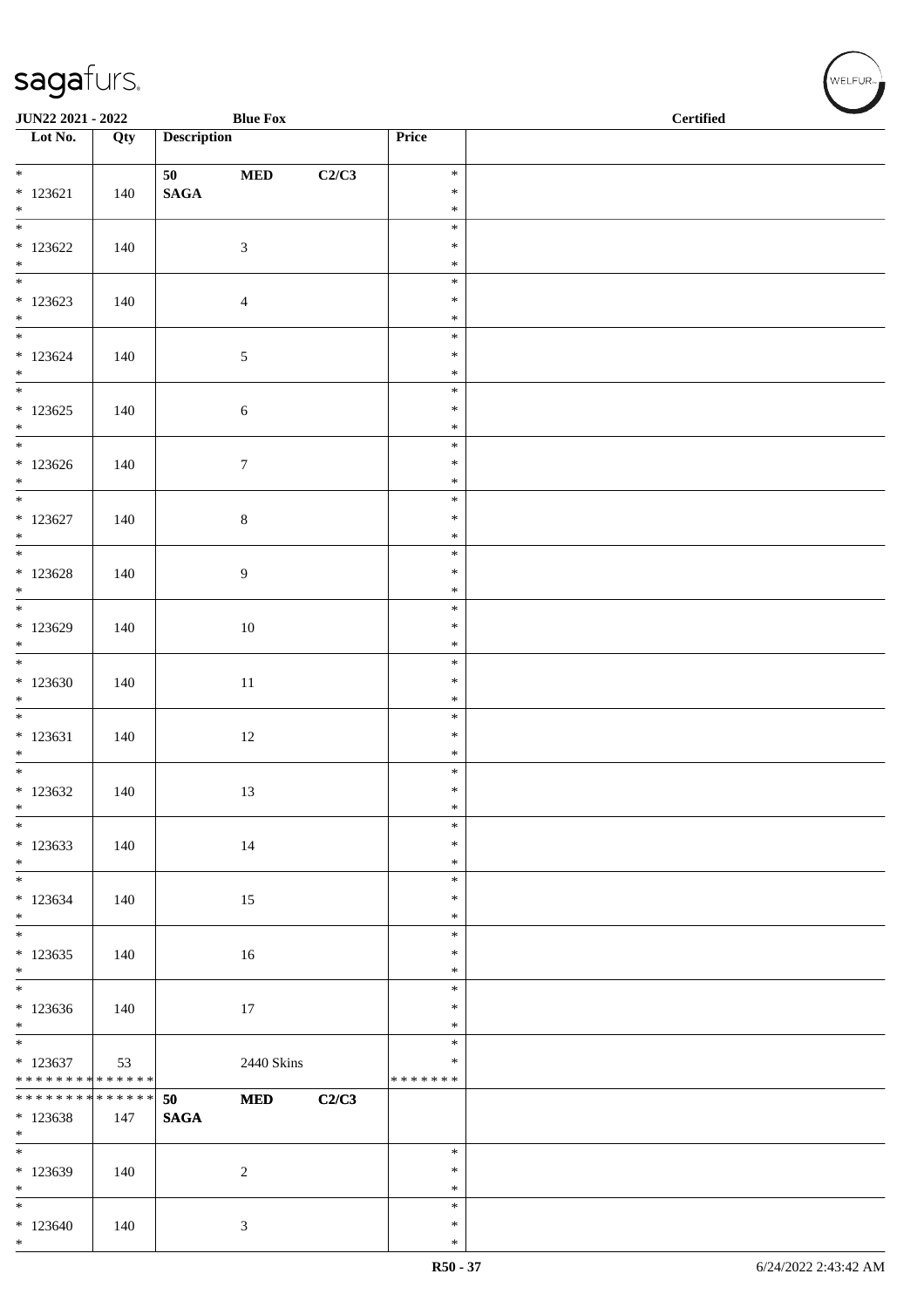| JUN22 2021 - 2022                         |     |                       | <b>Blue Fox</b> |       |                    | <b>Certified</b> |  |  |  |
|-------------------------------------------|-----|-----------------------|-----------------|-------|--------------------|------------------|--|--|--|
| $\overline{\phantom{1}}$ Lot No.          | Qty | <b>Description</b>    |                 |       | Price              |                  |  |  |  |
| $*$                                       |     |                       |                 |       | $\ast$             |                  |  |  |  |
| $* 123641$                                | 140 | 50<br>$\mathbf{SAGA}$ | $\bf MED$       | C2/C3 | $\ast$             |                  |  |  |  |
| $*$                                       |     |                       |                 |       | $\ast$             |                  |  |  |  |
|                                           |     |                       |                 |       | $\ast$             |                  |  |  |  |
| $*123642$                                 | 140 |                       | $\mathfrak{S}$  |       | $\ast$             |                  |  |  |  |
| $*$                                       |     |                       |                 |       | $\ast$<br>$\ast$   |                  |  |  |  |
| $*123643$                                 | 140 |                       | $\sqrt{6}$      |       | $\ast$             |                  |  |  |  |
| $*$                                       |     |                       |                 |       | $\ast$             |                  |  |  |  |
| $*$                                       |     |                       |                 |       | $\ast$             |                  |  |  |  |
| $* 123644$<br>$*$                         | 140 |                       | $\tau$          |       | $\ast$<br>$\ast$   |                  |  |  |  |
| $\overline{\phantom{0}}$                  |     |                       |                 |       | $\ast$             |                  |  |  |  |
| $*123645$                                 | 140 |                       | $\,8\,$         |       | $\ast$             |                  |  |  |  |
| $*$                                       |     |                       |                 |       | $\ast$             |                  |  |  |  |
| $*$                                       |     |                       |                 |       | $\ast$<br>$\ast$   |                  |  |  |  |
| $*123646$<br>$*$                          | 140 |                       | $\overline{9}$  |       | $\ast$             |                  |  |  |  |
|                                           |     |                       |                 |       | $\ast$             |                  |  |  |  |
| $* 123647$                                | 140 |                       | $10\,$          |       | $\ast$             |                  |  |  |  |
| $*$                                       |     |                       |                 |       | $\ast$             |                  |  |  |  |
| $* 123648$                                | 140 |                       | 1547 Skins      |       | $\ast$<br>$\ast$   |                  |  |  |  |
| ******** <mark>******</mark>              |     |                       |                 |       | * * * * * * *      |                  |  |  |  |
| ******** <mark>******</mark>              |     | 50                    | <b>MED</b>      | C2/C3 |                    |                  |  |  |  |
| $*123649$                                 | 147 | <b>SAGA</b>           |                 |       |                    |                  |  |  |  |
| $*$                                       |     |                       |                 |       | $\ast$             |                  |  |  |  |
| $*123650$                                 | 140 |                       | $\overline{2}$  |       | $\ast$             |                  |  |  |  |
| $*$                                       |     |                       |                 |       | $\ast$             |                  |  |  |  |
|                                           |     |                       |                 |       | $\ast$             |                  |  |  |  |
| $* 123651$                                | 140 |                       | $\mathfrak{Z}$  |       | $\ast$             |                  |  |  |  |
| $*$<br>$*$                                |     |                       |                 |       | $\ast$<br>$\ast$   |                  |  |  |  |
| $*123652$                                 | 140 |                       | 4               |       | $\ast$             |                  |  |  |  |
| $\ast$                                    |     |                       |                 |       | $\ast$             |                  |  |  |  |
| $*$                                       |     |                       |                 |       | $\ast$             |                  |  |  |  |
| $*123653$<br>******** <mark>******</mark> | 140 |                       | 707 Skins       |       | ∗<br>* * * * * * * |                  |  |  |  |
| ******** <mark>******</mark>              |     | 50                    | <b>MED</b>      | C2/C3 |                    |                  |  |  |  |
| * 123654                                  | 140 | <b>SAGA</b>           |                 |       |                    |                  |  |  |  |
| $*$                                       |     |                       |                 |       |                    |                  |  |  |  |
| $*$                                       |     |                       |                 |       | $\ast$<br>$\ast$   |                  |  |  |  |
| $*123655$<br>$*$                          | 140 |                       | $\overline{2}$  |       | $\ast$             |                  |  |  |  |
|                                           |     |                       |                 |       | $\ast$             |                  |  |  |  |
| $*123656$                                 | 140 |                       | $\mathfrak{Z}$  |       | $\ast$             |                  |  |  |  |
| $*$<br>$\overline{\phantom{0}}$           |     |                       |                 |       | $\ast$             |                  |  |  |  |
| $*123657$                                 | 140 |                       | $\overline{4}$  |       | $\ast$<br>$\ast$   |                  |  |  |  |
| $*$                                       |     |                       |                 |       | $\ast$             |                  |  |  |  |
| $*$                                       |     |                       |                 |       | $\ast$             |                  |  |  |  |
| $*123658$                                 | 140 |                       | 5               |       | $\ast$             |                  |  |  |  |
| $*$                                       |     |                       |                 |       | $\ast$<br>$\ast$   |                  |  |  |  |
| * 123659                                  | 140 |                       | 6               |       | $\ast$             |                  |  |  |  |
| $*$                                       |     |                       |                 |       | $\ast$             |                  |  |  |  |
| $*$                                       |     |                       |                 |       | $\ast$             |                  |  |  |  |
| $*123660$<br>$*$                          | 140 |                       | $7\phantom{.0}$ |       | $\ast$             |                  |  |  |  |
|                                           |     |                       |                 |       | $\ast$             |                  |  |  |  |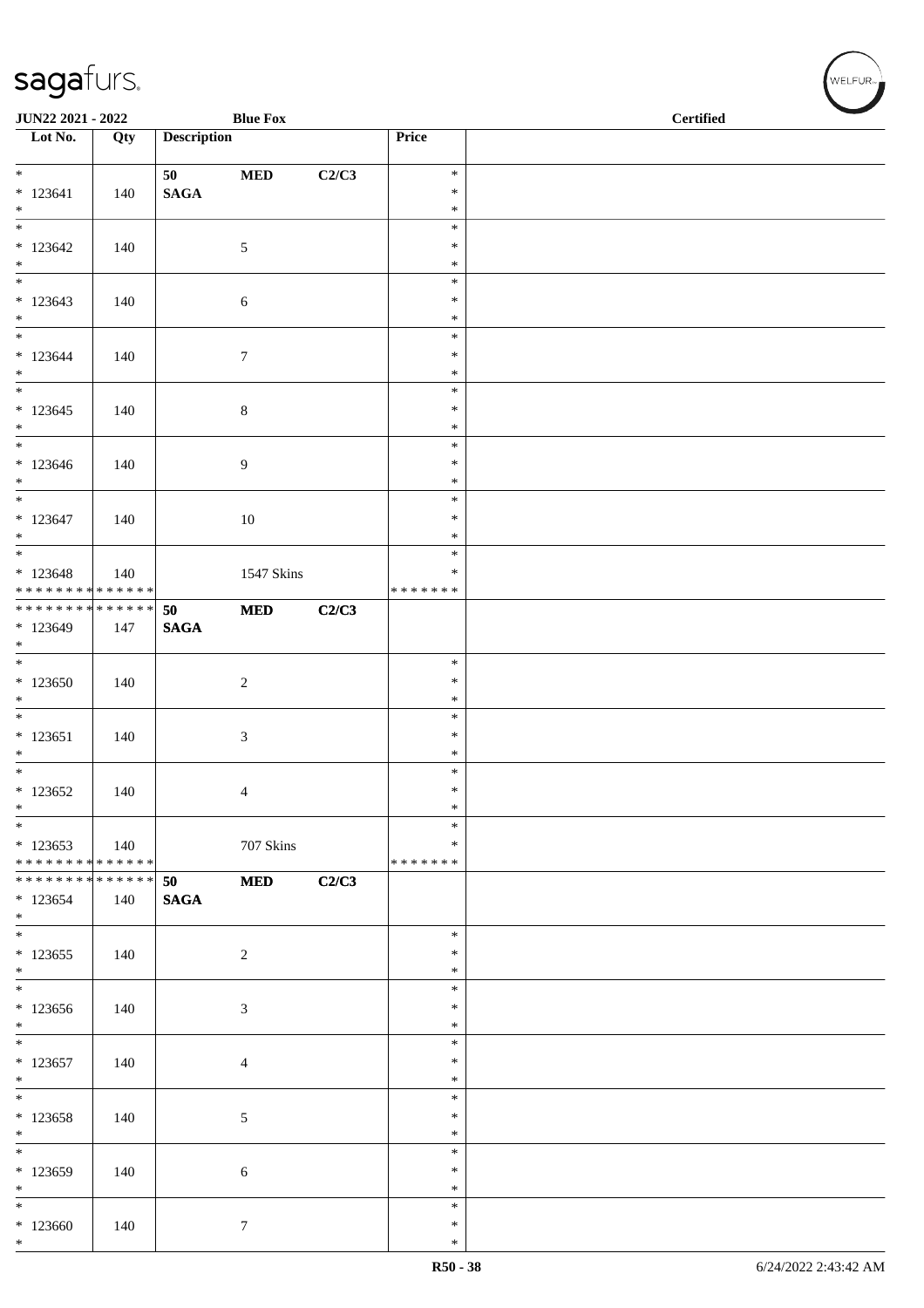| JUN22 2021 - 2022                          |     |                    | <b>Blue Fox</b>           |       |                    | <b>Certified</b> |
|--------------------------------------------|-----|--------------------|---------------------------|-------|--------------------|------------------|
| $\overline{\phantom{1}}$ Lot No.           | Qty | <b>Description</b> |                           |       | Price              |                  |
|                                            |     | 50                 | $\bf MED$                 | C2/C3 | $\ast$             |                  |
| $*123661$                                  | 140 | $\mathbf{SAGA}$    |                           |       | $\ast$             |                  |
| $*$<br>$\overline{\phantom{0}}$            |     |                    |                           |       | $\ast$<br>$\ast$   |                  |
| $*123662$                                  | 140 |                    | 9                         |       | $\ast$             |                  |
| $*$<br>$\overline{\phantom{0}}$            |     |                    |                           |       | $\ast$             |                  |
| $*123663$                                  | 140 |                    | 10                        |       | $\ast$<br>$\ast$   |                  |
| $*$                                        |     |                    |                           |       | $\ast$             |                  |
|                                            |     |                    |                           |       | $\ast$             |                  |
| $*123664$<br>$*$                           | 140 |                    | $11\,$                    |       | $\ast$<br>$\ast$   |                  |
|                                            |     |                    |                           |       | $\ast$             |                  |
| $*123665$<br>* * * * * * * * * * * * * *   | 143 |                    | 1683 Skins                |       | ∗<br>* * * * * * * |                  |
| ******** <mark>******</mark>               |     | 50                 | $\bf MED$                 | C2/C3 |                    |                  |
| $*123666$                                  | 161 | <b>SAGA</b>        | SLK                       |       |                    |                  |
| $*$<br>$*$                                 |     |                    |                           |       | $\ast$             |                  |
| $*123667$                                  | 154 |                    | $\sqrt{2}$                |       | $\ast$             |                  |
| $*$<br>$\overline{\ }$                     |     |                    |                           |       | $\ast$<br>$\ast$   |                  |
| $*123668$                                  | 154 |                    | 3                         |       | $\ast$             |                  |
| $*$                                        |     |                    |                           |       | $\ast$             |                  |
| $*$<br>$*123669$                           | 154 |                    | 4                         |       | $\ast$<br>$\ast$   |                  |
| $\ast$                                     |     |                    |                           |       | $\ast$             |                  |
|                                            |     |                    |                           |       | $\ast$<br>$\ast$   |                  |
| $*123670$<br>$\ast$                        | 154 |                    | 5                         |       | $\ast$             |                  |
|                                            |     |                    |                           |       | $\ast$             |                  |
| $* 123671$<br>$*$                          | 154 |                    | 6                         |       | $\ast$<br>$\ast$   |                  |
| $\overline{\phantom{0}}$                   |     |                    |                           |       | $\ast$             |                  |
| $*123672$<br>$\ast$                        | 154 |                    | $\tau$                    |       | $\ast$<br>$\ast$   |                  |
| $*$                                        |     |                    |                           |       | $\ast$             |                  |
| $* 123673$                                 | 154 |                    | $\,8\,$                   |       | $\ast$             |                  |
| $*$<br>$\ast$                              |     |                    |                           |       | $\ast$<br>$\ast$   |                  |
| $* 123674$                                 | 154 |                    | 9                         |       | $\ast$             |                  |
| $*$<br>$*$                                 |     |                    |                           |       | $\ast$             |                  |
| $*123675$                                  | 132 |                    | 1525 Skins                |       | ∗<br>∗             |                  |
| * * * * * * * * * * * * * *                |     |                    |                           |       | * * * * * * *      |                  |
| * * * * * * * * * * * * * * *<br>$*123676$ | 154 | 50<br><b>SAGA</b>  | <b>MED</b><br><b>SILK</b> | C2/C3 |                    |                  |
| $*$                                        |     |                    |                           |       |                    |                  |
|                                            |     |                    |                           |       | $\ast$             |                  |
| $*123677$<br>$*$                           | 154 |                    | $\overline{2}$            |       | $\ast$<br>$\ast$   |                  |
| $\overline{\ast}$                          |     |                    |                           |       | $\ast$             |                  |
| $* 123678$<br>$*$                          | 154 |                    | 3                         |       | $\ast$<br>$\ast$   |                  |
| $\overline{\phantom{0}}$                   |     |                    |                           |       | $\ast$             |                  |
| * 123679                                   | 154 |                    | 4                         |       | $\ast$             |                  |
| $*$<br>$\ast$                              |     |                    |                           |       | $\ast$<br>$\ast$   |                  |
| $*123680$                                  | 154 |                    | 5                         |       | $\ast$             |                  |
| $*$                                        |     |                    |                           |       | $\ast$             |                  |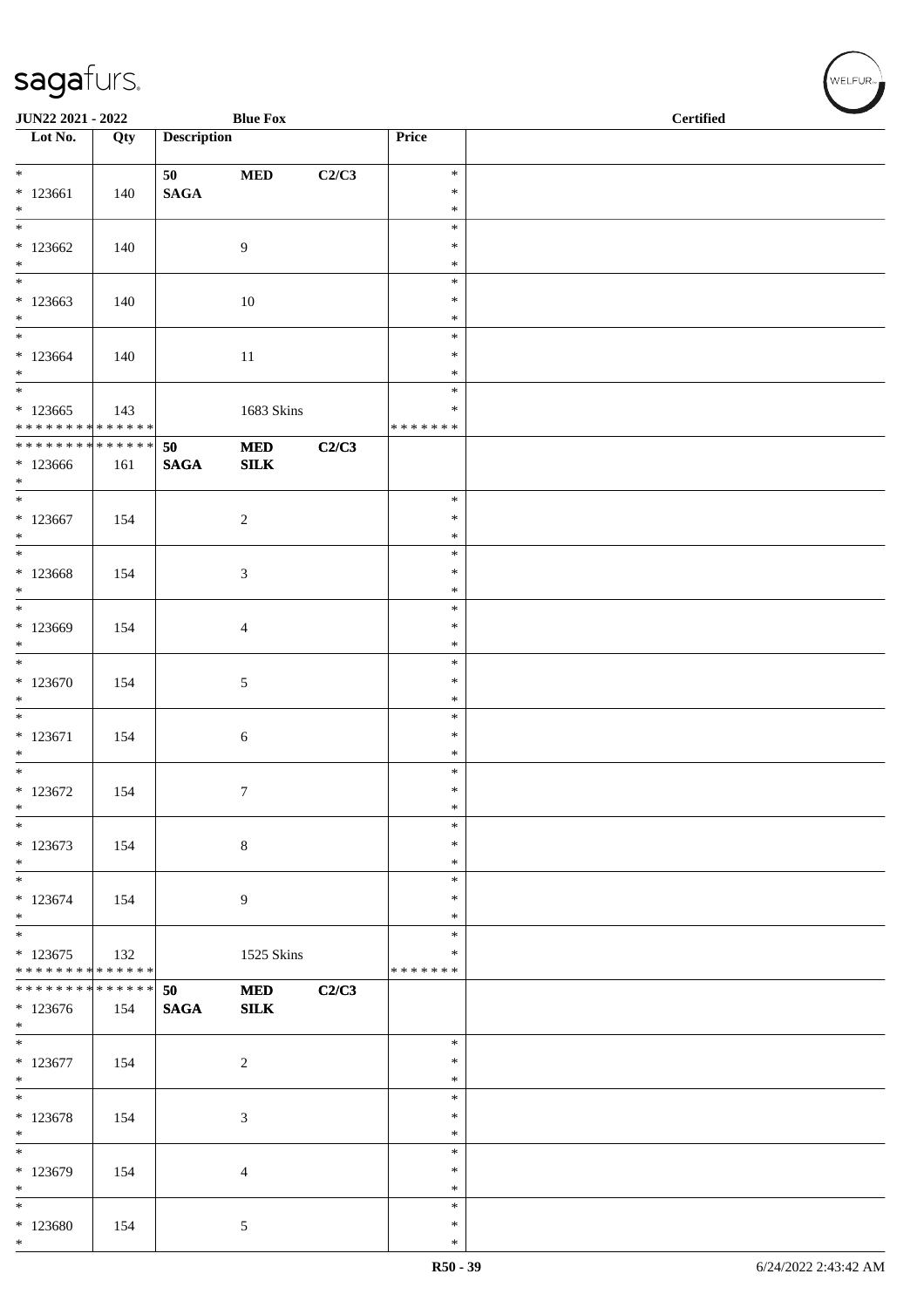| JUN22 2021 - 2022                             |     |                    | <b>Blue Fox</b>  |       |                  | <b>Certified</b> |  |  |  |
|-----------------------------------------------|-----|--------------------|------------------|-------|------------------|------------------|--|--|--|
| Lot No.                                       | Qty | <b>Description</b> |                  |       | Price            |                  |  |  |  |
| $*$                                           |     | 50                 | $\bf MED$        | C2/C3 | $\ast$           |                  |  |  |  |
| $* 123681$                                    | 154 | $\mathbf{SAGA}$    | ${\bf SILK}$     |       | $\ast$           |                  |  |  |  |
| $\ast$<br>$\overline{\phantom{0}}$            |     |                    |                  |       | $\ast$<br>$\ast$ |                  |  |  |  |
| $*123682$                                     | 154 |                    | $\tau$           |       | $\ast$           |                  |  |  |  |
| $*$                                           |     |                    |                  |       | $\ast$           |                  |  |  |  |
| $\overline{\phantom{0}}$<br>$*123683$         |     |                    |                  |       | $\ast$<br>$\ast$ |                  |  |  |  |
| $*$                                           | 154 |                    | $8\,$            |       | $\ast$           |                  |  |  |  |
| $\overline{\ast}$                             |     |                    |                  |       | $\ast$           |                  |  |  |  |
| $*123684$<br>$*$                              | 154 |                    | 9                |       | $\ast$<br>$\ast$ |                  |  |  |  |
| $\overline{\phantom{0}}$                      |     |                    |                  |       | $\ast$           |                  |  |  |  |
| $*123685$<br>$\ast$                           | 154 |                    | $10\,$           |       | $\ast$<br>$\ast$ |                  |  |  |  |
| $\overline{\phantom{0}}$                      |     |                    |                  |       | $\ast$           |                  |  |  |  |
| $*123686$                                     | 154 |                    | 1694 Skins       |       | $\ast$           |                  |  |  |  |
| * * * * * * * * * * * * * *<br>************** |     | 50                 | $\bf MED$        | C2/C3 | * * * * * * *    |                  |  |  |  |
| $* 123687$                                    | 161 | ${\bf S}{\bf I}$   |                  |       |                  |                  |  |  |  |
| $\ast$<br>$\overline{\ast}$                   |     |                    |                  |       |                  |                  |  |  |  |
| $* 123688$                                    | 154 |                    | $\sqrt{2}$       |       | $\ast$<br>$\ast$ |                  |  |  |  |
| $*$                                           |     |                    |                  |       | $\ast$           |                  |  |  |  |
|                                               |     |                    |                  |       | $\ast$<br>$\ast$ |                  |  |  |  |
| * 123689<br>$*$                               | 154 |                    | $\mathfrak{Z}$   |       | $\ast$           |                  |  |  |  |
|                                               |     |                    |                  |       | $\ast$           |                  |  |  |  |
| $*123690$<br>$*$                              | 154 |                    | $\overline{4}$   |       | $\ast$<br>$\ast$ |                  |  |  |  |
|                                               |     |                    |                  |       | $\ast$           |                  |  |  |  |
| $* 123691$                                    | 154 |                    | $\sqrt{5}$       |       | $\ast$           |                  |  |  |  |
| $*$<br>$*$                                    |     |                    |                  |       | $\ast$<br>$\ast$ |                  |  |  |  |
| $*123692$                                     | 154 |                    | 6                |       | $\ast$           |                  |  |  |  |
| $\ast$<br>$*$                                 |     |                    |                  |       | $\ast$<br>$\ast$ |                  |  |  |  |
| * 123693                                      | 154 |                    | $\boldsymbol{7}$ |       | $\ast$           |                  |  |  |  |
| $*$                                           |     |                    |                  |       | $\ast$           |                  |  |  |  |
| $*123694$                                     | 154 |                    | $8\,$            |       | $\ast$<br>$\ast$ |                  |  |  |  |
| $*$                                           |     |                    |                  |       | $\ast$           |                  |  |  |  |
| * 123695                                      |     |                    |                  |       | $\ast$<br>$\ast$ |                  |  |  |  |
| $*$                                           | 154 |                    | $\overline{9}$   |       | $\ast$           |                  |  |  |  |
|                                               |     |                    |                  |       | $\ast$           |                  |  |  |  |
| * 123696<br>$*$                               | 154 |                    | 10               |       | $\ast$<br>$\ast$ |                  |  |  |  |
|                                               |     |                    |                  |       | $\ast$           |                  |  |  |  |
| $*123697$                                     | 154 |                    | 11               |       | $\ast$           |                  |  |  |  |
| $*$<br>$\overline{\phantom{0}}$               |     |                    |                  |       | $\ast$<br>$\ast$ |                  |  |  |  |
| * 123698                                      | 154 |                    | 12               |       | $\ast$           |                  |  |  |  |
| $*$                                           |     |                    |                  |       | $\ast$<br>$\ast$ |                  |  |  |  |
| * 123699                                      | 154 |                    | 13               |       | $\ast$           |                  |  |  |  |
| $*$<br>$\overline{\phantom{0}}$               |     |                    |                  |       | $\ast$           |                  |  |  |  |
| $*123700$                                     | 154 |                    | 14               |       | $\ast$<br>$\ast$ |                  |  |  |  |
| $*$                                           |     |                    |                  |       | $\ast$           |                  |  |  |  |

√<br>WELFUR<sub>™</sub>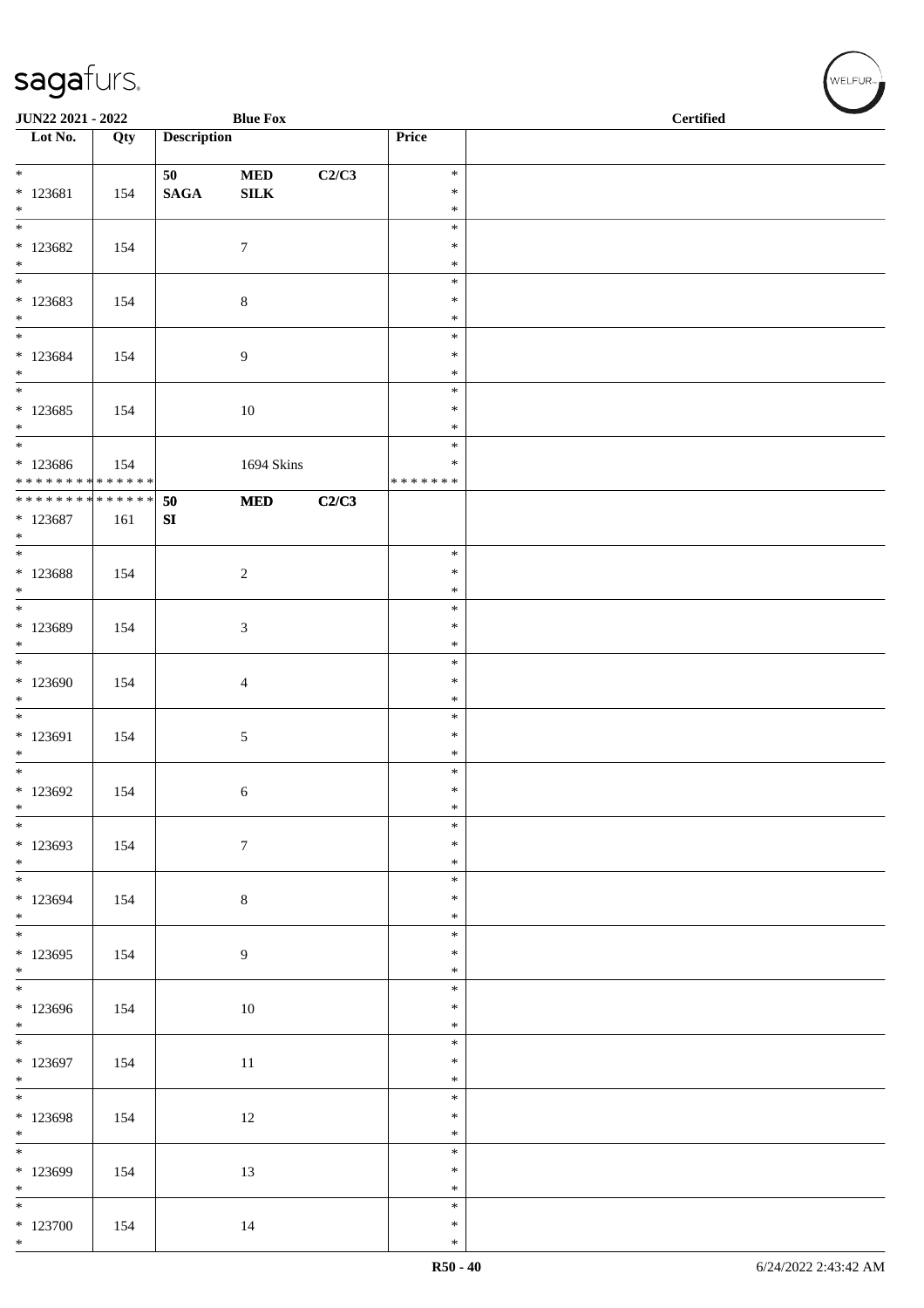| JUN22 2021 - 2022                                                          |     |                    | <b>Blue Fox</b>                                                                                                     |       |                  | <b>Certified</b> |  |  |  |
|----------------------------------------------------------------------------|-----|--------------------|---------------------------------------------------------------------------------------------------------------------|-------|------------------|------------------|--|--|--|
| $\overline{\phantom{1}}$ Lot No.                                           | Qty | <b>Description</b> |                                                                                                                     |       | Price            |                  |  |  |  |
| $*$                                                                        |     | 50                 | $\bf MED$                                                                                                           | C2/C3 | $\ast$           |                  |  |  |  |
| $* 123701$                                                                 | 154 | ${\bf S}{\bf I}$   |                                                                                                                     |       | $\ast$           |                  |  |  |  |
| $*$<br>$\overline{\phantom{0}}$                                            |     |                    |                                                                                                                     |       | $\ast$<br>$\ast$ |                  |  |  |  |
| $*123702$                                                                  | 154 |                    | 16                                                                                                                  |       | $\ast$           |                  |  |  |  |
| $*$                                                                        |     |                    |                                                                                                                     |       | $\ast$           |                  |  |  |  |
| $\overline{\phantom{0}}$<br>* 123703                                       |     |                    |                                                                                                                     |       | $\ast$<br>∗      |                  |  |  |  |
| * * * * * * * * <mark>* * * * * * *</mark>                                 | 55  |                    | 2526 Skins                                                                                                          |       | * * * * * * *    |                  |  |  |  |
| ******** <mark>******</mark>                                               |     | 50                 | $\bf MED$                                                                                                           | C2/C3 |                  |                  |  |  |  |
| $* 123704$<br>$*$                                                          | 154 | SI                 |                                                                                                                     |       |                  |                  |  |  |  |
| $\overline{\phantom{0}}$                                                   |     |                    |                                                                                                                     |       | $\ast$           |                  |  |  |  |
| $* 123705$                                                                 | 154 |                    | $\sqrt{2}$                                                                                                          |       | $\ast$           |                  |  |  |  |
| $*$                                                                        |     |                    |                                                                                                                     |       | $\ast$<br>$\ast$ |                  |  |  |  |
| $*123706$                                                                  | 154 |                    | 3                                                                                                                   |       | $\ast$           |                  |  |  |  |
| $*$<br>$\overline{\ast}$                                                   |     |                    |                                                                                                                     |       | $\ast$<br>$\ast$ |                  |  |  |  |
| $*$ 123707                                                                 | 154 |                    | 4                                                                                                                   |       | $\ast$           |                  |  |  |  |
| $*$                                                                        |     |                    |                                                                                                                     |       | $\ast$           |                  |  |  |  |
| $\overline{\ }$                                                            |     |                    |                                                                                                                     |       | $\ast$           |                  |  |  |  |
| $* 123708$<br>$*$                                                          | 154 |                    | 5                                                                                                                   |       | $\ast$<br>$\ast$ |                  |  |  |  |
|                                                                            |     |                    |                                                                                                                     |       | $\ast$           |                  |  |  |  |
| $*123709$<br>$*$                                                           | 154 |                    | 6                                                                                                                   |       | $\ast$           |                  |  |  |  |
| $\overline{\phantom{0}}$                                                   |     |                    |                                                                                                                     |       | $\ast$<br>$\ast$ |                  |  |  |  |
| $* 123710$                                                                 | 154 |                    | $\tau$                                                                                                              |       | $\ast$           |                  |  |  |  |
| $\ast$                                                                     |     |                    |                                                                                                                     |       | $\ast$           |                  |  |  |  |
| $*$<br>$* 123711$                                                          | 154 |                    | $\,8\,$                                                                                                             |       | $\ast$<br>$\ast$ |                  |  |  |  |
| $*$                                                                        |     |                    |                                                                                                                     |       | $\ast$           |                  |  |  |  |
|                                                                            |     |                    |                                                                                                                     |       | $\ast$           |                  |  |  |  |
| $* 123712$<br>$\ast$                                                       | 154 |                    | 9                                                                                                                   |       | $\ast$<br>$\ast$ |                  |  |  |  |
| $\overline{\phantom{a}^*}$                                                 |     |                    |                                                                                                                     |       | $\ast$           |                  |  |  |  |
| * 123713                                                                   | 154 |                    | $10\,$                                                                                                              |       | $\ast$           |                  |  |  |  |
| $*$<br>$*$                                                                 |     |                    |                                                                                                                     |       | $\ast$<br>$\ast$ |                  |  |  |  |
| $* 123714$                                                                 | 154 |                    | 1694 Skins                                                                                                          |       | $\ast$           |                  |  |  |  |
| * * * * * * * * <mark>* * * * * * *</mark><br>******** <mark>******</mark> |     |                    |                                                                                                                     |       | * * * * * * *    |                  |  |  |  |
| $* 123715$<br>$*$                                                          | 119 | 50<br><b>SROY</b>  | $\boldsymbol{\text{X}}\boldsymbol{\text{D}}\boldsymbol{/}\boldsymbol{\text{D}}\boldsymbol{\text{K}}$<br><b>HEAV</b> | C2/C3 |                  |                  |  |  |  |
|                                                                            |     |                    |                                                                                                                     |       | $\ast$           |                  |  |  |  |
| $* 123716$<br>$*$                                                          | 112 |                    | $\overline{2}$                                                                                                      |       | $\ast$<br>$\ast$ |                  |  |  |  |
| $\overline{\phantom{0}}$                                                   |     |                    |                                                                                                                     |       | $\ast$           |                  |  |  |  |
| $* 123717$                                                                 | 112 |                    | $\mathfrak{Z}$                                                                                                      |       | $\ast$           |                  |  |  |  |
| $*$<br>$\overline{\phantom{0}}$                                            |     |                    |                                                                                                                     |       | $\ast$<br>$\ast$ |                  |  |  |  |
| $* 123718$                                                                 | 112 |                    | $\overline{4}$                                                                                                      |       | $\ast$           |                  |  |  |  |
| $*$<br>$\overline{\ast}$                                                   |     |                    |                                                                                                                     |       | $\ast$           |                  |  |  |  |
| * 123719                                                                   | 112 |                    | $\mathfrak{S}$                                                                                                      |       | $\ast$<br>$\ast$ |                  |  |  |  |
| $*$                                                                        |     |                    |                                                                                                                     |       | $\ast$           |                  |  |  |  |
| $*$                                                                        |     |                    |                                                                                                                     |       | $\ast$           |                  |  |  |  |
| $*123720$<br>$*$                                                           | 112 |                    | 6                                                                                                                   |       | $\ast$<br>$\ast$ |                  |  |  |  |

 $w$ ELFUR-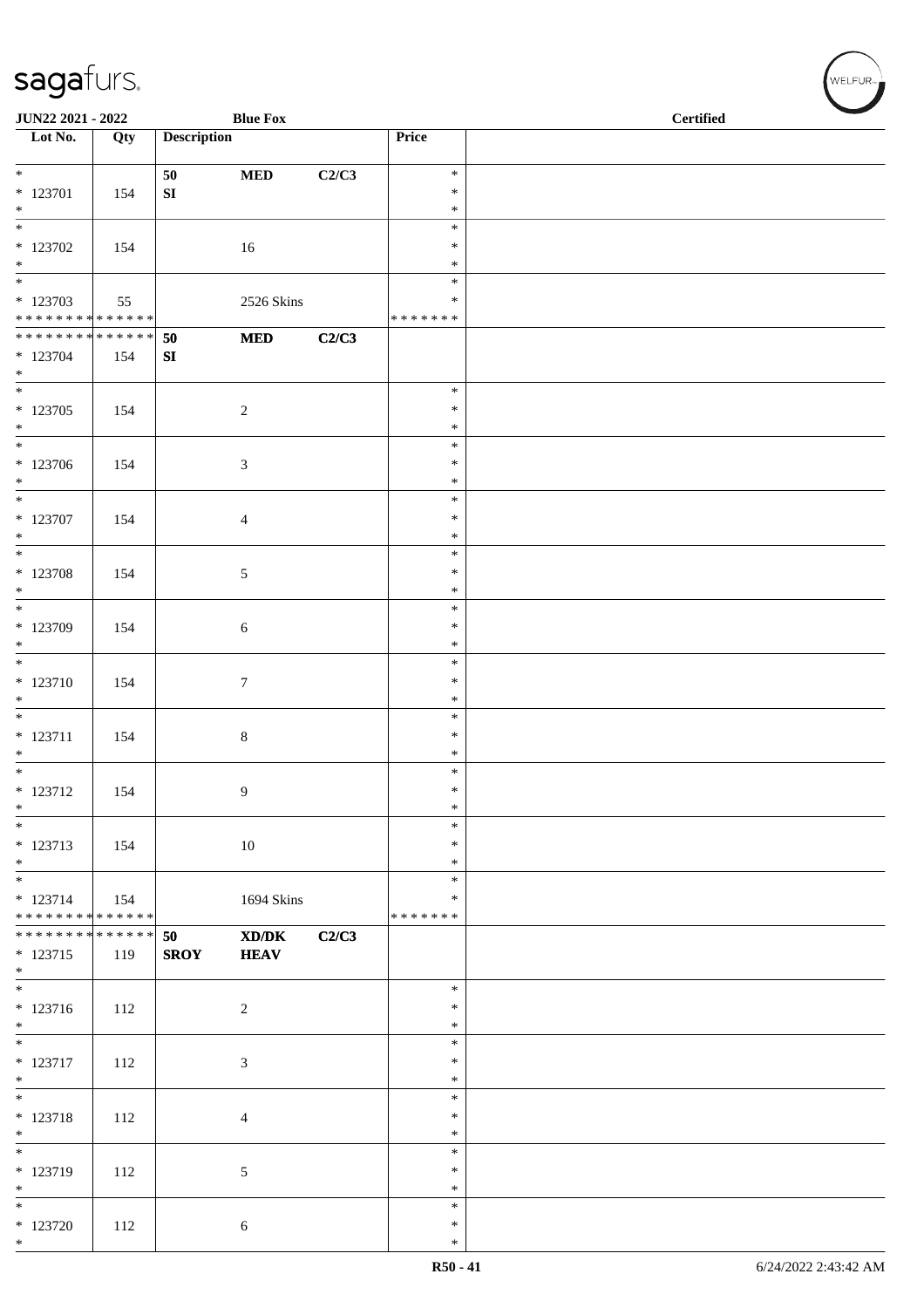| JUN22 2021 - 2022                  |     |                    | <b>Blue Fox</b>                                                                                      |       |                  | <b>Certified</b> |
|------------------------------------|-----|--------------------|------------------------------------------------------------------------------------------------------|-------|------------------|------------------|
| $\overline{\phantom{1}}$ Lot No.   | Qty | <b>Description</b> |                                                                                                      |       | Price            |                  |
| $*$                                |     | 50                 |                                                                                                      |       | $\ast$           |                  |
| $* 123721$                         | 60  | <b>SROY</b>        | $\bold{X}\bold{D}/\bold{D}\bold{K}$<br><b>HEAV</b>                                                   | C2/C3 | ∗                |                  |
| * * * * * * * * * * * * * *        |     |                    |                                                                                                      |       | * * * * * * *    |                  |
| ******** <mark>******</mark>       |     | 50                 | $\boldsymbol{\text{X}}\boldsymbol{\text{D}}\boldsymbol{/}\boldsymbol{\text{D}}\boldsymbol{\text{K}}$ | C2/C3 |                  |                  |
| $*$ 123722                         | 119 | <b>SROY</b>        | <b>HEAV</b>                                                                                          |       |                  |                  |
| $*$<br>$\overline{\phantom{0}}$    |     |                    |                                                                                                      |       | $\ast$           |                  |
| $* 123723$                         | 112 |                    | $\overline{2}$                                                                                       |       | $\ast$           |                  |
| $*$                                |     |                    |                                                                                                      |       | $\ast$           |                  |
| $\overline{\phantom{0}}$           |     |                    |                                                                                                      |       | $\ast$           |                  |
| $* 123724$<br>$*$                  | 112 |                    | $\mathfrak{Z}$                                                                                       |       | $\ast$<br>$\ast$ |                  |
| $\overline{\phantom{0}}$           |     |                    |                                                                                                      |       | $\ast$           |                  |
| $* 123725$                         | 112 |                    | $\overline{4}$                                                                                       |       | $\ast$           |                  |
| $*$                                |     |                    |                                                                                                      |       | $\ast$           |                  |
|                                    |     |                    |                                                                                                      |       | $\ast$           |                  |
| $* 123726$<br>$*$                  | 112 |                    | 5                                                                                                    |       | $\ast$<br>$\ast$ |                  |
|                                    |     |                    |                                                                                                      |       | $\ast$           |                  |
| $*$ 123727                         | 112 |                    | 6                                                                                                    |       | ∗                |                  |
| $\ast$<br>$\overline{\phantom{0}}$ |     |                    |                                                                                                      |       | $\ast$           |                  |
| $*$ 123728                         | 112 |                    | $\tau$                                                                                               |       | $\ast$<br>$\ast$ |                  |
| $\ast$                             |     |                    |                                                                                                      |       | $\ast$           |                  |
|                                    |     |                    |                                                                                                      |       | $\ast$           |                  |
| $*$ 123729                         | 112 |                    | $8\,$                                                                                                |       | $\ast$           |                  |
| $*$                                |     |                    |                                                                                                      |       | $\ast$<br>$\ast$ |                  |
| $*123730$                          | 112 |                    | 9                                                                                                    |       | $\ast$           |                  |
| $\ast$                             |     |                    |                                                                                                      |       | $\ast$           |                  |
| $\overline{\phantom{0}}$           |     |                    |                                                                                                      |       | $\ast$           |                  |
| $* 123731$<br>$*$                  | 112 |                    | $10\,$                                                                                               |       | $\ast$<br>$\ast$ |                  |
| $\overline{\phantom{0}}$           |     |                    |                                                                                                      |       | $\ast$           |                  |
| $* 123732$                         | 112 |                    | 11                                                                                                   |       | $\ast$           |                  |
| $\ast$                             |     |                    |                                                                                                      |       | $\ast$           |                  |
| $\ast$<br>* 123733                 | 112 |                    | 12                                                                                                   |       | $\ast$<br>∗      |                  |
| $*$                                |     |                    |                                                                                                      |       | ∗                |                  |
| $\ast$                             |     |                    |                                                                                                      |       | $\ast$           |                  |
| $* 123734$                         | 112 |                    | 13                                                                                                   |       | $\ast$           |                  |
| $*$<br>$*$                         |     |                    |                                                                                                      |       | $\ast$<br>$\ast$ |                  |
| * 123735                           | 68  |                    | 1531 Skins                                                                                           |       | $\ast$           |                  |
| * * * * * * * * * * * * * *        |     |                    |                                                                                                      |       | * * * * * * *    |                  |
| * * * * * * * * * * * * * *        |     | 50                 | XD/DK                                                                                                | C2/C3 |                  |                  |
| $*123736$<br>$*$                   | 119 | <b>SROY</b>        | <b>HEAV</b>                                                                                          |       |                  |                  |
| $\overline{\ast}$                  |     |                    |                                                                                                      |       | $\ast$           |                  |
| $* 123737$                         | 112 |                    | $\overline{c}$                                                                                       |       | $\ast$           |                  |
| $*$                                |     |                    |                                                                                                      |       | $\ast$           |                  |
| $\ast$<br>$* 123738$               | 41  |                    | 272 Skins                                                                                            |       | $\ast$<br>$\ast$ |                  |
| * * * * * * * * * * * * * *        |     |                    |                                                                                                      |       | * * * * * * *    |                  |
| * * * * * * * * * * * * * *        |     | 50                 | XD/DK                                                                                                | C2/C3 |                  |                  |
| * 123739                           | 119 | <b>SROY</b>        | <b>HEAV</b>                                                                                          |       |                  |                  |
| $\ast$<br>$*$                      |     |                    |                                                                                                      |       | $\ast$           |                  |
| $*123740$                          | 112 |                    | $\overline{c}$                                                                                       |       | $\ast$           |                  |
| $*$                                |     |                    |                                                                                                      |       | $\ast$           |                  |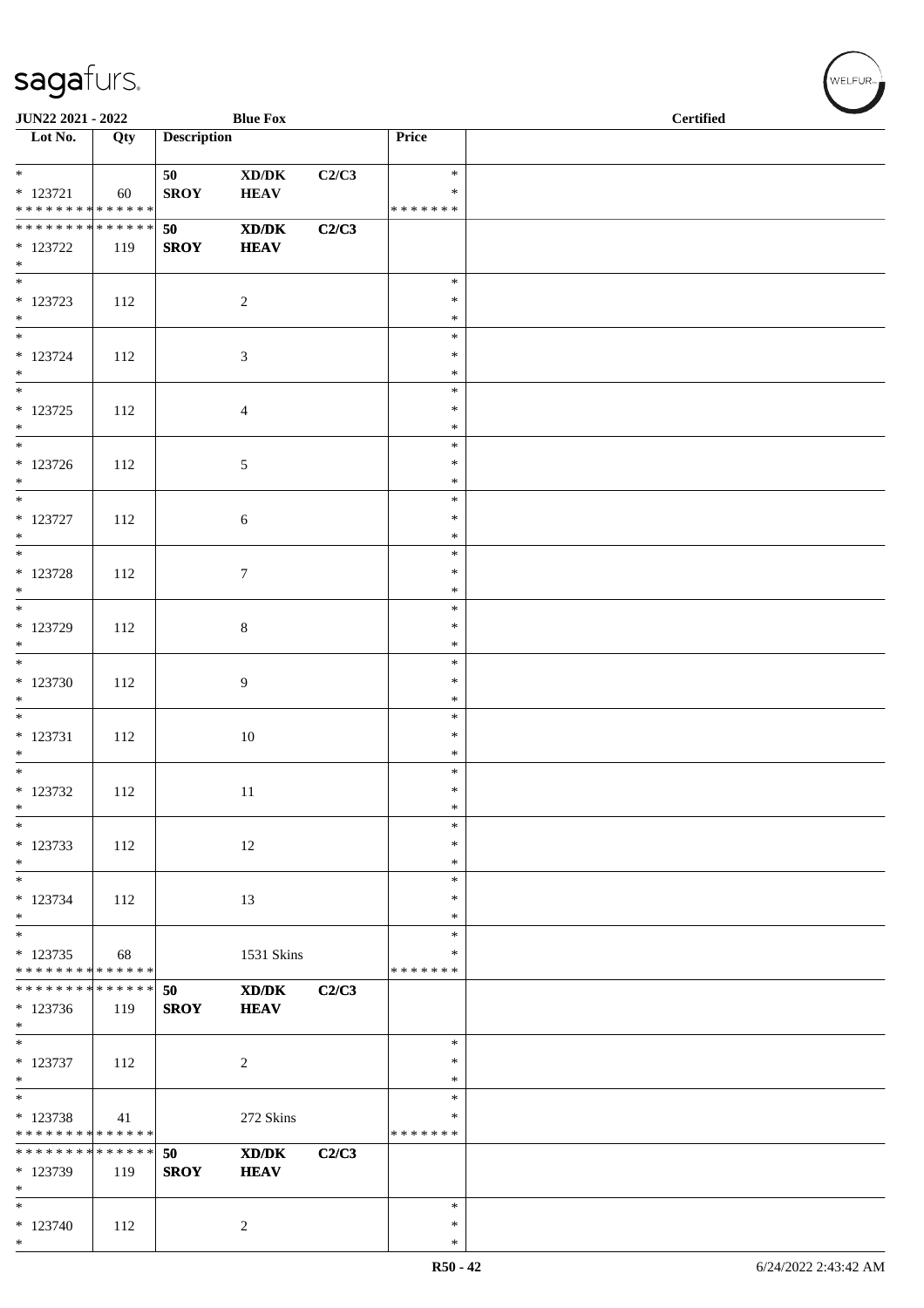| JUN22 2021 - 2022<br><b>Blue Fox</b>               |     |                    |                                                    |       |                                   | <b>Certified</b> |
|----------------------------------------------------|-----|--------------------|----------------------------------------------------|-------|-----------------------------------|------------------|
| $\overline{\phantom{1}}$ Lot No.                   | Qty | <b>Description</b> |                                                    |       | Price                             |                  |
| $*$<br>$* 123741$<br>* * * * * * * * * * * * * *   | 24  | 50<br><b>SROY</b>  | $\bold{X}\bold{D}/\bold{D}\bold{K}$<br><b>HEAV</b> | C2/C3 | $\ast$<br>$\ast$<br>* * * * * * * |                  |
| * * * * * * * * * * * * * *<br>$* 123742$<br>$*$   | 133 | 50<br><b>SROY</b>  | $\mathbf{X}\mathbf{D}/\mathbf{D}\mathbf{K}$        | C2/C3 |                                   |                  |
| $\overline{\phantom{0}}$<br>$* 123743$<br>$*$      | 126 |                    | $\sqrt{2}$                                         |       | $\ast$<br>$\ast$<br>$\ast$        |                  |
| $\overline{\ast}$<br>$* 123744$<br>$*$             | 126 |                    | $\mathfrak{Z}$                                     |       | $\ast$<br>$\ast$<br>$\ast$        |                  |
| $\overline{\phantom{0}}$<br>$* 123745$<br>$*$      | 126 |                    | $\overline{4}$                                     |       | $\ast$<br>$\ast$<br>$\ast$        |                  |
| $\overline{\phantom{0}}$<br>$* 123746$<br>$*$      | 126 |                    | 5                                                  |       | $\ast$<br>$\ast$<br>$\ast$        |                  |
| $\overline{\phantom{0}}$<br>$* 123747$<br>$\ast$   | 126 |                    | 6                                                  |       | $\ast$<br>$\ast$<br>$\ast$        |                  |
| $\overline{\phantom{0}}$<br>$* 123748$<br>$\ast$   | 126 |                    | $\tau$                                             |       | $\ast$<br>$\ast$<br>$\ast$        |                  |
| $* 123749$<br>$*$                                  | 126 |                    | $\,8\,$                                            |       | $\ast$<br>$\ast$<br>$\ast$        |                  |
| $*123750$<br>$*$                                   | 126 |                    | 9                                                  |       | $\ast$<br>$\ast$<br>$\ast$        |                  |
| $\overline{\phantom{0}}$<br>$* 123751$<br>$*$      | 126 |                    | $10\,$                                             |       | $\ast$<br>$\ast$<br>$\ast$        |                  |
| $\overline{\phantom{0}}$<br>* 123752<br>$*$        | 126 |                    | 11                                                 |       | $\ast$<br>$\ast$<br>$\ast$        |                  |
| $*$<br>$* 123753$<br>* * * * * * * * * * * * * * * | 29  |                    | 1422 Skins                                         |       | $\ast$<br>∗<br>*******            |                  |
| * * * * * * * * * * * * * * *<br>* 123754<br>$*$   | 133 | 50<br><b>SROY</b>  | $\mathbf{X}\mathbf{D}/\mathbf{D}\mathbf{K}$        | C2/C3 |                                   |                  |
| $* 123755$<br>$*$                                  | 126 |                    | $\overline{c}$                                     |       | $\ast$<br>$\ast$<br>$\ast$        |                  |
| $*123756$<br>$*$                                   | 126 |                    | 3                                                  |       | $\ast$<br>$\ast$<br>∗             |                  |
| $\overline{\phantom{0}}$<br>$* 123757$<br>$*$      | 126 |                    | 4                                                  |       | $\ast$<br>$\ast$<br>$\ast$        |                  |
| $\overline{\phantom{0}}$<br>$* 123758$<br>$*$      | 126 |                    | 5                                                  |       | $\ast$<br>$\ast$<br>$\ast$        |                  |
| $* 123759$<br>$*$                                  | 126 |                    | 6                                                  |       | $\ast$<br>$\ast$<br>∗             |                  |
| $*$<br>$*123760$<br>$*$                            | 126 |                    | $\boldsymbol{7}$                                   |       | $\ast$<br>$\ast$<br>$\ast$        |                  |

、<br>WELFUR<sub>™</sub>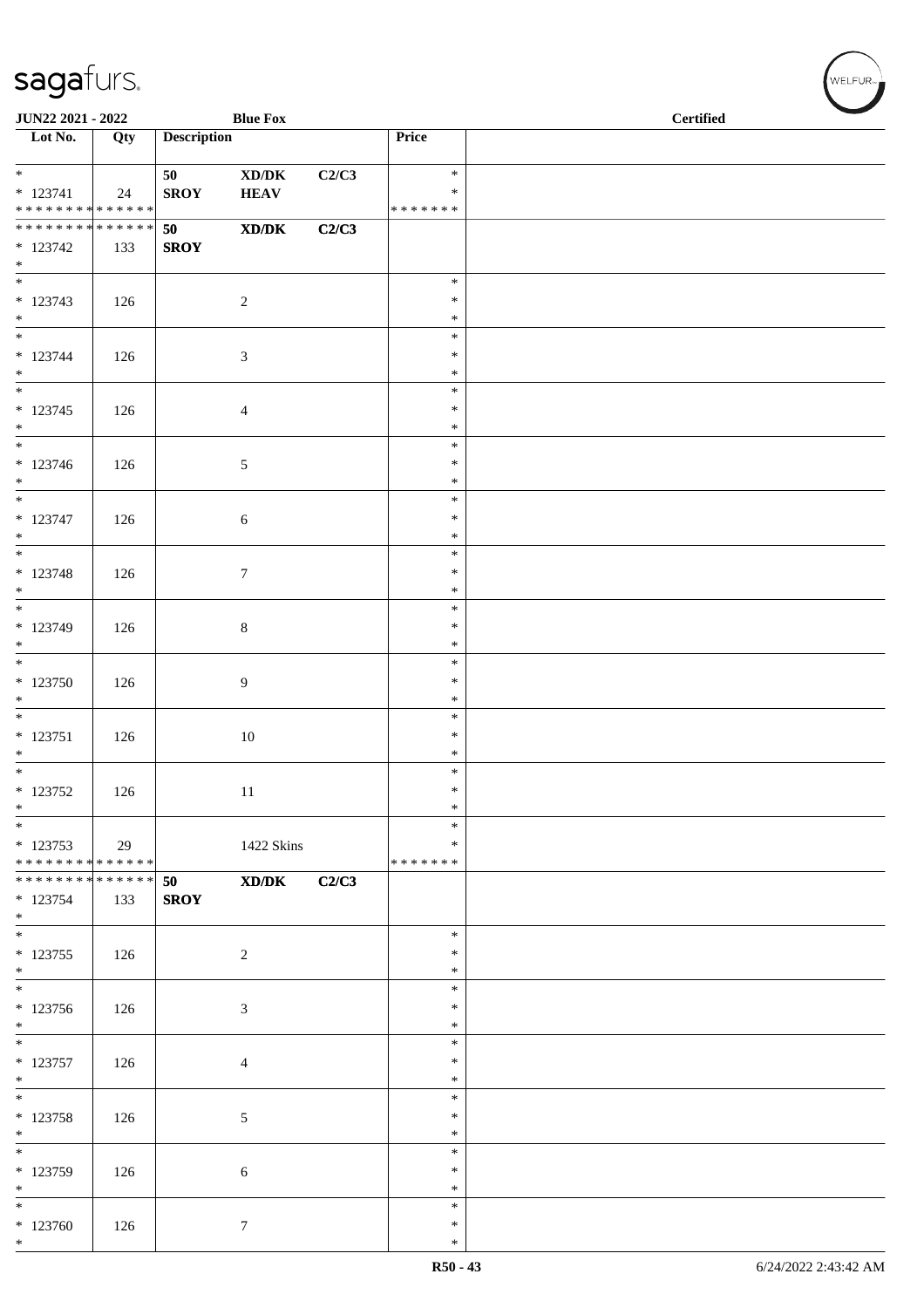| JUN22 2021 - 2022                                           |             |                    | <b>Blue Fox</b>                              |                  | <b>Certified</b> |  |  |
|-------------------------------------------------------------|-------------|--------------------|----------------------------------------------|------------------|------------------|--|--|
| $\overline{\phantom{1}}$ Lot No.                            | Qty         | <b>Description</b> |                                              | Price            |                  |  |  |
|                                                             |             | 50                 | $\bold{X}\bold{D}/\bold{D}\bold{K}$<br>C2/C3 | $\ast$           |                  |  |  |
| $* 123761$                                                  | 126         | <b>SROY</b>        |                                              | $\ast$           |                  |  |  |
| $*$<br>$\overline{\ast}$                                    |             |                    |                                              | $\ast$<br>$\ast$ |                  |  |  |
| $*123762$                                                   | 126         |                    | 9                                            | $\ast$           |                  |  |  |
| $*$<br>$\overline{\phantom{0}}$                             |             |                    |                                              | $\ast$<br>$\ast$ |                  |  |  |
| $* 123763$<br>$\ast$                                        | 126         |                    | 10                                           | $\ast$<br>$\ast$ |                  |  |  |
| $\overline{\phantom{0}}$<br>$* 123764$                      | 126         |                    | 11                                           | $\ast$<br>$\ast$ |                  |  |  |
| $*$<br>$\overline{\phantom{0}}$                             |             |                    |                                              | $\ast$<br>$\ast$ |                  |  |  |
| $* 123765$                                                  | 126         |                    | 12                                           | $\ast$           |                  |  |  |
| $*$<br>$*$                                                  |             |                    |                                              | $\ast$<br>$\ast$ |                  |  |  |
| $*123766$                                                   | 126         |                    | 13                                           | $\ast$           |                  |  |  |
| $*$<br>$*$                                                  |             |                    |                                              | $\ast$<br>$\ast$ |                  |  |  |
| $* 123767$<br>$*$                                           | 126         |                    | 14                                           | $\ast$<br>$\ast$ |                  |  |  |
| $\overline{\phantom{0}}$                                    |             |                    |                                              | $\ast$           |                  |  |  |
| * 123768<br>$*$                                             | 126         |                    | 15                                           | $\ast$<br>$\ast$ |                  |  |  |
| $\overline{\ast}$                                           |             |                    |                                              | $\ast$           |                  |  |  |
| * 123769<br>$\ast$                                          | 126         |                    | 16                                           | $\ast$<br>$\ast$ |                  |  |  |
|                                                             |             |                    |                                              | $\ast$           |                  |  |  |
| $* 123770$                                                  | 69          |                    | 2092 Skins                                   | $\ast$           |                  |  |  |
| * * * * * * * * * * * * * *<br>******** <mark>******</mark> |             |                    | <b>IDENTICAL</b>                             | * * * * * * *    |                  |  |  |
| $* 123771$<br>$*$                                           | 133         |                    |                                              |                  |                  |  |  |
| $*$                                                         |             |                    |                                              | $\ast$           |                  |  |  |
| $*$ 123772<br>$\ast$                                        | 126         |                    | $\boldsymbol{2}$                             | $\ast$<br>$\ast$ |                  |  |  |
| $\ast$                                                      |             |                    |                                              | $\ast$           |                  |  |  |
| * 123773<br>$\ast$                                          | 126         |                    | $\mathfrak{Z}$                               | $\ast$<br>$\ast$ |                  |  |  |
| $\overline{\ast}$                                           |             |                    |                                              | $\ast$           |                  |  |  |
| $* 123774$<br>$*$                                           | 126         |                    | $\overline{4}$                               | $\ast$<br>$\ast$ |                  |  |  |
| $*$                                                         |             |                    |                                              | $\ast$           |                  |  |  |
| $* 123775$<br>$\ast$                                        | 126         |                    | $\sqrt{5}$                                   | $\ast$<br>$\ast$ |                  |  |  |
| $\overline{\phantom{0}}$                                    |             |                    |                                              | $\ast$<br>$\ast$ |                  |  |  |
| $* 123776$<br>$\ast$                                        | 126         |                    | 6                                            | $\ast$           |                  |  |  |
| $\overline{\ast}$<br>$* 123777$                             | 110         |                    | $\tau$                                       | $\ast$<br>∗      |                  |  |  |
| $*$                                                         |             |                    |                                              | $\ast$           |                  |  |  |
| $*$<br>* 123778                                             | 21          |                    | 894 Skins                                    | $\ast$<br>$\ast$ |                  |  |  |
| * * * * * * * * * * * * * *                                 |             |                    |                                              | * * * * * * *    |                  |  |  |
| * * * * * * * *                                             | * * * * * * | 50                 | <b>XD/DK</b><br>C2/C3                        |                  |                  |  |  |
| * 123779<br>$\ast$                                          | 133         | <b>SROY</b>        |                                              |                  |                  |  |  |
| $*$                                                         |             |                    |                                              | $\ast$           |                  |  |  |
| * 123780<br>$*$                                             | 124         |                    | $\overline{c}$                               | $\ast$<br>$\ast$ |                  |  |  |

 $(w$ ELFUR<sub><sup>n</sub></sub></sub></sup>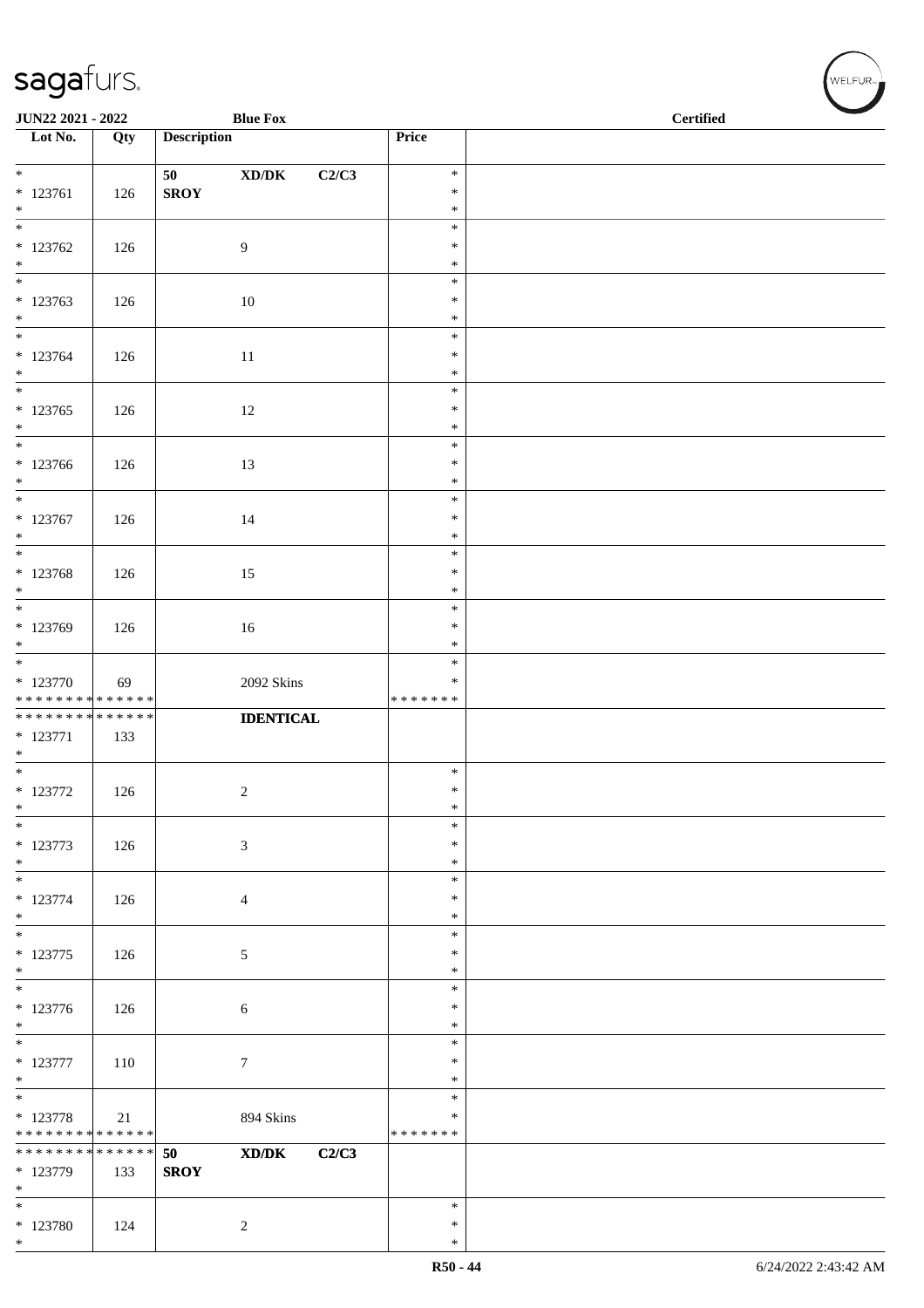| JUN22 2021 - 2022                        |     |                    | <b>Blue Fox</b>                                              |       |                  | <b>Certified</b> |
|------------------------------------------|-----|--------------------|--------------------------------------------------------------|-------|------------------|------------------|
| $\overline{\phantom{1}}$ Lot No.         | Qty | <b>Description</b> |                                                              |       | Price            |                  |
| $*$                                      |     | 50                 | $\boldsymbol{\text{XD}}\boldsymbol{/}\boldsymbol{\text{DK}}$ | C2/C3 | $\ast$           |                  |
| * 123781<br>******** <mark>******</mark> | 21  | <b>SROY</b>        |                                                              |       | $\ast$           |                  |
| ******** <mark>******</mark>             |     | 50                 | $\mathbf{X}\mathbf{D}/\mathbf{D}\mathbf{K}$                  | C2/C3 | *******          |                  |
| $* 123782$                               | 133 | <b>SROY</b>        |                                                              |       |                  |                  |
| $\ast$                                   |     |                    |                                                              |       |                  |                  |
| $\overline{\phantom{0}}$                 |     |                    |                                                              |       | $\ast$           |                  |
| $* 123783$<br>$\ast$                     | 126 |                    | $\sqrt{2}$                                                   |       | $\ast$<br>$\ast$ |                  |
| $\overline{\ast}$                        |     |                    |                                                              |       | $\ast$           |                  |
| $* 123784$                               | 126 |                    | 3                                                            |       | $\ast$           |                  |
| $*$                                      |     |                    |                                                              |       | $\ast$           |                  |
| $\overline{\ast}$                        |     |                    |                                                              |       | $\ast$           |                  |
| $* 123785$<br>$*$                        | 119 |                    | 4                                                            |       | $\ast$<br>$\ast$ |                  |
|                                          |     |                    |                                                              |       | $\ast$           |                  |
| * 123786                                 | 18  |                    | 522 Skins                                                    |       | $\ast$           |                  |
| * * * * * * * * * * * * * *              |     |                    |                                                              |       | * * * * * * *    |                  |
| ******** <mark>******</mark>             |     | 50                 | XD/DK                                                        | C2/C3 |                  |                  |
| $* 123787$<br>$*$                        | 147 | <b>SROY</b>        | SLK                                                          |       |                  |                  |
| $*$                                      |     |                    |                                                              |       | $\ast$           |                  |
| $* 123788$                               | 140 |                    | $\overline{c}$                                               |       | $\ast$           |                  |
| $\ast$                                   |     |                    |                                                              |       | $\ast$           |                  |
| * 123789                                 | 140 |                    | 3                                                            |       | $\ast$<br>$\ast$ |                  |
| $\ast$                                   |     |                    |                                                              |       | $\ast$           |                  |
| $\overline{\phantom{0}}$                 |     |                    |                                                              |       | $\ast$           |                  |
| * 123790                                 | 140 |                    | 4                                                            |       | $\ast$           |                  |
| $\ast$<br>$*$                            |     |                    |                                                              |       | $\ast$<br>$\ast$ |                  |
| $* 123791$                               | 140 |                    | 5                                                            |       | $\ast$           |                  |
| $\ast$                                   |     |                    |                                                              |       | $\ast$           |                  |
| $*$                                      |     |                    |                                                              |       | $\ast$           |                  |
| $*$ 123792<br>$*$                        | 140 |                    | 6                                                            |       | $\ast$<br>$\ast$ |                  |
| $\overline{\phantom{0}}$                 |     |                    |                                                              |       | $\ast$           |                  |
| * 123793                                 | 140 |                    | $\boldsymbol{7}$                                             |       | $\ast$           |                  |
| $*$                                      |     |                    |                                                              |       | $\ast$           |                  |
|                                          |     |                    |                                                              |       | $\ast$           |                  |
| * 123794<br>$*$                          | 140 |                    | $\,8\,$                                                      |       | $\ast$<br>$\ast$ |                  |
|                                          |     |                    |                                                              |       | $\ast$           |                  |
| $* 123795$                               | 140 |                    | 9                                                            |       | $\ast$           |                  |
| $*$                                      |     |                    |                                                              |       | $\ast$           |                  |
| * 123796                                 | 140 |                    | 10                                                           |       | $\ast$<br>$\ast$ |                  |
| $*$                                      |     |                    |                                                              |       | $\ast$           |                  |
| $\overline{\phantom{0}}$                 |     |                    |                                                              |       | $\ast$           |                  |
| $*$ 123797                               | 140 |                    | $11\,$                                                       |       | $\ast$           |                  |
| $*$<br>$\overline{\phantom{0}}$          |     |                    |                                                              |       | $\ast$<br>$\ast$ |                  |
| $*$ 123798                               | 140 |                    | 12                                                           |       | $\ast$           |                  |
| $*$                                      |     |                    |                                                              |       | $\ast$           |                  |
| $\overline{\phantom{0}}$                 |     |                    |                                                              |       | $\ast$           |                  |
| * 123799<br>$*$                          | 140 |                    | 13                                                           |       | $\ast$<br>$\ast$ |                  |
| $*$                                      |     |                    |                                                              |       | $\ast$           |                  |
| $*123800$                                | 140 |                    | 14                                                           |       | $\ast$           |                  |
| $*$                                      |     |                    |                                                              |       | $\ast$           |                  |

V<br>WELFUR<sub>™</sub>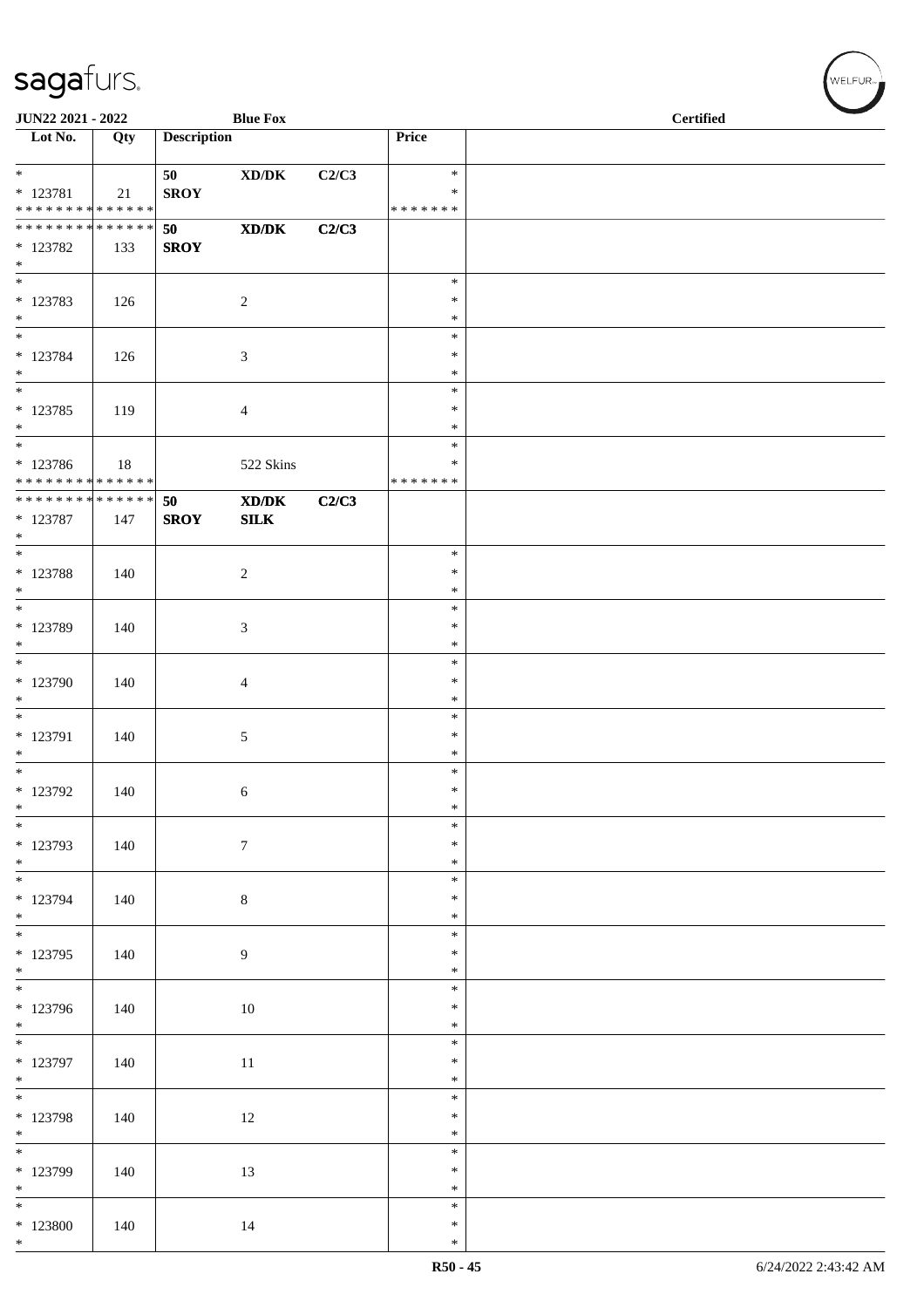| JUN22 2021 - 2022                          |     |                    | <b>Blue Fox</b>                                                                                      |       | <b>Certified</b> |  |
|--------------------------------------------|-----|--------------------|------------------------------------------------------------------------------------------------------|-------|------------------|--|
| $\overline{\phantom{1}}$ Lot No.           | Qty | <b>Description</b> |                                                                                                      |       | Price            |  |
|                                            |     |                    |                                                                                                      |       |                  |  |
| $*$                                        |     | 50                 | $\boldsymbol{\text{XD}}\boldsymbol{/}\boldsymbol{\text{DK}}$                                         | C2/C3 | $\ast$           |  |
| * 123801                                   | 133 | <b>SROY</b>        | ${\bf SILK}$                                                                                         |       | $\ast$           |  |
| $*$                                        |     |                    |                                                                                                      |       | $\ast$           |  |
|                                            |     |                    |                                                                                                      |       | $\ast$           |  |
|                                            |     |                    |                                                                                                      |       |                  |  |
| $*$ 123802                                 | 25  |                    | 2125 Skins                                                                                           |       | $\ast$           |  |
| * * * * * * * * * * * * * * *              |     |                    |                                                                                                      |       | * * * * * * *    |  |
| ******** <mark>******</mark>               |     | 50                 | XD/DK                                                                                                | C2/C3 |                  |  |
| * 123803                                   | 147 | <b>SROY</b>        | ${\bf SILK}$                                                                                         |       |                  |  |
| $*$                                        |     |                    |                                                                                                      |       |                  |  |
| $\overline{\phantom{0}}$                   |     |                    |                                                                                                      |       | $\ast$           |  |
| $*$ 123804                                 | 140 |                    | $\sqrt{2}$                                                                                           |       | $\ast$           |  |
| $\ast$                                     |     |                    |                                                                                                      |       | $\ast$           |  |
|                                            |     |                    |                                                                                                      |       | $\ast$           |  |
| $*123805$                                  | 140 |                    | $\mathfrak{Z}$                                                                                       |       | $\ast$           |  |
| $*$                                        |     |                    |                                                                                                      |       | $\ast$           |  |
| $*$                                        |     |                    |                                                                                                      |       | $\ast$           |  |
| $*123806$                                  | 140 |                    | $\overline{4}$                                                                                       |       | $\ast$           |  |
| $*$                                        |     |                    |                                                                                                      |       | $\ast$           |  |
| $*$                                        |     |                    |                                                                                                      |       | $\ast$           |  |
| * 123807                                   | 140 |                    | $\sqrt{5}$                                                                                           |       | $\ast$           |  |
| $*$                                        |     |                    |                                                                                                      |       | $\ast$           |  |
|                                            |     |                    |                                                                                                      |       | $\ast$           |  |
| * 123808                                   | 140 |                    | 6                                                                                                    |       | $\ast$           |  |
| $*$                                        |     |                    |                                                                                                      |       | $\ast$           |  |
| $\overline{\phantom{0}}$                   |     |                    |                                                                                                      |       | $\ast$           |  |
| * 123809                                   | 140 |                    | $\tau$                                                                                               |       | $\ast$           |  |
| $*$                                        |     |                    |                                                                                                      |       | $\ast$           |  |
|                                            |     |                    |                                                                                                      |       | $\ast$           |  |
| * 123810                                   |     |                    |                                                                                                      |       | $\ast$           |  |
| $*$                                        | 140 |                    | $\,8\,$                                                                                              |       | $\ast$           |  |
|                                            |     |                    |                                                                                                      |       | $\ast$           |  |
|                                            |     |                    |                                                                                                      |       |                  |  |
| * 123811                                   | 140 |                    | 9                                                                                                    |       | $\ast$           |  |
| $*$                                        |     |                    |                                                                                                      |       | $\ast$           |  |
| $*$                                        |     |                    |                                                                                                      |       | $\ast$           |  |
| * 123812                                   | 140 |                    | $10\,$                                                                                               |       | $\ast$           |  |
| $\ast$                                     |     |                    |                                                                                                      |       | $\ast$           |  |
| $*$                                        |     |                    |                                                                                                      |       | $\ast$           |  |
| * 123813                                   | 140 |                    | 11                                                                                                   |       | $\ast$           |  |
| $\ast$                                     |     |                    |                                                                                                      |       | $\ast$           |  |
| $*$                                        |     |                    |                                                                                                      |       | $\ast$           |  |
| $* 123814$                                 | 110 |                    | 1657 Skins                                                                                           |       | ∗                |  |
| * * * * * * * * * * * * * *                |     |                    |                                                                                                      |       | * * * * * * *    |  |
| * * * * * * * * <mark>* * * * * * *</mark> |     | 50                 | $\boldsymbol{\text{X}}\boldsymbol{\text{D}}\boldsymbol{/}\boldsymbol{\text{D}}\boldsymbol{\text{K}}$ | C2/C3 |                  |  |
| $* 123815$                                 | 147 | <b>SROY</b>        | ${\bf SILK}$                                                                                         |       |                  |  |
| $\ast$                                     |     |                    |                                                                                                      |       |                  |  |
|                                            |     |                    |                                                                                                      |       | $\ast$           |  |
| * 123816                                   | 140 |                    | $\overline{2}$                                                                                       |       | $\ast$           |  |
| $*$                                        |     |                    |                                                                                                      |       | $\ast$           |  |
|                                            |     |                    |                                                                                                      |       | $\ast$           |  |
| $* 123817$                                 | 140 |                    | $\mathfrak{Z}$                                                                                       |       | $\ast$           |  |
| $*$                                        |     |                    |                                                                                                      |       | $\ast$           |  |
| $*$                                        |     |                    |                                                                                                      |       | $\ast$           |  |
| * 123818                                   | 140 |                    | $\overline{4}$                                                                                       |       | $\ast$           |  |
| $*$                                        |     |                    |                                                                                                      |       | $\ast$           |  |
| $*$                                        |     |                    |                                                                                                      |       | $\ast$           |  |
| * 123819                                   | 140 |                    | 5                                                                                                    |       | $\ast$           |  |
| $*$                                        |     |                    |                                                                                                      |       | $\ast$           |  |
| $*$                                        |     |                    |                                                                                                      |       | $\ast$           |  |
| $*123820$                                  | 140 |                    | 6                                                                                                    |       | $\ast$           |  |
| $*$                                        |     |                    |                                                                                                      |       | $\ast$           |  |
|                                            |     |                    |                                                                                                      |       |                  |  |

WELFUR<sub><sup>N</sup></sub>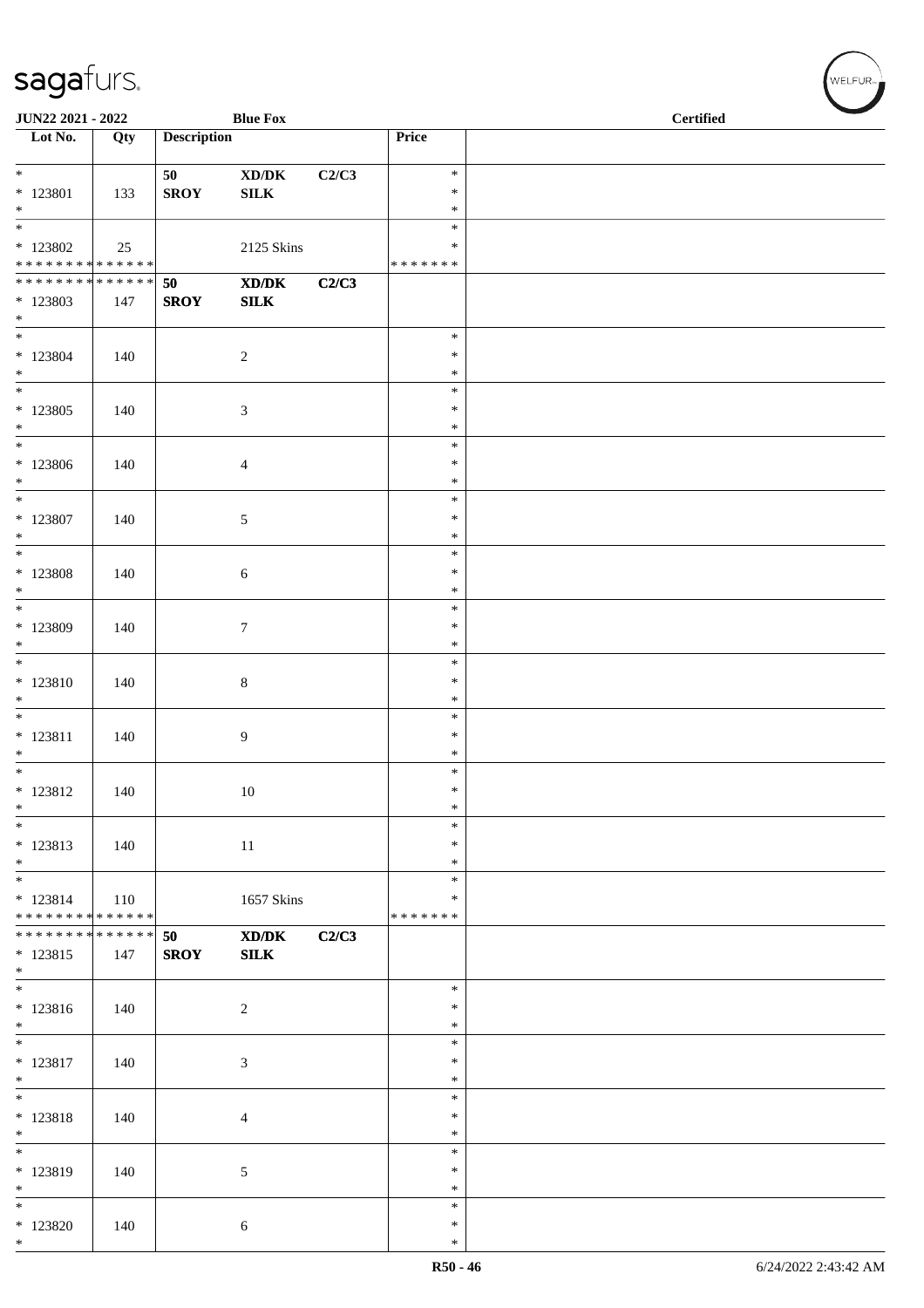| JUN22 2021 - 2022<br><b>Blue Fox</b>       |     |                    |                                                              |       |                  | <b>Certified</b> |
|--------------------------------------------|-----|--------------------|--------------------------------------------------------------|-------|------------------|------------------|
| $\overline{\phantom{1}}$ Lot No.           | Qty | <b>Description</b> |                                                              |       | Price            |                  |
| $*$                                        |     | 50                 | $\boldsymbol{\text{XD}}\boldsymbol{/}\boldsymbol{\text{DK}}$ | C2/C3 | $\ast$           |                  |
| $* 123821$<br>$\ast$                       | 140 | <b>SROY</b>        | ${\bf SILK}$                                                 |       | $\ast$<br>$\ast$ |                  |
| $\overline{\phantom{0}}$                   |     |                    |                                                              |       | $\ast$           |                  |
| $*$ 123822<br>$*$                          | 140 |                    | $8\,$                                                        |       | $\ast$<br>$\ast$ |                  |
|                                            |     |                    |                                                              |       | $\ast$           |                  |
| $*123823$                                  | 140 |                    | 9                                                            |       | $\ast$           |                  |
| $*$<br>$*$                                 |     |                    |                                                              |       | $\ast$<br>$\ast$ |                  |
| $* 123824$                                 | 140 |                    | $10\,$                                                       |       | $\ast$           |                  |
| $*$<br>$\overline{\phantom{0}}$            |     |                    |                                                              |       | $\ast$<br>$\ast$ |                  |
| $* 123825$                                 | 140 |                    | 11                                                           |       | $\ast$           |                  |
| $*$<br>$*$                                 |     |                    |                                                              |       | $\ast$<br>$\ast$ |                  |
| $*123826$                                  | 140 |                    | 12                                                           |       | $\ast$           |                  |
| $*$<br>$*$                                 |     |                    |                                                              |       | $\ast$<br>$\ast$ |                  |
| $* 123827$                                 | 140 |                    | 13                                                           |       | $\ast$           |                  |
| $*$                                        |     |                    |                                                              |       | $\ast$           |                  |
| $* 123828$                                 | 122 |                    | 1949 Skins                                                   |       | $\ast$<br>$\ast$ |                  |
| * * * * * * * * <mark>* * * * * * *</mark> |     |                    |                                                              |       | * * * * * * *    |                  |
| * * * * * * * * <mark>* * * * * * *</mark> |     | 50                 | $\mathbf{X}\mathbf{D}/\mathbf{D}\mathbf{K}$                  | C2/C3 |                  |                  |
| * 123829<br>$*$                            | 161 | <b>SROY</b>        | ${\bf SILK}$                                                 |       |                  |                  |
|                                            |     |                    |                                                              |       | $\ast$           |                  |
| * 123830<br>$\ast$                         | 154 |                    | $\sqrt{2}$                                                   |       | $\ast$<br>$\ast$ |                  |
| $\overline{\phantom{0}}$                   |     |                    |                                                              |       | $\ast$           |                  |
| * 123831<br>$*$                            | 154 |                    | $\mathfrak{Z}$                                               |       | $\ast$<br>$\ast$ |                  |
| $*$                                        |     |                    |                                                              |       | $\ast$           |                  |
| $*123832$<br>$\ast$                        | 154 |                    | 4                                                            |       | $\ast$<br>$\ast$ |                  |
| $*$                                        |     |                    |                                                              |       | $\ast$           |                  |
| * 123833                                   | 154 |                    | $\sqrt{5}$                                                   |       | $\ast$           |                  |
| $*$ $*$<br>$*$                             |     |                    |                                                              |       | $\ast$<br>$\ast$ |                  |
| * 123834                                   | 154 |                    | 6                                                            |       | $\ast$           |                  |
| $*$                                        |     |                    |                                                              |       | $\ast$<br>$\ast$ |                  |
| $* 123835$                                 | 154 |                    | $7\phantom{.0}$                                              |       | $\ast$           |                  |
| $*$                                        |     |                    |                                                              |       | $\ast$<br>$\ast$ |                  |
| * 123836                                   | 154 |                    | $\,8\,$                                                      |       | $\ast$           |                  |
| $*$                                        |     |                    |                                                              |       | $\ast$           |                  |
| $* 123837$                                 | 154 |                    | $\overline{9}$                                               |       | $\ast$<br>$\ast$ |                  |
| $*$                                        |     |                    |                                                              |       | $\ast$           |                  |
| $*$<br>$*123838$                           | 154 |                    | 10                                                           |       | $\ast$<br>$\ast$ |                  |
| $*$                                        |     |                    |                                                              |       | $\ast$           |                  |
|                                            |     |                    |                                                              |       | $\ast$           |                  |
| * 123839<br>$*$                            | 154 |                    | $11\,$                                                       |       | $\ast$<br>$\ast$ |                  |
| $*$                                        |     |                    |                                                              |       | $\ast$           |                  |
| $*123840$<br>$*$                           | 154 |                    | 12                                                           |       | $\ast$<br>$\ast$ |                  |

V<br>WELFUR<sub>™</sub>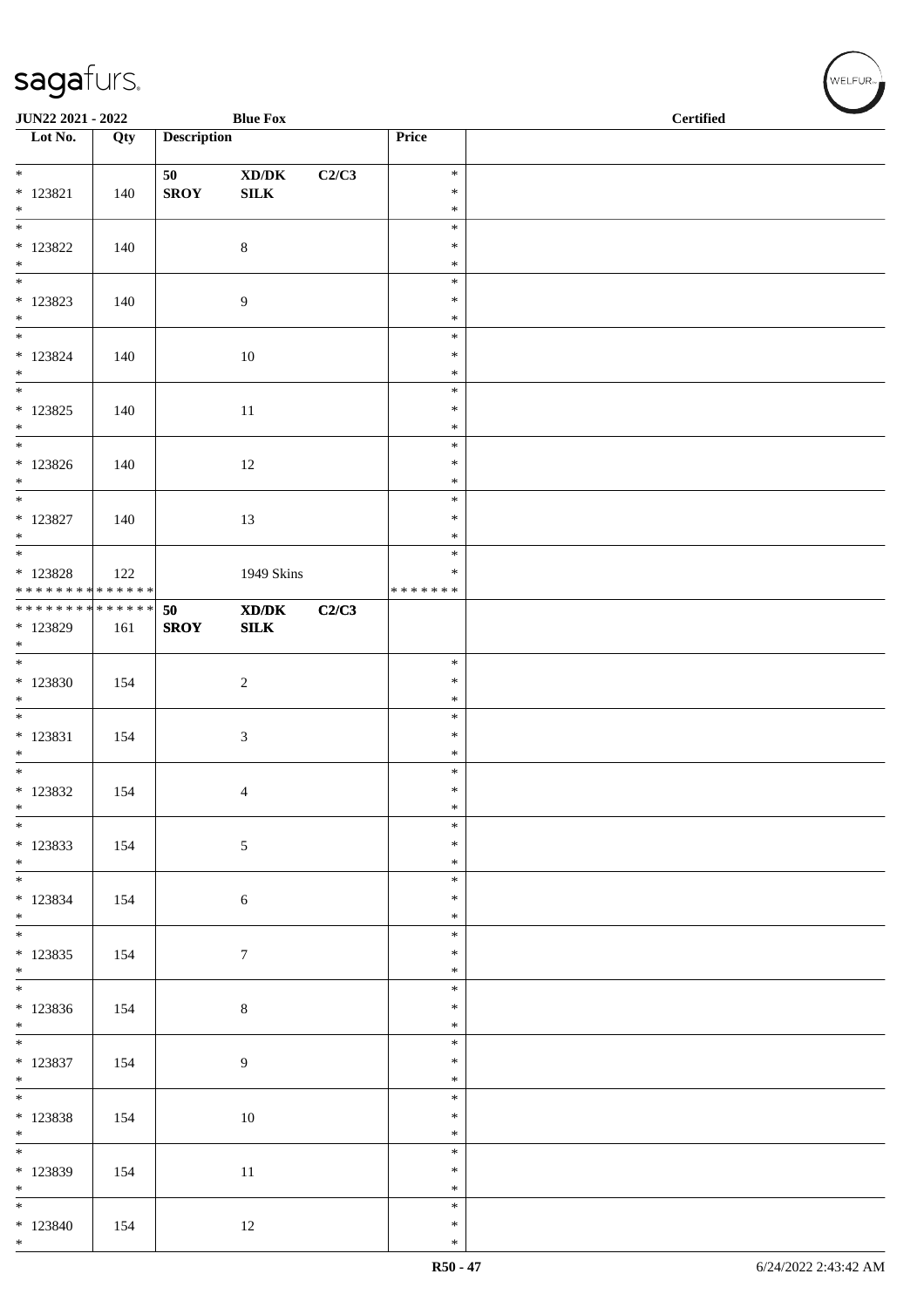| JUN22 2021 - 2022                                          |     |                    | <b>Blue Fox</b>                             |             |                   | <b>Certified</b> |
|------------------------------------------------------------|-----|--------------------|---------------------------------------------|-------------|-------------------|------------------|
| Lot No.                                                    | Qty | <b>Description</b> |                                             |             | Price             |                  |
| $\ast$                                                     |     | 50                 | XD/DK                                       | C2/C3       | $\ast$            |                  |
| * 123841                                                   | 154 | <b>SROY</b>        | <b>SILK</b>                                 |             | ∗                 |                  |
| $*$<br>$*$                                                 |     |                    |                                             |             | $\ast$<br>$\ast$  |                  |
| $*123842$                                                  | 26  |                    | 2035 Skins                                  |             | *                 |                  |
| * * * * * * * * * * * * * *                                |     |                    |                                             |             | * * * * * * *     |                  |
|                                                            |     | 50                 | XD/DK                                       | C2/C3       |                   |                  |
| 123843                                                     | 121 | <b>SROY</b>        | WOL2                                        | <b>HEAV</b> |                   |                  |
| * * * * * * * * * * * * * * *                              |     | 50                 | $\mathbf{X}\mathbf{D}/\mathbf{D}\mathbf{K}$ | C2/C3       |                   |                  |
| $*123844$                                                  | 133 | <b>SROY</b>        | WOL2                                        |             |                   |                  |
| $*$                                                        |     |                    |                                             |             | $\ast$            |                  |
| $*123845$                                                  | 67  |                    | 200 Skins                                   |             | $\ast$            |                  |
| * * * * * * * * <mark>* * * * * * *</mark>                 |     |                    |                                             |             | * * * * * * *     |                  |
| * * * * * * * * * * * * * * *                              |     | 50                 | XD/DK                                       | C2/C3       |                   |                  |
| $*123846$                                                  | 133 | <b>SAGA</b>        | <b>HEAV</b>                                 |             |                   |                  |
| $*$<br>$*$                                                 |     |                    |                                             |             | $\ast$            |                  |
| $*123847$                                                  | 111 |                    | 244 Skins                                   |             | ∗                 |                  |
| * * * * * * * * * * * * * *                                |     |                    |                                             |             | * * * * * * *     |                  |
| * * * * * * * * * * * * * * *                              |     | 50                 | $\mathbf{X}\mathbf{D}/\mathbf{D}\mathbf{K}$ | C2/C3       |                   |                  |
| * 123848                                                   | 133 | <b>SAGA</b>        | <b>HEAV</b>                                 |             |                   |                  |
| $*$<br>$*$                                                 |     |                    |                                             |             | $\ast$            |                  |
| * 123849                                                   | 126 |                    | 2                                           |             | $\ast$            |                  |
| $*$                                                        |     |                    |                                             |             | $\ast$            |                  |
|                                                            |     |                    |                                             |             | $\ast$            |                  |
| $*123850$<br>$*$                                           | 126 |                    | 3                                           |             | ∗<br>$\ast$       |                  |
| $\ast$                                                     |     |                    |                                             |             | $\ast$            |                  |
| $* 123851$                                                 | 126 |                    | 4                                           |             | $\ast$            |                  |
| $*$                                                        |     |                    |                                             |             | $\ast$            |                  |
| $*$                                                        |     |                    |                                             |             | $\ast$            |                  |
| $* 123852$<br>* * * * * * * * * * * * * * *                | 128 |                    | 639 Skins                                   |             | $\ast$<br>******* |                  |
|                                                            |     | 50                 | $\bold{X}\bold{D}/\bold{D}\bold{K}$         | C2/C3       |                   |                  |
| 123853                                                     | 67  | <b>SAGA</b>        | <b>HEAV</b>                                 |             |                   |                  |
|                                                            |     |                    |                                             |             |                   |                  |
| * * * * * * * * * * * * * * *                              |     | 50                 | XD/DK                                       | C2/C3       |                   |                  |
| $*123854$<br>$*$                                           | 133 | <b>SAGA</b>        | <b>HEAV</b>                                 |             |                   |                  |
| $\ast$                                                     |     |                    |                                             |             | $\ast$            |                  |
| * 123855                                                   | 126 |                    | 2                                           |             | $\ast$            |                  |
| $\ast$                                                     |     |                    |                                             |             | $\ast$            |                  |
| * 123856                                                   | 126 |                    | 3                                           |             | $\ast$<br>$\ast$  |                  |
| $*$                                                        |     |                    |                                             |             | *                 |                  |
| $*$                                                        |     |                    |                                             |             | $\ast$            |                  |
| $* 123857$                                                 | 121 |                    | 506 Skins                                   |             | $\ast$            |                  |
| * * * * * * * * * * * * * *<br>* * * * * * * * * * * * * * |     |                    |                                             |             | * * * * * * *     |                  |
| * 123858                                                   | 147 | 50<br><b>SAGA</b>  | XD/DK                                       | C2/C3       |                   |                  |
| $*$                                                        |     |                    |                                             |             |                   |                  |
| $*$                                                        |     |                    |                                             |             | $\ast$            |                  |
| * 123859                                                   | 140 |                    | 2                                           |             | $\ast$            |                  |
| $*$<br>$*$                                                 |     |                    |                                             |             | ∗<br>$\ast$       |                  |
| * 123860                                                   | 140 |                    | 3                                           |             | $\ast$            |                  |
| $*$                                                        |     |                    |                                             |             | $\ast$            |                  |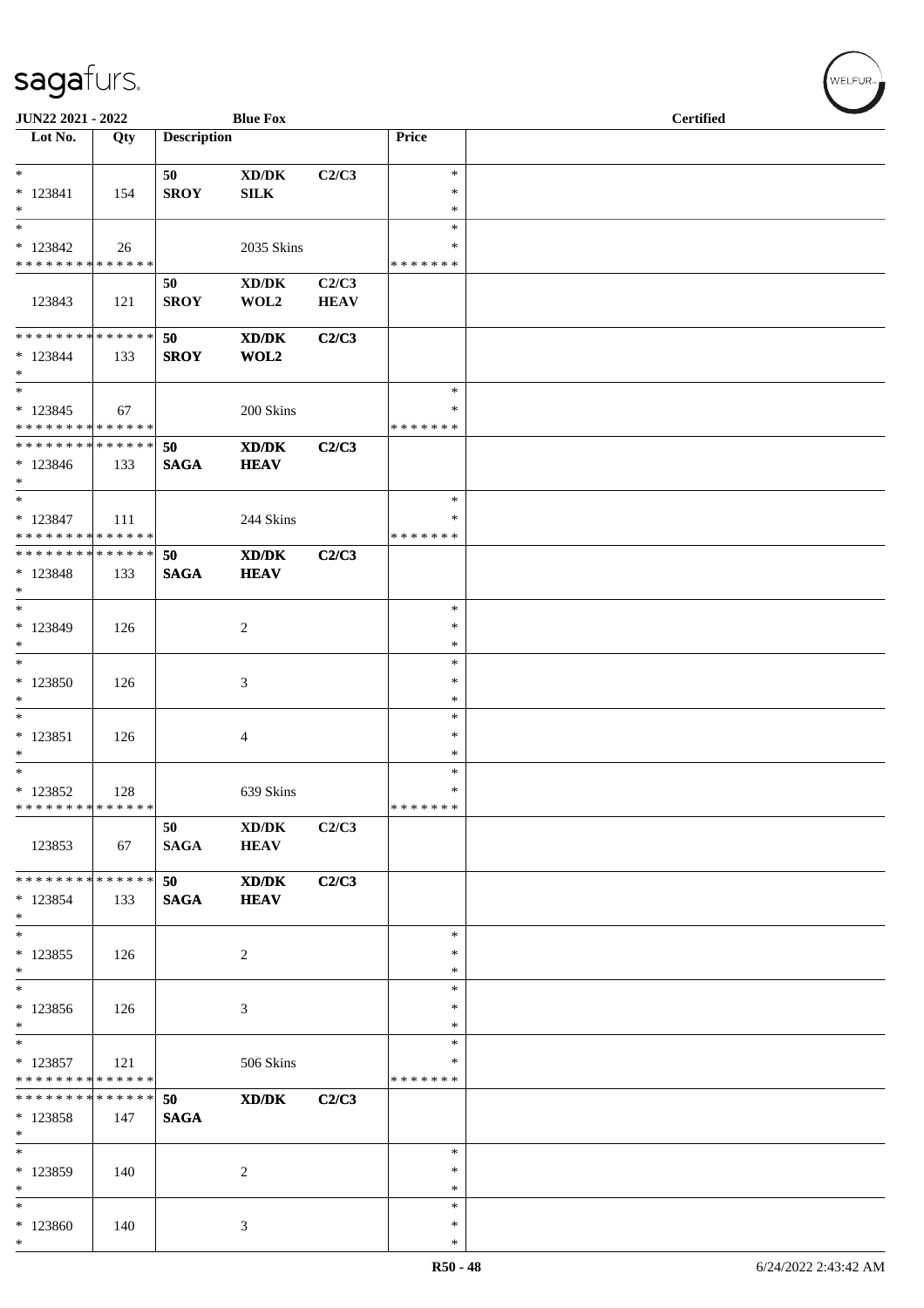| JUN22 2021 - 2022                               |     | <b>Blue Fox</b>                                                                          |       | <b>Certified</b>           |  |  |  |
|-------------------------------------------------|-----|------------------------------------------------------------------------------------------|-------|----------------------------|--|--|--|
| $\overline{\phantom{1}}$ Lot No.                | Qty | <b>Description</b>                                                                       |       | Price                      |  |  |  |
| $\overline{\ast}$                               |     | 50 70 70 70 71 71 72<br>$\boldsymbol{\mathrm{XD}}\boldsymbol{/}\boldsymbol{\mathrm{DK}}$ | C2/C3 | $\ast$                     |  |  |  |
| $*123861$                                       | 140 | $\mathbf{SAGA}$                                                                          |       | $\ast$                     |  |  |  |
| $\ast$<br>$\overline{\phantom{a}^*}$            |     |                                                                                          |       | $\ast$<br>$\ast$           |  |  |  |
| $*123862$                                       | 140 | $\mathfrak{S}$                                                                           |       | $\ast$                     |  |  |  |
| $\ast$                                          |     |                                                                                          |       | $\ast$                     |  |  |  |
| $\overline{\phantom{0}}$<br>$*123863$<br>$\ast$ | 140 | $\sqrt{6}$                                                                               |       | $\ast$<br>$\ast$<br>$\ast$ |  |  |  |
| $\frac{1}{1}$                                   |     |                                                                                          |       | $\ast$                     |  |  |  |
| $*123864$<br>$*$                                | 140 | $\boldsymbol{7}$                                                                         |       | $\ast$<br>$\ast$           |  |  |  |
| $\overline{\phantom{0}}$                        |     |                                                                                          |       | $\ast$                     |  |  |  |
| $*123865$<br>$\ast$                             | 140 | $\,8\,$                                                                                  |       | $\ast$<br>$\ast$           |  |  |  |
| $\ast$                                          |     |                                                                                          |       | $\ast$                     |  |  |  |
| $*123866$<br>$*$                                | 140 | $\boldsymbol{9}$                                                                         |       | $\ast$<br>$\ast$           |  |  |  |
| $\overline{\phantom{0}}$                        |     |                                                                                          |       | $\ast$                     |  |  |  |
| $*123867$<br>$\ast$                             | 140 | $10\,$                                                                                   |       | $\ast$<br>$\ast$           |  |  |  |
| $\overline{\phantom{0}}$                        |     |                                                                                          |       | $\ast$                     |  |  |  |
| $*123868$                                       | 140 | $11\,$                                                                                   |       | $\ast$<br>$\ast$           |  |  |  |
| $*$ $*$                                         |     |                                                                                          |       | $\ast$                     |  |  |  |
| * 123869<br>$\ast$                              | 140 | $12\,$                                                                                   |       | $\ast$<br>$\ast$           |  |  |  |
| $\overline{\phantom{0}}$                        |     |                                                                                          |       | $\ast$                     |  |  |  |
| $*123870$<br>$\ast$                             | 140 | 13                                                                                       |       | $\ast$<br>$\ast$           |  |  |  |
| $\overline{\phantom{0}}$                        |     |                                                                                          |       | $\ast$                     |  |  |  |
| $*$ 123871                                      | 140 | $14\,$                                                                                   |       | $\ast$                     |  |  |  |
| $\ast$<br>$\overline{\ast}$                     |     |                                                                                          |       | $\ast$<br>$\ast$           |  |  |  |
| $*$ 123872                                      | 140 | 15                                                                                       |       | $\ast$                     |  |  |  |
| $\ast$<br>$\overline{\phantom{0}}$              |     |                                                                                          |       | $\ast$<br>$\ast$           |  |  |  |
| * 123873                                        | 140 | 16                                                                                       |       | $\ast$                     |  |  |  |
| $*$                                             |     |                                                                                          |       | $\ast$                     |  |  |  |
| $\overline{\phantom{0}}$<br>$* 123874$          | 140 | 17                                                                                       |       | $\ast$<br>$\ast$           |  |  |  |
| $\ast$                                          |     |                                                                                          |       | $\ast$                     |  |  |  |
|                                                 |     |                                                                                          |       | $\ast$<br>$\ast$           |  |  |  |
| $* 123875$<br>$\ast$                            | 140 | 18                                                                                       |       | $\ast$                     |  |  |  |
| $\frac{1}{*}$                                   |     |                                                                                          |       | $\ast$                     |  |  |  |
| * 123876<br>$*$                                 | 140 | 19                                                                                       |       | $\ast$<br>$\ast$           |  |  |  |
| $\overline{\phantom{0}}$                        |     |                                                                                          |       | $\ast$                     |  |  |  |
| * 123877<br>$\ast$                              | 140 | $20\,$                                                                                   |       | $\ast$<br>$\ast$           |  |  |  |
| $_{\ast}$                                       |     |                                                                                          |       | $\ast$                     |  |  |  |
| $*$ 123878                                      | 140 | 21                                                                                       |       | $\ast$                     |  |  |  |
| $*$<br>$\overline{\phantom{0}}$                 |     |                                                                                          |       | $\ast$<br>$\ast$           |  |  |  |
| * 123879                                        | 140 | 22                                                                                       |       | $\ast$                     |  |  |  |
| $\ast$<br>$\overline{\phantom{a}^*}$            |     |                                                                                          |       | $\ast$<br>$\ast$           |  |  |  |
| $*123880$                                       | 27  | 3114 Skins                                                                               |       | $\ast$                     |  |  |  |
| ******** <mark>******</mark>                    |     |                                                                                          |       | * * * * * * *              |  |  |  |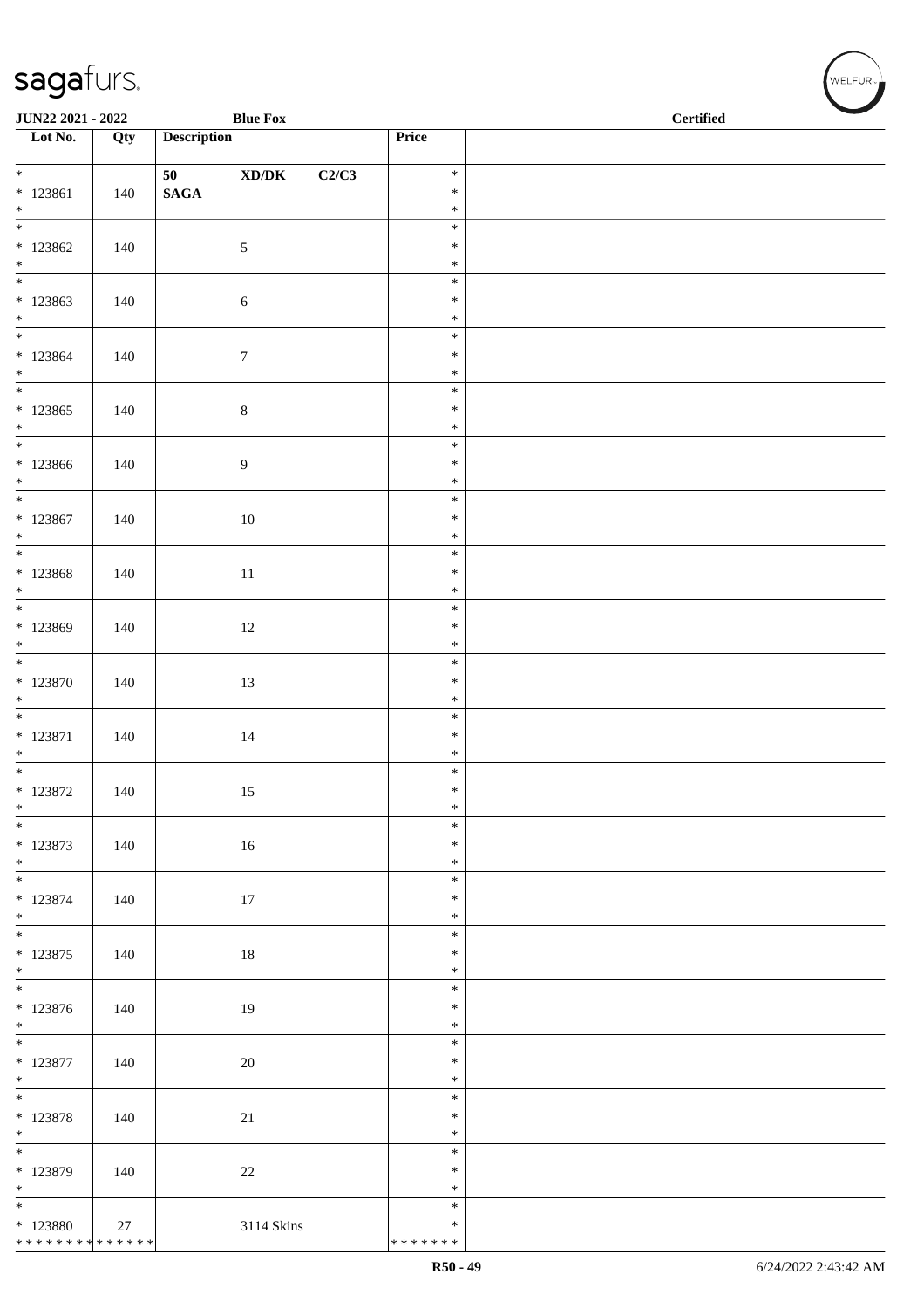| JUN22 2021 - 2022                                                     |                    |                       | <b>Blue Fox</b>                                                                                      |       |                                   | <b>Certified</b> |  |
|-----------------------------------------------------------------------|--------------------|-----------------------|------------------------------------------------------------------------------------------------------|-------|-----------------------------------|------------------|--|
| $\overline{\phantom{1}}$ Lot No.                                      | Qty                | <b>Description</b>    |                                                                                                      |       | Price                             |                  |  |
| ******** <mark>******</mark><br>$* 123881$<br>$*$                     | 147                | 50<br>$\mathbf{SAGA}$ | $\mathbf{X}\mathbf{D}/\mathbf{D}\mathbf{K}$                                                          | C2/C3 |                                   |                  |  |
| $\overline{\phantom{0}}$<br>$*$ 123882<br>$*$                         | 140                |                       | $\sqrt{2}$                                                                                           |       | $\ast$<br>$\ast$<br>$\ast$        |                  |  |
| $\overline{\phantom{0}}$<br>$* 123883$<br>$\ast$                      | 140                |                       | 3                                                                                                    |       | $\ast$<br>$\ast$<br>$\ast$        |                  |  |
| $*$<br>$*$ 123884<br>$*$<br>$\overline{\phantom{0}}$                  | 140                |                       | 4                                                                                                    |       | $\ast$<br>$\ast$<br>$\ast$        |                  |  |
| $* 123885$<br>$*$                                                     | 140                |                       | 5                                                                                                    |       | $\ast$<br>$\ast$<br>$\ast$        |                  |  |
| $*$<br>$* 123886$<br>$*$                                              | 105                |                       | 6                                                                                                    |       | $\ast$<br>$\ast$<br>$\ast$        |                  |  |
| $\overline{\phantom{0}}$<br>$*$ 123887<br>* * * * * * * * * * * * * * | 90                 |                       | 902 Skins                                                                                            |       | $\ast$<br>$\ast$<br>* * * * * * * |                  |  |
| ******** <mark>******</mark><br>* 123888<br>$*$                       | 147                | 50<br><b>SAGA</b>     | $\mathbf{X}\mathbf{D}/\mathbf{D}\mathbf{K}$                                                          | C2/C3 |                                   |                  |  |
| $\overline{\mathbf{r}}$<br>$*$ 123889<br>$\ast$                       | 140                |                       | $\sqrt{2}$                                                                                           |       | $\ast$<br>$\ast$<br>$\ast$        |                  |  |
| $\overline{\phantom{0}}$<br>* 123890<br>$\ast$                        | 140                |                       | 3                                                                                                    |       | $\ast$<br>$\ast$<br>$\ast$        |                  |  |
| $\overline{\phantom{0}}$<br>* 123891<br>$*$                           | 140                |                       | 4                                                                                                    |       | $\ast$<br>$\ast$<br>$\ast$        |                  |  |
| $*$<br>$*$ 123892<br>$\ast$                                           | 140                |                       | 5                                                                                                    |       | $\ast$<br>$\ast$<br>$\ast$        |                  |  |
| $\ast$<br>* 123893<br>$\ast$                                          | 140                |                       | 6                                                                                                    |       | $\ast$<br>$\ast$<br>$\ast$        |                  |  |
| $\ast$<br>* 123894<br>$*$                                             | 140                |                       | 7                                                                                                    |       | $\ast$<br>$\ast$<br>$\ast$        |                  |  |
| $*$<br>* 123895<br>$\ast$<br>$\overline{\phantom{0}}$                 | 140                |                       | $\,8\,$                                                                                              |       | $\ast$<br>$\ast$<br>$\ast$        |                  |  |
| * 123896<br>$\ast$                                                    | 140                |                       | 9                                                                                                    |       | $\ast$<br>$\ast$<br>$\ast$        |                  |  |
| $\overline{\phantom{0}}$<br>$*$ 123897<br>$*$                         | 140                |                       | 10                                                                                                   |       | $\ast$<br>$\ast$<br>$\ast$        |                  |  |
| $\overline{\phantom{0}}$<br>$* 123898$<br>* * * * * * * * * * * * * * | 133                |                       | 1540 Skins                                                                                           |       | $\ast$<br>$\ast$<br>* * * * * * * |                  |  |
| * * * * * * * *<br>* 123899<br>$\ast$                                 | * * * * * *<br>140 | 50<br><b>SAGA</b>     | $\boldsymbol{\text{X}}\boldsymbol{\text{D}}\boldsymbol{/}\boldsymbol{\text{D}}\boldsymbol{\text{K}}$ | C2/C3 |                                   |                  |  |
| $\ast$<br>$*123900$<br>$*$                                            | 140                |                       | 2                                                                                                    |       | $\ast$<br>$\ast$<br>$\ast$        |                  |  |

 $(\forall ELFUR_{\text{max}})$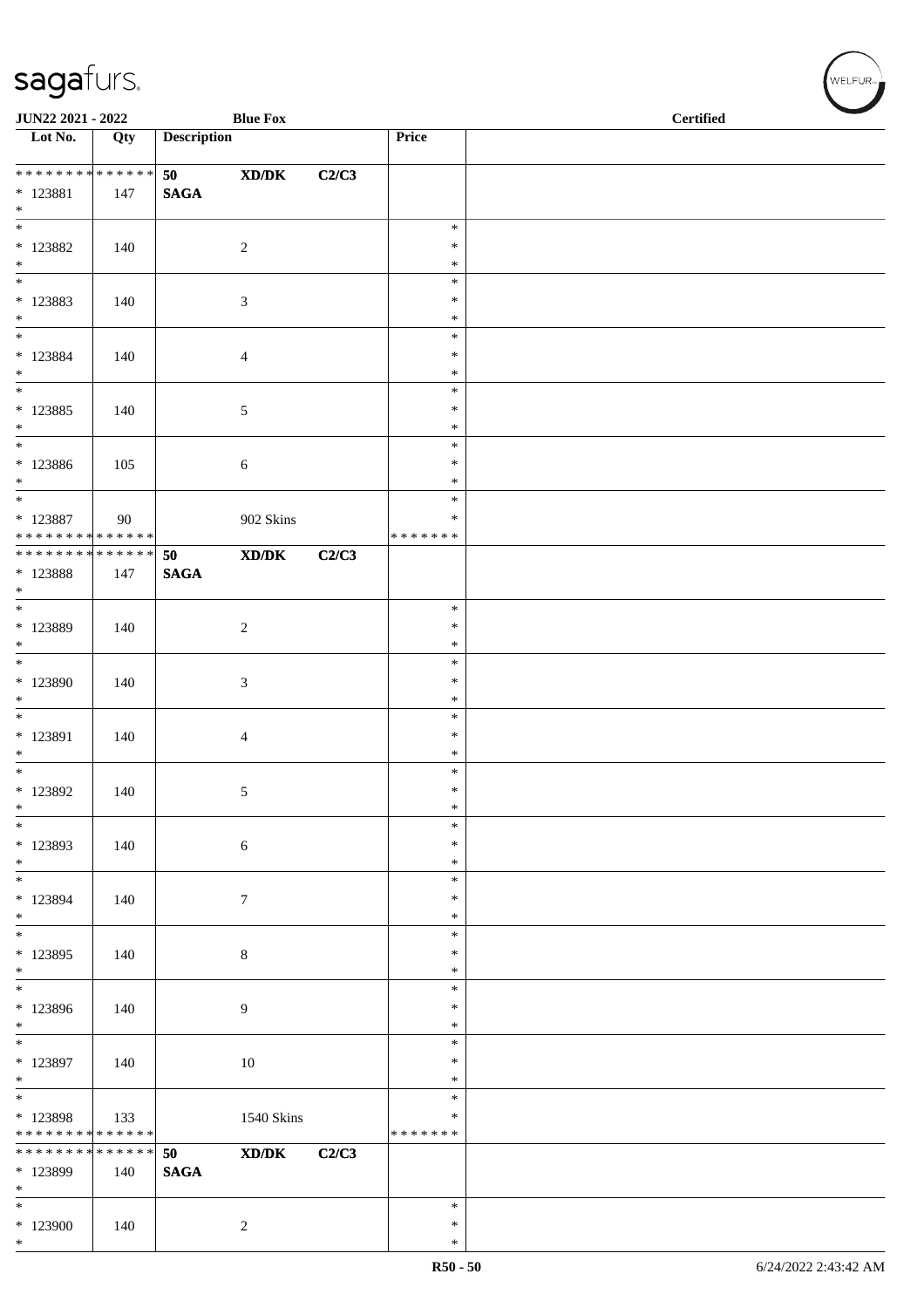| JUN22 2021 - 2022                |     |                    | <b>Blue Fox</b>                      |       |                  | $\operatorname{\bf \mathbf{Certified}}$ |  |  |  |
|----------------------------------|-----|--------------------|--------------------------------------|-------|------------------|-----------------------------------------|--|--|--|
| $\overline{\phantom{1}}$ Lot No. | Qty | <b>Description</b> |                                      |       | Price            |                                         |  |  |  |
| $*$                              |     |                    |                                      |       | $\ast$           |                                         |  |  |  |
| * 123901                         | 140 | $\mathbf{SAGA}$    | $\boldsymbol{\text{XD} / \text{DK}}$ | C2/C3 | $\ast$           |                                         |  |  |  |
| $*$                              |     |                    |                                      |       | $\ast$           |                                         |  |  |  |
|                                  |     |                    |                                      |       | $\ast$           |                                         |  |  |  |
| $*123902$<br>$*$                 | 140 |                    | $\overline{4}$                       |       | $\ast$           |                                         |  |  |  |
|                                  |     |                    |                                      |       | $\ast$<br>$\ast$ |                                         |  |  |  |
| * 123903                         | 140 |                    | 5                                    |       | $\ast$           |                                         |  |  |  |
| $*$                              |     |                    |                                      |       | $\ast$           |                                         |  |  |  |
|                                  |     |                    |                                      |       | $\ast$           |                                         |  |  |  |
| $*123904$<br>$*$                 | 140 |                    | $\sqrt{6}$                           |       | $\ast$<br>$\ast$ |                                         |  |  |  |
|                                  |     |                    |                                      |       | $\ast$           |                                         |  |  |  |
| $*123905$                        | 140 |                    | $\boldsymbol{7}$                     |       | $\ast$           |                                         |  |  |  |
| $*$                              |     |                    |                                      |       | $\ast$           |                                         |  |  |  |
| $*$<br>$*123906$                 | 140 |                    | $8\,$                                |       | $\ast$<br>$\ast$ |                                         |  |  |  |
| $*$                              |     |                    |                                      |       | $\ast$           |                                         |  |  |  |
| $\overline{\phantom{0}}$         |     |                    |                                      |       | $\ast$           |                                         |  |  |  |
| $*123907$                        | 140 |                    | 9                                    |       | $\ast$           |                                         |  |  |  |
| $*$                              |     |                    |                                      |       | $\ast$<br>$\ast$ |                                         |  |  |  |
| $*123908$                        | 140 |                    | $10\,$                               |       | $\ast$           |                                         |  |  |  |
| $*$                              |     |                    |                                      |       | $\ast$           |                                         |  |  |  |
|                                  |     |                    |                                      |       | $\ast$           |                                         |  |  |  |
| * 123909<br>$\ast$               | 140 |                    | 11                                   |       | $\ast$<br>$\ast$ |                                         |  |  |  |
|                                  |     |                    |                                      |       | $\ast$           |                                         |  |  |  |
| $* 123910$                       | 140 |                    | 12                                   |       | $\ast$           |                                         |  |  |  |
| $*$                              |     |                    |                                      |       | $\ast$           |                                         |  |  |  |
|                                  |     |                    |                                      |       | $\ast$           |                                         |  |  |  |
| $* 123911$<br>$*$                | 140 |                    | 13                                   |       | $\ast$<br>$\ast$ |                                         |  |  |  |
| $*$                              |     |                    |                                      |       | $\ast$           |                                         |  |  |  |
| $* 123912$                       | 140 |                    | 14                                   |       | $\ast$           |                                         |  |  |  |
| $\ast$                           |     |                    |                                      |       | $\ast$           |                                         |  |  |  |
| $*$<br>$*123913$                 | 106 |                    | 2066 Skins                           |       | $\ast$<br>∗      |                                         |  |  |  |
| * * * * * * * * * * * * * * *    |     |                    |                                      |       | * * * * * * *    |                                         |  |  |  |
| ******** <mark>******</mark>     |     | 50                 | $\boldsymbol{\text{XD}/\text{DK}}$   | C2/C3 |                  |                                         |  |  |  |
| * 123914                         | 161 | <b>SAGA</b>        | ${\bf SILK}$                         |       |                  |                                         |  |  |  |
| $*$                              |     |                    |                                      |       | $\ast$           |                                         |  |  |  |
| * 123915                         | 154 |                    | $\overline{2}$                       |       | $\ast$           |                                         |  |  |  |
| $*$                              |     |                    |                                      |       | $\ast$           |                                         |  |  |  |
|                                  |     |                    |                                      |       | $\ast$           |                                         |  |  |  |
| * 123916<br>$*$                  | 154 |                    | $\sqrt{3}$                           |       | $\ast$<br>$\ast$ |                                         |  |  |  |
|                                  |     |                    |                                      |       | $\ast$           |                                         |  |  |  |
| * 123917                         | 154 |                    | $\overline{4}$                       |       | $\ast$           |                                         |  |  |  |
| $*$                              |     |                    |                                      |       | $\ast$           |                                         |  |  |  |
| $*$<br>* 123918                  |     |                    |                                      |       | $\ast$<br>$\ast$ |                                         |  |  |  |
| $*$                              | 154 |                    | 5                                    |       | $\ast$           |                                         |  |  |  |
|                                  |     |                    |                                      |       | $\ast$           |                                         |  |  |  |
| * 123919                         | 154 |                    | 6                                    |       | $\ast$           |                                         |  |  |  |
| $*$<br>$*$                       |     |                    |                                      |       | $\ast$<br>$\ast$ |                                         |  |  |  |
| $*123920$                        | 154 |                    | $7\phantom{.0}$                      |       | $\ast$           |                                         |  |  |  |
| $*$                              |     |                    |                                      |       | $\ast$           |                                         |  |  |  |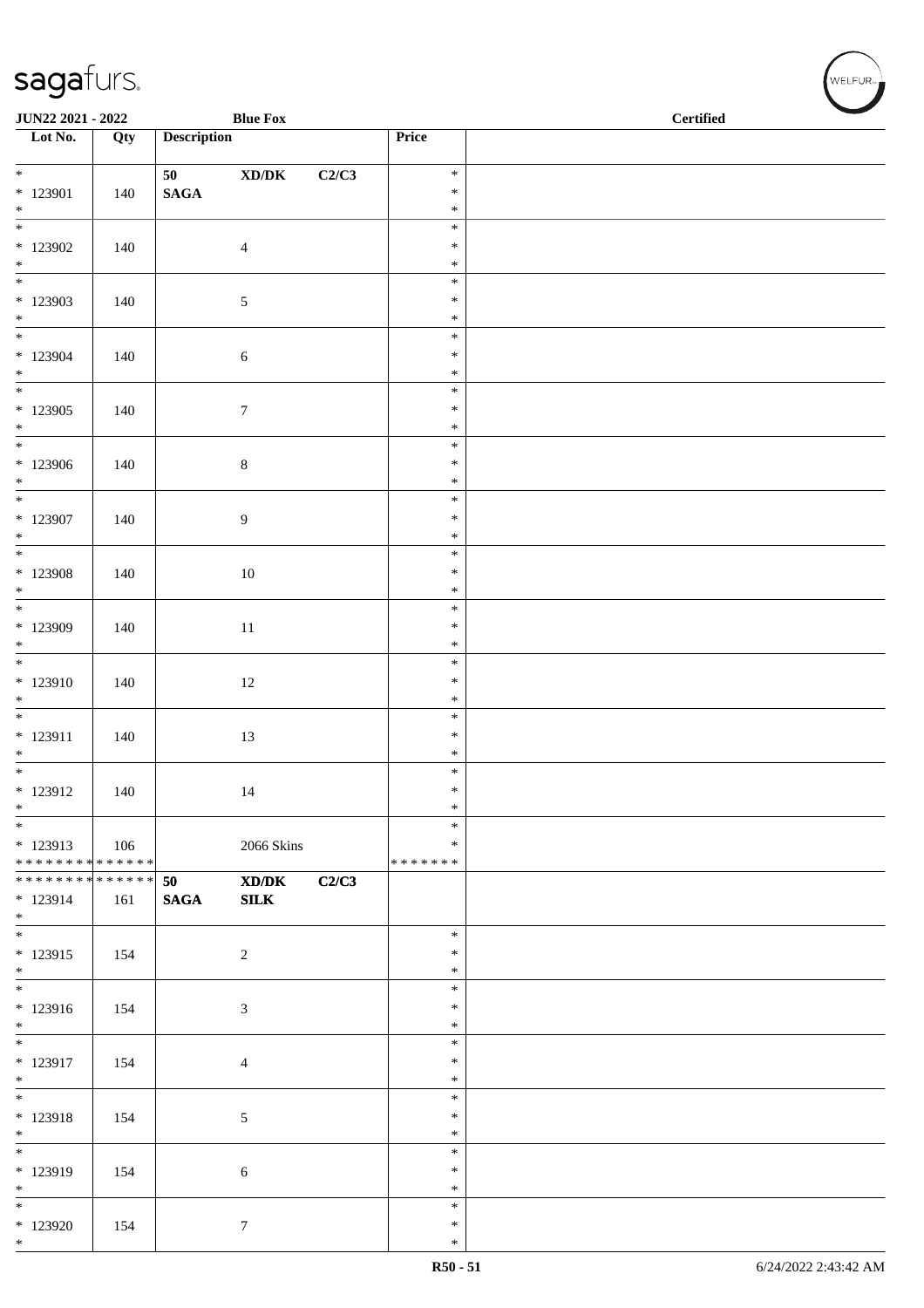| JUN22 2021 - 2022                                                           |                   |                       | <b>Blue Fox</b>                                                                                      |       |                                   | <b>Certified</b> |
|-----------------------------------------------------------------------------|-------------------|-----------------------|------------------------------------------------------------------------------------------------------|-------|-----------------------------------|------------------|
| $\overline{\phantom{1}}$ Lot No.                                            | $\overline{Q}$ ty | <b>Description</b>    |                                                                                                      |       | Price                             |                  |
| $*$<br>$* 123921$<br>$*$                                                    | 154               | 50<br>$\mathbf{SAGA}$ | $\bold{X}\bold{D}/\bold{D}\bold{K}$<br>${\bf SILK}$                                                  | C2/C3 | $\ast$<br>$\ast$<br>$\ast$        |                  |
| $\overline{\phantom{0}}$<br>* 123922<br>$*$                                 | 154               |                       | 9                                                                                                    |       | $\ast$<br>$\ast$<br>$\ast$        |                  |
| $\overline{\phantom{0}}$<br>* 123923<br>******** <mark>******</mark>        | 94                |                       | 1487 Skins                                                                                           |       | $\ast$<br>$\ast$<br>* * * * * * * |                  |
| ******** <mark>******</mark><br>* 123924<br>$*$<br>$\overline{\phantom{0}}$ | 161               | 50<br><b>SAGA</b>     | XD/DK<br>SLK                                                                                         | C2/C3 |                                   |                  |
| $*$ 123925<br>$*$                                                           | 154               |                       | $\overline{c}$                                                                                       |       | $\ast$<br>$\ast$<br>$\ast$        |                  |
| $*123926$<br>$*$<br>$*$                                                     | 154               |                       | 3                                                                                                    |       | $\ast$<br>$\ast$<br>$\ast$        |                  |
| * 123927<br>$*$<br>$\overline{\phantom{0}}$                                 | 154               |                       | $\overline{4}$                                                                                       |       | $\ast$<br>$\ast$<br>$\ast$        |                  |
| $*$ 123928<br>$*$                                                           | 154               |                       | 5                                                                                                    |       | $\ast$<br>$\ast$<br>$\ast$        |                  |
| $*$<br>$*$ 123929<br>$*$                                                    | 154               |                       | 6                                                                                                    |       | $\ast$<br>$\ast$<br>$\ast$        |                  |
| $\overline{\phantom{0}}$<br>$*123930$<br>$*$                                | 154               |                       | $\tau$                                                                                               |       | $\ast$<br>$\ast$<br>$\ast$        |                  |
| * 123931<br>$\ast$                                                          | 154               |                       | $\,8\,$                                                                                              |       | $\ast$<br>$\ast$<br>$\ast$        |                  |
| $*$<br>$*$ 123932<br>$\ast$                                                 | 154               |                       | 9                                                                                                    |       | $\ast$<br>$\ast$<br>$\ast$        |                  |
| $\ast$<br>$*123933$<br>$*$                                                  | 154               |                       | $10\,$                                                                                               |       | $\ast$<br>$\ast$<br>$\ast$        |                  |
| $*$<br>* 123934<br>$*$                                                      | 154               |                       | 11                                                                                                   |       | $\ast$<br>$\ast$<br>$\ast$        |                  |
| $*$<br>$*123935$<br>$*$                                                     | 154               |                       | 12                                                                                                   |       | $\ast$<br>$\ast$<br>∗             |                  |
| $*$<br>$*123936$<br>* * * * * * * * * * * * * *                             | 62                |                       | 1917 Skins                                                                                           |       | $\ast$<br>∗<br>* * * * * * *      |                  |
| * * * * * * * * * * * * * * *<br>* 123937<br>$*$                            | 147               | 50<br><b>SAGA</b>     | XD/DK<br>WOL2                                                                                        | C2/C3 |                                   |                  |
| $\overline{\phantom{0}}$<br>$* 123938$<br>* * * * * * * * * * * * * *       | 85                |                       | 232 Skins                                                                                            |       | $\ast$<br>∗<br>* * * * * * *      |                  |
| * * * * * * * * * * * * * *<br>* 123939<br>$*$                              | 161               | 50<br>${\bf SI}$      | $\boldsymbol{\text{X}}\boldsymbol{\text{D}}\boldsymbol{/}\boldsymbol{\text{D}}\boldsymbol{\text{K}}$ | C2/C3 |                                   |                  |
| $*$<br>$*123940$<br>$*$                                                     | 154               |                       | $\overline{c}$                                                                                       |       | $\ast$<br>∗<br>$\ast$             |                  |

 $(\forall ELFUR_{\approx})$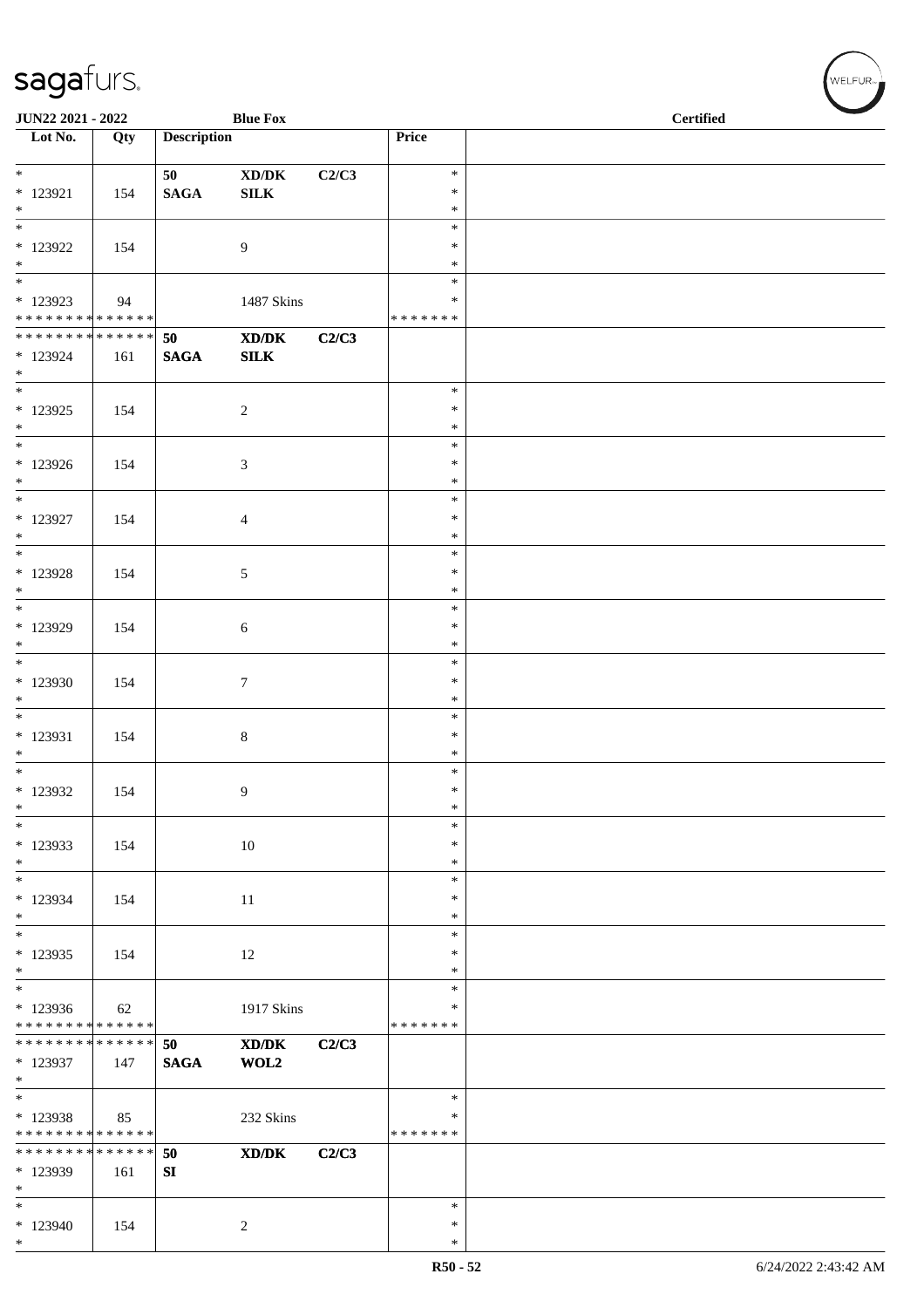| <b>JUN22 2021 - 2022</b>                                                   |     |                    | <b>Blue Fox</b>                      |       |                  | <b>Certified</b> |
|----------------------------------------------------------------------------|-----|--------------------|--------------------------------------|-------|------------------|------------------|
| $\overline{\phantom{1}}$ Lot No.                                           | Qty | <b>Description</b> |                                      |       | Price            |                  |
| $\overline{\ast}$                                                          |     | 50                 | $\boldsymbol{\text{XD} / \text{DK}}$ | C2/C3 | $\ast$           |                  |
| $* 123941$                                                                 | 154 | ${\bf S}{\bf I}$   |                                      |       | $\ast$           |                  |
| $*$                                                                        |     |                    |                                      |       | $\ast$           |                  |
| $\frac{1}{1}$<br>$*123942$                                                 |     |                    |                                      |       | $\ast$<br>$\ast$ |                  |
| $*$                                                                        | 154 |                    | $\overline{4}$                       |       | $\ast$           |                  |
|                                                                            |     |                    |                                      |       | $\ast$           |                  |
| $*123943$                                                                  | 154 |                    | $\sqrt{5}$                           |       | $\ast$           |                  |
| $*$                                                                        |     |                    |                                      |       | $\ast$<br>$\ast$ |                  |
| $* 123944$                                                                 | 154 |                    | $\sqrt{6}$                           |       | $\ast$           |                  |
| $*$                                                                        |     |                    |                                      |       | $\ast$           |                  |
| $*123945$                                                                  | 154 |                    | $\boldsymbol{7}$                     |       | $\ast$<br>$\ast$ |                  |
| $*$                                                                        |     |                    |                                      |       | $\ast$           |                  |
| $*$                                                                        |     |                    |                                      |       | $\ast$           |                  |
| $* 123946$<br>$*$                                                          | 154 |                    | $\,8\,$                              |       | $\ast$<br>$\ast$ |                  |
| $\overline{\phantom{0}}$                                                   |     |                    |                                      |       | $\ast$           |                  |
| $* 123947$                                                                 | 154 |                    | $\overline{9}$                       |       | $\ast$           |                  |
| $*$                                                                        |     |                    |                                      |       | $\ast$           |                  |
| * 123948                                                                   | 154 |                    | $10\,$                               |       | $\ast$<br>$\ast$ |                  |
| $*$                                                                        |     |                    |                                      |       | $\ast$           |                  |
|                                                                            |     |                    |                                      |       | $\ast$           |                  |
| * 123949<br>$*$                                                            | 154 |                    | 11                                   |       | $\ast$<br>$\ast$ |                  |
|                                                                            |     |                    |                                      |       | $\ast$           |                  |
| $*123950$                                                                  | 154 |                    | 12                                   |       | $\ast$           |                  |
| $*$                                                                        |     |                    |                                      |       | $\ast$<br>$\ast$ |                  |
| * 123951                                                                   | 154 |                    | 13                                   |       | $\ast$           |                  |
| $*$                                                                        |     |                    |                                      |       | $\ast$           |                  |
| $*$                                                                        |     |                    |                                      |       | $\ast$           |                  |
| $*123952$<br>$\ast$                                                        | 154 |                    | 14                                   |       | $\ast$<br>$\ast$ |                  |
| $*$                                                                        |     |                    |                                      |       | $\ast$           |                  |
| $*123953$                                                                  | 75  |                    | 2238 Skins                           |       | $\ast$           |                  |
| * * * * * * * * <mark>* * * * * * *</mark><br>******** <mark>******</mark> |     | 50                 | XD/DK                                | C2/C3 | *******          |                  |
| * 123954                                                                   | 161 | SI                 |                                      |       |                  |                  |
| $*$                                                                        |     |                    |                                      |       |                  |                  |
| $*$                                                                        |     |                    |                                      |       | $\ast$<br>$\ast$ |                  |
| $*123955$<br>$*$                                                           | 154 |                    | 2                                    |       | $\ast$           |                  |
| $*$                                                                        |     |                    |                                      |       | $\ast$           |                  |
| $*123956$                                                                  | 154 |                    | $\mathfrak{Z}$                       |       | $\ast$           |                  |
| $*$                                                                        |     |                    |                                      |       | $\ast$<br>$\ast$ |                  |
| $*123957$                                                                  | 154 |                    | $\overline{4}$                       |       | $\ast$           |                  |
| $*$                                                                        |     |                    |                                      |       | $\ast$           |                  |
| $*$                                                                        |     |                    |                                      |       | $\ast$<br>$\ast$ |                  |
| $*123958$<br>$*$                                                           | 154 |                    | $\sqrt{5}$                           |       | $\ast$           |                  |
| $*$                                                                        |     |                    |                                      |       | $\ast$           |                  |
| * 123959                                                                   | 154 |                    | 6                                    |       | $\ast$           |                  |
| $*$<br>$*$                                                                 |     |                    |                                      |       | $\ast$<br>$\ast$ |                  |
| * 123960                                                                   | 154 |                    | $\tau$                               |       | $\ast$           |                  |
| $*$                                                                        |     |                    |                                      |       | $\ast$           |                  |

WELFUR<sub><sup>N</sup></sub>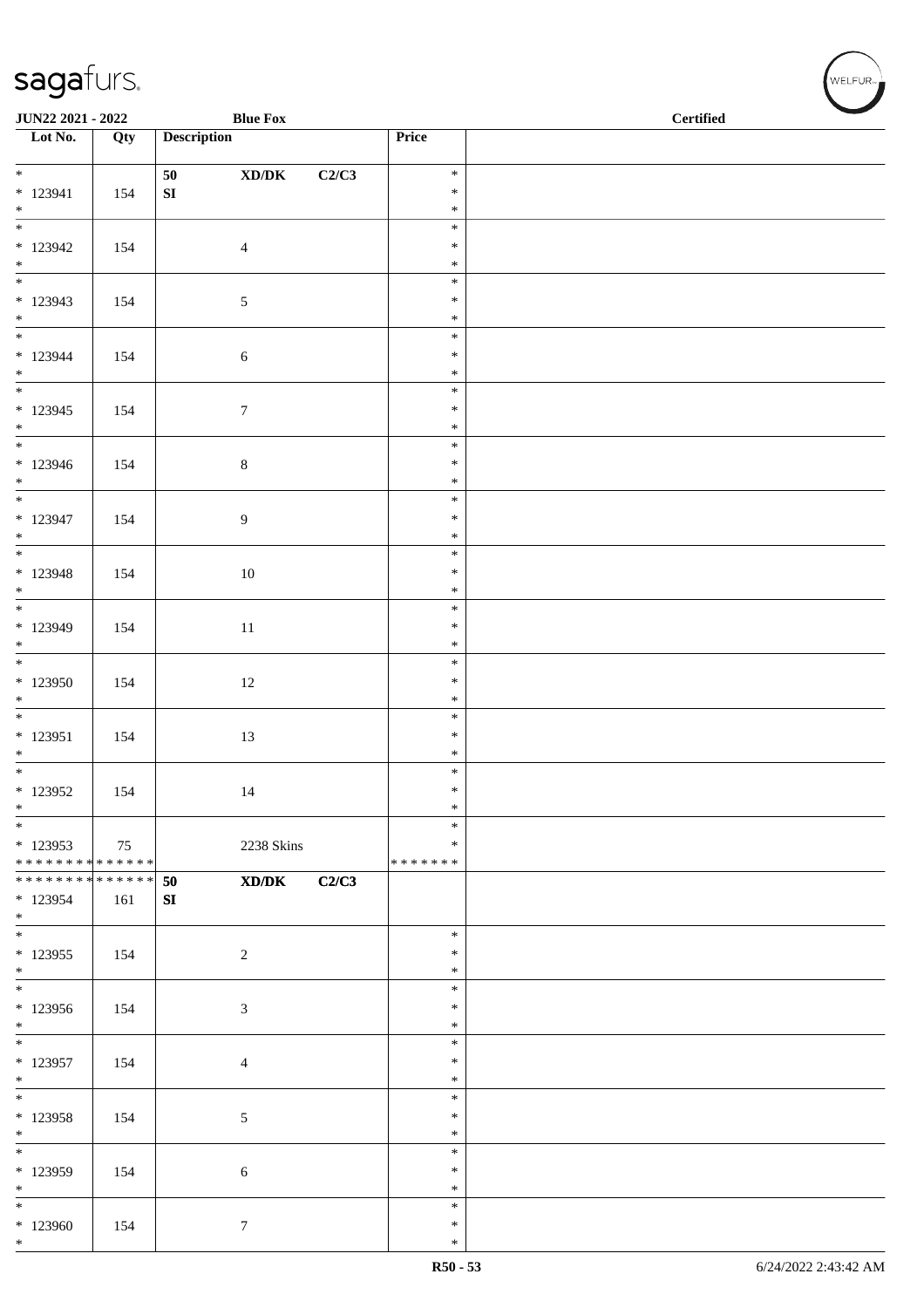| JUN22 2021 - 2022                                            |     |                    | <b>Blue Fox</b>                             |       |                         | <b>Certified</b> |
|--------------------------------------------------------------|-----|--------------------|---------------------------------------------|-------|-------------------------|------------------|
| Lot No.                                                      | Qty | <b>Description</b> |                                             |       | Price                   |                  |
| $*$                                                          |     |                    |                                             |       |                         |                  |
| $* 123961$                                                   | 154 | 50<br>${\bf SI}$   | $\mathbf{X}\mathbf{D}/\mathbf{D}\mathbf{K}$ | C2/C3 | $\ast$<br>$\ast$        |                  |
| $*$                                                          |     |                    |                                             |       | $\ast$                  |                  |
| $\overline{\phantom{0}}$                                     |     |                    |                                             |       | $\ast$                  |                  |
| $*123962$                                                    | 154 |                    | 9                                           |       | $\ast$                  |                  |
| $*$<br>$\overline{\ast}$                                     |     |                    |                                             |       | $\ast$<br>$\ast$        |                  |
| $*123963$                                                    | 154 |                    | 10                                          |       | $\ast$                  |                  |
| $*$                                                          |     |                    |                                             |       | $\ast$                  |                  |
| $\overline{\ast}$                                            |     |                    |                                             |       | $\ast$                  |                  |
| $*123964$                                                    | 154 |                    | 11                                          |       | $\ast$                  |                  |
| $*$<br>$\ast$                                                |     |                    |                                             |       | $\ast$<br>$\ast$        |                  |
| $*123965$                                                    | 154 |                    | 12                                          |       | $\ast$                  |                  |
| $*$                                                          |     |                    |                                             |       | $\ast$                  |                  |
| $*$                                                          |     |                    |                                             |       | $\ast$                  |                  |
| $*123966$                                                    | 154 |                    | 13                                          |       | $\ast$                  |                  |
| $*$<br>$\overline{\ast}$                                     |     |                    |                                             |       | $\ast$<br>$\ast$        |                  |
| * 123967                                                     | 154 |                    | 14                                          |       | $\ast$                  |                  |
| $*$                                                          |     |                    |                                             |       | $\ast$                  |                  |
|                                                              |     |                    |                                             |       | $\ast$                  |                  |
| * 123968                                                     | 122 |                    | 2285 Skins                                  |       | $\ast$                  |                  |
| * * * * * * * * * * * * * *<br>* * * * * * * * * * * * * * * |     | 50                 | $\mathbf{X}\mathbf{D}/\mathbf{D}\mathbf{K}$ | C2/C3 | * * * * * * *           |                  |
| * 123969                                                     | 175 | SI                 | <b>LGHT</b>                                 |       |                         |                  |
| $\ast$                                                       |     |                    |                                             |       |                         |                  |
|                                                              |     |                    |                                             |       | $\ast$                  |                  |
| * 123970                                                     | 168 |                    | $\boldsymbol{2}$                            |       | $\ast$                  |                  |
| $\ast$<br>$\overline{\phantom{0}}$                           |     |                    |                                             |       | $\ast$<br>$\ast$        |                  |
| $* 123971$                                                   | 168 |                    | 3                                           |       | $\ast$                  |                  |
| $*$                                                          |     |                    |                                             |       | $\ast$                  |                  |
| $*$                                                          |     |                    |                                             |       | $\ast$                  |                  |
| $*$ 123972<br>$\ast$                                         | 168 |                    | 4                                           |       | $\ast$<br>$\ast$        |                  |
| $\ast$                                                       |     |                    |                                             |       | $\ast$                  |                  |
| * 123973                                                     | 154 |                    | 5                                           |       | ∗                       |                  |
| $*$                                                          |     |                    |                                             |       | ∗                       |                  |
| $\ast$                                                       |     |                    |                                             |       | $\ast$                  |                  |
| * 123974<br>* * * * * * * * * * * * * *                      | 25  |                    | 858 Skins                                   |       | $\ast$<br>* * * * * * * |                  |
| * * * * * * * * * * * * * * *                                |     | 50                 | XD/DK                                       | C2/C3 |                         |                  |
| * 123975                                                     | 175 | SI                 | <b>LGHT</b>                                 |       |                         |                  |
| $\ast$                                                       |     |                    |                                             |       |                         |                  |
| $\overline{\phantom{0}}$                                     |     |                    |                                             |       | $\ast$<br>$\ast$        |                  |
| * 123976<br>$*$                                              | 168 |                    | $\overline{c}$                              |       | *                       |                  |
| $\ast$                                                       |     |                    |                                             |       | $\ast$                  |                  |
| $* 123977$                                                   | 168 |                    | $\mathfrak{Z}$                              |       | $\ast$                  |                  |
| $*$                                                          |     |                    |                                             |       | $\ast$                  |                  |
| $\ast$                                                       |     |                    |                                             |       | $\ast$<br>$\ast$        |                  |
| $* 123978$<br>$\ast$                                         | 168 |                    | 4                                           |       | $\ast$                  |                  |
| $*$                                                          |     |                    |                                             |       | $\ast$                  |                  |
| * 123979                                                     | 147 |                    | 826 Skins                                   |       | $\ast$                  |                  |
| * * * * * * * * * * * * * * *                                |     |                    |                                             |       | * * * * * * *           |                  |
| * * * * * * * * * * * * * * *<br>* 123980                    | 119 | 50<br><b>SROY</b>  | 2XD<br><b>HEAV</b>                          | C2/C3 |                         |                  |
| $*$                                                          |     |                    |                                             |       |                         |                  |

WELFUR<sub><sup>N</sup></sub>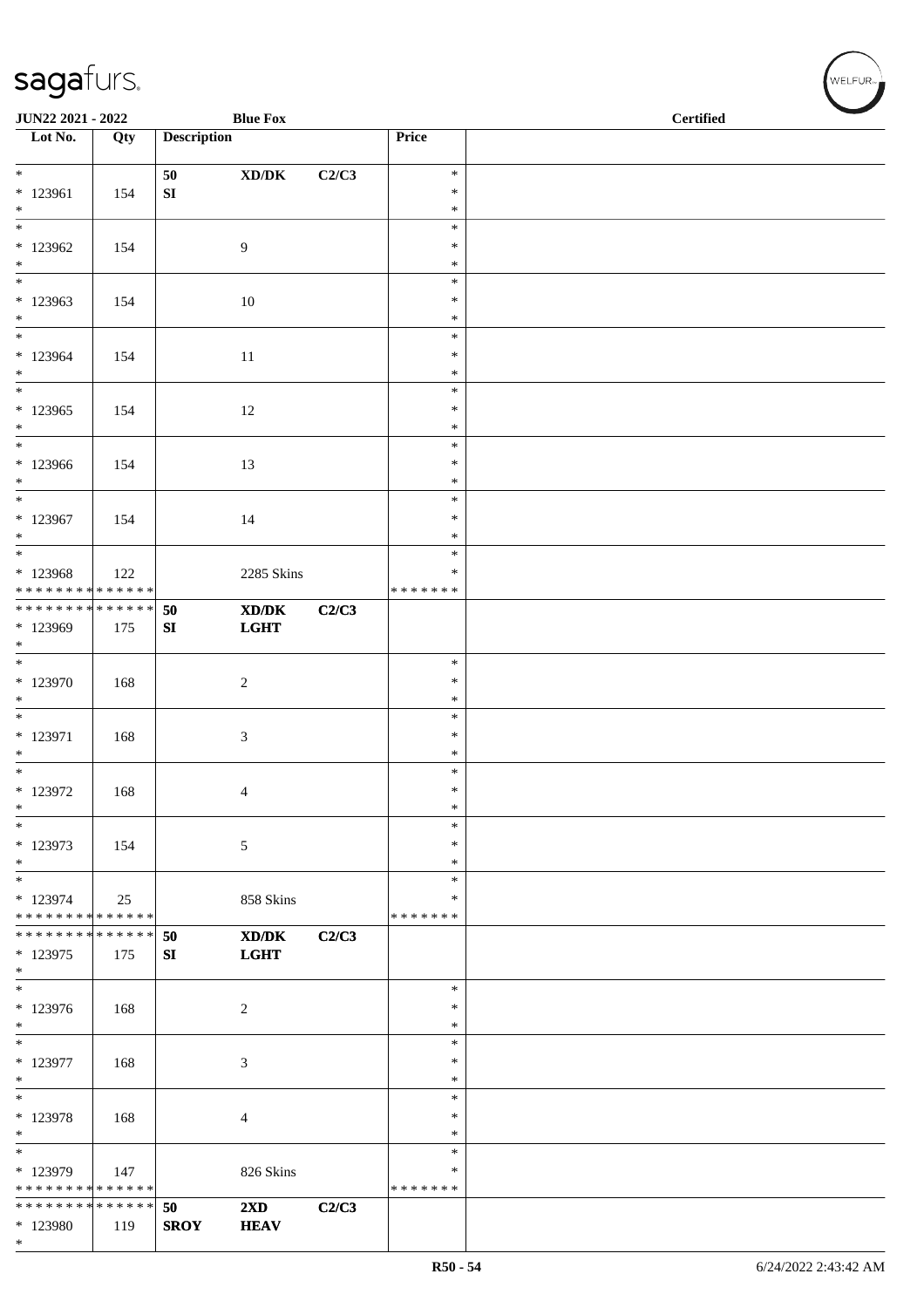| <b>JUN22 2021 - 2022</b>                        |     |                    | <b>Blue Fox</b>                        |       |                                   | <b>Certified</b> |  |  |
|-------------------------------------------------|-----|--------------------|----------------------------------------|-------|-----------------------------------|------------------|--|--|
| Lot No.                                         | Qty | <b>Description</b> |                                        |       | Price                             |                  |  |  |
| $*$<br>* 123981                                 | 112 | 50<br><b>SROY</b>  | $2\mathbf{X}\mathbf{D}$<br><b>HEAV</b> | C2/C3 | $\ast$<br>$\ast$                  |                  |  |  |
| $\ast$<br>$\overline{\phantom{0}}$<br>$*123982$ | 112 |                    | $\mathfrak{Z}$                         |       | $\ast$<br>$\ast$<br>$\ast$        |                  |  |  |
| $*$<br>$\overline{\phantom{0}}$                 |     |                    |                                        |       | $\ast$<br>$\ast$                  |                  |  |  |
| * 123983<br>$*$                                 | 112 |                    | $\overline{4}$                         |       | $\ast$<br>$\ast$                  |                  |  |  |
| * 123984<br>$*$                                 | 112 |                    | 5                                      |       | $\ast$<br>$\ast$<br>$\ast$        |                  |  |  |
| $*123985$<br>$\ast$                             | 112 |                    | $\sqrt{6}$                             |       | $\ast$<br>$\ast$<br>$\ast$        |                  |  |  |
| $\overline{\phantom{0}}$<br>* 123986<br>$*$     | 112 |                    | $\boldsymbol{7}$                       |       | $\ast$<br>$\ast$<br>$\ast$        |                  |  |  |
| $*$<br>* 123987<br>$\ast$                       | 112 |                    | $8\,$                                  |       | $\ast$<br>$\ast$<br>$\ast$        |                  |  |  |
| * 123988<br>$*$                                 | 110 |                    | $\overline{9}$                         |       | $\ast$<br>$\ast$<br>$\ast$        |                  |  |  |
| * 123989<br>* * * * * * * * * * * * * *         | 20  |                    | 1033 Skins                             |       | $\ast$<br>$\ast$<br>* * * * * * * |                  |  |  |
| ******** <mark>******</mark><br>* 123990<br>$*$ | 133 | 50<br><b>SROY</b>  | $2\mathbf{X}\mathbf{D}$                | C2/C3 |                                   |                  |  |  |
| * 123991<br>$*$                                 | 126 |                    | $\sqrt{2}$                             |       | $\ast$<br>$\ast$<br>$\ast$        |                  |  |  |
| * 123992<br>$\ast$                              | 126 |                    | $\mathfrak{Z}$                         |       | $\ast$<br>$\ast$<br>$\ast$        |                  |  |  |
| $\ast$<br>* 123993<br>$*$                       | 126 |                    | $\overline{4}$                         |       | $\ast$<br>$\ast$<br>$\ast$        |                  |  |  |
| $\overline{\phantom{0}}$<br>* 123994<br>$*$     | 126 |                    | 5                                      |       | $\ast$<br>$\ast$<br>$\ast$        |                  |  |  |
| $*$<br>* 123995<br>$*$                          | 126 |                    | $\sqrt{6}$                             |       | $\ast$<br>$\ast$<br>$\ast$        |                  |  |  |
| $\overline{\phantom{0}}$<br>* 123996<br>$*$     | 126 |                    | $7\phantom{.0}$                        |       | $\ast$<br>$\ast$<br>$\ast$        |                  |  |  |
| * 123997<br>$*$                                 | 126 |                    | $\,8\,$                                |       | $\ast$<br>$\ast$<br>$\ast$        |                  |  |  |
| $*$<br>* 123998<br>$*$                          | 126 |                    | $\overline{9}$                         |       | $\ast$<br>$\ast$<br>$\ast$        |                  |  |  |
| $\overline{\phantom{0}}$<br>* 123999<br>$*$     | 126 |                    | 10                                     |       | $\ast$<br>$\ast$<br>$\ast$        |                  |  |  |
| $*$<br>$*124000$<br>$*$                         | 126 |                    | $11\,$                                 |       | $\ast$<br>$\ast$<br>$\ast$        |                  |  |  |

、<br>WELFUR<sub>™</sub>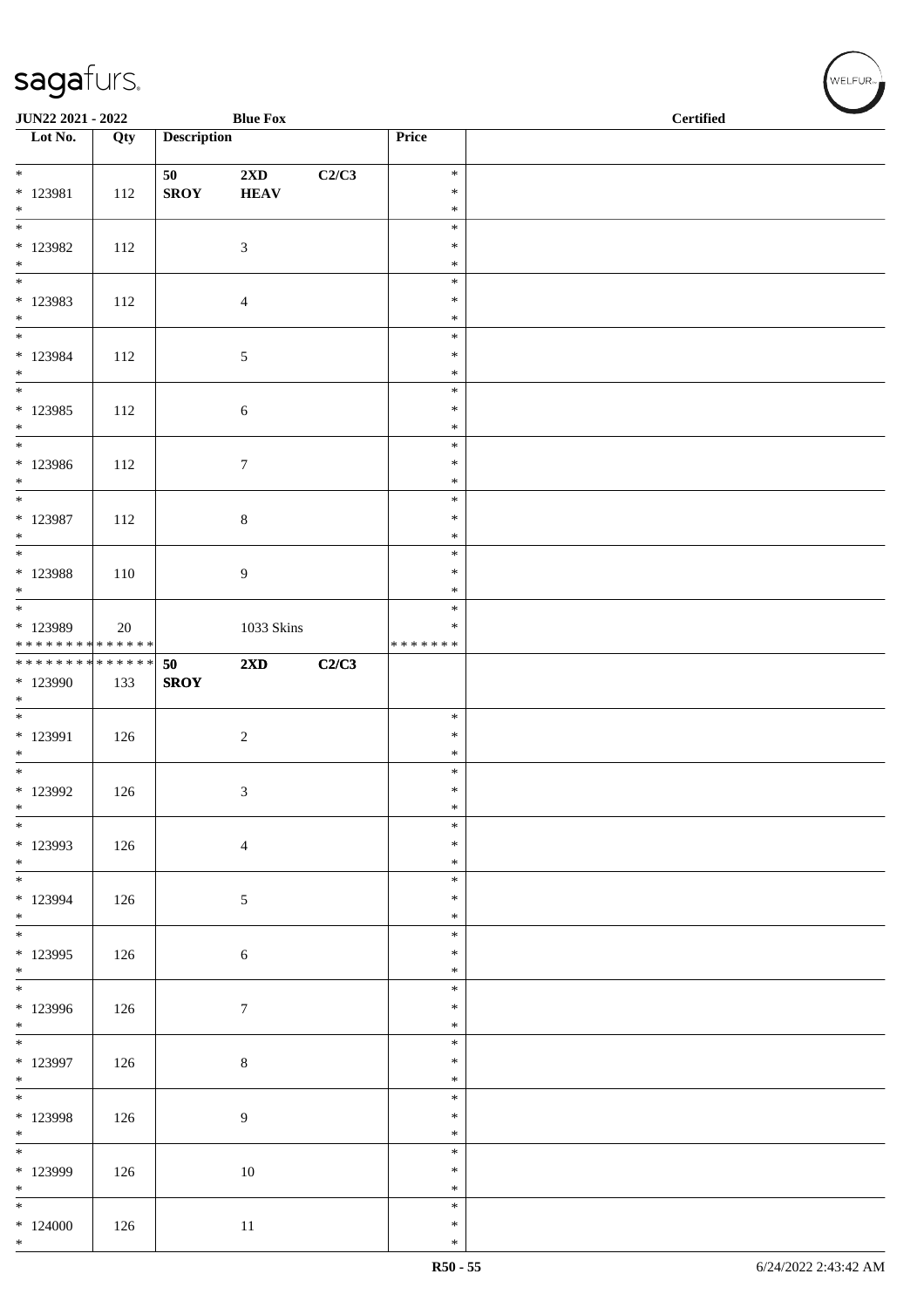| JUN22 2021 - 2022                                       |     |                    | <b>Blue Fox</b>                        |       |                         | <b>Certified</b> |
|---------------------------------------------------------|-----|--------------------|----------------------------------------|-------|-------------------------|------------------|
| $\overline{\phantom{a}}$ Lot No.                        | Qty | <b>Description</b> |                                        |       | Price                   |                  |
| $*$                                                     |     | 50                 | 2XD                                    | C2/C3 | $\ast$                  |                  |
| $*124001$<br>* * * * * * * * <mark>* * * * * * *</mark> | 76  | <b>SROY</b>        |                                        |       | $\ast$<br>* * * * * * * |                  |
| ___<br>******** <mark>******</mark>                     |     | 50                 | 2XD                                    | C2/C3 |                         |                  |
| $*124002$                                               | 140 | <b>SROY</b>        | ${\bf SILK}$                           |       |                         |                  |
| $*$                                                     |     |                    |                                        |       |                         |                  |
|                                                         |     |                    |                                        |       | $\ast$                  |                  |
| $*124003$<br>$*$                                        | 140 |                    | $\sqrt{2}$                             |       | $\ast$<br>$\ast$        |                  |
| $\overline{\ast}$                                       |     |                    |                                        |       | $\ast$                  |                  |
| $*124004$                                               | 140 |                    | $\mathfrak{Z}$                         |       | $\ast$                  |                  |
| $*$                                                     |     |                    |                                        |       | $\ast$                  |                  |
|                                                         |     |                    |                                        |       | $\ast$<br>$\ast$        |                  |
| $*124005$<br>$*$                                        | 140 |                    | $\overline{4}$                         |       | $\ast$                  |                  |
| $*$                                                     |     |                    |                                        |       | $\ast$                  |                  |
| $*124006$                                               | 140 |                    | 5                                      |       | $\ast$                  |                  |
| $*$<br>$*$                                              |     |                    |                                        |       | $\ast$<br>$\ast$        |                  |
| $*124007$                                               | 140 |                    | $\sqrt{6}$                             |       | $\ast$                  |                  |
| $*$                                                     |     |                    |                                        |       | $\ast$                  |                  |
| $\overline{\ }$                                         |     |                    |                                        |       | $\ast$                  |                  |
| $*124008$                                               | 140 |                    | $\boldsymbol{7}$                       |       | $\ast$<br>$\ast$        |                  |
| $*$                                                     |     |                    |                                        |       | $\ast$                  |                  |
| $*124009$                                               | 140 |                    | $\,8\,$                                |       | $\ast$                  |                  |
| $\ast$                                                  |     |                    |                                        |       | $\ast$                  |                  |
| $* 124010$                                              | 140 |                    |                                        |       | $\ast$<br>$\ast$        |                  |
| $*$                                                     |     |                    | 9                                      |       | $\ast$                  |                  |
| $\overline{\phantom{0}}$                                |     |                    |                                        |       | $\ast$                  |                  |
| $* 124011$                                              | 140 |                    | $10\,$                                 |       | $\ast$                  |                  |
| $*$<br>$*$                                              |     |                    |                                        |       | $\ast$<br>$\ast$        |                  |
| $* 124012$                                              | 140 |                    | 11                                     |       | $\ast$                  |                  |
| $\ast$                                                  |     |                    |                                        |       | $\ast$                  |                  |
| $\ast$                                                  |     |                    |                                        |       | $\ast$                  |                  |
| $*124013$<br>$*$                                        | 140 |                    | $12\,$                                 |       | $\ast$<br>$\ast$        |                  |
| $\ast$                                                  |     |                    |                                        |       | $\ast$                  |                  |
| $* 124014$                                              | 52  |                    | 13                                     |       | $\ast$                  |                  |
| $\ast$<br>$\overline{\ast}$                             |     |                    |                                        |       | $\ast$<br>$\ast$        |                  |
| $*124015$                                               | 47  |                    | 1779 Skins                             |       | ∗                       |                  |
| * * * * * * * * * * * * * *                             |     |                    |                                        |       | * * * * * * *           |                  |
| * * * * * * * * * * * * * * *                           |     | 50                 | 2XD                                    | C2/C3 |                         |                  |
| $*124016$<br>$\ast$                                     | 35  | <b>SROY</b>        | WOL2                                   |       |                         |                  |
|                                                         |     |                    |                                        |       | $\ast$                  |                  |
| $* 124017$                                              | 45  |                    | 80 Skins                               |       | ∗                       |                  |
| * * * * * * * * * * * * * * *                           |     |                    |                                        |       | * * * * * * *           |                  |
| ******** <mark>******</mark><br>$*124018$               | 133 | 50<br><b>SAGA</b>  | $2\mathbf{X}\mathbf{D}$<br><b>HEAV</b> | C2/C3 |                         |                  |
| $*$                                                     |     |                    |                                        |       |                         |                  |
| $*$                                                     |     |                    |                                        |       | $\ast$                  |                  |
| $* 124019$                                              | 126 |                    | $\overline{c}$                         |       | $\ast$                  |                  |
| $*$<br>$\ast$                                           |     |                    |                                        |       | $\ast$<br>$\ast$        |                  |
| $*124020$                                               | 126 |                    | 3                                      |       | $\ast$                  |                  |
| $*$                                                     |     |                    |                                        |       | $\ast$                  |                  |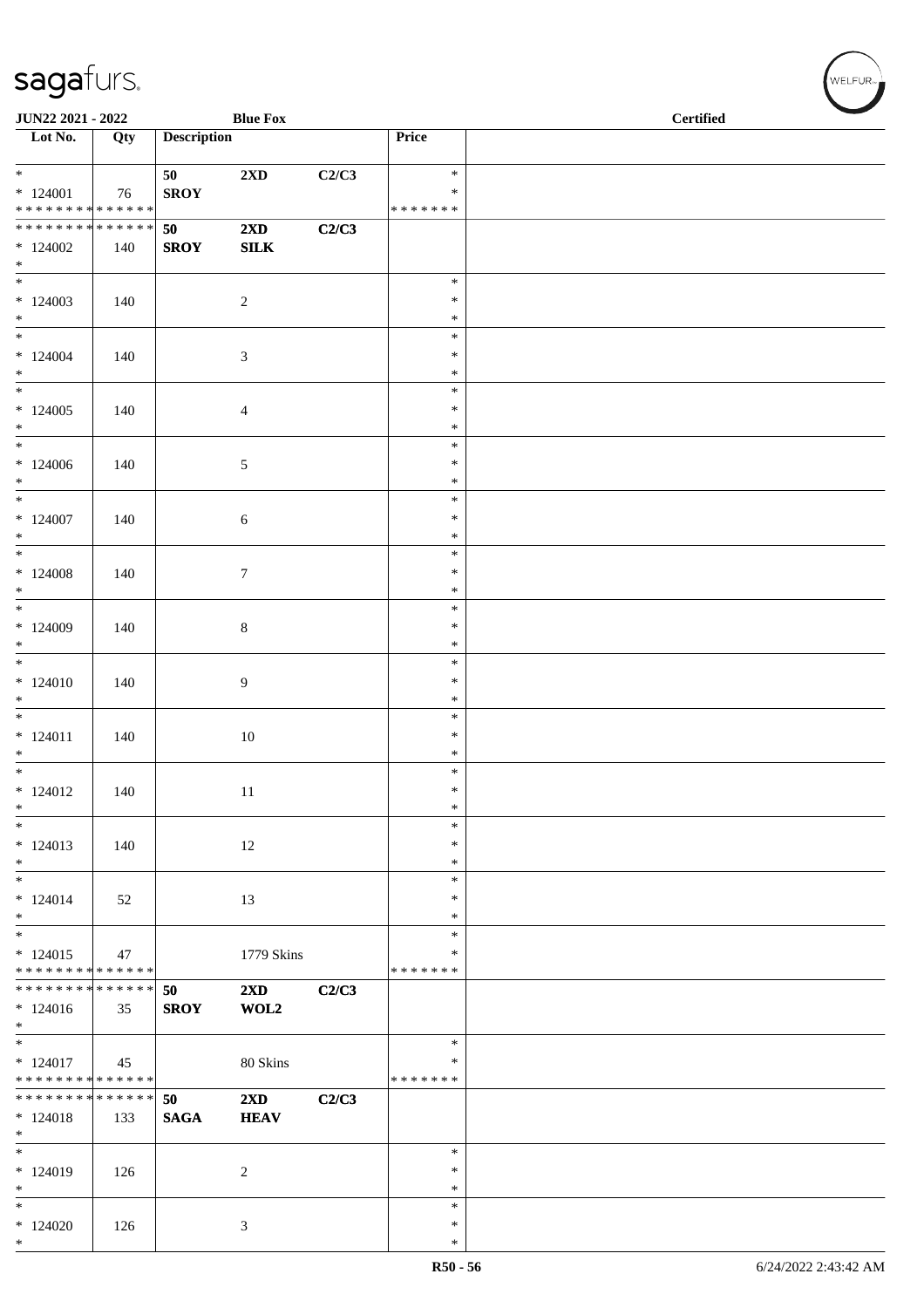| <b>JUN22 2021 - 2022</b>                   |     |                       | <b>Blue Fox</b>                        |       |                  | <b>Certified</b> |  |
|--------------------------------------------|-----|-----------------------|----------------------------------------|-------|------------------|------------------|--|
| Lot No.                                    | Qty | <b>Description</b>    |                                        |       | Price            |                  |  |
| $\ddot{x}$                                 |     |                       |                                        |       |                  |                  |  |
| $*124021$                                  | 126 | 50<br>$\mathbf{SAGA}$ | $2\mathbf{X}\mathbf{D}$<br><b>HEAV</b> | C2/C3 | $\ast$<br>$\ast$ |                  |  |
| $*$                                        |     |                       |                                        |       | $\ast$           |                  |  |
| $\overline{\ }$                            |     |                       |                                        |       | $\ast$           |                  |  |
| $*124022$                                  | 25  |                       | 536 Skins                              |       | $\ast$           |                  |  |
| * * * * * * * * <mark>* * * * * * *</mark> |     |                       |                                        |       | *******          |                  |  |
| ******** <mark>******</mark><br>$*124023$  | 147 | 50<br><b>SAGA</b>     | $2\mathbf{X}\mathbf{D}$                | C2/C3 |                  |                  |  |
| $*$                                        |     |                       |                                        |       |                  |                  |  |
| $*$                                        |     |                       |                                        |       | $\ast$           |                  |  |
| $*124024$                                  | 140 |                       | 2                                      |       | $\ast$           |                  |  |
| $*$                                        |     |                       |                                        |       | $\ast$<br>$\ast$ |                  |  |
| $*124025$                                  | 140 |                       | $\mathfrak{Z}$                         |       | $\ast$           |                  |  |
| $*$                                        |     |                       |                                        |       | $\ast$           |                  |  |
| $*$                                        |     |                       |                                        |       | $\ast$           |                  |  |
| $*124026$                                  | 140 |                       | $\overline{4}$                         |       | $\ast$           |                  |  |
| $*$<br>$*$                                 |     |                       |                                        |       | $\ast$<br>$\ast$ |                  |  |
| $*124027$                                  | 140 |                       | $\mathfrak{S}$                         |       | $\ast$           |                  |  |
| $*$                                        |     |                       |                                        |       | $\ast$           |                  |  |
|                                            |     |                       |                                        |       | $\ast$           |                  |  |
| $*124028$                                  | 140 |                       | $\sqrt{6}$                             |       | $\ast$           |                  |  |
| $*$                                        |     |                       |                                        |       | $\ast$<br>$\ast$ |                  |  |
| $*124029$                                  | 140 |                       | $\tau$                                 |       | $\ast$           |                  |  |
| $*$                                        |     |                       |                                        |       | $\ast$           |                  |  |
| $\overline{\phantom{0}}$                   |     |                       |                                        |       | $\ast$           |                  |  |
| $*124030$                                  | 140 |                       | 8                                      |       | $\ast$           |                  |  |
| $*$                                        |     |                       |                                        |       | $\ast$<br>$\ast$ |                  |  |
| $* 124031$                                 | 140 |                       | $\overline{9}$                         |       | $\ast$           |                  |  |
| $*$                                        |     |                       |                                        |       | $\ast$           |                  |  |
| $\ast$                                     |     |                       |                                        |       | $\ast$           |                  |  |
| $*124032$                                  | 140 |                       | 10                                     |       | $\ast$           |                  |  |
| $*$<br>$\frac{1}{1}$                       |     |                       |                                        |       | $\ast$<br>$\ast$ |                  |  |
| $*124033$                                  | 140 |                       | 11                                     |       | $\ast$           |                  |  |
| $*$                                        |     |                       |                                        |       | $\ast$           |                  |  |
|                                            |     |                       |                                        |       | $\ast$           |                  |  |
| $*124034$                                  | 140 |                       | 12                                     |       | $\ast$           |                  |  |
| $*$                                        |     |                       |                                        |       | $\ast$<br>$\ast$ |                  |  |
| $*124035$                                  | 140 |                       | 13                                     |       | $\ast$           |                  |  |
| $*$                                        |     |                       |                                        |       | $\ast$           |                  |  |
|                                            |     |                       |                                        |       | $\ast$           |                  |  |
| $*124036$<br>$*$                           | 140 |                       | 14                                     |       | $\ast$<br>$\ast$ |                  |  |
|                                            |     |                       |                                        |       | $\ast$           |                  |  |
| $*124037$                                  | 140 |                       | 15                                     |       | $\ast$           |                  |  |
| $*$                                        |     |                       |                                        |       | $\ast$           |                  |  |
|                                            |     |                       |                                        |       | $\ast$           |                  |  |
| $*124038$<br>$*$                           | 140 |                       | 16                                     |       | $\ast$<br>$\ast$ |                  |  |
| $\overline{\ast}$                          |     |                       |                                        |       | $\ast$           |                  |  |
| $*124039$                                  | 140 |                       | 17                                     |       | $\ast$           |                  |  |
| $*$                                        |     |                       |                                        |       | $\ast$           |                  |  |
|                                            |     |                       |                                        |       | $\ast$           |                  |  |
| $*124040$<br>$*$                           | 140 |                       | 18                                     |       | $\ast$<br>$\ast$ |                  |  |
|                                            |     |                       |                                        |       |                  |                  |  |

、<br>WELFUR<sub>™</sub>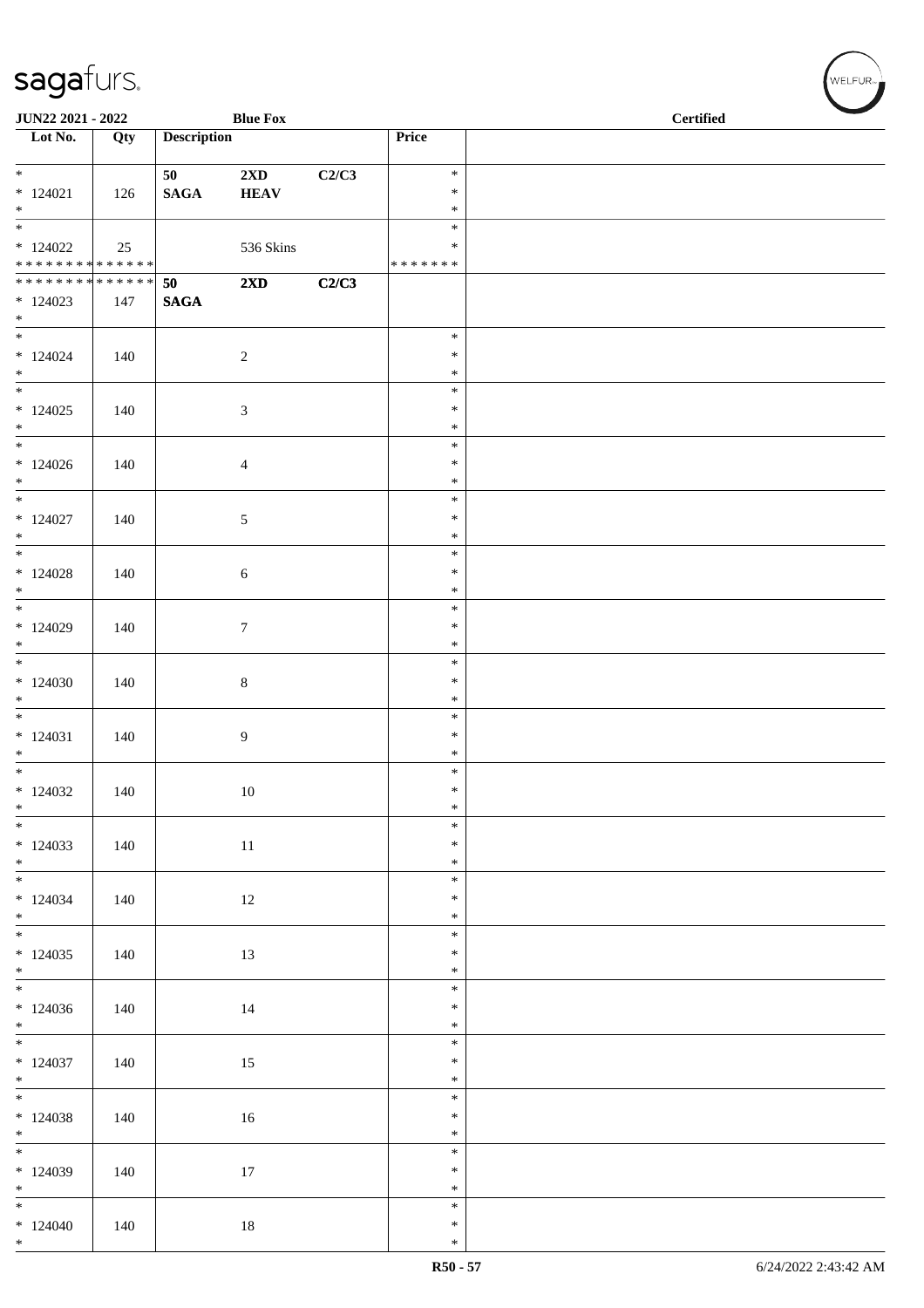| sagafurs.                                          |     |                    |                 |       |                             | WELFUR <sub>™</sub> |
|----------------------------------------------------|-----|--------------------|-----------------|-------|-----------------------------|---------------------|
| JUN22 2021 - 2022                                  |     |                    | <b>Blue Fox</b> |       |                             | <b>Certified</b>    |
| Lot No.                                            | Qty | <b>Description</b> |                 |       | Price                       |                     |
| $\ast$<br>$*124041$<br>$\ast$                      | 140 | 50<br><b>SAGA</b>  | 2XD             | C2/C3 | $\ast$<br>$\ast$<br>$\ast$  |                     |
| $\ast$<br>$*124042$<br>$\ast$                      | 140 |                    | $20\,$          |       | $\ast$<br>∗<br>$\ast$       |                     |
| $\ast$<br>$*124043$<br>$\ast$                      | 125 |                    | 21              |       | $\ast$<br>$\ast$<br>$\ast$  |                     |
| $\ast$<br>$*124044$<br>$\ast$                      | 80  |                    | 22              |       | $\ast$<br>$\ast$<br>$\ast$  |                     |
| $\ast$<br>$*124045$<br>* * * * * * * * * * * * * * | 21  |                    | 3033 Skins      |       | $\ast$<br>$\ast$<br>******* |                     |
| 124046                                             | 89  | 50<br><b>SROY</b>  | 4 <sub>xD</sub> | C2/C3 |                             |                     |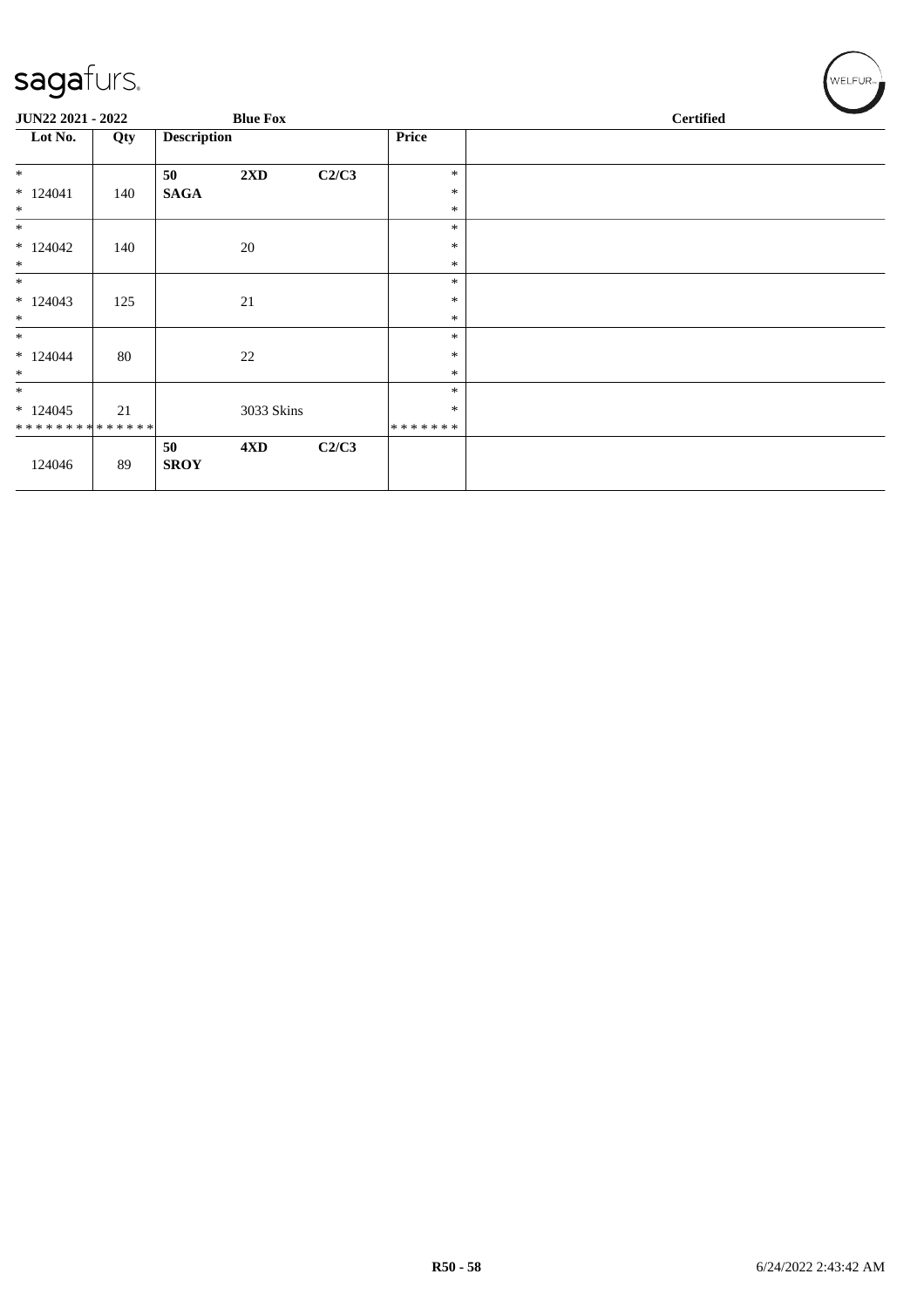| JUN22 2021 - 2022                                                     |     |                    | <b>Blue Fox</b>                           |       |                                   | <b>Certified</b> |  |
|-----------------------------------------------------------------------|-----|--------------------|-------------------------------------------|-------|-----------------------------------|------------------|--|
| Lot No.                                                               | Qty | <b>Description</b> |                                           |       | Price                             |                  |  |
| * * * * * * * * * * * * * *<br>$* 124101$<br>$*$                      | 168 | 40<br>SI           | 3XP                                       | C2/C3 |                                   |                  |  |
| $\ast$<br>$*124102$<br>* * * * * * * * * * * * * *                    | 168 |                    | 336 Skins                                 |       | $\ast$<br>*<br>* * * * * * *      |                  |  |
| * * * * * * * * * * * * * *<br>$*124103$<br>$\ast$                    | 133 | 40<br><b>SROY</b>  | $\mathbf{XP}/2\mathbf{XP}$<br><b>HEAV</b> | C2/C3 |                                   |                  |  |
| $*$<br>$*124104$<br>* * * * * * * * * * * * * *                       | 73  |                    | 206 Skins                                 |       | $\ast$<br>∗<br>* * * * * * *      |                  |  |
| * * * * * * * * * * * * * * *<br>$*124105$<br>$*$                     | 147 | 40<br><b>SROY</b>  | XP/2XP                                    | C2/C3 |                                   |                  |  |
| $\ast$<br>$* 124106$<br>$*$                                           | 140 |                    | $\overline{c}$                            |       | $\ast$<br>$\ast$<br>$\ast$        |                  |  |
| $*$<br>$* 124107$<br>$*$                                              | 140 |                    | 3                                         |       | $\ast$<br>$\ast$<br>$\ast$        |                  |  |
| $\ast$<br>$*124108$<br>$\ast$                                         | 140 |                    | $\overline{4}$                            |       | $\ast$<br>$\ast$<br>$\ast$        |                  |  |
| $*$<br>$*124109$<br>* * * * * * * * * * * * * *                       | 132 |                    | 699 Skins                                 |       | *<br>*<br>* * * * * * *           |                  |  |
| * * * * * * * * * * * * * *<br>$* 124110$<br>$\ast$                   | 154 | 40<br><b>SROY</b>  | XP/2XP                                    | C2/C3 |                                   |                  |  |
| $\overline{\phantom{0}}$<br>$* 124111$<br>* * * * * * * * * * * * * * | 143 |                    | 297 Skins                                 |       | $\ast$<br>$\ast$<br>* * * * * * * |                  |  |
| * * * * * * * * * * * * * *<br>$* 124112$<br>$\ast$                   | 154 | 40<br><b>SROY</b>  | XP/2XP<br>SLK                             | C2/C3 |                                   |                  |  |
| $\ast$<br>$* 124113$<br>$*$                                           | 154 |                    | $\sqrt{2}$                                |       | $\ast$<br>$\ast$<br>$\ast$        |                  |  |
| $\overline{\phantom{0}}$<br>$* 124114$<br>$\ast$                      | 154 |                    | 3                                         |       | $\ast$<br>$\ast$<br>$\ast$        |                  |  |
| $\ast$<br>$* 124115$<br>$*$                                           | 154 |                    | $\overline{4}$                            |       | *<br>$\ast$<br>$\ast$             |                  |  |
| $\overline{\ast}$<br>$* 124116$<br>$\ast$<br>$\overline{\phantom{0}}$ | 154 |                    | $\mathfrak{S}$                            |       | $\ast$<br>$\ast$<br>∗             |                  |  |
| $* 124117$<br>* * * * * * * * * * * * * *                             | 41  |                    | 811 Skins                                 |       | $\ast$<br>$\ast$<br>* * * * * * * |                  |  |
| 124118                                                                | 53  | 40<br><b>SROY</b>  | XP/2XP<br>WOL2                            | C2/C3 |                                   |                  |  |
| * * * * * * * * * * * * * *<br>$* 124119$<br>$\ast$                   | 147 | 40<br><b>SAGA</b>  | XP/2XP<br><b>HEAV</b>                     | C2/C3 |                                   |                  |  |
| $\ast$<br>$* 124120$<br>$*$                                           | 140 |                    | 2                                         |       | $\ast$<br>$\ast$<br>$\ast$        |                  |  |

 $(w$ ELFUR<sub><sup>n</sub></sub></sub></sup>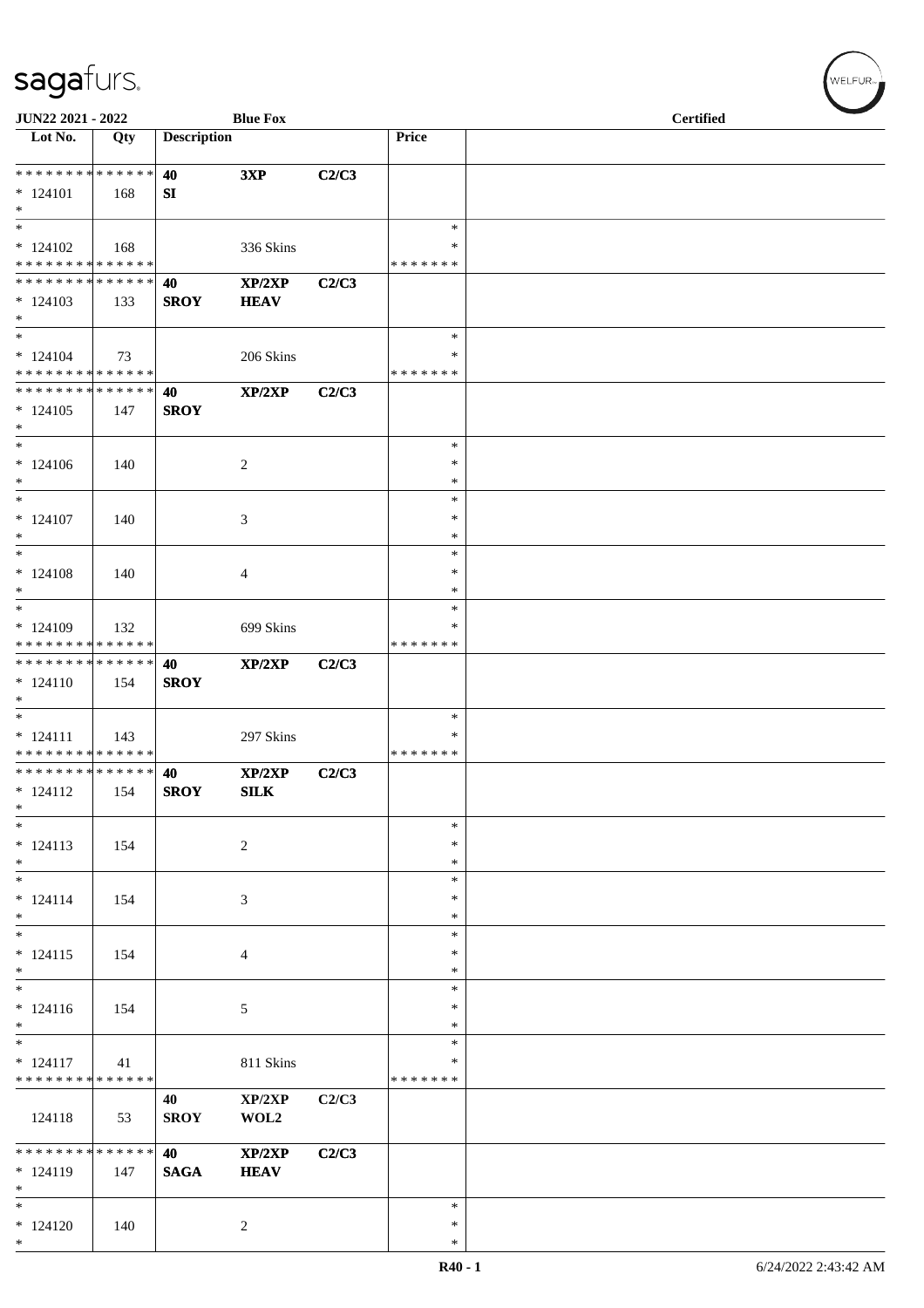| JUN22 2021 - 2022                                                     |     |                    | <b>Blue Fox</b>       |       |                                   | <b>Certified</b> |
|-----------------------------------------------------------------------|-----|--------------------|-----------------------|-------|-----------------------------------|------------------|
| $\overline{\phantom{1}}$ Lot No.                                      | Qty | <b>Description</b> |                       |       | Price                             |                  |
| $* 124121$<br>******** <mark>******</mark>                            | 128 | 40<br><b>SAGA</b>  | XP/2XP<br><b>HEAV</b> | C2/C3 | $\ast$<br>$\ast$<br>* * * * * * * |                  |
| * * * * * * * * * * * * * *<br>$* 124122$                             | 161 | 40<br><b>SAGA</b>  | XP/2XP                | C2/C3 |                                   |                  |
| $*$                                                                   |     |                    |                       |       |                                   |                  |
| $* 124123$<br>$*$                                                     | 154 |                    | $\overline{c}$        |       | $\ast$<br>$\ast$<br>$\ast$        |                  |
| $* 124124$<br>$*$                                                     | 154 |                    | $\mathfrak{Z}$        |       | $\ast$<br>$\ast$<br>$\ast$        |                  |
| $\overline{\ast}$<br>$* 124125$<br>$*$                                | 154 |                    | $\overline{4}$        |       | $\ast$<br>$\ast$<br>$\ast$        |                  |
| $* 124126$<br>$*$                                                     | 154 |                    | $\mathfrak{S}$        |       | $\ast$<br>$\ast$<br>$\ast$        |                  |
| $\overline{\phantom{0}}$<br>$* 124127$<br>$\ast$                      | 154 |                    | $\sqrt{6}$            |       | $\ast$<br>$\ast$                  |                  |
| $* 124128$                                                            | 154 |                    | $7\phantom{.0}$       |       | $\ast$<br>$\ast$<br>$\ast$        |                  |
| $*$<br>$* 124129$                                                     | 154 |                    | $8\,$                 |       | $\ast$<br>$\ast$<br>$\ast$        |                  |
| $*$<br>$\overline{\phantom{0}}$<br>$*124130$                          | 154 |                    | $\overline{9}$        |       | $\ast$<br>$\ast$<br>$\ast$        |                  |
| $*$<br>$* 124131$                                                     | 154 |                    | 10                    |       | $\ast$<br>$\ast$<br>$\ast$        |                  |
| $*$                                                                   |     |                    |                       |       | $\ast$                            |                  |
| $* 124132$<br>$*$                                                     | 154 |                    | 11                    |       | $\ast$<br>$\ast$<br>∗             |                  |
| $\ast$<br>$* 124133$<br>$*$                                           | 154 |                    | 12                    |       | $\ast$<br>$\ast$<br>$\ast$        |                  |
| $\overline{\phantom{0}}$<br>$* 124134$<br>* * * * * * * * * * * * * * | 50  |                    | 1905 Skins            |       | $\ast$<br>∗<br>* * * * * * *      |                  |
| * * * * * * * * * * * * * *<br>$* 124135$<br>$*$                      | 175 | 40<br><b>SAGA</b>  | XP/2XP<br><b>SILK</b> | C2/C3 |                                   |                  |
| $\overline{\phantom{0}}$<br>$* 124136$<br>$*$                         | 168 |                    | $\overline{c}$        |       | $\ast$<br>$\ast$<br>$\ast$        |                  |
| $\overline{\phantom{1}}$<br>$* 124137$<br>$*$                         | 168 |                    | $\mathfrak{Z}$        |       | $\ast$<br>$\ast$<br>$\ast$        |                  |
| $\ast$<br>$* 124138$<br>$*$                                           | 168 |                    | $\overline{4}$        |       | $\ast$<br>$\ast$<br>∗             |                  |
| $\overline{\phantom{0}}$<br>$* 124139$<br>$\ast$                      | 168 |                    | 5                     |       | $\ast$<br>$\ast$<br>$\ast$        |                  |
| $*$<br>$* 124140$<br>$*$                                              | 168 |                    | 6                     |       | $\ast$<br>$\ast$<br>$\ast$        |                  |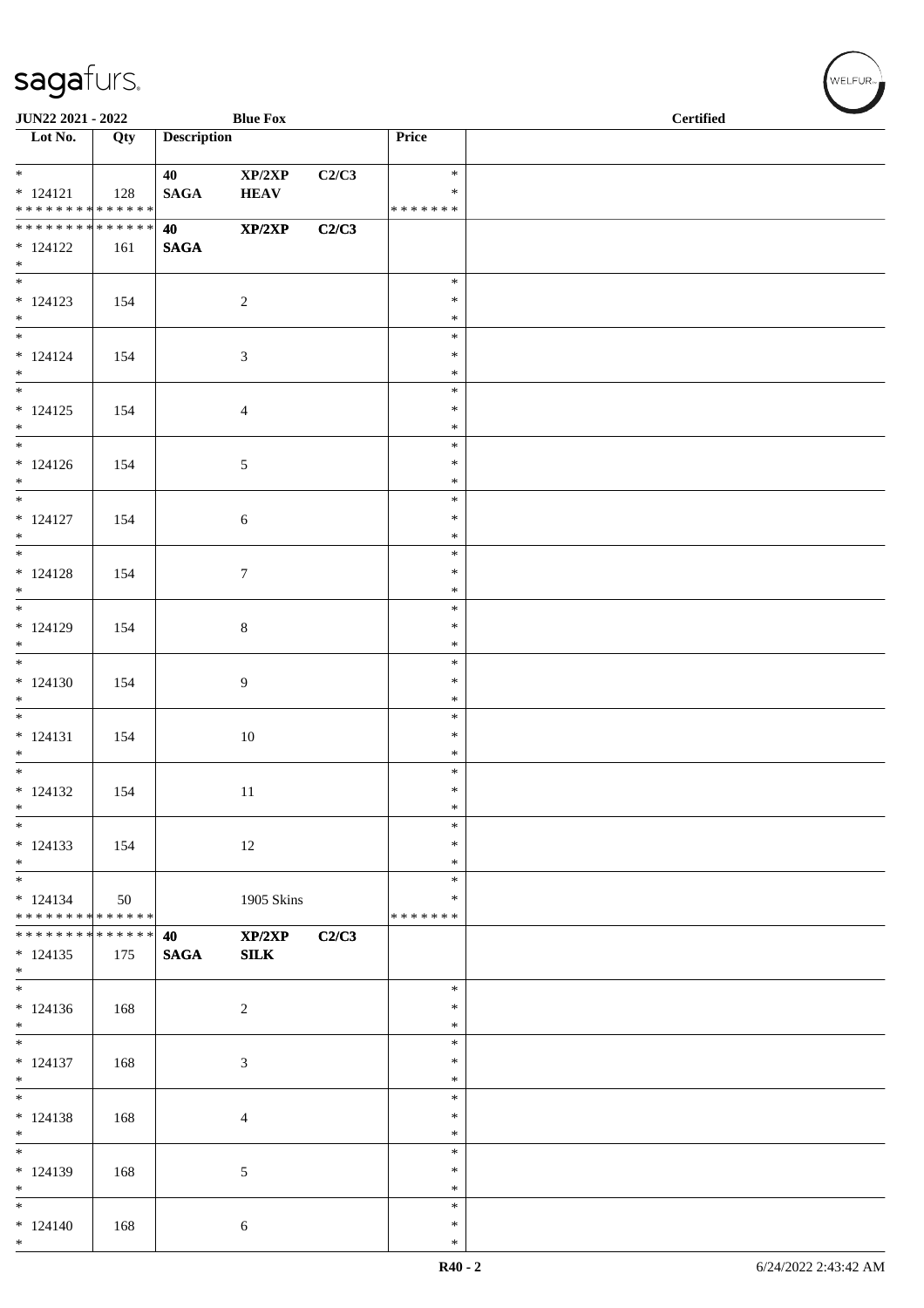| JUN22 2021 - 2022                         |     |                    | <b>Blue Fox</b>  |       |                    | <b>Certified</b> |  |
|-------------------------------------------|-----|--------------------|------------------|-------|--------------------|------------------|--|
| $\overline{\phantom{1}}$ Lot No.          | Qty | <b>Description</b> |                  |       | Price              |                  |  |
| $*$                                       |     | 40                 | XP/2XP           | C2/C3 | $\ast$             |                  |  |
| $* 124141$                                | 168 | <b>SAGA</b>        | ${\bf SILK}$     |       | ∗                  |                  |  |
| * * * * * * * * * * * * * *               |     |                    |                  |       | * * * * * * *      |                  |  |
| 124142                                    | 131 | 40<br><b>SAGA</b>  | XP/2XP<br>WOL2   | C2/C3 |                    |                  |  |
| * * * * * * * * * * * * * * *             |     | 40                 | XP/2XP           | C2/C3 |                    |                  |  |
| $* 124143$<br>$*$                         | 175 | SI                 |                  |       |                    |                  |  |
| $\overline{\phantom{0}}$                  |     |                    |                  |       | $\ast$             |                  |  |
| $* 124144$<br>$*$                         | 168 |                    | $\boldsymbol{2}$ |       | $\ast$<br>$\ast$   |                  |  |
| $\overline{\ }$                           |     |                    |                  |       | $\ast$             |                  |  |
| $* 124145$<br>$*$                         | 168 |                    | 3                |       | $\ast$<br>$\ast$   |                  |  |
| $*$                                       |     |                    |                  |       | $\ast$             |                  |  |
| $* 124146$<br>$*$                         | 168 |                    | 4                |       | $\ast$<br>$\ast$   |                  |  |
|                                           |     |                    |                  |       | $\ast$             |                  |  |
| $* 124147$<br>$*$                         | 168 |                    | 5                |       | $\ast$<br>$\ast$   |                  |  |
| $\overline{\phantom{0}}$                  |     |                    |                  |       | $\ast$             |                  |  |
| $* 124148$<br>* * * * * * * * * * * * * * | 168 |                    | 1015 Skins       |       | ∗<br>* * * * * * * |                  |  |
| * * * * * * * * * * * * * * *             |     | 40                 | <b>PALE</b>      | C2/C3 |                    |                  |  |
| $* 124149$<br>$*$                         | 133 | <b>SROY</b>        | <b>HEAV</b>      |       |                    |                  |  |
|                                           |     |                    |                  |       | $\ast$             |                  |  |
| $* 124150$                                | 126 |                    | $\overline{c}$   |       | $\ast$<br>$\ast$   |                  |  |
| $*$<br>$\overline{\phantom{0}}$           |     |                    |                  |       | $\ast$             |                  |  |
| $* 124151$                                | 126 |                    | 3                |       | $\ast$             |                  |  |
| $*$                                       |     |                    |                  |       | $\ast$             |                  |  |
| $*$<br>$* 124152$                         |     |                    |                  |       | $\ast$<br>$\ast$   |                  |  |
| $\ast$                                    | 126 |                    | 4                |       | $\ast$             |                  |  |
| $*$                                       |     |                    |                  |       | $\ast$             |                  |  |
| $* 124153$<br>$*$                         | 126 |                    | 5                |       | ∗<br>$\ast$        |                  |  |
| $\ast$<br>$* 124154$                      |     |                    |                  |       | $\ast$<br>∗        |                  |  |
| * * * * * * * * * * * * * *               | 69  |                    | 706 Skins        |       | * * * * * * *      |                  |  |
| * * * * * * * * * * * * * * *             |     | 40                 | <b>PALE</b>      | C2/C3 |                    |                  |  |
| $* 124155$<br>$*$                         | 147 | <b>SROY</b>        |                  |       |                    |                  |  |
|                                           |     |                    |                  |       | $\ast$             |                  |  |
| $* 124156$<br>$*$                         | 140 |                    | $\sqrt{2}$       |       | $\ast$<br>∗        |                  |  |
| $\overline{\phantom{0}}$                  |     |                    |                  |       | $\ast$             |                  |  |
| $* 124157$<br>$*$                         | 140 |                    | 3                |       | $\ast$<br>$\ast$   |                  |  |
| $\overline{\phantom{0}}$                  |     |                    |                  |       | $\ast$             |                  |  |
| $* 124158$<br>$*$                         | 140 |                    | 4                |       | $\ast$<br>$\ast$   |                  |  |
| $\overline{\phantom{0}}$                  |     |                    |                  |       | $\ast$             |                  |  |
| $* 124159$<br>$*$                         | 140 |                    | 5                |       | $\ast$<br>∗        |                  |  |
| $*$                                       |     |                    |                  |       | $\ast$             |                  |  |
| $*124160$                                 | 133 |                    | 6                |       | $\ast$             |                  |  |
| $*$                                       |     |                    |                  |       | $\ast$             |                  |  |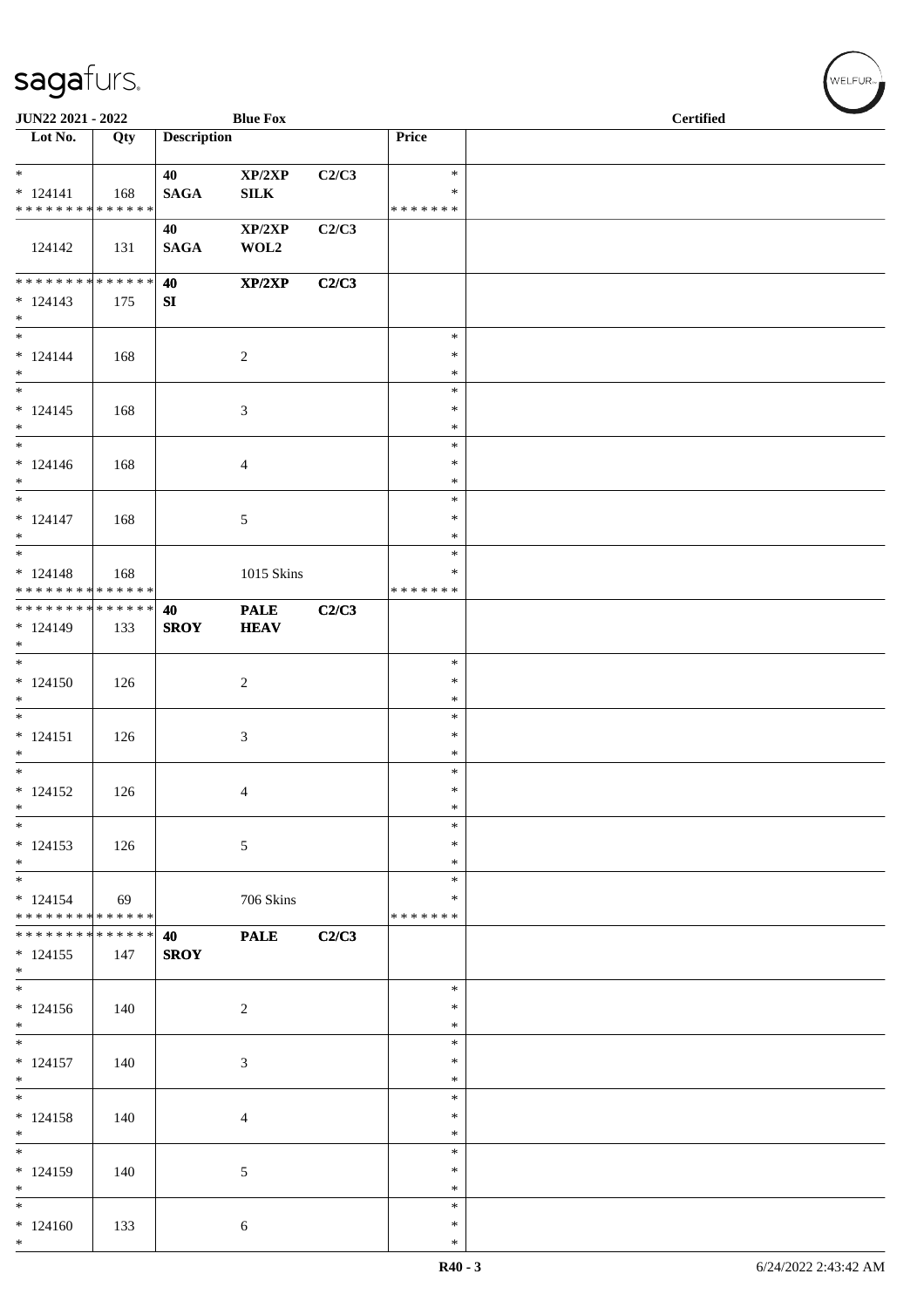| JUN22 2021 - 2022                |     |                    | <b>Blue Fox</b>  |       |                  | <b>Certified</b> |
|----------------------------------|-----|--------------------|------------------|-------|------------------|------------------|
| $\overline{\phantom{1}}$ Lot No. | Qty | <b>Description</b> |                  |       | Price            |                  |
| $*$                              |     | 40                 | <b>PALE</b>      | C2/C3 | $\ast$           |                  |
| $* 124161$                       | 22  | <b>SROY</b>        |                  |       | $\ast$           |                  |
| * * * * * * * * * * * * * *      |     |                    |                  |       | *******          |                  |
| * * * * * * * * * * * * * * *    |     | 40                 | <b>PALE</b>      | C2/C3 |                  |                  |
| $*124162$                        | 161 | <b>SROY</b>        | ${\bf SILK}$     |       |                  |                  |
| $*$<br>$\overline{\phantom{0}}$  |     |                    |                  |       |                  |                  |
|                                  |     |                    |                  |       | $\ast$<br>$\ast$ |                  |
| $* 124163$<br>$*$                | 154 |                    | $\overline{2}$   |       | $\ast$           |                  |
|                                  |     |                    |                  |       | $\ast$           |                  |
| $* 124164$                       | 154 |                    | 3                |       | $\ast$           |                  |
| $*$                              |     |                    |                  |       | $\ast$           |                  |
| $*$                              |     |                    |                  |       | $\ast$           |                  |
| $* 124165$                       | 154 |                    | 4                |       | $\ast$           |                  |
| $*$<br>$*$                       |     |                    |                  |       | $\ast$<br>$\ast$ |                  |
| $* 124166$                       | 154 |                    | 5                |       | $\ast$           |                  |
| $*$                              |     |                    |                  |       | $\ast$           |                  |
|                                  |     |                    |                  |       | $\ast$           |                  |
| $* 124167$                       | 154 |                    | 6                |       | $\ast$           |                  |
| $\ast$                           |     |                    |                  |       | $\ast$           |                  |
|                                  |     |                    |                  |       | $\ast$           |                  |
| $* 124168$<br>$\ast$             | 154 |                    | $\tau$           |       | $\ast$<br>$\ast$ |                  |
|                                  |     |                    |                  |       | $\ast$           |                  |
| $*124169$                        | 154 |                    | 1239 Skins       |       | $\ast$           |                  |
| ******** <mark>******</mark>     |     |                    |                  |       | * * * * * * *    |                  |
| * * * * * * * * * * * * * *      |     | 40                 | <b>PALE</b>      | C2/C3 |                  |                  |
| $* 124170$                       | 161 | <b>SROY</b>        | ${\bf SILK}$     |       |                  |                  |
| $*$                              |     |                    |                  |       |                  |                  |
| $* 124171$                       |     |                    |                  |       | $\ast$<br>$\ast$ |                  |
| $*$                              | 154 |                    | $\boldsymbol{2}$ |       | $\ast$           |                  |
| $\overline{\phantom{0}}$         |     |                    |                  |       | $\ast$           |                  |
| $* 124172$                       | 154 |                    | 3                |       | $\ast$           |                  |
| $*$                              |     |                    |                  |       | $\ast$           |                  |
| $\ast$                           |     |                    |                  |       | $\ast$           |                  |
| $* 124173$<br>$*$                | 154 |                    | $\overline{4}$   |       | $\ast$<br>$\ast$ |                  |
| $\overline{\ast}$                |     |                    |                  |       | $\ast$           |                  |
| $* 124174$                       | 154 |                    | $\sqrt{5}$       |       | $\ast$           |                  |
| $*$                              |     |                    |                  |       | $\ast$           |                  |
|                                  |     |                    |                  |       | $\ast$           |                  |
| $* 124175$                       | 154 |                    | $\sqrt{6}$       |       | $\ast$           |                  |
| $*$                              |     |                    |                  |       | $\ast$           |                  |
| $* 124176$                       |     |                    |                  |       | $\ast$<br>$\ast$ |                  |
| $*$                              | 154 |                    | $\tau$           |       | $\ast$           |                  |
| $*$                              |     |                    |                  |       | $\ast$           |                  |
| $* 124177$                       | 154 |                    | $\,8\,$          |       | $\ast$           |                  |
| $*$                              |     |                    |                  |       | $\ast$           |                  |
|                                  |     |                    |                  |       | $\ast$           |                  |
| $* 124178$                       | 154 |                    | 9                |       | $\ast$           |                  |
| $*$                              |     |                    |                  |       | $\ast$<br>$\ast$ |                  |
| $* 124179$                       | 154 |                    | 10               |       | $\ast$           |                  |
| $*$                              |     |                    |                  |       | $\ast$           |                  |
| $*$                              |     |                    |                  |       | $\ast$           |                  |
| $* 124180$                       | 154 |                    | 11               |       | $\ast$           |                  |
| $*$                              |     |                    |                  |       | $\ast$           |                  |

、<br>WELFUR<sub>™</sub>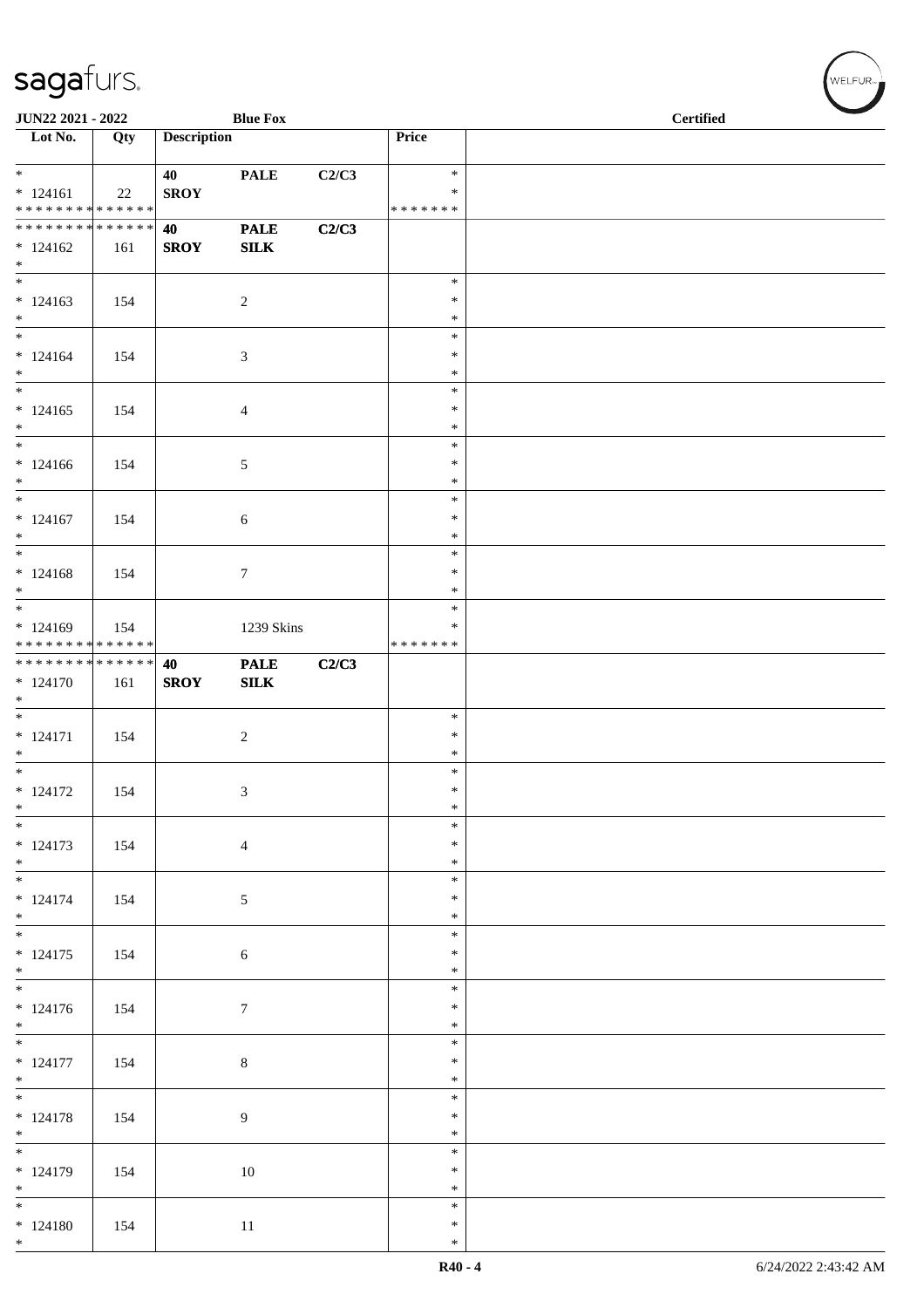| JUN22 2021 - 2022                                        |     |                       | <b>Blue Fox</b>             |       |                              | <b>Certified</b> |  |
|----------------------------------------------------------|-----|-----------------------|-----------------------------|-------|------------------------------|------------------|--|
| $\overline{\phantom{a}}$ Lot No.                         | Qty | <b>Description</b>    |                             |       | Price                        |                  |  |
| $*$<br>$* 124181$<br>$*$                                 | 154 | 40<br><b>SROY</b>     | <b>PALE</b><br>${\bf SILK}$ | C2/C3 | $\ast$<br>$\ast$<br>$\ast$   |                  |  |
| $* 124182$<br>* * * * * * * * <mark>* * * * * * *</mark> | 112 |                       | 1967 Skins                  |       | $\ast$<br>*<br>* * * * * * * |                  |  |
| ******** <mark>******</mark><br>$* 124183$<br>$*$        | 147 | 40<br><b>SAGA</b>     | <b>PALE</b><br><b>HEAV</b>  | C2/C3 |                              |                  |  |
| $*$<br>$* 124184$<br>* * * * * * * * * * * * * * *       | 112 |                       | 259 Skins                   |       | $\ast$<br>*<br>* * * * * * * |                  |  |
| ******** <mark>******</mark><br>$* 124185$<br>$*$        | 161 | 40<br>$\mathbf{SAGA}$ | <b>PALE</b>                 | C2/C3 |                              |                  |  |
| $*$<br>$* 124186$<br>$\ast$                              | 154 |                       | 2                           |       | $\ast$<br>$\ast$<br>$\ast$   |                  |  |
| $*$<br>$* 124187$<br>$*$                                 | 154 |                       | 3                           |       | $\ast$<br>∗<br>$\ast$        |                  |  |
| $*$<br>$* 124188$<br>$*$                                 | 154 |                       | $\overline{4}$              |       | $\ast$<br>$\ast$<br>$\ast$   |                  |  |
| $*$<br>$* 124189$<br>$*$                                 | 154 |                       | 5                           |       | $\ast$<br>$\ast$<br>$\ast$   |                  |  |
| * 124190<br>$*$                                          | 154 |                       | 6                           |       | $\ast$<br>$\ast$<br>$\ast$   |                  |  |
| * 124191<br>$*$                                          | 154 |                       | $\boldsymbol{7}$            |       | $\ast$<br>$\ast$<br>$\ast$   |                  |  |
| $*$<br>$* 124192$<br>$\ast$                              | 154 |                       | $8\,$                       |       | $\ast$<br>$\ast$<br>$\ast$   |                  |  |
| $*$<br>$*124193$<br>* * * * * * * * * * * * * * *        | 130 |                       | 1369 Skins                  |       | $\ast$<br>∗<br>* * * * * * * |                  |  |
| * * * * * * * * * * * * * * *<br>$* 124194$<br>$*$       | 175 | 40<br><b>SAGA</b>     | <b>PALE</b><br>SLK          | C2/C3 |                              |                  |  |
| $*$<br>$* 124195$<br>$*$                                 | 168 |                       | 2                           |       | $\ast$<br>$\ast$<br>$\ast$   |                  |  |
| $* 124196$<br>$*$<br>$\frac{1}{1}$                       | 168 |                       | 3                           |       | $\ast$<br>$\ast$<br>$\ast$   |                  |  |
| $* 124197$<br>$*$                                        | 168 |                       | $\overline{4}$              |       | $\ast$<br>$\ast$<br>$\ast$   |                  |  |
| $*$<br>$* 124198$<br>$*$                                 | 168 |                       | 5                           |       | $\ast$<br>$\ast$<br>$\ast$   |                  |  |
| $\frac{1}{1}$<br>$* 124199$<br>$*$                       | 168 |                       | 6                           |       | $\ast$<br>$\ast$<br>$\ast$   |                  |  |
| $\ast$<br>$*124200$<br>$*$                               | 168 |                       | $7\phantom{.0}$             |       | $\ast$<br>$\ast$<br>$\ast$   |                  |  |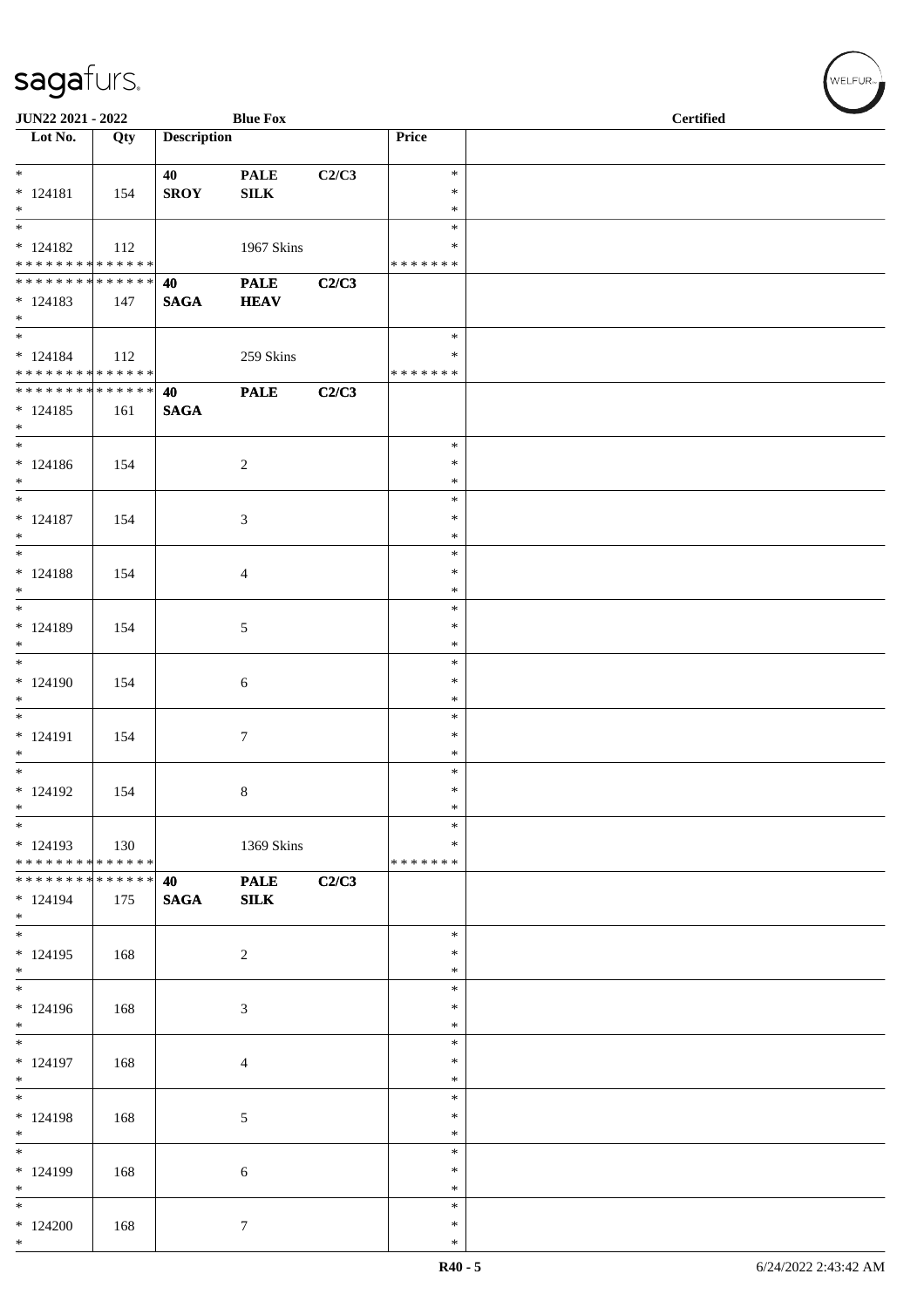| JUN22 2021 - 2022                                    |                    |                    | <b>Blue Fox</b>             |       |                                   | <b>Certified</b> |  |
|------------------------------------------------------|--------------------|--------------------|-----------------------------|-------|-----------------------------------|------------------|--|
| Lot No.                                              | Qty                | <b>Description</b> |                             |       | Price                             |                  |  |
| $\ast$<br>$*124201$<br>* * * * * * * * * * * * * *   | 168                | 40<br><b>SAGA</b>  | <b>PALE</b><br>${\bf SILK}$ | C2/C3 | $\ast$<br>∗<br>* * * * * * *      |                  |  |
| * * * * * * * *<br>$*124202$<br>$*$                  | ******<br>175      | 40<br>SI           | <b>PALE</b>                 | C2/C3 |                                   |                  |  |
| $\overline{\phantom{0}}$<br>$*124203$<br>$*$         | 168                |                    | $\overline{c}$              |       | $\ast$<br>$\ast$<br>$\ast$        |                  |  |
| $*$<br>$* 124204$<br>$*$                             | 168                |                    | 3                           |       | $\ast$<br>$\ast$<br>$\ast$        |                  |  |
| $*$<br>$*124205$<br>$*$                              | 168                |                    | 4                           |       | $\ast$<br>$\ast$<br>$\ast$        |                  |  |
| $*$<br>$*124206$<br>$*$                              | 168                |                    | 5                           |       | $\ast$<br>$\ast$<br>$\ast$        |                  |  |
| $*124207$<br>$*$                                     | 168                |                    | 6                           |       | $\ast$<br>$\ast$<br>$\ast$        |                  |  |
| $*$<br>$*124208$<br>$\ast$                           | 168                |                    | 7                           |       | $\ast$<br>$\ast$<br>$\ast$        |                  |  |
| $\overline{\phantom{0}}$<br>$*124209$<br>$*$         | 168                |                    | $\,8\,$                     |       | $\ast$<br>$\ast$<br>$\ast$        |                  |  |
| $\overline{\ast}$<br>$* 124210$<br>* * * * * * * *   | 168<br>* * * * * * |                    | 1519 Skins                  |       | $\ast$<br>∗<br>* * * * * * *      |                  |  |
| * * * * * * * * * * * * * *<br>$* 124211$<br>$*$     | 168                | 40<br>${\bf SI}$   | <b>PALE</b>                 | C2/C3 |                                   |                  |  |
| $*$<br>$* 124212$<br>$\ast$                          | 168                |                    | $\overline{c}$              |       | $\ast$<br>$\ast$<br>$\ast$        |                  |  |
| $*$<br>$* 124213$<br>$*$                             | 168                |                    | 3                           |       | $\ast$<br>$\ast$<br>$\ast$        |                  |  |
| $*$<br>$* 124214$<br>$\ast$                          | 168                |                    | $\overline{4}$              |       | $\ast$<br>$\ast$<br>∗             |                  |  |
| $*$<br>$* 124215$<br>$*$<br>$\overline{\phantom{0}}$ | 168                |                    | 5                           |       | $\ast$<br>$\ast$<br>$\ast$        |                  |  |
| $* 124216$<br>* * * * * * * * * * * * * *            | 161                |                    | 1001 Skins                  |       | $\ast$<br>∗<br>* * * * * * *      |                  |  |
| * * * * * * * * * * * * * *<br>$* 124217$<br>$*$     | 182                | 40<br>${\bf SI}$   | <b>PALE</b>                 | C2/C3 |                                   |                  |  |
| $*$<br>$* 124218$<br>* * * * * * * * * * * * * * *   | 180                |                    | 362 Skins                   |       | $\ast$<br>$\ast$<br>* * * * * * * |                  |  |
| * * * * * * * * * * * * * *<br>$* 124219$<br>$*$     | 133                | 40<br><b>SROY</b>  | <b>MED</b><br><b>HEAV</b>   | C2/C3 |                                   |                  |  |
| $*$<br>$*124220$<br>$*$                              | 126                |                    | $\overline{c}$              |       | $\ast$<br>$\ast$<br>$\ast$        |                  |  |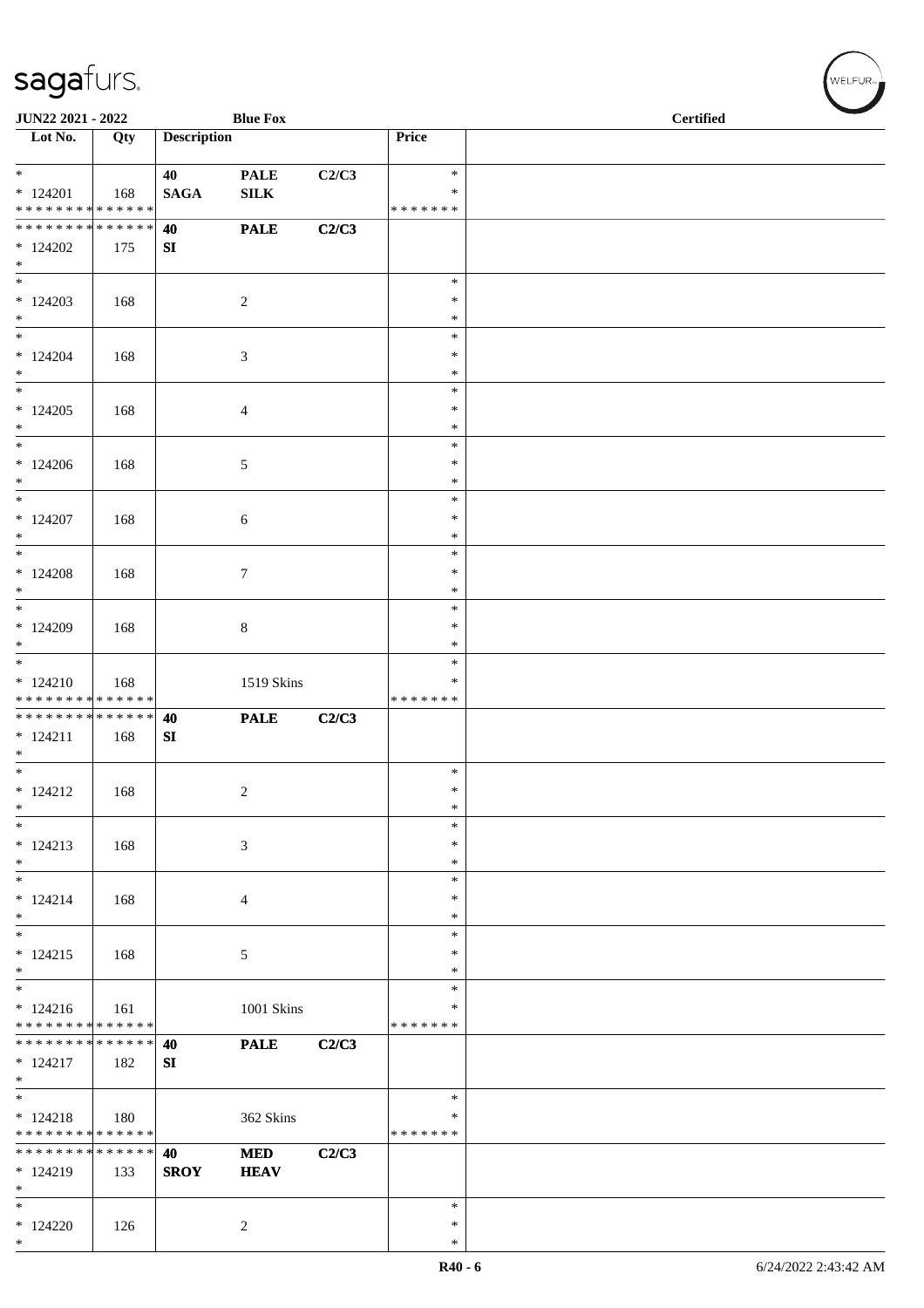| JUN22 2021 - 2022                         |     |                    | <b>Blue Fox</b>            |       |                    | <b>Certified</b> |  |
|-------------------------------------------|-----|--------------------|----------------------------|-------|--------------------|------------------|--|
| Lot No.                                   | Qty | <b>Description</b> |                            |       | Price              |                  |  |
| $*$                                       |     | 40                 | $\bf MED$                  | C2/C3 | $\ast$             |                  |  |
| $* 124221$                                | 126 | <b>SROY</b>        | <b>HEAV</b>                |       | $\ast$             |                  |  |
| $*$<br>$\overline{\phantom{a}^*}$         |     |                    |                            |       | $\ast$<br>$\ast$   |                  |  |
| $*124222$                                 | 33  |                    | 418 Skins                  |       | ∗                  |                  |  |
| * * * * * * * * * * * * * * *             |     |                    |                            |       | * * * * * * *      |                  |  |
| * * * * * * * * * * * * * *<br>$*124223$  | 147 | 40<br><b>SROY</b>  | $\bf MED$                  | C2/C3 |                    |                  |  |
| $\ast$                                    |     |                    |                            |       |                    |                  |  |
| $\ast$                                    |     |                    |                            |       | $\ast$             |                  |  |
| $* 124224$<br>$\ast$                      | 140 |                    | $\sqrt{2}$                 |       | $\ast$<br>$\ast$   |                  |  |
| $_{\ast}^{-}$                             |     |                    |                            |       | $\ast$             |                  |  |
| $*124225$<br>$*$                          | 140 |                    | $\mathfrak{Z}$             |       | $\ast$<br>$\ast$   |                  |  |
| $_{\ast}^{-}$                             |     |                    |                            |       | $\ast$             |                  |  |
| $*124226$                                 | 140 |                    | $\overline{4}$             |       | $\ast$             |                  |  |
| $*$<br>$\ast$                             |     |                    |                            |       | $\ast$<br>$\ast$   |                  |  |
| $* 124227$                                | 140 |                    | $\sqrt{5}$                 |       | $\ast$             |                  |  |
| $\ast$<br>$\ast$                          |     |                    |                            |       | $\ast$<br>$\ast$   |                  |  |
| $*124228$                                 | 140 |                    | $\sqrt{6}$                 |       | $\ast$             |                  |  |
| $*$<br>$\overline{\ast}$                  |     |                    |                            |       | $\ast$             |                  |  |
| * 124229                                  | 26  |                    | 873 Skins                  |       | $\ast$<br>∗        |                  |  |
| * * * * * * * * * * * * * *               |     |                    |                            |       | * * * * * * *      |                  |  |
| **************<br>$*124230$               | 161 | 40<br><b>SROY</b>  | <b>MED</b><br>${\bf SILK}$ | C2/C3 |                    |                  |  |
| $\ast$                                    |     |                    |                            |       |                    |                  |  |
| $\overline{\phantom{0}}$                  |     |                    |                            |       | $\ast$             |                  |  |
| $* 124231$<br>$\ast$                      | 154 |                    | $\boldsymbol{2}$           |       | $\ast$<br>$\ast$   |                  |  |
| $\overline{\phantom{a}^*}$                |     |                    |                            |       | $\ast$             |                  |  |
| $*124232$<br>$\ast$                       | 154 |                    | 3                          |       | $\ast$<br>$\ast$   |                  |  |
| $\ast$                                    |     |                    |                            |       | $\ast$             |                  |  |
| $*124233$<br>$\ast$                       | 154 |                    | $\overline{4}$             |       | $\ast$<br>$\ast$   |                  |  |
| $\ast$                                    |     |                    |                            |       | $\ast$             |                  |  |
| $* 124234$                                | 154 |                    | 5                          |       | $\ast$             |                  |  |
| $\ast$<br>$\overline{\phantom{a}^*}$      |     |                    |                            |       | *<br>$\ast$        |                  |  |
| $*124235$                                 | 154 |                    | 6                          |       | $\ast$             |                  |  |
| $\ast$<br>$\overline{\phantom{a}^*}$      |     |                    |                            |       | $\ast$<br>$\ast$   |                  |  |
| $*124236$                                 | 154 |                    | $\tau$                     |       | *                  |                  |  |
| $\ast$<br>$\overline{\phantom{a}^*}$      |     |                    |                            |       | $\ast$             |                  |  |
| $* 124237$                                | 154 |                    | $\,8\,$                    |       | $\ast$<br>$\ast$   |                  |  |
| $\ast$                                    |     |                    |                            |       | *                  |                  |  |
| $_{\ast}^{-}$<br>$*124238$                |     |                    |                            |       | $\ast$<br>*        |                  |  |
| * * * * * * * * * * * * * *               | 142 |                    | 1381 Skins                 |       | * * * * * * *      |                  |  |
| ******** <mark>******</mark>              |     | 40                 | <b>MED</b>                 | C2/C3 |                    |                  |  |
| * 124239<br>$*$                           | 147 | <b>SAGA</b>        | <b>HEAV</b>                |       |                    |                  |  |
| $\ast$                                    |     |                    |                            |       | $\ast$             |                  |  |
| $*124240$<br>******** <mark>******</mark> | 100 |                    | 247 Skins                  |       | ∗<br>* * * * * * * |                  |  |
|                                           |     |                    |                            |       |                    |                  |  |

WELFUR<sub><sup>N</sup></sub>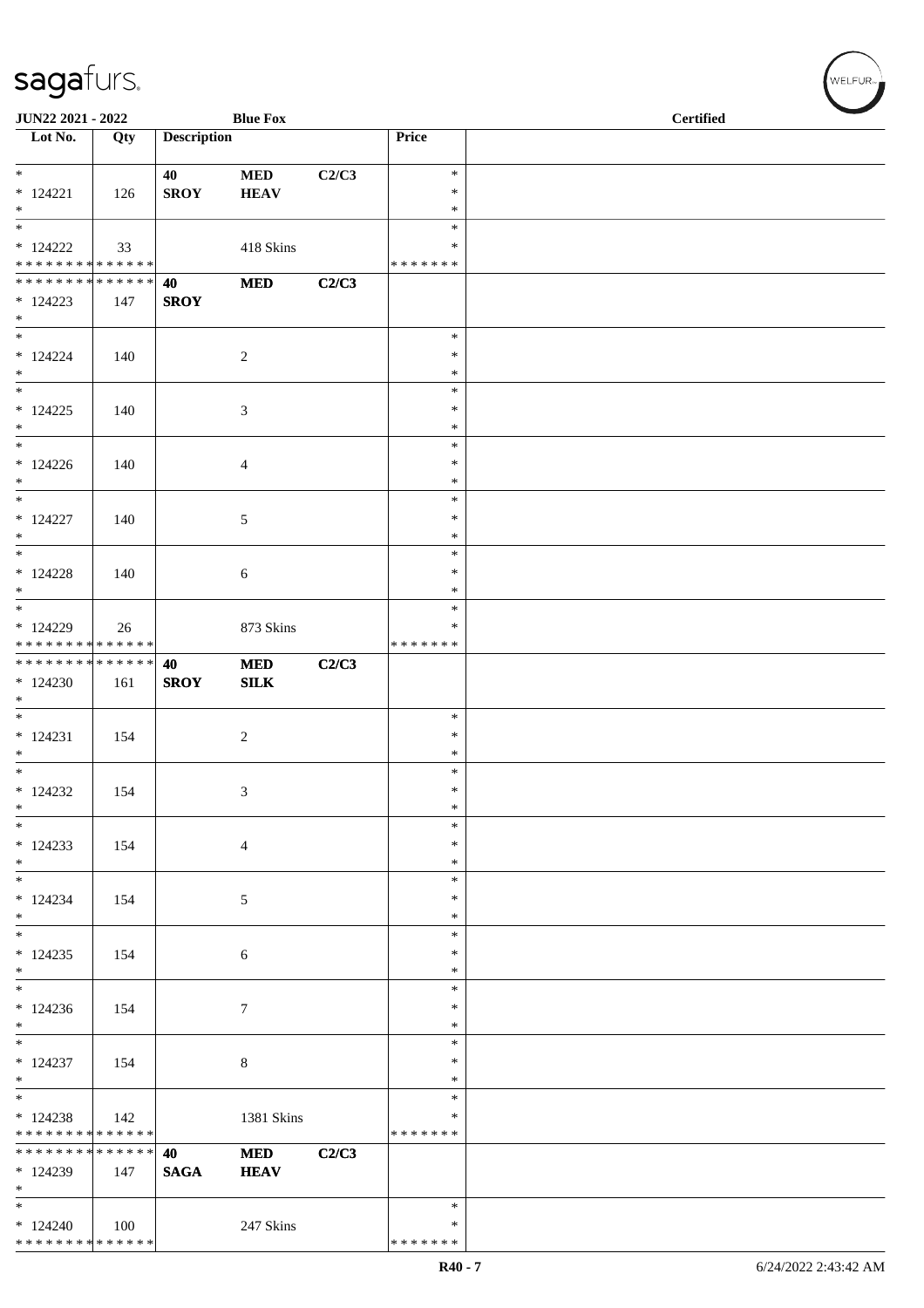| JUN22 2021 - 2022                |             |                    | <b>Blue Fox</b>  |       |                  | $\operatorname{\bf \mathbf{Certified}}$ |  |  |
|----------------------------------|-------------|--------------------|------------------|-------|------------------|-----------------------------------------|--|--|
| $\overline{\phantom{1}}$ Lot No. | Qty         | <b>Description</b> |                  |       | Price            |                                         |  |  |
| ******** <mark>******</mark>     |             | 40 - 10            | $\bf MED$        | C2/C3 |                  |                                         |  |  |
| $* 124241$<br>$*$                | 161         | <b>SAGA</b>        |                  |       |                  |                                         |  |  |
|                                  |             |                    |                  |       | $\ast$           |                                         |  |  |
| $*124242$<br>$*$                 | 154         |                    | $\overline{c}$   |       | $\ast$<br>$\ast$ |                                         |  |  |
|                                  |             |                    |                  |       | $\ast$           |                                         |  |  |
| $* 124243$                       | 154         |                    | 3                |       | $\ast$           |                                         |  |  |
| $*$                              |             |                    |                  |       | $\ast$<br>$\ast$ |                                         |  |  |
| $* 124244$                       | 154         |                    | $\overline{4}$   |       | $\ast$           |                                         |  |  |
| $*$<br>$\overline{\phantom{0}}$  |             |                    |                  |       | $\ast$           |                                         |  |  |
| $* 124245$                       | 154         |                    | $\sqrt{5}$       |       | $\ast$<br>$\ast$ |                                         |  |  |
| $*$                              |             |                    |                  |       | $\ast$           |                                         |  |  |
| $*$                              |             |                    |                  |       | $\ast$           |                                         |  |  |
| $* 124246$<br>$*$                | 154         |                    | $\sqrt{6}$       |       | $\ast$<br>$\ast$ |                                         |  |  |
|                                  |             |                    |                  |       | $\ast$           |                                         |  |  |
| $* 124247$                       | 154         |                    | $\boldsymbol{7}$ |       | $\ast$           |                                         |  |  |
| $*$                              |             |                    |                  |       | $\ast$<br>$\ast$ |                                         |  |  |
| $* 124248$                       | 154         |                    | $\,8\,$          |       | $\ast$           |                                         |  |  |
| $*$                              |             |                    |                  |       | $\ast$           |                                         |  |  |
| $* 124249$                       |             |                    | 9                |       | $\ast$<br>$\ast$ |                                         |  |  |
| $*$                              | 154         |                    |                  |       | $\ast$           |                                         |  |  |
|                                  |             |                    |                  |       | $\ast$           |                                         |  |  |
| $*124250$<br>$*$                 | 154         |                    | 10               |       | $\ast$<br>$\ast$ |                                         |  |  |
| $\overline{\phantom{0}}$         |             |                    |                  |       | $\ast$           |                                         |  |  |
| $* 124251$                       | 154         |                    | $11\,$           |       | $\ast$           |                                         |  |  |
| $*$                              |             |                    |                  |       | $\ast$<br>$\ast$ |                                         |  |  |
| $* 124252$                       | 154         |                    | 12               |       | $\ast$           |                                         |  |  |
| $*$                              |             |                    |                  |       | $\ast$           |                                         |  |  |
| $*$<br>$*124253$                 |             |                    |                  |       | $\ast$<br>$\ast$ |                                         |  |  |
| ******** <mark>******</mark>     | $\vert$ 154 |                    | 2009 Skins       |       | *******          |                                         |  |  |
| * * * * * * * * * * * * * * *    |             | <b>40</b>          | <b>MED</b>       | C2/C3 |                  |                                         |  |  |
| $*124254$<br>$*$                 | 154         | <b>SAGA</b>        |                  |       |                  |                                         |  |  |
| $*$                              |             |                    |                  |       | $\ast$           |                                         |  |  |
| $*124255$                        | 154         |                    | $\overline{2}$   |       | $\ast$           |                                         |  |  |
| $*$                              |             |                    |                  |       | $\ast$<br>$\ast$ |                                         |  |  |
| $*124256$                        | 154         |                    | $\mathfrak{Z}$   |       | $\ast$           |                                         |  |  |
| $*$                              |             |                    |                  |       | $\ast$           |                                         |  |  |
|                                  |             |                    |                  |       | $\ast$<br>$\ast$ |                                         |  |  |
| $*124257$<br>$*$                 | 154         |                    | $\overline{4}$   |       | $\ast$           |                                         |  |  |
|                                  |             |                    |                  |       | $\ast$           |                                         |  |  |
| $*124258$<br>$*$                 | 154         |                    | 5                |       | $\ast$<br>$\ast$ |                                         |  |  |
|                                  |             |                    |                  |       | $\ast$           |                                         |  |  |
| $*124259$                        | 154         |                    | 6                |       | $\ast$           |                                         |  |  |
| $*$<br>$*$                       |             |                    |                  |       | $\ast$<br>$\ast$ |                                         |  |  |
| $*124260$                        | 154         |                    | $7\phantom{.0}$  |       | $\ast$           |                                         |  |  |
| $*$                              |             |                    |                  |       | $\ast$           |                                         |  |  |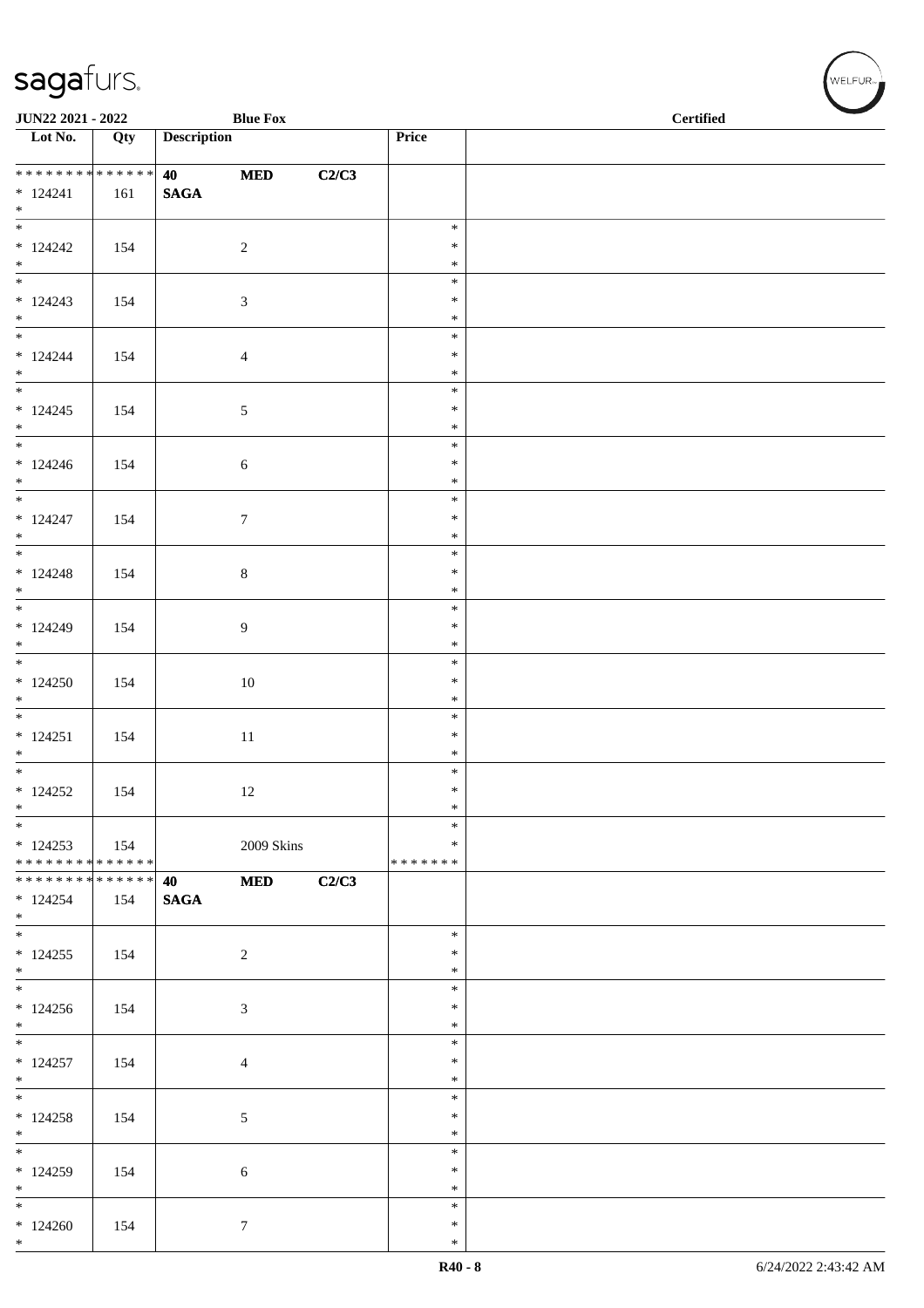\*

|                                                                         | <b>Blue Fox</b><br>JUN22 2021 - 2022 |                    |                            |       |                              | <b>Certified</b> |
|-------------------------------------------------------------------------|--------------------------------------|--------------------|----------------------------|-------|------------------------------|------------------|
| $\overline{\phantom{1}}$ Lot No.                                        | Qty                                  | <b>Description</b> |                            |       | Price                        |                  |
| $*124261$<br>$*$                                                        | 154                                  | 40<br><b>SAGA</b>  | $\bf MED$                  | C2/C3 | $\ast$<br>$\ast$<br>$\ast$   |                  |
| $\overline{\ast}$<br>$*124262$<br>$*$                                   | 154                                  |                    | $\overline{9}$             |       | $\ast$<br>$\ast$<br>$\ast$   |                  |
| $\overline{\phantom{0}}$<br>$*124263$<br>$*$                            | 154                                  |                    | 10                         |       | $\ast$<br>$\ast$<br>$\ast$   |                  |
| $\overline{\phantom{0}}$<br>$*124264$<br>* * * * * * * * * * * * * *    | 154                                  |                    | 1694 Skins                 |       | $\ast$<br>∗<br>* * * * * * * |                  |
| 124265                                                                  | 175                                  | 40<br><b>SAGA</b>  | <b>MED</b><br>${\bf SILK}$ | C2/C3 |                              |                  |
| ******** <mark>******</mark><br>$*124266$<br>$*$                        | 168                                  | 40<br>SI           | <b>MED</b>                 | C2/C3 |                              |                  |
| $\overline{\phantom{a}^*}$<br>$*124267$<br>$*$                          | 168                                  |                    | $\sqrt{2}$                 |       | $\ast$<br>$\ast$<br>$\ast$   |                  |
| $\overline{\phantom{0}}$<br>$*124268$<br>$*$                            | 168                                  |                    | $\mathfrak{Z}$             |       | $\ast$<br>$\ast$<br>$\ast$   |                  |
| $*$<br>$*124269$<br>$*$                                                 | 168                                  |                    | $\overline{4}$             |       | $\ast$<br>$\ast$<br>$\ast$   |                  |
| $*124270$<br>$\ast$                                                     | 168                                  |                    | 5                          |       | $\ast$<br>$\ast$<br>$\ast$   |                  |
| $\overline{\phantom{0}}$<br>$* 124271$<br>$\ast$                        | 168                                  |                    | 6                          |       | $\ast$<br>$\ast$<br>$\ast$   |                  |
| $* 124272$<br>$\ast$                                                    | 168                                  |                    | $\tau$                     |       | $\ast$<br>$\ast$<br>$\ast$   |                  |
| $\ast$<br>$*124273$<br>$*$                                              | 168                                  |                    | $\,8\,$                    |       | $\ast$<br>$\ast$<br>$\ast$   |                  |
| $\overline{\phantom{0}}$<br>$* 124274$<br>$*$                           | 168                                  |                    | 9                          |       | $\ast$<br>$\ast$<br>$\ast$   |                  |
| $\overline{\phantom{0}}$<br>$*124275$<br>$\ast$                         | 168                                  |                    | $10\,$                     |       | $\ast$<br>$\ast$<br>*        |                  |
| $\overline{\phantom{0}}$<br>$*124276$<br>$\ast$                         | 168                                  |                    | $11\,$                     |       | $\ast$<br>$\ast$<br>$\ast$   |                  |
| $\overline{\phantom{0}}$<br>$* 124277$<br>$*$                           | 168                                  |                    | 12                         |       | $\ast$<br>*<br>$\ast$        |                  |
| $\overline{\phantom{a}^*}$<br>$* 124278$<br>* * * * * * * * * * * * * * | 142                                  |                    | 2158 Skins                 |       | $\ast$<br>*<br>* * * * * * * |                  |
| * * * * * * * * * * * * * *<br>$* 124279$<br>$\ast$                     | 168                                  | 40<br>${\bf SI}$   | $\bf MED$                  | C2/C3 |                              |                  |
| $\overline{\phantom{0}}$<br>$*124280$<br>$*$                            | 168                                  |                    | $\sqrt{2}$                 |       | $\ast$<br>∗<br>$\ast$        |                  |

 $(\sqrt{\text{WELFUR}_{\text{max}}})$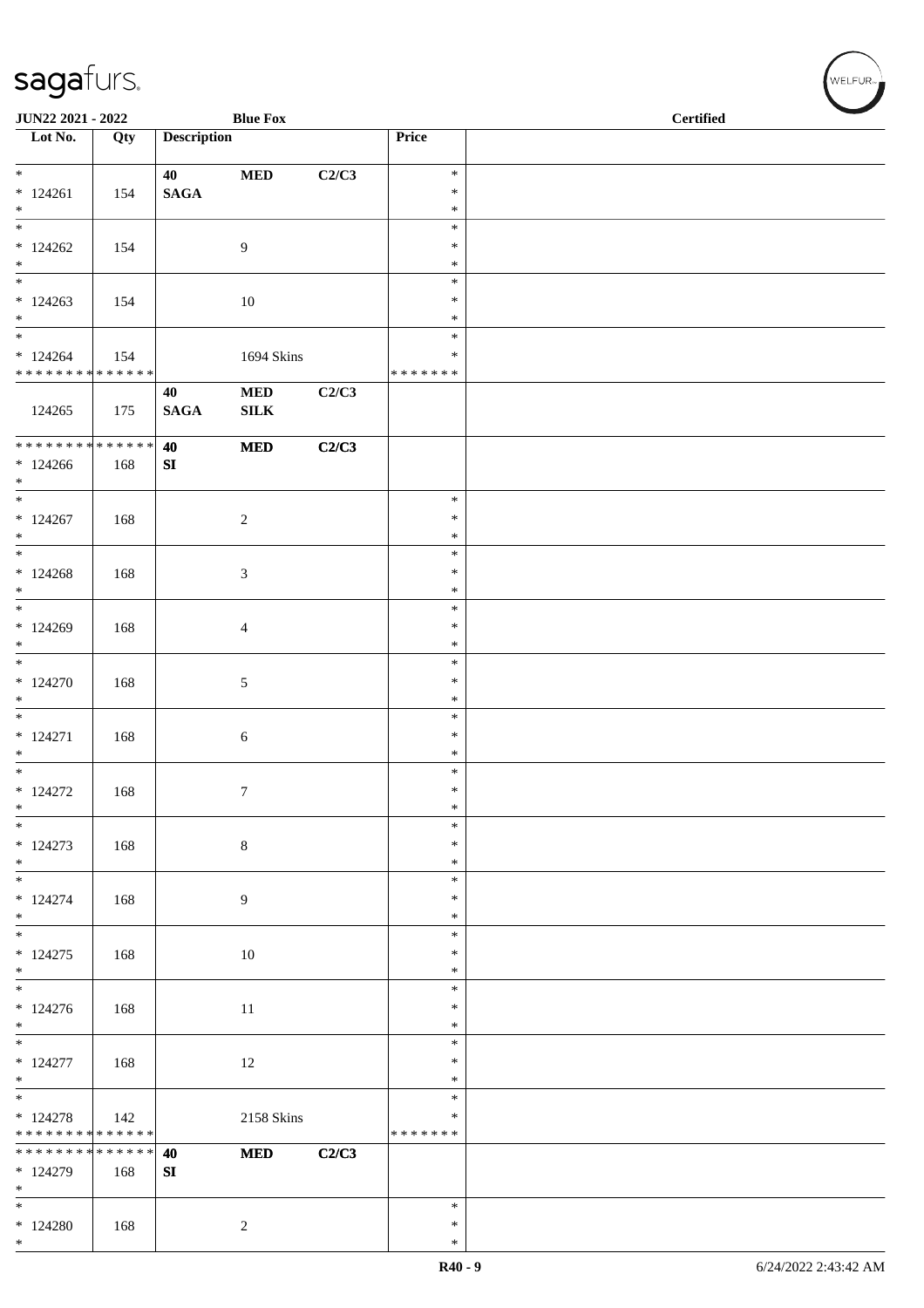| JUN22 2021 - 2022                                                   |     |                    | <b>Blue Fox</b>                                    |       |                                   | <b>Certified</b> |  |  |  |  |
|---------------------------------------------------------------------|-----|--------------------|----------------------------------------------------|-------|-----------------------------------|------------------|--|--|--|--|
| $\overline{\phantom{1}}$ Lot No.                                    | Qty | <b>Description</b> |                                                    |       | Price                             |                  |  |  |  |  |
| $*$<br>$* 124281$<br>$\ast$                                         | 168 | 40<br>SI           | $\bf MED$                                          | C2/C3 | $\ast$<br>$\ast$<br>$\ast$        |                  |  |  |  |  |
| $\ast$<br>$*124282$<br>$\ast$                                       | 168 |                    | $\overline{4}$                                     |       | $\ast$<br>$\ast$<br>$\ast$        |                  |  |  |  |  |
| $\ast$<br>$* 124283$<br>$\ast$                                      | 168 |                    | 5                                                  |       | $\ast$<br>$\ast$<br>$\ast$        |                  |  |  |  |  |
| $*$<br>$*124284$<br>* * * * * * * * * * * * * *                     | 168 |                    | 1008 Skins                                         |       | $\ast$<br>∗<br>* * * * * * *      |                  |  |  |  |  |
| * * * * * * * * * * * * * * *<br>$*124285$<br>$*$                   | 133 | 40<br><b>SROY</b>  | $\bold{X}\bold{D}/\bold{D}\bold{K}$<br><b>HEAV</b> | C2/C3 |                                   |                  |  |  |  |  |
| $\ast$<br>$*124286$<br>* * * * * * * * * * * * * *                  | 92  |                    | 225 Skins                                          |       | $\ast$<br>*<br>* * * * * * *      |                  |  |  |  |  |
| * * * * * * * * * * * * * * *<br>$* 124287$<br>$*$                  | 133 | 40<br><b>SROY</b>  | XD/DK<br><b>HEAV</b>                               | C2/C3 |                                   |                  |  |  |  |  |
| $\ast$<br>$*124288$<br>$*$                                          | 126 |                    | $\sqrt{2}$                                         |       | $\ast$<br>$\ast$<br>$\ast$        |                  |  |  |  |  |
| $\ast$<br>* 124289<br>$\ast$                                        | 126 |                    | 3                                                  |       | $\ast$<br>$\ast$<br>$\ast$        |                  |  |  |  |  |
| $*$<br>* 124290<br>$\ast$                                           | 126 |                    | $\overline{4}$                                     |       | $\ast$<br>*<br>$\ast$             |                  |  |  |  |  |
| $\overline{\phantom{0}}$<br>* 124291<br>* * * * * * * * * * * * * * | 99  |                    | 610 Skins                                          |       | $\ast$<br>$\ast$<br>* * * * * * * |                  |  |  |  |  |
| * * * * * * * * * * * * * *<br>$*124292$<br>$\ast$                  | 147 | 40<br><b>SROY</b>  | $\mathbf{X}\mathbf{D}/\mathbf{D}\mathbf{K}$        | C2/C3 |                                   |                  |  |  |  |  |
| $\ast$<br>$*124293$<br>$*$                                          | 140 |                    | $\sqrt{2}$                                         |       | $\ast$<br>$\ast$<br>$\ast$        |                  |  |  |  |  |
| $\overline{\ast}$<br>* 124294<br>$*$                                | 140 |                    | $\mathfrak{Z}$                                     |       | $\ast$<br>$\ast$<br>$\ast$        |                  |  |  |  |  |
| $\ast$<br>$*124295$<br>$*$                                          | 140 |                    | $\overline{4}$                                     |       | $\ast$<br>$\ast$<br>$\ast$        |                  |  |  |  |  |
| $\overline{\phantom{0}}$<br>$*124296$<br>$*$                        | 140 |                    | $\mathfrak{S}$                                     |       | $\ast$<br>$\ast$<br>$\ast$        |                  |  |  |  |  |
| $\overline{\phantom{0}}$<br>* 124297<br>$*$                         | 140 |                    | 6                                                  |       | $\ast$<br>$\ast$<br>$\ast$        |                  |  |  |  |  |
| $\overline{\phantom{0}}$<br>* 124298<br>$*$                         | 140 |                    | $\tau$                                             |       | $\ast$<br>$\ast$<br>$\ast$        |                  |  |  |  |  |
| $\ast$<br>* 124299<br>$\ast$                                        | 140 |                    | $\,8\,$                                            |       | $\ast$<br>$\ast$<br>*             |                  |  |  |  |  |
| $\ast$<br>$*124300$<br>* * * * * * * * * * * * * *                  | 32  |                    | 1159 Skins                                         |       | $\ast$<br>$\ast$<br>* * * * * * * |                  |  |  |  |  |

WELFUR-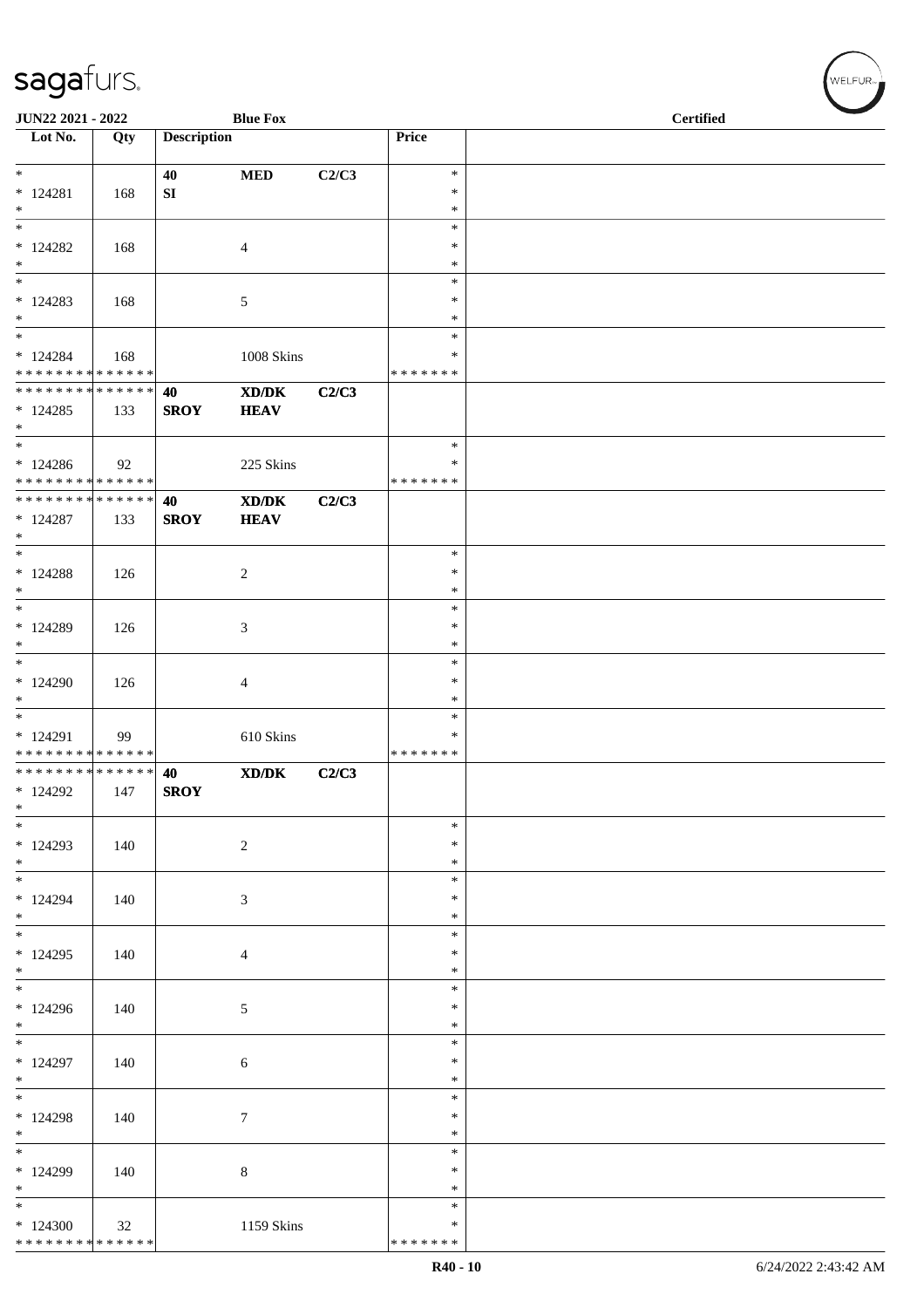| JUN22 2021 - 2022                |     |                    | <b>Blue Fox</b>                                  |       |                  | <b>Certified</b> |  |
|----------------------------------|-----|--------------------|--------------------------------------------------|-------|------------------|------------------|--|
| $\overline{\phantom{1}}$ Lot No. | Qty | <b>Description</b> |                                                  |       | Price            |                  |  |
|                                  |     |                    |                                                  |       |                  |                  |  |
| ******** <mark>******</mark>     |     | <b>40</b>          | $\boldsymbol{\text{X}\text{D}/\text{D}\text{K}}$ | C2/C3 |                  |                  |  |
| $* 124301$<br>$*$                | 147 | <b>SROY</b>        |                                                  |       |                  |                  |  |
| $\overline{\phantom{0}}$         |     |                    |                                                  |       | $\ast$           |                  |  |
| $*124302$                        | 140 |                    | $\sqrt{2}$                                       |       | $\ast$           |                  |  |
| $*$<br>$\overline{\phantom{0}}$  |     |                    |                                                  |       | $\ast$<br>$\ast$ |                  |  |
| $*124303$                        | 140 |                    | 3                                                |       | $\ast$           |                  |  |
| $*$                              |     |                    |                                                  |       | $\ast$           |                  |  |
| $\overline{\ast}$                |     |                    |                                                  |       | $\ast$           |                  |  |
| $* 124304$<br>$*$                | 140 |                    | 4                                                |       | $\ast$<br>$\ast$ |                  |  |
| $\overline{\phantom{0}}$         |     |                    |                                                  |       | $\ast$           |                  |  |
| $*124305$                        | 140 |                    | $\sqrt{5}$                                       |       | $\ast$           |                  |  |
| $*$<br>$*$                       |     |                    |                                                  |       | $\ast$<br>$\ast$ |                  |  |
| $*124306$                        | 140 |                    | 6                                                |       | $\ast$           |                  |  |
| $*$                              |     |                    |                                                  |       | $\ast$           |                  |  |
| $*$                              |     |                    |                                                  |       | $\ast$           |                  |  |
| $* 124307$<br>$*$                | 140 |                    | $\tau$                                           |       | $\ast$<br>$\ast$ |                  |  |
|                                  |     |                    |                                                  |       | $\ast$           |                  |  |
| $*124308$                        | 140 |                    | 8                                                |       | $\ast$           |                  |  |
| $*$<br>$\overline{\mathbf{r}}$   |     |                    |                                                  |       | $\ast$<br>$\ast$ |                  |  |
| * 124309                         | 52  |                    | 1179 Skins                                       |       | $\ast$           |                  |  |
| * * * * * * * * * * * * * *      |     |                    |                                                  |       | * * * * * * *    |                  |  |
| ******** <mark>******</mark>     |     | 40                 | $\mathbf{X}\mathbf{D}/\mathbf{D}\mathbf{K}$      | C2/C3 |                  |                  |  |
| $* 124310$<br>$*$                | 161 | <b>SROY</b>        | SLK                                              |       |                  |                  |  |
|                                  |     |                    |                                                  |       | $\ast$           |                  |  |
| $* 124311$                       | 154 |                    | $\sqrt{2}$                                       |       | $\ast$           |                  |  |
| $*$<br>$*$                       |     |                    |                                                  |       | $\ast$<br>$\ast$ |                  |  |
| $* 124312$                       | 154 |                    | 3                                                |       | $\ast$           |                  |  |
| $\ast$                           |     |                    |                                                  |       | $\ast$           |                  |  |
| $\ast$<br>$* 124313$             |     |                    |                                                  |       | $\ast$<br>$\ast$ |                  |  |
| $\ast$                           | 154 |                    | $\overline{4}$                                   |       | $\ast$           |                  |  |
| $*$                              |     |                    |                                                  |       | $\ast$           |                  |  |
| $* 124314$                       | 154 |                    | 5                                                |       | $\ast$           |                  |  |
| $*$<br>$*$                       |     |                    |                                                  |       | $\ast$<br>$\ast$ |                  |  |
| $* 124315$                       | 154 |                    | 6                                                |       | $\ast$           |                  |  |
| $*$<br>$\frac{1}{1}$             |     |                    |                                                  |       | $\ast$           |                  |  |
| $* 124316$                       | 113 |                    | 1044 Skins                                       |       | $\ast$<br>$\ast$ |                  |  |
| * * * * * * * * * * * * * *      |     |                    |                                                  |       | * * * * * * *    |                  |  |
|                                  |     | 40                 | $\bold{X}\bold{D}/\bold{D}\bold{K}$              | C2/C3 |                  |                  |  |
| 124317                           | 70  | <b>SROY</b>        | WOL2                                             |       |                  |                  |  |
| * * * * * * * * * * * * * * *    |     | 40                 | $\mathbf{X}\mathbf{D}/\mathbf{D}\mathbf{K}$      | C2/C3 |                  |                  |  |
| $* 124318$                       | 147 | <b>SAGA</b>        | <b>HEAV</b>                                      |       |                  |                  |  |
| $*$<br>$*$                       |     |                    |                                                  |       | $\ast$           |                  |  |
| $* 124319$                       | 140 |                    | $\overline{c}$                                   |       | $\ast$           |                  |  |
| $*$                              |     |                    |                                                  |       | $\ast$           |                  |  |
| $*$                              |     |                    |                                                  |       | $\ast$           |                  |  |
| $*124320$<br>$*$                 | 140 |                    | 3                                                |       | $\ast$<br>$\ast$ |                  |  |
|                                  |     |                    |                                                  |       |                  |                  |  |

 $w$ ELFUR-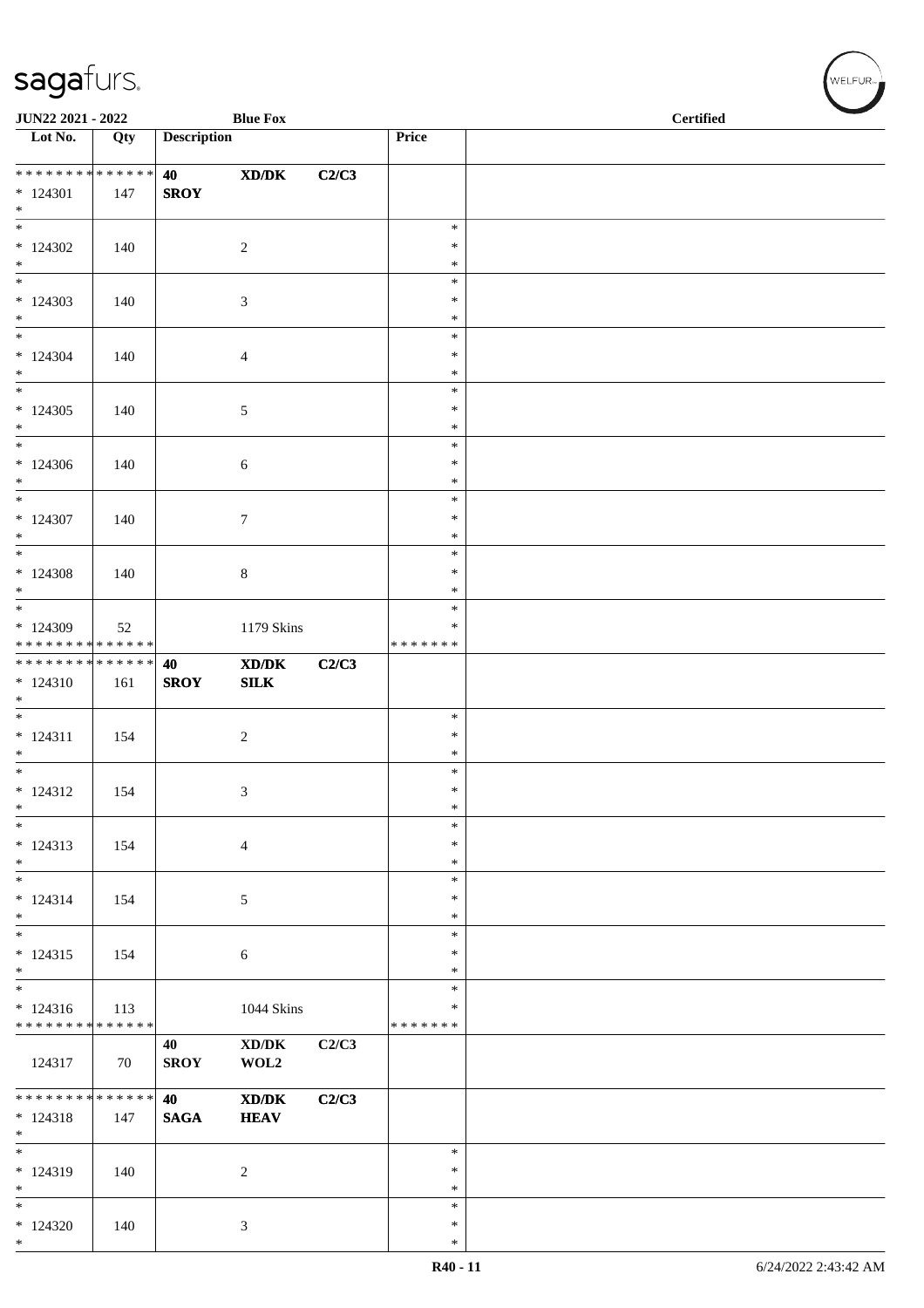| JUN22 2021 - 2022                                           |     |                       | <b>Blue Fox</b>                                             |       |                  | <b>Certified</b> |
|-------------------------------------------------------------|-----|-----------------------|-------------------------------------------------------------|-------|------------------|------------------|
| $\overline{\phantom{1}}$ Lot No.                            | Qty | <b>Description</b>    |                                                             |       | Price            |                  |
| $*$                                                         |     | 40                    | $\bold{X}\bold{D}/\bold{D}\bold{K}$                         | C2/C3 | $\ast$           |                  |
| $* 124321$                                                  | 103 | <b>SAGA</b>           | <b>HEAV</b>                                                 |       | ∗                |                  |
| * * * * * * * * * * * * * *                                 |     |                       |                                                             |       | * * * * * * *    |                  |
| * * * * * * * * * * * * * *                                 |     | 40                    | <b>XD/DK</b>                                                | C2/C3 |                  |                  |
| $*124322$                                                   | 140 | <b>SAGA</b>           | <b>HEAV</b>                                                 |       |                  |                  |
| $*$<br>$*$                                                  |     |                       |                                                             |       | $\ast$           |                  |
| $*124323$                                                   | 140 |                       | $\overline{2}$                                              |       | $\ast$           |                  |
| $*$                                                         |     |                       |                                                             |       | $\ast$           |                  |
| $\overline{\phantom{0}}$                                    |     |                       |                                                             |       | $\ast$           |                  |
| $* 124324$                                                  | 54  |                       | 334 Skins                                                   |       | ∗                |                  |
| * * * * * * * * * * * * * *<br>******** <mark>******</mark> |     |                       |                                                             |       | * * * * * * *    |                  |
| $*124325$                                                   | 161 | 40<br>$\mathbf{SAGA}$ | $\boldsymbol{\text{X} \text{D} \text{/} \text{D} \text{K}}$ | C2/C3 |                  |                  |
| $*$                                                         |     |                       |                                                             |       |                  |                  |
| $*$                                                         |     |                       |                                                             |       | $\ast$           |                  |
| $*124326$                                                   | 154 |                       | $\sqrt{2}$                                                  |       | $\ast$           |                  |
| $*$<br>$*$                                                  |     |                       |                                                             |       | $\ast$           |                  |
| $* 124327$                                                  | 154 |                       | 3                                                           |       | $\ast$<br>∗      |                  |
| $*$                                                         |     |                       |                                                             |       | $\ast$           |                  |
| $\overline{\phantom{0}}$                                    |     |                       |                                                             |       | $\ast$           |                  |
| $*124328$                                                   | 154 |                       | $\overline{4}$                                              |       | $\ast$           |                  |
| $\ast$<br>$*$                                               |     |                       |                                                             |       | $\ast$           |                  |
| $*124329$                                                   | 154 |                       | $\mathfrak{S}$                                              |       | $\ast$<br>$\ast$ |                  |
| $\ast$                                                      |     |                       |                                                             |       | $\ast$           |                  |
| $\overline{\phantom{0}}$                                    |     |                       |                                                             |       | $\ast$           |                  |
| $*124330$                                                   | 154 |                       | 6                                                           |       | $\ast$           |                  |
| $\ast$<br>$\overline{\phantom{0}}$                          |     |                       |                                                             |       | $\ast$<br>$\ast$ |                  |
| $* 124331$                                                  | 154 |                       | $\tau$                                                      |       | $\ast$           |                  |
| $\ast$                                                      |     |                       |                                                             |       | $\ast$           |                  |
| $*$                                                         |     |                       |                                                             |       | $\ast$           |                  |
| $* 124332$                                                  | 154 |                       | $8\,$                                                       |       | $\ast$           |                  |
| $\ast$<br>$\ast$                                            |     |                       |                                                             |       | $\ast$<br>$\ast$ |                  |
| $*124333$                                                   | 154 |                       | 9                                                           |       | *                |                  |
| $*$                                                         |     |                       |                                                             |       | $\ast$           |                  |
| $\overline{\phantom{0}}$                                    |     |                       |                                                             |       | $\ast$           |                  |
| $* 124334$                                                  | 154 |                       | $10\,$                                                      |       | $\ast$           |                  |
| $*$                                                         |     |                       |                                                             |       | $\ast$<br>$\ast$ |                  |
| $*124335$                                                   | 154 |                       | 11                                                          |       | $\ast$           |                  |
| $*$                                                         |     |                       |                                                             |       | $\ast$           |                  |
| $\overline{\phantom{0}}$                                    |     |                       |                                                             |       | $\ast$           |                  |
| $*124336$                                                   | 154 |                       | 12                                                          |       | $\ast$           |                  |
| $*$<br>$\overline{\phantom{0}}$                             |     |                       |                                                             |       | $\ast$<br>$\ast$ |                  |
| $*124337$                                                   | 154 |                       | 13                                                          |       | $\ast$           |                  |
| $*$                                                         |     |                       |                                                             |       | $\ast$           |                  |
| $\overline{\ast}$                                           |     |                       |                                                             |       | $\ast$           |                  |
| $*124338$                                                   | 154 |                       | 14                                                          |       | $\ast$           |                  |
| $*$<br>$\overline{\phantom{0}}$                             |     |                       |                                                             |       | $\ast$<br>$\ast$ |                  |
| $*124339$                                                   | 154 |                       | 2317 Skins                                                  |       | $\ast$           |                  |
| * * * * * * * * * * * * * *                                 |     |                       |                                                             |       | * * * * * * *    |                  |
| * * * * * * * * * * * * * *                                 |     | 40                    | $\mathbf{X}\mathbf{D}/\mathbf{D}\mathbf{K}$                 | C2/C3 |                  |                  |
| $*124340$<br>$*$                                            | 161 | <b>SAGA</b>           |                                                             |       |                  |                  |
|                                                             |     |                       |                                                             |       |                  |                  |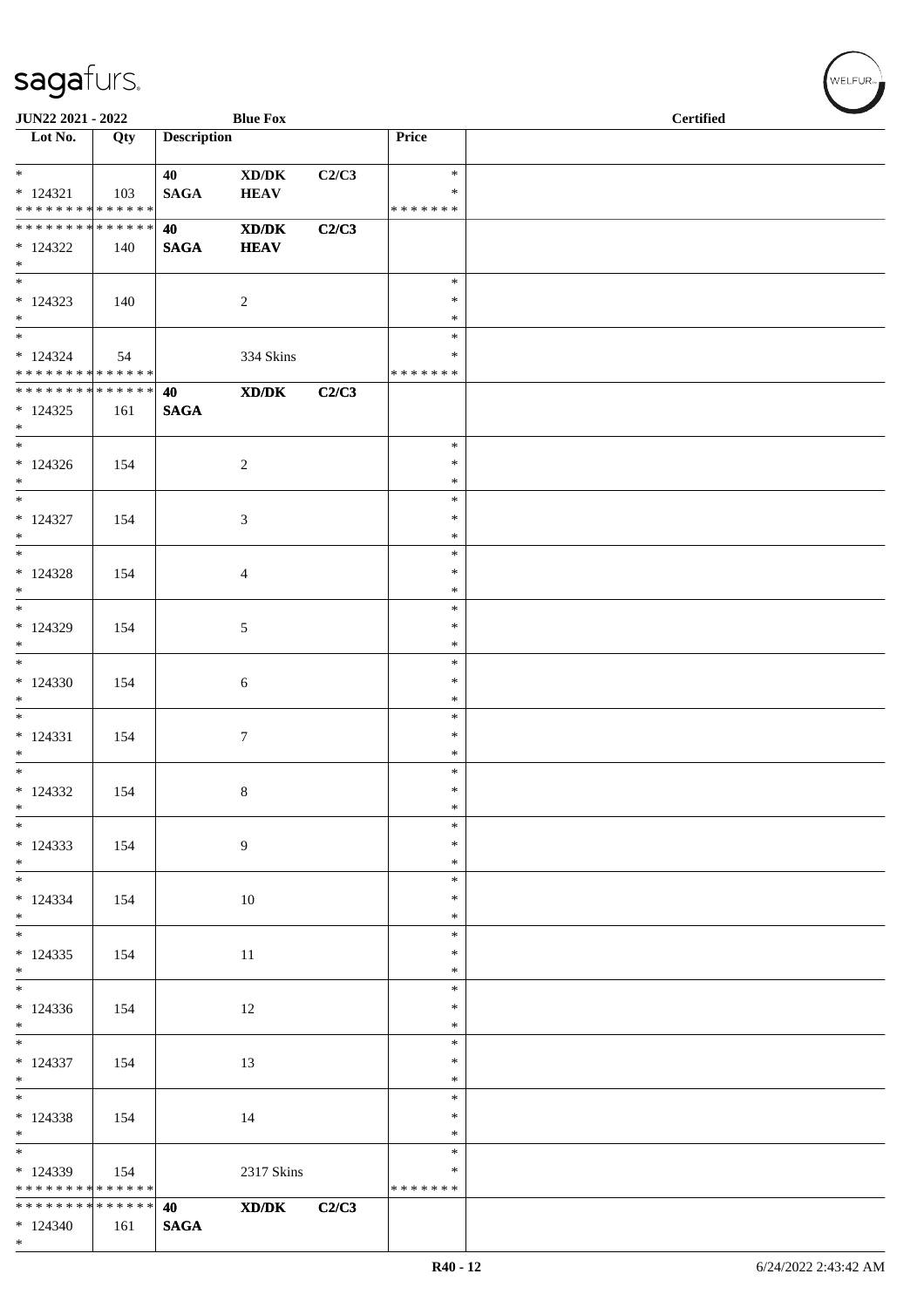| JUN22 2021 - 2022                                            |     |                    | <b>Blue Fox</b>                                                                                      |       |                         | <b>Certified</b> |
|--------------------------------------------------------------|-----|--------------------|------------------------------------------------------------------------------------------------------|-------|-------------------------|------------------|
| $\overline{\phantom{1}}$ Lot No.                             | Qty | <b>Description</b> |                                                                                                      |       | Price                   |                  |
| $*$                                                          |     | 40                 | $\boldsymbol{\mathrm{XD}}\boldsymbol{/}\boldsymbol{\mathrm{DK}}$                                     | C2/C3 | $\ast$                  |                  |
| $* 124341$                                                   | 154 | <b>SAGA</b>        |                                                                                                      |       | $\ast$                  |                  |
| $*$                                                          |     |                    |                                                                                                      |       | $\ast$                  |                  |
|                                                              |     |                    |                                                                                                      |       | $\ast$<br>$\ast$        |                  |
| $*124342$<br>$*$                                             | 154 |                    | 3                                                                                                    |       | $\ast$                  |                  |
|                                                              |     |                    |                                                                                                      |       | $\ast$                  |                  |
| $* 124343$                                                   | 154 |                    | $\overline{4}$                                                                                       |       | $\ast$                  |                  |
| $*$<br>$*$                                                   |     |                    |                                                                                                      |       | $\ast$<br>$\ast$        |                  |
| $* 124344$                                                   | 154 |                    | 5                                                                                                    |       | $\ast$                  |                  |
| $*$                                                          |     |                    |                                                                                                      |       | $\ast$                  |                  |
| $*$<br>$* 124345$                                            |     |                    |                                                                                                      |       | $\ast$<br>$\ast$        |                  |
| $*$                                                          | 154 |                    | $\sqrt{6}$                                                                                           |       | $\ast$                  |                  |
|                                                              |     |                    |                                                                                                      |       | $\ast$                  |                  |
| $* 124346$                                                   | 154 |                    | $\boldsymbol{7}$                                                                                     |       | $\ast$<br>$\ast$        |                  |
| $*$<br>$*$                                                   |     |                    |                                                                                                      |       | $\ast$                  |                  |
| $* 124347$                                                   | 154 |                    | $8\,$                                                                                                |       | $\ast$                  |                  |
| $\ast$                                                       |     |                    |                                                                                                      |       | $\ast$                  |                  |
|                                                              |     |                    |                                                                                                      |       | $\ast$<br>$\ast$        |                  |
| $* 124348$<br>* * * * * * * * * * * * * *                    | 105 |                    | 1344 Skins                                                                                           |       | * * * * * * *           |                  |
| ******** <mark>******</mark>                                 |     | 40                 | $\mathbf{X}\mathbf{D}/\mathbf{D}\mathbf{K}$                                                          | C2/C3 |                         |                  |
| $*124349$                                                    | 168 | <b>SAGA</b>        | ${\bf SILK}$                                                                                         |       |                         |                  |
| $*$                                                          |     |                    |                                                                                                      |       | $\ast$                  |                  |
| $*124350$                                                    | 168 |                    | $\overline{2}$                                                                                       |       | $\ast$                  |                  |
| $*$                                                          |     |                    |                                                                                                      |       | $\ast$                  |                  |
|                                                              |     |                    |                                                                                                      |       | $\ast$<br>$\ast$        |                  |
| $* 124351$<br>$*$                                            | 168 |                    | $\mathfrak{Z}$                                                                                       |       | $\ast$                  |                  |
|                                                              |     |                    |                                                                                                      |       | $\ast$                  |                  |
| $*124352$                                                    | 168 |                    | 4                                                                                                    |       | $\ast$                  |                  |
| $\ast$<br>$\ast$                                             |     |                    |                                                                                                      |       | $\ast$<br>$\ast$        |                  |
| $*124353$                                                    | 168 |                    | 5                                                                                                    |       | $\ast$                  |                  |
| $\ast$                                                       |     |                    |                                                                                                      |       | $\ast$                  |                  |
| $*$                                                          |     |                    |                                                                                                      |       | $\ast$                  |                  |
| $* 124354$<br>$\ast$                                         | 168 |                    | 6                                                                                                    |       | $\ast$<br>$\ast$        |                  |
| $\overline{\phantom{0}}$                                     |     |                    |                                                                                                      |       | $\ast$                  |                  |
| $* 124355$                                                   | 168 |                    | 1176 Skins                                                                                           |       | $\ast$                  |                  |
| * * * * * * * * * * * * * *<br>* * * * * * * * * * * * * * * |     | 40                 | $\boldsymbol{\text{X}}\boldsymbol{\text{D}}\boldsymbol{/}\boldsymbol{\text{D}}\boldsymbol{\text{K}}$ | C2/C3 | * * * * * * *           |                  |
| $*124356$                                                    | 161 | <b>SAGA</b>        | WOL2                                                                                                 |       |                         |                  |
| $*$                                                          |     |                    |                                                                                                      |       |                         |                  |
| $*$                                                          |     |                    |                                                                                                      |       | $\ast$                  |                  |
| $* 124357$<br>* * * * * * * * * * * * * *                    | 137 |                    | 298 Skins                                                                                            |       | $\ast$<br>* * * * * * * |                  |
| * * * * * * * * * * * * * * *                                |     | 40                 | $\mathbf{X}\mathbf{D}/\mathbf{D}\mathbf{K}$                                                          | C2/C3 |                         |                  |
| $*124358$                                                    | 168 | ${\bf S}{\bf I}$   |                                                                                                      |       |                         |                  |
| $*$<br>$\ast$                                                |     |                    |                                                                                                      |       | $\ast$                  |                  |
| * 124359                                                     | 168 |                    | 2                                                                                                    |       | ∗                       |                  |
| $*$                                                          |     |                    |                                                                                                      |       | $\ast$                  |                  |
| $\ast$                                                       |     |                    |                                                                                                      |       | $\ast$                  |                  |
| $*124360$<br>$\ast$                                          | 168 |                    | 3                                                                                                    |       | $\ast$<br>$\ast$        |                  |
|                                                              |     |                    |                                                                                                      |       |                         |                  |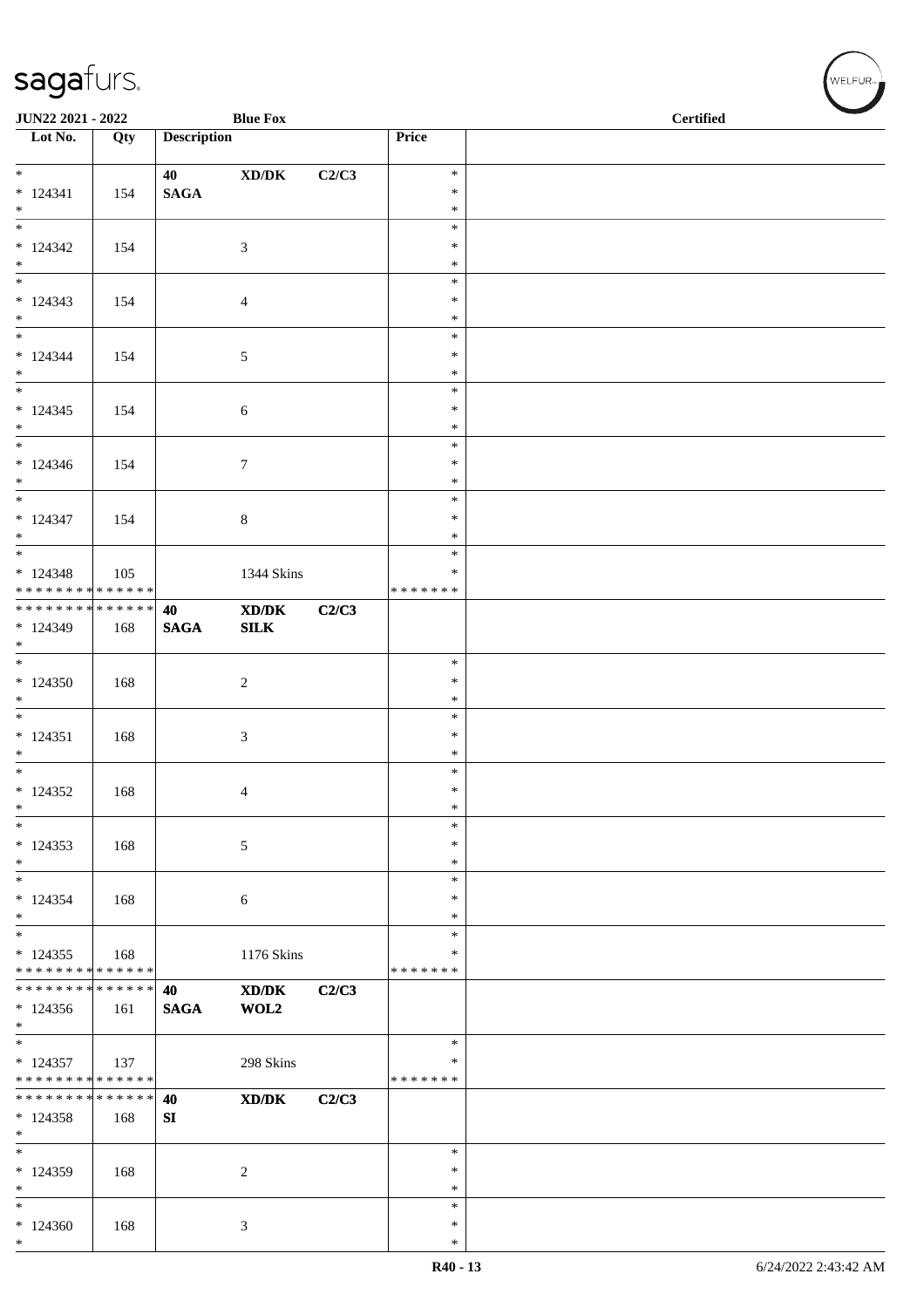| JUN22 2021 - 2022                                            |     |                    | <b>Blue Fox</b>                                              |       |                         | <b>Certified</b> |
|--------------------------------------------------------------|-----|--------------------|--------------------------------------------------------------|-------|-------------------------|------------------|
| $\overline{\phantom{1}}$ Lot No.                             | Qty | <b>Description</b> |                                                              |       | Price                   |                  |
| $*$                                                          |     | 40                 | $\boldsymbol{\text{XD}}\boldsymbol{/}\boldsymbol{\text{DK}}$ | C2/C3 | $\ast$                  |                  |
| $* 124361$                                                   | 168 | ${\bf SI}$         |                                                              |       | $\ast$                  |                  |
| $*$<br>$\overline{\phantom{0}}$                              |     |                    |                                                              |       | $\ast$<br>$\ast$        |                  |
| $*124362$                                                    | 168 |                    | 5                                                            |       | $\ast$                  |                  |
| $*$<br>$*$                                                   |     |                    |                                                              |       | $\ast$                  |                  |
| $*124363$                                                    | 168 |                    | 6                                                            |       | $\ast$<br>$\ast$        |                  |
| $*$                                                          |     |                    |                                                              |       | $\ast$                  |                  |
| $* 124364$                                                   |     |                    |                                                              |       | $\ast$<br>$\ast$        |                  |
| $*$                                                          | 168 |                    | $\tau$                                                       |       | $\ast$                  |                  |
| $\overline{\phantom{0}}$                                     |     |                    |                                                              |       | $\ast$                  |                  |
| $*124365$<br>$*$                                             | 168 |                    | $\,8\,$                                                      |       | $\ast$<br>$\ast$        |                  |
| $\overline{\phantom{0}}$                                     |     |                    |                                                              |       | $\ast$                  |                  |
| $*124366$<br>$*$                                             | 168 |                    | 9                                                            |       | $\ast$<br>$\ast$        |                  |
| $\overline{\ast}$                                            |     |                    |                                                              |       | $\ast$                  |                  |
| $*124367$                                                    | 168 |                    | $10\,$                                                       |       | $\ast$                  |                  |
| $*$<br>$\overline{\phantom{0}}$                              |     |                    |                                                              |       | $\ast$<br>$\ast$        |                  |
| $*124368$                                                    | 168 |                    | 11                                                           |       | $\ast$                  |                  |
| $\ast$                                                       |     |                    |                                                              |       | $\ast$<br>$\ast$        |                  |
| $*124369$                                                    | 168 |                    | 12                                                           |       | $\ast$                  |                  |
| $\ast$                                                       |     |                    |                                                              |       | $\ast$                  |                  |
| $* 124370$                                                   | 168 |                    | 13                                                           |       | $\ast$<br>$\ast$        |                  |
| $*$                                                          |     |                    |                                                              |       | $\ast$                  |                  |
| $\overline{\phantom{0}}$                                     |     |                    |                                                              |       | $\ast$                  |                  |
| $* 124371$<br>$*$                                            | 168 |                    | $14\,$                                                       |       | $\ast$<br>$\ast$        |                  |
|                                                              |     |                    |                                                              |       | $\ast$                  |                  |
| $* 124372$<br>$\ast$                                         | 168 |                    | 15                                                           |       | $\ast$<br>$\ast$        |                  |
| $\ast$                                                       |     |                    |                                                              |       | $\ast$                  |                  |
| $* 124373$<br>$*$                                            | 168 |                    | 16                                                           |       | $\ast$<br>$\ast$        |                  |
| $\ast$                                                       |     |                    |                                                              |       | ∗                       |                  |
| $* 124374$                                                   | 168 |                    | 17                                                           |       | $\ast$                  |                  |
| $*$<br>$*$                                                   |     |                    |                                                              |       | $\ast$<br>$\ast$        |                  |
| $* 124375$                                                   | 58  |                    | 2914 Skins                                                   |       | ∗                       |                  |
| * * * * * * * * * * * * * *<br>* * * * * * * * * * * * * * * |     |                    |                                                              |       | * * * * * * *           |                  |
| $*124376$                                                    | 133 | 40<br><b>SROY</b>  | $2\mathbf{X}\mathbf{D}$<br><b>HEAV</b>                       | C2/C3 |                         |                  |
| $*$                                                          |     |                    |                                                              |       |                         |                  |
| $\overline{\phantom{0}}$<br>$* 124377$                       | 126 |                    | $\overline{c}$                                               |       | $\ast$<br>$\ast$        |                  |
| $*$                                                          |     |                    |                                                              |       | $\ast$                  |                  |
|                                                              |     |                    |                                                              |       | $\ast$                  |                  |
| $* 124378$<br>$*$                                            | 126 |                    | 3                                                            |       | $\ast$<br>$\ast$        |                  |
| $\overline{\phantom{0}}$                                     |     |                    |                                                              |       | $\ast$                  |                  |
| $*124379$<br>* * * * * * * * * * * * * *                     | 77  |                    | 462 Skins                                                    |       | $\ast$<br>* * * * * * * |                  |
| * * * * * * * * * * * * * *                                  |     | 40                 | 2XD                                                          | C2/C3 |                         |                  |
| * 124380                                                     | 147 | <b>SROY</b>        |                                                              |       |                         |                  |
| $*$                                                          |     |                    |                                                              |       |                         |                  |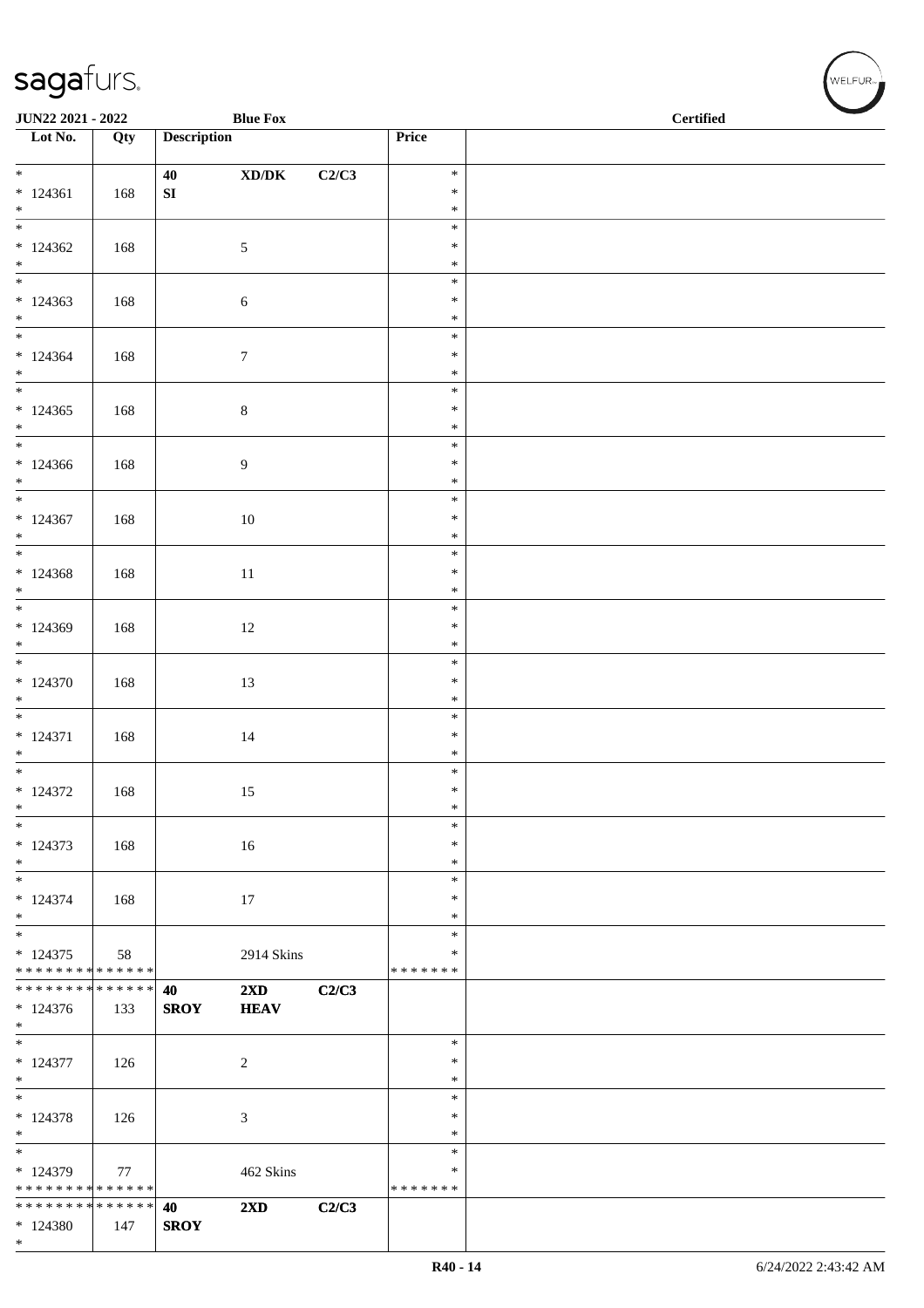| JUN22 2021 - 2022                        |     |                    | <b>Blue Fox</b>         |       |                         | <b>Certified</b> |
|------------------------------------------|-----|--------------------|-------------------------|-------|-------------------------|------------------|
| Lot No.                                  | Qty | <b>Description</b> |                         |       | Price                   |                  |
| $*$                                      |     | 40                 | $2\mathbf{X}\mathbf{D}$ | C2/C3 | $\ast$                  |                  |
| $* 124381$                               | 140 | <b>SROY</b>        |                         |       | $\ast$                  |                  |
| $*$                                      |     |                    |                         |       | $\ast$                  |                  |
| $\overline{\phantom{0}}$                 |     |                    |                         |       | $\ast$                  |                  |
| $*124382$                                | 140 |                    | 3                       |       | $\ast$                  |                  |
| $*$                                      |     |                    |                         |       | $\ast$                  |                  |
| $\ast$                                   |     |                    |                         |       | $\ast$                  |                  |
| $*124383$<br>$*$                         | 140 |                    | $\overline{4}$          |       | $\ast$<br>$\ast$        |                  |
| $*$                                      |     |                    |                         |       | $\ast$                  |                  |
| $*124384$                                | 100 |                    | 667 Skins               |       | ∗                       |                  |
| * * * * * * * * * * * * * *              |     |                    |                         |       | *******                 |                  |
| * * * * * * * * * * * * * * *            |     | 40                 | $2\mathbf{X}\mathbf{D}$ | C2/C3 |                         |                  |
| $*124385$                                | 161 | <b>SROY</b>        | <b>SILK</b>             |       |                         |                  |
| $*$                                      |     |                    |                         |       |                         |                  |
| $\ast$                                   |     |                    |                         |       | $\ast$                  |                  |
| $*124386$<br>* * * * * * * * * * * * * * | 31  |                    | 192 Skins               |       | $\ast$<br>*******       |                  |
|                                          |     | 40                 | $2\mathbf{X}\mathbf{D}$ | C2/C3 |                         |                  |
| 124387                                   | 65  | <b>SAGA</b>        | <b>HEAV</b>             |       |                         |                  |
|                                          |     |                    |                         |       |                         |                  |
| ******** <mark>******</mark>             |     | 40                 | $2\mathbf{X}\mathbf{D}$ | C2/C3 |                         |                  |
| $* 124388$                               | 161 | <b>SAGA</b>        |                         |       |                         |                  |
| $*$                                      |     |                    |                         |       |                         |                  |
| $*$                                      |     |                    |                         |       | $\ast$                  |                  |
| $*124389$<br>$\ast$                      | 154 |                    | $\overline{c}$          |       | $\ast$<br>$\ast$        |                  |
| $*$                                      |     |                    |                         |       | $\ast$                  |                  |
| $*124390$                                | 154 |                    | 3                       |       | $\ast$                  |                  |
| $\ast$                                   |     |                    |                         |       | $\ast$                  |                  |
| $\overline{\ast}$                        |     |                    |                         |       | $\ast$                  |                  |
| * 124391                                 | 154 |                    | $\overline{4}$          |       | $\ast$                  |                  |
| $\ast$                                   |     |                    |                         |       | $\ast$                  |                  |
| $*$                                      |     |                    |                         |       | $\ast$                  |                  |
| * 124392<br>$\ast$                       | 154 |                    | 5                       |       | $\ast$<br>$\ast$        |                  |
| $\ast$                                   |     |                    |                         |       | $\ast$                  |                  |
| * 124393                                 | 154 |                    | $\sqrt{6}$              |       | $\ast$                  |                  |
| $\ast$                                   |     |                    |                         |       | $\ast$                  |                  |
| $\ast$                                   |     |                    |                         |       | $\ast$                  |                  |
| * 124394                                 | 154 |                    | $\tau$                  |       | $\ast$                  |                  |
| $\ast$                                   |     |                    |                         |       | $\ast$                  |                  |
| $\ast$                                   |     |                    |                         |       | $\ast$                  |                  |
| * 124395<br>* * * * * * * * * * * * * *  | 59  |                    | 1144 Skins              |       | $\ast$<br>* * * * * * * |                  |
|                                          |     |                    |                         |       |                         |                  |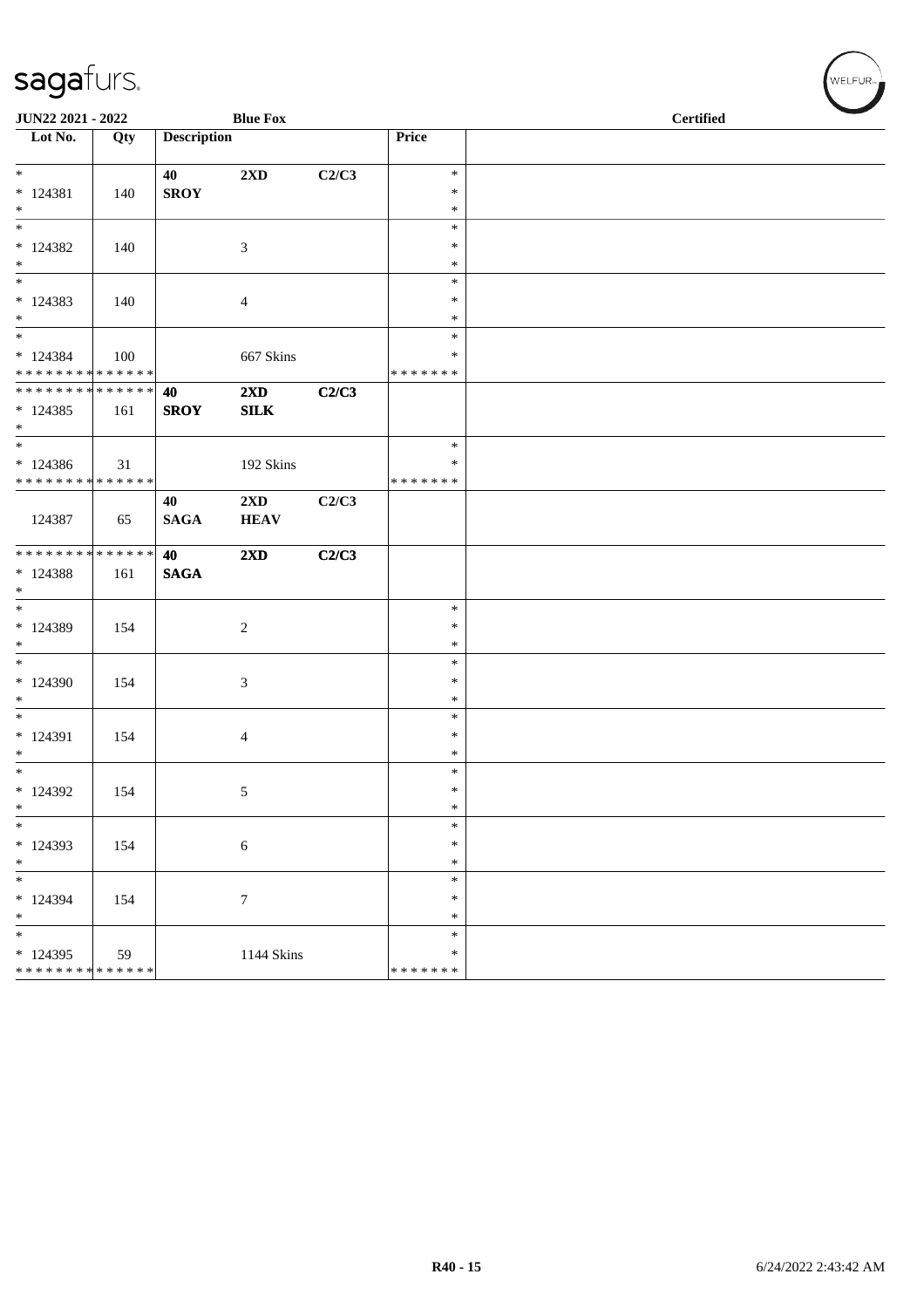| sagafurs.           |     |                      |                        |       |         |                  | WELFUR <sub>™</sub> |
|---------------------|-----|----------------------|------------------------|-------|---------|------------------|---------------------|
| JUN22 2021 - 2022   |     |                      | <b>Blue Fox</b>        |       |         | <b>Certified</b> | Lowgrades           |
| Lot No.             | Qty | <b>Description</b>   |                        |       | Price   |                  |                     |
| 124441              | 118 | 60<br>(SI)           | XP/2XP<br><b>CHIP2</b> | C2/C3 |         |                  |                     |
| **************      |     | 50                   | XD/DK                  | C2/C3 |         |                  |                     |
| $*124442$<br>$\ast$ | 161 | (SI)                 | <b>CHIP2</b>           |       |         |                  |                     |
| $\ast$              |     |                      |                        |       | $\ast$  |                  |                     |
| $*124443$           | 154 |                      | 315 Skins              |       | $\ast$  |                  |                     |
| **************      |     |                      |                        |       | ******* |                  |                     |
| 124444              | 55  | $\mathbf{0}$<br>(SI) | XP/2XP<br><b>CHIP2</b> | C2/C3 |         |                  |                     |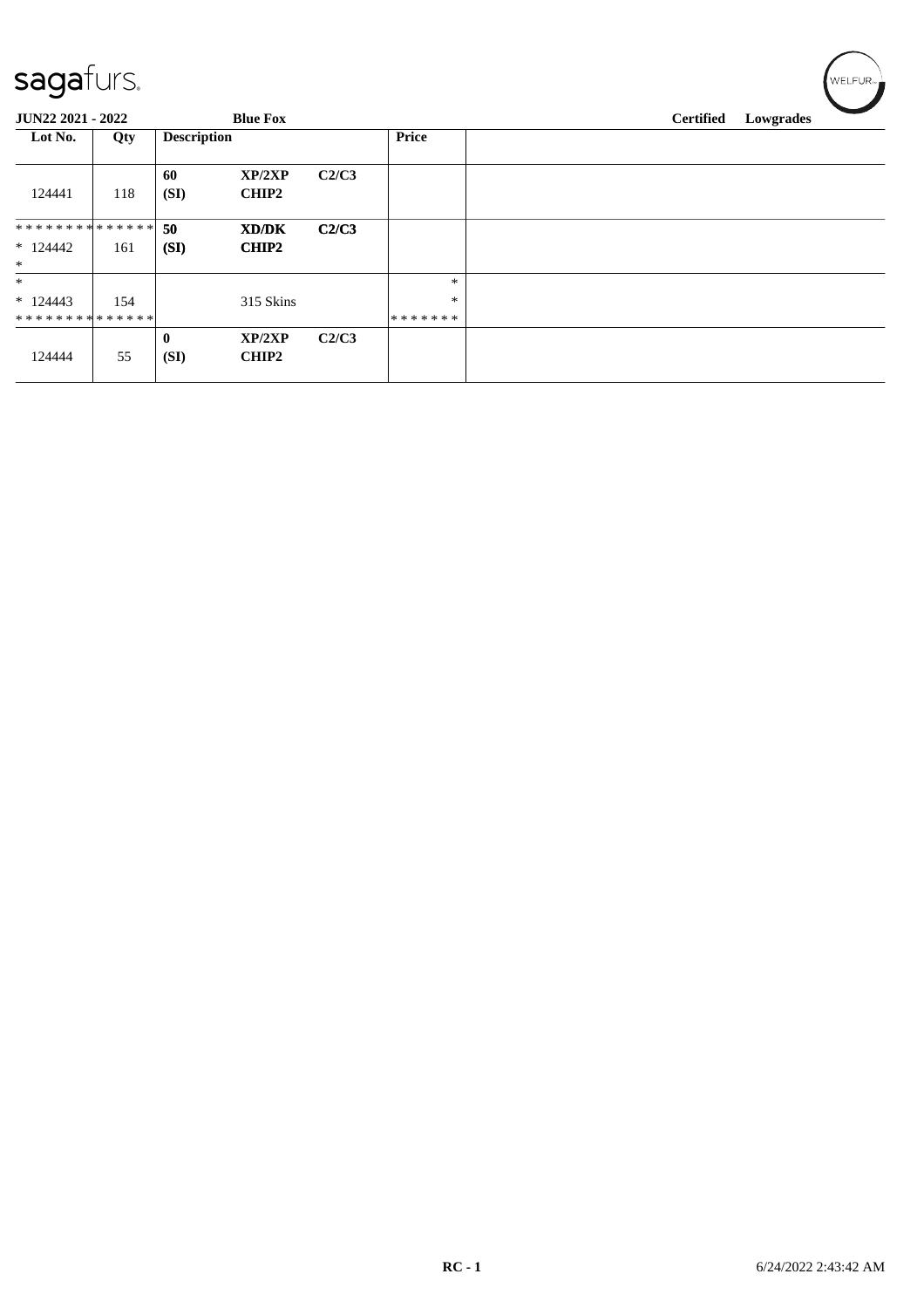| sagafurs. |
|-----------|
|-----------|

| sayarurs.                |                  | ∎ WELFUR≂ <del>.</del> |                    |       |       |           |  |  |  |  |  |  |  |  |
|--------------------------|------------------|------------------------|--------------------|-------|-------|-----------|--|--|--|--|--|--|--|--|
| <b>JUN22 2021 - 2022</b> | <b>Certified</b> |                        |                    |       |       | Lowgrades |  |  |  |  |  |  |  |  |
| Lot No.                  | Qty              | <b>Description</b>     |                    |       | Price |           |  |  |  |  |  |  |  |  |
| 124501                   | 109              | 40<br>(S)              | ALL<br><b>MLD1</b> | C2/C3 |       |           |  |  |  |  |  |  |  |  |

 $\sqrt{2}$